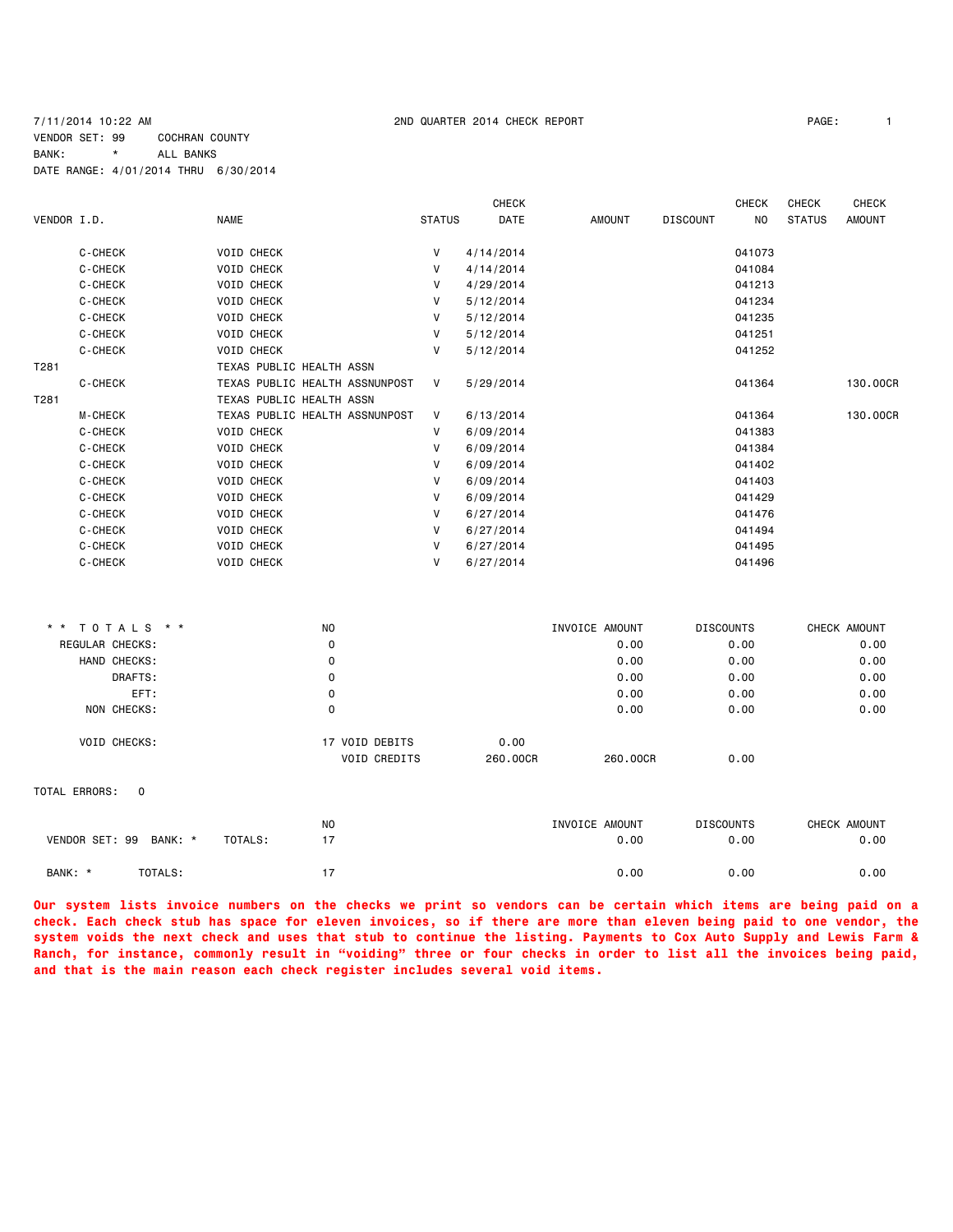### 7/11/2014 10:22 AM 2ND QUARTER 2014 CHECK REPORT PAGE: 2 VENDOR SET: 99 COCHRAN COUNTY BANK: CC REGULAR NON-P/R PAYABLES DATE RANGE: 4/01/2014 THRU 6/30/2014

**CHECK CHECK CHECK CHECK CHECK CHECK CHECK** VENDOR I.D. NAME STATUS DATE AMOUNT DISCOUNT NO STATUS AMOUNT T278 xxxxxxxxxx I-MARCH '14 TO REPLACE BOUNCED DIRECT DEP R 4/01/2014 041062 10 000-4380.200 OTHER [MISCELLANEOUS] DIRECT DEP. BOUNCED 1,823.60 1,823.60 A053 AMERICAN TIRE DISTRIBUTORS I-S045294857 SHERIFF R 4/14/2014 041063 10 560-5454 TIRES 4 LT245/75R17 XFORCE 484.48 484.48 A109 ALBUS FARM EQUIPMENT I-48740 PREC 3 R 4/14/2014 2010 PREC 3 15 623-5356 ROAD MATERIALS & SUPPLIES 2 SQ FT 16GA SHEET M 6.50 6.50 A165 AFFILIATED COMPUTER SERVICES I-1020861 COUNTY/DIST CLERK R 4/14/2014 841065 10 403-5310 OFFICE SUPPLIES 4 RM ARCHIVAL REC PA 100.00 10 403-5310 OFFICE SUPPLIES FREIGHT 23.90 123.90 B001 BAILEY CO. ELECTRIC COOP I-304823 PREC 4 R 4/14/2014 041066 15 624-5440 UTILITIES 710 KWH 2/21-3/25/14 75.04 15 624-5440 UTILITIES AREA LIGHT 9.48 I-304824 PREC 3 R 4/14/2014 041066 15 623-5440 UTILITIES 153 KWH 2/18-3/20/14 23.98 15 623-5440 UTILITIES 2 AREA LIGHTS 19.66 I-304825 NON-DEPT'L/SHERIFF POSSE R 4/14/2014 041066 10 409-5440 UTILITIES ELEC SVC 2/7-3/12/14 20.93 149.09 B026 BLEDSOE WATER SUPPLY CORP I-3004 04/14 PREC 3 R 4/14/2014 041067 15 623-5440 UTILITIES WATER BILL DATED 3/3 20.10 20.10 B102 BEAR GRAPHICS INC. I-0682442 CLERK R 4/14/2014 041068 10 403-5310 OFFICE SUPPLIES 2 OFF'L RECORD BINDE 215.00 10 403-5310 OFFICE SUPPLIES FREIGHT 17.95 232.95 C007 CITY OF MORTON I-033114 LIB/MUS/ACT BLDG/CRTHSE/PREC 1 R 4/14/2014 041069 10 650-5440 UTILITIES LIBRARY GAS 156.25 10 650-5440 UTILITIES LIBRARY WATER 28.00 10 650-5440 UTILITIES LIBRARY GARBAGE 46.50 10 650-5440 UTILITIES LIBRARY SEWER 17.00 10 652-5440 UTILITIES MUSEUM GAS 83.05 10 652-5440 UTILITIES MUSEUM WATER 28.00 10 652-5440 UTILITIES MUSEUM GARBAGE 23.00 10 652-5440 UTILITIES MUSEUM SEWER 15.00 10 662-5440 UTILITIES ACTIVITY BLDG GAS 943.30 10 662-5440 UTILITIES ACT. BLDG WATER 28.00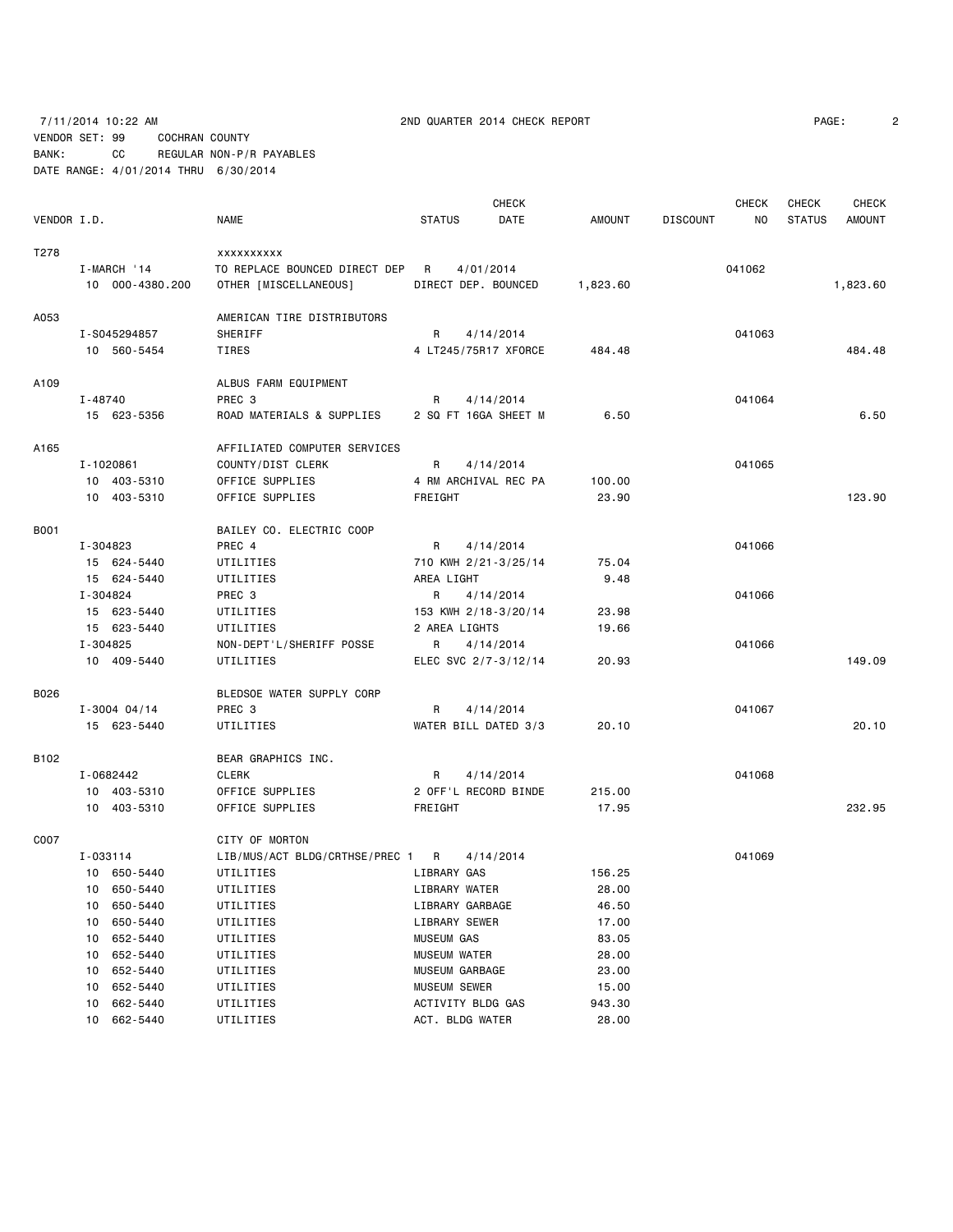### 7/11/2014 10:22 AM 2ND QUARTER 2014 CHECK REPORT PAGE: 3 VENDOR SET: 99 COCHRAN COUNTY BANK: CC REGULAR NON-P/R PAYABLES DATE RANGE: 4/01/2014 THRU 6/30/2014

CHECK CHECK CHECK CHECK VENDOR I.D. NAME STATUS DATE AMOUNT DISCOUNT NO STATUS AMOUNT C007 CONT CITY OF MORTON CONT I-033114 LIB/MUS/ACT BLDG/CRTHSE/PREC 1 R 4/14/2014 041069 10 662-5440 UTILITIES ACT. BLDG GARBAGE 72.00 10 662-5440 UTILITIES ACT. BLDG SEWER 45.00 10 510-5440 UTILITIES COURTHOUSE GAS 884.50 10 510-5440 UTILITIES COURTHOUSE WATER 109.00 10 510-5440 UTILITIES CRTHSE GARBAGE 304.50 10 510-5440 UTILITIES COURTHOUSE SEWER 51.00 15 621-5440 UTILITIES PREC 1 GAS 479.90 15 621-5440 UTILITIES PREC 1 WATER 98.50 15 621-5440 UTILITIES PREC 1 GARBAGE 46.50 3,459.00 C008 COOS COOS I-409 04/14 PREC 2 R 4/14/2014 041070 15 622-5440 UTILITIES 4.7 MCF GAS 2/13-3/1 38.96 15 622-5440 UTILITIES WATER SVC 14.00 15 622-5440 UTILITIES GARBAGE SVC 50.10 15 622-5440 UTILITIES SEWER SVC 22.50 125.56 C019 COCHRAN MEMORIAL HOSPITAL I-321160 SHERIFF R 4/14/2014 041071 10 560-5499 MISCELLANEOUS NEW DRUG SCR/LISA PE 60.00 I-321161 SHERIFF R R 4/14/2014 041071 10 560-5499 MISCELLANEOUS EMPL PHYS/LISA PERAL 50.00 110.00 C035 COX AUTO SUPPLY CO I-263018 PREC 3 R 4/14/2014 041072 15 623-5356 ROAD MATERIALS & SUPPLIES 2 PAINT 11.10 15 623-5356 ROAD MATERIALS & SUPPLIES GLUE 5.99 15 623-5356 ROAD MATERIALS & SUPPLIES QD CLEANER 19.99 I-263060 SHERIFF R 4/14/2014 041072 10 560-5310 OFFICE SUPPLIES 1BX STAPLES 4.39 10 560-5310 OFFICE SUPPLIES STAPLER 28.99 I-263066 SHERIFF R 4/14/2014 041072 10 560-5334 OTHER SUPPLIES SPRAY PAINT 5.55 10 560-5334 OTHER SUPPLIES 9V BATT 5.59 10 560-5334 OTHER SUPPLIES 2PR SAFETY GLASSES 11.18 I-263365 SHERIFF R R 4/14/2014 R 4014/2014 041072 10 560-5334 OTHER SUPPLIES KWIK-DRY 8.99 I-263375 SHERIFF R R 4/14/2014 R 4014/2014 041072 10 560-5334 OTHER SUPPLIES 2 KEYS MADE 2.00 I-263416 JAIL R 4/14/2014 041072 10 512-5392 MISCELLANEOUS SUPPLIES EYEGLASS KIT 2.29 I-263755 PREC 2 R 4/14/2014 041072 15 622-5356 ROAD MATERIALS & SUPPLIES GAS JUG 10.99 I-263924 SHERIFF R R 4/14/2014 R 4014/2014 041072 10 560-5451 MACHINERY-NON-OFFICE REPAIR SEA FOAM 8.59

I-264094 SHERIFF R R 4/14/2014 041072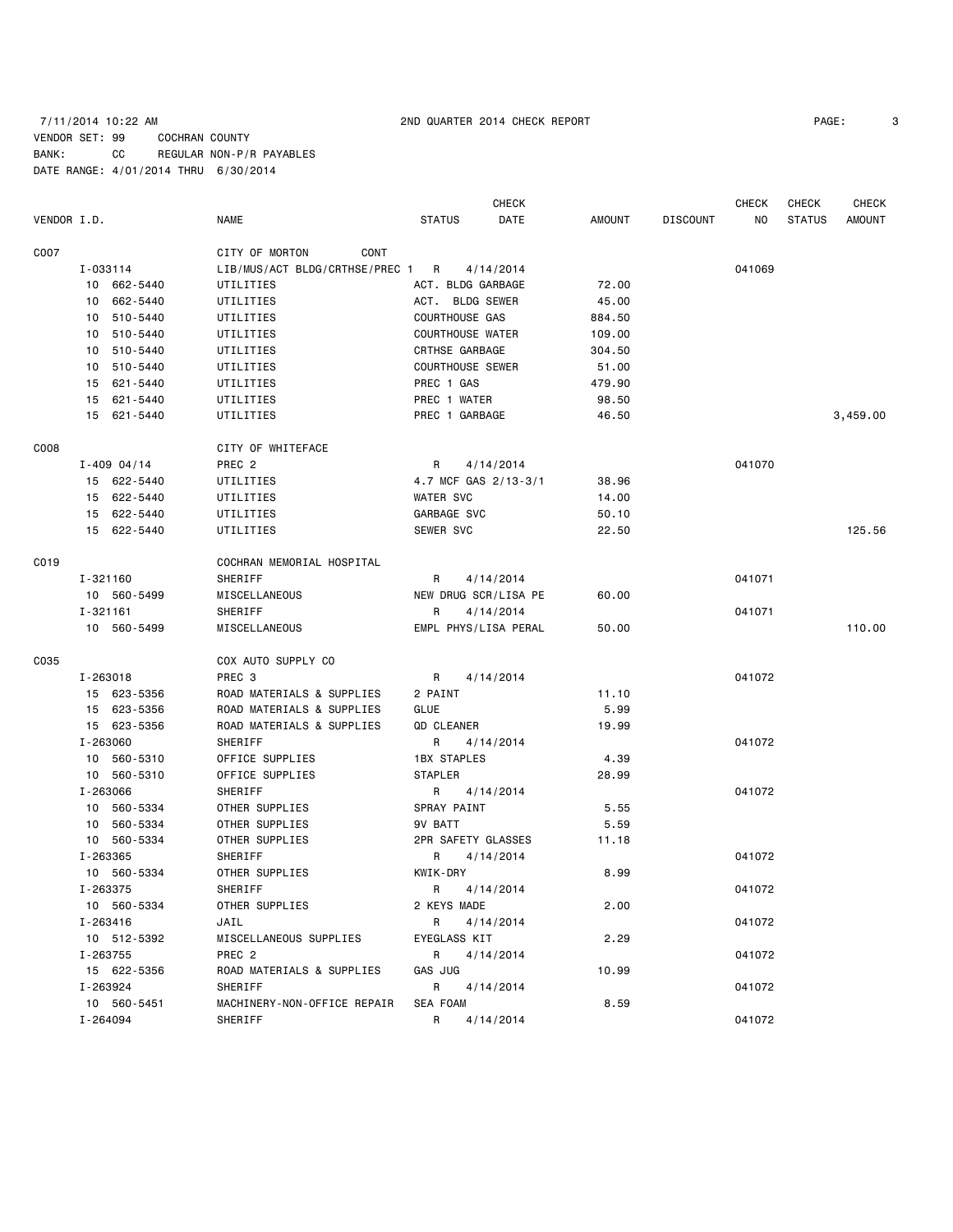### 7/11/2014 10:22 AM 2ND QUARTER 2014 CHECK REPORT PAGE: 4 VENDOR SET: 99 COCHRAN COUNTY BANK: CC REGULAR NON-P/R PAYABLES DATE RANGE: 4/01/2014 THRU 6/30/2014

|             |          |                 |                                              |                      | <b>CHECK</b> |        |                 | CHECK  | <b>CHECK</b>  | <b>CHECK</b> |
|-------------|----------|-----------------|----------------------------------------------|----------------------|--------------|--------|-----------------|--------|---------------|--------------|
| VENDOR I.D. |          |                 | NAME                                         | <b>STATUS</b>        | DATE         | AMOUNT | <b>DISCOUNT</b> | ΝO     | <b>STATUS</b> | AMOUNT       |
| C035        |          |                 | COX AUTO SUPPLY CO<br>CONT                   |                      |              |        |                 |        |               |              |
|             |          | I-264094        | SHERIFF                                      | R                    | 4/14/2014    |        |                 | 041072 |               |              |
|             |          | 10 560-5451     | MACHINERY-NON-OFFICE REPAIR                  | BLACK TAPE           |              | 0.95   |                 |        |               |              |
|             |          | I-264095        | PREC 4                                       | R                    | 4/14/2014    |        |                 | 041072 |               |              |
|             |          | 15 624-5356     | ROAD MATERIALS & SUPPLIES                    | COOLANT TREATMT      |              | 10.39  |                 |        |               |              |
|             |          | 15 624-5356     | ROAD MATERIALS & SUPPLIES                    | NU-SHINE             |              | 4.79   |                 |        |               |              |
|             |          | 15 624-5356     | ROAD MATERIALS & SUPPLIES                    | CRAZY CLEAN          |              | 3.49   |                 |        |               |              |
|             |          | 15 624-5356     | ROAD MATERIALS & SUPPLIES                    | LIQ WAXY SUDS        |              | 9.99   |                 |        |               |              |
|             |          | 15 624-5356     | ROAD MATERIALS & SUPPLIES                    | S976 TIRE GAUGE      |              | 18.94  |                 |        |               |              |
|             | I-264291 |                 | PREC <sub>2</sub>                            | R                    | 4/14/2014    |        |                 | 041072 |               |              |
|             |          | 15 622-5356     | ROAD MATERIALS & SUPPLIES                    | 2 ANTI-FREEZE        |              | 29.98  |                 |        |               |              |
|             |          | 15 622-5356     | ROAD MATERIALS & SUPPLIES                    | 2 TOILET PAPER       |              | 4.18   |                 |        |               |              |
|             |          | I-264503        | JUVENILE PROBATION                           | R                    | 4/14/2014    |        |                 | 041072 |               |              |
|             |          | 17 573-5310     | OFFICE SUPPLIES                              | 2" BALL              |              | 6.95   |                 |        |               |              |
|             |          | I-264555        | PREC 4                                       | R                    | 4/14/2014    |        |                 | 041072 |               |              |
|             |          | 15 624-5356     | ROAD MATERIALS & SUPPLIES                    | <b>BLEACH</b>        |              | 2.39   |                 |        |               |              |
|             |          | 15 624-5356     | ROAD MATERIALS & SUPPLIES                    | <b>BUBBLES</b>       |              | 4.59   |                 |        |               |              |
|             |          | 15 624-5356     | ROAD MATERIALS & SUPPLIES                    | FREON                |              | 37.99  |                 |        |               |              |
|             |          | I-264678        | ACTIVITY BLDG                                | R                    | 4/14/2014    |        |                 | 041072 |               |              |
|             |          | 10 662-5332     | CUSTODIAL SUPPLIES                           | 2 KEYS MADE          |              | 2.00   |                 |        |               |              |
|             |          | 10 662-5332     | CUSTODIAL SUPPLIES                           | <b>18 300W BULBS</b> |              | 89.82  |                 |        |               |              |
|             |          | I-265050        | PREC 1                                       | R                    | 4/14/2014    |        |                 | 041072 |               |              |
|             |          | 15 621-5356     | ROAD MATERIALS & SUPPLIES                    | W/S WASHER FLUID     |              | 2.89   |                 |        |               |              |
|             |          | 15 621-5356     | ROAD MATERIALS & SUPPLIES                    | 2 WPR BLADE          |              | 14.38  |                 |        |               | 369.36       |
| C084        |          |                 | CLERK, SEVENTH COURT OF APPEAL               |                      |              |        |                 |        |               |              |
|             |          | I-MAR 2014      | STATE FEES                                   | R                    | 4/14/2014    |        |                 | 041074 |               |              |
|             |          | 90 000-2379.002 | 7th Crt of Appeal Gov't22.2081COUNTY COURT   |                      |              | 5.00   |                 |        |               |              |
|             |          | 90 000-2379.002 | 7th Crt of Appeal Gov't22.2081DISTRICT COURT |                      |              | 10.00  |                 |        |               | 15.00        |
| D048        |          |                 | DATA-LINE OFFICE SYSTEMS                     |                      |              |        |                 |        |               |              |
|             |          | I-IN9530        | LIBRARY                                      | R                    | 4/14/2014    |        |                 | 041075 |               |              |
|             |          | 10 650-5411     | MAINTENANCE CONTRACTS                        | COPIER MAINT 4/8-5/7 |              | 37.50  |                 |        |               |              |
|             |          | 10 650-5411     | MAINTENANCE CONTRACTS                        | 263 COLOR COPIES/MAI |              | 26.30  |                 |        |               | 63.80        |
| E075        |          |                 | <b>WEX BANK</b>                              |                      |              |        |                 |        |               |              |
|             |          | I-36266262      | SHERIFF/EXT SVC                              | R                    | 4/14/2014    |        |                 | 041076 |               |              |
|             |          | 10 665-5330     | FUEL AND OIL                                 | 75.26GL UNL/COLO CIT |              | 75.26  |                 |        |               |              |
|             |          | 10 665-5330     | FUEL AND OIL                                 | 12.073GL UNL/COLUMBU |              | 39.83  |                 |        |               |              |
|             |          | 10 665-5330     | FUEL AND OIL                                 | 20.46GL UNL/ROSENBER |              | 67.29  |                 |        |               |              |
|             | 10       | 665-5330        | FUEL AND OIL                                 | 71.09GL UNL/SNYDER 3 |              | 71.09  |                 |        |               |              |
|             | 10       | 665-5330        | FUEL AND OIL                                 | 33.789GL UNL/LVND 4/ |              | 111.47 |                 |        |               |              |
|             | 10       | 560-5330        | FUEL AND OIL                                 | 20.067GL UNL/LVND 3/ |              | 65.00  |                 |        |               |              |
|             | 10       | 560-5330        | FUEL AND OIL                                 | 19.712GL UNL/MRTN 3/ |              | 67.00  |                 |        |               |              |
|             | 10       | 560-5330        | FUEL AND OIL                                 | 17.033GL UNL/MRTN 3/ |              | 56.19  |                 |        |               |              |
|             | 10       | 560-5330        | FUEL AND OIL                                 | 27.5GL UNL/LBK 3/18- |              | 87.70  |                 |        |               |              |
|             | 10       | 560-5330        | FUEL AND OIL                                 | 25.004GL UNL/LVND 3/ |              | 82.49  |                 |        |               |              |
|             | 10       | 665-5330        | FUEL AND OIL                                 | CR FED TAX ON 20.46G |              | 1.02CR |                 |        |               | 722.30       |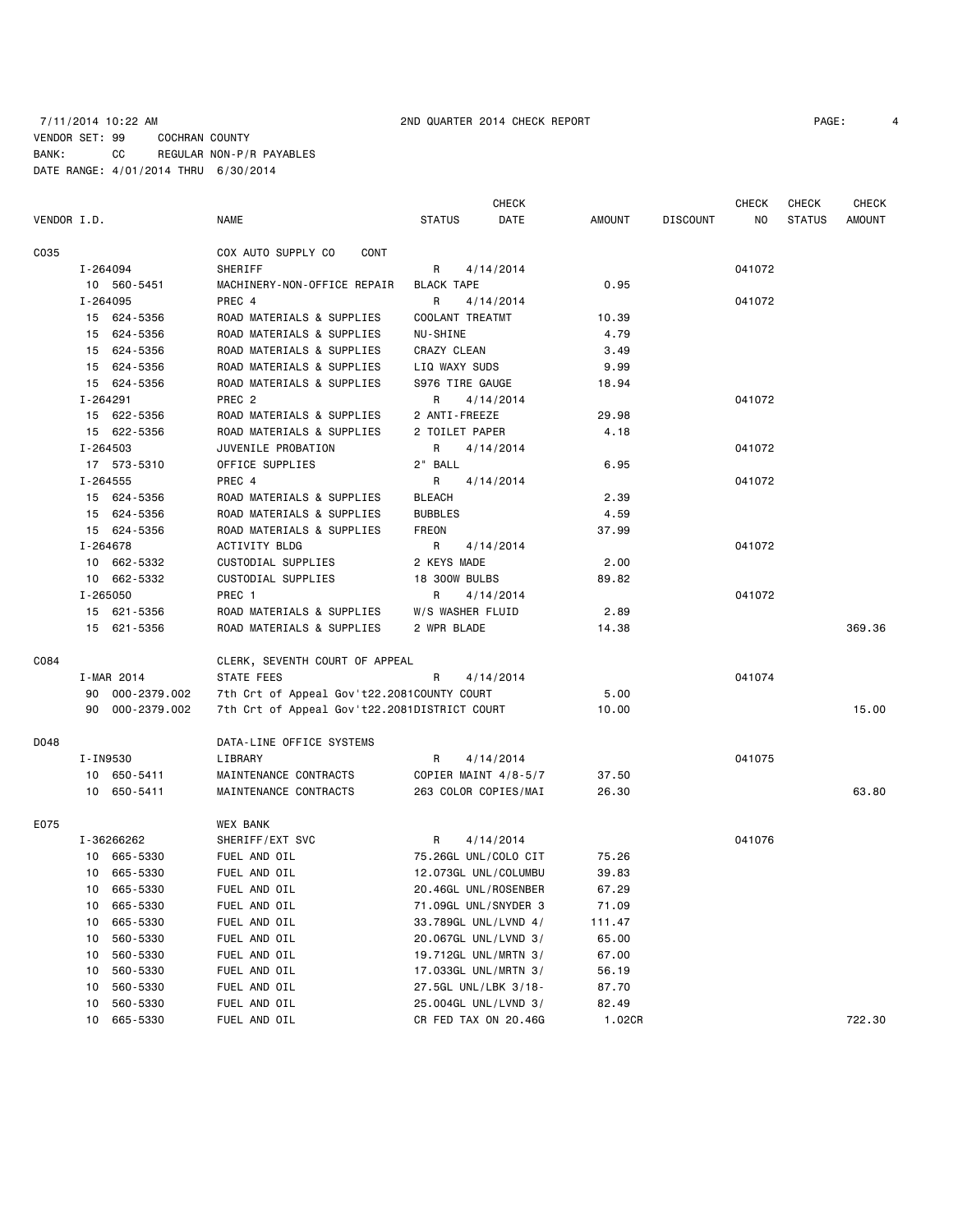### 7/11/2014 10:22 AM 2ND QUARTER 2014 CHECK REPORT PAGE: 5 VENDOR SET: 99 COCHRAN COUNTY BANK: CC REGULAR NON-P/R PAYABLES DATE RANGE: 4/01/2014 THRU 6/30/2014

**CHECK CHECK CHECK CHECK CHECK CHECK CHECK** VENDOR I.D. NAME STATUS DATE AMOUNT DISCOUNT NO STATUS AMOUNT F010 FIVE-AREA TELEPHONE CO-OP I-927-5510 APR14 PREC 4 R 4/14/2014 041077 15 624-5420 TELECOMMUNICATIONS BASIC LOCAL SVC 32.25 15 624-5420 TELECOMMUNICATIONS FEES 9.31 41.56 F033 FLEETPRIDE, INC I-59665418 PREC 4 R 4/14/2014 041078 15 624-5451 REPAIRS 4 BLUE POLY GLADHAND 3.80 15 624-5451 REPAIRS 4 RED POLY GLADHAND 3.80 7.60 G005 GENERAL FUND I-1ST QTR CIVIL '14 STATE CIVIL FEES R 4/14/2014 041079 90 000-2363.004 Co Filing Fee Ind Lgl Serv. 1ST QTR CIVIL FEES 0.07 90 000-2363.002 Other Than Divorce/Family 10B 1ST QTR CIVIL FEES 5.50 90 000-2363.004 Co Filing Fee Ind Lgl Serv. 1ST QTR CIVIL FEES 5.25 I-1ST QTR CRIM '14 STATE CRIMINAL FEES R 4/14/2014 812 141079 90 000-2358.001 State CCC Date 010104 Forward 1ST QTR CRIMINAL FEE 302.86 90 000-2368 BB Bond Fee (Gov CD 41.258) 1ST QTR CRIMINAL FEE 24.00 90 000-2369 EMS Trauma Sec49.02 SB1131 1ST QTR CRIMINAL FEE 1.60 90 000-2378 JRF Jury Reimb Fee CCP102.00451ST QTR CRIMINAL FEE 29.64 90 000-2363.003 Indigent Defense Fee 1ST QTR CRIMINAL FEE 17.32 90 000-2355 MVF CCP 102.002 1ST QTR CRIMINAL FEE 0.44 90 000-2367 STF-Sub 95% C(Trans CD542.40 1ST QTR CRIMINAL FEE 67.06 I-1ST QTR SPEC '14 SPECIALTY COURT FEES R 4/14/2014 8041079 90 000-2379.001 Drug Court Fee CCP102.0178 1ST QTR SPECIALTY CT 1.52 I-Cell Phone Repost JUVENILE PROBATION-CELL PHO R 4/14/2014 041079 17 573-5499 OPERATING EXPENSES CELL PHO JAN,FEB, MA 120.00 I-DW#15833 DISTRICT COURT R 4/14/2014 041079 19 000-4340.400 A.D.R. SYSTEM FEES TRAN #B18751 1.44 90 000-2379 Judicial Support Fee/L133.105 TRAN #B18751 3.84 I-VEHICLE LEASE #12 JUVENILE PROBATION R 4/14/2014 041079 17 573-5464 VEHICLE LEASE LEASE 3/25-4/25/14 # 400.00 980.54 G074 GRAVES, HUMPHRIES, STAHL, LTD I-FEES MAR2014 UUSTICE OF PEACE BRACK R 4/14/2014 CALCHEST AREA 201080 10 000-2206.002 COLLECTION AGENCY FEES COLLECTION FEES FEB 453.93 453.93 H250 HOST EQUIPMENT, LTD. I-40105 JAIL R 4/14/2014 041081 10 512-5451 REPAIR RPL BAD WTR FLTR HD, 245.00 10 512-5451 REPAIR FILTER HEAD 68.34 10 512-5451 REPAIR HF45 CRTG 159.70 10 512-5451 REPAIR CLAMP CLAMP 1.00 10 512-5451 REPAIR SHOP SUPPLIES 5.00 479.04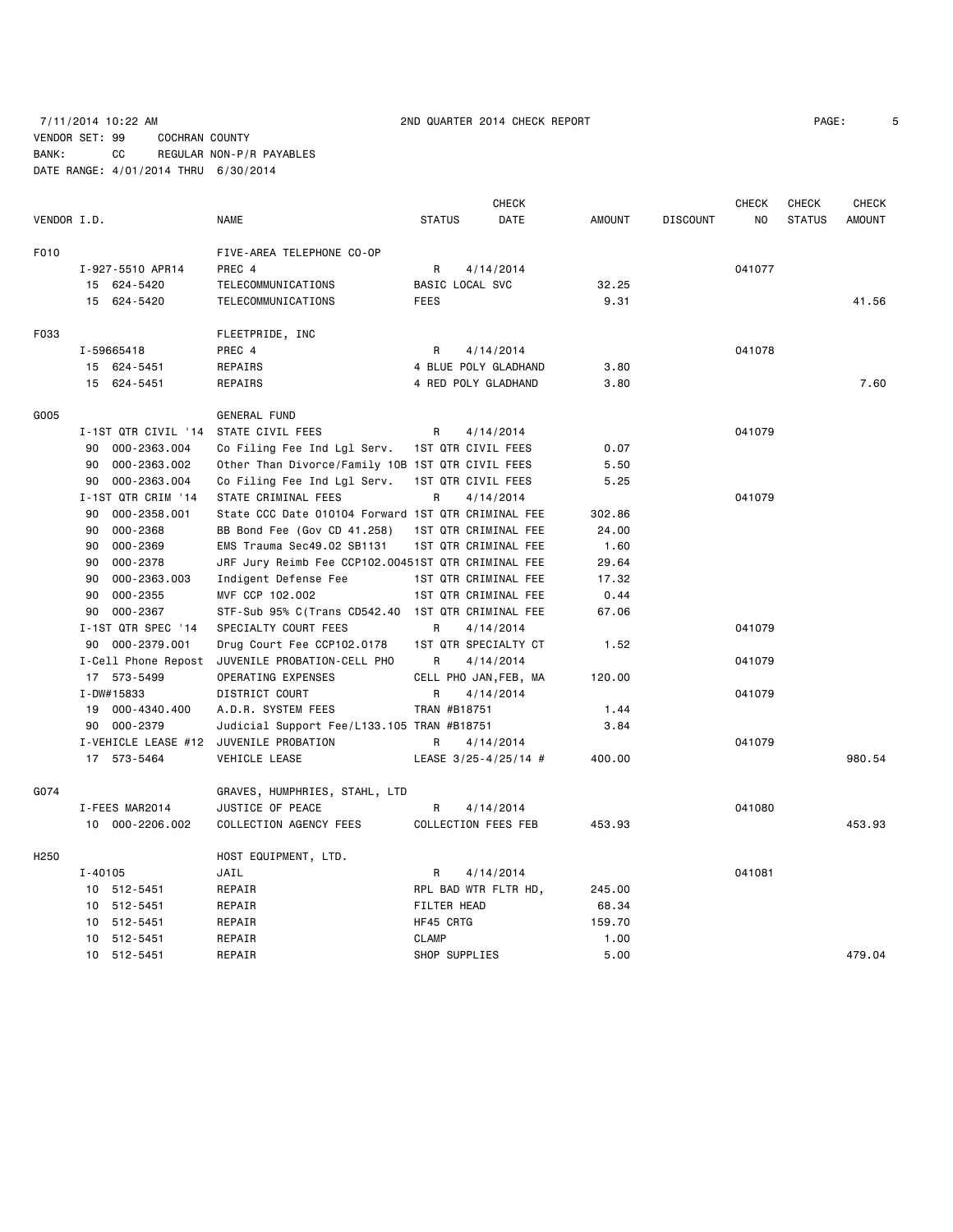### 7/11/2014 10:22 AM 2ND QUARTER 2014 CHECK REPORT PAGE: 6 VENDOR SET: 99 COCHRAN COUNTY BANK: CC REGULAR NON-P/R PAYABLES DATE RANGE: 4/01/2014 THRU 6/30/2014

|             |             |             |                              |                         | CHECK                 |         |                 | CHECK  | <b>CHECK</b>  | <b>CHECK</b>  |
|-------------|-------------|-------------|------------------------------|-------------------------|-----------------------|---------|-----------------|--------|---------------|---------------|
| VENDOR I.D. |             |             | <b>NAME</b>                  | <b>STATUS</b>           | DATE                  | AMOUNT  | <b>DISCOUNT</b> | NO     | <b>STATUS</b> | <b>AMOUNT</b> |
| K027        |             |             | KUSTOM SIGNALS INC.          |                         |                       |         |                 |        |               |               |
|             |             | I-495907    | SHERIFF                      | R                       | 4/14/2014             |         |                 | 041082 |               |               |
|             | 10 560-5451 |             | MACHINERY-NON-OFFICE REPAIR  |                         | RPR/RE-CERT; LABOR 8. | 127.50  |                 |        |               |               |
|             | 10          | 560-5451    | MACHINERY-NON-OFFICE REPAIR  | RES VAR CLAIREX         |                       | 19.16   |                 |        |               |               |
|             | 10          | 560-5451    | MACHINERY-NON-OFFICE REPAIR  | CABLE, SPKR ASSY        |                       | 26.52   |                 |        |               |               |
|             | 10          | 560-5451    | MACHINERY-NON-OFFICE REPAIR  | CONN PNL 6-PIN          |                       | 14.70   |                 |        |               |               |
|             | 10          | 560-5451    | MACHINERY-NON-OFFICE REPAIR  |                         | ACC-CABLE MOLDED ANT  | 35.00   |                 |        |               |               |
|             | 10          | 560-5451    | MACHINERY-NON-OFFICE REPAIR  |                         | ACC-CABLE MOLDED ANT  | 56.00   |                 |        |               |               |
|             | 10          | 560-5451    | MACHINERY-NON-OFFICE REPAIR  | CONN CABLE 3 COND       |                       | 14.00   |                 |        |               |               |
|             | 10          | 560-5451    | MACHINERY-NON-OFFICE REPAIR  |                         | REMOTE CONTROL MOD T  | 4.55    |                 |        |               |               |
|             | 10          | 560-5451    | MACHINERY-NON-OFFICE REPAIR  |                         | NYLON STRAIN RELIEF   | 0.72    |                 |        |               |               |
|             | 10          | 560-5451    | MACHINERY-NON-OFFICE REPAIR  |                         | POT 10K LINEAR MODIF  | 22.37   |                 |        |               | 320.52        |
| L010        |             |             | LEWIS FARM & RANCH STORE INC |                         |                       |         |                 |        |               |               |
|             | $C - 88023$ |             | <b>COURTHOUSE</b>            | R                       | 4/14/2014             |         |                 | 041083 |               |               |
|             |             | 10 510-5332 | CUSTODIAL SUPPLIES           | RET PURPLE STICK        |                       | 1.91CR  |                 |        |               |               |
|             | I-86495     |             | JAIL                         | R                       | 4/14/2014             |         |                 | 041083 |               |               |
|             |             | 10 512-5499 | MISCELLANEOUS                |                         | MAYTAG WASHING MACHI  | 625.00  |                 |        |               |               |
|             | $I - 86644$ |             | <b>COURTHOUSE</b>            | R                       | 4/14/2014             |         |                 | 041083 |               |               |
|             |             | 10 510-5332 | CUSTODIAL SUPPLIES           | MR CLEAN                |                       | 3.79    |                 |        |               |               |
|             |             | 10 510-5332 | CUSTODIAL SUPPLIES           | <b>LYSOL</b>            |                       | 4.99    |                 |        |               |               |
|             |             | 10 510-5332 | CUSTODIAL SUPPLIES           | FORMULA 409             |                       | 2.99    |                 |        |               |               |
|             |             | 10 510-5332 | CUSTODIAL SUPPLIES           | 30 TOWELS               |                       | 38.70   |                 |        |               |               |
|             |             | 10 510-5332 | CUSTODIAL SUPPLIES           | DISC                    |                       | 5.05CR  |                 |        |               |               |
|             | I-86687     |             | ACTIVITY BLDG                | R.                      | 4/14/2014             |         |                 | 041083 |               |               |
|             |             | 10 662-5332 | CUSTODIAL SUPPLIES           | <b>SCRUBBNG BUBBLES</b> |                       | 4.49    |                 |        |               |               |
|             |             | 10 662-5332 | CUSTODIAL SUPPLIES           | DISC                    |                       | 0.45CR  |                 |        |               |               |
|             | I-86782     |             | <b>PARK</b>                  | R                       | 4/14/2014             |         |                 | 041083 |               |               |
|             |             | 10 660-5332 | CUSTODIAL SUPPLIES           |                         | 50 BAGS FERTILIZER    | 947.50  |                 |        |               |               |
|             |             | 10 660-5332 | CUSTODIAL SUPPLIES           | DISC                    |                       | 50.00CR |                 |        |               |               |
|             | $I - 87014$ |             | ACTIVITY BLDG                | R                       | 4/14/2014             |         |                 | 041083 |               |               |
|             |             | 10 662-5332 | CUSTODIAL SUPPLIES           |                         | 3 SCRUBBING BUBBLES   | 13.47   |                 |        |               |               |
|             |             | 10 662-5332 | CUSTODIAL SUPPLIES           | DISC                    |                       | 1.35CR  |                 |        |               |               |
|             | I-87285     |             | <b>EXTENSION SVC</b>         | R                       | 4/14/2014             |         |                 | 041083 |               |               |
|             |             | 10 665-5334 | OTHER SUPPLIES               | FEED PAN                |                       | 11.99   |                 |        |               |               |
|             | I-87294     |             | <b>COURTHOUSE</b>            | R                       | 4/14/2014             |         |                 | 041083 |               |               |
|             |             | 10 510-5332 | CUSTODIAL SUPPLIES           | 8 BLEACH                |                       | 22.32   |                 |        |               |               |
|             |             | 10 510-5332 | CUSTODIAL SUPPLIES           | 2 MR CLEAN              |                       | 7.58    |                 |        |               |               |
|             |             | 10 510-5332 | CUSTODIAL SUPPLIES           | FORMULA 409             |                       | 2.99    |                 |        |               |               |
|             |             | 10 510-5332 | CUSTODIAL SUPPLIES           | LYSOL                   |                       | 4.99    |                 |        |               |               |
|             |             | 10 510-5332 | CUSTODIAL SUPPLIES           | 2 LYSOL @ \$2.99        |                       | 5.98    |                 |        |               |               |
|             |             | 10 510-5332 | CUSTODIAL SUPPLIES           | DISC                    |                       | 4.39CR  |                 |        |               |               |
|             | I-87352     |             | DISTRICT COURT               | R                       | 4/14/2014             |         |                 | 041083 |               |               |
|             |             | 10 435-5499 | MISCELLANEOUS                |                         | 1CS DRINKS/GRAND JUR  | 9.50    |                 |        |               |               |
|             | I-87528     |             | PARK                         | R                       | 4/14/2014             |         |                 | 041083 |               |               |
|             |             | 10 660-5451 | REPAIR                       | FLEX LINE               |                       | 5.49    |                 |        |               |               |
|             |             | 10 660-5451 | REPAIR                       | DISC                    |                       | 0.55CR  |                 |        |               |               |
|             | I-87645     |             | JUVENILE PROBATION           | R                       | 4/14/2014             |         |                 | 041083 |               |               |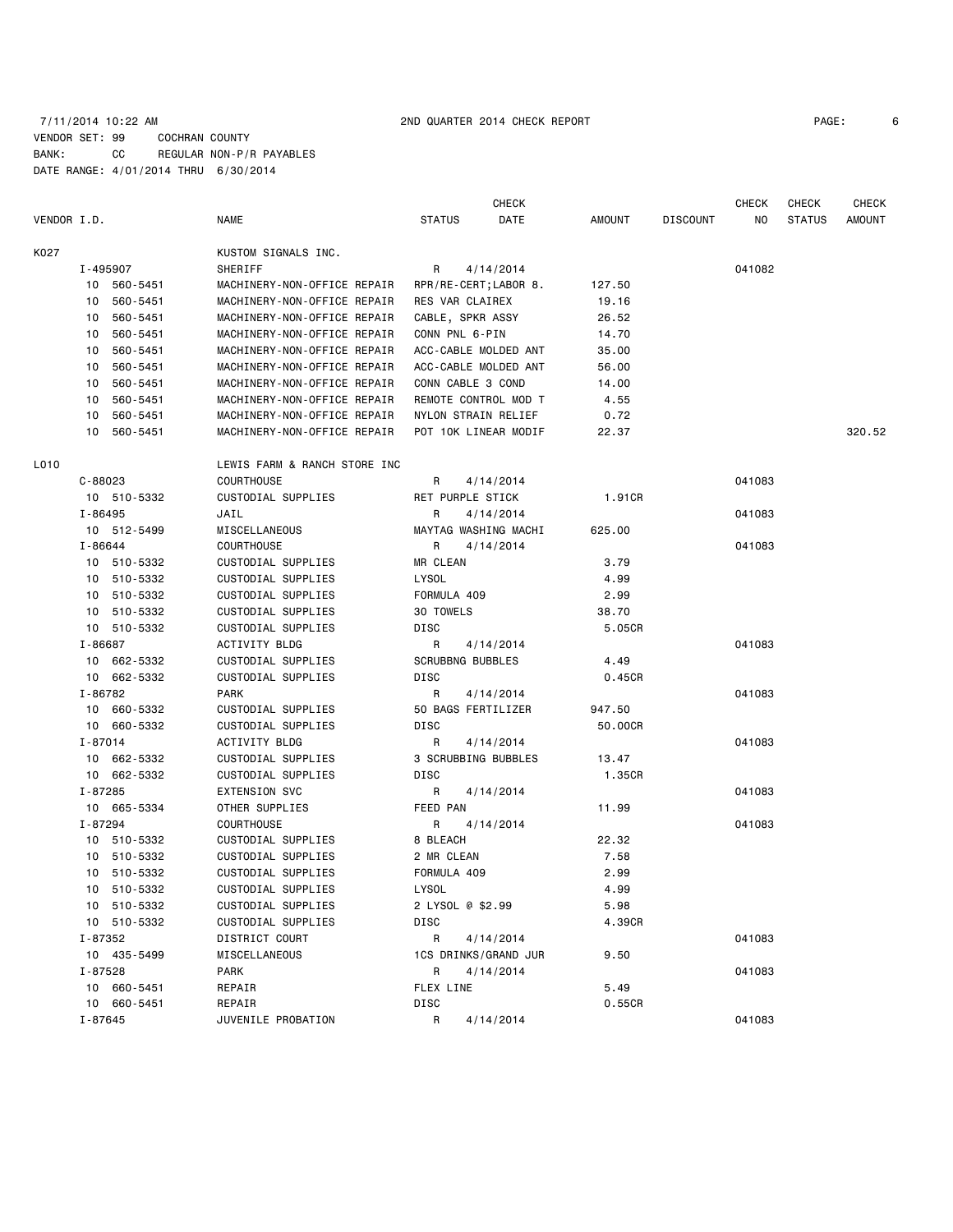VENDOR I.D. NAME STATUS DATE AMOUNT DISCOUNT NO STATUS AMOUNT L010 LEWIS FARM & RANCH STOCONT I-87645 JUVENILE PROBATION R 4/14/2014 041083 17 573-5499 OPERATING EXPENSES DUST MASKS 6.99 17 573-5499 OPERATING EXPENSES KLEENEX 2.49 17 573-5499 OPERATING EXPENSES 2 PR GLOVES 14.98 17 573-5499 OPERATING EXPENSES DISC 2.45CR I-87683 ACTIVITY BLDG R 4/14/2014 041083 10 662-5332 CUSTODIAL SUPPLIES DYSON VACUUM CLEANER 649.99 10 662-5332 CUSTODIAL SUPPLIES DISC 65.00CR I-87806 PREC 1 R 4/14/2014 2014 041083 15 621-5356 ROAD MATERIALS & SUPPLIES 4 SOAP 9.96 I-87859 PREC 3 R 4/14/2014 041083 15 623-5356 ROAD MATERIALS & SUPPLIES 2 AJAX 3.58 15 623-5356 ROAD MATERIALS & SUPPLIES HAND CLEANER 3.95 15 623-5356 ROAD MATERIALS & SUPPLIES 2 SCRUBBER 2.98 15 623-5356 ROAD MATERIALS & SUPPLIES DISC CONSERVERT ALLOSCR I-87862 COURTHOUSE R 4/14/2014 041083 10 510-5332 CUSTODIAL SUPPLIES 4 MR CLEAN 15.16 10 510-5332 CUSTODIAL SUPPLIES JUMBO PUMICE 8.49 10 510-5332 CUSTODIAL SUPPLIES DISC 2.37CR I-88031 PARK R 4/14/2014 041083 10 660-5451 REPAIR 3/4" COMPRESSION COU 4.49 10 660-5451 REPAIR DISC 0.45CR I-88081 PARK PARK R 4/14/2014 2010 PARK R 4/14/2014 10 660-5332 CUSTODIAL SUPPLIES 2 HOOKS 2.58 10 660-5332 CUSTODIAL SUPPLIES DISC 0.26CR I-88125 COURTHOUSE R 4/14/2014 041083 10 510-5332 CUSTODIAL SUPPLIES SHOP TOWELS 13.99 10 510-5332 CUSTODIAL SUPPLIES DISC 1.40CR 2,314.72 L015 LUBBOCK COUNTY, TEXAS I-MAR ADR FEES 2014 DISTRICT COURT A R 4/14/2014 CALCHES 2014 041085 19 435-5409 A.D.R. CONTRACT DISTRICT COURT 20.00 19 435-5409 A.D.R. CONTRACT COUNTY COURT 10.00 30.00 L057 L KENLEY, dba LEADER SIGNS I-6348/'15 CHEV #270 EXTENSION SVC R 4/14/2014 041086 10 665-5571 CAPITAL OUTLAY LETTERING/'15 CHEV # 20.00 I-6351 PREC 3 R 4/14/2014 041086 15 623-5571 CAPITAL OUTLAY DOOR SIGNS/'14 GRADE 35.00 15 623-5571 CAPITAL OUTLAY REFLECTIVE LETTERING 60.00 115.00 L189 HOCKLEY COUNTY PUBLISHING CO.I

I-1YR/LIB 2014 LIBRARY R 4/14/2014 041087

I-6915 COMMISSIONERS COURT R 4/14/2014 R 401087

10 650-5590 BOOKS 1YR SUBSCRIPTION thr 40.00

CHECK CHECK CHECK CHECK

15 610-5430 LEGAL NOTICES NOTICE 4/2--SURPLUS 34.80 74.80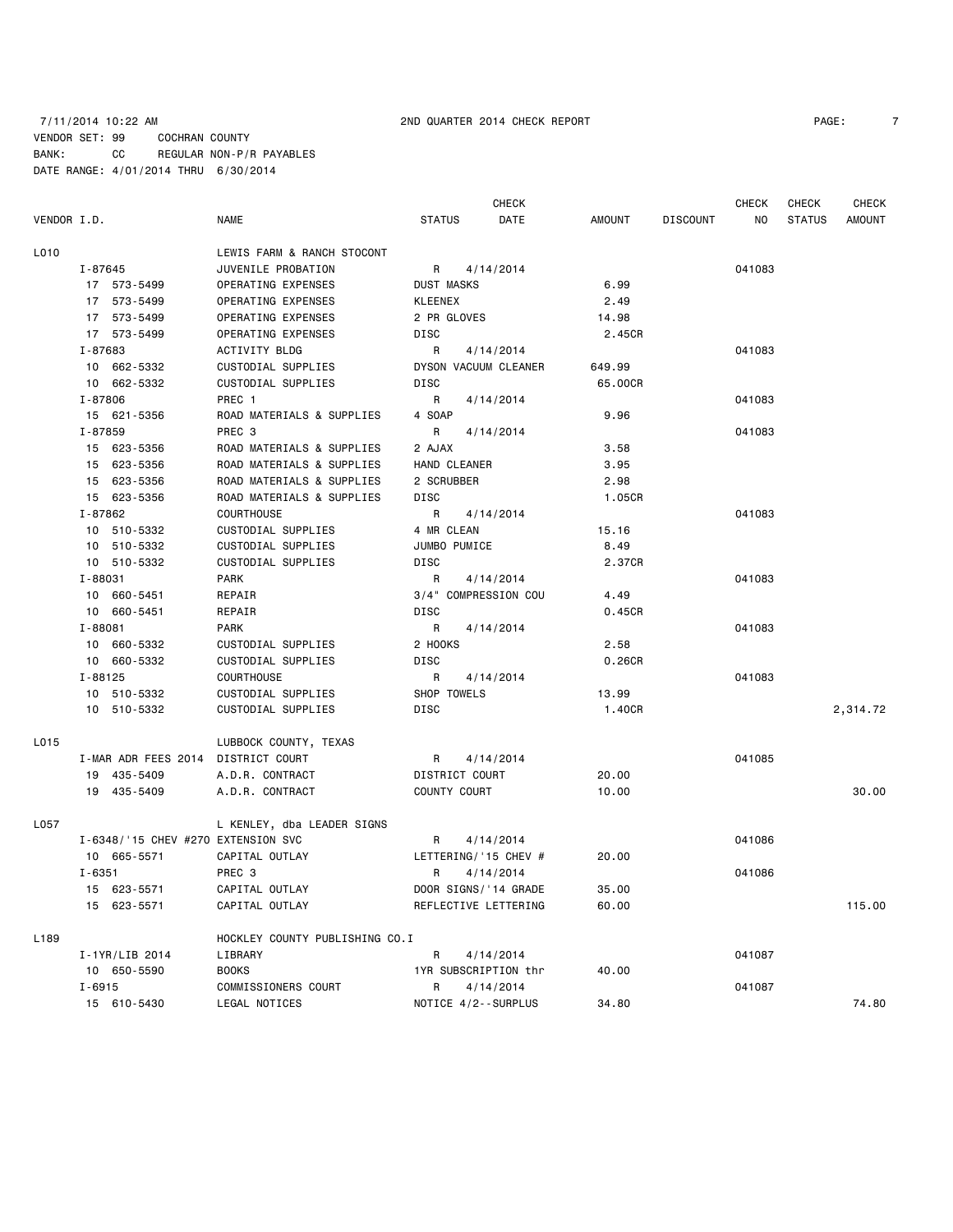### 7/11/2014 10:22 AM 2ND QUARTER 2014 CHECK REPORT PAGE: 8 VENDOR SET: 99 COCHRAN COUNTY BANK: CC REGULAR NON-P/R PAYABLES DATE RANGE: 4/01/2014 THRU 6/30/2014

| PAGE: |  |
|-------|--|
|       |  |

|                  |         |                 |                                |                             | <b>CHECK</b> |               |                 | <b>CHECK</b> | CHECK         | <b>CHECK</b>  |
|------------------|---------|-----------------|--------------------------------|-----------------------------|--------------|---------------|-----------------|--------------|---------------|---------------|
| VENDOR I.D.      |         |                 | <b>NAME</b>                    | <b>STATUS</b>               | DATE         | <b>AMOUNT</b> | <b>DISCOUNT</b> | NO.          | <b>STATUS</b> | <b>AMOUNT</b> |
| L <sub>197</sub> |         |                 | THE LIBRARY STORE, INC         |                             |              |               |                 |              |               |               |
|                  | I-93508 |                 | LIBRARY                        | R                           | 4/14/2014    |               |                 | 041088       |               |               |
|                  |         | 10 650-5310     | OFFICE SUPPLIES                | 4 ECON HRDWD BOOK RA        |              | 91.80         |                 |              |               |               |
|                  |         | 10 650-5310     | OFFICE SUPPLIES                | SHIPPING                    |              | 15.71         |                 |              |               | 107.51        |
| M019             |         |                 | <b>MORTON LIONS CLUB</b>       |                             |              |               |                 |              |               |               |
|                  |         | I-CRTHSE 2014   | <b>COURTHOUSE</b>              | R                           | 4/14/2014    |               |                 | 041089       |               |               |
|                  |         | 10 510-5332     | CUSTODIAL SUPPLIES             | 4 FLORA-DORA #211           |              | 37.00         |                 |              |               |               |
|                  |         | 10 510-5332     | CUSTODIAL SUPPLIES             | 2 MOP HANDLE #110           |              | 19.50         |                 |              |               |               |
|                  | 10      | 510-5332        | CUSTODIAL SUPPLIES             | 2 BOWL BRUSH #730           |              | 6.50          |                 |              |               |               |
|                  | 10      | 510-5332        | CUSTODIAL SUPPLIES             | 1 3PKSPEEDY SCRUBBER        |              | 6.50          |                 |              |               |               |
|                  | 10      | 510-5332        | CUSTODIAL SUPPLIES             | 10 4PK DUST CLOTHS #        |              | 97.50         |                 |              |               |               |
|                  |         | 10 510-5332     | CUSTODIAL SUPPLIES             | 4 STNLS SCOURING PAD        |              | 10.00         |                 |              |               |               |
|                  | 10      | 510-5332        | CUSTODIAL SUPPLIES             | 6 POTHOLDERS                |              | 16.50         |                 |              |               |               |
|                  | 10      | 510-5332        | CUSTODIAL SUPPLIES             | 2 2PK DISH CLOTHS #8        |              | 11.00         |                 |              |               |               |
|                  |         | 10 510-5332     | CUSTODIAL SUPPLIES             | 4 2PK DISH TOWELS #8        |              | 29.00         |                 |              |               | 233.50        |
| M031             |         |                 | MILLER PAPER & PACKAGING CO    |                             |              |               |                 |              |               |               |
|                  |         | I-S2770485.001  | <b>ACTIVITY BLDG</b>           | R.                          | 4/14/2014    |               |                 | 041090       |               |               |
|                  |         | 10 662-5332     | CUSTODIAL SUPPLIES             | <b>1CS KLEENEX ROLL TOW</b> |              | 71.64         |                 |              |               |               |
|                  |         | 10 662-5332     | CUSTODIAL SUPPLIES             | <b>1CS PLEASCENT DISINF</b> |              | 60.02         |                 |              |               |               |
|                  |         | 10 662-5332     | CUSTODIAL SUPPLIES             | 1CS PINK LOTION SOAP        |              | 44.81         |                 |              |               |               |
|                  |         | I-S2792464.001  | COURTHOUSE / PARK              | R                           | 4/14/2014    |               |                 | 041090       |               |               |
|                  |         | 10 510-5332     | CUSTODIAL SUPPLIES             | 1CS FORMULA 409 4GL/        |              | 57.98         |                 |              |               |               |
|                  | 10      | 510-5332        | CUSTODIAL SUPPLIES             | <b>1CS FOAM SOAP</b>        |              | 76.09         |                 |              |               |               |
|                  | 10      | 510-5332        | CUSTODIAL SUPPLIES             | 1CS PDR FREE GLOVES         |              | 95.24         |                 |              |               |               |
|                  | 10      | 510-5332        | CUSTODIAL SUPPLIES             | 1CS NO RINSE FLOOR C        |              | 44.41         |                 |              |               |               |
|                  | 10      | 660-5332        | CUSTODIAL SUPPLIES             | 1DZ RIM HANGER, CHR         |              | 17.63         |                 |              |               |               |
|                  | 10      | 510-5332        | CUSTODIAL SUPPLIES             | 1CS MR CLEAN W/FBRZ,        |              | 29.97         |                 |              |               |               |
|                  |         | 10 510-5332     | CUSTODIAL SUPPLIES             | 1CS ANGEL SOFT TISSU        |              | 74.51         |                 |              |               |               |
|                  | 10      | 510-5332        | CUSTODIAL SUPPLIES             | 1CS SINGLEFOLD TOWEL        |              | 43.17         |                 |              |               |               |
|                  |         | 10 510-5332     | CUSTODIAL SUPPLIES             | <b>1CS SPRAYWAY</b>         |              | 29.95         |                 |              |               | 645.42        |
| N082             |         |                 | NETDATA                        |                             |              |               |                 |              |               |               |
|                  | I-15373 |                 | CLERK/DIST COURT               | R                           | 4/14/2014    |               |                 | 041091       |               |               |
|                  |         | 10 403-5411     | MAINTENANCE CONTRACTS          | ANN MAINT SFWR CC/DC        |              | 4,250.00      |                 |              |               |               |
|                  |         | 10 435-5499     | MISCELLANEOUS                  | ANN MAINT SFWR, DA 5        |              |               |                 |              |               |               |
|                  |         | I-MAR 2014      | JUSTICE OF PEACE               | R                           | 4/14/2014    |               |                 | 041091       |               |               |
|                  |         | 10 455-5499     | MISCELLANEOUS                  | ITICKET MAR14               |              | 16.00         |                 |              |               | 4,266.00      |
| 0041             |         |                 | OMNIBASE SERVICES OF TEXAS, LP |                             |              |               |                 |              |               |               |
|                  |         | I-1ST QTR 2014  | FTA FEES                       | R                           | 4/14/2014    |               |                 | 041092       |               |               |
|                  |         | 10 000-2206.003 | Omni Collection Fee            | 1ST QTR FEES 2014           |              | 48.00         |                 |              |               | 48.00         |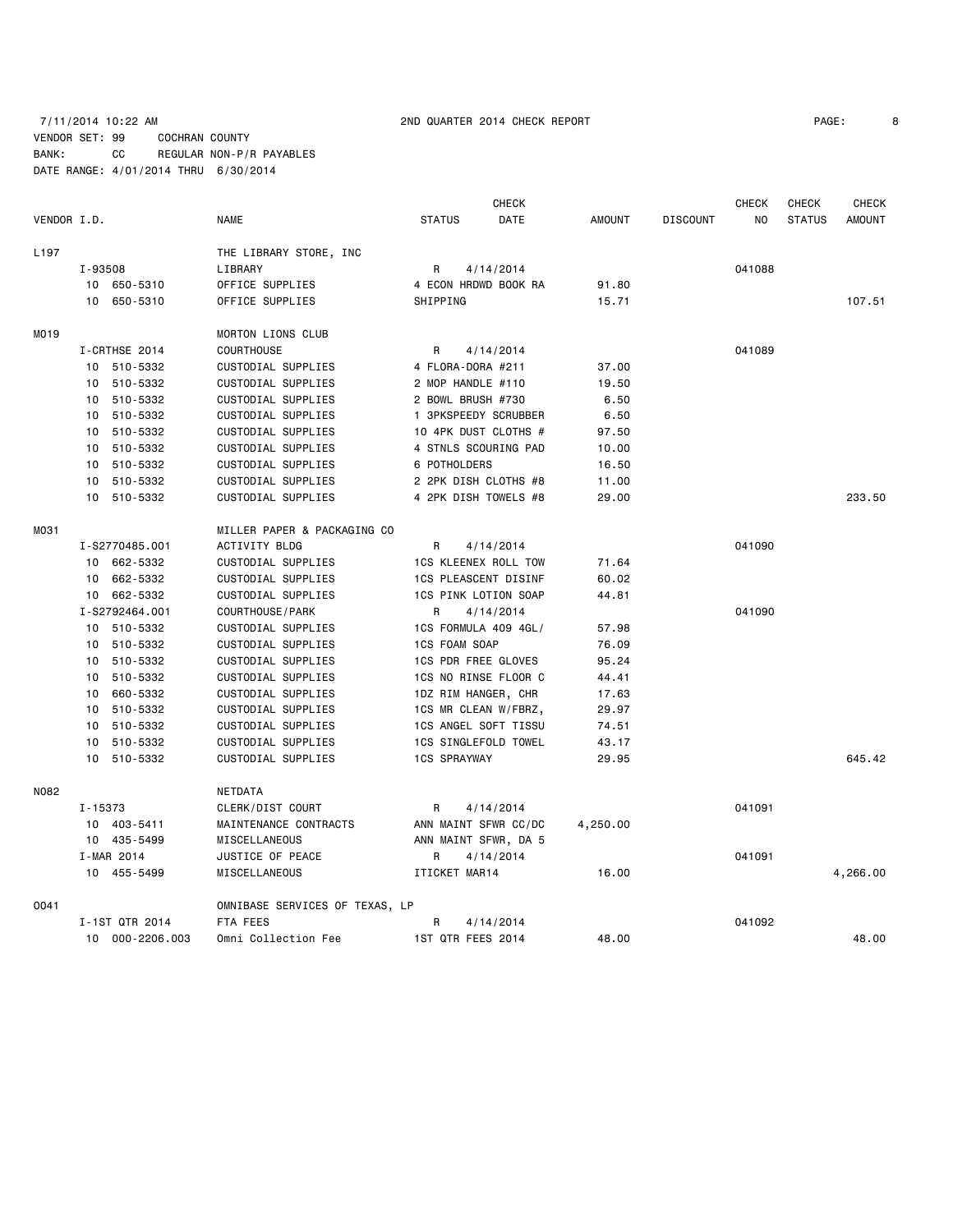### 7/11/2014 10:22 AM 2ND QUARTER 2014 CHECK REPORT PAGE: 9 VENDOR SET: 99 COCHRAN COUNTY BANK: CC REGULAR NON-P/R PAYABLES DATE RANGE: 4/01/2014 THRU 6/30/2014

|             |                   |                           |                      | <b>CHECK</b> |         |                 | <b>CHECK</b> | <b>CHECK</b>  | <b>CHECK</b> |
|-------------|-------------------|---------------------------|----------------------|--------------|---------|-----------------|--------------|---------------|--------------|
| VENDOR I.D. |                   | <b>NAME</b>               | <b>STATUS</b>        | DATE         | AMOUNT  | <b>DISCOUNT</b> | NO           | <b>STATUS</b> | AMOUNT       |
| 0042        |                   | OMNICARE SAN ANTONIO      |                      |              |         |                 |              |               |              |
|             | I-PH2618090       | JUVENILE PROBATION        | 4/14/2014<br>R       |              |         |                 | 041093       |               |              |
|             | 17 573-5413.003   | Grant C Placements        | MEDS/JUV#803 MAR14   |              | 17.52   |                 |              |               | 17.52        |
| P017        |                   | POSTMASTER                |                      |              |         |                 |              |               |              |
|             | $I-J.P. 03/19/14$ | JUSTICE OF PEACE          | R<br>4/14/2014       |              |         |                 | 041094       |               |              |
|             | 10 455-5311       | POSTAL EXPENSES           | 1 RL FOREVER STAMPS  |              | 46.00   |                 |              |               |              |
|             | I-JAIL $3/26/14$  | SHERIFF                   | R<br>4/14/2014       |              |         |                 | 041094       |               |              |
|             | 10 560-5311       | POSTAL EXPENSES           | 2 RL FOREVER STAMPS  |              | 92.00   |                 |              |               | 138.00       |
| R205        |                   | RELIABLE OFFICE SUPPLIES  |                      |              |         |                 |              |               |              |
|             | I - FH198400      | LIBRARY                   | R<br>4/14/2014       |              |         |                 | 041095       |               |              |
|             | 10 650-5310       | OFFICE SUPPLIES           | 1 PK ROLL TOWEL      |              | 10.49   |                 |              |               |              |
|             | 10 650-5310       | OFFICE SUPPLIES           | 1 EA MESH OVAL PENCI |              | 13.10   |                 |              |               |              |
|             | 10 650-5310       | OFFICE SUPPLIES           | 1 PK WITE-OUT 2/PK   |              | 3.75    |                 |              |               |              |
|             | 10 650-5310       | OFFICE SUPPLIES           | 1 CT KLEENEX TISSUE  |              | 64.99   |                 |              |               |              |
|             | 10 650-5310       | OFFICE SUPPLIES           | SHIPPING             |              | 1.48    |                 |              |               |              |
|             | I-FH198401        | LIBRARY                   | R<br>4/14/2014       |              |         |                 | 041095       |               |              |
|             | 10 650-5310       | OFFICE SUPPLIES           | 2 ST COLORED PENCILS |              | 21.26   |                 |              |               | 115.07       |
|             |                   |                           |                      |              |         |                 |              |               |              |
| S005        |                   | DORIS SEALY, COUNTY TREAS |                      |              |         |                 |              |               |              |
|             | $I - 4/8/14$      | TREASURER                 | R<br>4/14/2014       |              |         |                 | 041096       |               |              |
|             | 10 497-5311       | POSTAL EXPENSES           | RET EMPLR GUIDE      |              | 6.03    |                 |              |               |              |
|             | 10 497-5311       | POSTAL EXPENSES           | FORM 941 CERT MAIL 4 |              | 6.49    |                 |              |               | 12.52        |
| S010        |                   | <b>SILVERS COMPANY</b>    |                      |              |         |                 |              |               |              |
|             | I-CEMETERY 04/14  | CEMETERY                  | 4/14/2014<br>R       |              |         |                 | 041097       |               |              |
|             | 10 516-5330       | FUEL & OIL                | 25.01GL UNL 3/20     |              | 85.01   |                 |              |               |              |
|             | 10 516-5330       | FUEL & OIL                | CR FED TAX ON 25.01G |              | 4.60CR  |                 |              |               |              |
|             | I-CONSTABLE 04/14 | CONSTABLE                 | 4/14/2014<br>R       |              |         |                 | 041097       |               |              |
|             | 10 550-5330       | FUEL & OIL                | REVERSE FEB CR GIVEN |              | 15.44   |                 |              |               |              |
|             | 10 550-5330       | FUEL & OIL                | CORR/CR FED TAX 59.9 |              | 11.02CR |                 |              |               |              |
|             | 10 550-5330       | FUEL & OIL                | 20.15GL PREM UNL 3/6 |              | 70.50   |                 |              |               |              |
|             | 10 550-5330       | FUEL & OIL                | 21.12GL PREM UNL 3/2 |              | 76.01   |                 |              |               |              |
|             | 10 550-5330       | FUEL & OIL                | CR FED TAX ON 41.27G |              | 7.59CR  |                 |              |               |              |
|             | I-EXT SVC 04/14   | <b>EXTENSION SVC</b>      | R<br>4/14/2014       |              |         |                 | 041097       |               |              |
|             | 10 665-5330       | FUEL AND OIL              | 99.15GL UNL          |              | 330.07  |                 |              |               |              |
|             | 10 665-5330       | FUEL AND OIL              | CR FED TAX ON 99.15G |              | 18.24CR |                 |              |               |              |
|             | I-JUV PROB 04/14  | JUVENILE PROBATION        | R<br>4/14/2014       |              |         |                 | 041097       |               |              |
|             | 17 573-5330       | <b>FUEL</b>               | 78.61GL UNL          |              | 263.39  |                 |              |               |              |
|             | 17 573-5330       | <b>FUEL</b>               | CR FED TAX ON 78.61G |              | 14.46CR |                 |              |               |              |
|             | I-PREC 1 04/14    | PREC 1                    | R<br>4/14/2014       |              |         |                 | 041097       |               |              |
|             | 15 621-5330       | FUEL & OIL                | 89.9GL LS DIESEL/BEL |              | 316.00  |                 |              |               |              |
|             | 15 621-5330       | FUEL & OIL                | 20.7GL UNL 3/5; DONN |              | 64.56   |                 |              |               |              |
|             | I-PREC 2 04/14    | PREC <sub>2</sub>         | R<br>4/14/2014       |              |         |                 | 041097       |               |              |
|             | 15 622-5330       | FUEL AND OIL              | 70.4GL LS DIESEL 3/2 |              | 233.38  |                 |              |               |              |
|             | 622-5330<br>15    | FUEL AND OIL              | STATE TAX ON 70.4GL  |              | 14.08   |                 |              |               |              |
|             | 15 622-5330       | FUEL AND OIL              | 35GL HS DIESEL 3/17  |              | 115.50  |                 |              |               |              |
|             |                   |                           |                      |              |         |                 |              |               |              |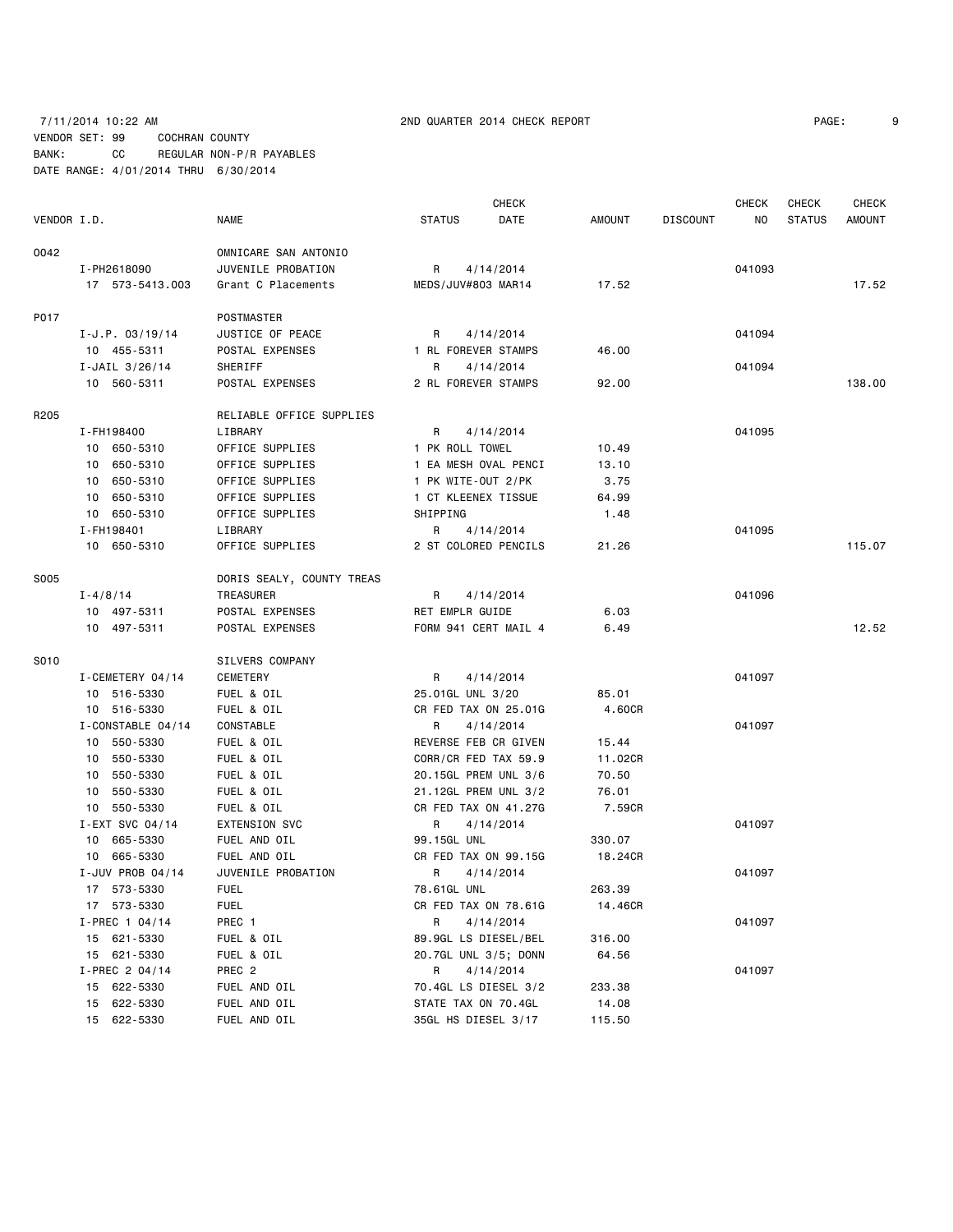### 7/11/2014 10:22 AM 2ND QUARTER 2014 CHECK REPORT PAGE: 10 VENDOR SET: 99 COCHRAN COUNTY BANK: CC REGULAR NON-P/R PAYABLES DATE RANGE: 4/01/2014 THRU 6/30/2014

|             |             |                 |                               |                      | CHECK                 |               |                 | <b>CHECK</b> | <b>CHECK</b>  | CHECK         |
|-------------|-------------|-----------------|-------------------------------|----------------------|-----------------------|---------------|-----------------|--------------|---------------|---------------|
| VENDOR I.D. |             |                 | NAME                          | <b>STATUS</b>        | DATE                  | <b>AMOUNT</b> | <b>DISCOUNT</b> | NO.          | <b>STATUS</b> | <b>AMOUNT</b> |
| S010        |             |                 | SILVERS COMPANY<br>CONT       |                      |                       |               |                 |              |               |               |
|             |             | I-PREC 2 04/14  | PREC <sub>2</sub>             | R                    | 4/14/2014             |               |                 | 041097       |               |               |
|             |             | 15 622-5330     | FUEL AND OIL                  | 175.7GL LS DIESEL    |                       | 591.23        |                 |              |               |               |
|             |             | 15 622-5330     | FUEL AND OIL                  |                      | STATE TAX ON 175.7GL  | 35.14         |                 |              |               |               |
|             |             | 15 622-5330     | FUEL AND OIL                  |                      | 246.3GL HS DIESEL/OV  | 825.11        |                 |              |               |               |
|             |             | I-PREC 3 04/14  | PREC 3                        | R                    | 4/14/2014             |               |                 | 041097       |               |               |
|             |             | 15 623-5330     | FUEL AND OIL                  | 81.8GL LS DIESEL     |                       | 290.80        |                 |              |               |               |
|             |             | I-PREC 4 04/14  | PREC 4                        | R                    | 4/14/2014             |               |                 | 041097       |               |               |
|             |             | 15 624-5440     | UTILITIES                     |                      | 250GL LP GAS 3/10/14  | 600.00        |                 |              |               |               |
|             |             | I-SHERIFF 04/14 | SHERIFF                       | R                    | 4/14/2014             |               |                 | 041097       |               |               |
|             |             | 10 560-5330     | FUEL AND OIL                  | 29.48GL UNL/#107     |                       | 98.90         |                 |              |               |               |
|             | 10          | 560-5330        | FUEL AND OIL                  | 38.02GL UNL/#134     |                       | 127.29        |                 |              |               |               |
|             | 10          | 560-5330        | FUEL AND OIL                  | 103.06GL UNL/#121    |                       | 346.75        |                 |              |               |               |
|             | 10          | 560-5330        | FUEL AND OIL                  | 43.53GL UNL/#135     |                       | 147.95        |                 |              |               |               |
|             | 10          | 560-5330        | FUEL AND OIL                  | 77.35GL UNL/#136     |                       | 257.38        |                 |              |               |               |
|             | 10          | 560-5330        | FUEL AND OIL                  | 100.48GL UNL/#122    |                       | 336.34        |                 |              |               |               |
|             | 10          | 560-5330        | FUEL AND OIL                  | 111.92GL UNL/#137    |                       | 375.32        |                 |              |               |               |
|             | 10          | 560-5330        | FUEL AND OIL                  | 5.18GL UNL/#111      |                       | 17.61         |                 |              |               |               |
|             | 10          | 560-5330        | FUEL AND OIL                  | 11.51GL UNL/#133     |                       | 37.97         |                 |              |               |               |
|             | 10          | 560-5330        | FUEL AND OIL                  |                      | CR FED TAX ON 520.53  | 95.78CR       |                 |              |               | 5,520.04      |
| S047        |             |                 | SHELL FLEET PLUS              |                      |                       |               |                 |              |               |               |
|             |             | I-065177891403  | <b>EXTENSION SVC</b>          | R                    | 4/14/2014             |               |                 | 041098       |               |               |
|             |             | 10 665-5330     | FUEL AND OIL                  |                      | 16.71GL UNL, ABILENE, | 55.16         |                 |              |               |               |
|             | 10          | 665-5330        | FUEL AND OIL                  |                      | 16.522GL UNL, TEMPLE, | 52.36         |                 |              |               |               |
|             | 10          | 665-5330        | FUEL AND OIL                  | CR FED TAX           |                       | 6.08CR        |                 |              |               | 101.44        |
| S058        |             |                 | SCOTT-MERRIMAN, INC.          |                      |                       |               |                 |              |               |               |
|             | I-052930    |                 | <b>CLERK</b>                  | R                    | 4/14/2014             |               |                 | 041099       |               |               |
|             |             | 10 403-5310     | OFFICE SUPPLIES               | 250 POLY ENV/REMOTE  |                       | 200.00        |                 |              |               |               |
|             |             | 10 403-5310     | OFFICE SUPPLIES               | SHIPPING             |                       | 22.20         |                 |              |               | 222.20        |
| S071        |             |                 | SCRIPT OFFICE PRODUCTS, INC.  |                      |                       |               |                 |              |               |               |
|             | $I - 45159$ |                 | <b>CLERK</b>                  | R                    | 4/14/2014             |               |                 | 041100       |               |               |
|             |             | 10 403-5310     | OFFICE SUPPLIES               |                      | 93 EA WARRANTY DEEDS  | 36.95         |                 |              |               |               |
|             |             | 10 403-5310     | OFFICE SUPPLIES               | 2 PK PENCIL LEAD .7  |                       | 1.90          |                 |              |               |               |
|             |             | 10 403-5310     | OFFICE SUPPLIES               | 3 PK TAPE STRIPS     |                       | 33.00         |                 |              |               |               |
|             | $I - 45223$ |                 | TREASURER                     | R                    | 4/14/2014             |               |                 | 041100       |               |               |
|             |             | 10 497-5310     | OFFICE SUPPLIES               | 24x48 FOLDING TABLE  |                       | 109.95        |                 |              |               |               |
|             |             | 10 497-5310     | OFFICE SUPPLIES               | LEATHER CHAIR LLR521 |                       | 330.95        |                 |              |               | 512.75        |
| S210        |             |                 | SHAMBURGER AUTO & FARM SUPPLY |                      |                       |               |                 |              |               |               |
|             | I-318096    |                 | PREC <sub>2</sub>             | R                    | 4/14/2014             |               |                 | 041101       |               |               |
|             |             | 15 622-5451     | REPAIRS                       | AIR FILTER           |                       | 98.49         |                 |              |               | 98.49         |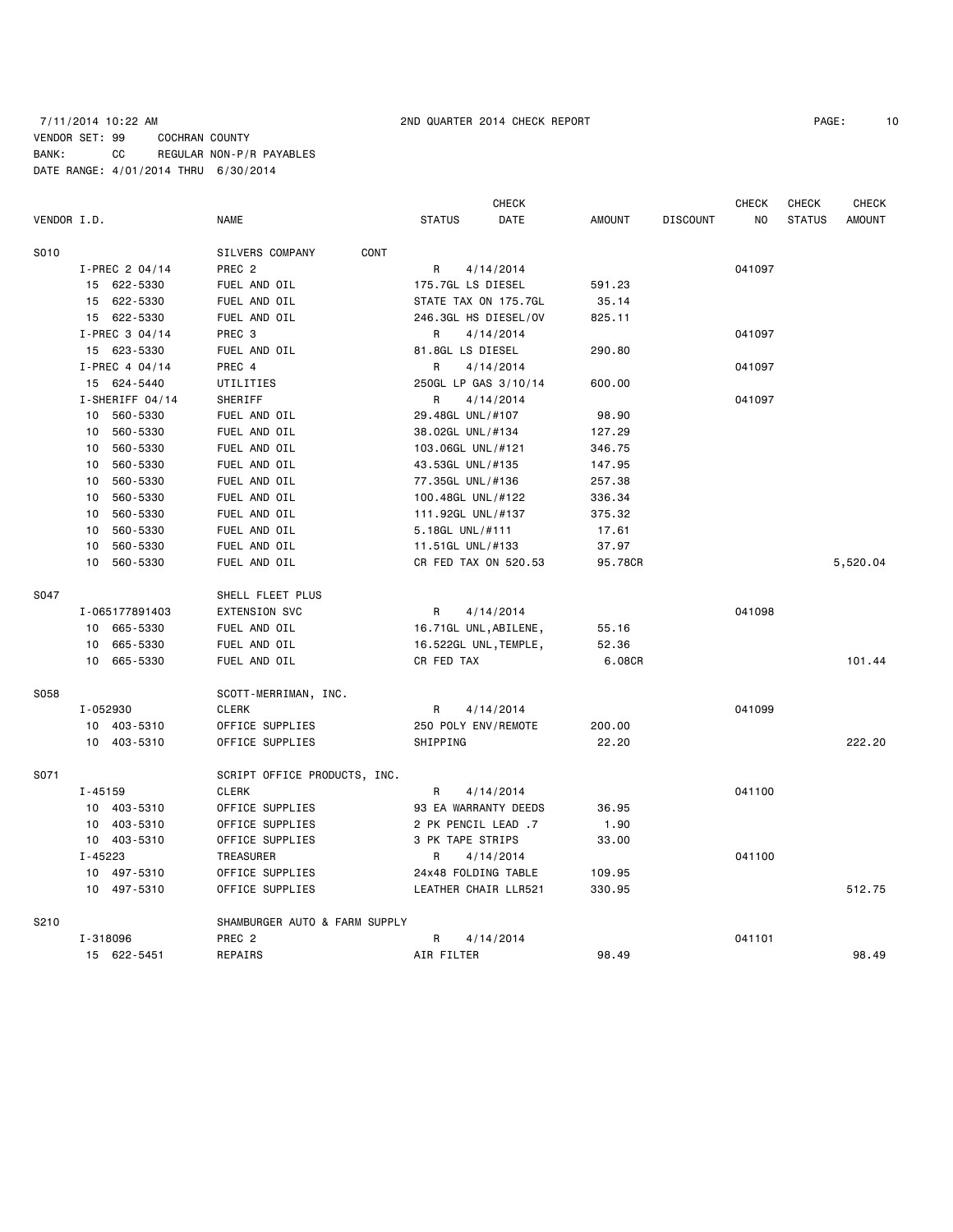## 7/11/2014 10:22 AM 2ND QUARTER 2014 CHECK REPORT PAGE: 11 VENDOR SET: 99 COCHRAN COUNTY BANK: CC REGULAR NON-P/R PAYABLES DATE RANGE: 4/01/2014 THRU 6/30/2014

|             |                     |                                                    |                 | CHECK                |               |                 | <b>CHECK</b> | <b>CHECK</b>  | <b>CHECK</b>  |
|-------------|---------------------|----------------------------------------------------|-----------------|----------------------|---------------|-----------------|--------------|---------------|---------------|
| VENDOR I.D. |                     | <b>NAME</b>                                        | <b>STATUS</b>   | DATE                 | <b>AMOUNT</b> | <b>DISCOUNT</b> | NO           | <b>STATUS</b> | <b>AMOUNT</b> |
| S217        |                     | STATE COMPTROLLER                                  |                 |                      |               |                 |              |               |               |
|             | I-1ST QTR CIVIL '14 | STATE CIVIL COSTS                                  | R               | 4/14/2014            |               |                 | 041102       |               |               |
|             | 90<br>000-2379      | Judicial Support Fee/L133.105 1ST QTR REMITTANCE F |                 |                      | 43.20         |                 |              |               |               |
|             | 000-2373<br>90      | Marriage License Gov 118.011 1ST QTR REMITTANCE F  |                 |                      | 90.00         |                 |              |               |               |
|             | 000-2364<br>90      | Juror Donations                                    |                 | 1ST QTR REMITTANCE F | 15.00         |                 |              |               |               |
|             | 90<br>000-2363.004  | Co Filing Fee Ind Lgl Serv.                        |                 | 1ST QTR REMITTANCE F | 1.29          |                 |              |               |               |
|             | 000-2363.002<br>90  | Other Than Divorce/Family 10B 1ST QTR REMITTANCE F |                 |                      | 524.50        |                 |              |               |               |
|             | 90<br>000-2363.004  | Co Filing Fee Ind Lgl Serv.                        |                 | 1ST QTR REMITTANCE F | 99.75         |                 |              |               |               |
|             | 90<br>000-2379      | Judicial Support Fee/L133.105 1ST QTR REMITTANCE F |                 |                      | 341.28        |                 |              |               | 1,115.02      |
| S217        |                     | STATE COMPTROLLER                                  |                 |                      |               |                 |              |               |               |
|             | I-1ST QTR CRIM '14  | STATE CRIMINAL COSTS                               | R               | 4/14/2014            |               |                 | 041103       |               |               |
|             | 000-2358.001<br>90  | State CCC Date 010104 Forward 1ST QTR REMITTANCE F |                 |                      | 2,725.70      |                 |              |               |               |
|             | 000-2368<br>90      | BB Bond Fee (Gov CD 41.258)                        |                 | 1ST QTR REMITTANCE F | 216.00        |                 |              |               |               |
|             | 000-2369<br>90      | EMS Trauma Sec49.02 SB1131                         |                 | 1ST QTR REMITTANCE F | 14.38         |                 |              |               |               |
|             | 000-2378<br>90      | JRF Jury Reimb Fee CCP102.00451ST QTR REMITTANCE F |                 |                      | 266.73        |                 |              |               |               |
|             | 000-2363.003<br>90  | Indigent Defense Fee                               |                 | 1ST QTR REMITTANCE F | 155.86        |                 |              |               |               |
|             | 90<br>000-2355      | MVF CCP 102.002                                    |                 | 1ST QTR REMITTANCE F | 3.96          |                 |              |               |               |
|             | 000-2367<br>90      | STF-Sub 95% C(Trans CD542.40 1ST QTR REMITTANCE F  |                 |                      | 1,274.13      |                 |              |               |               |
|             | 90<br>000-2342      | Arrest Fees - State Officers                       |                 | 1ST QTR REMITTANCE F | 40.10         |                 |              |               |               |
|             | 90<br>000-2342.001  | Omni FTA                                           |                 | 1ST QTR REMITTANCE F | 180.00        |                 |              |               |               |
|             | 90<br>000-2361      | 50% of Time Payment to State 1ST QTR REMITTANCE F  |                 |                      | 85.37         |                 |              |               |               |
|             | 000-2379<br>90      | Judicial Support Fee/L133.105 1ST QTR REMITTANCE F |                 |                      | 408.30        |                 |              |               |               |
|             | 90<br>000-2347.001  | Truancy Prvtn & Diver. 102.0151ST QTR REMITTANCE F |                 |                      | 36.00         |                 |              |               | 5,406.53      |
| S217        |                     | STATE COMPTROLLER                                  |                 |                      |               |                 |              |               |               |
|             | I-1ST QTR EFILE '14 | STATE E-FILE FUNDS                                 | R               | 4/14/2014            |               |                 | 041104       |               |               |
|             | 000-2363.005<br>90  | ELE. FILING FEE DIS CLK                            |                 | 1ST QTR REMIT/STATE  | 140.00        |                 |              |               |               |
|             | 90<br>000-2363.006  | ELE FILING FEE COUNTY CLERK                        |                 | 1ST QTR REMIT/STATE  | 0.45          |                 |              |               |               |
|             | 000-2363.007<br>90  | ELE FILING FEE JP                                  |                 | 1ST QTR REMIT/STATE  | 30.00         |                 |              |               | 170.45        |
| S217        |                     | STATE COMPTROLLER                                  |                 |                      |               |                 |              |               |               |
|             | I-1ST QTR SPEC '14  | SPECIALTY COURT COSTS                              | R               | 4/14/2014            |               |                 | 041105       |               |               |
|             | 90 000-2379.001     | Drug Court Fee CCP102.0178                         |                 | 1ST QTR REMITTANCE F | 13.72         |                 |              |               | 13.72         |
| S222        |                     | SOUTH PLAINS COMMUNICATIONS                        |                 |                      |               |                 |              |               |               |
|             | I-0104126-IN        | SHERIFF                                            | R               | 4/14/2014            |               |                 | 041106       |               |               |
|             | 10 560-5334         | OTHER SUPPLIES                                     | 3 LEATHER CASES |                      | 198.75        |                 |              |               | 198.75        |
| S242        |                     | SAM'S CLUB                                         |                 |                      |               |                 |              |               |               |
|             | $I - 766$ 03/27/14  | JAIL                                               | R               | 4/14/2014            |               |                 | 041107       |               |               |
|             | 10 512-5392         | MISCELLANEOUS SUPPLIES                             | 20 OZ CUPS      |                      | 19.02         |                 |              |               |               |
|             | 10 512-5392         | MISCELLANEOUS SUPPLIES                             | FORKS/3         |                      | 27.84         |                 |              |               |               |
|             | 10 512-5333         | FOOD-PRISONERS                                     | CORN FLAKES     |                      | 5.88          |                 |              |               |               |
|             | 10 512-5333         | FOOD-PRISONERS                                     | RAISIN BRAN     |                      | 7.76          |                 |              |               |               |
|             | 10 512-5392         | MISCELLANEOUS SUPPLIES                             |                 | ZIPLOC SAND BAGS     | 8.06          |                 |              |               |               |
|             | 10 512-5392         | MISCELLANEOUS SUPPLIES                             | 6 OZ FOAM CUPS  |                      | 15.25         |                 |              |               |               |
|             | 10 512-5333         | FOOD-PRISONERS                                     | VARIETY PACK    |                      | 10.89         |                 |              |               |               |
|             |                     |                                                    |                 |                      |               |                 |              |               |               |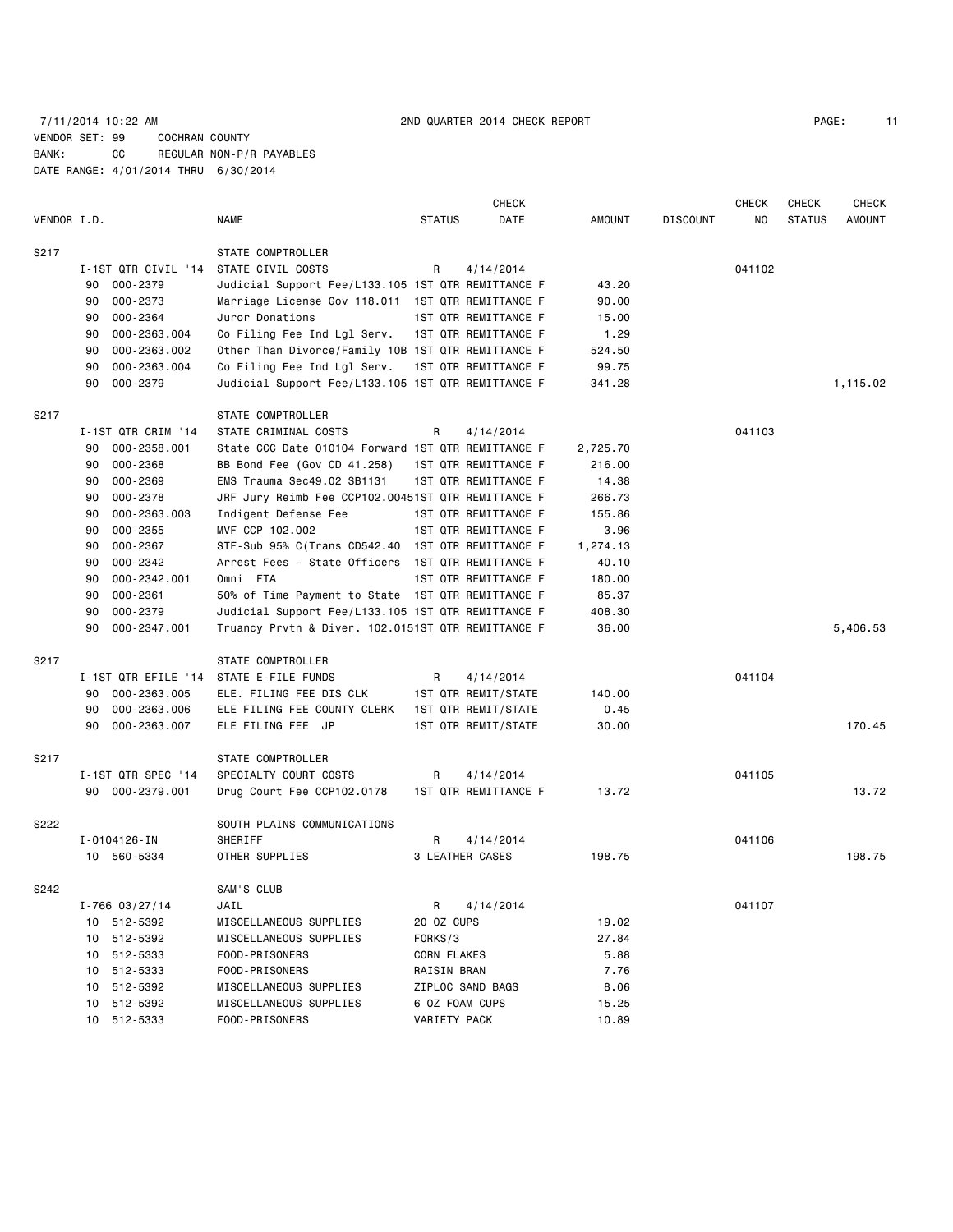### 7/11/2014 10:22 AM 2ND QUARTER 2014 CHECK REPORT PAGE: 12 VENDOR SET: 99 COCHRAN COUNTY BANK: CC REGULAR NON-P/R PAYABLES DATE RANGE: 4/01/2014 THRU 6/30/2014

|             |                     |                               |                      | <b>CHECK</b>         |               |                 | <b>CHECK</b>   | <b>CHECK</b>  | <b>CHECK</b>  |
|-------------|---------------------|-------------------------------|----------------------|----------------------|---------------|-----------------|----------------|---------------|---------------|
| VENDOR I.D. |                     | <b>NAME</b>                   | <b>STATUS</b>        | DATE                 | <b>AMOUNT</b> | <b>DISCOUNT</b> | N <sub>O</sub> | <b>STATUS</b> | <b>AMOUNT</b> |
| S242        |                     | SAM'S CLUB<br>CONT            |                      |                      |               |                 |                |               |               |
|             | $I - 766$ 03/27/14  | JAIL                          | R                    | 4/14/2014            |               |                 | 041107         |               |               |
|             | 10 512-5333         | FOOD-PRISONERS                | CHEERIOS             |                      | 5.69          |                 |                |               |               |
|             | 10 512-5392         | MISCELLANEOUS SUPPLIES        | <b>BATH TISSUE</b>   |                      | 16.48         |                 |                |               |               |
|             | 10 512-5392         | MISCELLANEOUS SUPPLIES        | MM TOWELS            |                      | 14.98         |                 |                |               |               |
|             | 10 512-5392         | MISCELLANEOUS SUPPLIES        | DETERGENT/2          |                      | 27.96         |                 |                |               |               |
|             | 10 512-5392         | MISCELLANEOUS SUPPLIES        | LYSOL 3PK/2          |                      | 23.44         |                 |                |               |               |
|             | 10 512-5392         | MISCELLANEOUS SUPPLIES        | DISINFECTANT/3       |                      | 19.08         |                 |                |               |               |
|             | 10 512-5333         | FOOD-PRISONERS                | MM APPLE             |                      | 3.98          |                 |                |               |               |
|             | 10 512-5333         | FOOD-PRISONERS                | TROP 100% OJ         |                      | 8.57          |                 |                |               |               |
|             | 10 512-5392         | MISCELLANEOUS SUPPLIES        | CPN 2 MM DETERG      |                      | 5.50CR        |                 |                |               |               |
|             | 10 512-5392         | MISCELLANEOUS SUPPLIES        | CPN 2 LYSOL 3PK      |                      | 5.00CR        |                 |                |               |               |
|             | 10 512-5392         | MISCELLANEOUS SUPPLIES        | CPN ZIPLOC SAND      |                      | 2.00CR        |                 |                |               | 202.38        |
| S325        |                     | DONNA SCHMIDT                 |                      |                      |               |                 |                |               |               |
|             | $I - 04/03/14$      | JUSTICE OF PEACE              | R                    | 4/14/2014            |               |                 | 041108         |               |               |
|             | 10 455-5427         | CONTINUING EDUCATION          | 892 MI TO/FR SAN ANT |                      | 499.52        |                 |                |               |               |
|             | 10 455-5427         | CONTINUING EDUCATION          | 3 NITES/SAN ANTONIO  |                      | 163.50        |                 |                |               |               |
|             | 10 455-5427         | CONTINUING EDUCATION          | LODGING TAX          |                      | 27.39         |                 |                |               |               |
|             | 10 455-5427         | CONTINUING EDUCATION          | <b>MEALS</b>         |                      | 27.67         |                 |                |               | 718.08        |
| T009        |                     | TEXAS ASSOCIATION OF COUNTIES |                      |                      |               |                 |                |               |               |
|             | I-TAX A/C CONF 2014 | TAX A/C                       | R                    | 4/14/2014            |               |                 | 041109         |               |               |
|             | 10 499-5427         | CONTINUING EDUCATION          | ANNUAL TAX A/C ASSN  |                      | 175.00        |                 |                |               | 175.00        |
| T035        |                     | TEXAS MUNICIPAL COURT         |                      |                      |               |                 |                |               |               |
|             | I-1 YR SUBSCRIPT    | JUSTICE OF PEACE              | R                    | 4/14/2014            |               |                 | 041110         |               |               |
|             | 10 455-5310         | OFFICE SUPPLIES               | 1 YR SUBSCRIPTION/JU |                      | 36.00         |                 |                |               | 36.00         |
| T087        |                     | TEXAS DEPARTMENT OF HEALTH    |                      |                      |               |                 |                |               |               |
|             | I-20689             | <b>CLERK</b>                  | R                    | 4/14/2014            |               |                 | 041111         |               |               |
|             | 10 403-5310         | OFFICE SUPPLIES               |                      | 8 REMOTE BIRTH ACCES | 14.64         |                 |                |               | 14.64         |
| T148        |                     | TASCOSA OFFICE MACHINES INC   |                      |                      |               |                 |                |               |               |
|             | I-9D5374            | <b>SHERIFF</b>                | R                    | 4/14/2014            |               |                 | 041112         |               |               |
|             | 10 560-5411         | MAINTENANCE CONTRACTS         | COPIER MAINT 3/1-4/1 |                      | 75.90         |                 |                |               |               |
|             | I-9D5498            | <b>CLERK</b>                  | R                    | 4/14/2014            |               |                 | 041112         |               |               |
|             | 10 403-5411         | MAINTENANCE CONTRACTS         | 4185 COPIES/MAINT    |                      | 50.22         |                 |                |               | 126.12        |
| T184        |                     | THYSSENKRUPP ELEVATOR COR     |                      |                      |               |                 |                |               |               |
|             | I-3000987710        | <b>COURTHOUSE</b>             | R                    | 4/14/2014            |               |                 | 041113         |               |               |
|             | 10 510-5411         | MAINTENANCE CONTRACTS         | ELEVATOR MAINT 2ND Q |                      | 1,821.57      |                 |                |               | 1,821.57      |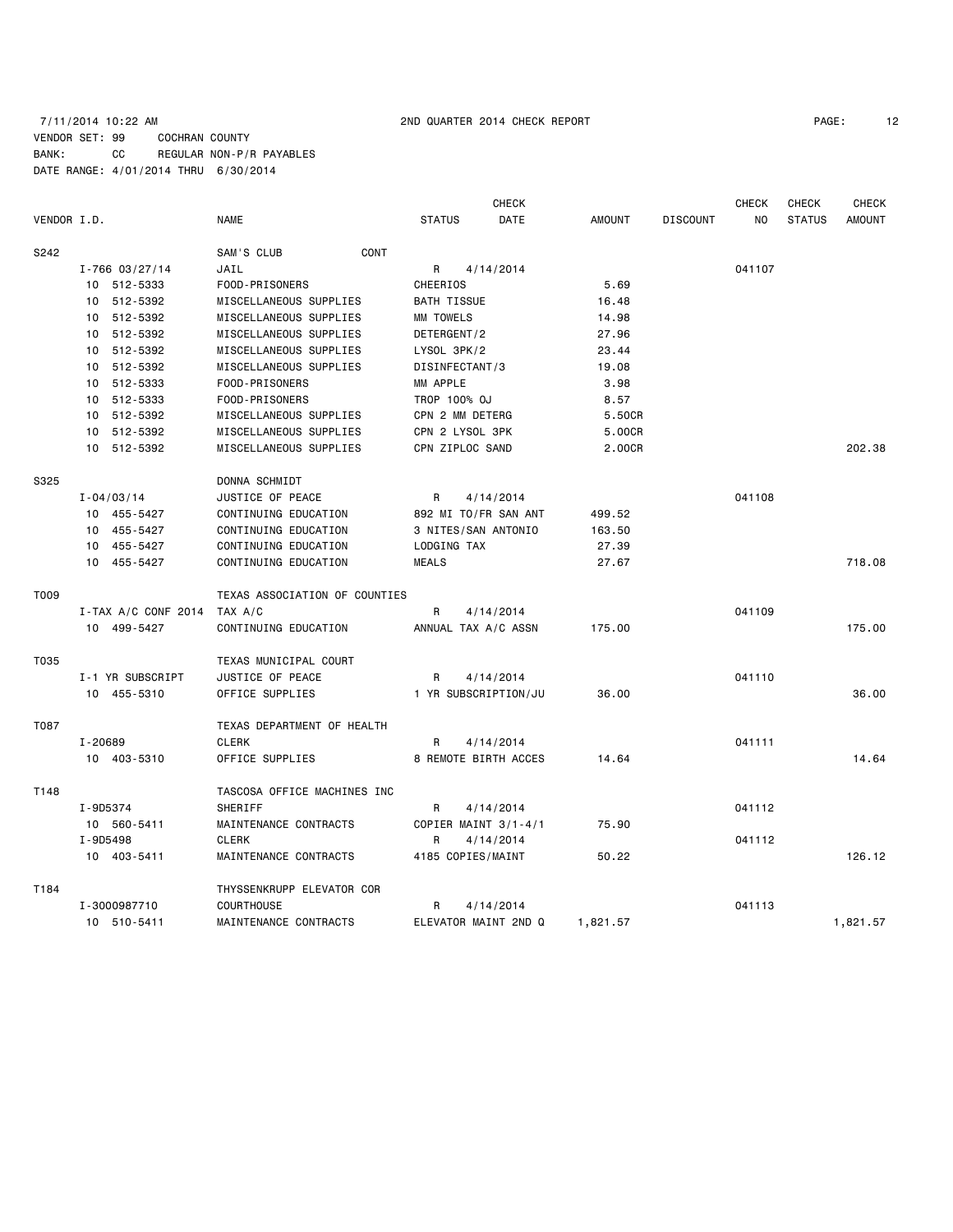## 7/11/2014 10:22 AM 2ND QUARTER 2014 CHECK REPORT PAGE: 13 VENDOR SET: 99 COCHRAN COUNTY BANK: CC REGULAR NON-P/R PAYABLES DATE RANGE: 4/01/2014 THRU 6/30/2014

| VENDOR I.D. |                    | <b>NAME</b>                                        | <b>STATUS</b>        | <b>CHECK</b><br>DATE | <b>AMOUNT</b> | <b>DISCOUNT</b> | CHECK<br>NO. | <b>CHECK</b><br><b>STATUS</b> | <b>CHECK</b><br>AMOUNT |
|-------------|--------------------|----------------------------------------------------|----------------------|----------------------|---------------|-----------------|--------------|-------------------------------|------------------------|
|             |                    |                                                    |                      |                      |               |                 |              |                               |                        |
| T274        |                    | <b>TEXAS TOLLWAYS</b>                              |                      |                      |               |                 |              |                               |                        |
|             | I-28625285 03/14   | EXTENSION SVC                                      | R                    | 4/14/2014            |               |                 | 041114       |                               |                        |
|             | 10 665-5427        | CO AGENT-TRAVEL-OUT OF COUNTY MUSTANG CREEK PLZ 3/ |                      |                      | 2.29          |                 |              |                               |                        |
|             | 10 665-5427        | CO AGENT-TRAVEL-OUT OF COUNTY CAMERON PLZ 3/12/14  |                      |                      | 2.29          |                 |              |                               |                        |
|             | 665-5427<br>10     | CO AGENT-TRAVEL-OUT OF COUNTY DECKER CREEK PLZ 3/1 |                      |                      | 2.29          |                 |              |                               |                        |
|             | 10 665-5427        | CO AGENT-TRAVEL-OUT OF COUNTY STMT FEE             |                      |                      | 1.15          |                 |              |                               | 8.02                   |
| T279        |                    | TEAGUE PEST CONTROL, INC.                          |                      |                      |               |                 |              |                               |                        |
|             | I-2326             | CRTHSE/PUBLIC SAFETY*OTHER                         | R                    | 4/14/2014            |               |                 | 041115       |                               |                        |
|             | 10 510-5332        | CUSTODIAL SUPPLIES                                 | SPRAY WEEDS/ANNEX    |                      | 75.00         |                 |              |                               |                        |
|             | 10 510-5332        | CUSTODIAL SUPPLIES                                 | SPRAY WEEDS/COURTHOU |                      | 250.00        |                 |              |                               |                        |
|             | 10 580-5499        | MISCELLANEOUS                                      | SPRAY WEEDS/TOWER    |                      | 50.00         |                 |              |                               | 375.00                 |
| U019        |                    | UNITED SUPERMARKETS, INC                           |                      |                      |               |                 |              |                               |                        |
|             |                    | I-MEDS/D MILLER 4/2 JAIL/MEDS                      | R                    | 4/14/2014            |               |                 | 041116       |                               |                        |
|             | 10 512-5391        | MEDICAL CARE-PRISONERS                             | RX #165/DEVON MILLER |                      | 34.18         |                 |              |                               |                        |
|             | 10 512-5391        | MEDICAL CARE-PRISONERS                             | RX #542/DEVON MILLER |                      | 30.54         |                 |              |                               |                        |
|             | 10 512-5391        | MEDICAL CARE-PRISONERS                             | RX #397/DEVON MILLER |                      | 16.97         |                 |              |                               |                        |
|             | 10 512-5391        | MEDICAL CARE-PRISONERS                             | RX #486/DEVON MILLER |                      | 99.37         |                 |              |                               |                        |
|             | I-MEDS/VALENZUELA  | JAIL/MEDS                                          | R                    | 4/14/2014            |               |                 | 041116       |                               |                        |
|             | 10 512-5391        | MEDICAL CARE-PRISONERS                             | RX#991/DIAMANTE VALE |                      | 24.79         |                 |              |                               |                        |
|             | 10 512-5391        | MEDICAL CARE-PRISONERS                             | RX#992/DIAMANTE VALE |                      | 24.91         |                 |              |                               |                        |
|             | I-MEDS2/VALENZUELA | JAIL/MEDS                                          | R                    | 4/14/2014            |               |                 | 041116       |                               |                        |
|             | 10 512-5391        | MEDICAL CARE-PRISONERS                             | RX #166/DIAMANTE VAL |                      | 87.37         |                 |              |                               | 318.13                 |
| U036        |                    | UNIFIRST HOLDINGS, INC.                            |                      |                      |               |                 |              |                               |                        |
|             | I-831 2069010      | SHERIFF/JAIL                                       | R                    | 4/14/2014            |               |                 | 041117       |                               |                        |
|             | 10 512-5205        | UNIFORMS                                           | UNIFORM SERVICE      |                      | 10.98         |                 |              |                               |                        |
|             | 10 560-5205        | UNIFORMS                                           | UNIFORM SERVICE      |                      | 55.06         |                 |              |                               |                        |
|             | 10 560-5205        | UNIFORMS                                           | DEFE CHG             |                      | 3.00          |                 |              |                               |                        |
|             | I-831 2070307      | JAIL/SHERIFF                                       | R                    | 4/14/2014            |               |                 | 041117       |                               |                        |
|             | 10 512-5205        | UNIFORMS                                           | UNIFORM SVC 4/7/14   |                      | 10.98         |                 |              |                               |                        |
|             | 560-5205<br>10     | UNIFORMS                                           | UNIFORM SVC 4/7/14   |                      | 55.06         |                 |              |                               |                        |
|             | 10 560-5205        | UNIFORMS                                           | DEFE CHG             |                      | 3.00          |                 |              |                               | 138.08                 |
| V039        |                    | HIGINIO VASQUEZ JR, dba MORTON SUPERMARKET         |                      |                      |               |                 |              |                               |                        |
|             | I-06100 033114     | JAIL                                               | R                    | 4/14/2014            |               |                 | 041118       |                               |                        |
|             | 10 512-5333        | FOOD-PRISONERS                                     | 4 BAR S HAM CHOP     |                      | 9.16          |                 |              |                               |                        |
|             | 10 512-5333        | FOOD-PRISONERS                                     | 2 BORDEN IWS CHIPTLE |                      | 4.98          |                 |              |                               |                        |
|             | 10 512-5333        | FOOD-PRISONERS                                     | 10 BAGS APPLES RED D |                      | 5.00          |                 |              |                               |                        |
|             | 10 512-5333        | FOOD-PRISONERS                                     | NAVEL ORANGES        |                      | 7.94          |                 |              |                               |                        |
|             | I-16103 032814     | JAIL                                               | R                    | 4/14/2014            |               |                 | 041118       |                               |                        |
|             | 10 512-5333        | FOOD-PRISONERS                                     | 2 KR AMER CHZ IWS    |                      | 7.38          |                 |              |                               |                        |
|             | 10 512-5333        | FOOD-PRISONERS                                     | LETTUCE CELLO        |                      | 1.19          |                 |              |                               |                        |
|             | 10 512-5333        | FOOD-PRISONERS                                     | BM HAMB SLCD DILL    |                      | 6.99          |                 |              |                               |                        |
|             | I-20100 032114     | JAIL                                               | R                    | 4/14/2014            |               |                 | 041118       |                               |                        |
|             | 10 512-5333        | FOOD-PRISONERS                                     | AJ SCR EGG/SAUS/HBRW |                      | 2.39          |                 |              |                               |                        |
|             | 10 512-5333        | FOOD-PRISONERS                                     | 11 AJ SCR EGG/SAUS/H |                      | 26.29         |                 |              |                               |                        |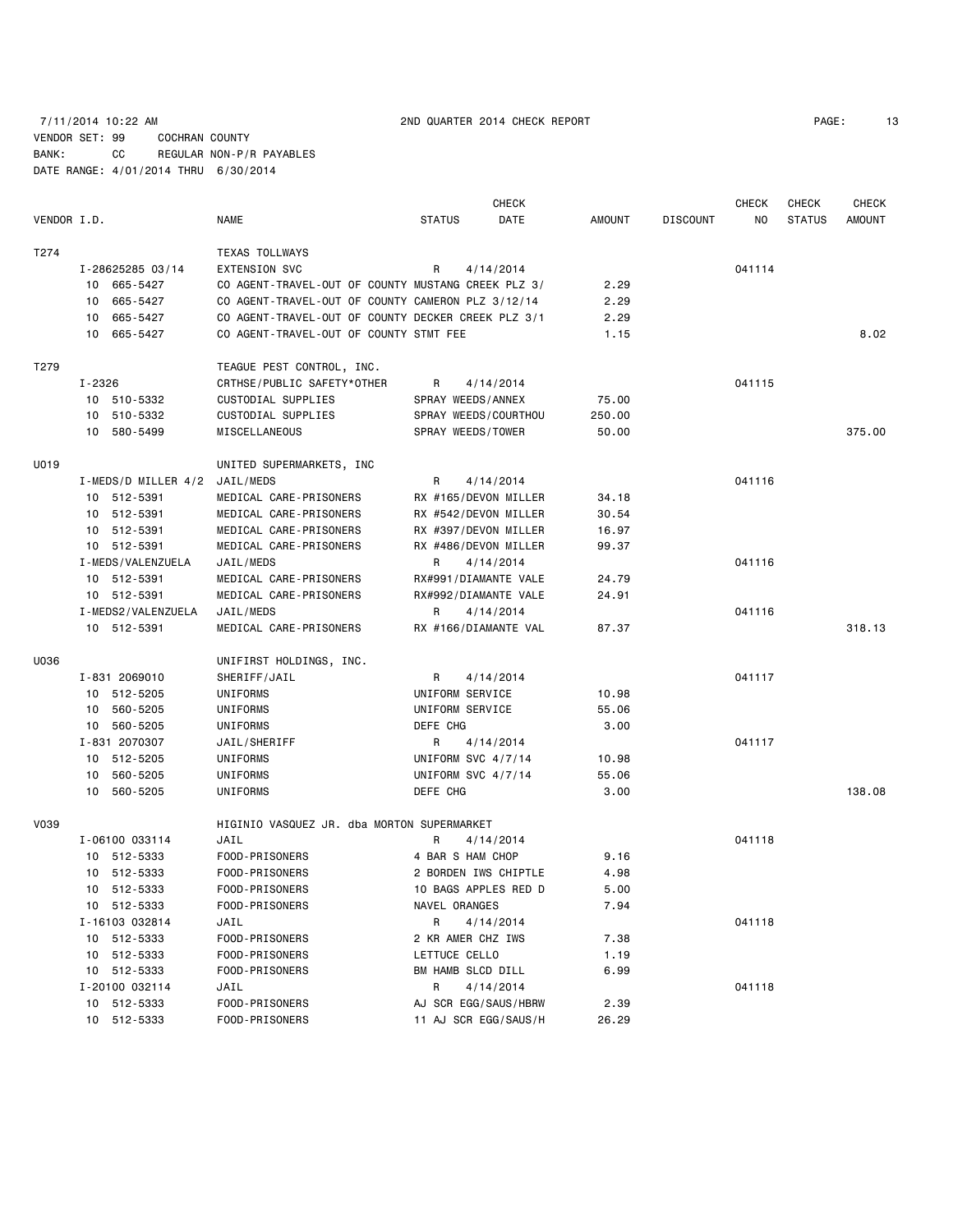### 7/11/2014 10:22 AM 2ND QUARTER 2014 CHECK REPORT PAGE: 14 VENDOR SET: 99 COCHRAN COUNTY BANK: CC REGULAR NON-P/R PAYABLES DATE RANGE: 4/01/2014 THRU 6/30/2014

|             |    |                |                            |                     | <b>CHECK</b>         |        |                 | CHECK  | <b>CHECK</b>  | <b>CHECK</b> |
|-------------|----|----------------|----------------------------|---------------------|----------------------|--------|-----------------|--------|---------------|--------------|
| VENDOR I.D. |    |                | NAME                       | <b>STATUS</b>       | DATE                 | AMOUNT | <b>DISCOUNT</b> | ΝO     | <b>STATUS</b> | AMOUNT       |
| V039        |    |                | HIGINIO VASQUEZ JR. dbCONT |                     |                      |        |                 |        |               |              |
|             |    | I-20100 032114 | JAIL                       | R                   | 4/14/2014            |        |                 | 041118 |               |              |
|             |    | 10 512-5333    | FOOD-PRISONERS             |                     | J DEAN BRK BOWL SAUS | 3.29   |                 |        |               |              |
|             |    | 10 512-5333    | FOOD-PRISONERS             |                     | 8 J DEAN BRKFST BOWL | 26.32  |                 |        |               |              |
|             |    | 10 512-5333    | FOOD-PRISONERS             |                     | 5 J DEAN BRKFST BOWL | 16.45  |                 |        |               |              |
|             |    | 10 512-5333    | FOOD-PRISONERS             |                     | 8 J DEAN BRKFST BOWL | 26.32  |                 |        |               |              |
|             | 10 | 512-5333       | FOOD-PRISONERS             |                     | 3 J DEAN SAUS EGG CH | 19.47  |                 |        |               |              |
|             | 10 | 512-5333       | FOOD-PRISONERS             |                     | 3 J DEAN SAUS EGG CH | 19.47  |                 |        |               |              |
|             | 10 | 512-5333       | FOOD-PRISONERS             |                     | J DEAN SAUS EGG CHCR | 6.49   |                 |        |               |              |
|             |    | 10 512-5333    | FOOD-PRISONERS             |                     | 2 J DEAN SAU EGG CHS | 12.98  |                 |        |               |              |
|             | 10 | 512-5333       | FOOD-PRISONERS             | 7 HM HNY BOURBN CHK |                      | 23.73  |                 |        |               |              |
|             | 10 | 512-5333       | FOOD-PRISONERS             |                     | 7 HM MEXICAN FIESTA  | 23.73  |                 |        |               |              |
|             | 10 | 512-5333       | FOOD-PRISONERS             |                     | 8 HM BOURBON STEAK S | 27.12  |                 |        |               |              |
|             |    | 10 512-5333    | FOOD-PRISONERS             | SF GRAPE JCE        |                      | 3.79   |                 |        |               |              |
|             | 10 | 512-5333       | FOOD-PRISONERS             |                     | SF ORANGE JUICE 100% | 7.38   |                 |        |               |              |
|             |    | 10 512-5333    | FOOD-PRISONERS             | SF APPLE JCE/2      |                      | 4.98   |                 |        |               |              |
|             |    | 10 512-5333    | FOOD-PRISONERS             | GAL MILK/2          |                      | 8.78   |                 |        |               |              |
|             |    | 10 512-5333    | FOOD-PRISONERS             | NAVEL ORANGES       |                      | 7.41   |                 |        |               |              |
|             |    | I-22103 030514 | JAIL                       | R                   | 4/14/2014            |        |                 | 041118 |               |              |
|             |    | 10 512-5333    | FOOD-PRISONERS             | 2 J DEAN SAU EG CHS |                      | 12.98  |                 |        |               |              |
|             |    | 10 512-5333    | FOOD-PRISONERS             |                     | 2 J DEAN SAUS EGG CH | 12.98  |                 |        |               |              |
|             |    | I-26100 031114 | JAIL                       | R                   | 4/14/2014            |        |                 | 041118 |               |              |
|             |    | 10 512-5333    | FOOD-PRISONERS             | 2 GAL MILK          |                      | 8.78   |                 |        |               |              |
|             |    | 10 512-5333    | FOOD-PRISONERS             |                     | 4 OLD HOME WHEAT BRD | 7.96   |                 |        |               |              |
|             |    | 10 512-5333    | FOOD-PRISONERS             |                     | 12 AJ SCR EGG/SAUS/H | 28.68  |                 |        |               |              |
|             |    | 10 512-5333    | FOOD-PRISONERS             | 2 J DEAN SAU EG CHS |                      | 12.98  |                 |        |               |              |
|             | 10 | 512-5333       | FOOD-PRISONERS             |                     | 3 J DEAN SAU EGG CHS | 19.47  |                 |        |               |              |
|             | 10 | 512-5333       | FOOD-PRISONERS             |                     | J DEAN SAUS EGG CH B | 6.49   |                 |        |               |              |
|             | 10 | 512-5333       | FOOD-PRISONERS             |                     | 6 J DEAN BRK BOWL SA | 19.74  |                 |        |               |              |
|             |    | 10 512-5333    | FOOD-PRISONERS             |                     | 7 J DEAN BRKFST BOWL | 23.03  |                 |        |               |              |
|             | 10 | 512-5333       | FOOD-PRISONERS             |                     | 8 J DEAN BRKFST BOWL | 26.32  |                 |        |               |              |
|             |    | I-33100 031414 | JAIL                       | R                   | 4/14/2014            |        |                 | 041118 |               |              |
|             |    | 10 512-5333    | FOOD-PRISONERS             |                     | 3 OLD HOME WHITE BRD | 5.97   |                 |        |               |              |
|             |    | 10 512-5333    | FOOD-PRISONERS             | OLD HOME WHEAT BRD  |                      | 1.99   |                 |        |               |              |
|             | 10 | 512-5333       | FOOD-PRISONERS             |                     | 2 J DEAN SAUS EGG CH | 12.98  |                 |        |               |              |
|             | 10 | 512-5333       | FOOD-PRISONERS             |                     | 2 J DEAN SAUS EGG CH | 12.98  |                 |        |               |              |
|             | 10 | 512-5333       | FOOD-PRISONERS             | 2 J DEAN SAU EG CHS |                      | 12.98  |                 |        |               |              |
|             |    | 10 512-5333    | FOOD-PRISONERS             |                     | 10 BQT SALS STEAK DN | 17.90  |                 |        |               |              |
|             | 10 | 512-5333       | FOOD-PRISONERS             |                     | 9 BQT PORK RIBLET ME | 12.51  |                 |        |               |              |
|             |    | 10 512-5333    | FOOD-PRISONERS             |                     | 10 BQT CHKN NUGGET D | 13.90  |                 |        |               |              |
|             |    | 10 512-5333    | FOOD-PRISONERS             |                     | 10 BQT CHKN FRIED ST | 13.90  |                 |        |               |              |
|             |    | 10 512-5333    | FOOD-PRISONERS             |                     | BQT CHKN FRIED STEAK | 1.39   |                 |        |               |              |
|             | 10 | 512-5333       | FOOD-PRISONERS             | 9 BQT MEATLOAF DNR  |                      | 16.11  |                 |        |               |              |
|             |    | 10 512-5333    | FOOD-PRISONERS             | 2 SF GRAPE JCE      |                      | 7.58   |                 |        |               |              |
|             |    | 10 512-5333    | FOOD-PRISONERS             |                     | 2 SF ORANGE JUICE 10 | 7.38   |                 |        |               |              |
|             |    | 10 512-5333    | FOOD-PRISONERS             | 2 SF APPLE JCE      |                      | 4.98   |                 |        |               |              |
|             |    | 10 512-5333    | FOOD-PRISONERS             | 2 SF GAL MILK       |                      | 8.78   |                 |        |               |              |
|             |    | I-54100 033114 | JAIL                       | R                   | 4/14/2014            |        |                 | 041118 |               |              |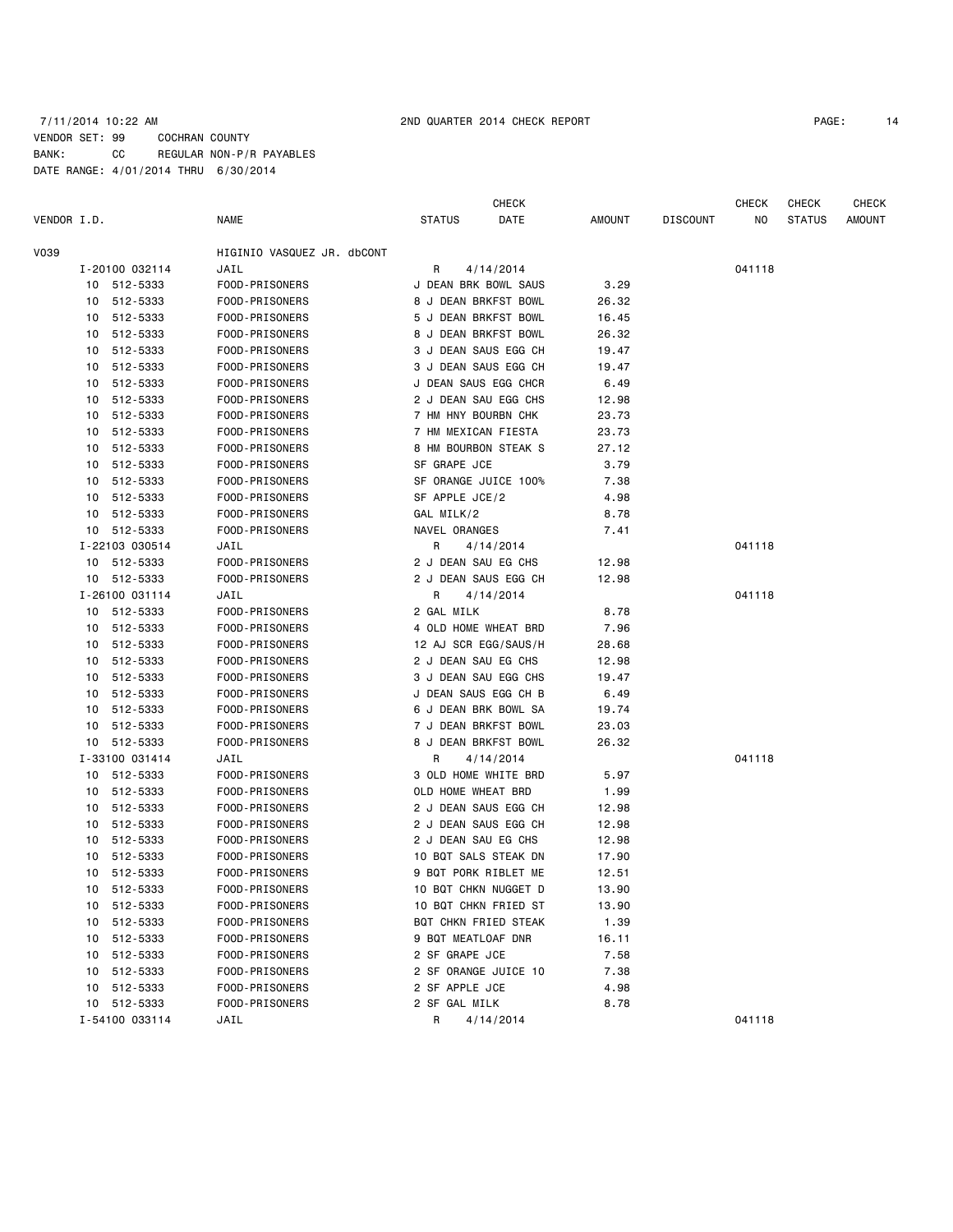### 7/11/2014 10:22 AM 2ND QUARTER 2014 CHECK REPORT PAGE: 15 VENDOR SET: 99 COCHRAN COUNTY BANK: CC REGULAR NON-P/R PAYABLES DATE RANGE: 4/01/2014 THRU 6/30/2014

|             |    |                  |                              |                     | <b>CHECK</b>         |        |                 | <b>CHECK</b> | CHECK         | <b>CHECK</b> |
|-------------|----|------------------|------------------------------|---------------------|----------------------|--------|-----------------|--------------|---------------|--------------|
| VENDOR I.D. |    |                  | <b>NAME</b>                  | <b>STATUS</b>       | DATE                 | AMOUNT | <b>DISCOUNT</b> | NO           | <b>STATUS</b> | AMOUNT       |
| V039        |    |                  | HIGINIO VASQUEZ JR. dbCONT   |                     |                      |        |                 |              |               |              |
|             |    | I-54100 033114   | JAIL                         | 4/14/2014<br>R      |                      |        |                 | 041118       |               |              |
|             |    | 10 512-5333      | FOOD-PRISONERS               |                     | 6 HM MEATLOAF DINNER | 20.34  |                 |              |               |              |
|             |    | 10 512-5333      | FOOD-PRISONERS               |                     | 2 MARIE CAL HERB RST | 9.38   |                 |              |               |              |
|             |    | 10 512-5333      | FOOD-PRISONERS               | 2 BQT MEATLOAF DNR  |                      | 3.58   |                 |              |               |              |
|             |    | 10 512-5333      | FOOD-PRISONERS               | BQT MEATLOAF DNR    |                      | 1.79   |                 |              |               |              |
|             | 10 | 512-5333         | FOOD-PRISONERS               |                     | 3 BQT PORK RIBLET ME | 4.17   |                 |              |               |              |
|             | 10 | 512-5333         | FOOD-PRISONERS               | BQT CHKN NUGGET DNR |                      | 1.39   |                 |              |               |              |
|             | 10 | 512-5333         | FOOD-PRISONERS               | 2 BQT TRKY DNR      |                      | 2.98   |                 |              |               |              |
|             |    | 10 512-5333      | FOOD-PRISONERS               |                     | 3 MARIE CAL HERB RST | 14.07  |                 |              |               |              |
|             | 10 | 512-5333         | FOOD-PRISONERS               |                     | 2 MARIE CAL MTLOAF M | 9.38   |                 |              |               |              |
|             | 10 | 512-5333         | FOOD-PRISONERS               |                     | 2 MARIE CAL MTLOAF M | 9.38   |                 |              |               |              |
|             | 10 | 512-5333         | FOOD-PRISONERS               |                     | J DEAN SAUS EGG CH B | 19.47  |                 |              |               |              |
|             |    | 10 512-5333      | FOOD-PRISONERS               |                     | J DEAN SAU EGG CHS M | 12.98  |                 |              |               |              |
|             | 10 | 512-5333         | FOOD-PRISONERS               |                     | MARIE CAL MTLOAF MAS | 18.76  |                 |              |               |              |
|             | 10 | 512-5333         | FOOD-PRISONERS               | 9 HM BONELESS FRIED |                      | 30.51  |                 |              |               |              |
|             | 10 | 512-5333         | FOOD-PRISONERS               |                     | 6 HM SALISBURY STEAK | 20.34  |                 |              |               |              |
|             |    | 10 512-5333      | FOOD-PRISONERS               |                     | HM BEER BATTERED CHK | 3.39   |                 |              |               |              |
|             | 10 | 512-5333         | FOOD-PRISONERS               |                     | HM BOURBON STEAK STR | 3.39   |                 |              |               |              |
|             | 10 | 512-5333         | FOOD-PRISONERS               |                     | 3 HM BUFFALO CHKN ST | 10.17  |                 |              |               |              |
|             |    | 10 512-5333      | FOOD-PRISONERS               |                     | MARIE CAL MTLOAF MAS | 4.69   |                 |              |               |              |
|             |    | 10 512-5333      | FOOD-PRISONERS               |                     | 4 HM POPCRN CHK RM B | 13.56  |                 |              |               |              |
|             |    | 10 512-5333      | FOOD-PRISONERS               |                     | 7 HM BEER BATTERED C | 23.73  |                 |              |               |              |
|             |    | 10 512-5333      | FOOD-PRISONERS               |                     | HM BONELESS PORK DIN | 16.95  |                 |              |               |              |
|             |    | I-57100 031914   | JAIL                         | R                   | 4/14/2014            |        |                 | 041118       |               |              |
|             |    | 10 512-5333      | FOOD-PRISONERS               | SF SUGAR/2          |                      | 11.58  |                 |              |               |              |
|             |    | 10 512-5333      | FOOD-PRISONERS               | SF DRNK MX LEM/3    |                      | 9.27   |                 |              |               |              |
|             |    | 10 512-5333      | FOOD-PRISONERS               | SF DRNK MX CHR/2    |                      | 6.18   |                 |              |               |              |
|             |    | 10 512-5333      | FOOD-PRISONERS               | SF DRNK MX GR/3     |                      | 9.27   |                 |              |               |              |
|             |    | 10 512-5333      | FOOD-PRISONERS               | SF DRNK MX CHR      |                      | 3.09   |                 |              |               | 933.56       |
| WO52        |    |                  | DANNY WISELEY                |                     |                      |        |                 |              |               |              |
|             |    | I-04/08/14 FRAME | AUDITOR                      | R                   | 4/14/2014            |        |                 | 041119       |               |              |
|             |    | 10 495-5310      | OFFICE SUPPLIES              | R/B FRAME           |                      | 15.99  |                 |              |               |              |
|             |    | 10 495-5310      | OFFICE SUPPLIES              | R/B SALES TAX       |                      | 1.32   |                 |              |               | 17.31        |
| WO55        |    |                  | WINDSTREAM COMMUNICATIONS SW |                     |                      |        |                 |              |               |              |
|             |    | I-266-0638 APR14 | <b>MUSEUM</b>                | R                   | 4/14/2014            |        |                 | 041120       |               |              |
|             |    | 10 652-5420      | TELECOMMUNICATIONS           | BASIC LOCAL SVC     |                      | 49.35  |                 |              |               |              |
|             |    | 10 652-5420      | TELECOMMUNICATIONS           | OPTIONAL SVC        |                      | 3.00   |                 |              |               |              |
|             |    | 10 652-5420      | TELECOMMUNICATIONS           | LONG DISTANCE SVC   |                      | 5.92   |                 |              |               |              |
|             |    | I-266-5211 APR14 | <b>SHERIFF</b>               | R                   | 4/14/2014            |        |                 | 041120       |               |              |
|             |    | 10 560-5420      | TELECOMMUNICATIONS           | BASIC LOCAL SVC     |                      | 162.28 |                 |              |               |              |
|             |    | 10 560-5420      | TELECOMMUNICATIONS           | LONG DISTANCE SVC   |                      | 2.33   |                 |              |               |              |
|             |    | I-266-5302 APR14 | JUSTICE OF PEACE             | R                   | 4/14/2014            |        |                 | 041120       |               |              |
|             |    | 10 455-5420      | TELECOMMUNICATIONS           | BASIC LOCAL SVC     |                      | 47.57  |                 |              |               |              |
|             |    | 10 455-5420      | TELECOMMUNICATIONS           | LONG DISTANCE SVC   |                      | 5.06   |                 |              |               |              |
|             |    | I-266-5700 APR14 | SHERIFF                      | R                   | 4/14/2014            |        |                 | 041120       |               |              |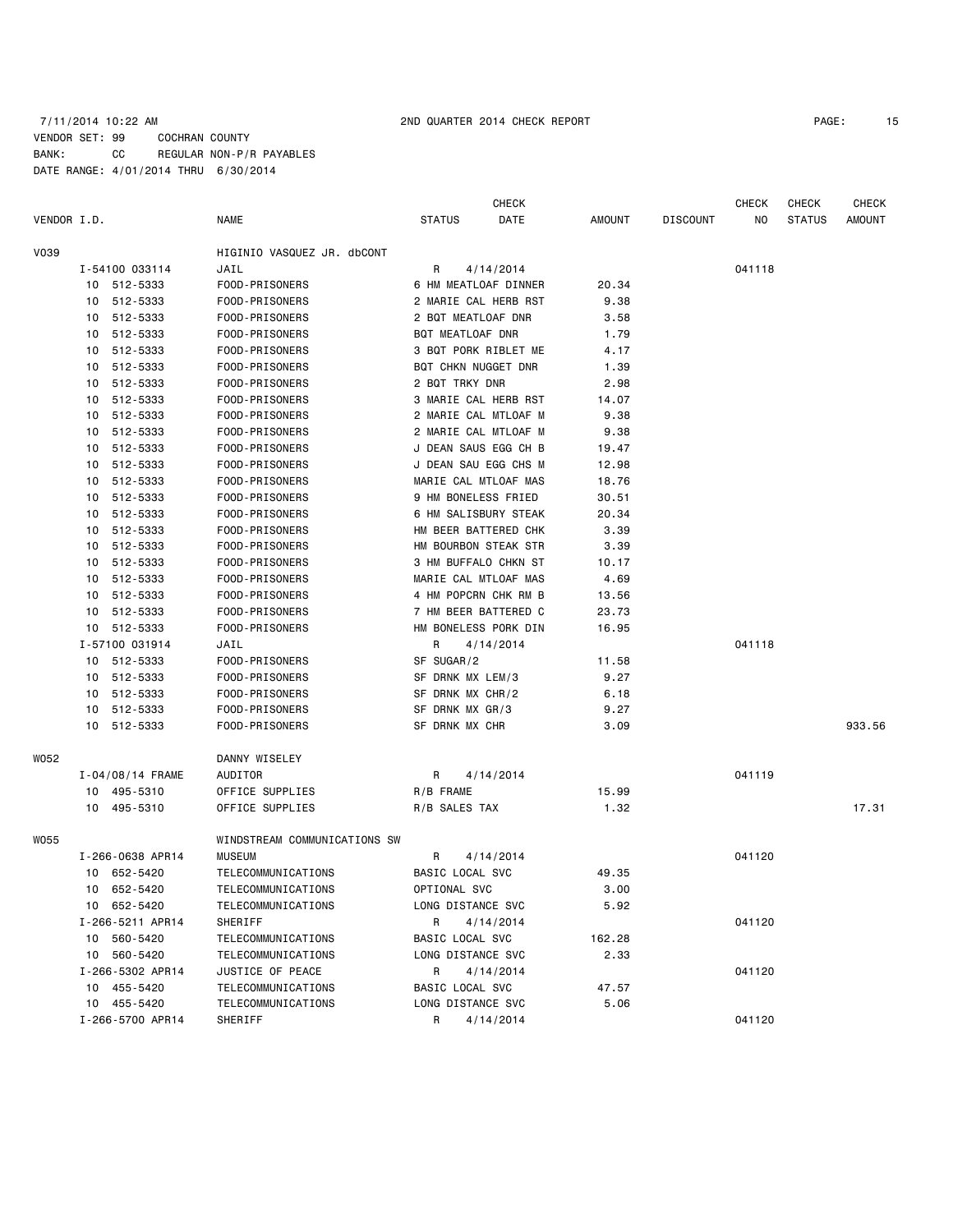## 7/11/2014 10:22 AM 2ND QUARTER 2014 CHECK REPORT PAGE: 16 VENDOR SET: 99 COCHRAN COUNTY BANK: CC REGULAR NON-P/R PAYABLES DATE RANGE: 4/01/2014 THRU 6/30/2014

|                  |        |                     |                            | <b>CHECK</b>      |                      |       |               | CHECK           | <b>CHECK</b> | <b>CHECK</b>  |          |
|------------------|--------|---------------------|----------------------------|-------------------|----------------------|-------|---------------|-----------------|--------------|---------------|----------|
| VENDOR I.D.      |        |                     | <b>NAME</b>                | <b>STATUS</b>     |                      | DATE  | <b>AMOUNT</b> | <b>DISCOUNT</b> | NO           | <b>STATUS</b> | AMOUNT   |
| W055             |        |                     | WINDSTREAM COMMUNICATICONT |                   |                      |       |               |                 |              |               |          |
|                  |        | I-266-5700 APR14    | SHERIFF                    | R                 | 4/14/2014            |       |               |                 | 041120       |               |          |
|                  |        | 10 560-5420         | TELECOMMUNICATIONS         | BASIC LOCAL SVC   |                      | 55.92 |               |                 |              |               |          |
|                  |        | 10 560-5420         | TELECOMMUNICATIONS         |                   | LONG DISTANCE SVC    |       | 3.04          |                 |              |               |          |
|                  |        | I-266-8661 APR14    | <b>ATTORNEY</b>            | R                 | 4/14/2014            |       |               |                 | 041120       |               |          |
|                  |        | 10 475-5420         | TELECOMMUNICATIONS         |                   | BASIC LOCAL SVC      |       | 109.04        |                 |              |               |          |
|                  |        | 10 475-5420         | TELECOMMUNICATIONS         |                   | HI-SPEED INTERNET    |       | 59.99         |                 |              |               |          |
|                  |        | 10 475-5420         | TELECOMMUNICATIONS         |                   | LONG DISTANCE SVC    |       | 0.22          |                 |              |               | 503.72   |
|                  |        |                     |                            |                   |                      |       |               |                 |              |               |          |
| <b>WO70</b>      |        |                     | R D WALLACE OIL CO INC     |                   |                      |       |               |                 |              |               |          |
|                  |        | $I - 1400004/14$    | PREC 4                     | R                 | 4/14/2014            |       |               |                 | 041121       |               |          |
|                  |        | 15 624-5330         | FUEL AND OIL               |                   | 25GL UNL 3/5/14      |       | 77.88         |                 |              |               |          |
|                  |        | 15 624-5330         | FUEL AND OIL               |                   | 25.6GL SUP UNL 3/11/ |       | 84.86         |                 |              |               |          |
|                  |        | 15 624-5330         | FUEL AND OIL               |                   | 25GL UNL 3/21/14     |       | 77.88         |                 |              |               |          |
|                  |        | $I - 3440 04/14$    | PREC 1                     | R                 | 4/14/2014            |       |               |                 | 041121       |               |          |
|                  |        | 15 621-5330         | FUEL & OIL                 |                   | 27GL UNL 3/11/14     |       | 84.11         |                 |              |               |          |
|                  |        | 15 621-5330         | FUEL & OIL                 |                   | 25.3GL UNL 3/19/14   |       | 78.81         |                 |              |               |          |
|                  |        | $I - 3540004/14$    | PREC <sub>3</sub>          | R                 | 4/14/2014            |       |               |                 | 041121       |               |          |
|                  |        | 15 623-5330         | FUEL AND OIL               |                   | 462GL DYED DIESEL 3/ |       | 1,519.98      |                 |              |               |          |
|                  |        | 15 623-5330         | FUEL AND OIL               |                   | 103.5GL UNL 3/28/14  |       | 322.40        |                 |              |               |          |
|                  |        | $I - 3600 04/14$    | PARK/AIRPORT               | R                 | 4/14/2014            |       |               |                 | 041121       |               |          |
|                  |        | 30 518-5330         | FUEL & OIL                 |                   | 25GL UNL 3/10/14     |       | 77.88         |                 |              |               |          |
|                  |        | $I - 3700004/14$    | SHERIFF                    | R                 | 4/14/2014            |       |               |                 | 041121       |               |          |
|                  |        | 10 560-5330         | FUEL AND OIL               |                   | 59.5GL UNL/#107      |       | 185.35        |                 |              |               |          |
|                  |        | 10 560-5330         | FUEL AND OIL               |                   | 20.5GL UNL/#111      |       | 63.86         |                 |              |               |          |
|                  | 10     | 560-5330            | FUEL AND OIL               |                   | 76.6GL UNL/#137      |       | 238.62        |                 |              |               |          |
|                  | 10     | 560-5330            | FUEL AND OIL               |                   | 13.2GL SUP UNL/#137  |       | 43.76         |                 |              |               | 2,855.39 |
|                  |        |                     |                            |                   |                      |       |               |                 |              |               |          |
| W092             |        |                     | WTG FUELS, INC             |                   |                      |       |               |                 |              |               |          |
|                  |        | I-15006-03496 04/14 | SHERIFF                    | R                 | 4/14/2014            |       |               |                 | 041122       |               |          |
|                  |        | 10 560-5330         | FUEL AND OIL               |                   | 56.5GL UNL/#107      |       | 182.30        |                 |              |               |          |
|                  |        | 10 560-5330         | FUEL AND OIL               |                   | 53.1GL UNL/#134      |       | 169.54        |                 |              |               |          |
|                  | 10     | 560-5330            | FUEL AND OIL               |                   | 19.43GL PREM UNL/#13 |       | 66.18         |                 |              |               |          |
|                  | 10     | 560-5330            | FUEL AND OIL               |                   | 31GL UNL/#135        |       | 100.82        |                 |              |               |          |
|                  | 10     | 560-5330            | FUEL AND OIL               |                   | 86.06GL UNL/#136     |       | 277.35        |                 |              |               | 796.19   |
| <b>WO97</b>      |        |                     | WILDRED L. MATHENY dba     |                   |                      |       |               |                 |              |               |          |
|                  | I-0963 |                     | CRTHSE/ACT BLDG/LIBRARY    | R                 | 4/14/2014            |       |               |                 | 041123       |               |          |
|                  |        | 10 510-5332         | CUSTODIAL SUPPLIES         | SPRAY BUGS        |                      |       | 70.00         |                 |              |               |          |
|                  |        | 10 662-5332         | CUSTODIAL SUPPLIES         | SPRAY BUGS        |                      |       | 45.00         |                 |              |               |          |
|                  | 10     | 650-5332            | CUSTODIAL SUPPLIES         | <b>SPRAY BUGS</b> |                      |       | 35.00         |                 |              |               | 150.00   |
|                  |        |                     |                            |                   |                      |       |               |                 |              |               |          |
| W <sub>106</sub> |        |                     | PHILIP WISCHKAEMPER        |                   |                      |       |               |                 |              |               |          |
|                  |        | I-#6333/RODGERS     | COUNTY COURT               | R                 | 4/14/2014            |       |               |                 | 041124       |               |          |
|                  |        | 10 426-5400         | ATTORNEY AD LITEM          |                   | PLEA HRNG(M) 3/6-25/ |       | 300.00        |                 |              |               | 300.00   |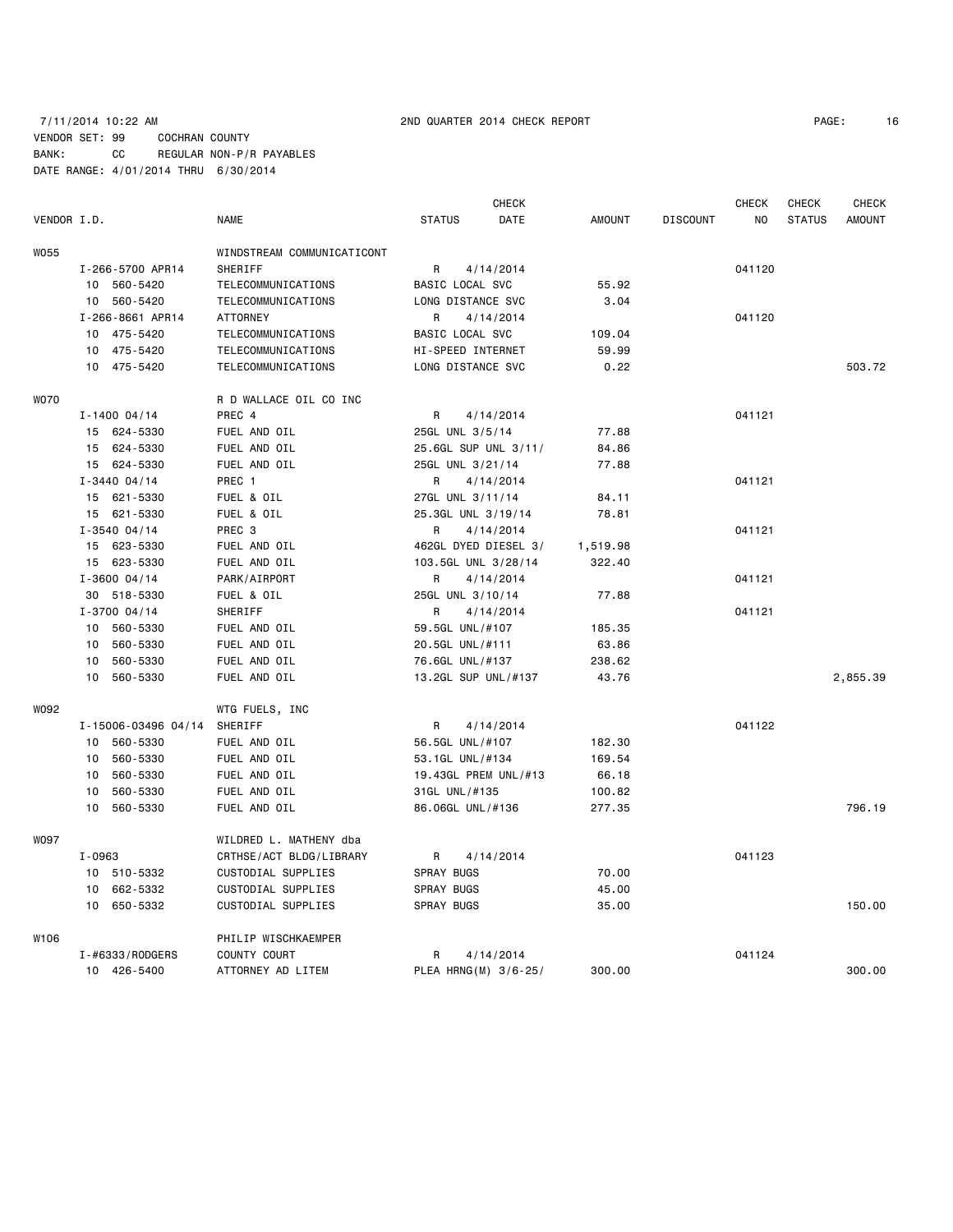### 7/11/2014 10:22 AM 2ND QUARTER 2014 CHECK REPORT PAGE: 17 VENDOR SET: 99 COCHRAN COUNTY BANK: CC REGULAR NON-P/R PAYABLES DATE RANGE: 4/01/2014 THRU 6/30/2014

|             |    |                | <b>CHECK</b>                          |                       |           |          |                 | <b>CHECK</b> | <b>CHECK</b>  | <b>CHECK</b> |
|-------------|----|----------------|---------------------------------------|-----------------------|-----------|----------|-----------------|--------------|---------------|--------------|
| VENDOR I.D. |    |                | NAME                                  | <b>STATUS</b>         | DATE      | AMOUNT   | <b>DISCOUNT</b> | ΝO           | <b>STATUS</b> | AMOUNT       |
| W115        |    |                | RAYMOND D WEBER, SHERIFF              |                       |           |          |                 |              |               |              |
|             |    | $I - 03/31/14$ | JAIL                                  | 4/14/2014<br>R        |           |          |                 | 041125       |               |              |
|             |    | 10 512-5333    | FOOD-PRISONERS                        | SF APPLE JUICE/ALLSU  |           | 10.76    |                 |              |               |              |
|             |    | 10 512-5333    | FOOD-PRISONERS                        | 12 WHITE BREAD @2/\$1 |           | 9.54     |                 |              |               |              |
|             | 10 | 512-5333       | FOOD-PRISONERS                        | 2 GAL MILK 3/19       |           | 7.98     |                 |              |               |              |
|             |    | 10 512-5333    | FOOD-PRISONERS                        | 12 WHITE BREAD/ALLSU  |           | 9.54     |                 |              |               |              |
|             |    | 10 512-5333    | FOOD-PRISONERS                        | 10 WHITE BREAD/ALLSU  |           | 7.95     |                 |              |               |              |
|             |    | 10 512-5333    | FOOD-PRISONERS                        | 2 GAL MILK ALLSUP'S   |           | 7.98     |                 |              |               | 53.75        |
| W164        |    |                | <b>WARREN CAT</b>                     |                       |           |          |                 |              |               |              |
|             |    | I-PS020271901  | PREC 3                                | R                     | 4/14/2014 |          |                 | 041126       |               |              |
|             |    | 15 623-5451    | REPAIRS                               | 12 OIL FILTERS #1R-1  |           | 364.08   |                 |              |               |              |
|             |    | 15 623-5451    | REPAIRS                               | 2 ELEMENT ASSY #331-  |           | 69.74    |                 |              |               |              |
|             |    | 15 623-5451    | REPAIRS                               | 2 ELEMENT PRI #386-2  |           | 180.26   |                 |              |               |              |
|             | 15 | 623-5451       | REPAIRS                               | 12 ELEMENT AS F #308  |           | 280.44   |                 |              |               |              |
|             |    | 15 623-5451    | REPAIRS                               | 12 FILTER AS #326-16  |           | 463.92   |                 |              |               |              |
|             | 15 | 623-5451       | REPAIRS                               | 12 FILTER #1G-8878    |           | 650.28   |                 |              |               |              |
|             |    | 15 623-5451    | REPAIRS                               | 12 ELEMENT AS #328-3  |           | 915.96   |                 |              |               |              |
|             | 15 | 623-5451       | REPAIRS                               | 12 ELEMENT AS #338-3  |           | 997.44   |                 |              |               |              |
|             |    | 15 623-5451    | REPAIRS                               | 2 AIR FILTER #149-19  |           | 68.76    |                 |              |               |              |
|             |    | 15 623-5451    | REPAIRS                               | 2 AIR FILTER #211-26  |           | 52.78    |                 |              |               |              |
|             |    | I-PS020271971  | PREC 3                                | R                     | 4/14/2014 |          |                 | 041126       |               |              |
|             |    | 15 623-5451    | REPAIRS                               | 8GL 30W TDTO          |           | 150.96   |                 |              |               | 4,194.62     |
| W209        |    |                | WRIGHT COLLISION CENTER, INC          |                       |           |          |                 |              |               |              |
|             |    | I-7387/'13 EXP | SHERIFF                               | R                     | 4/14/2014 |          |                 | 041127       |               |              |
|             |    | 10 560-5451    | MACHINERY-NON-OFFICE REPAIR           | PARTS/'13 EXPLORER #  |           | 6,088.34 |                 |              |               |              |
|             |    | 10 560-5451    | MACHINERY-NON-OFFICE REPAIR           | BODY LABOR/24.2 HRS   |           | 1,210.00 |                 |              |               |              |
|             | 10 | 560-5451       | MACHINERY-NON-OFFICE REPAIR           | PAINT LABOR/13.6 HRS  |           | 680.00   |                 |              |               |              |
|             | 10 | 560-5451       | MACHINERY-NON-OFFICE REPAIR           | MECH LABOR/6.2 HRS @  |           | 558.00   |                 |              |               |              |
|             | 10 | 560-5451       | MACHINERY-NON-OFFICE REPAIR           | PAINT SUPPLIES/13.6   |           | 476.00   |                 |              |               |              |
|             |    | 10 560-5451    | MACHINERY-NON-OFFICE REPAIR           | MISC                  |           | 955.45   |                 |              |               | 9,967.79     |
| X001        |    |                | <b>XCEL ENERGY</b>                    |                       |           |          |                 |              |               |              |
|             |    |                | I-54-1324315-7 04/14 ALMOST ALL DEPTS | R                     | 4/14/2014 |          |                 | 041128       |               |              |
|             |    | 30 518-5440    | UTILITIES                             | 300210167 RUNWAY LIG  |           | 70.97    |                 |              |               |              |
|             | 10 | 510-5440       | UTILITIES                             | 300240736 COURTHOUSE  |           | 1,557.70 |                 |              |               |              |
|             | 10 | 660-5440       | UTILITIES & IRRIGATION                | 300265059 SOFTBALL P  |           | 11.60    |                 |              |               |              |
|             | 10 | 580-5440       | UTILITIES [TOWER]                     | 300282806 TOWER       |           | 65.51    |                 |              |               |              |
|             |    | 15 621-5440    | UTILITIES                             | 300294119 PREC 1 SHO  |           | 63.20    |                 |              |               |              |
|             |    | 10 650-5440    | UTILITIES                             | 300338546 LIBRARY     |           | 108.06   |                 |              |               |              |
|             | 10 | 652-5440       | UTILITIES                             | 300342232 MUSEUM      |           | 20.14    |                 |              |               |              |
|             | 10 | 662-5440       | UTILITIES                             | 300390484 ACTIVITY B  |           | 464.01   |                 |              |               |              |
|             | 10 | 660-5440       | UTILITIES & IRRIGATION                | 300410370 PARK        |           | 313.59   |                 |              |               |              |
|             | 10 | 660-5440       | UTILITIES & IRRIGATION                | 300457515 PARK/SHOP   |           | 52.73    |                 |              |               |              |
|             | 10 | 516-5440       | UTILITIES                             | 300555198 CEMETERY    |           | 11.60    |                 |              |               |              |
|             | 10 | 409-5440       | UTILITIES                             | 300577364 102 N MAIN  |           | 12.34    |                 |              |               |              |
|             | 10 | 660-5440       | UTILITIES & IRRIGATION                | 300587052 SHOWBARN    |           | 81.53    |                 |              |               |              |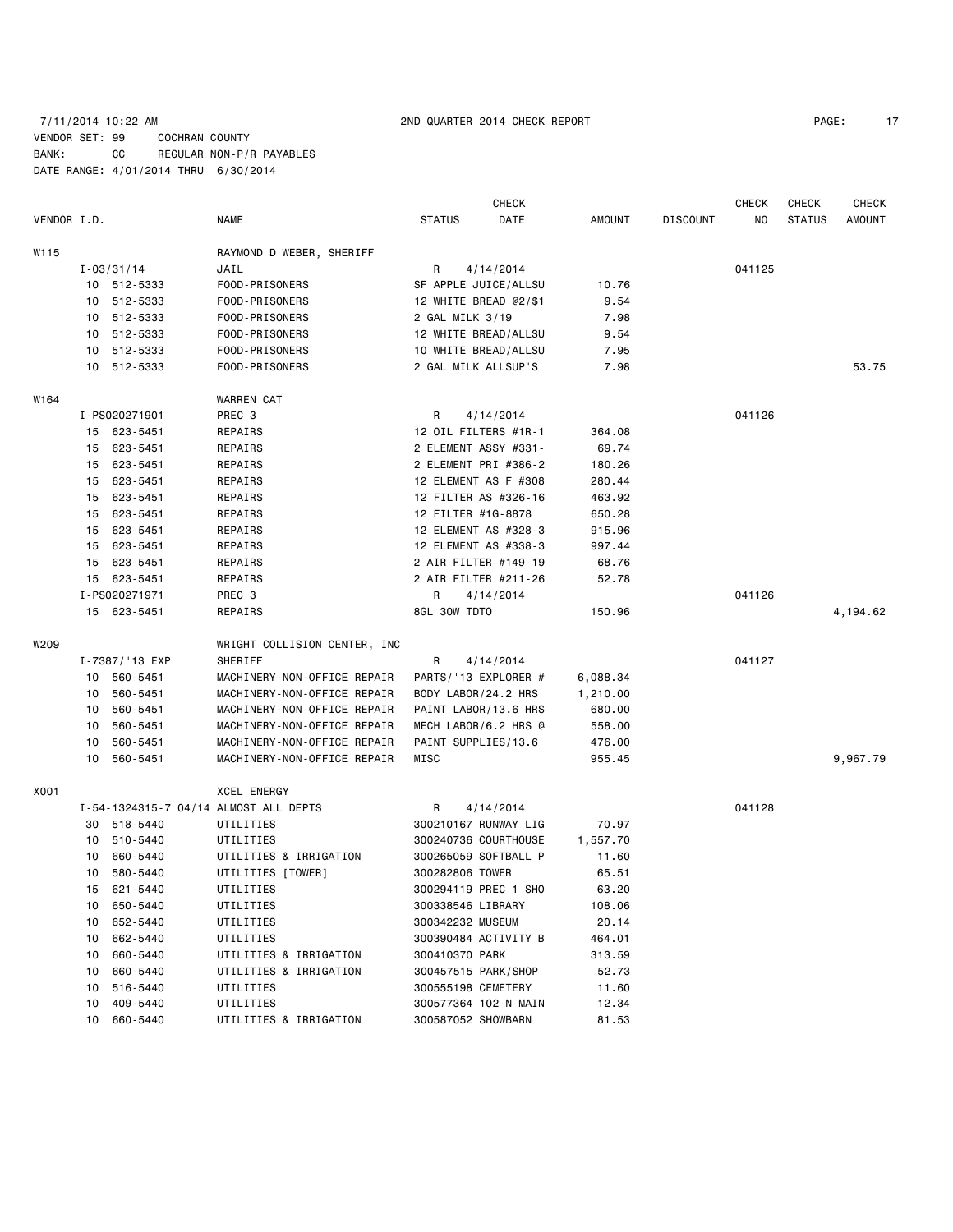### 7/11/2014 10:22 AM 2ND QUARTER 2014 CHECK REPORT PAGE: 18 VENDOR SET: 99 COCHRAN COUNTY BANK: CC REGULAR NON-P/R PAYABLES DATE RANGE: 4/01/2014 THRU 6/30/2014

| 18<br>PAGE: |
|-------------|
|             |

|             |          |                            | CHECK                                    |                    |                      |                   |                 | <b>CHECK</b>   | <b>CHECK</b>  | <b>CHECK</b>  |
|-------------|----------|----------------------------|------------------------------------------|--------------------|----------------------|-------------------|-----------------|----------------|---------------|---------------|
| VENDOR I.D. |          |                            | <b>NAME</b>                              | <b>STATUS</b>      | DATE                 | <b>AMOUNT</b>     | <b>DISCOUNT</b> | N <sub>O</sub> | <b>STATUS</b> | <b>AMOUNT</b> |
| X001        |          |                            | <b>CONT</b><br><b>XCEL ENERGY</b>        |                    |                      |                   |                 |                |               |               |
|             |          |                            | I-54-1324315-7 04/14 ALMOST ALL DEPTS    | R                  | 4/14/2014            |                   |                 | 041128         |               |               |
|             | 10       | 660-5440                   | UTILITIES & IRRIGATION                   |                    | 300587753 RODEO GROU | 24.62             |                 |                |               |               |
|             | 10       | 409-5440                   | UTILITIES                                | 300588989 ANNEX    |                      | 31.45             |                 |                |               |               |
|             | 10       | 516-5440                   | UTILITIES                                | 300603417 CEMETERY |                      | 31.38             |                 |                |               |               |
|             |          | 10 516-5440                | UTILITIES                                |                    | 300637038 CEMETERY S | 11.60             |                 |                |               | 2,932.03      |
| Y001        |          |                            | YELLOWHOUSE MACHINERY CO.                |                    |                      |                   |                 |                |               |               |
|             |          | I-01 223539                | PREC 1                                   | R                  | 4/14/2014            |                   |                 | 041129         |               |               |
|             | 15       | 621-5451                   | REPAIRS                                  | 2 NUTS             |                      | 7.52              |                 |                |               |               |
|             | 15       | 621-5451                   | REPAIRS                                  | 2 CAP SCREWS       |                      | 14.80             |                 |                |               |               |
|             | 15       | 621-5451                   | REPAIRS                                  | 24 WASHERS #242    |                      | 69.84             |                 |                |               |               |
|             | 15       | 621-5451                   | REPAIRS                                  | 4 WASHERS #243     |                      | 14.76             |                 |                |               |               |
|             | 15       | 621-5451                   | REPAIRS                                  | 6 BUCKET TOOTH FY  |                      | 493.86            |                 |                |               |               |
|             | 15       | 621-5451                   | REPAIRS                                  | 8 WASHERS #609     |                      | 24.32             |                 |                |               |               |
|             | 15       | 621-5451                   | REPAIRS                                  | 8 PINS #258        |                      | 12.08             |                 |                |               |               |
|             | 15       | 621-5451                   | REPAIRS                                  | 8 T00TH #252L      |                      | 207.44            |                 |                |               |               |
|             | 15       | 621-5451                   | REPAIRS                                  | 2 BUCKET TOOTH FY  |                      | 194.14            |                 |                |               |               |
|             | 15       | 621-5451                   | REPAIRS                                  | 4 DURA-MAX CU FY   |                      | 373.08            |                 |                |               |               |
|             | 15       | 621-5451                   | REPAIRS                                  | 14 BOLTS #250      |                      | 39.20             |                 |                |               |               |
|             | 15       | 621-5451                   | REPAIRS                                  | 3 DURA-MAX CU FY   |                      | 279.81            |                 |                |               |               |
|             | 15       | 621-5451                   | REPAIRS                                  | 10 CAP SCREWS #167 |                      | 38.50             |                 |                |               |               |
|             | 15       | 621-5451                   | REPAIRS                                  |                    | 2 CAP SCREWS #167 CY | 7.70              |                 |                |               |               |
|             | 15       | 621-5451                   | REPAIRS                                  | 12 WASHERS #42     |                      | 34.92             |                 |                |               |               |
|             | 15       | 621-5451                   | REPAIRS                                  | 10 NUTS            |                      | 29.30             |                 |                |               | 1,841.27      |
| A164        |          |                            | ADVANTAGE GLASS & MIRROR                 |                    |                      |                   |                 |                |               |               |
|             | I-015742 |                            | ACTIVITY BLDG                            | R                  | 4/29/2014            |                   |                 | 041165         |               |               |
|             |          | 10 662-5451                | REPAIR                                   |                    | RPL DOOR GLASS/KERBY | 85.00             |                 |                |               |               |
|             | 10       | 662-5451                   | REPAIR                                   |                    | 1/4 LAM SAFETY GLASS | 188.80            |                 |                |               |               |
|             | 10       | 662-5451                   | REPAIR                                   | <b>SEALANT</b>     |                      | 4.50              |                 |                |               |               |
|             | 10       | 662-5451                   | REPAIR                                   | MILEAGE            |                      | 45.00             |                 |                |               | 323.30        |
|             |          |                            |                                          |                    |                      |                   |                 |                |               |               |
| A165        |          |                            | AFFILIATED COMPUTER SERVICES             |                    |                      |                   |                 |                |               |               |
|             |          | I-1029127                  | COUNTY/DIST CLERK                        | R                  | 4/29/2014            |                   |                 | 041166         |               |               |
|             |          | 10 403-5416<br>10 403-5416 | FILMING & INDEXING<br>FILMING & INDEXING | FREIGHT            | 20/20 LAND REC #1666 | 1,250.00<br>38.13 |                 |                |               | 1,288.13      |
|             |          |                            |                                          |                    |                      |                   |                 |                |               |               |
| A178        |          |                            | AMAZON                                   |                    |                      |                   |                 |                |               |               |
|             |          | I-002792646392             | LIBRARY                                  | R                  | 4/29/2014            |                   |                 | 041167         |               |               |
|             | 10       | 650-5590                   | <b>BOOKS</b>                             |                    | VIOLET MACKEREL'S PE | 14.39             |                 |                |               |               |
|             | 10       | 650-5590                   | <b>BOOKS</b>                             |                    | VIOLET MACKEREL'S NA | 14.39             |                 |                |               |               |
|             | 10       | 650-5590                   | <b>BOOKS</b>                             |                    | HOUSE OF DARK SHADOW | 8.99              |                 |                |               |               |
|             | 10       | 650-5590                   | <b>BOOKS</b>                             |                    | WATCHER IN THE WOODS | 8.99              |                 |                |               |               |
|             | 10       | 650-5590                   | <b>BOOKS</b>                             | TIMESCAPE          |                      | 8.99              |                 |                |               |               |
|             | 10       | 650-5590                   | <b>BOOKS</b>                             | CALICO CANYON      |                      | 4.49              |                 |                |               |               |
|             | 10       | 650-5590                   | <b>BOOKS</b>                             | GINGHAM MOUNTAIN   |                      | 4.49              |                 |                |               |               |
|             | 10       | 650-5310                   | OFFICE SUPPLIES                          |                    | TRENDNET 8P/RJ-45,6P | 17.93             |                 |                |               |               |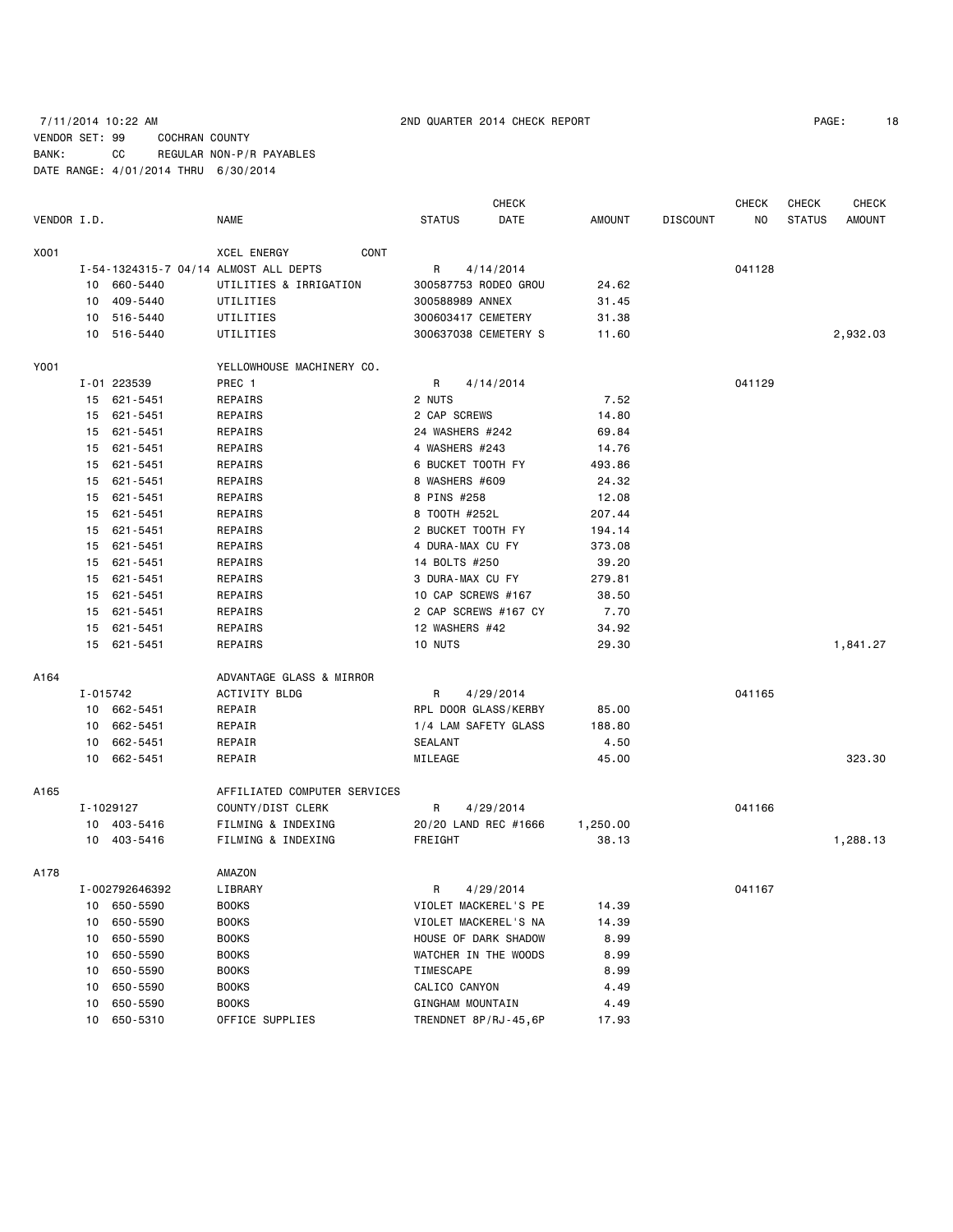### 7/11/2014 10:22 AM 2ND QUARTER 2014 CHECK REPORT PAGE: 19 VENDOR SET: 99 COCHRAN COUNTY BANK: CC REGULAR NON-P/R PAYABLES DATE RANGE: 4/01/2014 THRU 6/30/2014

CHECK CHECK CHECK CHECK CHECK

| VENDOR I.D. |                | <b>NAME</b>   |                 | <b>STATUS</b>        | DATE                  | AMOUNT | <b>DISCOUNT</b> | NO.    | <b>STATUS</b> | <b>AMOUNT</b> |
|-------------|----------------|---------------|-----------------|----------------------|-----------------------|--------|-----------------|--------|---------------|---------------|
| A178        |                | AMAZON        | CONT            |                      |                       |        |                 |        |               |               |
|             | I-002792646392 | LIBRARY       |                 | R                    | 4/29/2014             |        |                 | 041167 |               |               |
|             | 10 650-5310    |               | OFFICE SUPPLIES |                      | GRAY STRAIN RELIEF S  | 4.00   |                 |        |               |               |
|             | 10 650-5310    |               | OFFICE SUPPLIES | AMICO 50 PCS RJ45 CA |                       | 8.08   |                 |        |               |               |
|             | I-002794039865 | LIBRARY       |                 | R                    | 4/29/2014             |        |                 | 041167 |               |               |
|             | 10 650-5590    | <b>BOOKS</b>  |                 |                      | PETTICOAT RANCH(LASS  | 7.29   |                 |        |               |               |
|             | I-002794654450 | LIBRARY       |                 | R                    | 4/29/2014             |        |                 | 041167 |               |               |
|             | 10 650-5590    | <b>BOOKS</b>  |                 | THE RESOLUTION FOR M |                       | 13.46  |                 |        |               |               |
|             | 10 650-5590    | <b>BOOKS</b>  |                 | THE RESOLUTION FOR W |                       | 13.20  |                 |        |               |               |
|             | 10 650-5590    | <b>BOOKS</b>  |                 |                      | GATEKEEPERS (DREAMHOU | 8.99   |                 |        |               |               |
|             | I-020764807076 | LIBRARY       |                 | R                    | 4/29/2014             |        |                 | 041167 |               |               |
|             | 10 650-5590    | <b>BOOKS</b>  |                 | NYPD RED 2           |                       | 16.11  |                 |        |               |               |
|             | 10 650-5590    | <b>BOOKS</b>  |                 |                      | BLOSSOM STREET BRIDE  | 15.29  |                 |        |               |               |
|             | 10 650-5590    | <b>BOOKS</b>  |                 | POWER PLAY: A NOVEL  |                       | 16.79  |                 |        |               |               |
|             | 10<br>650-5590 | <b>BOOKS</b>  |                 | SHADOW SPELL         |                       | 9.67   |                 |        |               |               |
|             | 650-5590<br>10 | <b>BOOKS</b>  |                 | ILLUSION: CHRONICLES |                       | 14.98  |                 |        |               |               |
|             | 10<br>650-5590 | <b>BOOKS</b>  |                 | ALIENATED            |                       | 13.18  |                 |        |               |               |
|             | 10<br>650-5590 | <b>BOOKS</b>  |                 | THE PIGEON NEEDS A B |                       | 10.55  |                 |        |               |               |
|             | 10 650-5590    | <b>BOOKS</b>  |                 | I'VE GOT YOU UNDER M |                       | 19.39  |                 |        |               |               |
|             | I-038142818049 | LIBRARY       |                 | R                    | 4/29/2014             |        |                 | 041167 |               |               |
|             | 10 650-5499    | MISCELLANEOUS |                 | 3 STARLITE GUMBALLS  |                       | 44.97  |                 |        |               |               |
|             | 10 650-5499    | MISCELLANEOUS |                 | SHIPPING             |                       | 2.90   |                 |        |               |               |
|             | I-111295321192 | LIBRARY       |                 | R                    | 4/29/2014             |        |                 | 041167 |               |               |
|             | 10 650-5590    | <b>BOOKS</b>  |                 | BIG NATE: IN THE ZON |                       | 10.38  |                 |        |               |               |
|             | 10 650-5590    | <b>BOOKS</b>  |                 | RUINS (THE PARTIALS  |                       | 14.49  |                 |        |               |               |
|             | 650-5590<br>10 | <b>BOOKS</b>  |                 | RUNAWAY TWIN         |                       | 6.29   |                 |        |               |               |
|             | 650-5590<br>10 | <b>BOOKS</b>  |                 | JANICE VAN CLEAVE'S  |                       | 11.94  |                 |        |               |               |
|             | 10<br>650-5590 | <b>BOOKS</b>  |                 | MISSING YOU          |                       | 16.77  |                 |        |               |               |
|             | 10<br>650-5590 | <b>BOOKS</b>  |                 | THE DEAD MAN IN INDI |                       | 6.29   |                 |        |               |               |
|             | 650-5590<br>10 | <b>BOOKS</b>  |                 | CLOSED FOR THE SEASO |                       | 5.39   |                 |        |               |               |
|             | 650-5590<br>10 | <b>BOOKS</b>  |                 | TIMMY FAILURE:NOW LO |                       | 8.99   |                 |        |               |               |
|             | 650-5590<br>10 | <b>BOOKS</b>  |                 | BLOOD OF REQUIEM:SON |                       | 10.58  |                 |        |               |               |
|             | 10<br>650-5590 | <b>BOOKS</b>  |                 | TEARS OF REQUIEM     |                       | 10.58  |                 |        |               |               |
|             | 650-5590<br>10 | <b>BOOKS</b>  |                 | LIGHT OF REQUIEM     |                       | 10.79  |                 |        |               |               |
|             | 650-5590<br>10 | <b>BOOKS</b>  |                 | ACROSS THE UNIVERSE  |                       | 7.74   |                 |        |               |               |
|             | 10 650-5590    | <b>BOOKS</b>  |                 |                      | SUNRISE (ASHFALL TRI  | 11.37  |                 |        |               |               |
|             | I-111296146652 | LIBRARY       |                 | R                    | 4/29/2014             |        |                 | 041167 |               |               |
|             | 10 650-5590    | <b>BOOKS</b>  |                 |                      | OUT OF THE DARKNESS:  | 17.63  |                 |        |               |               |
|             | I-111299527527 | LIBRARY       |                 | R                    | 4/29/2014             |        |                 | 041167 |               |               |
|             | 10 650-5590    | <b>BOOKS</b>  |                 |                      | SOUL OF THE FIRE (TU  | 13.16  |                 |        |               |               |
|             | I-174457503449 | LIBRARY       |                 | R                    | 4/29/2014             |        |                 | 041167 |               |               |
|             | 650-5590<br>10 | <b>BOOKS</b>  |                 | PANIC                |                       | 12.07  |                 |        |               |               |
|             | 650-5590<br>10 | <b>BOOKS</b>  |                 | DIVERGENT CD         |                       | 12.36  |                 |        |               |               |
|             | 650-5590<br>10 | <b>BOOKS</b>  |                 | INSURGENT CD         |                       | 14.20  |                 |        |               |               |
|             | 10<br>650-5590 | <b>BOOKS</b>  |                 | ALLEGIANT CD         |                       | 20.78  |                 |        |               |               |
|             | 10<br>650-5590 | <b>BOOKS</b>  |                 | THE WINTER PEOPLE: A |                       | 15.57  |                 |        |               |               |
|             | 10<br>650-5590 | <b>BOOKS</b>  |                 | THE FINISHER         |                       | 11.37  |                 |        |               |               |
|             | 650-5590<br>10 | <b>BOOKS</b>  |                 |                      | THE CHRONICLES OF NA  | 47.24  |                 |        |               |               |
|             |                |               |                 |                      |                       |        |                 |        |               |               |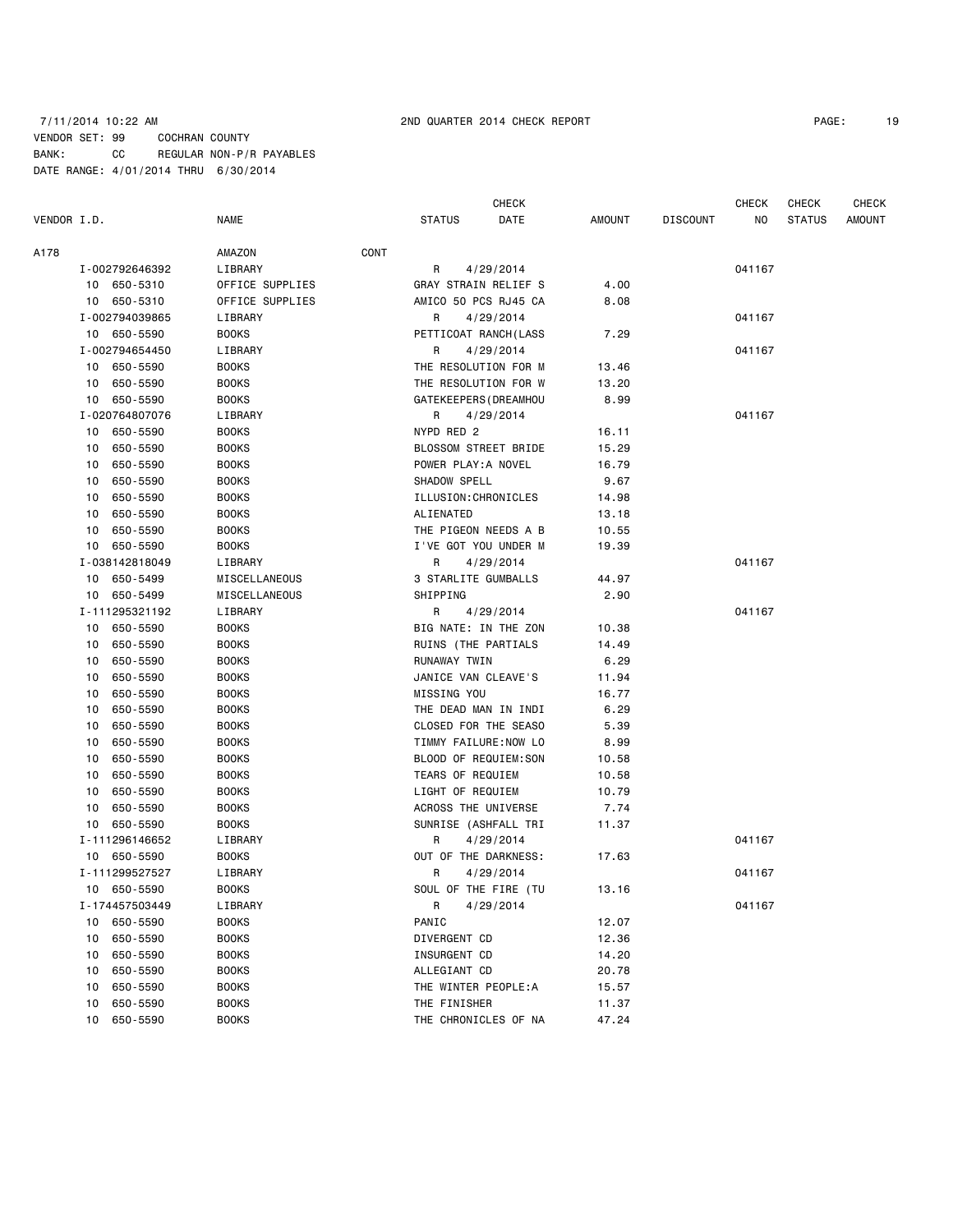### 7/11/2014 10:22 AM 2ND QUARTER 2014 CHECK REPORT PAGE: 20 VENDOR SET: 99 COCHRAN COUNTY BANK: CC REGULAR NON-P/R PAYABLES DATE RANGE: 4/01/2014 THRU 6/30/2014

|             |    |                |                             | <b>CHECK</b><br><b>CHECK</b><br><b>CHECK</b> |                       |               |                 |        |               |               |
|-------------|----|----------------|-----------------------------|----------------------------------------------|-----------------------|---------------|-----------------|--------|---------------|---------------|
| VENDOR I.D. |    |                | <b>NAME</b>                 | <b>STATUS</b>                                | DATE                  | <b>AMOUNT</b> | <b>DISCOUNT</b> | NO     | <b>STATUS</b> | <b>AMOUNT</b> |
| A178        |    |                | CONT<br>AMAZON              |                                              |                       |               |                 |        |               |               |
|             |    | I-174457503449 | LIBRARY                     | R                                            | 4/29/2014             |               |                 | 041167 |               |               |
|             |    | 10 650-5590    | <b>BOOKS</b>                |                                              | THE GHOSTS OF TUPELO  | 13.20         |                 |        |               |               |
|             |    | 10 650-5590    | <b>BOOKS</b>                | THE MARTIAN: A NOVEL                         |                       | 14.55         |                 |        |               |               |
|             | 10 | 650-5590       | <b>BOOKS</b>                | THE SPIDERWICK CHRON                         |                       | 22.35         |                 |        |               |               |
|             | 10 | 650-5590       | <b>BOOKS</b>                | TROUBLE IN MIND: THE                         |                       | 19.49         |                 |        |               |               |
|             | 10 | 650-5590       | <b>BOOKS</b>                |                                              | TWELVE YEARS A SLAVE  | 12.75         |                 |        |               | 679.83        |
| <b>B007</b> |    |                | BOB BARKER COMPANY, INC.    |                                              |                       |               |                 |        |               |               |
|             |    | I-WEB000312861 | JAIL                        | R                                            | 4/29/2014             |               |                 | 041168 |               |               |
|             |    | 10 512-5392    | MISCELLANEOUS SUPPLIES      | 3CS DEODORANT 50Z                            |                       | 50.55         |                 |        |               |               |
|             |    | 10 512-5392    | MISCELLANEOUS SUPPLIES      | 2DZ TOWEL, HAND WH 1                         |                       | 18.50         |                 |        |               |               |
|             |    | 10 512-5392    | MISCELLANEOUS SUPPLIES      | 6EA BLANKETS 66X90,                          |                       | 69.30         |                 |        |               |               |
|             |    | 10 512-5392    | MISCELLANEOUS SUPPLIES      | 2PR DECK SHOE SZ 10,                         |                       | 11.76         |                 |        |               |               |
|             |    | 10 512-5392    | MISCELLANEOUS SUPPLIES      | 2PR DECK SHOE SZ 11,                         |                       | 11.76         |                 |        |               |               |
|             |    | 10 512-5392    | MISCELLANEOUS SUPPLIES      |                                              | 5PR DECK SHOE SZ 12,  | 29.40         |                 |        |               |               |
|             |    | 10 512-5392    | MISCELLANEOUS SUPPLIES      |                                              | 5PR DECK SHOE SZ 8.5  | 29.40         |                 |        |               |               |
|             |    | 10 512-5392    | MISCELLANEOUS SUPPLIES      |                                              | 3PR DECK SHOE SZ 9.5  | 17.64         |                 |        |               |               |
|             |    | 10 512-5392    | MISCELLANEOUS SUPPLIES      |                                              | 1CS TOOTHPASTE, 1.50  | 56.95         |                 |        |               |               |
|             |    | 10 512-5392    | MISCELLANEOUS SUPPLIES      | FREIGHT                                      |                       | 69.71         |                 |        |               |               |
|             |    | I-WEB000312984 | JAIL                        | R                                            | 4/29/2014             |               |                 | 041168 |               |               |
|             |    | 10 512-5392    | MISCELLANEOUS SUPPLIES      |                                              | 5PR SHOWER SANDAL, L  | 15.40         |                 |        |               |               |
|             |    | 10 512-5392    | MISCELLANEOUS SUPPLIES      |                                              | 5PR SHOWER SANDAL, X  | 15.40         |                 |        |               |               |
|             |    | 10 512-5392    | MISCELLANEOUS SUPPLIES      | FREIGHT                                      |                       | 12.02         |                 |        |               | 407.79        |
| B029        |    |                | BRUCKNER'S TRUCK SALES, INC |                                              |                       |               |                 |        |               |               |
|             |    | I-342215L      | PREC 4                      | R                                            | 4/29/2014             |               |                 | 041169 |               |               |
|             |    | 15 624-5451    | REPAIRS                     | SWITCH #25131431                             |                       | 57.57         |                 |        |               | 57.57         |
| B102        |    |                | BEAR GRAPHICS INC.          |                                              |                       |               |                 |        |               |               |
|             |    | I-0683024      | COUNTY/DIST CLERK           | R                                            | 4/29/2014             |               |                 | 041170 |               |               |
|             |    | 10 403-5310    | OFFICE SUPPLIES             | 100 CIVIL DOCKET SHE                         |                       | 412.00        |                 |        |               |               |
|             |    | 10 403-5310    | OFFICE SUPPLIES             | FREIGHT                                      |                       | 16.21         |                 |        |               |               |
|             |    | I-0683624      | COUNTY/DIST CLERK           | R                                            | 4/29/2014             |               |                 | 041170 |               |               |
|             |    | 10 403-5310    | OFFICE SUPPLIES             |                                              | 100 CRIM DOCKET SHEE  | 412.00        |                 |        |               |               |
|             |    | 10 403-5310    | OFFICE SUPPLIES             | FREIGHT                                      |                       | 16.21         |                 |        |               | 856.42        |
| <b>B119</b> |    |                | CHERYL BUTLER               |                                              |                       |               |                 |        |               |               |
|             |    | $I - 04/23/14$ | <b>ELECTIONS</b>            | R                                            | 4/29/2014             |               |                 | 041171 |               |               |
|             |    | 10 490-5310    | OFFICE SUPPLIES             |                                              | PHONE/ANS MACHINE, WA | 24.88         |                 |        |               |               |
|             |    | 10 490-5310    | OFFICE SUPPLIES             |                                              | PHONE CORD, COX 4/21/ | 3.99          |                 |        |               |               |
|             | 10 | 490-5310       | OFFICE SUPPLIES             | R/B SALES TAX                                |                       | 0.31          |                 |        |               |               |
|             | 10 | 490-5310       | OFFICE SUPPLIES             |                                              | 3-WAY CONVERTER, BEST | 12.99         |                 |        |               |               |
|             |    | 10 490-5310    | OFFICE SUPPLIES             | R/B SALES TAX                                |                       | 1.06          |                 |        |               | 43.23         |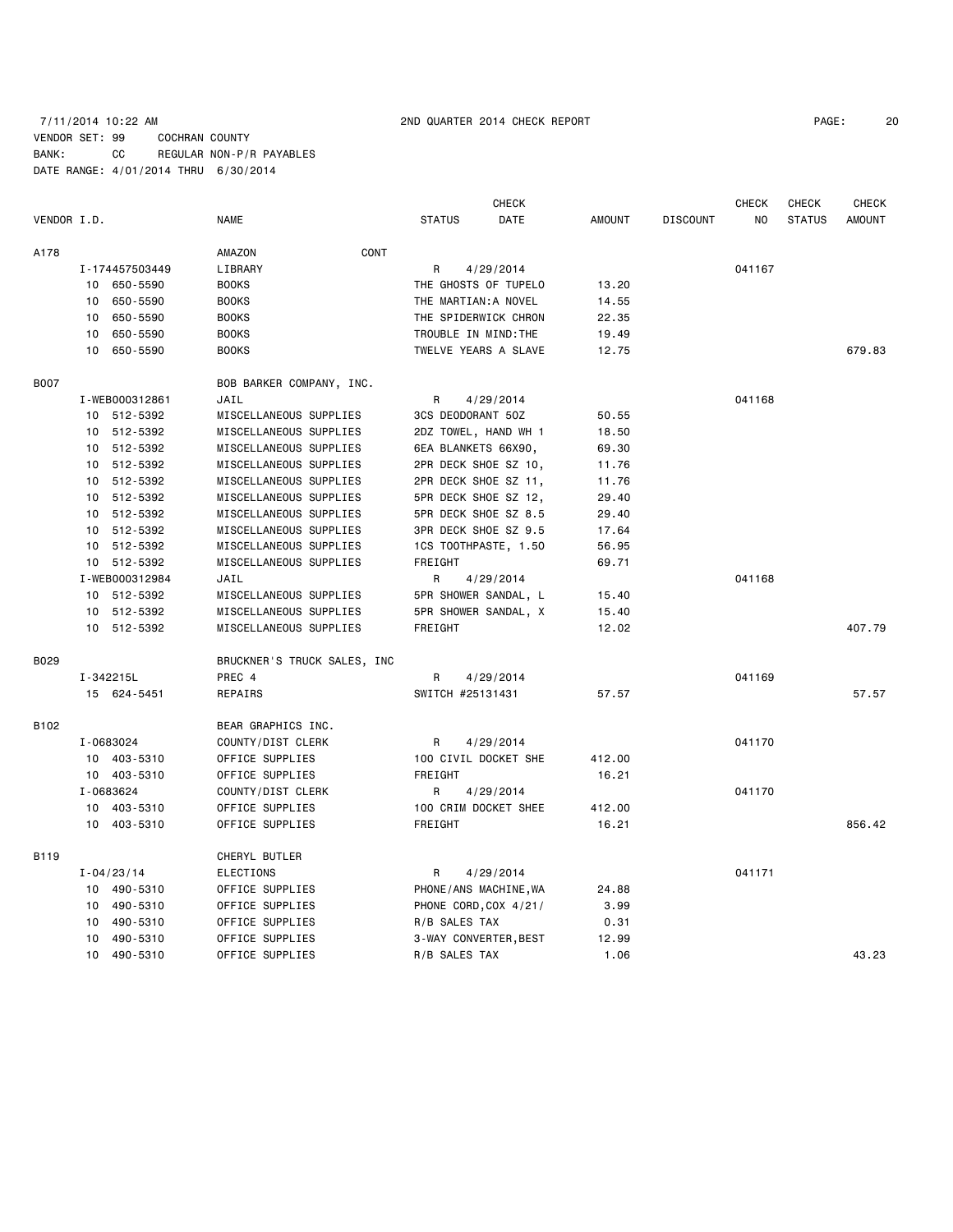### 7/11/2014 10:22 AM 2ND QUARTER 2014 CHECK REPORT PAGE: 21 VENDOR SET: 99 COCHRAN COUNTY BANK: CC REGULAR NON-P/R PAYABLES DATE RANGE: 4/01/2014 THRU 6/30/2014

**CHECK CHECK CHECK CHECK CHECK CHECK CHECK** VENDOR I.D. NAME STATUS DATE AMOUNT DISCOUNT NO STATUS AMOUNT C004 BILLY D CARTER I-85TH ANN W TX 2014 COMMISSIONERS COURT R 4/29/2014 041172 15 610-5428 CO. JUDGE-CONTINUING EDUCATION2 NITES/SAN ANGELO 4 238.00 15 610-5428 CO. JUDGE-CONTINUING EDUCATIONLODGING TAX 31.20 15 610-5428 CO. JUDGE-CONTINUING EDUCATIONMEALS 16.23 15 610-5428 CO. JUDGE-CONTINUING EDUCATION473 MI @ 56c 264.88 I-TAC CONF 03/14 CO JUDGE/COMM'R CT R 4/29/2014 041172 15 610-5428 CO. JUDGE-CONTINUING EDUCATION2 NITES/LBK OVERTON 170.00 15 610-5428 CO. JUDGE-CONTINUING EDUCATIONLODGING TAX 22.10 15 610-5428 CO. JUDGE-CONTINUING EDUCATION2 DAS PARKING 11.08 15 610-5428 CO. JUDGE-CONTINUING EDUCATIONSALES TAX/PARK 0.92 15 610-5428 CO. JUDGE-CONTINUING EDUCATIONMEALS 25.91 780.32 C007 CITY OF MORTON I-DEP/CRTHSE ANNEX COURTHOUSE THE R 4/29/2014 COURTHOUSE R 4/29/2014 10 510-5440 UTILITIES WATER DEP/ANNEX 50.00 50.00 CO15 COCHRAN COUNTY SENIOR I-APR '14 INSTLMT SENIOR CITIZENS R 4/29/2014 R 400 041174 10 663-5418 SENIOR CITIZENS CONTRACT APR 2014 6,250.00 6,250.00 C340 COUNTY INFORMATION RESOURCE AG I-SOP002190 NON-DEPT'L R 4/29/2014 041175 10 409-5420 TELECOMMUNICATIONS 17 EMAIL ACCTS/MAR ' 34.00 34.00 D016 DELL MARKETING LP I-XJD438JM1 LIBRARY R 4/29/2014 041176 10 650-5310 OFFICE SUPPLIES OPTIPLEX 3020 MINI, 614.90 614.90 D039 DUVALL TECHNOLOGY I-133 SHERIFF R 4/29/2014 041177 10 560-5452 OFFICE EQUIPMENT REPAIR CHG PG SIZE,PAULA'S, 90.00 I-134 CLERK R 4/29/2014 041177 10 403-5310 OFFICE SUPPLIES A/V SOFTWARE 178.50 10 403-5310 OFFICE SUPPLIES UPGRADE A/V SFTWR--1 90.00 358.50 D153 SHANNA DEWBRE I-REG 2 AREA MTG '14 CLERK **R** 4/29/2014 **R** 4/29/2014 10 403-5427 CONTINUING EDUCATION REGIS/AREA MTG 15.00 10 403-5427 CONTINUING EDUCATION MEALS 22.22 10 403-5427 CONTINUING EDUCATION 1 NITE/GRAHAM 4/10/1 70.00 10 403-5427 CONTINUING EDUCATION LODGING TAX 9.10 10 403-5427 CONTINUING EDUCATION 550 MI TO/FR GRAHAM, 308.00 I-UT LAW SCH 04/14 CLERK R 4/29/2014 R 4/29/2014 10 403-5427 CONTINUING EDUCATION 902 MI TO/FR SAN MAR 505.12 10 403-5427 CONTINUING EDUCATION MEALS 4/23-25/14 57.52 10 403-5427 CONTINUING EDUCATION 2 NITES 293.00 10 403-5427 CONTINUING EDUCATION LODGING TAX 43.95 1,323.91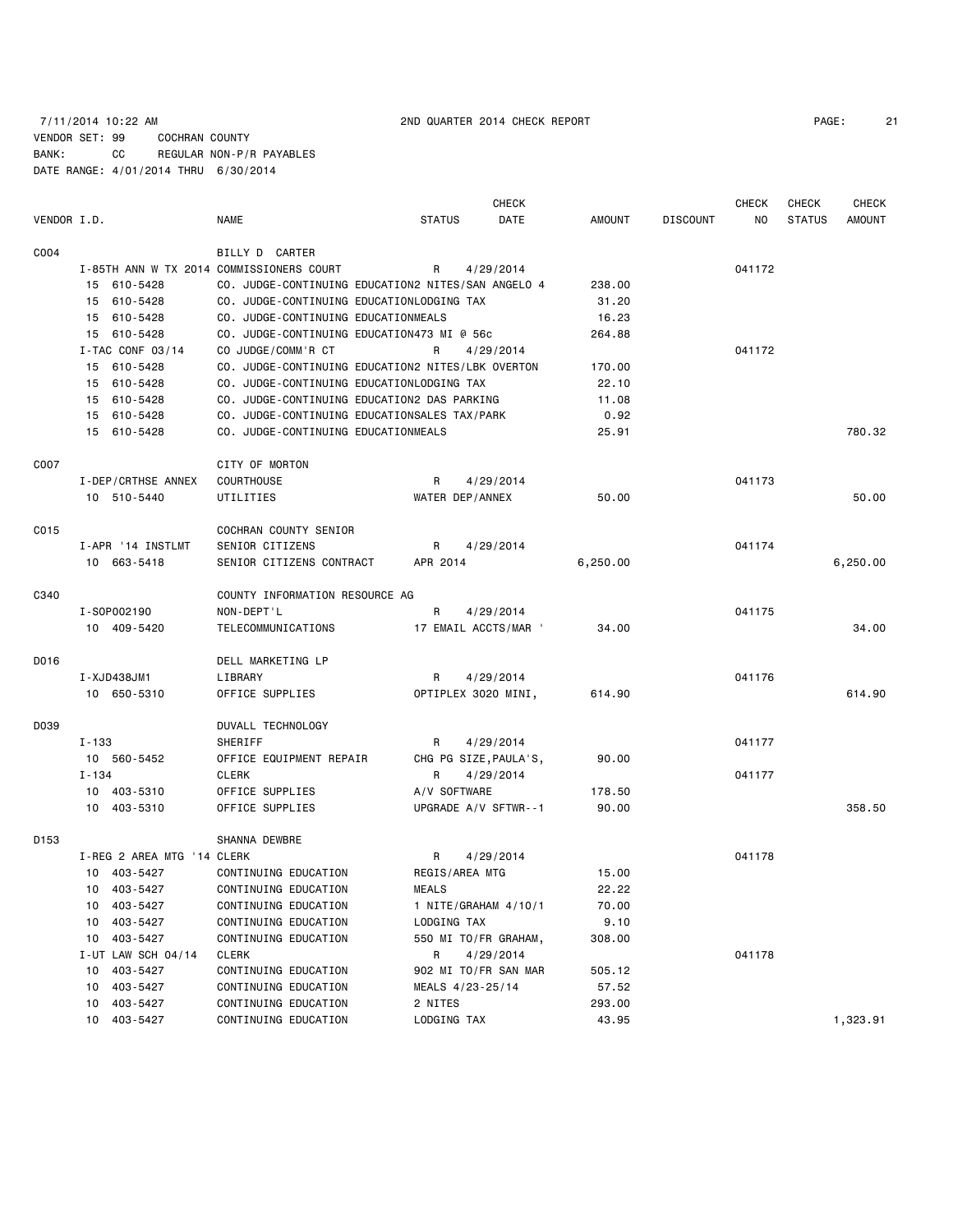### 7/11/2014 10:22 AM 2ND QUARTER 2014 CHECK REPORT PAGE: 22 VENDOR SET: 99 COCHRAN COUNTY BANK: CC REGULAR NON-P/R PAYABLES DATE RANGE: 4/01/2014 THRU 6/30/2014

| 22 |
|----|
|    |

|                  |                 |                              | <b>CHECK</b><br><b>CHECK</b><br><b>CHECK</b> |                         |                      |               |                 |        |               | <b>CHECK</b>  |
|------------------|-----------------|------------------------------|----------------------------------------------|-------------------------|----------------------|---------------|-----------------|--------|---------------|---------------|
| VENDOR I.D.      |                 |                              | <b>NAME</b>                                  | <b>STATUS</b>           | DATE                 | <b>AMOUNT</b> | <b>DISCOUNT</b> | NO.    | <b>STATUS</b> | <b>AMOUNT</b> |
| F215             |                 |                              | 1ST CLASS PLUMBING HEATING & A               |                         |                      |               |                 |        |               |               |
|                  |                 | I-2052161                    | JAIL                                         | R                       | 4/29/2014            |               |                 | 041179 |               |               |
|                  |                 | 10 512-5451                  | REPAIR                                       | CHG PSH BTN/HOLD CEL    |                      | 320.00        |                 |        |               |               |
|                  |                 | 10 512-5451                  | REPAIR                                       | 2 HRS APPR              |                      | 60.00         |                 |        |               | 380.00        |
|                  |                 |                              |                                              |                         |                      |               |                 |        |               |               |
| G031             |                 |                              | GRAINGER                                     |                         |                      |               |                 |        |               |               |
|                  |                 | I-9410092242                 | COURTHOUSE                                   | R                       | 4/29/2014            |               |                 | 041180 |               |               |
|                  |                 | 10 510-5332                  | CUSTODIAL SUPPLIES                           | 10 9W CFL BULBS, NON    |                      | 18.60         |                 |        |               |               |
|                  |                 | 10 510-5332                  | CUSTODIAL SUPPLIES                           | 12 20W CFL BULBS, NO    |                      | 42.24         |                 |        |               |               |
|                  |                 | I-9410496617                 | COURTHOUSE                                   | R                       | 4/29/2014            |               |                 | 041180 |               |               |
|                  |                 | 10 510-5332                  | CUSTODIAL SUPPLIES                           | 12 13W CFL BULBS, NO    |                      | 29.52         |                 |        |               | 90.36         |
| G144             |                 |                              | GENE MESSER AUTO GROUP                       |                         |                      |               |                 |        |               |               |
|                  | I-530647        |                              | SHERIFF                                      | R.                      | 4/29/2014            |               |                 | 041181 |               |               |
|                  |                 | 10 560-5454                  | <b>TIRES</b>                                 | MT/BAL 4 TIRES/12 F2    |                      | 70.00         |                 |        |               |               |
|                  |                 | 10 560-5451                  | MACHINERY-NON-OFFICE REPAIR                  | ALIGN FR                |                      | 89.95         |                 |        |               |               |
|                  | 10              | 560-5451                     | MACHINERY-NON-OFFICE REPAIR                  | MISC CHGS               |                      | 23.19         |                 |        |               | 183.14        |
| H052             |                 |                              | HIGHSMITH CO., INC                           |                         |                      |               |                 |        |               |               |
|                  |                 | I-5251772                    | LIBRARY                                      | R                       | 4/29/2014            |               |                 | 041182 |               |               |
|                  |                 | 10 650-5499                  | MISCELLANEOUS                                | 2 PK READING RECORDS    |                      | 3.50          |                 |        |               |               |
|                  |                 | 10 650-5499                  | MISCELLANEOUS                                | 1 FIZZ BOOM DEC SET     |                      | 3.50          |                 |        |               |               |
|                  |                 | 10 650-5499                  | MISCELLANEOUS                                | 2 PK BOOKMARKS          |                      | 8.50          |                 |        |               |               |
|                  |                 | 10 650-5499                  | MISCELLANEOUS                                | 1 PK MINI STICKERS      |                      | 2.25          |                 |        |               |               |
|                  | 10              | 650-5499                     | MISCELLANEOUS                                | 8EA BROWSING BAG, NA    |                      | 8.00          |                 |        |               |               |
|                  | 10              | 650-5499                     | MISCELLANEOUS                                | 50EA MAD SCIENTIST G    |                      | 25.00         |                 |        |               |               |
|                  | 10              | 650-5499                     | MISCELLANEOUS                                | 2EA SPORTS BAG, ROY B   |                      | 3.50          |                 |        |               |               |
|                  | 10              | 650-5499                     | MISCELLANEOUS                                | 2 PK TEMP TATT00        |                      | 10.50         |                 |        |               |               |
|                  | 10              | 650-5499                     | MISCELLANEOUS                                | 1EA T-SHIRT SZ 4T       |                      | 4.50          |                 |        |               |               |
|                  | 10 <sup>1</sup> | 650-5499                     | MISCELLANEOUS                                | 1EA T-SHIRT SZ 6-8      |                      | 4.50          |                 |        |               |               |
|                  | 10              | 650-5499                     | MISCELLANEOUS                                |                         | 1EA T-SHIRT SZ 10-12 | 4.50          |                 |        |               |               |
|                  | 10              | 650-5499                     | MISCELLANEOUS                                | 1EA T-SHIRT SZ 14-16    |                      | 4.50          |                 |        |               |               |
|                  | 10              | 650-5499                     | MISCELLANEOUS                                | 1EA T-SHIRT SZ AD M,    |                      | 4.50          |                 |        |               |               |
|                  | 10              | 650-5499                     | MISCELLANEOUS                                | 1EA T-SHIRT SZ W XL,    |                      | 6.25          |                 |        |               |               |
|                  | 10              | 650-5499                     | MISCELLANEOUS                                | 1EA T-SHIRT SZ AD M,    |                      | 4.50          |                 |        |               |               |
|                  | 10              | 650-5499                     | MISCELLANEOUS                                | 1EA T-SHIRT SZ AD LG    |                      | 4.50          |                 |        |               |               |
|                  | 10              | 650-5499                     | MISCELLANEOUS                                | 1EA T-SHIRT SZ AD XL    |                      | 4.50          |                 |        |               |               |
|                  | 10              | 650-5499                     | MISCELLANEOUS                                | 1EA T-SHIRT SZ W M,R    |                      | 6.25          |                 |        |               |               |
|                  | 10              | 650-5499                     | MISCELLANEOUS                                | 2EA WINDOW CLING LOG    |                      | 0.60          |                 |        |               |               |
|                  | 10              | 650-5499                     | MISCELLANEOUS                                | SHIPPING                |                      | 12.52         |                 |        |               | 126.37        |
|                  |                 |                              |                                              |                         |                      |               |                 |        |               |               |
| H <sub>257</sub> |                 |                              | HOME DEPOT CREDIT SERVICES                   |                         |                      |               |                 | 041183 |               |               |
|                  |                 | I-05055960802<br>10 512-5451 | JAIL<br>REPAIR                               | R<br>4 4.5" GRIND WHEEL | 4/29/2014            | 31.88         |                 |        |               |               |
|                  |                 | 10 512-5451                  | REPAIR                                       | 4-PC REMOVAL PROJECT    |                      | 15.97         |                 |        |               | 47.85         |
|                  |                 |                              |                                              |                         |                      |               |                 |        |               |               |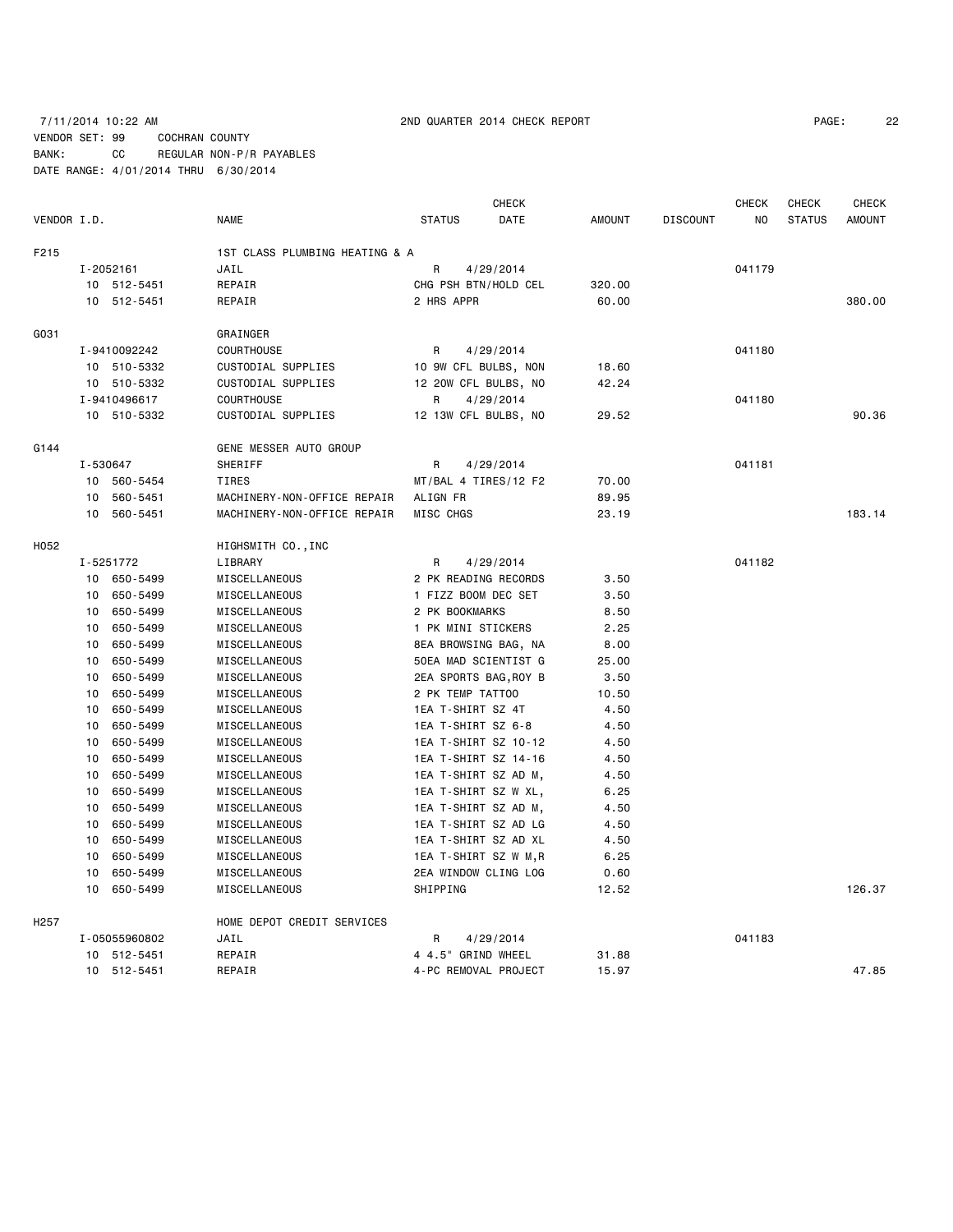## 7/11/2014 10:22 AM 2ND QUARTER 2014 CHECK REPORT PAGE: 23 VENDOR SET: 99 COCHRAN COUNTY BANK: CC REGULAR NON-P/R PAYABLES DATE RANGE: 4/01/2014 THRU 6/30/2014

|             |            |                   |                                                    |               | <b>CHECK</b>               |               |                 | <b>CHECK</b>   | CHECK         | <b>CHECK</b>  |
|-------------|------------|-------------------|----------------------------------------------------|---------------|----------------------------|---------------|-----------------|----------------|---------------|---------------|
| VENDOR I.D. |            |                   | <b>NAME</b>                                        | <b>STATUS</b> | DATE                       | <b>AMOUNT</b> | <b>DISCOUNT</b> | N <sub>O</sub> | <b>STATUS</b> | <b>AMOUNT</b> |
| H301        |            |                   | HAYS COUNTY TREASURER                              |               |                            |               |                 |                |               |               |
|             |            | I-040614 #803     | JUVENILE PROBATION                                 | R             | 4/29/2014                  |               |                 | 041184         |               |               |
|             |            | 17 573-5413.003   | Grant C Placements                                 |               | 31 DAS POST (S) /#803      | 3,255.00      |                 |                |               |               |
|             |            | 17 573-5413.003   | Grant C Placements                                 |               | MEDS1/JUV#803              | 4.00          |                 |                |               |               |
|             |            | 17 573-5413.003   | Grant C Placements                                 |               | MEDS2/JUV#803              | 4.00          |                 |                |               | 3,263.00      |
| J049        |            |                   | JUVENILE PROBATION FUND                            |               |                            |               |                 |                |               |               |
|             |            |                   | I-LOCAL MATCH 04/14 JUVENILE PROBATION             | R             | 4/29/2014                  |               |                 | 041185         |               |               |
|             |            | 10 571-5472       | LOCAL SUPPORT-JUV BOARD                            |               | LOCAL FUNDS MATCH AP       | 7,750.00      |                 |                |               | 7,750.00      |
| L057        |            |                   | L KENLEY, dba                                      |               |                            |               |                 |                |               |               |
|             |            | I-6382/'14 LOADER | PREC <sub>2</sub>                                  | R             | 4/29/2014                  |               |                 | 041186         |               |               |
|             |            | 15 622-5571       | CAPITAL OUTLAY                                     |               | VEHICLE SIGNS/'14 93       | 105.00        |                 |                |               | 105.00        |
| L189        |            |                   | HOCKLEY COUNTY PUBLISHING CO.I                     |               |                            |               |                 |                |               |               |
|             | $I - 6944$ |                   | COMMISSIONERS COURT                                | R             | 4/29/2014                  |               |                 | 041187         |               |               |
|             |            | 15 610-5430       | LEGAL NOTICES                                      |               | NTC/BID SEAL COAT; 4       | 304.00        |                 |                |               | 304.00        |
| M019        |            |                   | MORTON LIONS CLUB                                  |               |                            |               |                 |                |               |               |
|             |            | I-ACT BLDG 2014   | ACTIVITY BLDG                                      | R             | 4/29/2014                  |               |                 | 041188         |               |               |
|             |            | 10 662-5332       | CUSTODIAL SUPPLIES                                 |               | 2 24" PATIO BRUSHES        | 57.50         |                 |                |               |               |
|             |            | 10 662-5332       | CUSTODIAL SUPPLIES                                 |               | 6 FLORA DORA BROOM         | 55.50         |                 |                |               |               |
|             |            | 10 662-5332       | CUSTODIAL SUPPLIES                                 |               | 2 24" FLOOR BRUSHES        | 59.50         |                 |                |               |               |
|             |            | 10 662-5332       | CUSTODIAL SUPPLIES                                 |               | 2 METAL TIP HANDLE 6       | 10.00         |                 |                |               |               |
|             |            | I-PARK/CEM 2014   | PARK/CEMETERY                                      | R             | 4/29/2014                  |               |                 | 041188         |               |               |
|             |            | 10 516-5332       | CUSTODIAL SUPPLIES                                 |               | 1 TRUCK WASH BRUSH         | 25.75         |                 |                |               |               |
|             |            | 10 516-5332       | CUSTODIAL SUPPLIES                                 | WHISK BROOM   |                            | 4.25          |                 |                |               |               |
|             |            | 10 660-5332       | CUSTODIAL SUPPLIES                                 |               | <b>1PK SPEEDY SCRUBBER</b> | 6.50          |                 |                |               |               |
|             | 10         | 660-5332          | CUSTODIAL SUPPLIES                                 |               | 2 ANGLE BROOM              | 18.50         |                 |                |               |               |
|             | 10         | 660-5332          | CUSTODIAL SUPPLIES                                 |               | 1 COUNTER BRUSH            | 8.75          |                 |                |               |               |
|             |            | 10 660-5332       | CUSTODIAL SUPPLIES                                 |               | 5 TOILET BRUSH             | 16.25         |                 |                |               | 262.50        |
| M059        |            |                   | MUNICIPAL SERVICES BUREAU                          |               |                            |               |                 |                |               |               |
|             | I-NC7682   |                   | TREASURER                                          | R             | 4/29/2014                  |               |                 | 041189         |               |               |
|             |            | 10 497-5427       | CONTINUING EDUCATION                               |               | PARK ST MAINLINE 2/1       | 1.86          |                 |                |               |               |
|             |            | 10 497-5427       | CONTINUING EDUCATION                               |               | LAKELINE PLAZA N 2/1       | 0.69          |                 |                |               |               |
|             |            | 10 497-5427       | CONTINUING EDUCATION                               |               | LAKELINE PLAZA S 2/1       | 0.69          |                 |                |               |               |
|             | 10         | 497-5427          | CONTINUING EDUCATION                               |               | CRYSTAL FALLS PLZ 2/       | 1.32          |                 |                |               |               |
|             |            | 10 497-5427       | CONTINUING EDUCATION                               |               | PARK ST MAINLINE 2/1       | 1.86          |                 |                |               |               |
|             |            | 10 497-5427       | CONTINUING EDUCATION                               |               | PROCESSING FEE             | 1.00          |                 |                |               | 7.42          |
| M252        |            |                   | JEFF MOLLOY                                        |               |                            |               |                 |                |               |               |
|             |            | $I - 04/25/14$    | <b>EXTENSION SVC</b>                               | R             | 4/29/2014                  |               |                 | 041190         |               |               |
|             |            | 10 665-5427       | CO AGENT-TRAVEL-OUT OF COUNTY REGIS/N REG SPR TRNG |               |                            | 30.00         |                 |                |               |               |
|             |            | 10 665-5310       | OFFICE SUPPLIES                                    |               | PRT 25 BROCHURE/ROOT       | 26.98         |                 |                |               | 56.98         |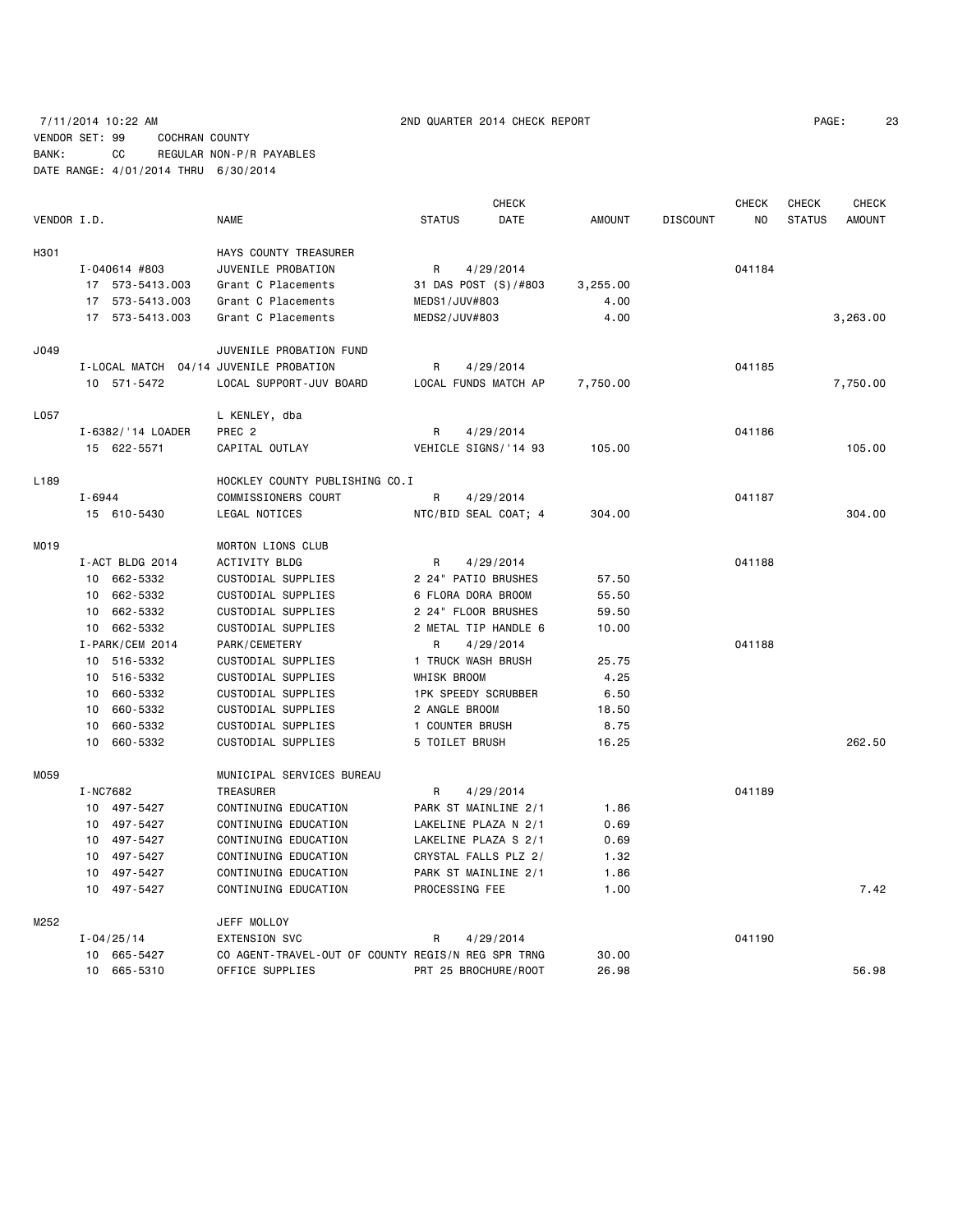## 7/11/2014 10:22 AM 2ND QUARTER 2014 CHECK REPORT PAGE: 24 VENDOR SET: 99 COCHRAN COUNTY BANK: CC REGULAR NON-P/R PAYABLES DATE RANGE: 4/01/2014 THRU 6/30/2014

|             |                    |                                |                      | <b>CHECK</b>         |        |                 | <b>CHECK</b> | CHECK         | <b>CHECK</b>  |
|-------------|--------------------|--------------------------------|----------------------|----------------------|--------|-----------------|--------------|---------------|---------------|
| VENDOR I.D. |                    | <b>NAME</b>                    | <b>STATUS</b>        | DATE                 | AMOUNT | <b>DISCOUNT</b> | <b>NO</b>    | <b>STATUS</b> | <b>AMOUNT</b> |
| M299        |                    | MORTON SELF STORAGE            |                      |                      |        |                 |              |               |               |
|             | I-STORAGE 05/14    | SHERIFF                        |                      | 4/29/2014            |        |                 | 041191       |               |               |
|             | 10 560-5499        | MISCELLANEOUS                  | MAY 2014             |                      | 50.00  |                 |              |               | 50.00         |
| N066        |                    | NTS COMMUNICATIONS             |                      |                      |        |                 |              |               |               |
|             | I-8062660032 04/14 | COMM'R CT/CO JUDGE             | R                    | 4/29/2014            |        |                 | 041192       |               |               |
|             | 15 610-5420        | TELECOMMUNICATIONS             | WATS LINE            |                      | 1.00   |                 |              |               |               |
|             | 15 610-5420        | TELECOMMUNICATIONS             | <b>FEES</b>          |                      | 6.69   |                 |              |               | 7.69          |
| 0107        |                    | OGS TECHNOLOGIES, INC.         |                      |                      |        |                 |              |               |               |
|             | I-187874           | SHERIFF                        | R                    | 4/29/2014            |        |                 | 041193       |               |               |
|             | 10 560-5205        | UNIFORMS                       |                      | 1 5-PT STAR 2.5" NIC | 42.00  |                 |              |               |               |
|             | 10 560-5205        | UNIFORMS                       | FREIGHT              |                      | 15.25  |                 |              |               | 57.25         |
| P232        |                    | THE POLICE AND SHERIFFS PRESS, |                      |                      |        |                 |              |               |               |
|             | I-57102            | SHERIFF                        | R                    | 4/29/2014            |        |                 | 041194       |               |               |
|             | 10 560-5310        | OFFICE SUPPLIES                | 1 SECURE ID CARD     |                      | 15.00  |                 |              |               |               |
|             | 10 560-5310        | OFFICE SUPPLIES                | SHIPPING             |                      | 2.49   |                 |              |               | 17.49         |
| R033        |                    | <b>GERALD RAMSEY</b>           |                      |                      |        |                 |              |               |               |
|             | I-MAY '14 RENT     | NON-DEPT'L/STORAGE BLDG        | R                    | 4/29/2014            |        |                 | 041195       |               |               |
|             | 10 409-5499        | MISCELLANEOUS                  |                      | STORAGE BLDG RENT MA | 300.00 |                 |              |               | 300.00        |
| R099        |                    | CYNDIA LEA GUAJARDO dba        |                      |                      |        |                 |              |               |               |
|             | I-107594           | SHERIFF                        | R                    | 4/29/2014            |        |                 | 041196       |               |               |
|             | 10 560-5454        | TIRES                          | 245/17 FLAT ON L/R;  |                      | 13.00  |                 |              |               |               |
|             | 10 560-5454        | TIRES                          | #2                   |                      | 0.95   |                 |              |               |               |
|             | I-107631           | PREC 4                         | R                    | 4/29/2014            |        |                 | 041196       |               |               |
|             | 15 624-5454        | TIRES                          |                      | 17.5-25 TIRE CHG L/F | 70.00  |                 |              |               |               |
|             | 15 624-5454        | TIRES                          |                      | SVC CALL/FR-END LOAD | 25.00  |                 |              |               |               |
|             | I-107643           | EXTENSION SVC                  | R                    | 4/29/2014            |        |                 | 041196       |               |               |
|             | 10 665-5454        | TIRES                          | 235/85R16 FLAT ON R/ |                      | 12.00  |                 |              |               |               |
|             | I-107723           | PREC 4                         | R.                   | 4/29/2014            |        |                 | 041196       |               |               |
|             | 15 624-5454        | TIRES                          | 2 FLATS 4/9          |                      | 26.00  |                 |              |               |               |
|             | I-107732           | SHERIFF                        | R                    | 4/29/2014            |        |                 | 041196       |               |               |
|             | 10 560-5454        | TIRES                          | 245/17 FLAT ON L/R;  |                      | 13.00  |                 |              |               |               |
|             | I-107781           | SHERIFF                        | R                    | 4/29/2014            |        |                 | 041196       |               |               |
|             | 10 560-5454        | TIRES                          | P275/60X17 FLAT L/R; |                      | 13.00  |                 |              |               |               |
|             | I-107835           | SHERIFF                        | R.                   | 4/29/2014            |        |                 | 041196       |               |               |
|             | 10 560-5454        | TIRES                          | 235/55R17 FLAT ON R/ |                      | 13.00  |                 |              |               |               |
|             | I-107867           | PREC 1                         | R                    | 4/29/2014            |        |                 | 041196       |               |               |
|             | 15 621-5454        | TIRES                          |                      | 3 FLAT ON 4R R/R I/O | 90.00  |                 |              |               |               |
|             | 15 621-5454        | TIRES                          | $2$ #4               |                      | 8.00   |                 |              |               |               |
|             | 15 621-5454        | TIRES                          | <b>TDF</b>           |                      | 12.00  |                 |              |               |               |
|             | I-107884           | PREC 1                         | R.                   | 4/29/2014            |        |                 | 041196       |               |               |
|             | 15 621-5454        | TIRES                          | 2 11R22.5 SAMSON     |                      | 664.00 |                 |              |               |               |
|             | 15 621-5454        | TIRES                          | 2 TIRE CHG           |                      | 60.00  |                 |              |               | 1,019.95      |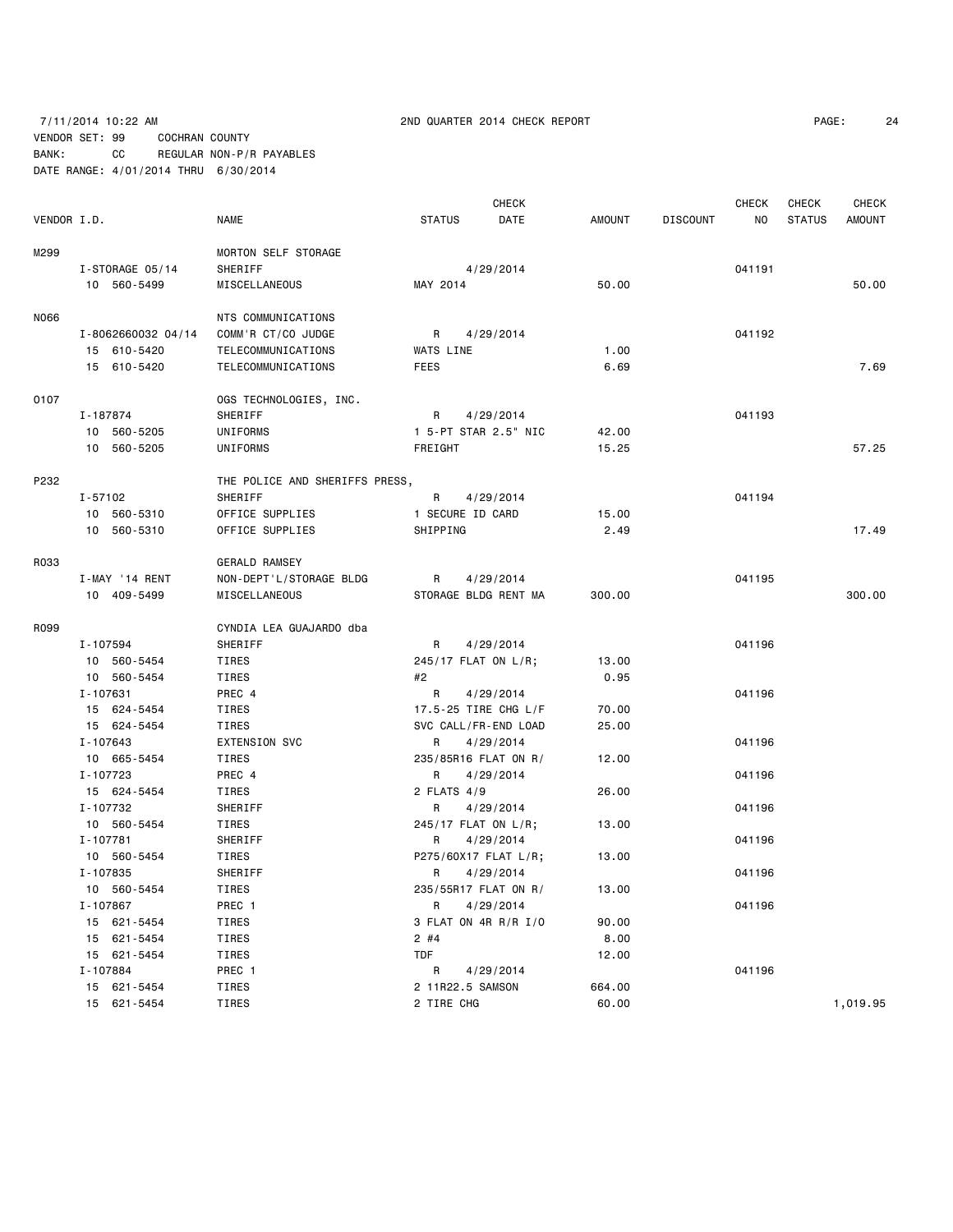## 7/11/2014 10:22 AM 2ND QUARTER 2014 CHECK REPORT PAGE: 25 VENDOR SET: 99 COCHRAN COUNTY BANK: CC REGULAR NON-P/R PAYABLES DATE RANGE: 4/01/2014 THRU 6/30/2014

|             |                 |                                |                              |                      | <b>CHECK</b>         |               |                 | <b>CHECK</b> | <b>CHECK</b>  | <b>CHECK</b>  |
|-------------|-----------------|--------------------------------|------------------------------|----------------------|----------------------|---------------|-----------------|--------------|---------------|---------------|
| VENDOR I.D. |                 |                                | <b>NAME</b>                  | <b>STATUS</b>        | DATE                 | <b>AMOUNT</b> | <b>DISCOUNT</b> | NO.          | <b>STATUS</b> | <b>AMOUNT</b> |
| <b>S005</b> |                 |                                | DORIS SEALY, COUNTY TREAS    |                      |                      |               |                 |              |               |               |
|             |                 | I-42ND ANN TREAS SEM TREASURER |                              | R                    | 4/29/2014            |               |                 | 041197       |               |               |
|             |                 | 10 497-5427                    | CONTINUING EDUCATION         |                      | AIRFARE TO/FR AUSTIN | 250.00        |                 |              |               |               |
|             |                 | 10 497-5427                    | CONTINUING EDUCATION         |                      | 3 NITES/AUSTIN 4/21- | 360.00        |                 |              |               |               |
|             | 10              | 497-5427                       | CONTINUING EDUCATION         | LODGING TAX          |                      | 56.91         |                 |              |               |               |
|             | 10              | 497-5427                       | CONTINUING EDUCATION         |                      | 122 MI TO/FR LBK @ 5 | 68.32         |                 |              |               |               |
|             | 10              | 497-5427                       | CONTINUING EDUCATION         | <b>MEALS</b>         |                      | 47.07         |                 |              |               |               |
|             |                 | 10 497-5427                    | CONTINUING EDUCATION         |                      | AIRPORT PARKING 4/21 | 32.00         |                 |              |               | 814.30        |
| S071        |                 |                                | SCRIPT OFFICE PRODUCTS, INC. |                      |                      |               |                 |              |               |               |
|             | I-45270         |                                | TAX A/C                      | R                    | 4/29/2014            |               |                 | 041198       |               |               |
|             |                 | 10 499-5310                    | OFFICE SUPPLIES              |                      | 2 PK POST-IT LINED,  | 17.66         |                 |              |               |               |
|             | $I - 45318$     |                                | TREASURER                    | R                    | 4/29/2014            |               |                 | 041198       |               |               |
|             |                 | 10 497-5310                    | OFFICE SUPPLIES              | 2CS COPY PAPER       |                      | 79.00         |                 |              |               |               |
|             | $I - 45319$     |                                | CO JUDGE/COMM'R CT           | R                    | 4/29/2014            |               |                 | 041198       |               |               |
|             |                 | 15 610-5310                    | OFFICE SUPPLIES              |                      | 1EA 932XL CRTG, BK   | 36.95         |                 |              |               |               |
|             |                 | 10 426-5310                    | OFFICE SUPPLIES              |                      | 1EA 920XL CRTG, BK   | 39.95         |                 |              |               |               |
|             |                 | 10 426-5310                    | OFFICE SUPPLIES              |                      | 1EA 920XL CRTG, YW   | 19.98         |                 |              |               |               |
|             |                 | 10 426-5310                    | OFFICE SUPPLIES              |                      | 1EA 920XL CRTG, CYAN | 19.98         |                 |              |               |               |
|             |                 | 10 426-5310                    | OFFICE SUPPLIES              |                      | 1EA 920XL CRTG, MAG  | 19.98         |                 |              |               |               |
|             | $I - 45320$     |                                | JUSTICE OF PEACE             | R                    | 4/29/2014            |               |                 | 041198       |               |               |
|             |                 | 10 455-5310                    | OFFICE SUPPLIES              | <b>1BX ENVELOPES</b> |                      | 11.95         |                 |              |               |               |
|             |                 | 10 455-5310                    | OFFICE SUPPLIES              | 1CS COPY PAPER       |                      | 39.50         |                 |              |               | 284.95        |
| S222        |                 |                                | SOUTH PLAINS COMMUNICATIONS  |                      |                      |               |                 |              |               |               |
|             |                 | I-0104332-IN                   | SHERIFF                      | R                    | 4/29/2014            |               |                 | 041199       |               |               |
|             |                 | 10 560-5452                    | OFFICE EQUIPMENT REPAIR      |                      | RPL MONITOR/DISPATC  | 90.00         |                 |              |               |               |
|             | 10              | 560-5310                       | OFFICE SUPPLIES              |                      | DELL MONITOR/TOUCH S | 425.00        |                 |              |               |               |
|             |                 | 10 560-5310                    | OFFICE SUPPLIES              | BATT BACKUP 1850     |                      | 168.00        |                 |              |               |               |
|             |                 | I-0104349-IN                   | SHERIFF                      | R                    | 4/29/2014            |               |                 | 041199       |               |               |
|             |                 | 10 560-5421                    | TELETYPE [MAINTENANCE]       |                      | DELL OPTIPLEX INSP 6 | 600.00        |                 |              |               | 1,283.00      |
| S281        |                 |                                | <b>STAPLES</b>               |                      |                      |               |                 |              |               |               |
|             |                 | I-1036508681                   | JAIL/SHERIFF                 | R                    | 4/29/2014            |               |                 | 041200       |               |               |
|             |                 | 10 512-5310                    | OFFICE SUPPLIES              |                      | 1/2 BX PILOT G2 RETR | 9.25          |                 |              |               |               |
|             |                 | 10 560-5310                    | OFFICE SUPPLIES              |                      | 1/2 BX PILOT G2 RETR | 9.24          |                 |              |               |               |
|             |                 | 10 512-5310                    | OFFICE SUPPLIES              |                      | 1PK POST-IT 3x3 PAST | 14.99         |                 |              |               |               |
|             | 10              | 560-5310                       | OFFICE SUPPLIES              |                      | 1PK POST-IT 3x3 PAST | 14.99         |                 |              |               |               |
|             |                 | 10 512-5310                    | OFFICE SUPPLIES              |                      | 1/2 PK AVERY SHEET P | 5.99          |                 |              |               |               |
|             | 10              | 560-5310                       | OFFICE SUPPLIES              |                      | 1/2 PK AVERY SHEET P | 6.00          |                 |              |               |               |
|             |                 | I-9707938134                   | JAIL/SHERIFF                 | R                    | 4/29/2014            |               |                 | 041200       |               |               |
|             |                 | 10 512-5310                    | OFFICE SUPPLIES              | 1/2 PK AA BATT       |                      | 11.99         |                 |              |               |               |
|             | 10              | 560-5310                       | OFFICE SUPPLIES              | 1/2 PK AA BATT       |                      | 12.00         |                 |              |               |               |
|             | 10              | 512-5310                       | OFFICE SUPPLIES              |                      | 1/2 AVG TUNEUP 2014, | 40.00         |                 |              |               |               |
|             | 10              | 560-5310                       | OFFICE SUPPLIES              |                      | 1/2 AVG TUNEUP 2014, | 39.99         |                 |              |               |               |
|             | 10              | 512-5310                       | OFFICE SUPPLIES              | CPN/AVG              |                      | 17.50CR       |                 |              |               |               |
|             | 10 <sub>1</sub> | 560-5310                       | OFFICE SUPPLIES              | CPN/AVG              |                      | 17.50CR       |                 |              |               | 129.44        |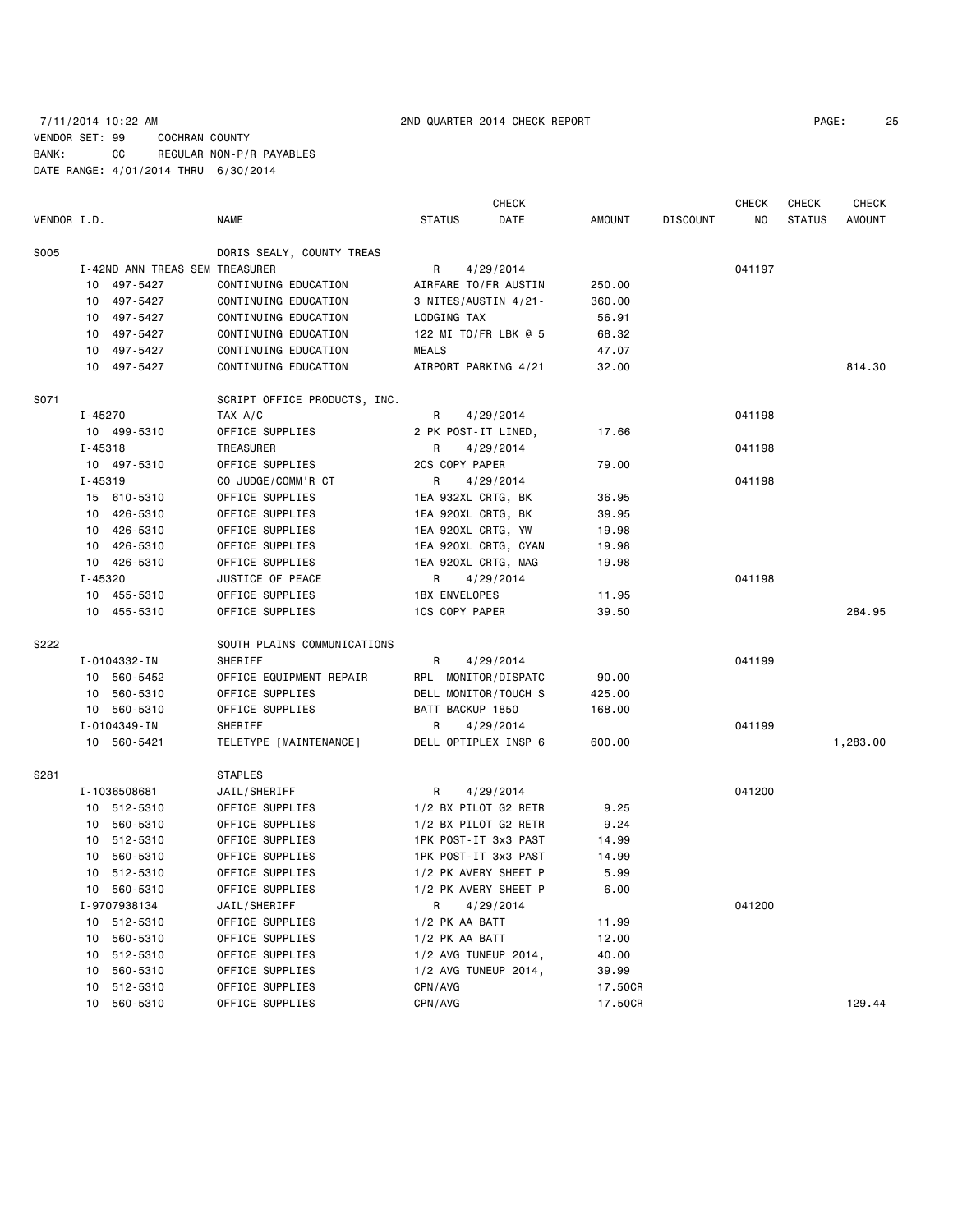### 7/11/2014 10:22 AM 2ND QUARTER 2014 CHECK REPORT PAGE: 26 VENDOR SET: 99 COCHRAN COUNTY BANK: CC REGULAR NON-P/R PAYABLES DATE RANGE: 4/01/2014 THRU 6/30/2014

|                  |                              |                                | <b>CHECK</b>          |               |                 | <b>CHECK</b> | <b>CHECK</b>  | <b>CHECK</b>  |
|------------------|------------------------------|--------------------------------|-----------------------|---------------|-----------------|--------------|---------------|---------------|
| VENDOR I.D.      |                              | <b>NAME</b>                    | <b>STATUS</b><br>DATE | <b>AMOUNT</b> | <b>DISCOUNT</b> | NO.          | <b>STATUS</b> | <b>AMOUNT</b> |
| S331             |                              | STANDARD COFFEE SERVICE        |                       |               |                 |              |               |               |
|                  | I-140996579003               | NON-DEPT'L                     | R<br>4/29/2014        |               |                 | 041201       |               |               |
|                  | 10 409-5300                  | COUNTY-WIDE SUPPLIES           | 6 AAA REG             | 206.40        |                 |              |               |               |
|                  | 409-5300<br>10               | COUNTY-WIDE SUPPLIES           | 1 AAA DECAF           | 47.55         |                 |              |               |               |
|                  | 409-5300<br>10               | COUNTY-WIDE SUPPLIES           | 1 BX TEA BAGS         | 27.71         |                 |              |               |               |
|                  | 409-5300<br>10               | COUNTY-WIDE SUPPLIES           | 8 FR VAN CREAMER      | 60.80         |                 |              |               |               |
|                  | 409-5300<br>10               | COUNTY-WIDE SUPPLIES           | 4 COFFEE-MATE CRMR    | 31.96         |                 |              |               |               |
|                  | 409-5300<br>10               | COUNTY-WIDE SUPPLIES           | 1 COCOA W/MM          | 18.91         |                 |              |               |               |
|                  | 409-5300<br>10               | COUNTY-WIDE SUPPLIES           | <b>ENERGY SURCHG</b>  | 3.14          |                 |              |               | 396.47        |
| S379             |                              | SOUTH PLAINS FORENSIC PATHOLOG |                       |               |                 |              |               |               |
|                  | $I - 1825$                   | JUSTICE OF PEACE               | R<br>4/29/2014        |               |                 | 041202       |               |               |
|                  | 10 455-5405                  | <b>AUTOPSY</b>                 | LEV 1/JERRYD SILHAN   | 2,000.00      |                 |              |               | 2,000.00      |
| S387             |                              | IRENE SEALY                    |                       |               |                 |              |               |               |
|                  | I-TLA CONF 2014              | LIBRARY                        | 4/29/2014<br>R        |               |                 | 041203       |               |               |
|                  | 10 650-5427                  | CONTINUING EDUCATION           | 5 NITES/SAN ANTOINIO  | 467.95        |                 |              |               |               |
|                  | 650-5427<br>10               | CONTINUING EDUCATION           | LODGING TAX           | 78.37         |                 |              |               |               |
|                  | 650-5427<br>10               | CONTINUING EDUCATION           | 125 MI TO/FR AIRPORT  | 70.00         |                 |              |               |               |
|                  | 650-5427<br>10               | CONTINUING EDUCATION           | AIRFARE TO/FR SAN AN  | 254.00        |                 |              |               |               |
|                  | 650-5311<br>10               | POSTAL EXPENSES                | SHIP BKS FR SAN ANTO  | 31.58         |                 |              |               |               |
|                  | 650-5427<br>10               | CONTINUING EDUCATION           | TAXI FR AIRPORT TO H  | 34.00         |                 |              |               |               |
|                  | 10<br>650-5427               | CONTINUING EDUCATION           | <b>MEALS</b>          | 126.82        |                 |              |               | 1,062.72      |
| S407             |                              | SHILO SEALY                    |                       |               |                 |              |               |               |
|                  | I-MV SALVAGE 2014            | NON-DEPT'L                     | R<br>4/29/2014        |               |                 | 041204       |               |               |
|                  | 10 409-5499                  | MISCELLANEOUS                  | 4 HRS MV/LOAD AUCTIO  | 200.00        |                 |              |               | 200,00        |
| T083             |                              | TYLER TECHNOLOGIES, INC        |                       |               |                 |              |               |               |
|                  | I-025-93787                  | NON-DEPT'L                     | 4/29/2014<br>R        |               |                 | 041205       |               |               |
|                  | 10 409-5411                  | MAINTENANCE CONTRACTS          | NETWORK MAINT         | 210.00        |                 |              |               | 210.00        |
| T <sub>269</sub> |                              | CHARLOTTE TRULL                |                       |               |                 |              |               |               |
|                  | I-041414 MILEAGE             | JUSTICE OF PEACE               | 4/29/2014<br>R        |               |                 | 041206       |               |               |
|                  | 10 455-5427                  | CONTINUING EDUCATION           | 48.8 MI @ \$.56       | 27.33         |                 |              |               | 27.33         |
| T278             |                              | EMPLOYEE 0706                  |                       |               |                 |              |               |               |
|                  | $I - R/B$ ACC POL 3/31       | R/B ACCIDENT POLICY            | R<br>4/29/2014        |               |                 | 041207       |               |               |
|                  | 10 000-4380.200              | OTHER [MISCELLANEOUS]          | R/B 0706 -- ACCIDENT  | 34.97         |                 |              |               | 34.97         |
| T280             |                              | <b>TIME</b>                    |                       |               |                 |              |               |               |
|                  | I-2YR SUBSCR 2014-16 LIBRARY |                                | R<br>4/29/2014        |               |                 | 041208       |               |               |
|                  | 10 650-5590                  | <b>BOOKS</b>                   | 106 ISSUES BEG 3/22/  | 50.40         |                 |              |               | 50.40         |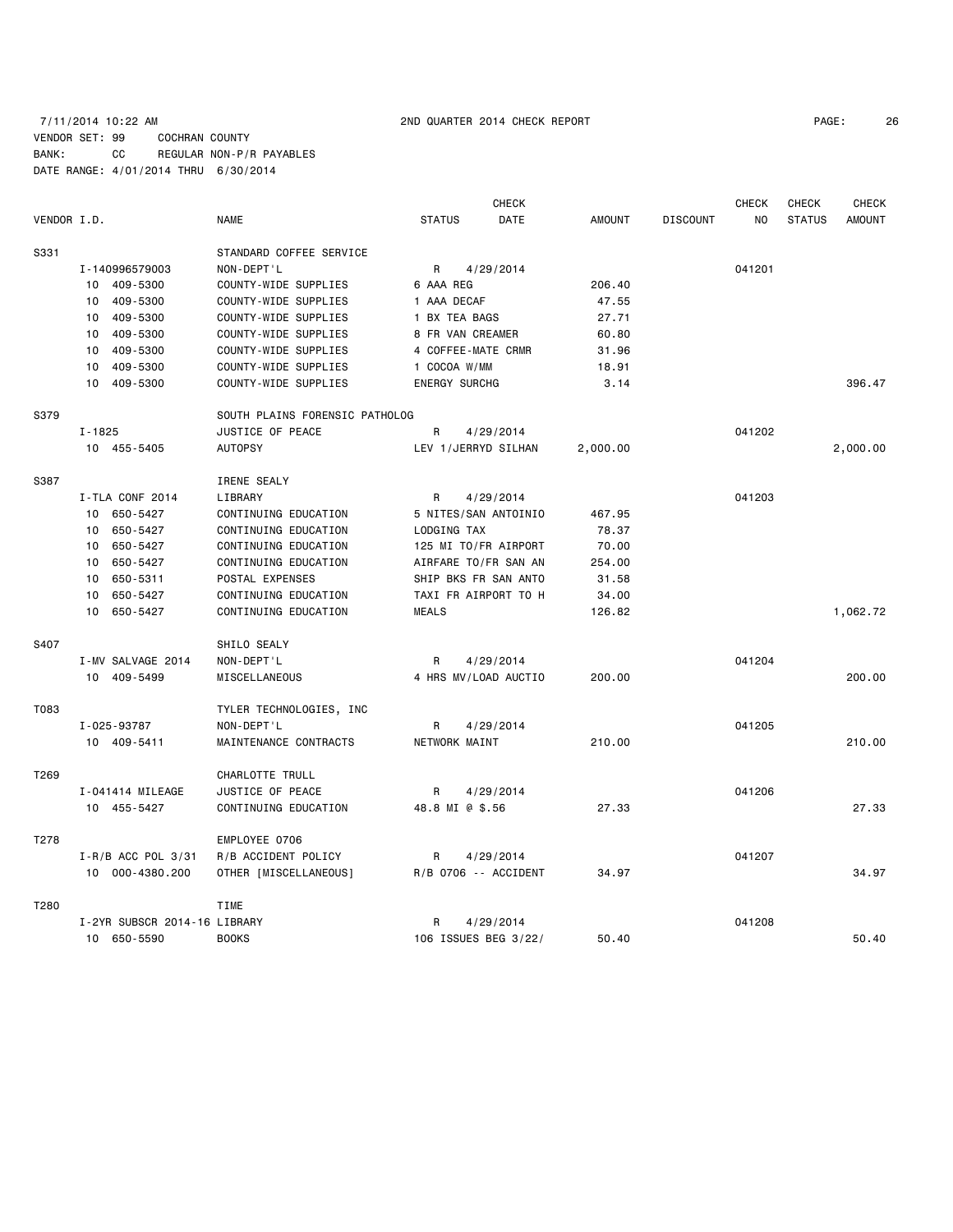### 7/11/2014 10:22 AM 2ND QUARTER 2014 CHECK REPORT PAGE: 27 VENDOR SET: 99 COCHRAN COUNTY BANK: CC REGULAR NON-P/R PAYABLES DATE RANGE: 4/01/2014 THRU 6/30/2014

|             |    |                  |                                |                      | <b>CHECK</b> |        |                 | <b>CHECK</b> | CHECK         | <b>CHECK</b> |
|-------------|----|------------------|--------------------------------|----------------------|--------------|--------|-----------------|--------------|---------------|--------------|
| VENDOR I.D. |    |                  | <b>NAME</b>                    | <b>STATUS</b>        | DATE         | AMOUNT | <b>DISCOUNT</b> | NO           | <b>STATUS</b> | AMOUNT       |
| U019        |    |                  | UNITED SUPERMARKETS, INC       |                      |              |        |                 |              |               |              |
|             |    | I-0026731 040714 | JAIL                           | R                    | 4/29/2014    |        |                 | 041209       |               |              |
|             | 10 | 512-5333         | FOOD-PRISONERS                 | 17 BANQUET DINNER    |              | 17.00  |                 |              |               |              |
|             | 10 | 512-5333         | FOOD-PRISONERS                 | 24 BANQUET LASAGNA   |              | 24.00  |                 |              |               |              |
|             | 10 | 512-5333         | FOOD-PRISONERS                 | 3 BANQUET MAC & CH   |              | 3.00   |                 |              |               |              |
|             | 10 | 512-5333         | FOOD-PRISONERS                 | 7 BANQUET NUGGET     |              | 7.00   |                 |              |               |              |
|             | 10 | 512-5333         | FOOD-PRISONERS                 | 8 BANQUET SPAG MTB   |              | 8.00   |                 |              |               |              |
|             | 10 | 512-5333         | FOOD-PRISONERS                 | 18 BNQ CKN FRIED CK  |              | 18.00  |                 |              |               |              |
|             | 10 | 512-5333         | FOOD-PRISONERS                 | 3 BQT BEEF STEAK     |              | 3.00   |                 |              |               |              |
|             | 10 | 512-5333         | FOOD-PRISONERS                 | 16 BQT VAL/ML FSH S  |              | 16.00  |                 |              |               |              |
|             | 10 | 512-5333         | FOOD-PRISONERS                 | 11 HM CHICKEN        |              | 33.00  |                 |              |               |              |
|             | 10 | 512-5333         | FOOD-PRISONERS                 | 11 HM CHICKEN STRPS  |              | 33.00  |                 |              |               |              |
|             | 10 | 512-5333         | FOOD-PRISONERS                 | 9 HM CHKN DINNER     |              | 27.00  |                 |              |               |              |
|             | 10 | 512-5333         | FOOD-PRISONERS                 | 9 HM CHKN STEAK      |              | 27.00  |                 |              |               |              |
|             | 10 | 512-5333         | FOOD-PRISONERS                 | 10 HM GRLD BRBN STK  |              | 30.00  |                 |              |               |              |
|             | 10 | 512-5333         | FOOD-PRISONERS                 | 6 HM PORK RIB DIN    |              | 18.00  |                 |              |               |              |
|             | 10 | 512-5333         | FOOD-PRISONERS                 | 10 HM PUB FVR CHPPE  |              | 30.00  |                 |              |               |              |
|             | 10 | 512-5333         | FOOD-PRISONERS                 | 5 HM TURKEY DINNER   |              | 15.00  |                 |              |               |              |
|             | 10 | 512-5333         | FOOD-PRISONERS                 | 7 HNG MAN DINNER     |              | 21.00  |                 |              |               |              |
|             | 10 | 512-5333         | FOOD-PRISONERS                 | 9 HNG MAN DINNER     |              | 27.00  |                 |              |               |              |
|             |    | 10 512-5333      | FOOD-PRISONERS                 | 11 HUNGRY MAN        |              | 33.00  |                 |              |               |              |
|             |    | 10 512-5333      | FOOD-PRISONERS                 | 17 NIGHT HAWK        |              | 42.50  |                 |              |               |              |
|             | 10 | 512-5333         | FOOD-PRISONERS                 | 9 NIGHT HAWK         |              | 22.50  |                 |              |               |              |
|             | 10 | 512-5333         | FOOD-PRISONERS                 | 7 NIGHT HAWK DINNER  |              | 17.50  |                 |              |               |              |
|             | 10 | 512-5333         | FOOD-PRISONERS                 | 10 NIGHT HAWK ENTR   |              | 25.00  |                 |              |               |              |
|             | 10 | 512-5333         | FOOD-PRISONERS                 | 1 NIGHT HAWK ENTR    |              | 2.50   |                 |              |               |              |
|             | 10 | 512-5333         | FOOD-PRISONERS                 | 9 SWANSON ENTREE     |              | 27.00  |                 |              |               |              |
|             | 10 | 512-5333         | FOOD-PRISONERS                 | 9 SWN HGRY MAN FRD   |              | 31.41  |                 |              |               |              |
|             | 10 | 512-5333         | FOOD-PRISONERS                 | 10 SWN HM CHICKEN S  |              | 30.00  |                 |              |               | 588.41       |
| WOO7        |    |                  | WEST, A THOMSON REUTERS BUSINE |                      |              |        |                 |              |               |              |
|             |    | I-829386050      | CO ATTY/LAW LIBRARY            | R                    | 4/29/2014    |        |                 | 041210       |               |              |
|             |    | 10 475-5590      | LAW LIBRARY MTRLS/UPDATES      | TX PRAC CRIM FORMS V |              | 44.50  |                 |              |               |              |
|             | 10 | 475-5590         | LAW LIBRARY MTRLS/UPDATES      | TX PRAC CRIM FORMS V |              | 44.50  |                 |              |               |              |
|             | 10 | 475-5590         | LAW LIBRARY MTRLS/UPDATES      | TX PRAC CRIM FORMS V |              | 44.50  |                 |              |               |              |
|             | 10 | 475-5590         | LAW LIBRARY MTRLS/UPDATES      | VERNONS ANNO FAM COD |              | 212.00 |                 |              |               |              |
|             | 10 | 475-5590         | LAW LIBRARY MTRLS/UPDATES      | VERNONS ANNO FAM COD |              | 212.00 |                 |              |               |              |
|             | 10 | 475-5590         | LAW LIBRARY MTRLS/UPDATES      | VERNONS ANNO FAM COD |              | 212.00 |                 |              |               |              |
|             | 10 | 475-5590         | LAW LIBRARY MTRLS/UPDATES      | VERNONS ANNO FAM COD |              | 212.00 |                 |              |               |              |
|             | 10 | 475-5590         | LAW LIBRARY MTRLS/UPDATES      | VERNONS ANNO FAM COD |              | 212.00 |                 |              |               |              |
|             | 10 | 475-5590         | LAW LIBRARY MTRLS/UPDATES      | VERNONS ANNO FAM COD |              | 212.00 |                 |              |               |              |
|             | 10 | 475-5590         | LAW LIBRARY MTRLS/UPDATES      | VERNONS ANNO FAM COD |              | 212.00 |                 |              |               |              |
|             | 10 | 475-5590         | LAW LIBRARY MTRLS/UPDATES      | VERNONS ANNO FAM COD |              | 212.00 |                 |              |               |              |
|             | 10 | 475-5590         | LAW LIBRARY MTRLS/UPDATES      | VERNONS ANNO FAM COD |              | 212.00 |                 |              |               |              |
|             | 10 | 475-5590         | LAW LIBRARY MTRLS/UPDATES      | RULES OF CT STATE V. |              | 76.50  |                 |              |               |              |
|             | 10 | 475-5590         | LAW LIBRARY MTRLS/UPDATES      | RULES OF CT FED V.II |              | 45.00  |                 |              |               |              |
|             | 10 | 475-5590         | LAW LIBRARY MTRLS/UPDATES      | RULES OF CT LOC V.II |              | 41.50  |                 |              |               | 2,204.50     |
|             |    |                  |                                |                      |              |        |                 |              |               |              |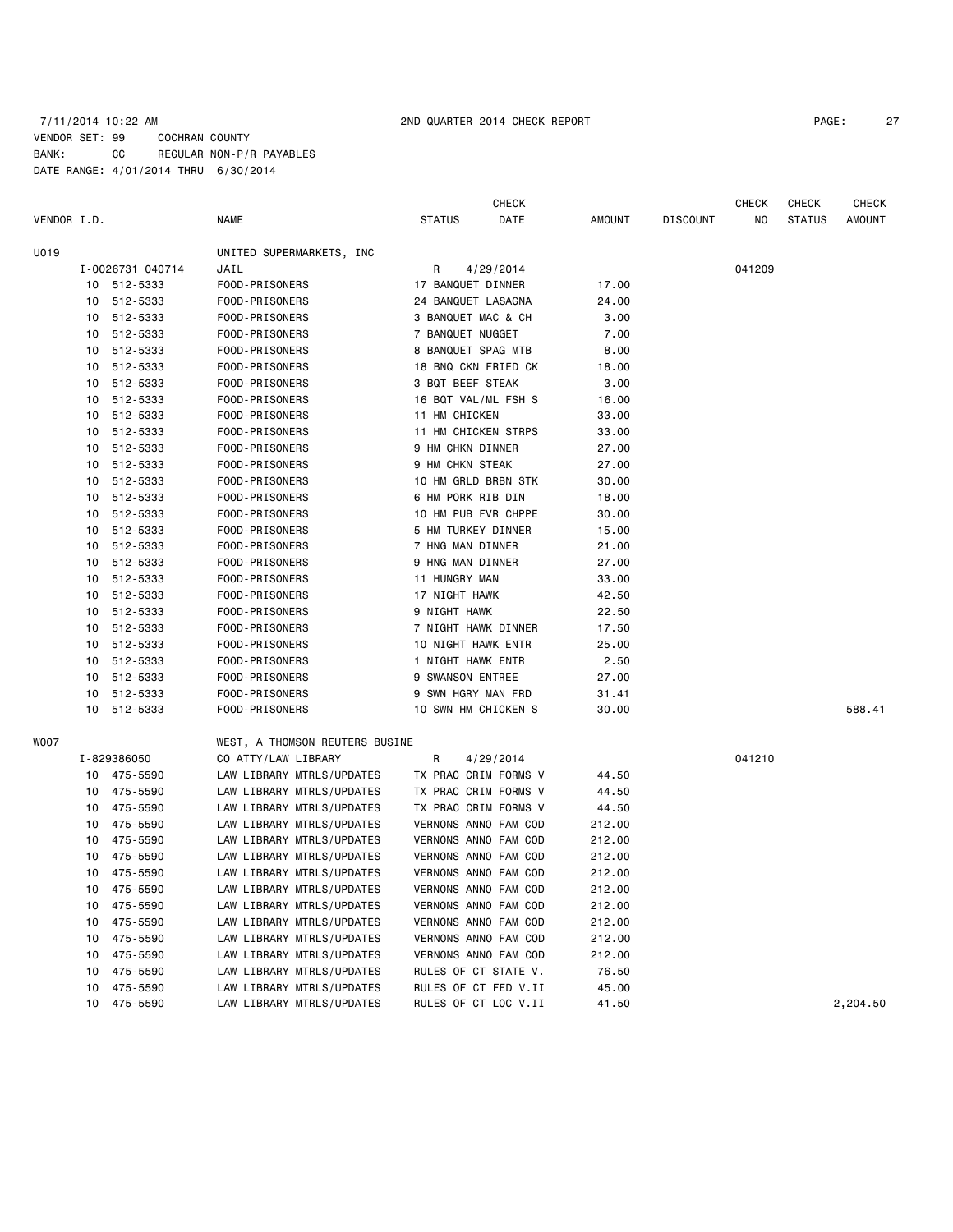### 7/11/2014 10:22 AM 2ND QUARTER 2014 CHECK REPORT PAGE: 28 VENDOR SET: 99 COCHRAN COUNTY BANK: CC REGULAR NON-P/R PAYABLES DATE RANGE: 4/01/2014 THRU 6/30/2014

|             |                                |                              |                                        | <b>CHECK</b> |        |                 | <b>CHECK</b> | <b>CHECK</b>  | CHECK  |
|-------------|--------------------------------|------------------------------|----------------------------------------|--------------|--------|-----------------|--------------|---------------|--------|
| VENDOR I.D. |                                | <b>NAME</b>                  | <b>STATUS</b>                          | DATE         | AMOUNT | <b>DISCOUNT</b> | NO.          | <b>STATUS</b> | AMOUNT |
| WO10        |                                | WEST TEXAS GAS INC           |                                        |              |        |                 |              |               |        |
|             | I-004036001501 05/14 PARK/SHOP |                              | R                                      | 4/29/2014    |        |                 | 041211       |               |        |
|             | 10 660-5440                    | UTILITIES & IRRIGATION       | GAS SVC 3/11-4/2/14                    |              | 10.00  |                 |              |               |        |
|             | I-004049022001 05/14 PREC 3    |                              | R                                      | 4/29/2014    |        |                 | 041211       |               |        |
|             | 15 623-5440                    | UTILITIES                    | GAS SVC 3/10-4/2/14                    |              | 13.70  |                 |              |               | 23,70  |
| W055        |                                | WINDSTREAM COMMUNICATIONS SW |                                        |              |        |                 |              |               |        |
|             | I-266-0638 MAY14               | <b>MUSEUM</b>                | R                                      | 4/29/2014    |        |                 | 041212       |               |        |
|             | 10 652-5420                    | TELECOMMUNICATIONS           | BASIC LOCAL SVC                        |              | 51.83  |                 |              |               |        |
|             | 10 652-5420                    | TELECOMMUNICATIONS           | OPTIONAL SVC                           |              | 3.15   |                 |              |               |        |
|             | 10 652-5420                    | TELECOMMUNICATIONS           | LONG DISTANCE FEES                     |              | 6.22   |                 |              |               |        |
|             | I-266-5051 MAY14               | LIBRARY                      | R                                      | 4/29/2014    |        |                 | 041212       |               |        |
|             | 10 650-5420                    | TELECOMMUNICATIONS           | BASIC LOCAL SVC                        |              | 105.00 |                 |              |               |        |
|             | 10 650-5420                    | TELECOMMUNICATIONS           | HI-SPEED INTERNET                      |              | 49.99  |                 |              |               |        |
|             | 10 650-5420                    | TELECOMMUNICATIONS           | LONG DISTANCE SVC                      |              | 2.20   |                 |              |               |        |
|             | I-266-5161 MAY14               | TREASURER                    | R                                      | 4/29/2014    |        |                 | 041212       |               |        |
|             | 10 497-5420                    | TELECOMMUNICATIONS           | BASIC LOCAL SVC                        |              | 47.60  |                 |              |               |        |
|             | 10 497-5420                    | TELECOMMUNICATIONS           | LONG DISTANCE SVC                      |              | 0.11   |                 |              |               |        |
|             | I-266-5171 MAY14               | TAX A/C                      | R                                      | 4/29/2014    |        |                 | 041212       |               |        |
|             | 10 499-5420                    | TELECOMMUNICATIONS           | BASIC LOCAL SVC                        |              | 147.37 |                 |              |               |        |
|             | 499-5420<br>10                 | TELECOMMUNICATIONS           | HI-SPEED INTERNET                      |              | 59.99  |                 |              |               |        |
|             | 10 499-5420                    | TELECOMMUNICATIONS           | OPTIONAL SVC                           |              | 27.45  |                 |              |               |        |
|             | 10 499-5420                    | TELECOMMUNICATIONS           | LONG DISTANCE SVC                      |              | 11.17  |                 |              |               |        |
|             | I-266-5181 MAY14               | ELECTIONS                    | R                                      | 4/29/2014    |        |                 | 041212       |               |        |
|             | 10 490-5420                    | TELECOMMUNICATIONS           | BASIC LOCAL SVC                        |              | 48.07  |                 |              |               |        |
|             | 10 490-5420                    | TELECOMMUNICATIONS           | OPTIONAL SVC                           |              | 3.00   |                 |              |               |        |
|             | 10 490-5420                    | TELECOMMUNICATIONS           | LONG DISTANCE SVC                      |              | 5.93   |                 |              |               |        |
|             | I-266-5211 MAY14               | SHERIFF                      | R                                      | 4/29/2014    |        |                 | 041212       |               |        |
|             | 10 560-5420                    | TELECOMMUNICATIONS           | BASIC LOCAL SVC/3 LI                   |              | 162.34 |                 |              |               |        |
|             | 10 560-5420                    | TELECOMMUNICATIONS           | LONG DISTANCE SVC                      |              | 1.31   |                 |              |               |        |
|             | I-266-5302 MAY14               | JUSTICE OF PEACE             | R                                      | 4/29/2014    |        |                 | 041212       |               |        |
|             | 10 455-5420                    | TELECOMMUNICATIONS           | BASIC LOCAL SVC                        |              | 47.60  |                 |              |               |        |
|             | 10 455-5420                    | TELECOMMUNICATIONS           | LONG DISTANCE SVC                      |              | 1.72   |                 |              |               |        |
|             | I-266-5411 MAY14               | JUVENILE PROBATION           | R                                      |              |        |                 | 041212       |               |        |
|             | 17 573-5420                    | TELECOMMUNICATIONS           | <b>BASIC LOCAL SVC</b>                 | 4/29/2014    | 47.60  |                 |              |               |        |
|             | 17 573-5420                    | TELECOMMUNICATIONS           | LONG DISTANCE SVC                      |              | 2.30   |                 |              |               |        |
|             | I-266-5412 MAY14               | DISTRICT COURT               |                                        |              |        |                 | 041212       |               |        |
|             |                                |                              | R                                      | 4/29/2014    | 109.95 |                 |              |               |        |
|             | 10 435-5420                    | TELECOMMUNICATIONS           | BASIC LOCAL SVC/2 LI                   |              |        |                 |              |               |        |
|             | 435-5420<br>10                 | TELECOMMUNICATIONS           | HI-SPEED INTERNET<br>LONG DISTANCE SVC |              | 109.98 |                 |              |               |        |
|             | 10 435-5420                    | TELECOMMUNICATIONS           |                                        |              | 0.12   |                 |              |               |        |
|             | I-266-5450 MAY14               | <b>CLERK</b>                 | R                                      | 4/29/2014    |        |                 | 041212       |               |        |
|             | 10 403-5420                    | TELECOMMUNICATIONS           | BASIC LOCAL SVC/3 LI                   |              | 162.53 |                 |              |               |        |
|             | 403-5420<br>10                 | TELECOMMUNICATIONS           | OPTIONAL SVC                           |              | 3.00   |                 |              |               |        |
|             | 10 403-5420                    | TELECOMMUNICATIONS           | LONG DISTANCE SVC                      |              | 7.85   |                 |              |               |        |
|             | I-266-5508 MAY14               | CO JUDGE/COMM'R CT           | R                                      | 4/29/2014    |        |                 | 041212       |               |        |
|             | 15 610-5420                    | TELECOMMUNICATIONS           | BASIC LOCAL SVC/2 LI                   |              | 113.77 |                 |              |               |        |
|             | 15 610-5420                    | TELECOMMUNICATIONS           | LONG DISTANCE SVC                      |              | 1.28   |                 |              |               |        |
|             | I-266-5700 MAY14               | SHERIFF                      | R                                      | 4/29/2014    |        |                 | 041212       |               |        |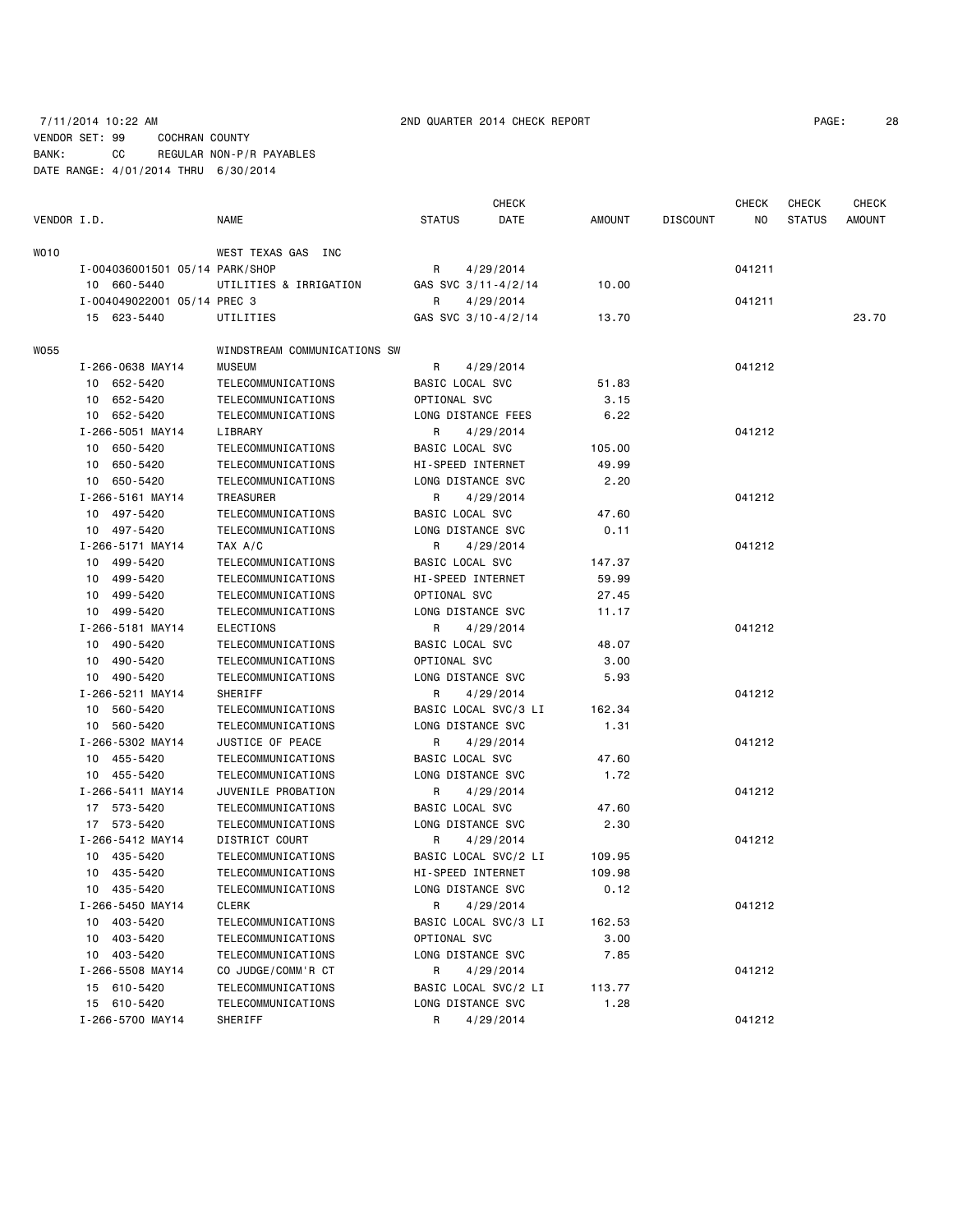### 7/11/2014 10:22 AM 2ND QUARTER 2014 CHECK REPORT PAGE: 29 VENDOR SET: 99 COCHRAN COUNTY BANK: CC REGULAR NON-P/R PAYABLES DATE RANGE: 4/01/2014 THRU 6/30/2014

|             |                     |                                |                       | <b>CHECK</b> |               |                 | <b>CHECK</b> | <b>CHECK</b>  | <b>CHECK</b>  |
|-------------|---------------------|--------------------------------|-----------------------|--------------|---------------|-----------------|--------------|---------------|---------------|
| VENDOR I.D. |                     | <b>NAME</b>                    | <b>STATUS</b>         | DATE         | <b>AMOUNT</b> | <b>DISCOUNT</b> | NO           | <b>STATUS</b> | <b>AMOUNT</b> |
| W055        |                     | WINDSTREAM COMMUNICATICONT     |                       |              |               |                 |              |               |               |
|             | I-266-5700 MAY14    | SHERIFF                        | R                     | 4/29/2014    |               |                 | 041212       |               |               |
|             | 10 560-5420         | TELECOMMUNICATIONS             | BASIC LOCAL SVC       |              | 55.94         |                 |              |               |               |
|             | 10 560-5420         | TELECOMMUNICATIONS             | LONG DISTANCE SVC     |              | 6.62          |                 |              |               |               |
|             | I-266-5822 MAY14    | AUDITOR/NON-DEPT'L             | R                     | 4/29/2014    |               |                 | 041212       |               |               |
|             | 10 495-5420         | TELECOMMUNICATIONS             | BASIC LOCAL SVC 266-  |              | 48.76         |                 |              |               |               |
|             | 10 495-5420         | TELECOMMUNICATIONS             | <b>BUS BROADBAND</b>  |              | 24.99         |                 |              |               |               |
|             | 10 495-5420         | TELECOMMUNICATIONS             | LONG DISTANCE SVC     |              | 0.05          |                 |              |               |               |
|             | 10 409-5420         | TELECOMMUNICATIONS             | FAX LINE 266-5629     |              | 48.75         |                 |              |               |               |
|             | 10 409-5420         | TELECOMMUNICATIONS             | HI-SPEED INTERNET     |              | 144.99        |                 |              |               |               |
|             | 10 409-5420         | TELECOMMUNICATIONS             | FAX LONG DISTANCE     |              | 0.59          |                 |              |               |               |
|             | I-266-8661 MAY14    | <b>ATTORNEY</b>                | R                     | 4/29/2014    |               |                 | 041212       |               |               |
|             | 10 475-5420         | TELECOMMUNICATIONS             | BASIC LOCAL SVC/2 LI  |              | 109.08        |                 |              |               |               |
|             | 10 475-5420         | TELECOMMUNICATIONS             | HI-SPEED INTERNET     |              | 59.99         |                 |              |               |               |
|             | 10 475-5420         | TELECOMMUNICATIONS             | LONG DISTANCE SVC     |              | 0.22          |                 |              |               |               |
|             | I-266-8888 MAY14    | SHERIFF                        | R                     | 4/29/2014    |               |                 | 041212       |               |               |
|             | 560-5420<br>10      | TELECOMMUNICATIONS             | FAX LINE & CRIME CON  |              | 44.92         |                 |              |               |               |
|             | 10 560-5420         | TELECOMMUNICATIONS             | LONG DISTANCE SVC     |              | 1.07          |                 |              |               | 1,886.40      |
| W062        |                     | WAL-MART COMMUNITY             |                       |              |               |                 |              |               |               |
|             | I-002392            | JAIL                           | R                     | 4/29/2014    |               |                 | 041214       |               |               |
|             | 10 512-5392         | MISCELLANEOUS SUPPLIES         | DIGITAL THERMOMETER   |              | 9.97          |                 |              |               |               |
|             | 10 512-5392         | MISCELLANEOUS SUPPLIES         | RIVAL TOASTER 2SL     |              | 7.84          |                 |              |               | 17.81         |
| W098        |                     | WEST TEXAS JUVENILE CHIEF'S AS |                       |              |               |                 |              |               |               |
|             | I-2014 RUIDOSO CONF | JUVENILE PROBATION             | R                     | 4/29/2014    |               |                 | 041215       |               |               |
|             | 17 573-5427         | TRAVEL & TRAINING              | MEMBERSHIP DUES 2014  |              | 10.00         |                 |              |               |               |
|             | 17 573-5427         | TRAVEL & TRAINING              | REGIS/17TH ANN, RUIDO |              | 100.00        |                 |              |               | 110.00        |
| W115        |                     | RAYMOND D WEBER, SHERIFF       |                       |              |               |                 |              |               |               |
|             | $I - 04/14/14$      | JAIL/SHERIFF                   | R.                    | 4/29/2014    |               |                 | 041216       |               |               |
|             | 10 512-5333         | FOOD-PRISONERS                 | 12 ALLSUP'S BREAD 4/  |              | 9.54          |                 |              |               |               |
|             | 10 512-5333         | FOOD-PRISONERS                 | 2 GAL MILK/ALLSUP'S   |              | 7.98          |                 |              |               |               |
|             | 10 512-5392         | MISCELLANEOUS SUPPLIES         | 10 CREST TOOTHPASTE/  |              | 10.00         |                 |              |               |               |
|             | 10 512-5333         | FOOD-PRISONERS                 | 12 ALLSUP'S BREAD 4/  |              | 9.54          |                 |              |               |               |
|             | 10 512-5333         | FOOD-PRISONERS                 | 1 GAL MILK/ALLSUP'S   |              | 3.99          |                 |              |               |               |
|             | 10 512-5391         | MEDICAL CARE-PRISONERS         | PG TEST/INMATE 3/18/  |              | 2.00          |                 |              |               |               |
|             | 10 512-5333         | FOOD-PRISONERS                 | 2 GAL MILK/ALLSUP'S   |              | 7.98          |                 |              |               |               |
|             | 10 560-5427         | CONTINUING EDUCATION           | MEALS/SCHOOL, LISA P  |              | 37.37         |                 |              |               | 88,40         |
| W164        |                     | WARREN CAT                     |                       |              |               |                 |              |               |               |
|             | I-PS020272227       | PREC <sub>3</sub>              | R                     | 4/29/2014    |               |                 | 041217       |               |               |
|             | 15 623-5451         | REPAIRS                        | HOSE/CAT#0230         |              | 212.23        |                 |              |               | 212.23        |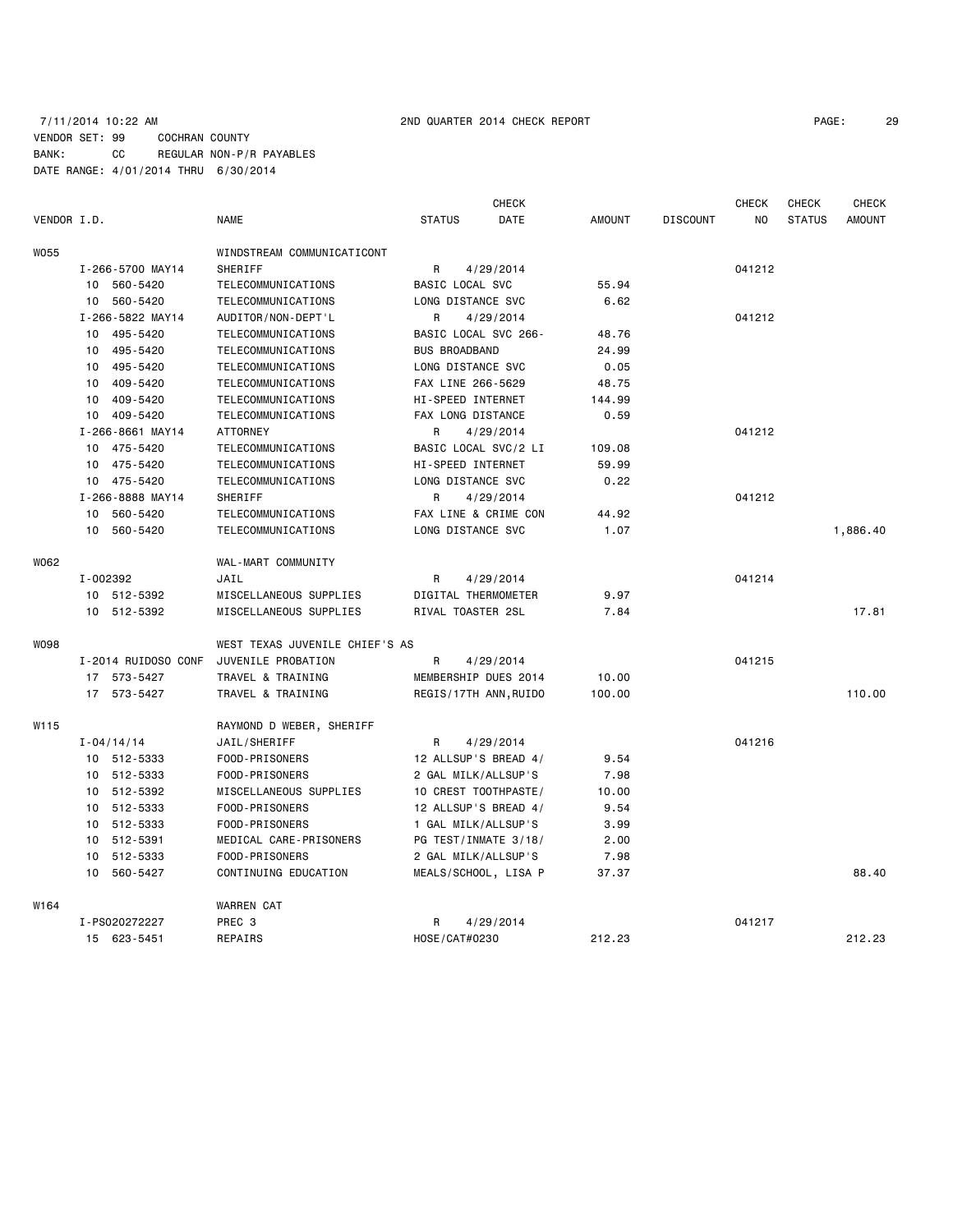### 7/11/2014 10:22 AM 2ND QUARTER 2014 CHECK REPORT PAGE: 30 VENDOR SET: 99 COCHRAN COUNTY BANK: CC REGULAR NON-P/R PAYABLES DATE RANGE: 4/01/2014 THRU 6/30/2014

|             |            |                             |                                       |                       | CHECK     |               |                 | <b>CHECK</b> | <b>CHECK</b>  | <b>CHECK</b>  |
|-------------|------------|-----------------------------|---------------------------------------|-----------------------|-----------|---------------|-----------------|--------------|---------------|---------------|
| VENDOR I.D. |            |                             | <b>NAME</b>                           | <b>STATUS</b>         | DATE      | <b>AMOUNT</b> | <b>DISCOUNT</b> | NO.          | <b>STATUS</b> | <b>AMOUNT</b> |
| W193        |            |                             | WESTWARD AUTOMOTIVE REPAIR LLC        |                       |           |               |                 |              |               |               |
|             | I-3199     |                             | <b>SHERIFF</b>                        | R                     | 4/29/2014 |               |                 | 041218       |               |               |
|             |            | 10 560-5451                 | MACHINERY-NON-OFFICE REPAIR           | RMV TRANS, RPL MAIN S |           | 295.00        |                 |              |               |               |
|             |            | 10 560-5451                 | MACHINERY-NON-OFFICE REPAIR           | <b>REAR MAIN SEAL</b> |           | 25.41         |                 |              |               |               |
|             |            | 10 560-5451                 | MACHINERY-NON-OFFICE REPAIR           | SILICONE              |           | 4.99          |                 |              |               |               |
|             | $I - 3235$ |                             | <b>SHERIFF</b>                        | R                     | 4/29/2014 |               |                 | 041218       |               |               |
|             |            | 10 560-5451                 | MACHINERY-NON-OFFICE REPAIR           | RPL FR BRAKES/10 CVP  |           | 60.00         |                 |              |               |               |
|             | 10         | 560-5451                    | MACHINERY-NON-OFFICE REPAIR           | TURN 2 FR ROTORS      |           | 14.50         |                 |              |               |               |
|             | 10         | 560-5451                    | MACHINERY-NON-OFFICE REPAIR           | RPL REAR BRAKES       |           | 60.00         |                 |              |               |               |
|             |            | 10 560-5451                 | MACHINERY-NON-OFFICE REPAIR           | TURN 2 REAR ROTORS    |           | 14.50         |                 |              |               |               |
|             | 10         | 560-5451                    | MACHINERY-NON-OFFICE REPAIR           | <b>SCAN PCM</b>       |           | 30.00         |                 |              |               |               |
|             | 10         | 560-5451                    | MACHINERY-NON-OFFICE REPAIR           | 1 ST FRONT BRAKES     |           | 102.90        |                 |              |               |               |
|             |            | 10 560-5451                 | MACHINERY-NON-OFFICE REPAIR           | 1 ST REAR BRAKES      |           | 86.28         |                 |              |               |               |
|             | $I - 3244$ |                             | SHERIFF                               | R                     | 4/29/2014 |               |                 | 041218       |               |               |
|             |            | 10 560-5451                 | MACHINERY-NON-OFFICE REPAIR           | CK BRAKES/'13 INTRCP  |           | 20.00         |                 |              |               |               |
|             |            | 10 560-5451                 | MACHINERY-NON-OFFICE REPAIR           | RPR DOOR LOCK         |           | 75.00         |                 |              |               |               |
|             | $I - 3245$ |                             | JAIL/SHERIFF                          | R                     | 4/29/2014 |               |                 | 041218       |               |               |
|             |            | 10 512-5451                 | REPAIR                                | 4 LEAD PAINT RMVR/JA  |           | 32.44         |                 |              |               |               |
|             |            | 10 560-5451                 | MACHINERY-NON-OFFICE REPAIR           | CLIMB TWR, RPL VID SY |           | 120,00        |                 |              |               | 941.02        |
| X001        |            |                             | <b>XCEL ENERGY</b>                    |                       |           |               |                 |              |               |               |
|             |            |                             | I-54-1324315-7 05/14 ALMOST ALL DEPTS | R                     | 4/29/2014 |               |                 | 041219       |               |               |
|             |            | 30 518-5440                 | UTILITIES                             | 300210167 RUNWAY LIG  |           | 69.94         |                 |              |               |               |
|             |            | 10 510-5440                 | UTILITIES                             | 300240736 COURTHOUSE  |           | 1,444.44      |                 |              |               |               |
|             |            | 10 660-5440                 | UTILITIES & IRRIGATION                | 300265059 SOFTBALL P  |           | 11.60         |                 |              |               |               |
|             | 10         | 580-5440                    | UTILITIES [TOWER]                     | 300282806 TOWER       |           | 63.59         |                 |              |               |               |
|             |            | 15 621-5440                 | UTILITIES                             | 300294119 PREC 1 SHO  |           | 49.20         |                 |              |               |               |
|             | 10         | 650-5440                    | UTILITIES                             | 300338546 LIBRARY     |           | 100.19        |                 |              |               |               |
|             | 10         | 652-5440                    | UTILITIES                             | 300342232 MUSEUM      |           | 15.15         |                 |              |               |               |
|             | 10         | 662-5440                    | UTILITIES                             | 300390484 ACTIVITY B  |           | 360.89        |                 |              |               |               |
|             | 10         | 660-5440                    | UTILITIES & IRRIGATION                | 300410370 PARK        |           | 370.88        |                 |              |               |               |
|             | 10         | 660-5440                    | UTILITIES & IRRIGATION                | 300457515 PARK/SHOP   |           | 45.75         |                 |              |               |               |
|             | 10         | 516-5440                    | UTILITIES                             | 300555198 CEMETERY    |           | 62.80         |                 |              |               |               |
|             | 10         | 409-5440                    | UTILITIES                             | 300577364 102 N MAIN  |           | 15.55         |                 |              |               |               |
|             | 10         | 660-5440                    | UTILITIES & IRRIGATION                | 300587052 SHOWBARN    |           | 24.28         |                 |              |               |               |
|             | 10         | 660-5440                    | UTILITIES & IRRIGATION                | 300587753 RODEO GROU  |           | 39.25         |                 |              |               |               |
|             | 10         | 409-5440                    | UTILITIES                             | 300588989 ANNEX       |           | 30.57         |                 |              |               |               |
|             | 10         | 516-5440                    | UTILITIES                             | 300603417 CEMETERY    |           | 60.61         |                 |              |               |               |
|             | 10         | 516-5440                    | UTILITIES                             | 300637038 CEMETERY S  |           | 84.22         |                 |              |               | 2,848.91      |
| X001        |            |                             | <b>XCEL ENERGY</b>                    |                       |           |               |                 |              |               |               |
|             |            | I-54-1829977-7 04/14 PREC 2 |                                       | R                     | 4/29/2014 |               |                 | 041220       |               |               |
|             |            | 15 622-5440                 | UTILITIES                             | 10KWH 3/14-4/14/14    |           | 12.72         |                 |              |               |               |
|             |            | 15 622-5440                 | UTILITIES                             | AREA LIGHT            |           | 16.52         |                 |              |               | 29.24         |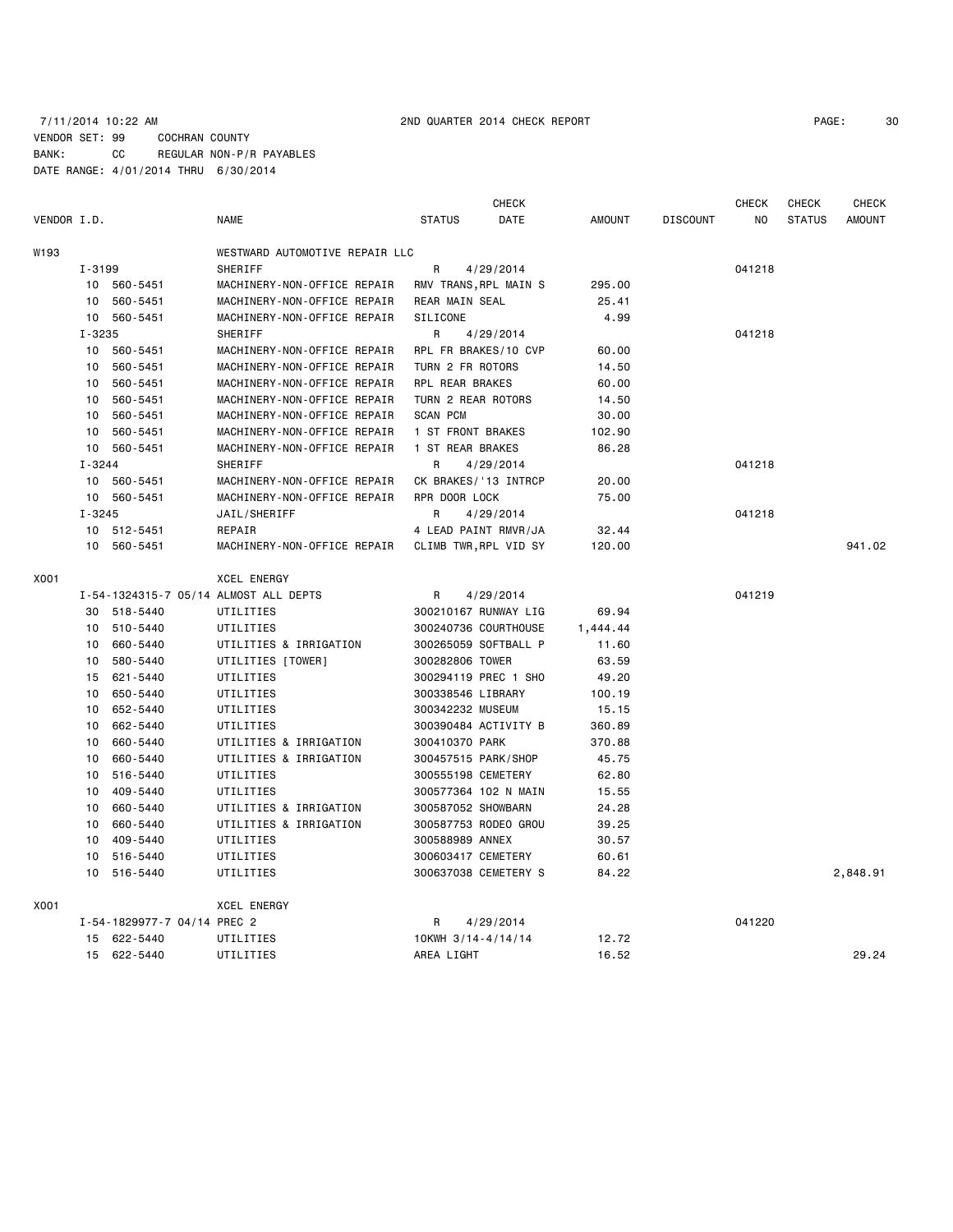7/11/2014 10:22 AM 2ND QUARTER 2014 CHECK REPORT PAGE: 31 VENDOR SET: 99 COCHRAN COUNTY

|             |                     |                                |                      | <b>CHECK</b> |               |                 | CHECK  | CHECK         | <b>CHECK</b>  |
|-------------|---------------------|--------------------------------|----------------------|--------------|---------------|-----------------|--------|---------------|---------------|
| VENDOR I.D. |                     | NAME                           | <b>STATUS</b>        | DATE         | <b>AMOUNT</b> | <b>DISCOUNT</b> | NO     | <b>STATUS</b> | <b>AMOUNT</b> |
| Y001        |                     | YELLOWHOUSE MACHINERY CO.      |                      |              |               |                 |        |               |               |
|             | I-01 224191         | PREC 4                         | R                    | 4/29/2014    |               |                 | 041221 |               |               |
|             | 15 624-5451         | REPAIRS                        | 2 OIL FILTER #RE5214 |              | 78.80         |                 |        |               | 78.80         |
|             |                     |                                |                      |              |               |                 |        |               |               |
| Y026        |                     | YOAKUM COUNTY SHERIFF'S OFFICE |                      |              |               |                 |        |               |               |
|             | I-MAR '14/PRISONERS | JAIL                           | R                    | 4/29/2014    |               |                 | 041222 |               |               |
|             | 10 512-5499         | MISCELLANEOUS                  | 7 DAS/MARIA J REYES  |              | 238.00        |                 |        |               |               |
|             | 10 512-5499         | MISCELLANEOUS                  | 9 DAS/ALMA D RODRIGU |              | 306.00        |                 |        |               |               |
|             | 10 512-5499         | MISCELLANEOUS                  | 5 DAS/DIAMANTE D VAL |              | 170.00        |                 |        |               | 714.00        |
| A007        |                     | ALBERT GONZALEZ, dba           |                      |              |               |                 |        |               |               |
|             | I-25482             | PREC 1                         | R                    | 5/12/2014    |               |                 | 041223 |               |               |
|             | 15 621-5454         | TIRES                          | FLAT, DUAL / TRLR    |              | 40.00         |                 |        |               |               |
|             | I-25486             | PREC 1                         | R                    | 5/12/2014    |               |                 | 041223 |               |               |
|             | 15 621-5454         | TIRES                          | TIRE CHG DUAL, L/R   |              | 50.00         |                 |        |               |               |
|             | I-25494             | PREC 1                         | R                    | 5/12/2014    |               |                 | 041223 |               |               |
|             |                     | TIRES                          |                      |              |               |                 |        |               | 170.00        |
|             | 15 621-5454         |                                | 2 11-24.5 TIRE CHG,  |              | 80.00         |                 |        |               |               |
| A109        |                     | ALBUS FARM EQUIPMENT           |                      |              |               |                 |        |               |               |
|             | I-49446             | PREC 1                         | R                    | 5/12/2014    |               |                 | 041224 |               |               |
|             | 15 621-5356         | ROAD MATERIALS & SUPPLIES      | 5FT 1/4x2x2 ANGLE IR |              | 17.50         |                 |        |               |               |
|             | 15 621-5356         | ROAD MATERIALS & SUPPLIES      | CUTTING              |              | 2.00          |                 |        |               |               |
|             | I-49966             | PREC 1                         | R                    | 5/12/2014    |               |                 | 041224 |               |               |
|             | 15 621-5356         | ROAD MATERIALS & SUPPLIES      | 10FT 2x2x1/4 ANGLE   |              | 35.00         |                 |        |               |               |
|             | I-49970             | PREC 1                         | R                    | 5/12/2014    |               |                 | 041224 |               |               |
|             | 15 621-5356         | ROAD MATERIALS & SUPPLIES      | 5FT 1/4x2x2 ANGLE IR |              | 16.50         |                 |        |               | 71.00         |
| <b>B001</b> |                     | BAILEY CO. ELECTRIC COOP       |                      |              |               |                 |        |               |               |
|             |                     |                                |                      |              |               |                 |        |               |               |
|             | I-306821            | PREC 4                         | R                    | 5/12/2014    |               |                 | 041225 |               |               |
|             | 15 624-5440         | UTILITIES                      | 540KWH 3/25-4/22/14  |              | 66.74         |                 |        |               |               |
|             | 15 624-5440         | UTILITIES                      | AREA LIGHT           |              | 9.64          |                 |        |               |               |
|             | I-306822            | PREC 3                         | R                    | 5/12/2014    |               |                 | 041225 |               |               |
|             | 15 623-5440         | UTILITIES                      | 57KWH 3/20-4/16/14   |              | 17.96         |                 |        |               |               |
|             | 15 623-5440         | UTILITIES                      | 2 AREA LIGHTS        |              | 19.93         |                 |        |               |               |
|             | I-306823            | NON-DEPT'L/SHERIFF POSSE       | R                    | 5/12/2014    |               |                 | 041225 |               |               |
|             | 10 409-5440         | UTILITIES                      | ELEC SVC 3/12-4/7/14 |              | 20.93         |                 |        |               | 135.20        |
| B026        |                     | BLEDSOE WATER SUPPLY CORP      |                      |              |               |                 |        |               |               |
|             | $I - 3004$ 05/14    | PREC 3                         | R.                   | 5/12/2014    |               |                 | 041226 |               |               |
|             | 15 623-5440         | UTILITIES                      | WATER BILL DATED 5/5 |              | 20.10         |                 |        |               | 20.10         |
| B029        |                     |                                |                      |              |               |                 |        |               |               |
|             | I-342338L           | BRUCKNER'S TRUCK SALES, INC    |                      |              |               |                 |        |               |               |
|             |                     | PREC <sub>2</sub>              | R                    | 5/12/2014    |               |                 | 041227 |               |               |
|             | 15 622-5451         | REPAIRS                        | INNER RING #181299   |              | 23.23         |                 |        |               |               |
|             | 15 622-5451         | REPAIRS                        | INNER RING #184728   |              | 27.09         |                 |        |               |               |
|             | 15 622-5451         | REPAIRS                        | CUP #6894            |              | 17.88         |                 |        |               |               |
|             | 15 622-5451         | REPAIRS                        | CUP #1250            |              | 18.01         |                 |        |               |               |
|             | 15 622-5451         | REPAIRS                        | DRIVE WHEEL SET      |              | 48.78         |                 |        |               | 134.99        |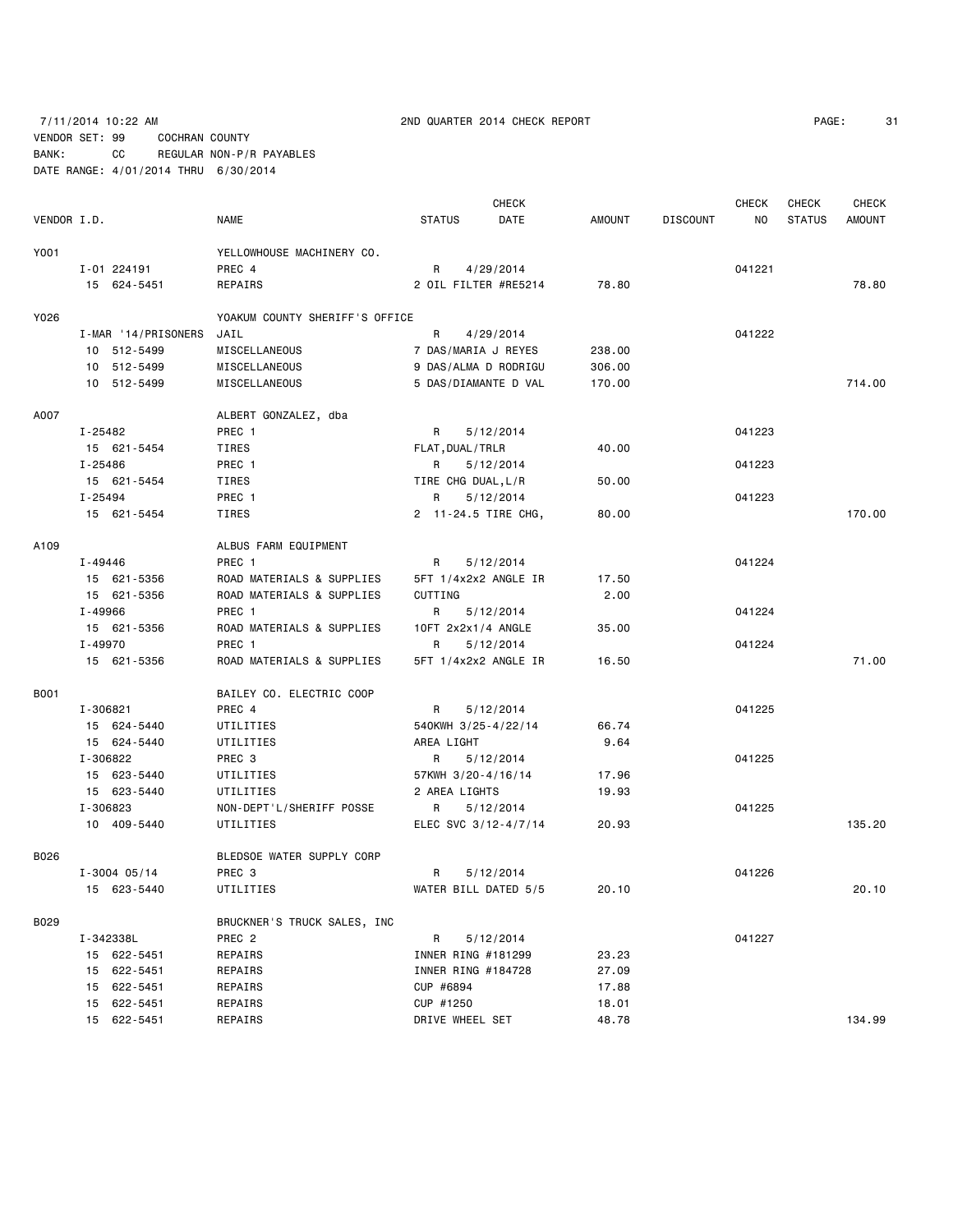VENDOR SET: 99 COCHRAN COUNTY BANK: CC REGULAR NON-P/R PAYABLES DATE RANGE: 4/01/2014 THRU 6/30/2014

| PAGE: | 32 |
|-------|----|
|       |    |

|             |             |                  |                                |                         | <b>CHECK</b>         |               |                 | <b>CHECK</b>   | <b>CHECK</b>  | <b>CHECK</b>  |
|-------------|-------------|------------------|--------------------------------|-------------------------|----------------------|---------------|-----------------|----------------|---------------|---------------|
| VENDOR I.D. |             |                  | <b>NAME</b>                    | <b>STATUS</b>           | DATE                 | <b>AMOUNT</b> | <b>DISCOUNT</b> | N <sub>O</sub> | <b>STATUS</b> | <b>AMOUNT</b> |
| B276        |             |                  | BLACKWELL PLASTERING CO        |                         |                      |               |                 |                |               |               |
|             |             | I-ANNEX $5/6/14$ | COURTHOUSE / ANNEX             |                         | 5/12/2014            |               |                 | 041228         |               |               |
|             | 10 510-5571 |                  | CAPITAL OUTLAY                 |                         | REPAIR & STUCCO ANNE | 17,450.00     |                 |                |               | 17,450.00     |
|             |             |                  |                                |                         |                      |               |                 |                |               |               |
| C004        |             |                  | BILLY D CARTER                 |                         |                      |               |                 |                |               |               |
|             |             | I-5/5 BAL HOTEL  | CO JUDGE/COMM'R CT             | R                       | 5/12/2014            |               |                 | 041229         |               |               |
|             |             | 15 610-5427      | COMM-CONTINUING EDUCATION      |                         | R/B BAL OF BEST WSTR | 260.57        |                 |                |               | 260.57        |
| C007        |             |                  | CITY OF MORTON                 |                         |                      |               |                 |                |               |               |
|             | I-043014    |                  | LIB/MUS/ACT BLDG/CRTHSE/PREC 1 | R                       | 5/12/2014            |               |                 | 041230         |               |               |
|             |             | 10 650-5440      | UTILITIES                      | LIBRARY GAS             |                      | 93.43         |                 |                |               |               |
|             | 10          | 650-5440         | UTILITIES                      | LIBRARY WATER           |                      | 28.00         |                 |                |               |               |
|             | 10          | 650-5440         | UTILITIES                      | LIBRARY GARBAGE         |                      | 46.50         |                 |                |               |               |
|             | 10          | 650-5440         | UTILITIES                      | LIBRARY SEWER           |                      | 17.00         |                 |                |               |               |
|             | 10          | 652-5440         | UTILITIES                      | <b>MUSEUM GAS</b>       |                      | 52.08         |                 |                |               |               |
|             |             | 10 652-5440      | UTILITIES                      | <b>MUSEUM WATER</b>     |                      | 28.00         |                 |                |               |               |
|             | 10          | 652-5440         | UTILITIES                      | MUSEUM GARBAGE          |                      | 23.00         |                 |                |               |               |
|             | 10          | 652-5440         | UTILITIES                      | MUSEUM SEWER            |                      | 15.00         |                 |                |               |               |
|             | 10          | 662-5440         | UTILITIES                      | ACTIVITY BLDG GAS       |                      | 554.48        |                 |                |               |               |
|             | 10          | 662-5440         | UTILITIES                      | ACT. BLDG WATER         |                      | 28.00         |                 |                |               |               |
|             | 10          | 662-5440         | UTILITIES                      | ACT. BLDG GARBAGE       |                      | 72.00         |                 |                |               |               |
|             | 10          | 662-5440         | UTILITIES                      | ACT. BLDG SEWER         |                      | 45.00         |                 |                |               |               |
|             | 10          | 510-5440         | UTILITIES                      | COURTHOUSE GAS          |                      | 435.90        |                 |                |               |               |
|             | 10          | 510-5440         | UTILITIES                      | <b>COURTHOUSE WATER</b> |                      | 545.50        |                 |                |               |               |
|             |             | 10 510-5440      | UTILITIES                      | CRTHSE GARBAGE          |                      | 304.50        |                 |                |               |               |
|             | 10          | 510-5440         | UTILITIES                      | <b>COURTHOUSE SEWER</b> |                      | 51.00         |                 |                |               |               |
|             | 15          | 621-5440         | UTILITIES                      | PREC 1 GAS              |                      | 234.82        |                 |                |               |               |
|             |             | 15 621-5440      | UTILITIES                      | PREC 1 WATER            |                      | 88.00         |                 |                |               |               |
|             | 15          | 621-5440         | UTILITIES                      | PREC 1 GARBAGE          |                      | 46.50         |                 |                |               | 2,708.71      |
|             |             |                  |                                |                         |                      |               |                 |                |               |               |
| C008        |             |                  | CITY OF WHITEFACE              |                         |                      |               |                 |                |               |               |
|             |             | $I - 409005/14$  | PREC <sub>2</sub>              | R                       | 5/12/2014            |               |                 | 041231         |               |               |
|             |             | 15 622-5440      | UTILITIES                      |                         | GAS SVC 3/14-4/16/14 | 16.25         |                 |                |               |               |
|             |             | 15 622-5440      | UTILITIES                      | WATER, 2K GL            |                      | 14.00         |                 |                |               |               |
|             | 15          | 622-5440         | UTILITIES                      | GARBAGE SVC             |                      | 50.10         |                 |                |               |               |
|             |             | 15 622-5440      | UTILITIES                      | SEWER SVC               |                      | 22.50         |                 |                |               | 102.85        |
| C008        |             |                  | CITY OF WHITEFACE              |                         |                      |               |                 |                |               |               |
|             |             | I-KUBOTA MOWER   | CEMETERY/WHITEFACE             | R                       | 5/12/2014            |               |                 | 041232         |               |               |
|             |             | 10 516-5471      | CARE OF WHFC CEMETERY          |                         | R/B KUBOTA MOWER #41 | 13,742.40     |                 |                |               |               |
|             | 10          | 516-5471         | CARE OF WHFC CEMETERY          | R/B FREIGHT             |                      | 100.00        |                 |                |               |               |
|             |             | 10 516-5471      | CARE OF WHFC CEMETERY          | R/B DEALER ASSY FEE     |                      | 250.00        |                 |                |               | 14,092.40     |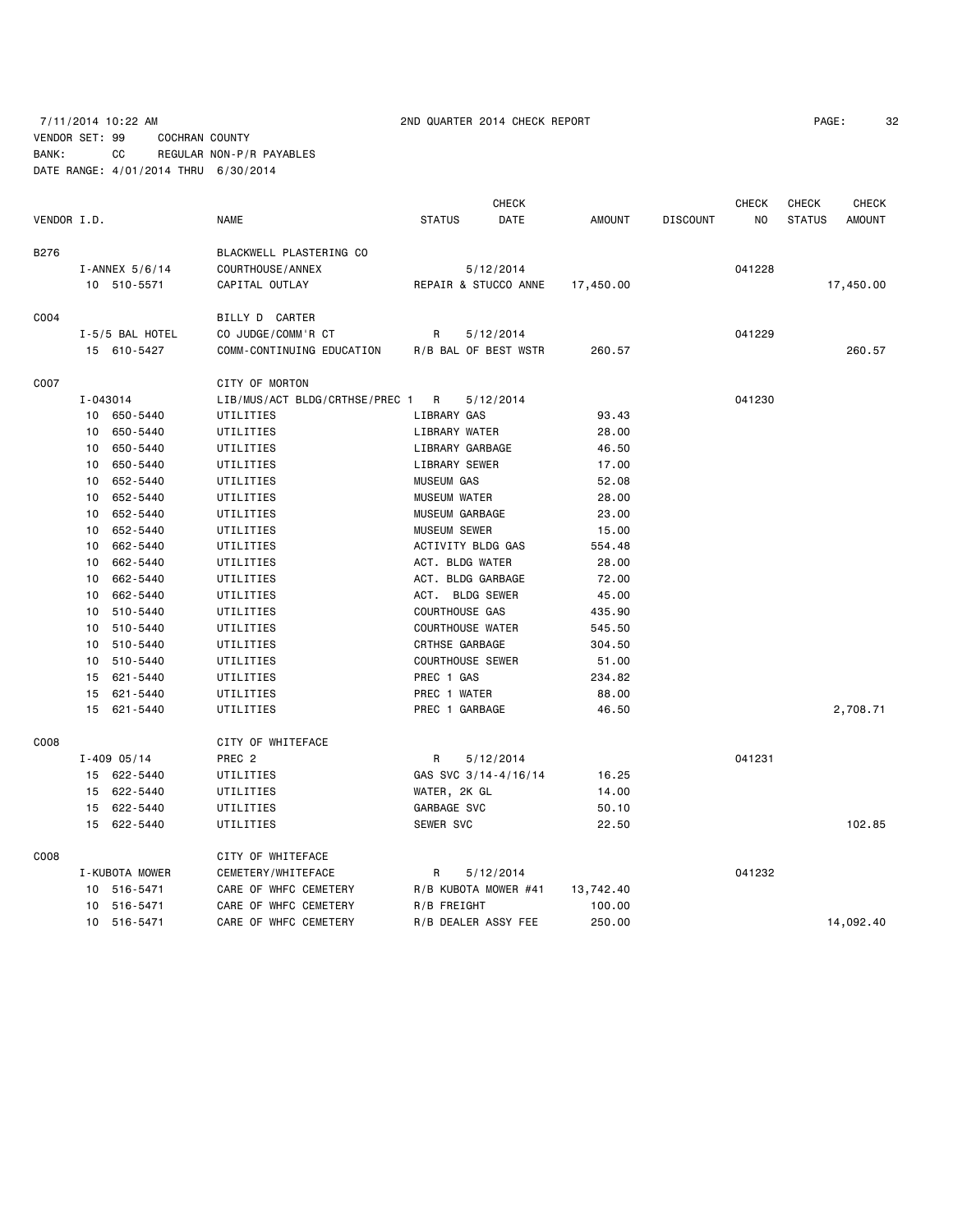### 7/11/2014 10:22 AM 2ND QUARTER 2014 CHECK REPORT PAGE: 33 VENDOR SET: 99 COCHRAN COUNTY BANK: CC REGULAR NON-P/R PAYABLES DATE RANGE: 4/01/2014 THRU 6/30/2014

|             |              |                           |                    | <b>CHECK</b> |        |                 | CHECK  | CHECK         | <b>CHECK</b> |
|-------------|--------------|---------------------------|--------------------|--------------|--------|-----------------|--------|---------------|--------------|
| VENDOR I.D. |              | <b>NAME</b>               | <b>STATUS</b>      | DATE         | AMOUNT | <b>DISCOUNT</b> | ΝO     | <b>STATUS</b> | AMOUNT       |
| C035        |              | COX AUTO SUPPLY CO        |                    |              |        |                 |        |               |              |
|             | I-265785     | LIBRARY                   | R                  | 5/12/2014    |        |                 | 041233 |               |              |
|             | 10 650-5332  | CUSTODIAL SUPPLIES        | SHOVEL             |              | 19.99  |                 |        |               |              |
|             | I-265789     | ACTIVITY BLDG             | R                  | 5/12/2014    |        |                 | 041233 |               |              |
|             | 10 662-5332  | CUSTODIAL SUPPLIES        | 5-GL BUCKET        |              | 5.00   |                 |        |               |              |
|             | I-266553     | PREC 1                    | R                  | 5/12/2014    |        |                 | 041233 |               |              |
|             | 15 621-5451  | REPAIRS                   | 4 3/8" BOLTS       |              | 0.88   |                 |        |               |              |
|             | 15 621-5451  | REPAIRS                   | 8 3/8" FLAT WASHER |              | 0.48   |                 |        |               |              |
|             | 15 621-5451  | REPAIRS                   | 4 3/8" LK WASHER   |              | 0.20   |                 |        |               |              |
|             | 15 621-5451  | REPAIRS                   | 4 3/8" HEX NUT     |              | 0.28   |                 |        |               |              |
|             | I-266855     | CEMETERY                  | R                  | 5/12/2014    |        |                 | 041233 |               |              |
|             | 10 516-5451  | REPAIR                    | FILL VALVE         |              | 10.75  |                 |        |               |              |
|             | I-266917     | CEMETERY                  | R                  | 5/12/2014    |        |                 | 041233 |               |              |
|             | 10 516-5451  | REPAIR                    | FITTING            |              | 7.95   |                 |        |               |              |
|             | 10 516-5451  | REPAIR                    | 2 SUPPLY LINE      |              | 7.98   |                 |        |               |              |
|             | 10 516-5451  | REPAIR                    | SUPPLY LINE        |              | 4.29   |                 |        |               |              |
|             | I-267030     | PREC <sub>2</sub>         | R                  | 5/12/2014    |        |                 | 041233 |               |              |
|             | 15 622-5356  | ROAD MATERIALS & SUPPLIES | 4 BLUE SHOP TOWEL  |              | 12.76  |                 |        |               |              |
|             | 15 622-5356  | ROAD MATERIALS & SUPPLIES | GLASS CLEANER      |              | 3.15   |                 |        |               |              |
|             | 15 622-5356  | ROAD MATERIALS & SUPPLIES | 2 BOWL TICKETS     |              | 4.18   |                 |        |               |              |
|             | I-267074     | JAIL                      | R                  | 5/12/2014    |        |                 | 041233 |               |              |
|             | 10 512-5451  | REPAIR                    | <b>STRIPPER</b>    |              | 9.49   |                 |        |               |              |
|             | 10 512-5451  | REPAIR                    | 2 PAINT BRUSHES    |              | 3.58   |                 |        |               |              |
|             | 10 512-5451  | REPAIR                    | 2 SCRAPER          |              | 12.90  |                 |        |               |              |
|             | I-267089     | PREC <sub>3</sub>         | R                  | 5/12/2014    |        |                 | 041233 |               |              |
|             | 15 623-5356  | ROAD MATERIALS & SUPPLIES | LIQ WAXY SUDS      |              | 9.99   |                 |        |               |              |
|             | 15 623-5356  | ROAD MATERIALS & SUPPLIES | 3 GLASS CLNR       |              | 9.45   |                 |        |               |              |
|             | 15 623-5356  | ROAD MATERIALS & SUPPLIES | WASH MITT          |              | 5.99   |                 |        |               |              |
|             | 15 623-5356  | ROAD MATERIALS & SUPPLIES | DEGREASER          |              | 15.99  |                 |        |               |              |
|             | 15 623-5356  | ROAD MATERIALS & SUPPLIES | TUF-STUF           |              | 4.49   |                 |        |               |              |
|             | 15 623-5356  | ROAD MATERIALS & SUPPLIES | SPRAYER            |              | 8.39   |                 |        |               |              |
|             | $I - 267117$ | JAIL                      | R                  | 5/12/2014    |        |                 | 041233 |               |              |
|             | 10 512-5451  | REPAIR                    | <b>SCRAPER</b>     |              | 6.45   |                 |        |               |              |
|             | I-267198     | JAIL                      | R                  | 5/12/2014    |        |                 | 041233 |               |              |
|             | 10 512-5451  | REPAIR                    | 1BX DUST MASK      |              | 30.50  |                 |        |               |              |
|             | 10 512-5451  | REPAIR                    | 2 SAFETY GLASSES   |              | 13.98  |                 |        |               |              |
|             | I-267233     | JAIL                      | R                  | 5/12/2014    |        |                 | 041233 |               |              |
|             | 10 512-5451  | REPAIR                    | 2 FLAP DISC        |              | 25.18  |                 |        |               |              |
|             | I-267257     | <b>PARK</b>               | R                  | 5/12/2014    |        |                 | 041233 |               |              |
|             | 10 660-5451  | REPAIR                    | 2 CLEVIS           |              | 9.18   |                 |        |               |              |
|             | I-267472     | SHERIFF                   | R                  | 5/12/2014    |        |                 | 041233 |               |              |
|             | 10 560-5334  | OTHER SUPPLIES            | VELCRO/#3 4/20     |              | 2.99   |                 |        |               |              |
|             | I-267489     | PARK/CEMETERY             | R                  | 5/12/2014    |        |                 | 041233 |               |              |
|             | 10 516-5451  | REPAIR                    | 1CS 5/20 FORD OIL  |              | 56.95  |                 |        |               |              |
|             | 10 516-5451  | REPAIR                    | 1CS MYS 15/50 OIL  |              | 47.15  |                 |        |               |              |
|             | 10 660-5451  | REPAIR                    | TANK VALVE         |              | 4.67   |                 |        |               |              |
|             | I-267490     | CEMETERY                  | R                  | 5/12/2014    |        |                 | 041233 |               |              |
|             | 10 516-5451  | REPAIR                    | FILTER ASY         |              | 6.14   |                 |        |               |              |
|             | I-267531     | PREC 2                    | R                  | 5/12/2014    |        |                 | 041233 |               |              |
|             |              |                           |                    |              |        |                 |        |               |              |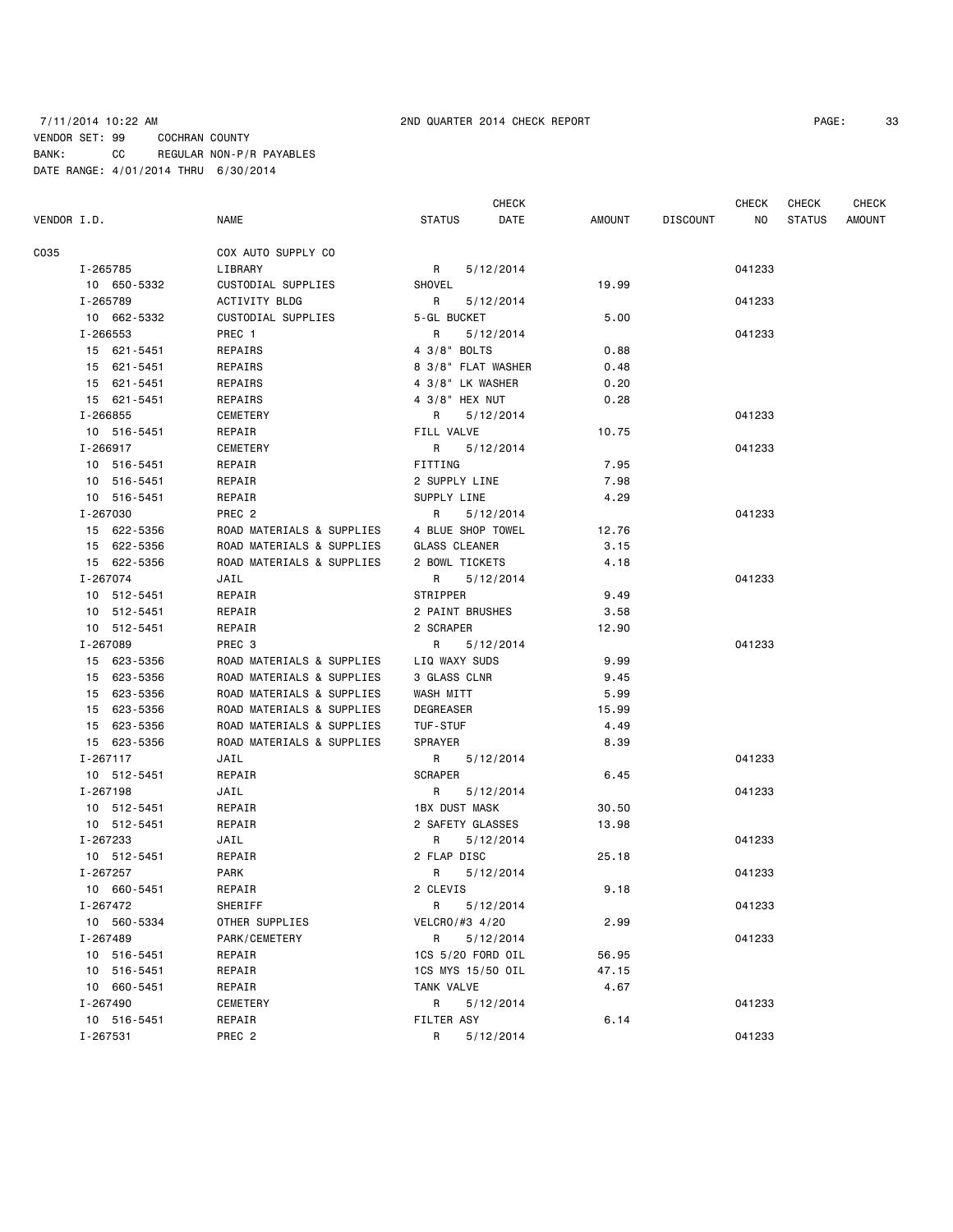### 7/11/2014 10:22 AM 2ND QUARTER 2014 CHECK REPORT PAGE: 34 VENDOR SET: 99 COCHRAN COUNTY BANK: CC REGULAR NON-P/R PAYABLES DATE RANGE: 4/01/2014 THRU 6/30/2014

CHECK CHECK CHECK CHECK CHECK

| VENDOR I.D. |          |                 | <b>NAME</b>                                  | <b>STATUS</b>    |                        | DATE | <b>AMOUNT</b> | <b>DISCOUNT</b> | NO.    | <b>STATUS</b> | AMOUNT   |
|-------------|----------|-----------------|----------------------------------------------|------------------|------------------------|------|---------------|-----------------|--------|---------------|----------|
| C035        |          |                 | CONT<br>COX AUTO SUPPLY CO                   |                  |                        |      |               |                 |        |               |          |
|             | I-267531 |                 | PREC <sub>2</sub>                            | R                | 5/12/2014              |      |               |                 | 041233 |               |          |
|             |          | 15 622-5451     | REPAIRS                                      |                  | WIX AIR FILTER         |      | 21.69         |                 |        |               |          |
|             |          | 15 622-5451     | REPAIRS                                      |                  | WIX OIL FILTER         |      | 7.51          |                 |        |               |          |
|             |          | 15 622-5451     | REPAIRS                                      |                  | 2 3-1GL 15/40 OIL      |      | 103.98        |                 |        |               |          |
|             |          | 15 622-5451     | REPAIRS                                      |                  | 1CS DLUX 10/40 OIL     |      | 53.99         |                 |        |               |          |
|             | I-267667 |                 | SHERIFF                                      | R                | 5/12/2014              |      |               |                 | 041233 |               |          |
|             |          | 10 560-5334     | OTHER SUPPLIES                               |                  | VELCRO/#3 4/23         |      | 2.99          |                 |        |               |          |
|             | I-267678 |                 | PREC 3                                       | R                | 5/12/2014              |      |               |                 | 041233 |               |          |
|             |          | 15 623-5356     | ROAD MATERIALS & SUPPLIES                    |                  | 3 GLASS CLNR           |      | 9.45          |                 |        |               |          |
|             |          | 15 623-5356     | ROAD MATERIALS & SUPPLIES                    | <b>TOWELS</b>    |                        |      | 6.99          |                 |        |               |          |
|             |          | 15 623-5356     | ROAD MATERIALS & SUPPLIES                    |                  | 30 BLUE SHOP TOWEL     |      | 98.10         |                 |        |               |          |
|             | I-267685 |                 | PREC <sub>2</sub>                            | R                | 5/12/2014              |      |               |                 | 041233 |               |          |
|             |          | 15 622-5356     | ROAD MATERIALS & SUPPLIES                    |                  | 2 WINDOW SHADE         |      | 13.98         |                 |        |               |          |
|             | I-267697 |                 | PREC 3                                       | R                | 5/12/2014              |      |               |                 | 041233 |               |          |
|             |          | 15 623-5451     | REPAIRS                                      | <b>MUD FLAP</b>  |                        |      | 16.99         |                 |        |               |          |
|             | I-267839 |                 | PREC 4                                       | R                | 5/12/2014              |      |               |                 | 041233 |               |          |
|             |          | 15 624-5451     | REPAIRS                                      |                  | 2 134A FREON           |      | 29.85         |                 |        |               |          |
|             | I-267878 |                 | LIBRARY                                      | R                | 5/12/2014              |      |               |                 | 041233 |               |          |
|             |          | 10 650-5451     | REPAIR                                       | <b>TAPE</b>      |                        |      | 4.35          |                 |        |               |          |
|             |          | 10 650-5451     | REPAIR                                       | 2 PAINT          |                        |      | 12.78         |                 |        |               |          |
|             | I-267963 |                 | PREC 1                                       | R                | 5/12/2014              |      |               |                 | 041233 |               |          |
|             |          | 15 621-5356     | ROAD MATERIALS & SUPPLIES                    | <b>FAST TACK</b> |                        |      | 10.39         |                 |        |               |          |
|             |          | 15 621-5356     | ROAD MATERIALS & SUPPLIES                    |                  | MOUNTING TAPE          |      | 3.79          |                 |        |               | 758.18   |
| C065        |          |                 | CITY OF WHITEFACE F D                        |                  |                        |      |               |                 |        |               |          |
|             |          | I-JAN-APR 2014  | PUBLIC SAFETY*OTHER*                         | R                | 5/12/2014              |      |               |                 | 041236 |               |          |
|             |          | 10 580-5414     | FIRE PROTECTION CONTRACTS                    |                  | 125 & FM2195; GRASS; 1 |      | 350.00        |                 |        |               |          |
|             |          | 10 580-5414     | FIRE PROTECTION CONTRACTS                    |                  | FM1780 & 300; GRASS; 3 |      | 350.00        |                 |        |               |          |
|             |          | 10 580-5414     | FIRE PROTECTION CONTRACTS                    |                  | 769 & STATE LINE; GRA  |      | 350.00        |                 |        |               |          |
|             |          | 10 580-5414     | FIRE PROTECTION CONTRACTS                    |                  | 1780,6mi S WHTFC;BAR   |      | 350.00        |                 |        |               |          |
|             |          | 10 580-5414     | FIRE PROTECTION CONTRACTS                    |                  | 596 & CR44; GRASS; 4/1 |      | 350.00        |                 |        |               |          |
|             |          | 10 580-5414     | FIRE PROTECTION CONTRACTS                    |                  | 1585 & CR177; GRASS; 4 |      | 350.00        |                 |        |               | 2,100.00 |
| C069        |          |                 | COUNTRY DUMPSTERS, INC.                      |                  |                        |      |               |                 |        |               |          |
|             | I-37513  |                 | PREC 3/PREC 4                                | R                | 5/12/2014              |      |               |                 | 041237 |               |          |
|             |          | 15 623-5440     | UTILITIES                                    |                  | MAY DUMPSTER SVC       |      | 53.25         |                 |        |               |          |
|             |          | 15 624-5440     | UTILITIES                                    |                  | MAY DUMPSTER SVC       |      | 53.25         |                 |        |               | 106.50   |
| C084        |          |                 | CLERK, SEVENTH COURT OF APPEAL               |                  |                        |      |               |                 |        |               |          |
|             |          | I-APR 2014      | STATE FEES                                   | R                | 5/12/2014              |      |               |                 | 041238 |               |          |
|             |          | 90 000-2379.002 | 7th Crt of Appeal Gov't22.2081DISTRICT COURT |                  |                        |      | 5.00          |                 |        |               | 5.00     |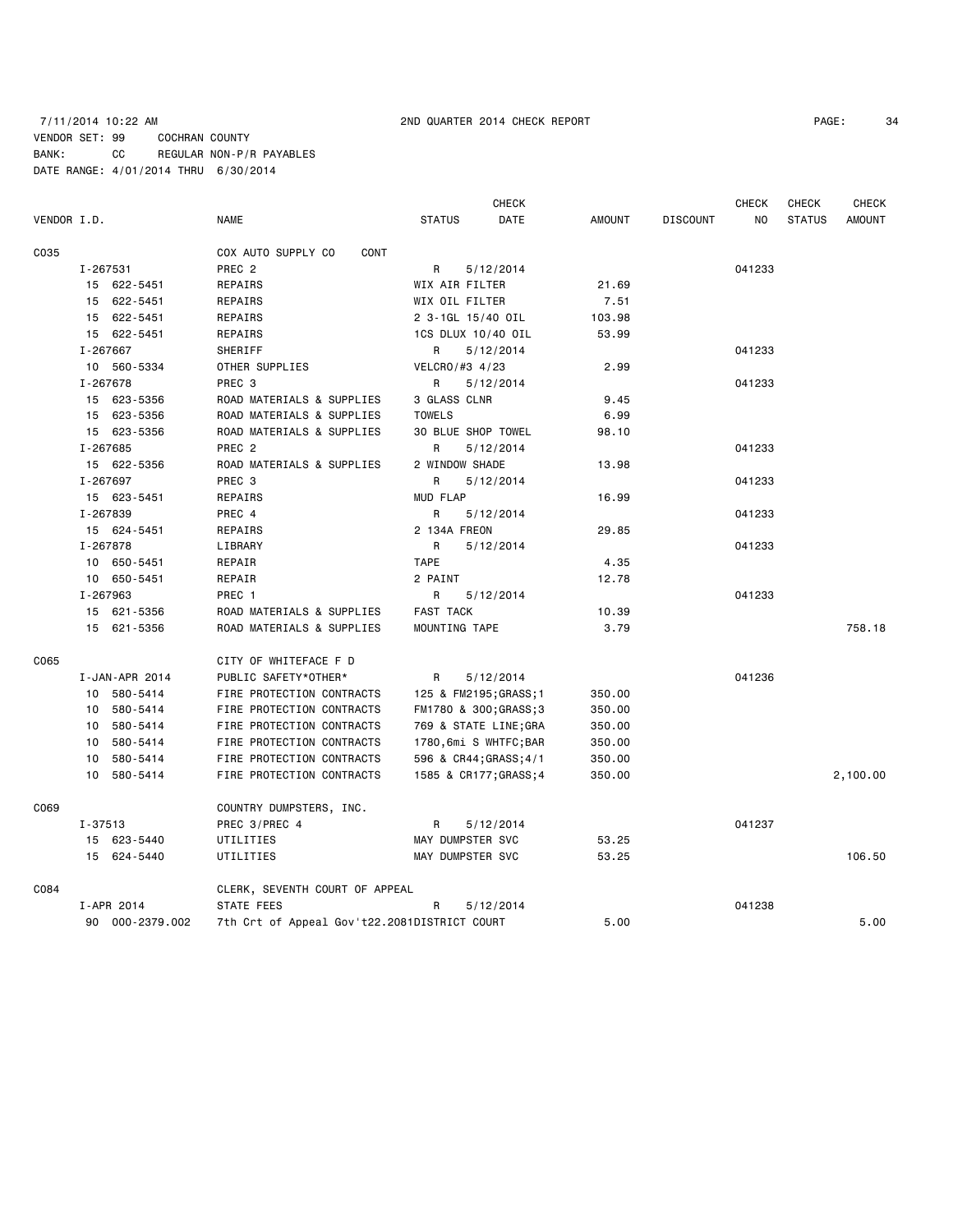### 7/11/2014 10:22 AM 2ND QUARTER 2014 CHECK REPORT PAGE: 35 VENDOR SET: 99 COCHRAN COUNTY BANK: CC REGULAR NON-P/R PAYABLES DATE RANGE: 4/01/2014 THRU 6/30/2014

| 3!<br>PAGE: |
|-------------|
|             |

|                  |                    |                                |                        | <b>CHECK</b> |               |                 | <b>CHECK</b> | <b>CHECK</b>  | <b>CHECK</b>  |
|------------------|--------------------|--------------------------------|------------------------|--------------|---------------|-----------------|--------------|---------------|---------------|
| VENDOR I.D.      |                    | <b>NAME</b>                    | <b>STATUS</b>          | DATE         | <b>AMOUNT</b> | <b>DISCOUNT</b> | NO           | <b>STATUS</b> | <b>AMOUNT</b> |
| C <sub>183</sub> |                    | SHAHEEN CORP dba               |                        |              |               |                 |              |               |               |
|                  | I-J SILHAN 3/16/14 | JUSTICE OF PEACE               | R                      | 5/12/2014    |               |                 | 041239       |               |               |
|                  | 10 455-5405        | <b>AUTOPSY</b>                 | TRNSPRT BODY/JERRYD    |              | 175.00        |                 |              |               | 175.00        |
| D001             |                    | DACO FIRE EQUIPMENT            |                        |              |               |                 |              |               |               |
|                  | I-8155             | PREC 1/FIRE TRK                | R                      | 5/12/2014    |               |                 | 041240       |               |               |
|                  | 15 621-5451        | REPAIRS                        | 2.5" ROCKER LUG FEMA   |              | 114.53        |                 |              |               |               |
|                  | 15 621-5451        | REPAIRS                        | 2.5" ROCKER LUG MALE   |              | 28.98         |                 |              |               |               |
|                  | 15 621-5451        | REPAIRS                        | TRIPLE HOLDER          |              | 75.70         |                 |              |               |               |
|                  | 15 621-5451        | REPAIRS                        | 2.5"x50' POLY HOSE, 0  |              | 204.00        |                 |              |               | 423.21        |
| E057             |                    | ELECTION SYSTEMS & SOFTWARE    |                        |              |               |                 |              |               |               |
|                  | I-886518           | <b>ELECTIONS</b>               | R                      | 5/12/2014    |               |                 | 041241       |               |               |
|                  | 10 490-5335        | ELECTION SUPPLIES              | 547 RUN-OFF BALLOTS/   |              | 147.69        |                 |              |               |               |
|                  | 10 490-5335        | ELECTION SUPPLIES              | 1530 RUN-OFF BALLOTS   |              | 413.10        |                 |              |               |               |
|                  | 10 490-5335        | ELECTION SUPPLIES              | 29 RUN-OFF BALLOTS--   |              | 7.83          |                 |              |               |               |
|                  | 10 490-5335        | ELECTION SUPPLIES              | 25 RUN-OFF BALLOTS--   |              | 6.75          |                 |              |               |               |
|                  | 490-5335<br>10     | ELECTION SUPPLIES              | 25 RUN-OFF BALLOTS--   |              | 6.75          |                 |              |               |               |
|                  | 10 490-5335        | ELECTION SUPPLIES              | SHIPPING               |              | 25.33         |                 |              |               | 607.45        |
| F010             |                    | FIVE-AREA TELEPHONE CO-OP      |                        |              |               |                 |              |               |               |
|                  | I-927-5510 MAY14   | PREC 4                         | R                      | 5/12/2014    |               |                 | 041242       |               |               |
|                  | 15 624-5420        | TELECOMMUNICATIONS             | BASIC LOCAL SVC        |              | 32.25         |                 |              |               |               |
|                  | 15 624-5420        | TELECOMMUNICATIONS             | <b>FEES</b>            |              | 9.31          |                 |              |               | 41.56         |
| F033             |                    | FLEETPRIDE, INC                |                        |              |               |                 |              |               |               |
|                  | I-59630647         | PREC 3                         | R                      | 5/12/2014    |               |                 | 041243       |               |               |
|                  | 15 623-5451        | REPAIRS                        | 1 RADIO ANTENNA #BAC   |              | 46.08         |                 |              |               |               |
|                  | I-60417865         | PREC <sub>2</sub>              | R                      | 5/12/2014    |               |                 | 041243       |               |               |
|                  | 15 622-5451        | REPAIRS                        | 4 31" TARP STRAP W/H   |              | 8.08          |                 |              |               |               |
|                  | 15 622-5356        | ROAD MATERIALS & SUPPLIES      | 2 12x72 SIGN-OVERSIZ   |              | 67.98         |                 |              |               | 122.14        |
| F073             |                    | FRONTIER VALLEY INC.           |                        |              |               |                 |              |               |               |
|                  | I-365847           | PREC 1                         | R                      | 5/12/2014    |               |                 | 041244       |               |               |
|                  | 15 621-5451        | REPAIRS                        | 4" BUTTERFLY VALVE     |              | 137.74        |                 |              |               |               |
|                  | 15 621-5451        | REPAIRS                        | 1QT TEFLON PIPE JT C   |              | 44.10         |                 |              |               | 181.84        |
| F215             |                    | 1ST CLASS PLUMBING HEATING & A |                        |              |               |                 |              |               |               |
|                  | I-2052426          | <b>COURTHOUSE</b>              | R                      | 5/12/2014    |               |                 | 041245       |               |               |
|                  | 10 510-5451        | REPAIR                         | HAND TOP FEE           |              | 5.00          |                 |              |               |               |
|                  | 10 510-5451        | REPAIR                         | RPR 2 LAVS, TEST; HAND |              | 80.00         |                 |              |               |               |
|                  | 10 510-5451        | REPAIR                         | 1HR APPR               |              | 30.00         |                 |              |               | 115.00        |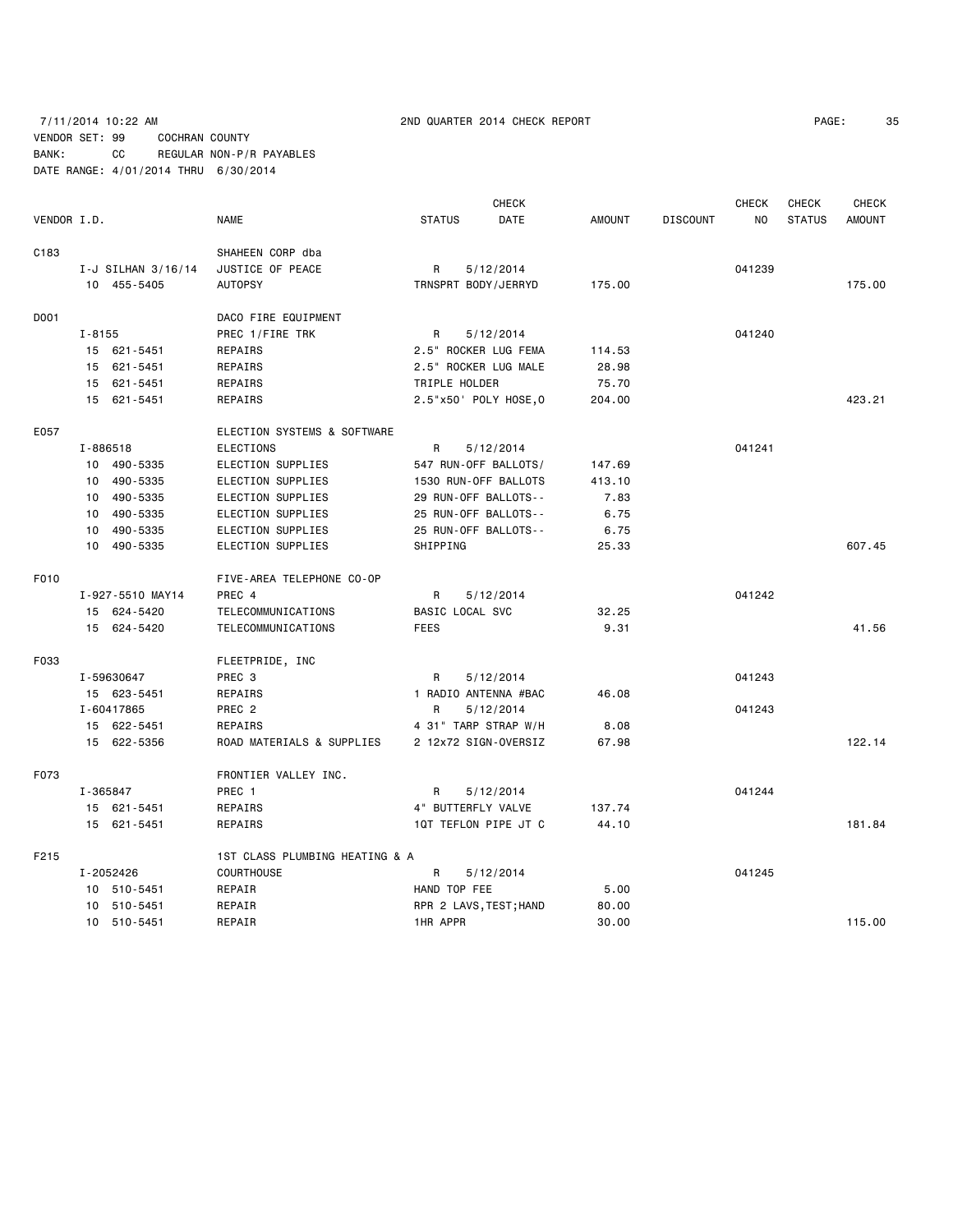# 7/11/2014 10:22 AM 2ND QUARTER 2014 CHECK REPORT PAGE: 36 VENDOR SET: 99 COCHRAN COUNTY

BANK: CC REGULAR NON-P/R PAYABLES DATE RANGE: 4/01/2014 THRU 6/30/2014

|             |                 |                              |                    | <b>CHECK</b>           |               |                 | CHECK          | <b>CHECK</b>  | <b>CHECK</b>  |
|-------------|-----------------|------------------------------|--------------------|------------------------|---------------|-----------------|----------------|---------------|---------------|
| VENDOR I.D. |                 | <b>NAME</b>                  | <b>STATUS</b>      | DATE                   | <b>AMOUNT</b> | <b>DISCOUNT</b> | N <sub>O</sub> | <b>STATUS</b> | <b>AMOUNT</b> |
| G031        |                 | GRAINGER                     |                    |                        |               |                 |                |               |               |
|             | I-9431345835    | NON-DEPT'L/STORAGE           | R                  | 5/12/2014              |               |                 | 041246         |               |               |
|             | 10 409-5300     | COUNTY-WIDE SUPPLIES         |                    | RACK, FRAME, ADD'L SH  | 326.19        |                 |                |               | 326.19        |
| G077        |                 | DANNY KAYE KIZER dba         |                    |                        |               |                 |                |               |               |
|             | I-307327        | CONSTABLE                    | R                  | 5/12/2014              |               |                 | 041247         |               |               |
|             | 10 550-5451     | REPAIR                       | STATE INSP/06 FORD |                        | 14.50         |                 |                |               | 14.50         |
| H301        |                 | HAYS COUNTY TREASURER        |                    |                        |               |                 |                |               |               |
|             | I-050614 #803   | JUVENILE PROBATION           | R                  | 5/12/2014              |               |                 | 041248         |               |               |
|             | 17 573-5413.003 | Grant C Placements           | 14 DAYS/#803       |                        | 1,470.00      |                 |                |               | 1,470.00      |
| J082        |                 | JOHN DEERE FINANCIAL         |                    |                        |               |                 |                |               |               |
|             | I-179367        | <b>CEMETERY</b>              | R                  | 5/12/2014              |               |                 | 041249         |               |               |
|             | 10 516-5451     | REPAIR                       |                    | RPL DPSTK, HLDR; RPL B | 552.50        |                 |                |               |               |
|             | 10 516-5451     | REPAIR                       | ENV FEES           |                        | 33.15         |                 |                |               |               |
|             | 10 516-5451     | REPAIR                       | FREIGHT ON PARTS   |                        | 26.87         |                 |                |               |               |
|             | 10 516-5451     | REPAIR                       | 3 BLADES           |                        | 84.12         |                 |                |               |               |
|             | 10 516-5451     | REPAIR                       | FILTER ELE #1802   |                        | 20.65         |                 |                |               |               |
|             | 10 516-5451     | REPAIR                       | FILTER ELE #1803   |                        | 15.91         |                 |                |               |               |
|             | 10 516-5451     | REPAIR                       | OIL FILTER #6082   |                        | 36.36         |                 |                |               |               |
|             | 10 516-5451     | REPAIR                       |                    | FILTER ELEMENT #1101   | 7.80          |                 |                |               |               |
|             | 10 516-5451     | REPAIR                       | OIL FILTER #6418   |                        | 9.37          |                 |                |               |               |
|             | 10 516-5451     | REPAIR                       | GUIDE              |                        | 89.07         |                 |                |               |               |
|             | 10 516-5451     | REPAIR                       | DIPSTICK           |                        | 49.67         |                 |                |               |               |
|             | 10 516-5451     | REPAIR                       | <b>PLUS-50</b>     |                        | 19.05         |                 |                |               |               |
|             | I-181266        | <b>CEMETERY</b>              | R                  | 5/12/2014              |               |                 | 041249         |               |               |
|             | 10 516-5451     | REPAIR                       | 3 BLADES           |                        | 115.50        |                 |                |               |               |
|             | 10 516-5451     | REPAIR                       | 6 NEEDLE BEARINGS  |                        | 75.42         |                 |                |               | 1,135.44      |
| L010        |                 | LEWIS FARM & RANCH STORE INC |                    |                        |               |                 |                |               |               |
|             | I-88384         | JAIL                         | R                  | 5/12/2014              |               |                 | 041250         |               |               |
|             | 10 512-5392     | MISCELLANEOUS SUPPLIES       | 8 BLEACH           |                        | 22.32         |                 |                |               |               |
|             | 10 512-5392     | MISCELLANEOUS SUPPLIES       | MR CLEAN           |                        | 3.79          |                 |                |               |               |
|             | 10 512-5392     | MISCELLANEOUS SUPPLIES       | DISC               |                        | 2.61CR        |                 |                |               |               |
|             | I-88537         | <b>PARK</b>                  | R                  | 5/12/2014              |               |                 | 041250         |               |               |
|             | 10 660-5332     | CUSTODIAL SUPPLIES           | W/S WASHER         |                        | 2.79          |                 |                |               |               |
|             | 10 660-5332     | CUSTODIAL SUPPLIES           | DISC               |                        | 0.28CR        |                 |                |               |               |
|             | I-88540         | <b>EXTENSION SVC</b>         | R                  | 5/12/2014              |               |                 | 041250         |               |               |
|             | 10 665-5334     | OTHER SUPPLIES               | 2 GLASS CLEANER    |                        | 5.98          |                 |                |               |               |
|             | 10 665-5334     | OTHER SUPPLIES               | <b>DISC</b>        |                        | 0.60CR        |                 |                |               |               |
|             | I-88696         | JAIL                         | R                  | 5/12/2014              |               |                 | 041250         |               |               |
|             | 10 512-5392     | MISCELLANEOUS SUPPLIES       | <b>TAPE</b>        |                        | 9.95          |                 |                |               |               |
|             | 10 512-5392     | MISCELLANEOUS SUPPLIES       | <b>DISC</b>        |                        | 1.00CR        |                 |                |               |               |
|             | I-88859         | PREC 3                       | R                  | 5/12/2014              |               |                 | 041250         |               |               |
|             | 15 623-5356     | ROAD MATERIALS & SUPPLIES    | <b>TAPE</b>        |                        | 4.49          |                 |                |               |               |
|             | I-89151         | JAIL                         | R                  | 5/12/2014              |               |                 | 041250         |               |               |
|             | 10 512-5310     | OFFICE SUPPLIES              | CLEAR TAPE         |                        | 6.00          |                 |                |               |               |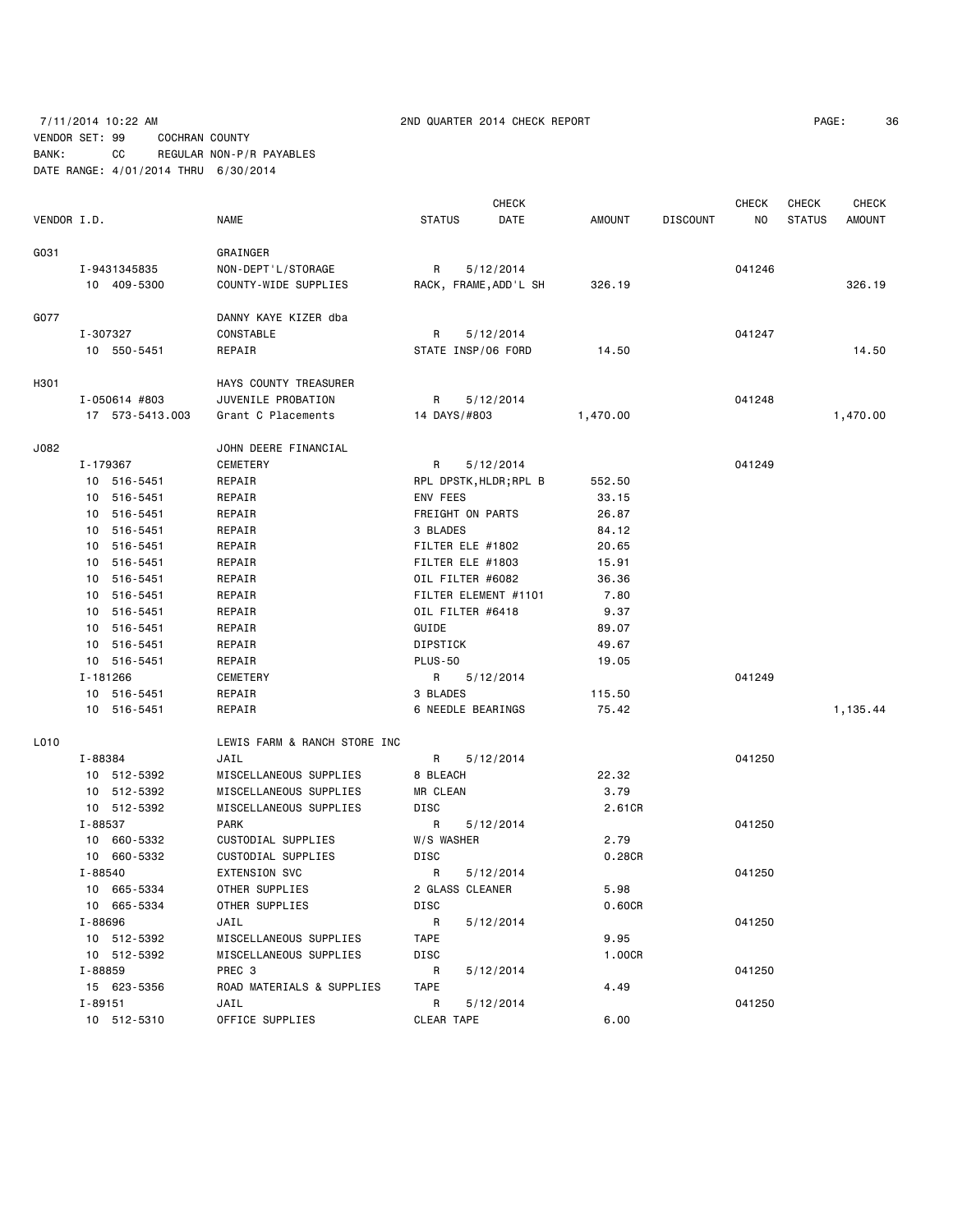### 7/11/2014 10:22 AM 2ND QUARTER 2014 CHECK REPORT PAGE: 37 VENDOR SET: 99 COCHRAN COUNTY BANK: CC REGULAR NON-P/R PAYABLES DATE RANGE: 4/01/2014 THRU 6/30/2014

**CHECK CHECK CHECK CHECK CHECK CHECK CHECK** 

VENDOR I.D. NAME STATUS DATE AMOUNT DISCOUNT NO STATUS AMOUNT L010 LEWIS FARM & RANCH STOCONT I-89151 JAIL R 5/12/2014 041250 10 512-5310 OFFICE SUPPLIES DISC 0.60CR I-89163 CEMETERY R 5/12/2014 041250 10 516-5451 REPAIR **REPAIR** HASP HASP 4.49 10 516-5451 REPAIR LOCK 7.99 I-89288 PREC 1 R 5/12/2014 041250 15 621-5451 REPAIRS 3" VALVE; WATER TRK 75.00 15 621-5451 REPAIRS 3" BARB 9.95 15 621-5451 REPAIRS 2 3x2 CLOSE NIPPLE 16.98 15 621-5451 REPAIRS 4x3 REDUCER 17.99 15 621-5451 REPAIRS 3x2 REDUCER 11.99 15 621-5451 REPAIRS 3" TEE 25.99 15 621-5451 REPAIRS DISC 15.79CR I-89552 PARK R 5/12/2014 041250 10 660-5451 REPAIR SPRAY PAINT 3.99 10 660-5451 REPAIR DISC 0.40CR I-89557 COURTHOUSE R 5/12/2014 041250 10 510-5332 CUSTODIAL SUPPLIES 1CS PAPER TOWELS 38.70 10 510-5332 CUSTODIAL SUPPLIES DISC 3.87CR I-89566 EXTENSION SVC R 5/12/2014 041250 10 665-5334 OTHER SUPPLIES WIPES 4.99 10 665-5334 OTHER SUPPLIES AMDRO 7.49 10 665-5334 OTHER SUPPLIES DISC 1.25CR I-89812 PARK/AIRPORT R 5/12/2014 041250 30 518-5451 REPAIR AIR HOSE 46.99 30 518-5451 REPAIR AIR COUPLER 2.99 30 518-5451 REPAIR AIR COUPLER KIT 7.99 30 518-5332 CUSTODIAL SUPPLIES TIRE GAUGE 7.99 30 518-5332 CUSTODIAL SUPPLIES AIR LINE CHUCK 5.99 30 518-5451 REPAIR AIR COUPLER 2.99 30 518-5332 CUSTODIAL SUPPLIES CLOROX CLEANER 3.99 30 518-5451 REPAIR DISC 7.89CR I-89820 JAIL R 5/12/2014 041250 10 512-5451 REPAIR 6 SAND PAPER 7.14 10 512-5451 REPAIR DISC 0.71CR I-90073 CEMETERY R 5/12/2014 041250 10 516-5451 REPAIR BOOTS 31.99 10 516-5451 REPAIR DRAIN COCK 3.99 10 516-5451 REPAIR 3/8x2" NIPPLE 0.76 10 516-5451 REPAIR 3/8" TEE 3.79 10 516-5451 REPAIR 2 3/8x1/4" REDUCER 6.98 10 516-5451 REPAIR DISC 4.75CR I-90195 SHERIFF R 5/12/2014 041250 10 560-5310 OFFICE SUPPLIES 2 PK 9V BATT 6.98 I-90204 JAIL R 5/12/2014 041250 10 512-5392 MISCELLANEOUS SUPPLIES BATTERIES 12.99 10 512-5392 MISCELLANEOUS SUPPLIES DISC 1.30CR I-90205 ACTIVITY BLDG R 5/12/2014 041250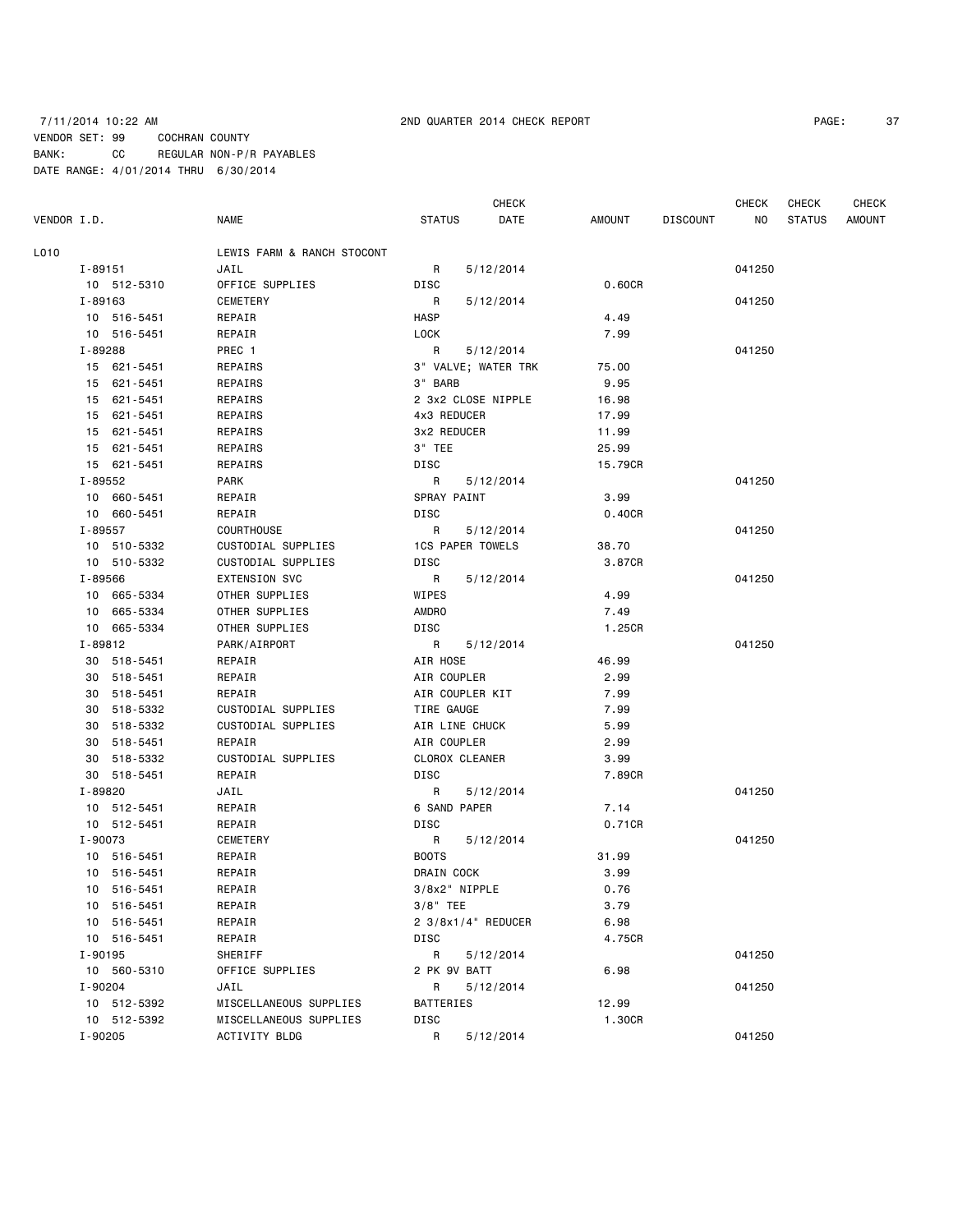|             |             |                     |                            |                   | <b>CHECK</b>         |        |          | CHECK  | CHECK         | <b>CHECK</b> |
|-------------|-------------|---------------------|----------------------------|-------------------|----------------------|--------|----------|--------|---------------|--------------|
| VENDOR I.D. |             |                     | NAME                       | <b>STATUS</b>     | DATE                 | AMOUNT | DISCOUNT | NO     | <b>STATUS</b> | AMOUNT       |
| L010        |             |                     | LEWIS FARM & RANCH STOCONT |                   |                      |        |          |        |               |              |
|             | I-90205     |                     | ACTIVITY BLDG              | R a               | 5/12/2014            |        |          | 041250 |               |              |
|             |             | 10 662-5332         | CUSTODIAL SUPPLIES         | 1PK BATT, C       |                      | 4.99   |          |        |               |              |
|             |             | 10 662-5332         | CUSTODIAL SUPPLIES         | TRASH BAGS        |                      | 19.99  |          |        |               |              |
|             |             | 10 662-5332         | CUSTODIAL SUPPLIES         | DISC              |                      | 2.50CR |          |        |               |              |
|             | I-90251     |                     | PREC 1                     | R                 | 5/12/2014            |        |          | 041250 |               |              |
|             |             | 15 621-5451         | REPAIRS                    | 2 12V BATTERY     |                      | 219.90 |          |        |               |              |
|             |             | 15 621-5451         | REPAIRS                    | 2 STATE BATT FEE  |                      | 12.00  |          |        |               |              |
|             | I-90294     |                     | COURTHOUSE                 | R                 | 5/12/2014            |        |          | 041250 |               |              |
|             |             | 10 510-5332         | CUSTODIAL SUPPLIES         | DRANO             |                      | 3.99   |          |        |               |              |
|             |             | 10 510-5332         | CUSTODIAL SUPPLIES         | DISC              |                      | 0.40CR |          |        |               |              |
|             | I-90297     |                     | PREC 1                     | R                 | 5/12/2014            |        |          | 041250 |               |              |
|             |             | 15 621-5356         | ROAD MATERIALS & SUPPLIES  | 1BX GLOVES, CHEM  |                      | 19.95  |          |        |               |              |
|             |             | 15 621-5356         | ROAD MATERIALS & SUPPLIES  |                   | BUCKET 85.140 GEAR O | 59.95  |          |        |               |              |
|             |             | 15 621-5356         | ROAD MATERIALS & SUPPLIES  | <b>DISC</b>       |                      | 7.99CR |          |        |               |              |
|             | I-90412     |                     | ACTIVITY BLDG              | R                 | 5/12/2014            |        |          | 041250 |               |              |
|             |             | 10 662-5451         | REPAIR                     | 4 CONCRETE NAILS  |                      | 5.60   |          |        |               |              |
|             |             | 10 662-5451         | REPAIR                     | DISC              |                      | 0.56CR |          |        |               |              |
|             | I-90442     |                     | JAIL                       | R                 | 5/12/2014            |        |          | 041250 |               |              |
|             |             | 10 512-5392         | MISCELLANEOUS SUPPLIES     | 16 BLEACH         |                      | 44.64  |          |        |               |              |
|             |             | 10 512-5392         | MISCELLANEOUS SUPPLIES     | 2 DISH SOAP       |                      | 7.98   |          |        |               |              |
|             |             | 10 512-5392         | MISCELLANEOUS SUPPLIES     | 23 BX KLEENEX     |                      | 57.27  |          |        |               |              |
|             | I-90468     |                     | PREC <sub>1</sub>          | R                 | 5/12/2014            |        |          | 041250 |               |              |
|             |             | 15 621-5356         | ROAD MATERIALS & SUPPLIES  | $3 B - 12$        |                      | 11.85  |          |        |               |              |
|             |             | 15 621-5356         | ROAD MATERIALS & SUPPLIES  | SCREWDRIVER SET   |                      | 36.99  |          |        |               |              |
|             |             | 15 621-5356         | ROAD MATERIALS & SUPPLIES  | DISC              |                      | 4.88CR |          |        |               |              |
|             | I-90502     |                     | PREC 1                     | R                 | 5/12/2014            |        |          | 041250 |               |              |
|             |             | 15 621-5451         | REPAIRS                    | 3" ELBOW          |                      | 39.95  |          |        |               |              |
|             |             | 15 621-5451         | REPAIRS                    | 3" HOSE BARB      |                      | 11.95  |          |        |               |              |
|             |             | 15 621-5451         | REPAIRS                    | 2 T-BOX CLAMP     |                      | 9.90   |          |        |               |              |
|             |             | 15 621-5451         | REPAIRS                    |                   | 14 FT 3" RIBBED HOSE | 9.24   |          |        |               |              |
|             |             | 15 621-5451         | REPAIRS                    | DISC              |                      | 7.10CR |          |        |               |              |
|             | I-90556     |                     | ACTIVITY BLDG              | R                 | 5/12/2014            |        |          | 041250 |               |              |
|             |             | 10 662-5332         | CUSTODIAL SUPPLIES         | ROLLING TRASH CAN |                      | 64.99  |          |        |               |              |
|             |             | 10 662-5332         | CUSTODIAL SUPPLIES         | 3 DUST PANS       |                      | 9.87   |          |        |               |              |
|             |             | 10 662-5332         | <b>CUSTODIAL SUPPLIES</b>  | DISC              |                      | 7.49CR |          |        |               | 1,013.45     |
| L015        |             |                     | LUBBOCK COUNTY, TEXAS      |                   |                      |        |          |        |               |              |
|             |             | I-APR ADR FEES 2014 | DISTRICT COURT             | R                 | 5/12/2014            |        |          | 041253 |               |              |
|             |             | 19 435-5409         | A.D.R. CONTRACT            | DISTRICT COURT    |                      | 10.00  |          |        |               | 10.00        |
| L018        |             |                     | LUBBOCK GRADER BLADE, INC  |                   |                      |        |          |        |               |              |
|             | $I - 50221$ |                     | PREC 4                     | R                 | 5/12/2014            |        |          | 041254 |               |              |
|             |             | 15 624-5356         | ROAD MATERIALS & SUPPLIES  |                   | 2 18" SIGNS, 35MPH   | 52.00  |          |        |               |              |
|             | 15          | 624-5356            | ROAD MATERIALS & SUPPLIES  |                   | 1 30" SIGN, L CURVE  | 49.00  |          |        |               |              |
|             | 15          | 624-5356            | ROAD MATERIALS & SUPPLIES  |                   | 1 30" SIGN, R CURVE  | 49.00  |          |        |               |              |
|             |             | 15 624-5356         | ROAD MATERIALS & SUPPLIES  |                   | 18"x9" SIGN, CR135   | 16.50  |          |        |               | 166.50       |
|             |             |                     |                            |                   |                      |        |          |        |               |              |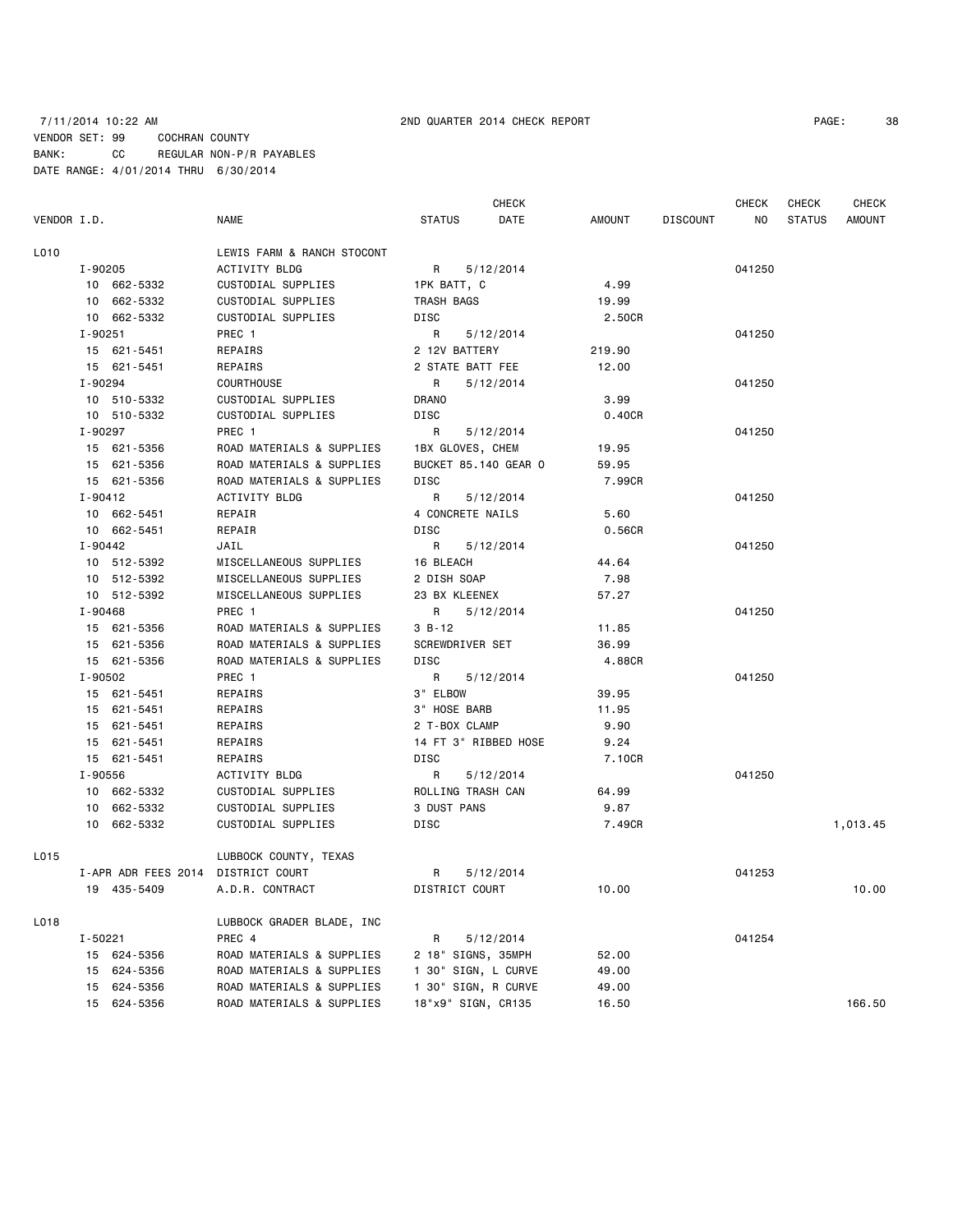# 7/11/2014 10:22 AM 2ND QUARTER 2014 CHECK REPORT PAGE: 39 VENDOR SET: 99 COCHRAN COUNTY BANK: CC REGULAR NON-P/R PAYABLES DATE RANGE: 4/01/2014 THRU 6/30/2014

|                  |                                |                                |                         | <b>CHECK</b>         |         |                 | <b>CHECK</b> | <b>CHECK</b>  | <b>CHECK</b> |
|------------------|--------------------------------|--------------------------------|-------------------------|----------------------|---------|-----------------|--------------|---------------|--------------|
| VENDOR I.D.      |                                | <b>NAME</b>                    | <b>STATUS</b>           | DATE                 | AMOUNT  | <b>DISCOUNT</b> | NO.          | <b>STATUS</b> | AMOUNT       |
| L <sub>189</sub> |                                | HOCKLEY COUNTY PUBLISHING CO.I |                         |                      |         |                 |              |               |              |
|                  | $I - 04/30/14$                 | COMMISSIONERS COURT            | R                       | 5/12/2014            |         |                 | 041255       |               |              |
|                  | 15 610-5430                    | LEGAL NOTICES                  |                         | 1ST QTR TREAS REPORT | 207.90  |                 |              |               | 207.90       |
|                  |                                |                                |                         |                      |         |                 |              |               |              |
| M031             |                                | MILLER PAPER & PACKAGING CO    |                         |                      |         |                 |              |               |              |
|                  | C-S2746267.003                 | <b>COURTHOUSE</b>              | R                       | 5/12/2014            |         |                 | 041256       |               |              |
|                  | 10 510-5332                    | CUSTODIAL SUPPLIES             |                         | RET 1CS CTTN MOP HEA | 49.67CR |                 |              |               |              |
|                  | I-S2821717.001                 | <b>COURTHOUSE</b>              | R                       | 5/12/2014            |         |                 | 041256       |               |              |
|                  | 10 510-5332                    | CUSTODIAL SUPPLIES             | <b>1CS DISINF WIPES</b> |                      | 30.28   |                 |              |               |              |
|                  | 10 510-5332                    | CUSTODIAL SUPPLIES             |                         | 1CS LYSOL FM CLEANER | 50.26   |                 |              |               |              |
|                  | I-S2821718.001                 | SHERIFF                        | R                       | 5/12/2014            |         |                 | 041256       |               |              |
|                  | 10 560-5334                    | OTHER SUPPLIES                 |                         | 2EA BIG JAW MOP HAND | 32.04   |                 |              |               | 62.91        |
| P098             |                                | PINE VALLEY ECO PRODUCTS, INC  |                         |                      |         |                 |              |               |              |
|                  | I-0057188                      | PREC 1                         | R                       | 5/12/2014            |         |                 | 041257       |               |              |
|                  | 15 621-5356                    | ROAD MATERIALS & SUPPLIES      |                         | 3 5GL MIX BOND PRIME | 499.00  |                 |              |               |              |
|                  | 15 621-5356                    | ROAD MATERIALS & SUPPLIES      | FREIGHT                 |                      | 105.00  |                 |              |               | 604.00       |
|                  |                                |                                |                         |                      |         |                 |              |               |              |
| R222             |                                | ROBERTS TRUCK CENTER           |                         |                      |         |                 |              |               |              |
|                  | I-235743                       | PREC 3<br>REPAIRS              | R                       | 5/12/2014            |         |                 | 041258       |               |              |
|                  | 15 623-5451                    |                                | 2 WHEEL SEAL            | 2 KW BEARING SET #40 | 67.14   |                 |              |               |              |
|                  | 15 623-5451                    | REPAIRS                        |                         | 2 KW BEARING SET #40 | 65.60   |                 |              |               | 187.88       |
|                  | 15 623-5451                    | REPAIRS                        |                         |                      | 55.14   |                 |              |               |              |
| S005             |                                | DORIS SEALY, COUNTY TREAS      |                         |                      |         |                 |              |               |              |
|                  | I-TREAS CONF CABFARE TREASURER |                                | R                       | 5/12/2014            |         |                 | 041259       |               |              |
|                  | 10 497-5427                    | CONTINUING EDUCATION           |                         | CABFARE TO/FR AIRPOR | 27.60   |                 |              |               | 27.60        |
| S010             |                                | SILVERS COMPANY                |                         |                      |         |                 |              |               |              |
|                  | I-CEMETERY 05/14               | CEMETERY                       | R                       | 5/12/2014            |         |                 | 041260       |               |              |
|                  | 10 516-5330                    | FUEL & OIL                     | 23.2GL UNL 4/21         |                      | 80.25   |                 |              |               |              |
|                  | 10 516-5330                    | FUEL & OIL                     |                         | CR FED TAX ON 23.2GL | 4.27CR  |                 |              |               |              |
|                  | I-EXT SVC 05/14                | <b>EXTENSION SVC</b>           | R                       | 5/12/2014            |         |                 | 041260       |               |              |
|                  | 10 665-5330                    | FUEL AND OIL                   | 27.75GL UNL 4/2         |                      | 94.32   |                 |              |               |              |
|                  | 10 665-5330                    | FUEL AND OIL                   | 32.73GL UNL 4/7         |                      | 111.25  |                 |              |               |              |
|                  | 10 665-5330                    | FUEL AND OIL                   | 32.62GL UNL 4/10        |                      | 112.83  |                 |              |               |              |
|                  | 10 665-5330                    | FUEL AND OIL                   | 32.32GL UNL 4/16        |                      | 111.79  |                 |              |               |              |
|                  | 10 665-5330                    | FUEL AND OIL                   | 31.82GL UNL 4/24        |                      | 113.25  |                 |              |               |              |
|                  | 10 665-5330                    | FUEL AND OIL                   |                         | CR FED TAX ON 157.24 | 28.93CR |                 |              |               |              |
|                  | I-JUV PROB 05/14               | JUVENILE PROBATION             | R.                      | 5/12/2014            |         |                 | 041260       |               |              |
|                  | 17 573-5330                    | <b>FUEL</b>                    | 15.5GL UNL 4/8          |                      | 52.68   |                 |              |               |              |
|                  | 573-5330<br>17                 | <b>FUEL</b>                    | 13GL UNL 4/11           |                      | 44.97   |                 |              |               |              |
|                  | 573-5330<br>17                 | <b>FUEL</b>                    | 19.5GL UNL 4/18         |                      | 67.45   |                 |              |               |              |
|                  | 573-5330<br>17                 | <b>FUEL</b>                    | 15.69GL UNL 4/23        |                      | 55.84   |                 |              |               |              |
|                  | 573-5330<br>17                 | <b>FUEL</b>                    | 13.32GL UNL 4/28        |                      | 47.41   |                 |              |               |              |
|                  | 17 573-5330                    | <b>FUEL</b>                    |                         | CR FED TAX ON 77.01G | 14.17CR |                 |              |               |              |
|                  | I-PARK 05/14                   | PARK/AIRPORT                   | R                       | 5/12/2014            |         |                 | 041260       |               |              |
|                  | 30 518-5330                    | FUEL & OIL                     | 24.27GL UNL 4/1         |                      | 82.49   |                 |              |               |              |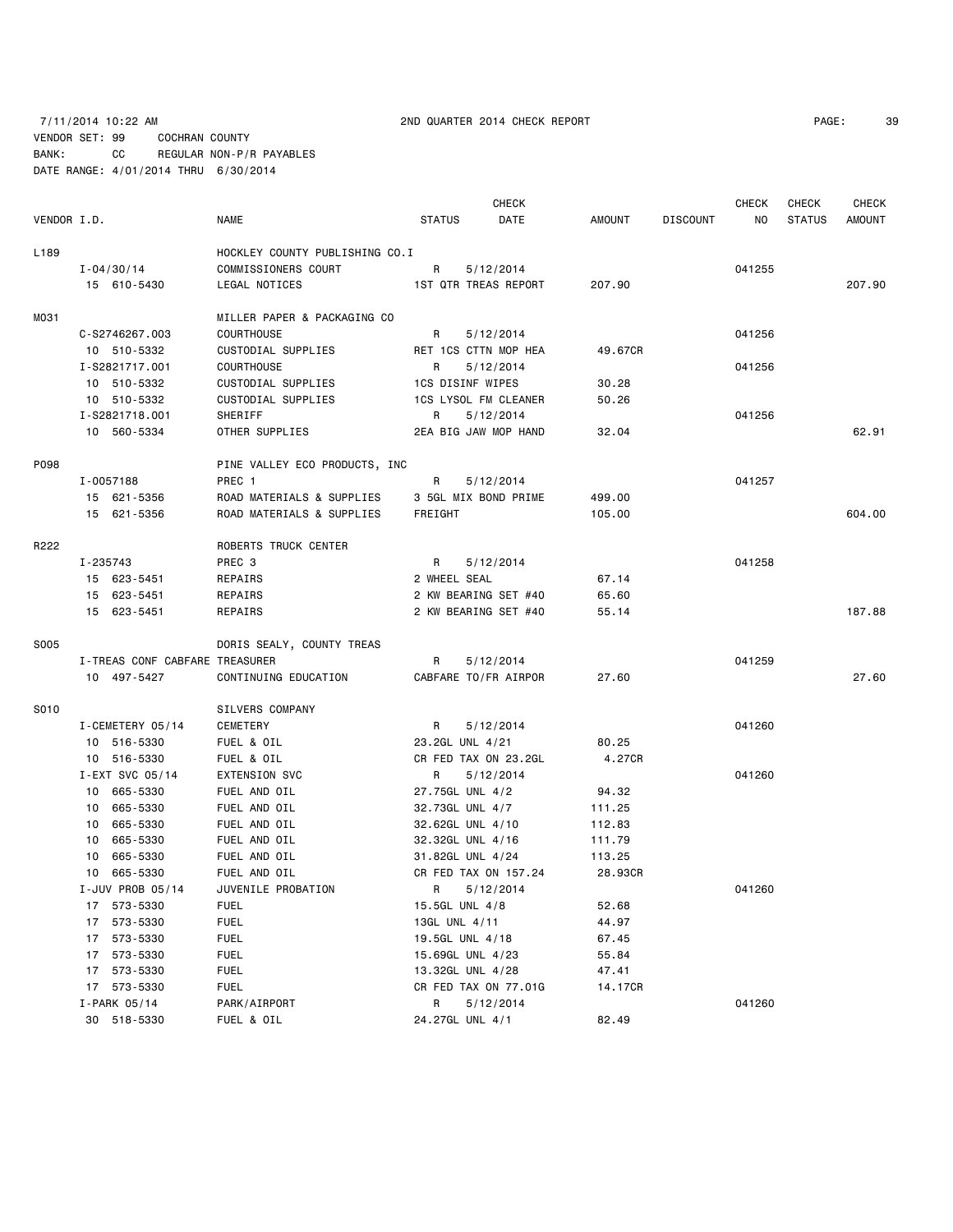# 7/11/2014 10:22 AM 2ND QUARTER 2014 CHECK REPORT PAGE: 40 VENDOR SET: 99 COCHRAN COUNTY BANK: CC REGULAR NON-P/R PAYABLES DATE RANGE: 4/01/2014 THRU 6/30/2014

CHECK CHECK CHECK CHECK CHECK

| VENDOR I.D. |    |                  | <b>NAME</b>       |      | STATUS              | DATE                 | AMOUNT   | <b>DISCOUNT</b> | NO     | <b>STATUS</b> | <b>AMOUNT</b> |
|-------------|----|------------------|-------------------|------|---------------------|----------------------|----------|-----------------|--------|---------------|---------------|
| S010        |    |                  | SILVERS COMPANY   | CONT |                     |                      |          |                 |        |               |               |
|             |    | I-PARK 05/14     | PARK/AIRPORT      |      | R                   | 5/12/2014            |          |                 | 041260 |               |               |
|             |    | 30 518-5330      | FUEL & OIL        |      |                     | CR FED TAX ON 24.27G | 4.47CR   |                 |        |               |               |
|             |    | $I-PREC$ 1 05/14 | PREC 1            |      | R                   | 5/12/2014            |          |                 | 041260 |               |               |
|             |    | 15 621-5330      | FUEL & OIL        |      |                     | 60GL HS DIESEL/GRADE | 199.20   |                 |        |               |               |
|             | 15 | 621-5330         | FUEL & OIL        |      | 62GL HS DIESEL      |                      | 208.94   |                 |        |               |               |
|             |    | 15 621-5330      | FUEL & OIL        |      | 53GL HS DIESEL      |                      | 178.61   |                 |        |               |               |
|             | 15 | 621-5330         | FUEL & OIL        |      |                     | 170.4GL LS DIESEL(IN | 598.96   |                 |        |               |               |
|             | 15 | 621-5330         | FUEL & OIL        |      |                     | 87.3GL LS DIESEL 4/1 | 289.40   |                 |        |               |               |
|             | 15 | 621-5330         | FUEL & OIL        |      | STATE TAX ON 87.3GL |                      | 17.46    |                 |        |               |               |
|             | 15 | 621-5330         | FUEL & OIL        |      |                     | 100GL LS DIESEL/FORD | 331.40   |                 |        |               |               |
|             |    | 15 621-5330      | FUEL & OIL        |      | STATE TAX           |                      | 20.00    |                 |        |               |               |
|             |    | 15 621-5330      | FUEL & OIL        |      |                     | 35.8GL LS DIESEL (IN | 127.41   |                 |        |               |               |
|             |    | 15 621-5330      | FUEL & OIL        |      | 16GL HS DIESEL      |                      | 53.60    |                 |        |               |               |
|             |    | I-PREC 2 05/14   | PREC <sub>2</sub> |      | R                   | 5/12/2014            |          |                 | 041260 |               |               |
|             |    | 15 622-5330      | FUEL AND OIL      |      | 25.72GL UNL 4/2     |                      | 87.42    |                 |        |               |               |
|             |    | 15 622-5330      | FUEL AND OIL      |      | 19.03GL UNL 4/10    |                      | 65.82    |                 |        |               |               |
|             |    | 15 622-5330      | FUEL AND OIL      |      | 25.01GL UNL 4/14    |                      | 86.51    |                 |        |               |               |
|             | 15 | 622-5330         | FUEL AND OIL      |      |                     | 10.01GL PREM UNL 4/1 | 36.63    |                 |        |               |               |
|             | 15 | 622-5330         | FUEL AND OIL      |      | 23.77GL UNL 4/18    |                      | 82.22    |                 |        |               |               |
|             |    | 15 622-5330      | FUEL AND OIL      |      | 26.37GL UNL 4/25    |                      | 93.85    |                 |        |               |               |
|             |    | 15 622-5330      | FUEL AND OIL      |      |                     | CR FED TAX ON 129.91 | 23.90CR  |                 |        |               |               |
|             |    | 15 622-5330      | FUEL AND OIL      |      | 79.3GL LS DIESEL    |                      | 262.88   |                 |        |               |               |
|             |    | 15 622-5330      | FUEL AND OIL      |      | STATE TAX           |                      | 15.86    |                 |        |               |               |
|             |    | I-PREC 3 05/14   | PREC 3            |      | R                   | 5/12/2014            |          |                 | 041260 |               |               |
|             |    | 15 623-5330      | FUEL AND OIL      |      | 49.7GL LS DIESEL    |                      | 164.76   |                 |        |               |               |
|             |    | 15 623-5330      | FUEL AND OIL      |      | STATE TAX           |                      | 9.94     |                 |        |               |               |
|             |    | 15 623-5451      | REPAIRS           |      | STATE INSP/'81 MACK |                      | 14.50    |                 |        |               |               |
|             |    | I-PREC 4 05/14   | PREC 4            |      | R                   | 5/12/2014            |          |                 | 041260 |               |               |
|             |    | 15 624-5330      | FUEL AND OIL      |      | 179GL LS DIESEL/#1, |                      | 625.61   |                 |        |               |               |
|             |    | 15 624-5330      | FUEL AND OIL      |      | 138.7GL LS DIESEL   |                      | 485.77   |                 |        |               |               |
|             |    | 15 624-5330      | FUEL AND OIL      |      | 21.6GL HS DIESEL    |                      | 71.71    |                 |        |               |               |
|             |    | 15 624-5330      | FUEL AND OIL      |      | 69GL LS DIESEL      |                      | 242.54   |                 |        |               |               |
|             |    | 15 624-5330      | FUEL AND OIL      |      | 80GL LS DIESEL      |                      | 283.60   |                 |        |               |               |
|             | 15 | 624-5330         | FUEL AND OIL      |      | 52GL HS DIESEL      |                      | 171.08   |                 |        |               |               |
|             |    | 15 624-5330      | FUEL AND OIL      |      | 500GL HS DIESEL     |                      | 1,700.00 |                 |        |               |               |
|             |    | I-SHERIFF 05/14  | SHERIFF           |      | R                   | 5/12/2014            |          |                 | 041260 |               |               |
|             |    | 10 560-5330      | FUEL AND OIL      |      | 82.51GL UNL/#134    |                      | 285.16   |                 |        |               |               |
|             | 10 | 560-5330         | FUEL AND OIL      |      | 68.01GL UNL/#121    |                      | 234.02   |                 |        |               |               |
|             | 10 | 560-5330         | FUEL AND OIL      |      | 105.62GL UNL/#135   |                      | 367.97   |                 |        |               |               |
|             | 10 | 560-5330         | FUEL AND OIL      |      | 63.99GL UNL/#136    |                      | 223.90   |                 |        |               |               |
|             | 10 | 560-5330         | FUEL AND OIL      |      | 56.06GL UNL/#122    |                      | 192.26   |                 |        |               |               |
|             | 10 | 560-5330         | FUEL AND OIL      |      | 24.01GL UNL/#137    |                      | 81.61    |                 |        |               |               |
|             | 10 | 560-5330         | FUEL AND OIL      |      | 38.01GL UNL/#111    |                      | 130.42   |                 |        |               |               |
|             | 10 | 560-5330         | FUEL AND OIL      |      | 35.03GL UNL/#133    |                      | 123.42   |                 |        |               |               |
|             | 10 | 560-5330         | FUEL AND OIL      |      |                     | CR FED TAX ON 473.24 | 87.08CR  |                 |        |               | 8,976.15      |
|             |    |                  |                   |      |                     |                      |          |                 |        |               |               |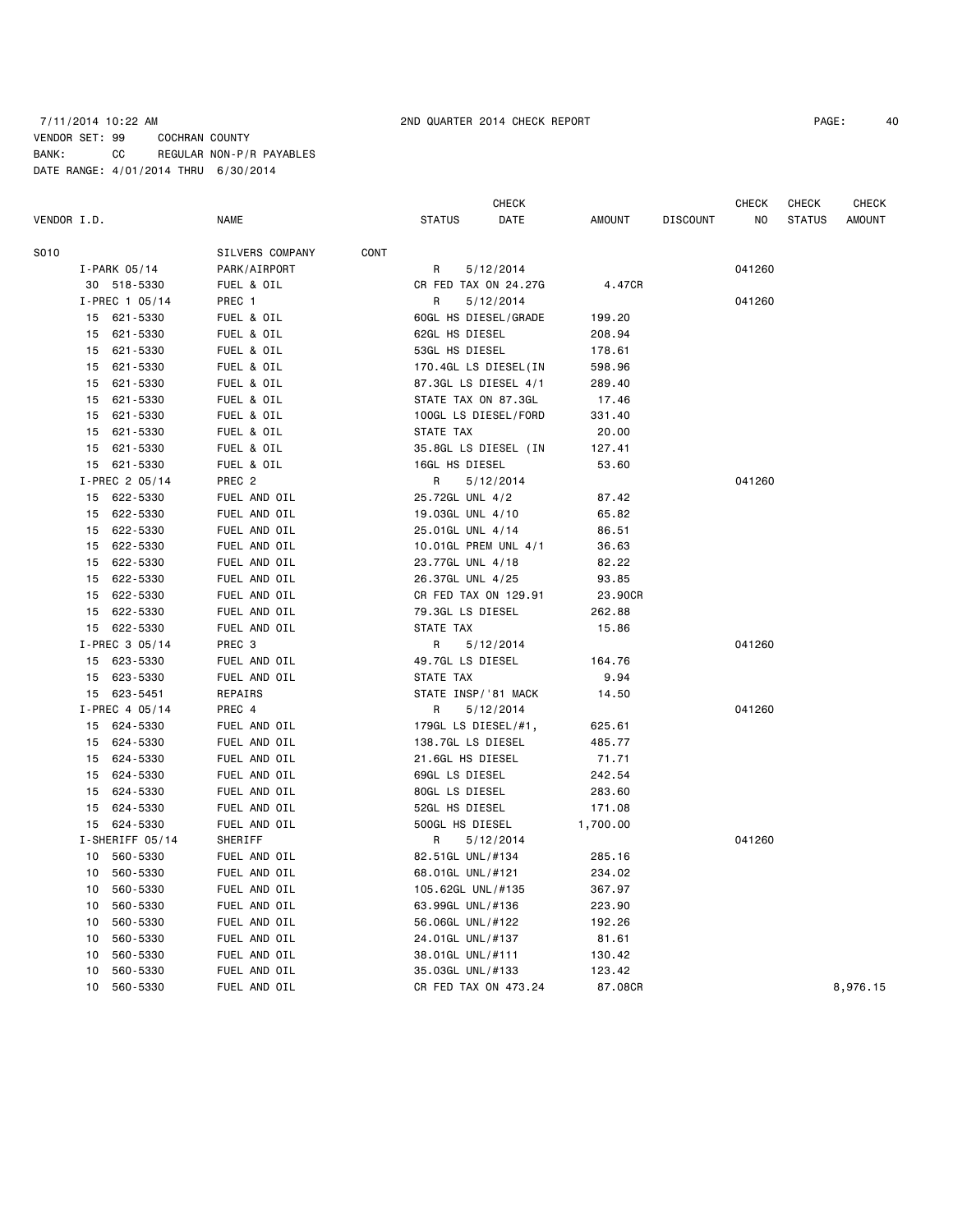|             |         |                    |                               |                         | CHECK                |        |                 | <b>CHECK</b> | <b>CHECK</b>  | <b>CHECK</b> |
|-------------|---------|--------------------|-------------------------------|-------------------------|----------------------|--------|-----------------|--------------|---------------|--------------|
| VENDOR I.D. |         |                    | <b>NAME</b>                   | <b>STATUS</b>           | DATE                 | AMOUNT | <b>DISCOUNT</b> | NO.          | <b>STATUS</b> | AMOUNT       |
| S071        |         |                    | SCRIPT OFFICE PRODUCTS, INC.  |                         |                      |        |                 |              |               |              |
|             | I-45331 |                    | COUNTY COURT                  | R                       | 5/12/2014            |        |                 | 041261       |               |              |
|             |         | 10 426-5310        | OFFICE SUPPLIES               |                         | 2EA SCOTCH TAPE STRI | 3.90   |                 |              |               |              |
|             |         | 10 426-5310        | OFFICE SUPPLIES               | <b>1BX FILE FOLDERS</b> |                      | 8.95   |                 |              |               |              |
|             | I-45339 |                    | <b>CLERK</b>                  | R                       | 5/12/2014            |        |                 | 041261       |               |              |
|             |         | 10 403-5310        | OFFICE SUPPLIES               |                         | 2EA PEN REFILL, L47A | 2.58   |                 |              |               |              |
|             |         | 10 403-5310        | OFFICE SUPPLIES               |                         | 2EA PEN REFILL, LR7C | 2.58   |                 |              |               |              |
|             |         | 10 403-5310        | OFFICE SUPPLIES               | 1EA PEN BL77V           |                      | 3.37   |                 |              |               | 21.38        |
| S210        |         |                    | SHAMBURGER AUTO & FARM SUPPLY |                         |                      |        |                 |              |               |              |
|             |         | I-319373           | PREC 2                        | R                       | 5/12/2014            |        |                 | 041262       |               |              |
|             |         | 15 622-5451        | REPAIRS                       |                         | OIL FILTER/GOLD #179 | 15.99  |                 |              |               |              |
|             |         | 15 622-5451        | REPAIRS                       | NAPAGOLD OIL FILTER     |                      | 42.99  |                 |              |               | 58.98        |
| S242        |         |                    | SAM'S CLUB                    |                         |                      |        |                 |              |               |              |
|             |         | I-008395           | JAIL/COURTHOUSE               | R                       | 5/12/2014            |        |                 | 041263       |               |              |
|             |         | 10 512-5392        | MISCELLANEOUS SUPPLIES        | 20 OZ FOAM CUPS         |                      | 19.02  |                 |              |               |              |
|             |         | 10 512-5333        | FOOD-PRISONERS                |                         | WELCH'S 100% GRAPE J | 6.48   |                 |              |               |              |
|             |         | 10 409-5300        | COUNTY-WIDE SUPPLIES          | 2 PKG 12 OZ BOWLS       |                      | 16.96  |                 |              |               |              |
|             | 10      | 512-5333           | FOOD-PRISONERS                | MM APPLE JC             |                      | 3.98   |                 |              |               |              |
|             |         | 10 512-5333        | FOOD-PRISONERS                | TROPICANA 100% OJ       |                      | 8.57   |                 |              |               |              |
|             |         | 10 512-5333        | FOOD-PRISONERS                | CLASSIC MIX             |                      | 11.06  |                 |              |               |              |
|             |         | 10 512-5333        | FOOD-PRISONERS                | WELCH'S GRAPE/CHRY      |                      | 6.48   |                 |              |               |              |
|             | 10      | 409-5300           | COUNTY-WIDE SUPPLIES          | <b>1BX SPOONS</b>       |                      | 9.28   |                 |              |               |              |
|             |         | 10 512-5392        | MISCELLANEOUS SUPPLIES        | 1BX SPOONS              |                      | 9.28   |                 |              |               |              |
|             |         | 10 512-5392        | MISCELLANEOUS SUPPLIES        | 4# BROWN BAG            |                      | 5.76   |                 |              |               |              |
|             |         | 10 409-5300        | COUNTY-WIDE SUPPLIES          |                         | 2 PKG 6" FOAM PLATES | 13.96  |                 |              |               |              |
|             | 10      | 512-5392           | MISCELLANEOUS SUPPLIES        | PAPER TOWELS            |                      | 14.98  |                 |              |               |              |
|             | 10      | 409-5300           | COUNTY-WIDE SUPPLIES          |                         | 1 PK 9 0Z CLEAR CUPS | 7.96   |                 |              |               |              |
|             |         | 10 512-5392        | MISCELLANEOUS SUPPLIES        | BATH TISSUE             |                      | 16.48  |                 |              |               |              |
|             |         | 10 409-5300        | COUNTY-WIDE SUPPLIES          | 1200CT NAPKIN           |                      | 9.98   |                 |              |               |              |
|             | 10      | 409-5300           | COUNTY-WIDE SUPPLIES          | <b>DISC</b>             |                      | 1.25CR |                 |              |               |              |
|             |         | 10 512-5392        | MISCELLANEOUS SUPPLIES        | DISC                    |                      | 1.25CR |                 |              |               |              |
|             |         | $I - 876 05/08/14$ | JAIL                          | R.                      | 5/12/2014            |        |                 | 041263       |               |              |
|             |         | 10 512-5392        | MISCELLANEOUS SUPPLIES        | 20 OZ FOAM CUPS/2       |                      | 38.04  |                 |              |               |              |
|             |         | 10 512-5392        | MISCELLANEOUS SUPPLIES        | 8 OZ FOAM CUPS          |                      | 16.42  |                 |              |               |              |
|             |         | 10 512-5392        | MISCELLANEOUS SUPPLIES        | <b>BATH TISSUE</b>      |                      | 16.87  |                 |              |               |              |
|             |         | 10 512-5392        | MISCELLANEOUS SUPPLIES        | MM TOWEL                |                      | 16.48  |                 |              |               |              |
|             |         | 10 512-5392        | MISCELLANEOUS SUPPLIES        | 300CT BOWL              |                      | 8.48   |                 |              |               |              |
|             |         | 10 512-5333        | FOOD-PRISONERS                | TROP 100% OJ/2          |                      | 17.14  |                 |              |               |              |
|             |         | 10 512-5333        | FOOD-PRISONERS                | MM APPLE JC/2           |                      | 7.96   |                 |              |               |              |
|             |         | 10 512-5333        | FOOD-PRISONERS                | GRAPE JUICE/2           |                      | 11.96  |                 |              |               |              |
|             |         | 10 512-5392        | MISCELLANEOUS SUPPLIES        | OXI DETERGENT           |                      | 13.38  |                 |              |               |              |
|             | 10      | 512-5392           | MISCELLANEOUS SUPPLIES        | COMET 2X                |                      | 6.78   |                 |              |               |              |
|             |         | 10 512-5392        | MISCELLANEOUS SUPPLIES        | 13GL BAGS/2             |                      | 24.76  |                 |              |               |              |
|             |         | 10 512-5333        | FOOD-PRISONERS                | VARIETY PACK            |                      | 9.98   |                 |              |               |              |
|             |         | 10 512-5392        | MISCELLANEOUS SUPPLIES        | <b>FORKS</b>            |                      | 9.28   |                 |              |               |              |
|             | 10      | 512-5392           | MISCELLANEOUS SUPPLIES        | PINE-SOL/2              |                      | 18.10  |                 |              |               |              |
|             |         |                    |                               |                         |                      |        |                 |              |               |              |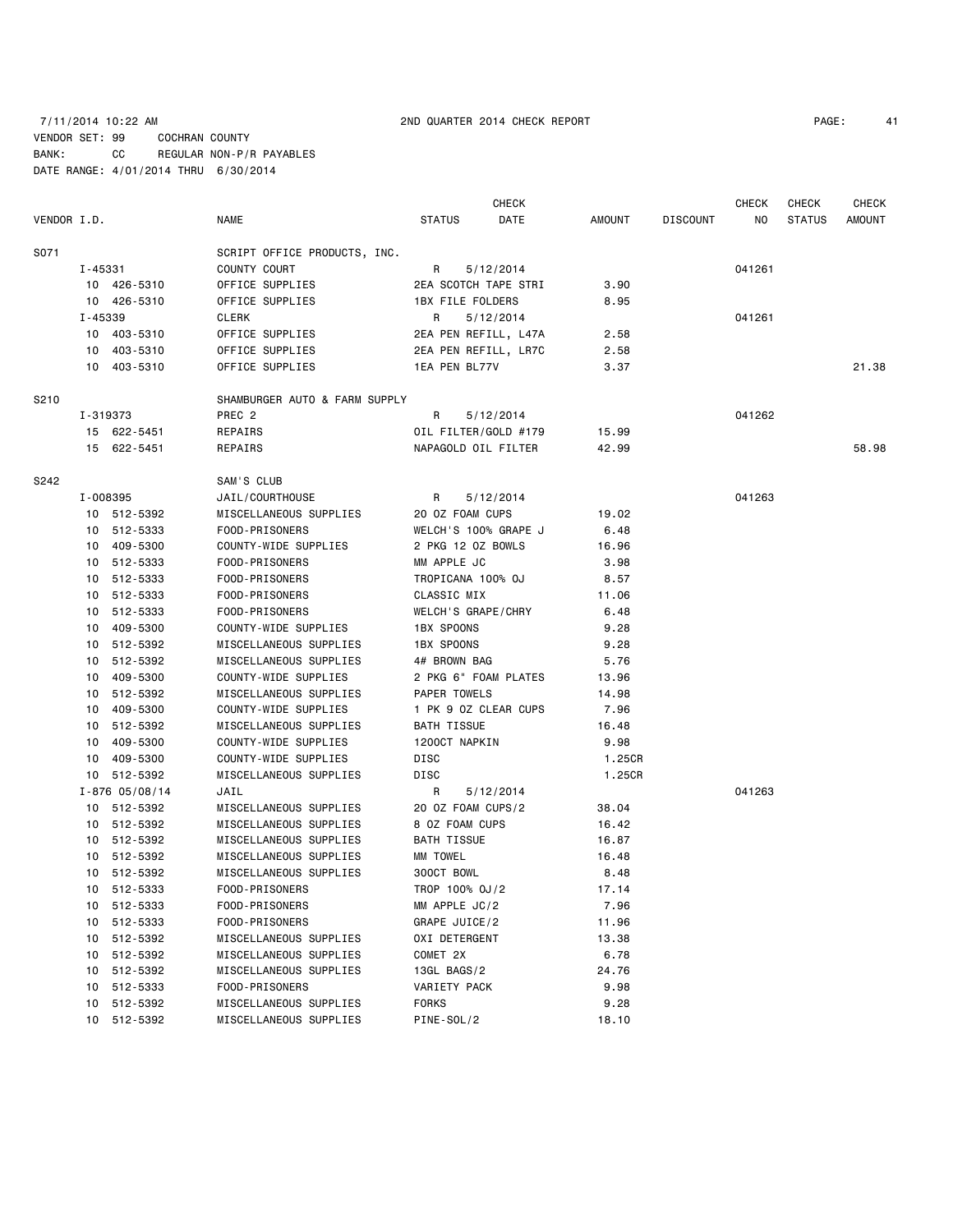# 7/11/2014 10:22 AM 2ND QUARTER 2014 CHECK REPORT PAGE: 42 VENDOR SET: 99 COCHRAN COUNTY BANK: CC REGULAR NON-P/R PAYABLES DATE RANGE: 4/01/2014 THRU 6/30/2014

|             |            |                    |                                                    |                      | <b>CHECK</b> |               |                 | <b>CHECK</b>   | <b>CHECK</b>  | <b>CHECK</b>  |
|-------------|------------|--------------------|----------------------------------------------------|----------------------|--------------|---------------|-----------------|----------------|---------------|---------------|
| VENDOR I.D. |            |                    | <b>NAME</b>                                        | <b>STATUS</b>        | DATE         | <b>AMOUNT</b> | <b>DISCOUNT</b> | N <sub>O</sub> | <b>STATUS</b> | <b>AMOUNT</b> |
| S242        |            |                    | SAM'S CLUB<br>CONT                                 |                      |              |               |                 |                |               |               |
|             |            | $I - 876 05/08/14$ | JAIL                                               | R                    | 5/12/2014    |               |                 | 041263         |               |               |
|             |            | 10 512-5392        | MISCELLANEOUS SUPPLIES                             | LYSOL 3PK/3          |              | 35.82         |                 |                |               |               |
|             |            | 10 512-5392        | MISCELLANEOUS SUPPLIES                             | DISINFECTANT/3       |              | 19.08         |                 |                |               | 428.26        |
| S347        |            |                    | SOUTHERN TIRE MART, LLC                            |                      |              |               |                 |                |               |               |
|             |            | I-70177233         | PREC 1                                             | R                    | 5/12/2014    |               |                 | 041264         |               |               |
|             |            | 15 621-5454        | <b>TIRES</b>                                       | 4 ULTRA TRACT G2 14. |              | 4,326.84      |                 |                |               |               |
|             |            | 15 621-5454        | <b>TIRES</b>                                       | 4 TIRE CHG/MED TRK   |              | 260.00        |                 |                |               |               |
|             |            | 15 621-5454        | <b>TIRES</b>                                       | SVC CALL             |              | 50.00         |                 |                |               |               |
|             |            | 15 621-5454        | <b>TIRES</b>                                       | 3 TDF                |              | 75.00         |                 |                |               | 4,711.84      |
| S387        |            |                    | IRENE SEALY                                        |                      |              |               |                 |                |               |               |
|             |            | $I - 04/30/14$     | LIBRARY                                            | R                    | 5/12/2014    |               |                 | 041265         |               |               |
|             |            | 10 650-5499        | MISCELLANEOUS                                      | WOODEN BLOCKS 200PC  |              | 16.00         |                 |                |               |               |
|             |            | 10 650-5499        | MISCELLANEOUS                                      | R/B SALES TAX        |              | 1.67          |                 |                |               |               |
|             |            | 10 650-5499        | MISCELLANEOUS                                      | SHIPPING             |              | 5.56          |                 |                |               | 23.23         |
| S400        |            |                    | STUEART'S PIT STOP KWIK LUBE                       |                      |              |               |                 |                |               |               |
|             | I-36818    |                    | JUVENILE PROBATION                                 | R                    | 5/12/2014    |               |                 | 041266         |               |               |
|             |            | 17 573-5451        | REPAIR                                             | FULL SVC OIL CHG     |              | 38.99         |                 |                |               |               |
|             |            | 17 573-5451        | REPAIR                                             | 7.7QT MOBIL 1 SYNTH  |              | 24.27         |                 |                |               |               |
|             |            | 17 573-5451        | REPAIR                                             | OIL UPGRADE          |              | 28.99         |                 |                |               |               |
|             |            | 17 573-5451        | REPAIR                                             | AIR FILTER           |              | 17.99         |                 |                |               | 110.24        |
| S411        |            |                    | CHRIS STRAFACE, LBSW, LPC                          |                      |              |               |                 |                |               |               |
|             |            | I-MILEAGE APR14    | JUVENILE PROBATION/"N"                             |                      | 5/12/2014    |               |                 | 041267         |               |               |
|             |            | 17 573-5413.002    | Mental Health External Contrac54 MI TO/FR MRTN 4/2 |                      |              | 27.00         |                 |                |               |               |
|             |            | I-APR 2014         | JUVENILE PROBATION/"N"                             | R                    | 5/12/2014    |               |                 | 041267         |               |               |
|             |            | 17 573-5413.002    | Mental Health External ContracCOUNSELING SESSION/# |                      |              | 75.00         |                 |                |               |               |
|             |            | 17 573-5413.002    | Mental Health External ContracCOUNSELING SESSION/# |                      |              | 75.00         |                 |                |               | 177.00        |
| T148        |            |                    | TASCOSA OFFICE MACHINES INC                        |                      |              |               |                 |                |               |               |
|             | I-9D8121   |                    | <b>SHERIFF</b>                                     | R                    | 5/12/2014    |               |                 | 041268         |               |               |
|             |            | 10 560-5411        | MAINTENANCE CONTRACTS                              | COPIER MAINT 4/1-5/1 |              | 75.90         |                 |                |               |               |
|             | I-9D8188   |                    | <b>CLERK</b>                                       | R                    | 5/12/2014    |               |                 | 041268         |               |               |
|             |            | 10 403-5411        | MAINTENANCE CONTRACTS                              | 1399 COPIES/MAINT AG |              | 16.79         |                 |                |               | 92.69         |
| T279        |            |                    | TEAGUE PEST CONTROL, INC.                          |                      |              |               |                 |                |               |               |
|             | $I - 2416$ |                    | <b>PARK</b>                                        | R                    | 5/12/2014    |               |                 | 041269         |               |               |
|             |            | 10 660-5332        | CUSTODIAL SUPPLIES                                 | WEED MGMT/Baseball @ |              | 265.00        |                 |                |               |               |
|             |            | 10 660-5332        | CUSTODIAL SUPPLIES                                 | WEED MGMT/Baseball@R |              | 265,00        |                 |                |               | 530.00        |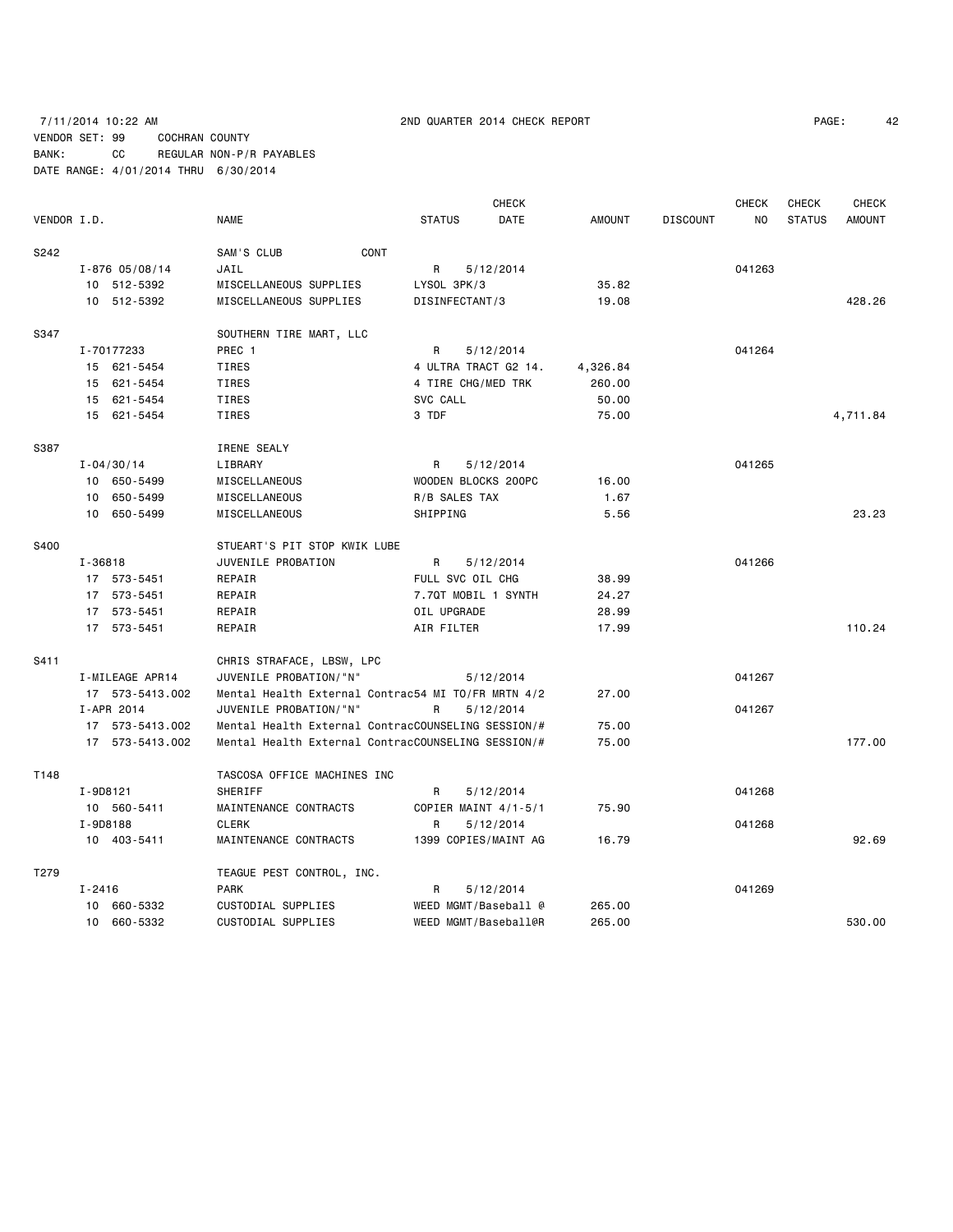# 7/11/2014 10:22 AM 2ND QUARTER 2014 CHECK REPORT PAGE: 43 VENDOR SET: 99 COCHRAN COUNTY BANK: CC REGULAR NON-P/R PAYABLES DATE RANGE: 4/01/2014 THRU 6/30/2014

|             |    |                     |                          |                            | CHECK                       |        |                 | <b>CHECK</b> | <b>CHECK</b>  | <b>CHECK</b>  |
|-------------|----|---------------------|--------------------------|----------------------------|-----------------------------|--------|-----------------|--------------|---------------|---------------|
| VENDOR I.D. |    |                     | NAME                     | <b>STATUS</b>              | DATE                        | AMOUNT | <b>DISCOUNT</b> | NO           | <b>STATUS</b> | <b>AMOUNT</b> |
| U019        |    |                     | UNITED SUPERMARKETS, INC |                            |                             |        |                 |              |               |               |
|             |    | I-1295008 050314    | JAIL                     | R                          | 5/12/2014                   |        |                 | 041270       |               |               |
|             |    | 10 512-5333         | FOOD-PRISONERS           | 14 AJ BREAKFAST ENT        |                             | 24.78  |                 |              |               |               |
|             |    | 10 512-5333         | FOOD-PRISONERS           | 11 AJ EGG/BACON/FRI        |                             | 19.47  |                 |              |               |               |
|             |    | 10 512-5333         | FOOD-PRISONERS           | 12 AJ EGG/SAUSAGE          |                             | 21.24  |                 |              |               |               |
|             |    | 10 512-5333         | FOOD-PRISONERS           | 12 AJ FRENCH TOAST         |                             | 21.24  |                 |              |               |               |
|             | 10 | 512-5333            | FOOD-PRISONERS           | 23 AJ PANCAKE/SAUSA        |                             | 40.71  |                 |              |               |               |
|             | 10 | 512-5333            | FOOD-PRISONERS           | 30 BANQUET DINNER          |                             | 37.50  |                 |              |               |               |
|             | 10 | 512-5333            | FOOD-PRISONERS           | 11 BANQUET DINNER          |                             | 13.75  |                 |              |               |               |
|             | 10 | 512-5333            | FOOD-PRISONERS           | 14 BANQUET LASAGNA         |                             | 17.50  |                 |              |               |               |
|             | 10 | 512-5333            | FOOD-PRISONERS           | 21 BNQ CKN FRIED CK        |                             | 26.25  |                 |              |               |               |
|             | 10 | 512-5333            | FOOD-PRISONERS           | EL CHAR CHS ENC            |                             | 1.79   |                 |              |               |               |
|             | 10 | 512-5333            | FOOD-PRISONERS           | 8 EL CHAR DINNERS          |                             | 14.32  |                 |              |               |               |
|             |    | 10 512-5333         | FOOD-PRISONERS           | 4 EL CHAR DINNERS          |                             | 7.16   |                 |              |               |               |
|             | 10 | 512-5333            | FOOD-PRISONERS           | 11 EL CHAR W/CHILI         |                             | 19.69  |                 |              |               |               |
|             |    | 10 512-5333         | FOOD-PRISONERS           | 15 EL CHARRITO DINN        |                             | 26.85  |                 |              |               |               |
|             | 10 | 512-5333            | FOOD-PRISONERS           | 7 HM ANGUS CHS BG          |                             | 17.50  |                 |              |               |               |
|             |    | 10 512-5333         | FOOD-PRISONERS           | 11 HM CHICKEN              |                             | 33.00  |                 |              |               |               |
|             | 10 | 512-5333            | FOOD-PRISONERS           | 5 HM CHICKEN STRPS         |                             | 15.00  |                 |              |               |               |
|             | 10 | 512-5333            | FOOD-PRISONERS           | 9 HM CHKN DINNER           |                             | 27.00  |                 |              |               |               |
|             | 10 | 512-5333            | FOOD-PRISONERS           | 14 HM CHKN STEAK           |                             | 42.00  |                 |              |               |               |
|             |    | 10 512-5333         | FOOD-PRISONERS           | 10 HM GRLD BRBN STK        |                             | 30.00  |                 |              |               |               |
|             | 10 | 512-5333            | FOOD-PRISONERS           | 7 HM PORK RIB DIN          |                             | 21.00  |                 |              |               |               |
|             | 10 | 512-5333            | FOOD-PRISONERS           | 13 HM PUB FVR CHPPE        |                             | 39.00  |                 |              |               |               |
|             | 10 | 512-5333            | FOOD-PRISONERS           | 11 HM TURKEY DINNER        |                             | 33.00  |                 |              |               |               |
|             | 10 | 512-5333            | FOOD-PRISONERS           | 10 HNG MAN DINNER          |                             | 30.00  |                 |              |               |               |
|             | 10 | 512-5333            | FOOD-PRISONERS           | 1 HNG MAN DINNER           |                             | 3.00   |                 |              |               |               |
|             | 10 | 512-5333            | FOOD-PRISONERS           | 20 HUNGARY MAN             |                             | 60.00  |                 |              |               |               |
|             | 10 | 512-5333            | FOOD-PRISONERS           | 12 HUNGRY MAN              |                             | 41.88  |                 |              |               |               |
|             |    | 10 512-5333         | FOOD-PRISONERS           | 5 HUNGRY MAN               |                             | 15.00  |                 |              |               |               |
|             | 10 | 512-5333            | FOOD-PRISONERS           | 4 JD SSG/EGG/CHS           |                             | 39.96  |                 |              |               |               |
|             |    | 10 512-5333         | FOOD-PRISONERS           | 3 JD SSG/EGG/CHS B         |                             | 29.97  |                 |              |               |               |
|             | 10 | 512-5333            | FOOD-PRISONERS           | 9 SWN HGRY MAN FRD         |                             | 31.41  |                 |              |               |               |
|             |    | 10 512-5333         | FOOD-PRISONERS           | 8 SWN HM CHICKEN S         |                             | 24.00  |                 |              |               |               |
|             |    | I-MEDS 4/30 A GARZA | JAIL/MEDS                | R                          | 5/12/2014                   |        |                 | 041270       |               |               |
|             |    | 10 512-5391         | MEDICAL CARE-PRISONERS   | RX#641/ABRAM GARZA         |                             | 0.01   |                 |              |               |               |
|             |    | 10 512-5391         | MEDICAL CARE-PRISONERS   | RX#642/ABRAM GARZA         |                             | 28.25  |                 |              |               |               |
|             |    | I-MEDS 5/3 D MILLER | JAIL/MEDS                | R                          | 5/12/2014                   |        |                 | 041270       |               |               |
|             |    | 10 512-5391         | MEDICAL CARE-PRISONERS   |                            | MEDS#397/DEVON MILLE        | 17.03  |                 |              |               |               |
|             |    | 10 512-5391         | MEDICAL CARE-PRISONERS   | MEDS #5486/DEVON MIL       |                             | 99.37  |                 |              |               | 969.63        |
| U037        |    |                     | ULINE                    |                            |                             |        |                 |              |               |               |
|             |    | I-58321448          | <b>ACTIVITY BLDG</b>     | R                          | 5/12/2014                   |        |                 | 041271       |               |               |
|             |    | 10 662-5332         | CUSTODIAL SUPPLIES       |                            | <b>3EA DOMED WASTE RECE</b> | 462.00 |                 |              |               |               |
|             |    | 10 662-5332         | CUSTODIAL SUPPLIES       | <b>3PK GIANT DOOR STOP</b> |                             | 36.00  |                 |              |               |               |
|             |    | 10 662-5332         | CUSTODIAL SUPPLIES       |                            | 24 PACK COOLER-RANGE        |        |                 |              |               |               |
|             | 10 | 662-5332            | CUSTODIAL SUPPLIES       | FREIGHT                    |                             | 58.12  |                 |              |               | 556.12        |
|             |    |                     |                          |                            |                             |        |                 |              |               |               |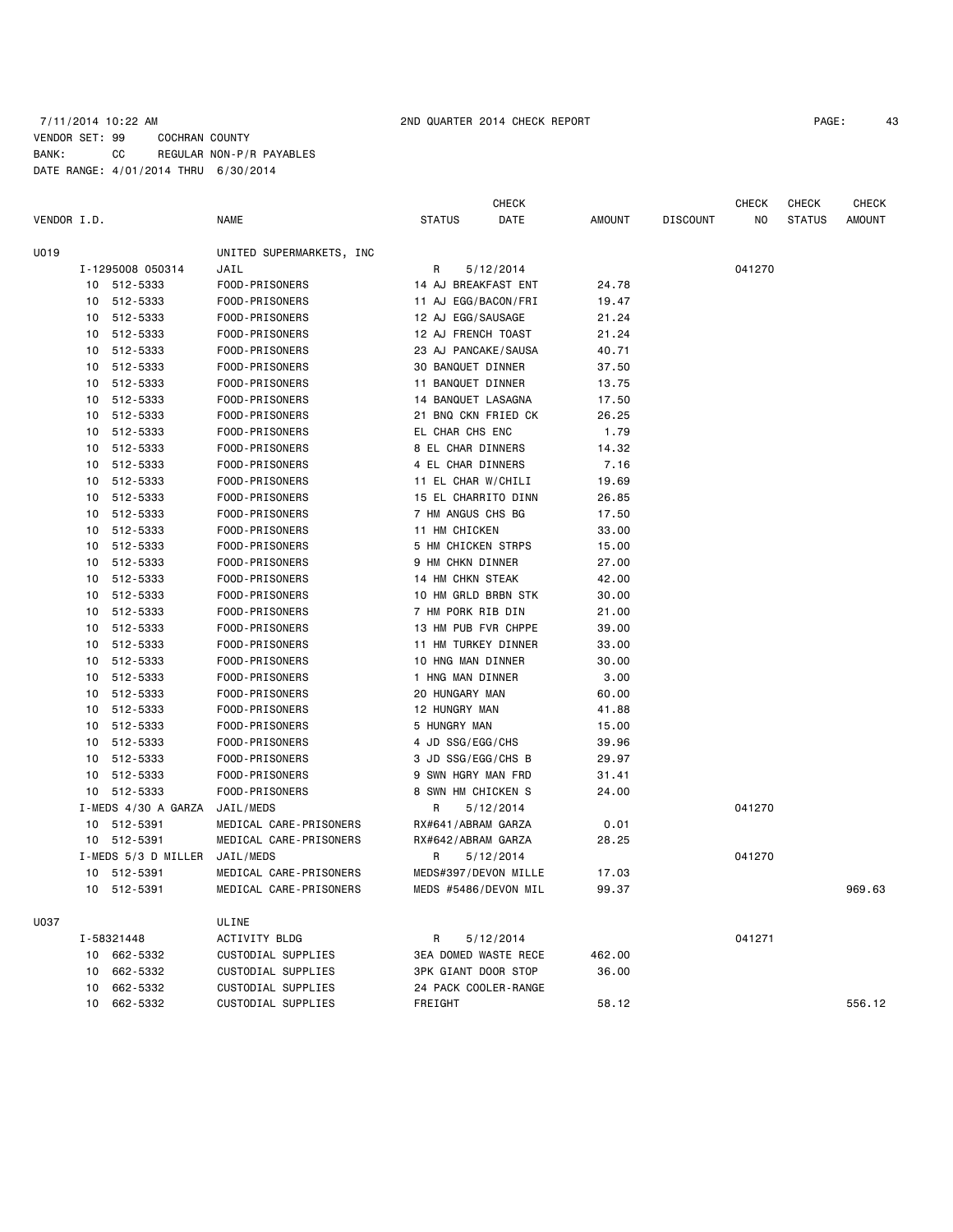# 7/11/2014 10:22 AM 2ND QUARTER 2014 CHECK REPORT PAGE: 44 VENDOR SET: 99 COCHRAN COUNTY BANK: CC REGULAR NON-P/R PAYABLES DATE RANGE: 4/01/2014 THRU 6/30/2014

|             |                |                         | <b>CHECK</b>         |                      |        |                 | <b>CHECK</b> | <b>CHECK</b>  | <b>CHECK</b>  |
|-------------|----------------|-------------------------|----------------------|----------------------|--------|-----------------|--------------|---------------|---------------|
| VENDOR I.D. |                | <b>NAME</b>             | <b>STATUS</b>        | DATE                 | AMOUNT | <b>DISCOUNT</b> | NO           | <b>STATUS</b> | <b>AMOUNT</b> |
| V039        |                | HIGINIO VASQUEZ JR. dba |                      |                      |        |                 |              |               |               |
|             | I-06100 042414 | JAIL                    | R                    | 5/12/2014            |        |                 | 041272       |               |               |
|             | 10 512-5333    | FOOD-PRISONERS          | 4 SF SUGAR           |                      | 23.16  |                 |              |               |               |
|             | I-08100 041414 | JAIL                    | R                    | 5/12/2014            |        |                 | 041272       |               |               |
|             | 10 512-5333    | FOOD-PRISONERS          | SS SUGAR             |                      | 2.09   |                 |              |               |               |
|             | I-11103 043014 | JAIL                    | R                    | 5/12/2014            |        |                 | 041272       |               |               |
|             | 10 512-5333    | FOOD-PRISONERS          | RED DEL APPLES       |                      | 4.99   |                 |              |               |               |
|             | 10 512-5333    | FOOD-PRISONERS          | 2 BAGS ORANGES       |                      | 9.58   |                 |              |               |               |
|             | I-16103 040414 | JAIL                    | R.                   | 5/12/2014            |        |                 | 041272       |               |               |
|             | 10 512-5333    | FOOD-PRISONERS          | KR MIRACLE WHIP SQZ  |                      | 4.59   |                 |              |               |               |
|             | 512-5333<br>10 | FOOD-PRISONERS          | KR MIRACLE WHIP SQZ  |                      | 3.19   |                 |              |               |               |
|             | 10 512-5333    | FOOD-PRISONERS          | LETTUCE CELLO        |                      | 1.19   |                 |              |               |               |
|             | I-19100 040714 | JAIL                    | R                    | 5/12/2014            |        |                 | 041272       |               |               |
|             | 10 512-5333    | FOOD-PRISONERS          |                      | 2 STOUFFER HMSTY SAL | 7.58   |                 |              |               |               |
|             | I-21100 040814 | JAIL                    | R                    | 5/12/2014            |        |                 | 041272       |               |               |
|             | 10 512-5333    | FOOD-PRISONERS          | 5 BAR S HAM CHOP     |                      | 11.45  |                 |              |               |               |
|             | 10 512-5333    | FOOD-PRISONERS          | 4 VELVEETA IWS       |                      | 11.56  |                 |              |               |               |
|             | 10 512-5333    | FOOD-PRISONERS          | RED DEL APPLES       |                      | 2.15   |                 |              |               |               |
|             | 10 512-5333    | FOOD-PRISONERS          | 2 BAG ORANGES        |                      | 6.18   |                 |              |               |               |
|             | I-21103 041514 | JAIL                    | R                    | 5/12/2014            |        |                 | 041272       |               |               |
|             | 10 512-5333    | FOOD-PRISONERS          | LETTUCE CELLO        |                      | 1.19   |                 |              |               |               |
|             | 10 512-5333    | FOOD-PRISONERS          | 4 SF SUGAR           |                      | 9.16   |                 |              |               |               |
|             | 10 512-5333    | FOOD-PRISONERS          | PRODUCE              |                      | 2.50   |                 |              |               |               |
|             | 10 512-5333    | FOOD-PRISONERS          | NAVEL ORANGES        |                      | 3.17   |                 |              |               |               |
|             | I-59100 041814 | JAIL                    | R                    | 5/12/2014            |        |                 | 041272       |               |               |
|             | 10 512-5333    | FOOD-PRISONERS          | 2 BAGS ORANGES       |                      | 10.18  |                 |              |               |               |
|             | I-75100 040614 | JAIL                    | R                    | 5/12/2014            |        |                 | 041272       |               |               |
|             | 10 512-5333    | FOOD-PRISONERS          |                      | J DEAN SAU EGG CHS M | 12.98  |                 |              |               |               |
|             | 10 512-5333    | FOOD-PRISONERS          |                      | J DEAN SAU EGG CH B/ | 12.98  |                 |              |               |               |
|             | I-76100 040614 | JAIL                    | R                    | 5/12/2014            |        |                 | 041272       |               |               |
|             | 10 512-5333    | FOOD-PRISONERS          |                      | 8 J DEAN BRK BOWL SA | 26.32  |                 |              |               |               |
|             | 10 512-5333    | FOOD-PRISONERS          |                      | 8 J DEAN BRKFST BOWL | 26.32  |                 |              |               |               |
|             | 10 512-5333    | FOOD-PRISONERS          |                      | 8 J DEAN BRKFST BOWL | 26.32  |                 |              |               |               |
|             | 10 512-5333    | FOOD-PRISONERS          |                      | 12 AJ SCR EGG/SAUS/H | 28.68  |                 |              |               |               |
|             | 10 512-5333    | FOOD-PRISONERS          | 2 SF SUGAR           |                      | 4.58   |                 |              |               |               |
|             | I-97100 042214 | JAIL                    | R                    | 5/12/2014            |        |                 | 041272       |               |               |
|             | 10 512-5333    | FOOD-PRISONERS          |                      | J DEAN BRK BOWL SAUS | 42.77  |                 |              |               |               |
|             | 10 512-5333    | FOOD-PRISONERS          |                      | J DEAN BRKFST BOWLS/ | 26.32  |                 |              |               |               |
|             | 10 512-5333    | FOOD-PRISONERS          |                      | J DEAN BRK BOWL SAUS | 6.58   |                 |              |               |               |
|             | 10<br>512-5333 | FOOD-PRISONERS          |                      | J DEAN BRKFST BOWLS/ | 26.32  |                 |              |               |               |
|             | 10 512-5333    | FOOD-PRISONERS          |                      | J DEAN SAU EG CHS CR | 12.98  |                 |              |               |               |
|             | 512-5333<br>10 | FOOD-PRISONERS          |                      | J DEAN SAU EG CHS B/ | 12.98  |                 |              |               |               |
|             | 512-5333<br>10 | FOOD-PRISONERS          | J DEAN SAU EG CHS M/ |                      | 12.98  |                 |              |               |               |
|             | 10 512-5333    | FOOD-PRISONERS          |                      | AJ SCR EGG/SAUS/HBRW | 28.68  |                 |              |               | 421.70        |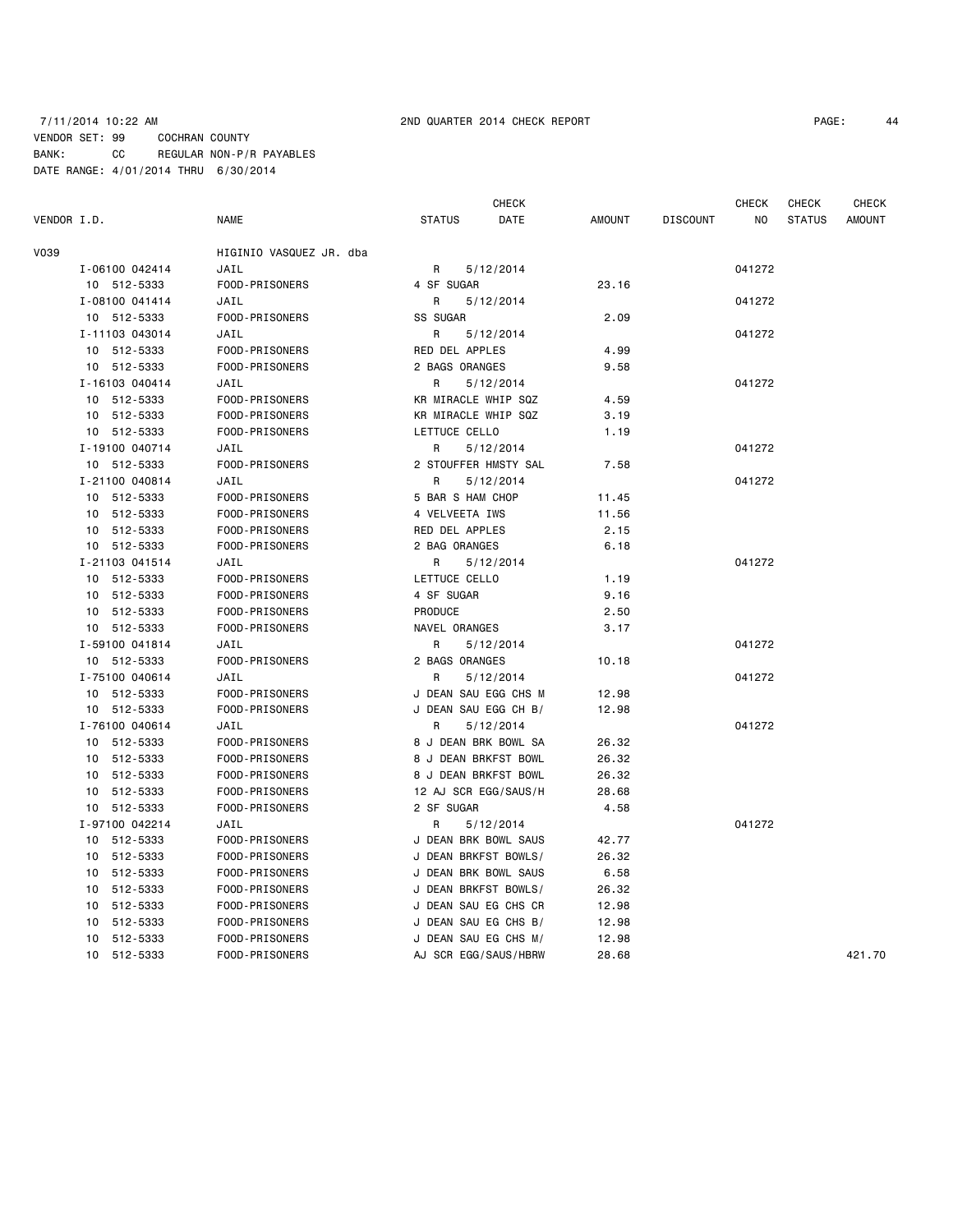# 7/11/2014 10:22 AM 2ND QUARTER 2014 CHECK REPORT PAGE: 45 VENDOR SET: 99 COCHRAN COUNTY BANK: CC REGULAR NON-P/R PAYABLES DATE RANGE: 4/01/2014 THRU 6/30/2014

|             |                     |                              |                   | <b>CHECK</b>          |        |                 | <b>CHECK</b> | <b>CHECK</b>  | <b>CHECK</b> |
|-------------|---------------------|------------------------------|-------------------|-----------------------|--------|-----------------|--------------|---------------|--------------|
| VENDOR I.D. |                     | NAME                         | <b>STATUS</b>     | DATE                  | AMOUNT | <b>DISCOUNT</b> | ΝO           | <b>STATUS</b> | AMOUNT       |
| W055        |                     | WINDSTREAM COMMUNICATIONS SW |                   |                       |        |                 |              |               |              |
|             | I-266-5074 MAY14    | ADULT PROBATION              | R                 | 5/12/2014             |        |                 | 041273       |               |              |
|             | 10 570-5420         | TELECOMMUNICATIONS           | BASIC LOCAL SVC   |                       | 47.60  |                 |              |               |              |
|             | 10 570-5420         | TELECOMMUNICATIONS           | OPTIONAL SVC      |                       | 11.97  |                 |              |               |              |
|             | 10 570-5420         | TELECOMMUNICATIONS           | LONG DISTANCE SVC |                       | 0.06   |                 |              |               |              |
|             | I-266-5215 MAY14    | <b>EXTENSION SVC</b>         | R                 | 5/12/2014             |        |                 | 041273       |               |              |
|             | 10 665-5420         | TELECOMMUNICATIONS           |                   | BASIC LOCAL SVC/3 LI  | 155.68 |                 |              |               |              |
|             | 10 665-5420         | TELECOMMUNICATIONS           | HI-SPEED INTERNET |                       | 39.99  |                 |              |               |              |
|             | 10 665-5420         | TELECOMMUNICATIONS           | LONG DISTANCE SVC |                       | 1.28   |                 |              |               | 256.58       |
| <b>WO70</b> |                     | R D WALLACE OIL CO INC       |                   |                       |        |                 |              |               |              |
|             | $I - 1400 05/14$    | PREC 4                       | R                 | 5/12/2014             |        |                 | 041274       |               |              |
|             | 15 624-5330         | FUEL AND OIL                 |                   | 103GL CLEAR DIESEL 4  | 387.18 |                 |              |               |              |
|             | 15 624-5330         | FUEL AND OIL                 |                   | 24GL CLEAR DIESEL 4/  | 90.22  |                 |              |               |              |
|             | 15 624-5330         | FUEL AND OIL                 |                   | 60GL CLEAR DIESEL 4/  | 225.54 |                 |              |               |              |
|             | 15 624-5330         | FUEL AND OIL                 | 28GL UNL 4/3      |                       | 90.02  |                 |              |               |              |
|             | 15 624-5330         | FUEL AND OIL                 | 28GL UNL 4/29     |                       | 90.02  |                 |              |               |              |
|             | $I - 1410005/14$    | PREC <sub>2</sub>            | R                 | 5/12/2014             |        |                 | 041274       |               |              |
|             | 15 622-5330         | FUEL AND OIL                 | 84GL CLEAR DIESEL |                       | 315.76 |                 |              |               |              |
|             | $I - 3440005/14$    | PREC 1                       | R                 | 5/12/2014             |        |                 | 041274       |               |              |
|             | 15 621-5330         | FUEL & OIL                   | 28GL UNL 4/4      |                       | 90.02  |                 |              |               |              |
|             | 15 621-5330         | FUEL & OIL                   | 28.1GL UNL 4/28   |                       | 90.34  |                 |              |               |              |
|             | $I - 3540005/14$    | PREC 3                       | R                 | 5/12/2014             |        |                 | 041274       |               |              |
|             | 15 623-5330         | FUEL AND OIL                 | 107.6GL UNL       |                       | 345.93 |                 |              |               |              |
|             | 15 623-5330         | FUEL AND OIL                 | 20.1GL UNL 4/8    |                       | 64.62  |                 |              |               |              |
|             | $I - 3600 05/14$    | PARK                         | R                 | 5/12/2014             |        |                 | 041274       |               |              |
|             | 10 660-5330         | FUEL AND OIL                 | 21GL UNL 4/9      |                       | 67.52  |                 |              |               |              |
|             | $I - 3700 05/14$    | SHERIFF                      | R                 | 5/12/2014             |        |                 | 041274       |               |              |
|             | 10 560-5330         | FUEL AND OIL                 | 80.9GL UNL/#107   |                       | 260.11 |                 |              |               |              |
|             | 10 560-5330         | FUEL AND OIL                 | 47GL UNL/#133     |                       | 151.11 |                 |              |               |              |
|             | 10 560-5330         | FUEL AND OIL                 | 28GL UNL/#137     |                       | 90.02  |                 |              |               | 2,358.41     |
| W092        |                     | WTG FUELS, INC               |                   |                       |        |                 |              |               |              |
|             | I-15006-03496 05/14 | SHERIFF                      | R                 | 5/12/2014             |        |                 | 041275       |               |              |
|             | 10 560-5330         | FUEL AND OIL                 | 28.51GL UNL/#107  |                       | 98.03  |                 |              |               |              |
|             | 10 560-5330         | FUEL AND OIL                 | 14GL UNL/#133     |                       | 49.08  |                 |              |               |              |
|             | 560-5330<br>10      | FUEL AND OIL                 |                   | 12.5GL PREM UNL/#135  | 43.82  |                 |              |               |              |
|             | 10 560-5330         | FUEL AND OIL                 | 79.29GL UNL/#136  |                       | 264.69 |                 |              |               | 455.62       |
| W115        |                     | RAYMOND D WEBER, SHERIFF     |                   |                       |        |                 |              |               |              |
|             | $I - 04/29/14$      | JAIL                         | R                 | 5/12/2014             |        |                 | 041276       |               |              |
|             | 10 512-5333         | FOOD-PRISONERS               |                   | 6 ALLSUP'S BREAD 4/1  | 4.77   |                 |              |               |              |
|             | 10 512-5333         | FOOD-PRISONERS               |                   | 2GL MILK, ALLSUP'S 4/ | 7.98   |                 |              |               |              |
|             | 10 512-5333         | FOOD-PRISONERS               |                   | 12 ALLSUP'S BREAD 4/  | 9.54   |                 |              |               |              |
|             | 10 512-5333         | FOOD-PRISONERS               |                   | 1GL MILK, ALLSUP'S 4/ | 3.99   |                 |              |               |              |
|             | I-04/29/14 HOLSTER  | SHERIFF                      | R                 | 5/12/2014             |        |                 | 041276       |               |              |
|             | 10 560-5334         | OTHER SUPPLIES               |                   | HOLSTER, SAFARILAND 0 | 39.99  |                 |              |               |              |
|             | 10 560-5334         | OTHER SUPPLIES               | SHIPPING          |                       | 5.99   |                 |              |               | 72.26        |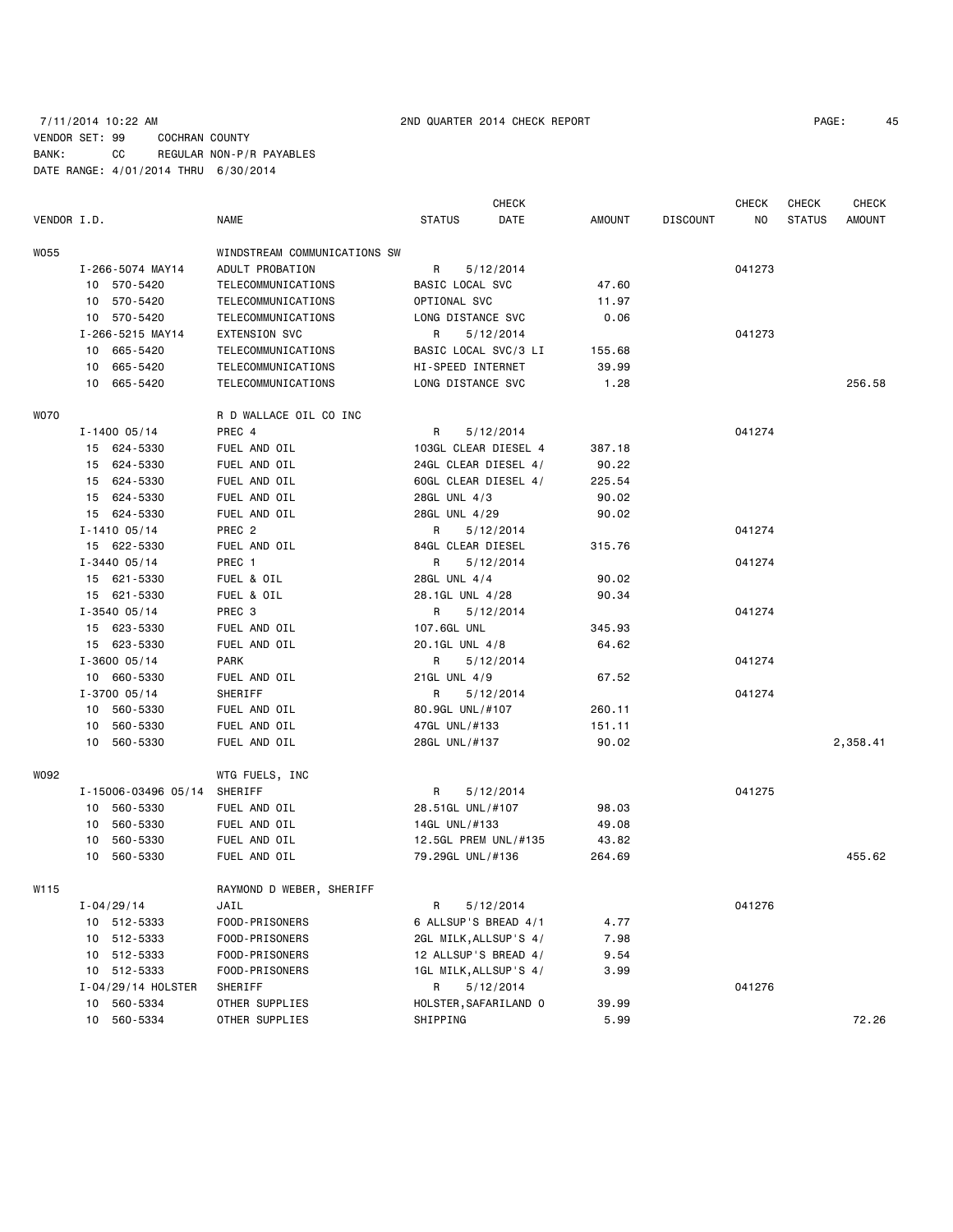# 7/11/2014 10:22 AM 2ND QUARTER 2014 CHECK REPORT PAGE: 46 VENDOR SET: 99 COCHRAN COUNTY BANK: CC REGULAR NON-P/R PAYABLES DATE RANGE: 4/01/2014 THRU 6/30/2014

CHECK CHECK CHECK CHECK CHECK

| VENDOR I.D. |            |                | <b>NAME</b>                    | <b>STATUS</b>       | DATE                  | <b>AMOUNT</b> | <b>DISCOUNT</b> | NO     | <b>STATUS</b> | <b>AMOUNT</b> |
|-------------|------------|----------------|--------------------------------|---------------------|-----------------------|---------------|-----------------|--------|---------------|---------------|
| W193        |            |                | WESTWARD AUTOMOTIVE REPAIR LLC |                     |                       |               |                 |        |               |               |
|             | $I - 3143$ |                | <b>SHERIFF</b>                 | R                   | 5/12/2014             |               |                 | 041277 |               |               |
|             | 10         | 560-5451       | MACHINERY-NON-OFFICE REPAIR    |                     | RPL LATCH, KEY CYLIND | 90.00         |                 |        |               |               |
|             | 10         | 560-5451       | MACHINERY-NON-OFFICE REPAIR    |                     | RPL CONDENSOR/#104    | 195.00        |                 |        |               |               |
|             | 10         | 560-5451       | MACHINERY-NON-OFFICE REPAIR    | <b>CONDENSOR</b>    |                       | 267.53        |                 |        |               |               |
|             | 10         | 560-5451       | MACHINERY-NON-OFFICE REPAIR    | LATCH               |                       | 136.18        |                 |        |               |               |
|             | 10         | 560-5451       | MACHINERY-NON-OFFICE REPAIR    | <b>KEY CYLINDER</b> |                       | 87.60         |                 |        |               |               |
|             | 10         | 560-5451       | MACHINERY-NON-OFFICE REPAIR    |                     | CODING CYLINDER/LOCK  | 29.00         |                 |        |               |               |
|             | 10         | 560-5451       | MACHINERY-NON-OFFICE REPAIR    | 3 CAB 134A          |                       | 66.08         |                 |        |               |               |
|             | 10         | 560-5451       | MACHINERY-NON-OFFICE REPAIR    | 2 ANTI-FREEZE       |                       | 34.50         |                 |        |               |               |
|             | 10         | 560-5451       | MACHINERY-NON-OFFICE REPAIR    | AIR CLEANER         |                       | 26.39         |                 |        |               |               |
|             | 10         | 560-5451       | MACHINERY-NON-OFFICE REPAIR    | 1QT PS FLUID        |                       | 5.50          |                 |        |               | 937.78        |
| Y010        |            |                | YELLOWHOUSE EXCHANGE           |                     |                       |               |                 |        |               |               |
|             |            | I-LOADER #2326 | <b>CEMETERY</b>                | R                   | 5/12/2014             |               |                 | 041278 |               |               |
|             |            | 10 516-5571    | CAPITAL OUTLAY                 |                     | '14 JD LOADER T0310E  | 75, 124.00    |                 |        |               |               |
|             |            | 10 516-5571    | CAPITAL OUTLAY                 |                     | LESS TRADE '79 JD 31  | 6,500.00CR    |                 |        |               | 68,624.00     |
| A053        |            |                | AMERICAN TIRE DISTRIBUTORS     |                     |                       |               |                 |        |               |               |
|             |            | I-S046317648   | SHERIFF                        | R                   | 5/29/2014             |               |                 | 041312 |               |               |
|             |            | 10 560-5454    | <b>TIRES</b>                   |                     | 4 275/60R17SL HAN VE  | 503.48        |                 |        |               | 503.48        |
| A165        |            |                | AFFILIATED COMPUTER SERVICES   |                     |                       |               |                 |        |               |               |
|             |            | I-1040249      | CO/DIST CLERK                  | R                   | 5/29/2014             |               |                 | 041313 |               |               |
|             |            | 10 403-5416    | FILMING & INDEXING             |                     | 20/20 LAND REC #1676  | 1,250.00      |                 |        |               |               |
|             |            | 10 403-5416    | FILMING & INDEXING             | FREIGHT             |                       | 39.09         |                 |        |               | 1,289.09      |
| A178        |            |                | AMAZON                         |                     |                       |               |                 |        |               |               |
|             |            | I-020764026926 | LIBRARY                        | R                   | 5/29/2014             |               |                 | 041314 |               |               |
|             |            | 10 650-5590    | <b>BOOKS</b>                   |                     | THE RUINS OF GORIAN   | 6.06          |                 |        |               |               |
|             | 10         | 650-5590       | <b>BOOKS</b>                   |                     | SPIRIT ANIMALS BK 3:  | 9.85          |                 |        |               |               |
|             | 10         | 650-5590       | <b>BOOKS</b>                   | SIEGE AND STORM     |                       | 10.18         |                 |        |               |               |
|             | 10         | 650-5590       | <b>BOOKS</b>                   |                     | BUCKLAND'S COMPLETE   | 14.76         |                 |        |               |               |
|             | 10         | 650-5590       | <b>BOOKS</b>                   |                     | BAD GIRLS DON'T DIE   | 7.04          |                 |        |               |               |
|             | 10         | 650-5590       | <b>BOOKS</b>                   |                     | BAD GIRLS DON'T DIE   | 7.94          |                 |        |               |               |
|             | 10         | 650-5590       | <b>BOOKS</b>                   |                     | AS DEAD AS IT GETS    | 8.11          |                 |        |               |               |
|             | 10         | 650-5590       | <b>BOOKS</b>                   |                     | BIG NATE: GREAT MIND  | 6.31          |                 |        |               |               |
|             |            | I-108601513535 | LIBRARY                        | R                   | 5/29/2014             |               |                 | 041314 |               |               |
|             | 10         | 650-5590       | <b>BOOKS</b>                   | SEA OF SHADOWS      |                       | 14.21         |                 |        |               |               |
|             | 10         | 650-5590       | <b>BOOKS</b>                   |                     | THE YEAR OF BILLY MI  | 9.60          |                 |        |               |               |
|             | 10         | 650-5590       | <b>BOOKS</b>                   | NIL                 |                       | 13.85         |                 |        |               |               |
|             | 10         | 650-5590       | <b>BOOKS</b>                   |                     | THE BOY WHO LOVED MA  | 9.94          |                 |        |               |               |
|             |            | I-108605498629 | LIBRARY                        | R                   | 5/29/2014             |               |                 | 041314 |               |               |
|             | 10         | 650-5590       | <b>BOOKS</b>                   | THE EIGHTH DAY      |                       | 10.74         |                 |        |               |               |
|             | 10         | 650-5590       | <b>BOOKS</b>                   |                     | DREAMS OF GODS & MON  | 17.10         |                 |        |               |               |
|             | 10         | 650-5590       | <b>BOOKS</b>                   | ZOM-B MISSION       |                       | 11.74         |                 |        |               |               |
|             | 10         | 650-5590       | <b>BOOKS</b>                   | THE FOREVER SONG    |                       | 10.74         |                 |        |               |               |
|             | 10         | 650-5590       | <b>BOOKS</b>                   |                     | OPHELIA AND THE MARV  | 13.17         |                 |        |               |               |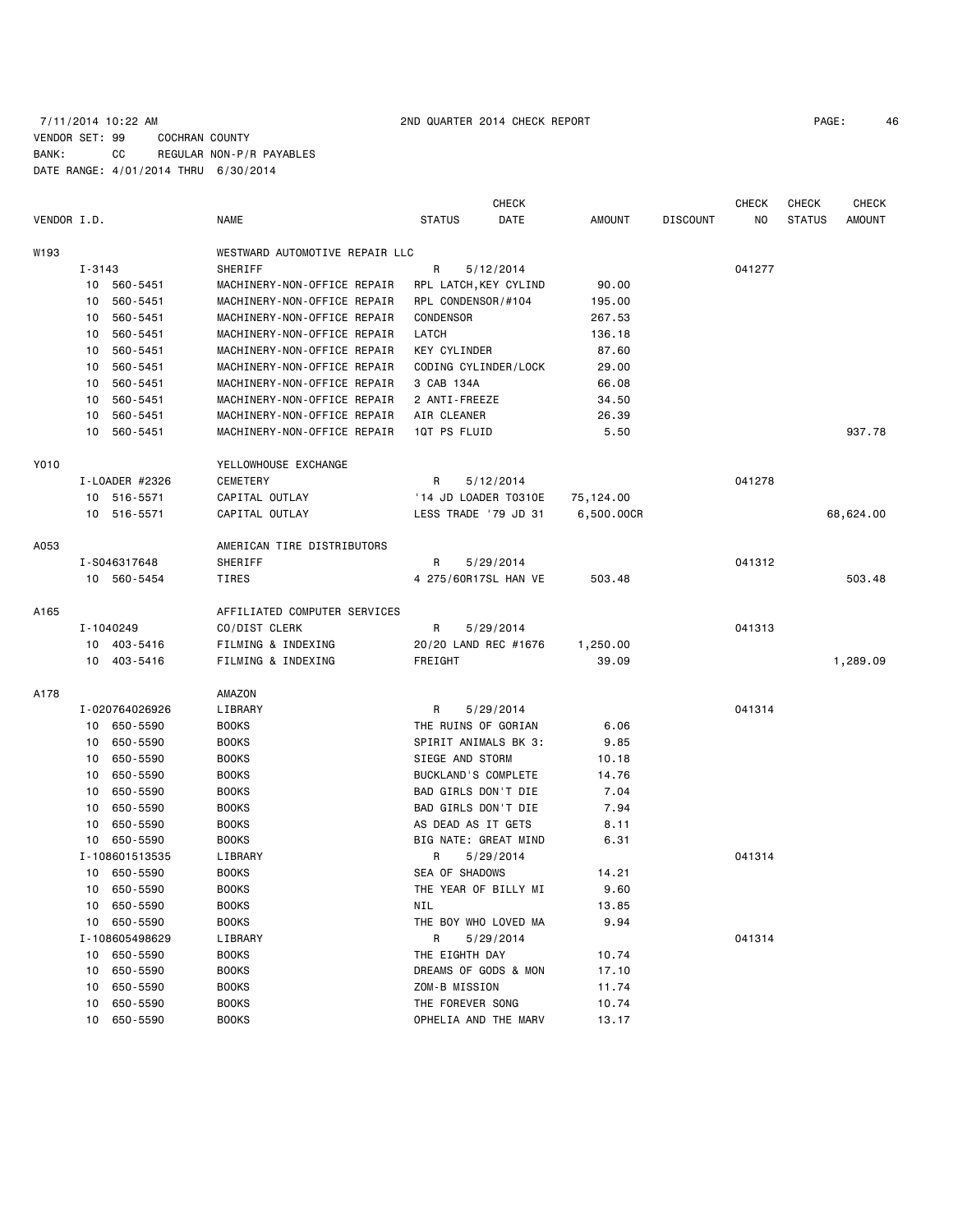# 7/11/2014 10:22 AM 2ND QUARTER 2014 CHECK REPORT PAGE: 47 VENDOR SET: 99 COCHRAN COUNTY BANK: CC REGULAR NON-P/R PAYABLES DATE RANGE: 4/01/2014 THRU 6/30/2014

|             |            |                |                     |      |                      | <b>CHECK</b>          |               |                 | <b>CHECK</b> | <b>CHECK</b>  | <b>CHECK</b>  |
|-------------|------------|----------------|---------------------|------|----------------------|-----------------------|---------------|-----------------|--------------|---------------|---------------|
| VENDOR I.D. |            |                | <b>NAME</b>         |      | <b>STATUS</b>        | DATE                  | <b>AMOUNT</b> | <b>DISCOUNT</b> | NO           | <b>STATUS</b> | <b>AMOUNT</b> |
| A178        |            |                | AMAZON              | CONT |                      |                       |               |                 |              |               |               |
|             |            | I-108605498629 | LIBRARY             |      | R                    | 5/29/2014             |               |                 | 041314       |               |               |
|             |            | 10 650-5590    | <b>BOOKS</b>        |      | CARNAL CURIOSITY     |                       | 19.86         |                 |              |               |               |
|             | 10         | 650-5590       | <b>BOOKS</b>        |      | THE COLLECTOR        |                       | 16.43         |                 |              |               |               |
|             | 10         | 650-5590       | <b>BOOKS</b>        |      | iPAD FOR DUMMIES     |                       | 16.40         |                 |              |               |               |
|             | 10         | 650-5590       | <b>BOOKS</b>        |      | THE AUSCHWITZ ESCAPE |                       | 17.07         |                 |              |               |               |
|             | 10         | 650-5590       | <b>BOOKS</b>        |      | DARTH PAPER STRIKES  |                       | 10.06         |                 |              |               |               |
|             | 10         | 650-5590       | <b>BOOKS</b>        |      | SURPRISE ATTACK OF J |                       | 9.04          |                 |              |               |               |
|             |            | I-173630601518 | LIBRARY             |      | R                    | 5/29/2014             |               |                 | 041314       |               |               |
|             | 10         | 650-5590       | <b>BOOKS</b>        |      | THE CURSE OF THE BOL |                       | 7.19          |                 |              |               |               |
|             |            | 10 650-5590    | <b>BOOKS</b>        |      | THE REVENGE OF THE M |                       | 7.19          |                 |              |               |               |
|             |            | I-173632916277 | LIBRARY             |      | R                    | 5/29/2014             |               |                 | 041314       |               |               |
|             | 10         | 650-5590       | <b>BOOKS</b>        |      | THE THIRTEEN GHOSTS  |                       | 5.34          |                 |              |               |               |
|             | 10         | 650-5590       | <b>BOOKS</b>        |      | CREEPELIA VON CACKLE |                       | 5.34          |                 |              |               |               |
|             | 10         | 650-5590       | <b>BOOKS</b>        |      |                      | GERONIMO STILTON CAV  | 5.34          |                 |              |               |               |
|             | 10         | 650-5590       | <b>BOOKS</b>        |      |                      | GERONIMO STILTON CAV  | 5.34          |                 |              |               |               |
|             | 10         | 650-5590       | <b>BOOKS</b>        |      | COWPOKE CLYDE AND DI |                       | 14.04         |                 |              |               |               |
|             | 10         | 650-5590       | <b>BOOKS</b>        |      | DARK TRIUMPH         |                       | 14.20         |                 |              |               |               |
|             | 10         | 650-5590       | <b>BOOKS</b>        |      | THE GLASS CASTLE     |                       | 9.41          |                 |              |               |               |
|             | 10         | 650-5590       | <b>BOOKS</b>        |      | LOS GATOS BLACK ON H |                       | 13.32         |                 |              |               |               |
|             | 10         | 650-5590       | <b>BOOKS</b>        |      | MARIA HAD A LITTLE L |                       | 13.59         |                 |              |               |               |
|             | 10         | 650-5590       | <b>BOOKS</b>        |      | MARISOL MCDONALD DOE |                       | 13.32         |                 |              |               |               |
|             | 10         | 650-5590       | <b>BOOKS</b>        |      | THE WATERMELON SEED  |                       | 14.04         |                 |              |               |               |
|             | 10         | 650-5590       | <b>BOOKS</b>        |      | THE TARGET           |                       | 16.36         |                 |              |               |               |
|             | 10         | 650-5590       | <b>BOOKS</b>        |      | THE FART BOOK        |                       | 8.09          |                 |              |               |               |
|             | 10         | 650-5590       | <b>BOOKS</b>        |      | DIARY OF A 6TH GRADE |                       | 6.29          |                 |              |               |               |
|             | 10         | 650-5590       | <b>BOOKS</b>        |      | DIARY OF A 6TH GRADE |                       | 6.29          |                 |              |               |               |
|             | 10         | 650-5590       | <b>BOOKS</b>        |      | FOREVER & ALWAYS: TH |                       | 12.86         |                 |              |               |               |
|             | 10         | 650-5590       | <b>BOOKS</b>        |      | <b>FALLING UNDER</b> |                       | 14.57         |                 |              |               |               |
|             |            | I-173633983022 | LIBRARY             |      | R                    | 5/29/2014             |               |                 | 041314       |               |               |
|             |            | 10 650-5310    | OFFICE SUPPLIES     |      |                      | AMAZONBASICS 12-SHEE  | 99.99         |                 |              |               |               |
|             |            | I-188685334276 | LIBRARY             |      | R                    | 5/29/2014             |               |                 | 041314       |               |               |
|             | 10         | 650-5590       | <b>BOOKS</b>        |      |                      | THE INVENTION OF WIN  | 13.99         |                 |              |               |               |
|             |            | 10 650-5590    | <b>BOOKS</b>        |      | SHIPPING             |                       | 3.99          |                 |              |               |               |
|             |            | I-231435889261 | LIBRARY             |      | R                    | 5/29/2014             |               |                 | 041314       |               |               |
|             | 10         | 650-5590       | <b>BOOKS</b>        |      | GOLDEN BOY: A NOVEL  |                       | 5.52          |                 |              |               |               |
|             | 10         | 650-5590       | <b>BOOKS</b>        |      | SHIPPING             |                       | 3.99          |                 |              |               | 589.80        |
| A235        |            |                | R&D DANIEL, INC dba |      |                      |                       |               |                 |              |               |               |
|             | $I - 5012$ |                | COURTHOUSE          |      | R                    | 5/29/2014             |               |                 | 041315       |               |               |
|             | 10         | 510-5451       | REPAIR              |      |                      | CLEAN CNDNSR; TREAT W | 340.00        |                 |              |               |               |
|             | 10         | 510-5451       | REPAIR              |      | 55# REFRIGERANT      |                       | 1,540.00      |                 |              |               |               |
|             |            | 10 510-5451    | REPAIR              |      | MILEAGE              |                       | 54.00         |                 |              |               | 1,934.00      |
|             |            |                |                     |      |                      |                       |               |                 |              |               |               |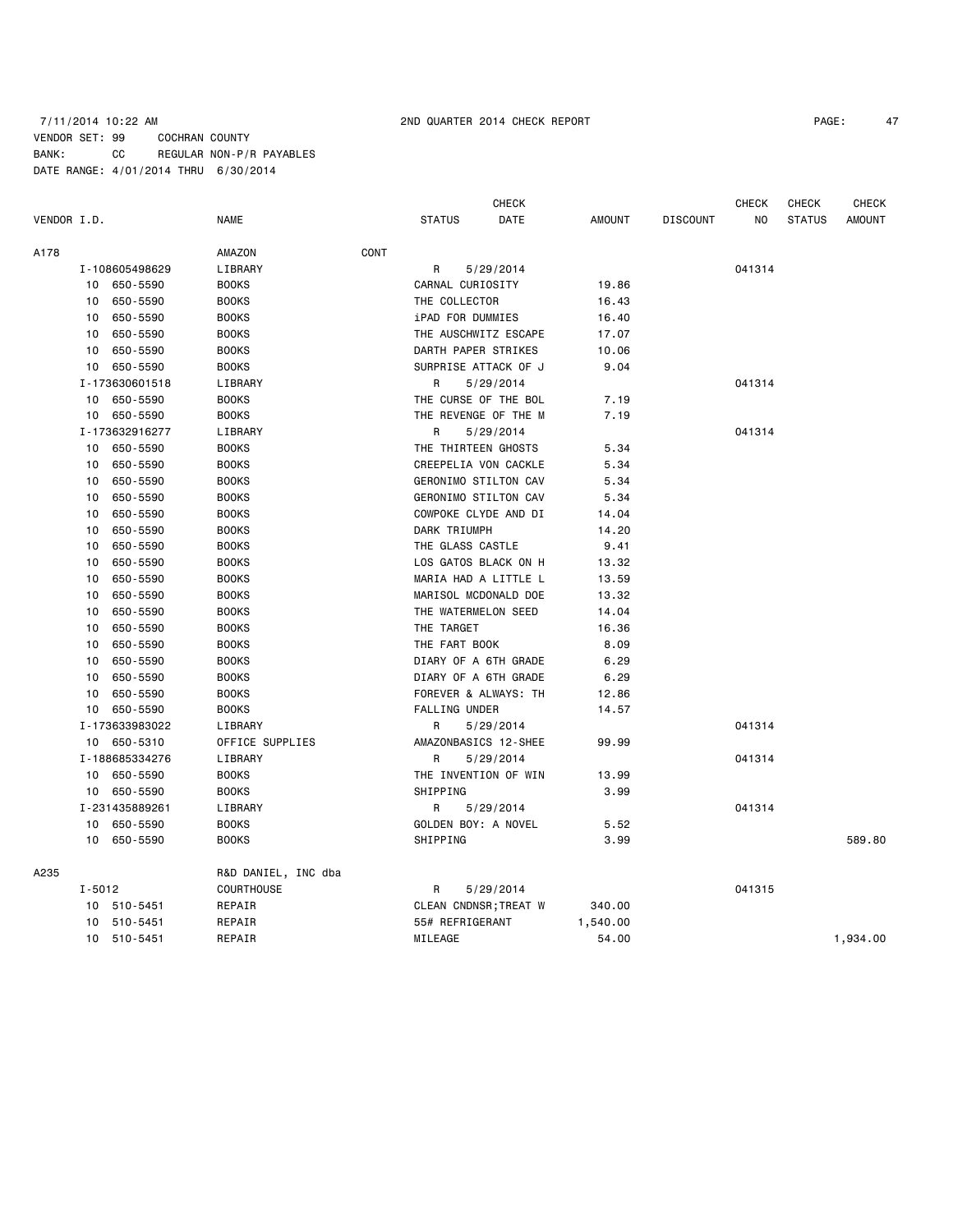7/11/2014 10:22 AM 2ND QUARTER 2014 CHECK REPORT PAGE: 48 VENDOR SET: 99 COCHRAN COUNTY BANK: CC REGULAR NON-P/R PAYABLES DATE RANGE: 4/01/2014 THRU 6/30/2014

 CHECK CHECK CHECK CHECK VENDOR I.D. NAME STATUS DATE AMOUNT DISCOUNT NO STATUS AMOUNT B050 BERRYHILL SEWER SERVICE, INC I-24484 NON-DEPT'L/RODEO GROUNDS R 5/29/2014 041316 10 409-5499 MISCELLANEOUS 1 TOILET RENT--MAY ' 250.00 10 409-5499 MISCELLANEOUS 1 HANDICAP TOILET--M 350.00 600.00 B119 CHERYL BUTLER I-MILEAGE RUN-OFF 14 ELECTIONS R 5/29/2014 041317 10 490-5427 CONTINUING EDUCATION 86.6mi, REP RUN-OFF 48.50 48.50 C008 COOS CITY OF WHITEFACE I-409 06/14 PREC 2 R 5/29/2014 2041318 15 622-5440 UTILITIES GAS SVC 4/16-5/16/14 16.25 15 622-5440 UTILITIES WATER SVC 14.00 15 622-5440 UTILITIES GARBAGE SVC 50.10 15 622-5440 UTILITIES SEWER SVC 22.50 102.85 C015 COCHRAN COUNTY SENIOR I-MAY '14 INSTLMT SENIOR CITIZENS R 5/29/2014 R 5/29/2014 10 663-5418 SENIOR CITIZENS CONTRACT MAY 2014 6,250.00 6,250.00 C321 CLEAR- VU I-50414 SHERIFF R 5/29/2014 041320 10 560-5451 MACHINERY-NON-OFFICE REPAIR RPL WNDSHLD/#133 100.00 10 560-5451 MACHINERY-NON-OFFICE REPAIR WINDSHIELD 199.99 10 560-5451 MACHINERY-NON-OFFICE REPAIR SHOP CHG 8.00 I-50545 SHERIFF R R 5/29/2014 R 9041320 10 560-5451 MACHINERY-NON-OFFICE REPAIR RPR ROCK CHIP/#135 30.00 337.99 C340 COUNTY INFORMATION RESOURCE AG I-SOP002309 NON-DEPT'L R 5/29/2014 R 5/29/2014 041321 10 409-5420 TELECOMMUNICATIONS 17 EMAIL ACCTS/APR ' 34.00 34.00 D001 DACO FIRE EQUIPMENT I-8292 PREC 1 R 5/29/2014 041322 15 621-5451 REPAIRS ADAPTER 29.18 15 621-5451 REPAIRS DUAL RANGE NOZZLE 1" 82.96 112.14 D039 DUVALL TECHNOLOGY I-141 SHERIFF R R 5/29/2014 R 3041323 10 560-5452 OFFICE EQUIPMENT REPAIR CONFIG NTWRK/NEW OMN 180.00 I-142 TAX A/C R 5/29/2014 041323 10 499-5451 REPAIR RESET ROUTER,MODEM/U 180.00 10 499-5451 REPAIR BATT FOR APC UPS 38.33 398.33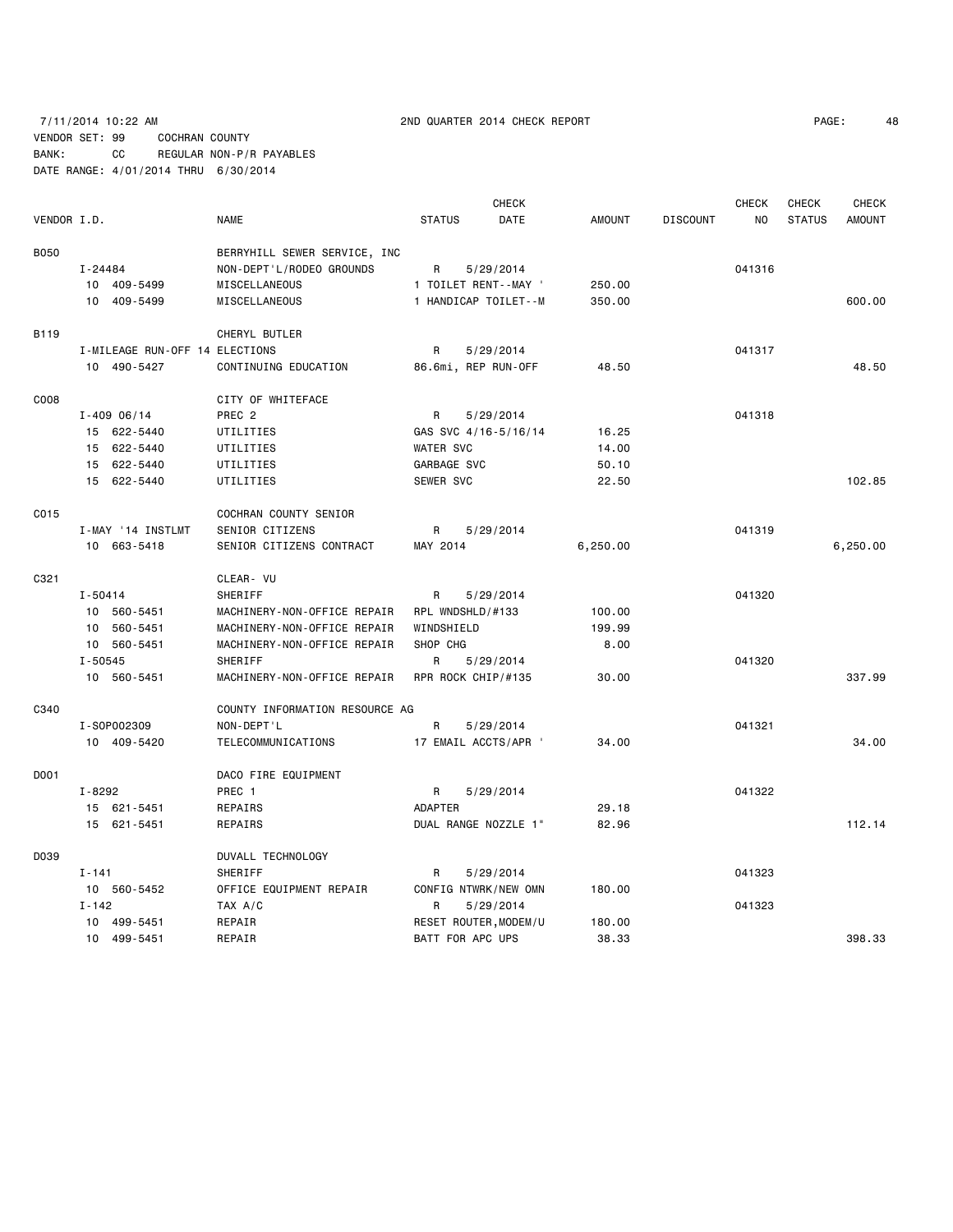# 7/11/2014 10:22 AM 2ND QUARTER 2014 CHECK REPORT PAGE: 49 VENDOR SET: 99 COCHRAN COUNTY BANK: CC REGULAR NON-P/R PAYABLES DATE RANGE: 4/01/2014 THRU 6/30/2014

|             |          |                       |                             |                      | <b>CHECK</b>          |               |                 | <b>CHECK</b> | <b>CHECK</b>  | <b>CHECK</b>  |
|-------------|----------|-----------------------|-----------------------------|----------------------|-----------------------|---------------|-----------------|--------------|---------------|---------------|
| VENDOR I.D. |          |                       | <b>NAME</b>                 | <b>STATUS</b>        | DATE                  | <b>AMOUNT</b> | <b>DISCOUNT</b> | NO           | <b>STATUS</b> | <b>AMOUNT</b> |
| D048        |          |                       | DATA-LINE OFFICE SYSTEMS    |                      |                       |               |                 |              |               |               |
|             |          | I-IN11373             | LIBRARY                     | R                    | 5/29/2014             |               |                 | 041324       |               |               |
|             |          | 10 650-5411           | MAINTENANCE CONTRACTS       |                      | MAINT AGRMT 5/8-6/7/  | 37.50         |                 |              |               |               |
|             |          | 10 650-5411           | MAINTENANCE CONTRACTS       |                      | 439 COLOR COPIES/MAI  | 43.90         |                 |              |               | 81.40         |
| E017        |          |                       | ELLIS AND SON INC           |                      |                       |               |                 |              |               |               |
|             |          | $I - P$ HONESTO 05/14 | JUSTICE OF PEACE            | R                    | 5/29/2014             |               |                 | 041325       |               |               |
|             |          | 10 455-5405           | <b>AUTOPSY</b>              |                      | AUTOPSY/PETRA HONEST  | 65.00         |                 |              |               |               |
|             |          | 10 455-5405           | <b>AUTOPSY</b>              | TRNSPRT/LBK          |                       | 50.00         |                 |              |               | 115.00        |
| E057        |          |                       | ELECTION SYSTEMS & SOFTWARE |                      |                       |               |                 |              |               |               |
|             | I-889833 |                       | ELECTIONS                   | R                    | 5/29/2014             |               |                 | 041326       |               |               |
|             |          | 10 490-5335           | ELECTION SUPPLIES           |                      | BASE CHG: PREC TAB-RE | 371.88        |                 |              |               |               |
|             | 10       | 490-5335              | ELECTION SUPPLIES           | 2 ROTATIONS          |                       |               |                 |              |               |               |
|             | 10       | 490-5335              | ELECTION SUPPLIES           | 1 BALLOT TYPE        |                       | 53.13         |                 |              |               |               |
|             | 10       | 490-5335              | ELECTION SUPPLIES           | 5 PRECINCTS          |                       | 26.55         |                 |              |               |               |
|             | 10       | 490-5335              | ELECTION SUPPLIES           | 14 SPLITS            |                       | 96.60         |                 |              |               |               |
|             | 10       | 490-5335              | ELECTION SUPPLIES           | 5 BALLOT FACES       |                       | 53.15         |                 |              |               |               |
|             | 10       | 490-5335              | ELECTION SUPPLIES           | 7 CONTESTS/ISSUES    |                       | 89.25         |                 |              |               |               |
|             | 10       | 490-5335              | ELECTION SUPPLIES           |                      | 5 MEDIA BURN/THUMB D  | 50.00         |                 |              |               |               |
|             | 10       | 490-5335              | ELECTION SUPPLIES           |                      | 5 MEDIA BURN/FLASHCA  | 50.00         |                 |              |               |               |
|             | 10       | 490-5335              | ELECTION SUPPLIES           |                      | AUTOMRK: LANG SET-UP  | 256.50        |                 |              |               |               |
|             | 10       | 490-5335              | ELECTION SUPPLIES           |                      | 14 CANDIDATES/YES-NO  | 102.06        |                 |              |               |               |
|             | 10       | 490-5335              | ELECTION SUPPLIES           | 1 POLITICAL PARTY    |                       | 5.22          |                 |              |               |               |
|             | 10       | 490-5335              | ELECTION SUPPLIES           | 7 CONTESTS/ISSUES    |                       | 73.71         |                 |              |               |               |
|             | 10       | 490-5335              | ELECTION SUPPLIES           | 5 BALLOT FACES       |                       | 52.65         |                 |              |               |               |
|             | 10       | 490-5335              | ELECTION SUPPLIES           | LANGUAGE SET-UP SPA  |                       | 256.50        |                 |              |               |               |
|             | 10       | 490-5335              | ELECTION SUPPLIES           |                      | 14 CANDIDATES/YES-NO  | 102.06        |                 |              |               |               |
|             | 10       | 490-5335              | ELECTION SUPPLIES           | 1 POLITICAL PARTY    |                       | 5.22          |                 |              |               |               |
|             | 10       | 490-5335              | ELECTION SUPPLIES           | 7 CONTESTS/ISSUES    |                       | 73.71         |                 |              |               |               |
|             | 10       | 490-5335              | ELECTION SUPPLIES           | 5 BALLOT FACES       |                       | 52.65         |                 |              |               |               |
|             | 10       | 490-5335              | ELECTION SUPPLIES           | ELECTION SVCS LEV 4  |                       |               |                 |              |               |               |
|             | 10       | 490-5335              | ELECTION SUPPLIES           | 1 M-100 MEM CARD 3V  |                       | 2.25          |                 |              |               |               |
|             | 10       | 490-5335              | ELECTION SUPPLIES           | FREIGHT              |                       | 38.35         |                 |              |               | 1,811.44      |
| E075        |          |                       | <b>WEX BANK</b>             |                      |                       |               |                 |              |               |               |
|             |          | I-36631904            | SHERIFF                     | R                    | 5/29/2014             |               |                 | 041327       |               |               |
|             |          | 10 560-5330           | FUEL AND OIL                | 28.5GL UNL, LBK 4/23 |                       | 94.60         |                 |              |               | 94.60         |
| F106        |          |                       | FARMERS CO-OP GIN           |                      |                       |               |                 |              |               |               |
|             |          | I-DW#15863            | <b>ACTIVITY BLDG</b>        | R                    | 5/29/2014             |               |                 | 041328       |               |               |
|             |          | 10 000-4370.101       | RENT-ACTIVITY BUILDING      | REF DEP FOR 5/17/14  |                       | 150.00        |                 |              |               | 150.00        |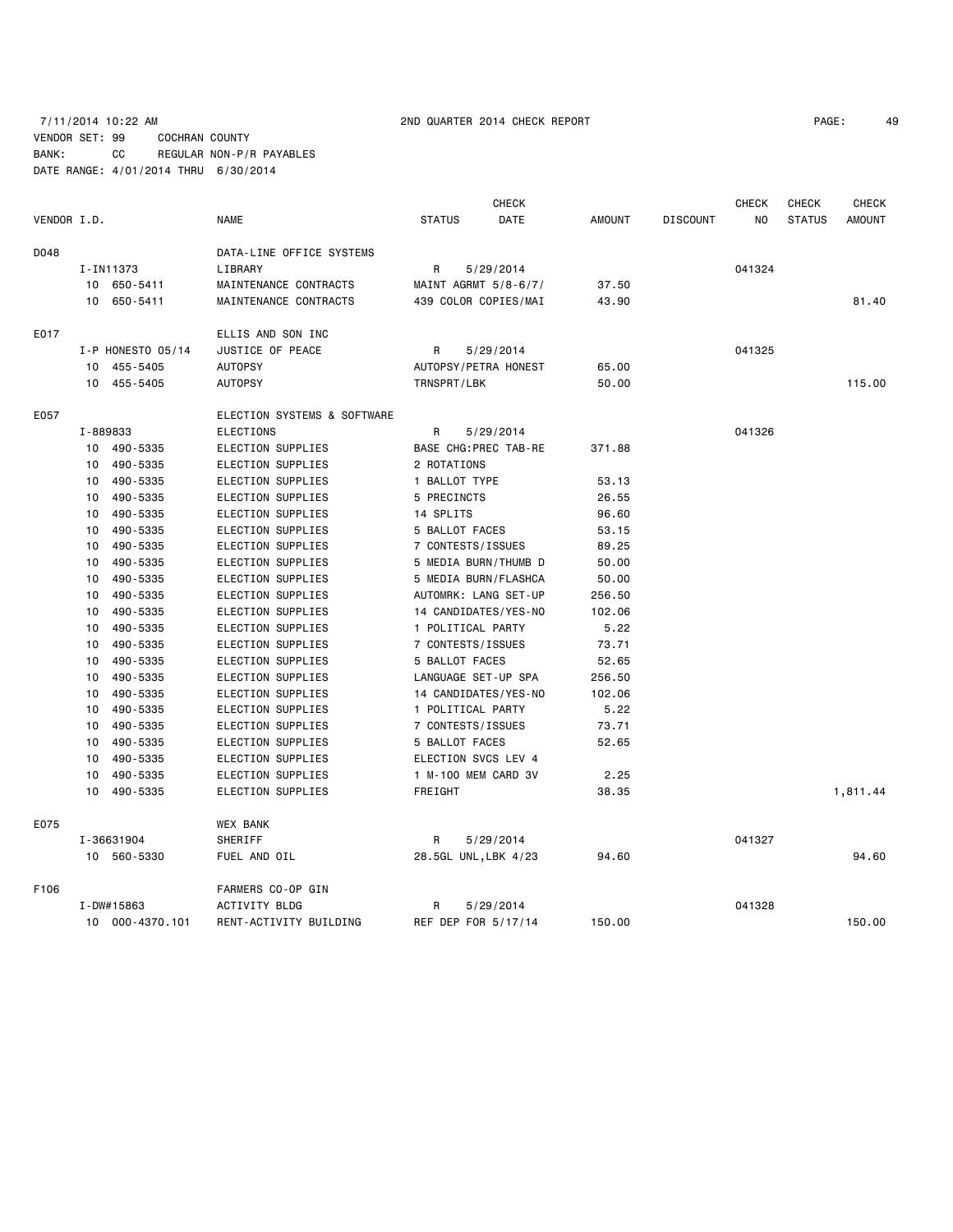# 7/11/2014 10:22 AM 2ND QUARTER 2014 CHECK REPORT PAGE: 50 VENDOR SET: 99 COCHRAN COUNTY BANK: CC REGULAR NON-P/R PAYABLES DATE RANGE: 4/01/2014 THRU 6/30/2014

|                  |              |                    |                                |                      | <b>CHECK</b>          |               |                 | <b>CHECK</b>   | CHECK         | <b>CHECK</b>  |
|------------------|--------------|--------------------|--------------------------------|----------------------|-----------------------|---------------|-----------------|----------------|---------------|---------------|
| VENDOR I.D.      |              |                    | <b>NAME</b>                    | <b>STATUS</b>        | DATE                  | <b>AMOUNT</b> | <b>DISCOUNT</b> | N <sub>O</sub> | <b>STATUS</b> | <b>AMOUNT</b> |
| F215             |              |                    | 1ST CLASS PLUMBING HEATING & A |                      |                       |               |                 |                |               |               |
|                  | I-2052582    |                    | <b>COURTHOUSE</b>              | R                    | 5/29/2014             |               |                 | 041329         |               |               |
|                  |              | 10 510-5451        | REPAIR                         | HAND AUGER FEE       |                       | 5.00          |                 |                |               |               |
|                  |              | 10 510-5451        | REPAIR                         | UNSTOP WMN RR/BSMT   |                       | 80.00         |                 |                |               | 85.00         |
| G031             |              |                    | GRAINGER                       |                      |                       |               |                 |                |               |               |
|                  | I-9432543404 |                    | <b>COURTHOUSE</b>              | R                    | 5/29/2014             |               |                 | 041330         |               |               |
|                  |              | 10 510-5451        | REPAIR                         |                      | BattBkup 700VA, 450W, | 187.47        |                 |                |               |               |
|                  | I-9442671971 |                    | COURTHOUSE, ALL PRECINCTS      | R                    | 5/29/2014             |               |                 | 041330         |               |               |
|                  |              | 10 510-5451        | REPAIR                         | FIRE EXTINGUISHER    |                       | 60.67         |                 |                |               |               |
|                  |              | 15 621-5451        | REPAIRS                        | FIRE EXTINGUISHER    |                       | 60.67         |                 |                |               |               |
|                  |              | 15 622-5451        | REPAIRS                        | FIRE EXTINGUISHER    |                       | 60.67         |                 |                |               |               |
|                  |              | 15 623-5451        | REPAIRS                        | FIRE EXTINGUISHER    |                       | 60.67         |                 |                |               |               |
|                  |              | 15 624-5451        | REPAIRS                        | FIRE EXTINGUISHER    |                       | 60.67         |                 |                |               | 490.82        |
| G188             |              |                    | GREG'S BACKHOE SERVICE,        |                      |                       |               |                 |                |               |               |
|                  | I-15299      |                    | PREC <sub>3</sub>              | R                    | 5/29/2014             |               |                 | 041331         |               |               |
|                  |              | 15 623-5451        | REPAIRS                        |                      | BKHOE, OPER/CATTLEGRD | 480.00        |                 |                |               | 480.00        |
| G247             |              |                    | GALE/CENGAGE LEARNING          |                      |                       |               |                 |                |               |               |
|                  | I-52025896   |                    | LIBRARY                        | R                    | 5/29/2014             |               |                 | 041332         |               |               |
|                  |              | 10 650-5590        | <b>BOOKS</b>                   | SCORNED JUSTICE: MEN |                       | 18.59         |                 |                |               |               |
|                  |              | 10 650-5590        | <b>BOOKS</b>                   | <b>SEVERED TRUST</b> |                       | 18.59         |                 |                |               |               |
|                  | I-52043642   |                    | LIBRARY                        | R                    | 5/29/2014             |               |                 | 041332         |               |               |
|                  |              | 10 650-5590        | <b>BOOKS</b>                   | SAVING HOPE          |                       | 18.59         |                 |                |               |               |
|                  |              | 10 650-5590        | <b>BOOKS</b>                   | SHATTERED SILENCE    |                       | 18.59         |                 |                |               | 74.36         |
| H <sub>126</sub> |              |                    | HOLLAND'S OFFICE TECHNOLOGIES  |                      |                       |               |                 |                |               |               |
|                  | I-106005     |                    | AUDITOR                        | R                    | 5/29/2014             |               |                 | 041333         |               |               |
|                  |              | 10 495-5310        | OFFICE SUPPLIES                |                      | 1BX FOLDERS, SMD11948 | 25.99         |                 |                |               |               |
|                  |              | 10 495-5310        | OFFICE SUPPLIES                |                      | 1CT STORAGE BOX, LTR  | 44.99         |                 |                |               |               |
|                  | I-106125     |                    | NON-DEPT'L/TAX A/C             | R                    | 5/29/2014             |               |                 | 041333         |               |               |
|                  |              | 10 409-5300        | COUNTY-WIDE SUPPLIES           | FAX TONER TK132      |                       | 89.99         |                 |                |               |               |
|                  |              | 10 409-5300        | COUNTY-WIDE SUPPLIES           | FREIGHT              |                       | 5.83          |                 |                |               |               |
|                  |              | 10 499-5310        | OFFICE SUPPLIES                | FAX TONER TK132      |                       | 89.99         |                 |                |               |               |
|                  |              | 10 499-5310        | OFFICE SUPPLIES                | FREIGHT              |                       | 5.82          |                 |                |               | 262.61        |
| I019             |              |                    | LARRY IVINS                    |                      |                       |               |                 |                |               |               |
|                  |              | $I-PREC$ 1 5/14/14 | PREC 1                         | R                    | 5/29/2014             |               |                 | 041334         |               |               |
|                  |              | 15 621-5356        | ROAD MATERIALS & SUPPLIES      |                      | 18 LOADS CALICHE @ \$ | 720.00        |                 |                |               |               |
|                  |              | I-PREC 4 5/27/14   | PREC 4                         | R                    | 5/29/2014             |               |                 | 041334         |               |               |
|                  |              | 15 624-5356        | ROAD MATERIALS & SUPPLIES      |                      | 26 LOADS CALICHE @ \$ | 1,040.00      |                 |                |               | 1,760.00      |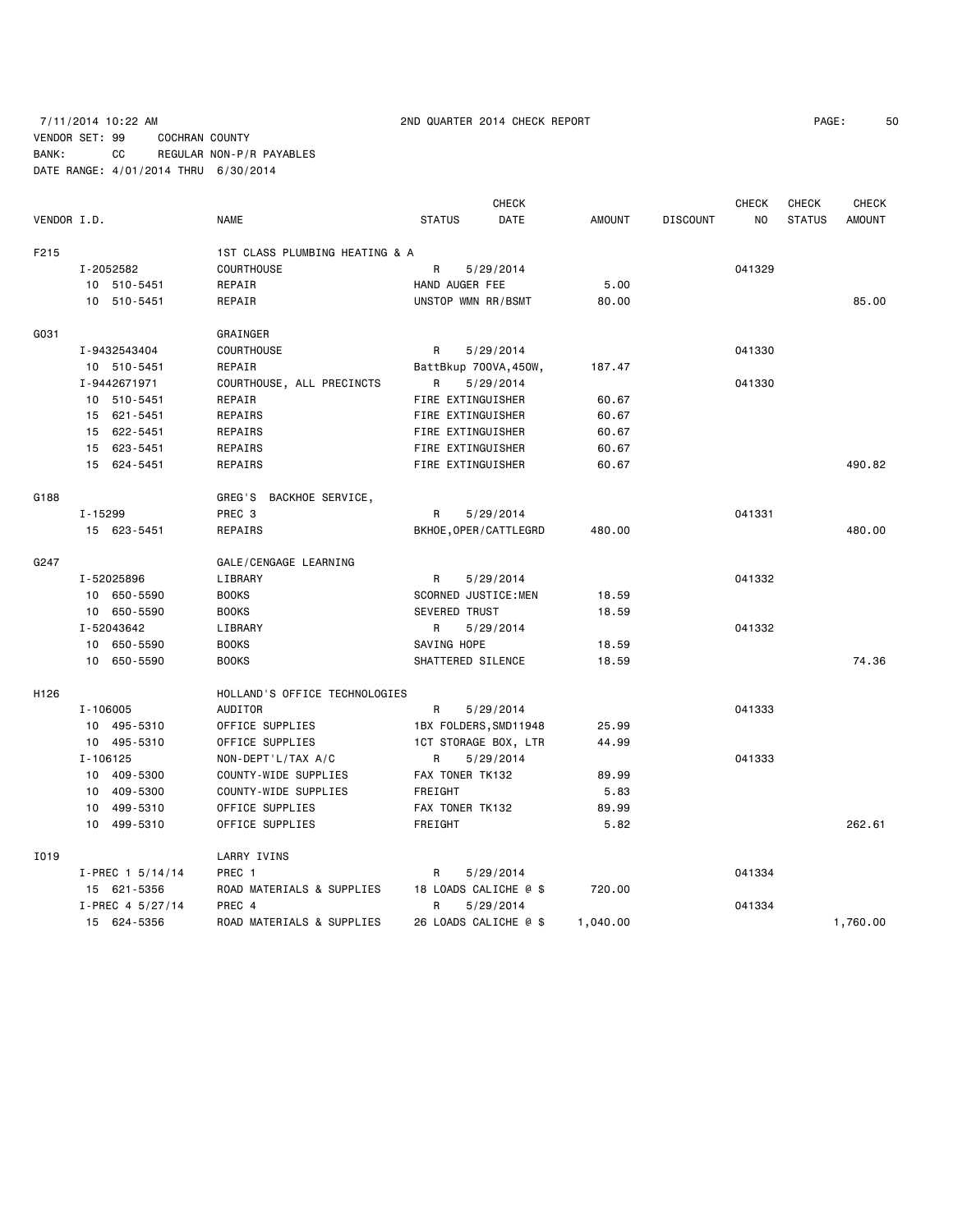# 7/11/2014 10:22 AM 2ND QUARTER 2014 CHECK REPORT PAGE: 51 VENDOR SET: 99 COCHRAN COUNTY BANK: CC REGULAR NON-P/R PAYABLES DATE RANGE: 4/01/2014 THRU 6/30/2014

|             |          |                     |                                |                     | <b>CHECK</b>           |          |                 | <b>CHECK</b> | <b>CHECK</b>  | <b>CHECK</b>  |
|-------------|----------|---------------------|--------------------------------|---------------------|------------------------|----------|-----------------|--------------|---------------|---------------|
| VENDOR I.D. |          |                     | <b>NAME</b>                    | <b>STATUS</b>       | DATE                   | AMOUNT   | <b>DISCOUNT</b> | NO           | <b>STATUS</b> | <b>AMOUNT</b> |
| J005        |          |                     | J & B TRAILERS & EQUIPMENT, IN |                     |                        |          |                 |              |               |               |
|             |          | I-IN404028          | PREC 3                         | R                   | 5/29/2014              |          |                 | 041335       |               |               |
|             |          | 15 623-5451         | REPAIRS                        |                     | 2 24x30" .5 ANTI SPR   | 27.76    |                 |              |               |               |
|             |          | 15 623-5451         | REPAIRS                        |                     | 4 LED STOP, TAIL, TURN | 61.60    |                 |              |               |               |
|             |          | 15 623-5451         | REPAIRS                        | 2 FLAP              |                        | 41.82    |                 |              |               |               |
|             |          | 15 623-5451         | REPAIRS                        | 4" RD GROMMET LT40G |                        | 7.08     |                 |              |               |               |
|             |          | I-IN404029          | PREC 3                         | R                   | 5/29/2014              |          |                 | 041335       |               |               |
|             |          | 15 623-5356         | ROAD MATERIALS & SUPPLIES      | OVERSIZE BANNR MESH |                        | 26.61    |                 |              |               | 164.87        |
| J049        |          |                     | JUVENILE PROBATION FUND        |                     |                        |          |                 |              |               |               |
|             |          | I-LOCAL MATCH 05/14 | JUVENILE PROBATION             | R                   | 5/29/2014              |          |                 | 041336       |               |               |
|             |          | 10 571-5472         | LOCAL SUPPORT-JUV BOARD        |                     | LOCAL FUNDS MATCH MA   | 7,750.00 |                 |              |               | 7,750.00      |
| J057        |          |                     | MT LIBRARY SERVICES dba        |                     |                        |          |                 |              |               |               |
|             |          | I-229950            | LIBRARY                        | R                   | 5/29/2014              |          |                 | 041337       |               |               |
|             |          | 10 650-5590         | <b>BOOKS</b>                   | INTERMEDIATE RDRS/4 |                        | 42.75    |                 |              |               |               |
|             |          | 10 650-5590         | <b>BOOKS</b>                   | UPPR ELEM, JR HI    |                        | 42.75    |                 |              |               |               |
|             | 10       | 650-5590            | <b>BOOKS</b>                   | ADV RDRS C          |                        | 42.75    |                 |              |               |               |
|             | 10       | 650-5590            | <b>BOOKS</b>                   | EASY RDNG           |                        | 42.75    |                 |              |               |               |
|             | 10       | 650-5590            | <b>BOOKS</b>                   | INDEP READERS       |                        | 42.75    |                 |              |               |               |
|             | 10       | 650-5590            | <b>BOOKS</b>                   | PRIMARY             |                        | 42.75    |                 |              |               |               |
|             | 10       | 650-5590            | <b>BOOKS</b>                   | YOUNG ADULTS Y      |                        | 42.75    |                 |              |               |               |
|             | 10       | 650-5590            | <b>BOOKS</b>                   | YOUNG ADULTS Y+     |                        | 42.75    |                 |              |               |               |
|             |          | 10 650-5590         | <b>BOOKS</b>                   | MATURE YOUNG ADULTS |                        | 42.75    |                 |              |               |               |
|             | I-230381 |                     | LIBRARY                        | R                   | 5/29/2014              |          |                 | 041337       |               |               |
|             |          | 10 650-5590         | <b>BOOKS</b>                   | BELL BANDIT         |                        | 5.00     |                 |              |               |               |
|             |          | 10 650-5590         | <b>BOOKS</b>                   | <b>BREATH</b>       |                        |          |                 |              |               |               |
|             |          | 10 650-5590         | <b>BOOKS</b>                   | LIAR AND SPY        |                        | 5.00     |                 |              |               |               |
|             |          | 10 650-5590         | <b>BOOKS</b>                   | VINDICO             |                        | 5.00     |                 |              |               |               |
|             |          | I-230382            | LIBRARY                        | R                   | 5/29/2014              |          |                 | 041337       |               |               |
|             |          | 10 650-5590         | <b>BOOKS</b>                   | NATION              |                        | 5.00     |                 |              |               |               |
|             |          | 10 650-5590         | <b>BOOKS</b>                   | PICKLE              |                        | 9.00     |                 |              |               |               |
|             | 10       | 650-5590            | <b>BOOKS</b>                   | TENDER MORSELS      |                        |          |                 |              |               |               |
|             |          | 10 650-5590         | <b>BOOKS</b>                   |                     | WHO COULD THAT BE AT   | 5.00     |                 |              |               |               |
|             | I-230383 |                     | LIBRARY                        | R                   | 5/29/2014              |          |                 | 041337       |               |               |
|             | 10       | 650-5590            | <b>BOOKS</b>                   | ABANDONED           |                        | 5.00     |                 |              |               |               |
|             | 10       | 650-5590            | <b>BOOKS</b>                   |                     | CALVIN COCONUT DOG H   | 5.00     |                 |              |               |               |
|             | 10       | 650-5590            | <b>BOOKS</b>                   | CHIGGERS            |                        |          |                 |              |               |               |
|             | 10       | 650-5590            | <b>BOOKS</b>                   |                     | COWGIRL KATE & COCOA   | 5.00     |                 |              |               |               |
|             | 10       | 650-5590            | <b>BOOKS</b>                   | WHAT ARE YOU DOING  |                        | 5.00     |                 |              |               |               |
|             | 10       | 650-5590            | <b>BOOKS</b>                   |                     | WHITE SANDS RED MENA   | 5.00     |                 |              |               |               |
|             | 10       | 650-5590            | <b>BOOKS</b>                   |                     | WORD AFTER WORD AFTE   | 5.00     |                 |              |               | 448.75        |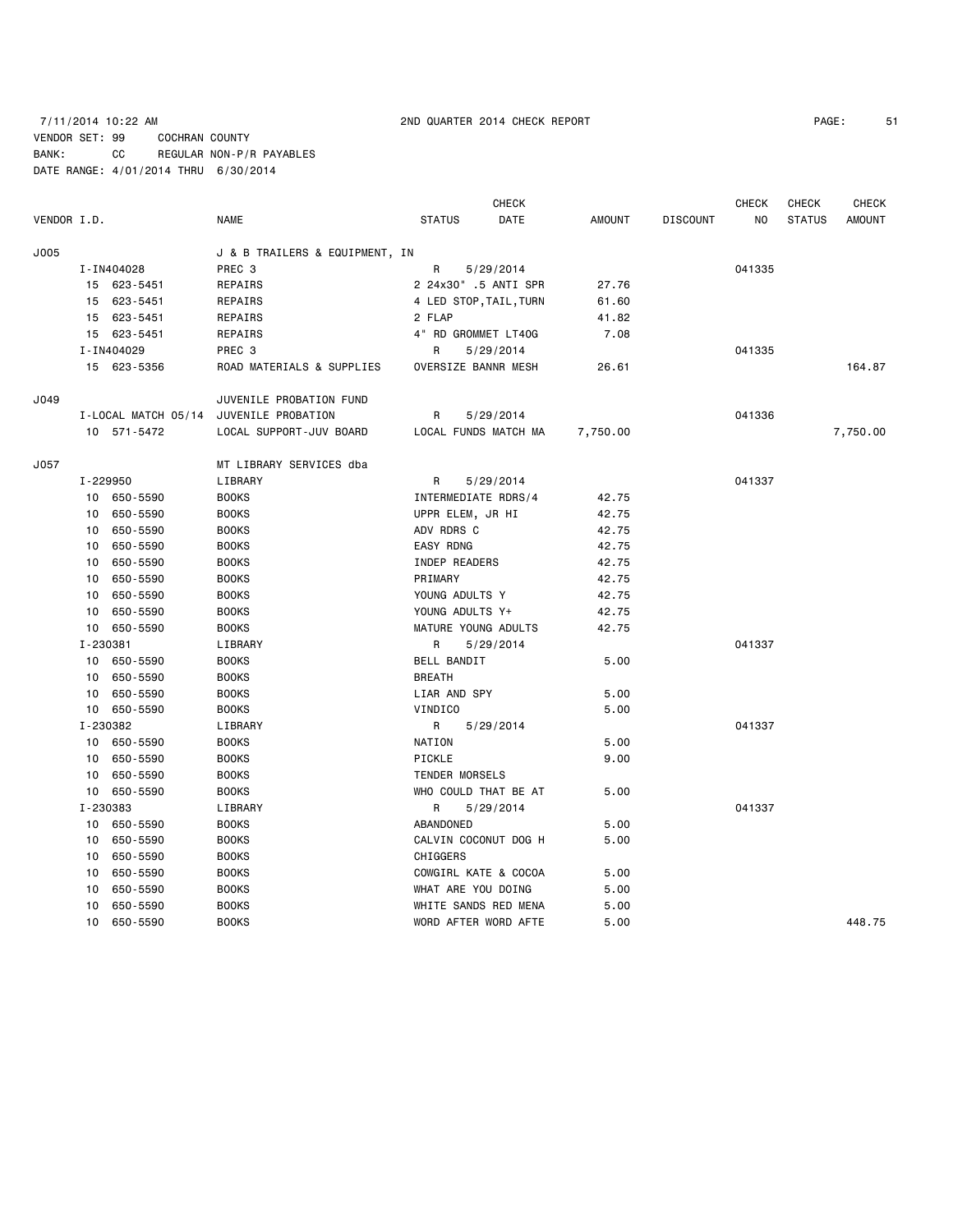# 7/11/2014 10:22 AM 2ND QUARTER 2014 CHECK REPORT PAGE: 52 VENDOR SET: 99 COCHRAN COUNTY BANK: CC REGULAR NON-P/R PAYABLES DATE RANGE: 4/01/2014 THRU 6/30/2014

|                  |                               |                                                    |                             | <b>CHECK</b> |               |                 | <b>CHECK</b> | <b>CHECK</b>  | <b>CHECK</b>  |
|------------------|-------------------------------|----------------------------------------------------|-----------------------------|--------------|---------------|-----------------|--------------|---------------|---------------|
| VENDOR I.D.      |                               | <b>NAME</b>                                        | <b>STATUS</b>               | <b>DATE</b>  | <b>AMOUNT</b> | <b>DISCOUNT</b> | NO.          | <b>STATUS</b> | <b>AMOUNT</b> |
| J074             |                               | TREVA JACKSON, TAX ASSESSOR/CO                     |                             |              |               |                 |              |               |               |
|                  | I-CITY/WHTFC APR, MAY TAX A/C |                                                    | R                           | 5/29/2014    |               |                 | 041338       |               |               |
|                  | 10 499-5427                   | CONTINUING EDUCATION                               | 24 MI TO/FR WHTFC M         |              | 13.44         |                 |              |               |               |
|                  | 10 499-5427                   | CONTINUING EDUCATION                               | 24 MI TO/FR WHTFC M         |              | 13.44         |                 |              |               | 26.88         |
| L015             |                               | LUBBOCK COUNTY, TEXAS                              |                             |              |               |                 |              |               |               |
|                  | I-JUV#818 MAR 14              | JUVENILE PROBATION                                 | R                           | 5/29/2014    |               |                 | 041339       |               |               |
|                  | 17 573-5413                   | Detention Services                                 | 14 DAYS/JUV#818             |              | 1,400.00      |                 |              |               |               |
|                  | 17 573-5413.003               | Grant C Placements                                 | 9 DAYS/#818; POST(S)        |              | 900.00        |                 |              |               | 2,300.00      |
| L018             |                               | LUBBOCK GRADER BLADE, INC                          |                             |              |               |                 |              |               |               |
|                  | I-50255                       | PUBLIC SAFETY*OTHER                                | R                           | 5/29/2014    |               |                 | 041340       |               |               |
|                  | 10 580-5499                   | MISCELLANEOUS                                      | 8 24" HINGED "BURN B        |              | 448.00        |                 |              |               | 448.00        |
| L <sub>161</sub> |                               | LUBBOCK TRUCK SALES, INC.                          |                             |              |               |                 |              |               |               |
|                  | I-P244742                     | PREC 3                                             | R                           | 5/29/2014    |               |                 | 041341       |               |               |
|                  | 15 623-5451                   | REPAIRS                                            | GASKET/INT'L TRK            |              | 37.98         |                 |              |               |               |
|                  | I-P244755                     | PREC 3                                             | R                           | 5/29/2014    |               |                 | 041341       |               |               |
|                  | 15 623-5451                   | REPAIRS                                            | 2 4x6.5 HOSE/INT'L T        |              | 46.18         |                 |              |               |               |
|                  | 15 623-5451                   | REPAIRS                                            | 4 CLAMP 98"                 |              | 28.08         |                 |              |               |               |
|                  | 15 623-5451                   | REPAIRS                                            | <b>CLUTCH BRAKE</b>         |              | 45.61         |                 |              |               | 157.85        |
| M018             |                               | MORTON INSURANCE AGENCY                            |                             |              |               |                 |              |               |               |
|                  | I-61758076/K DAVIS            | SHERIFF                                            | R                           | 5/29/2014    |               |                 | 041342       |               |               |
|                  | 10 560-5480                   | <b>BONDS &amp; NOTARY FEES</b>                     | RES DEP BOND/KEVIN D        |              | 50.00         |                 |              |               |               |
|                  | I-61781817/C DAVIS            | SHERIFF                                            | R                           | 5/29/2014    |               |                 | 041342       |               |               |
|                  | 10 560-5480                   | <b>BONDS &amp; NOTARY FEES</b>                     | RES DEP BOND/CASSOND        |              | 50.00         |                 |              |               |               |
|                  | I-71470203N/R DAVIS SHERIFF   |                                                    | R                           | 5/29/2014    |               |                 | 041342       |               |               |
|                  | 10 560-5480                   | <b>BONDS &amp; NOTARY FEES</b>                     | NOTARY BOND/RYAN DAV        |              | 50.00         |                 |              |               |               |
|                  | 10 560-5480                   | <b>BONDS &amp; NOTARY FEES</b>                     | FILING FEE                  |              | 21.00         |                 |              |               |               |
|                  | I-71523198/L PERALTA SHERIFF  |                                                    | R                           | 5/29/2014    |               |                 | 041342       |               |               |
|                  | 10 560-5480                   | <b>BONDS &amp; NOTARY FEES</b>                     | RES DEP BOND/LISA PE        |              | 50.00         |                 |              |               | 221.00        |
| M031             |                               | MILLER PAPER & PACKAGING CO                        |                             |              |               |                 |              |               |               |
|                  | I-S2746267.001                | <b>COURTHOUSE</b>                                  | R                           | 5/29/2014    |               |                 | 041343       |               |               |
|                  | 10 510-5332                   | CUSTODIAL SUPPLIES                                 | <b>1CS COTTON MOP HEADS</b> |              | 49.67         |                 |              |               | 49.67         |
| M252             |                               | JEFF MOLLOY                                        |                             |              |               |                 |              |               |               |
|                  | I-DIST MTG $05/14$            | EXTENSION SVC                                      | R                           | 5/29/2014    |               |                 | 041344       |               |               |
|                  | 10 665-5427                   | CO AGENT-TRAVEL-OUT OF COUNTY 1 NITE/AMARILLO 5/14 |                             |              | 79.00         |                 |              |               |               |
|                  | 10 665-5427                   | CO AGENT-TRAVEL-OUT OF COUNTY MEALS 5/14-15/14     |                             |              | 55.37         |                 |              |               | 134.37        |
| M281             |                               | MOTION PICTURE LICENSING CORP.                     |                             |              |               |                 |              |               |               |
|                  | I-503900574                   | LIBRARY                                            | R                           | 5/29/2014    |               |                 | 041345       |               |               |
|                  | 10 650-5411                   | MAINTENANCE CONTRACTS                              | UMBR VIDEO LIC THRU         |              | 108.38        |                 |              |               | 108.38        |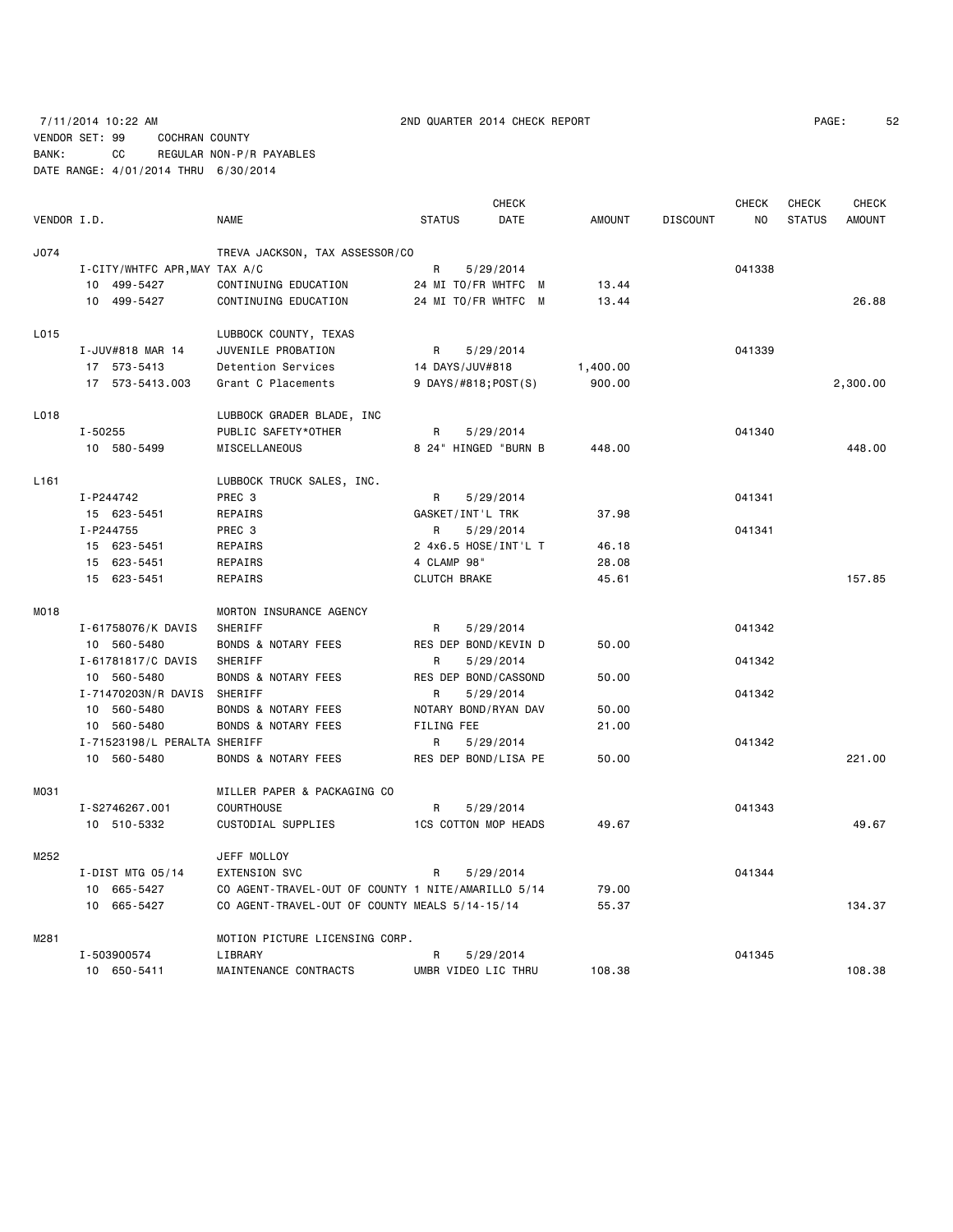# 7/11/2014 10:22 AM 2ND QUARTER 2014 CHECK REPORT PAGE: 53 VENDOR SET: 99 COCHRAN COUNTY BANK: CC REGULAR NON-P/R PAYABLES DATE RANGE: 4/01/2014 THRU 6/30/2014

| VENDOR I.D. |          |                                     | NAME                        | <b>STATUS</b>          | <b>CHECK</b><br>DATE | <b>AMOUNT</b> | <b>DISCOUNT</b> | <b>CHECK</b><br>NO. | CHECK<br><b>STATUS</b> | <b>CHECK</b><br><b>AMOUNT</b> |
|-------------|----------|-------------------------------------|-----------------------------|------------------------|----------------------|---------------|-----------------|---------------------|------------------------|-------------------------------|
| M289        |          |                                     | MARCELO RODRIGUEZ dba       |                        |                      |               |                 |                     |                        |                               |
|             | I-77339  |                                     | PREC 3                      | R                      | 5/29/2014            |               |                 | 041346              |                        |                               |
|             |          | 15 623-5451                         | REPAIRS                     | RMV/RPL WHL SEAL, BRN  |                      | 225.00        |                 |                     |                        |                               |
|             |          | 15 623-5451                         | REPAIRS                     | ADJ VLVS, INJ/93 INT'  |                      | 300.00        |                 |                     |                        |                               |
|             |          | 15 623-5451                         | REPAIRS                     | RPL FUEL, AIR FLTR; RP |                      | 150.00        |                 |                     |                        |                               |
|             | I-77343  |                                     | PREC <sub>2</sub>           | R                      | 5/29/2014            |               |                 | 041346              |                        |                               |
|             |          | 15 622-5451                         | REPAIRS                     | ADJ CLUTCH PEDAL/MAC   |                      | 75.00         |                 |                     |                        |                               |
|             |          | 15 622-5451                         | REPAIRS                     | RMV XM, RPL CLTCH, BR  |                      | 900.00        |                 |                     |                        |                               |
|             |          | 15 622-5451                         | REPAIRS                     | RMV/RPL WHEEL SEAL     |                      | 225.00        |                 |                     |                        | 1,875.00                      |
| M299        |          |                                     | <b>MORTON SELF STORAGE</b>  |                        |                      |               |                 |                     |                        |                               |
|             |          | I-STORAGE 06/14                     | SHERIFF                     | R                      | 5/29/2014            |               |                 | 041347              |                        |                               |
|             |          | 10 560-5499                         | MISCELLANEOUS               | <b>JUNE 2014</b>       |                      | 50.00         |                 |                     |                        | 50.00                         |
| N004        |          |                                     | NATIONAL GEOGRAPHIC SOCIETY |                        |                      |               |                 |                     |                        |                               |
|             |          | I-1YR AUG14-15                      | LIBRARY                     | R                      | 5/29/2014            |               |                 | 041348              |                        |                               |
|             |          | 10 650-5590                         | <b>BOOKS</b>                | 12 ISSUES AUG 2014-1   |                      | 39.00         |                 |                     |                        | 39.00                         |
| N066        |          |                                     | NTS COMMUNICATIONS          |                        |                      |               |                 |                     |                        |                               |
|             |          | I-8062660032 05/14                  | COMM'R CT/CO JUDGE          | R                      | 5/29/2014            |               |                 | 041349              |                        |                               |
|             |          | 15 610-5420                         | TELECOMMUNICATIONS          | WATS LINE              |                      | 1.00          |                 |                     |                        |                               |
|             |          | 15 610-5420                         | TELECOMMUNICATIONS          | <b>FEES</b>            |                      | 6.69          |                 |                     |                        | 7.69                          |
| 0037        |          |                                     | ANGELA OVERMAN, ATTY AT LAW |                        |                      |               |                 |                     |                        |                               |
|             |          | I-#1428/GABALDON0522 DISTRICT COURT |                             | R                      | 5/29/2014            |               |                 | 041350              |                        |                               |
|             |          | 10 435-5400                         | ATTORNEY AD LITEM           | REV HRNG/MICKEY GABA   |                      | 350.00        |                 |                     |                        |                               |
|             |          | I-CPS#4316 3/31/14                  | DISTRICT COURT              | R.                     | 5/29/2014            |               |                 | 041350              |                        |                               |
|             |          | 10 435-5400                         | ATTORNEY AD LITEM           | FINAL HRNG/CPS#13-03   |                      | 300.00        |                 |                     |                        |                               |
|             |          | I-CPS#4316 5/22/14                  | DISTRICT COURT              | R                      | 5/29/2014            |               |                 | 041350              |                        |                               |
|             |          | 10 435-5400                         | ATTORNEY AD LITEM           | PLCMT REV/CPS#13-03-   |                      | 300.00        |                 |                     |                        | 950.00                        |
| P073        |          |                                     | THE PENWORTHY COMPANY       |                        |                      |               |                 |                     |                        |                               |
|             | I-562973 |                                     | LIBRARY                     | R                      | 5/29/2014            |               |                 | 041351              |                        |                               |
|             |          | 10 650-5590                         | <b>BOOKS</b>                | ELECTRICITY            |                      | 24.49         |                 |                     |                        |                               |
|             |          | 10 650-5590                         | <b>BOOKS</b>                | HALLOWEEN RESCUE       |                      | 13.96         |                 |                     |                        |                               |
|             | 10       | 650-5590                            | <b>BOOKS</b>                | PINK OR TREAT          |                      | 13.96         |                 |                     |                        |                               |
|             | 10       | 650-5590                            | <b>BOOKS</b>                | BLUE RIBBON DAY        |                      | 13.96         |                 |                     |                        |                               |
|             | 10       | 650-5590                            | <b>BOOKS</b>                | JUST MY LUCK           |                      | 13.96         |                 |                     |                        |                               |
|             |          | 10 650-5590                         | <b>BOOKS</b>                | PINKALICIOUSPRESE      |                      | 13.96         |                 |                     |                        |                               |
|             |          | 10 650-5590                         | <b>BOOKS</b>                | PONY PARTY             |                      | 13.96         |                 |                     |                        |                               |
|             |          | 10 650-5590                         | <b>BOOKS</b>                | CLASS TRIP             |                      | 13.96         |                 |                     |                        |                               |
|             | 10       | 650-5590                            | <b>BOOKS</b>                | PEPPA'S CHRISTMAS WI   |                      | 13.96         |                 |                     |                        |                               |
|             |          | 10 650-5590                         | <b>BOOKS</b>                | DETECTIVESAVE THA      |                      | 13.96         |                 |                     |                        |                               |
|             |          | 10 650-5590                         | <b>BOOKS</b>                | NEED FOR SPEED         |                      | 13.96         |                 |                     |                        |                               |
|             |          | 10 650-5590                         | <b>BOOKS</b>                | ANNA'S BEST FRIENDS    |                      | 13.96         |                 |                     |                        |                               |
|             | I-563274 |                                     | LIBRARY                     | R                      | 5/29/2014            |               |                 | 041351              |                        |                               |
|             |          | 10 650-5590                         | <b>BOOKS</b>                | STINKFREAKY FROG       |                      | 15.96         |                 |                     |                        |                               |
|             |          | 10 650-5590                         | <b>BOOKS</b>                | CURIOUS GEORGEIGL      |                      | 13.96         |                 |                     |                        |                               |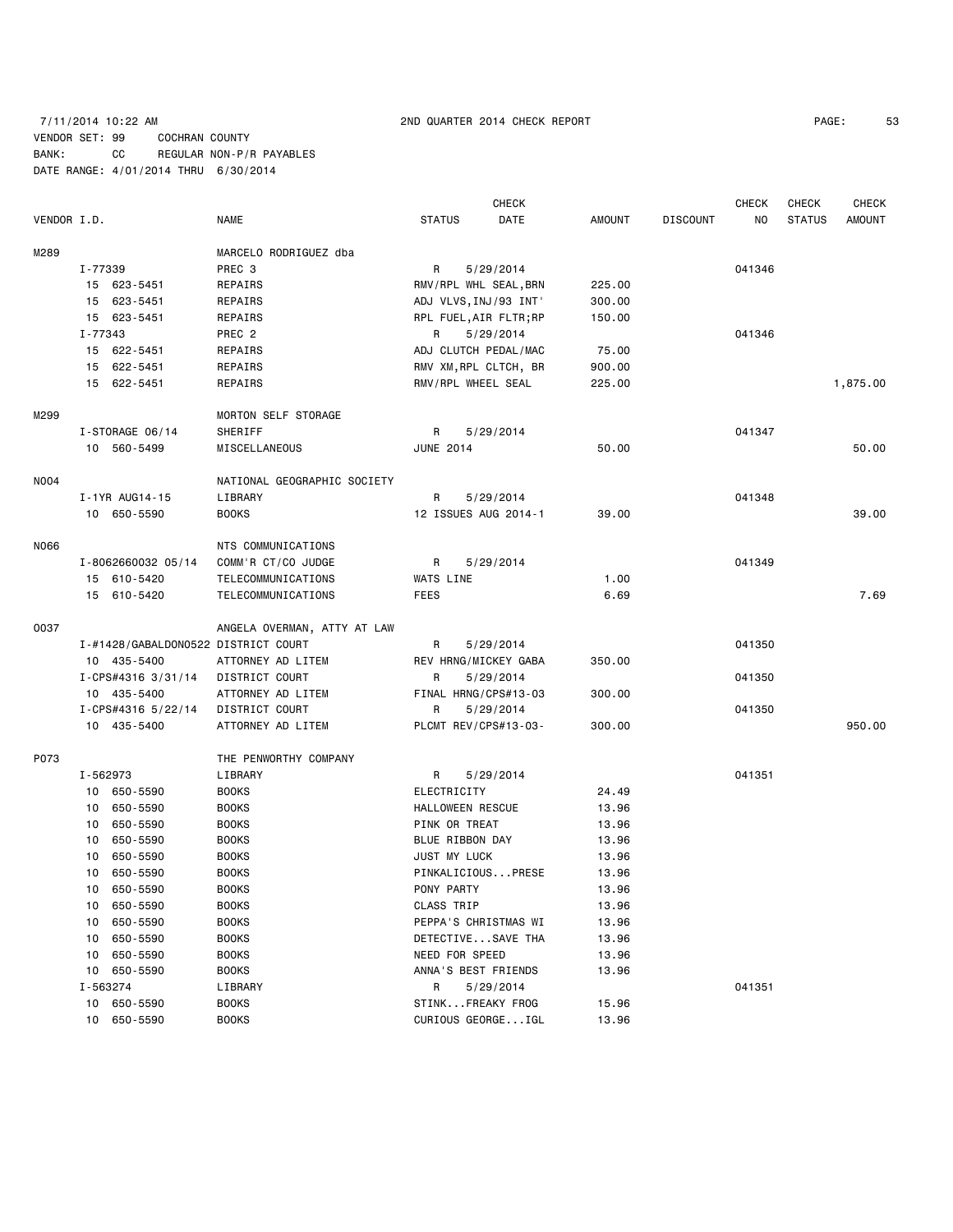# 7/11/2014 10:22 AM 2ND QUARTER 2014 CHECK REPORT PAGE: 54 VENDOR SET: 99 COCHRAN COUNTY BANK: CC REGULAR NON-P/R PAYABLES DATE RANGE: 4/01/2014 THRU 6/30/2014

|             |                |                            |                            | <b>CHECK</b>         |        |                 | <b>CHECK</b> | CHECK         | <b>CHECK</b>  |
|-------------|----------------|----------------------------|----------------------------|----------------------|--------|-----------------|--------------|---------------|---------------|
| VENDOR I.D. |                | NAME                       | <b>STATUS</b>              | DATE                 | AMOUNT | <b>DISCOUNT</b> | NO           | <b>STATUS</b> | <b>AMOUNT</b> |
| P073        |                | THE PENWORTHY COMPANY CONT |                            |                      |        |                 |              |               |               |
|             | I-563274       | LIBRARY                    | R                          | 5/29/2014            |        |                 | 041351       |               |               |
|             | 10 650-5590    | <b>BOOKS</b>               |                            | CURIOUS GEORGEHON    | 13.96  |                 |              |               |               |
|             | 10 650-5590    | <b>BOOKS</b>               | GOSSIE                     |                      | 13.96  |                 |              |               |               |
|             | 10 650-5590    | <b>BOOKS</b>               | GOSSIE & GERTIE            |                      | 13.96  |                 |              |               |               |
|             | 10 650-5590    | <b>BOOKS</b>               | OLLIE                      |                      | 13.96  |                 |              |               |               |
|             | 10 650-5590    | <b>BOOKS</b>               | OLLIE THE STOMPER          |                      | 13.96  |                 |              |               | 277.77        |
| Q001        |                | QUILL CORPORATION          |                            |                      |        |                 |              |               |               |
|             | I-2414435      | LIBRARY                    | R                          | 5/29/2014            |        |                 | 041352       |               |               |
|             | 10 650-5499    | MISCELLANEOUS              | <b>3PK JOLLY RANCHER</b>   |                      | 32.61  |                 |              |               |               |
|             | 10 650-5499    | MISCELLANEOUS              | <b>3PK CHEWY FAVORITES</b> |                      | 16.86  |                 |              |               |               |
|             | 10 650-5499    | MISCELLANEOUS              | DUM DUM POPS               |                      | 17.97  |                 |              |               |               |
|             | I-2579115      | LIBRARY                    | R                          | 5/29/2014            |        |                 | 041352       |               |               |
|             | 10 650-5499    | MISCELLANEOUS              | <b>3PK MAYFAIR TOTALLY</b> |                      | 26.97  |                 |              |               | 94.41         |
|             |                |                            |                            |                      |        |                 |              |               |               |
| R002        |                | RUPERTO CHAVEZ dba         |                            |                      |        |                 |              |               |               |
|             | I-12754        | ACT BLDG/CRTHSE/LIBRARY    | R                          | 5/29/2014            |        |                 | 041353       |               |               |
|             | 10 662-5451    | REPAIR                     |                            | 3 FIRE EXTING ANNUAL | 45.00  |                 |              |               |               |
|             | 10 510-5451    | REPAIR                     |                            | 5 FIRE EXTING ANNUAL | 75.00  |                 |              |               |               |
|             | 10 650-5451    | REPAIR                     |                            | 1 FIRE EXTING ANNUAL | 15.00  |                 |              |               | 135.00        |
| R033        |                | <b>GERALD RAMSEY</b>       |                            |                      |        |                 |              |               |               |
|             | I-JUN '14 RENT | NON-DEPT'L/STORAGE BLDG    | R                          | 5/29/2014            |        |                 | 041354       |               |               |
|             | 10 409-5499    | MISCELLANEOUS              |                            | STORAGE BLDG RENT JU | 300.00 |                 |              |               | 300.00        |
| R099        |                | CYNDIA LEA GUAJARDO dba    |                            |                      |        |                 |              |               |               |
|             | I-107893       | SHERIFF                    | R                          | 5/29/2014            |        |                 | 041355       |               |               |
|             | 10 560-5454    | TIRES                      | 245/55R18 FLAT L/R,        |                      | 13.00  |                 |              |               |               |
|             | I-107957       | PREC 3                     | R                          | 5/29/2014            |        |                 | 041355       |               |               |
|             | 15 623-5454    | TIRES                      |                            | 11.225 FLAT, RR, #5D | 30.00  |                 |              |               |               |
|             | 15 623-5454    | TIRES                      | #4 PATCH                   |                      | 4.00   |                 |              |               |               |
|             | I-107999       | SHERIFF                    | R                          | 5/29/2014            |        |                 | 041355       |               |               |
|             | 10 560-5454    | TIRES                      | 235/75/17 CHG TIRE,        |                      | 13.00  |                 |              |               |               |
|             | 10 560-5454    | TIRES                      | TDF                        |                      | 3.00   |                 |              |               |               |
|             | 10 560-5454    | TIRES                      | NORTRON BAL                |                      | 10.00  |                 |              |               |               |
|             | I-108006       | PARK                       | R                          | 5/29/2014            |        |                 | 041355       |               |               |
|             | 10 660-5454    | TIRES                      |                            | 1 SHOT SEALER, FLAT, | 5.50   |                 |              |               |               |
|             | I-108066       | PARK/RODEO GROUNDS         | R                          | 5/29/2014            |        |                 | 041355       |               |               |
|             | 10 660-5454    | TIRES                      | 2 FLAT BA ICSD             |                      | 60.00  |                 |              |               |               |
|             | 10 660-5454    | TIRES                      | #145                       |                      | 26.95  |                 |              |               |               |
|             | I-108091       | JUVENILE PROBATION         | R                          | 5/29/2014            |        |                 | 041355       |               |               |
|             | 17 573-5499    | OPERATING EXPENSES         | CHG 4 NEW TIRES            |                      | 52.00  |                 |              |               |               |
|             | 17 573-5499    | OPERATING EXPENSES         | 4 NORTRON BAL              |                      | 40.00  |                 |              |               |               |
|             | I-108100       | PARK                       | R                          | 5/29/2014            |        |                 | 041355       |               |               |
|             | 10 660-5454    | TIRES                      | NEW TIRE 11X4.00-5         |                      | 24.95  |                 |              |               |               |
|             | 10 660-5454    | TIRES                      | 2 SHOTS SEALER             |                      | 5.50   |                 |              |               |               |
|             | 10 660-5454    | TIRES                      | TDF                        |                      | 3.00   |                 |              |               |               |
|             |                |                            |                            |                      |        |                 |              |               |               |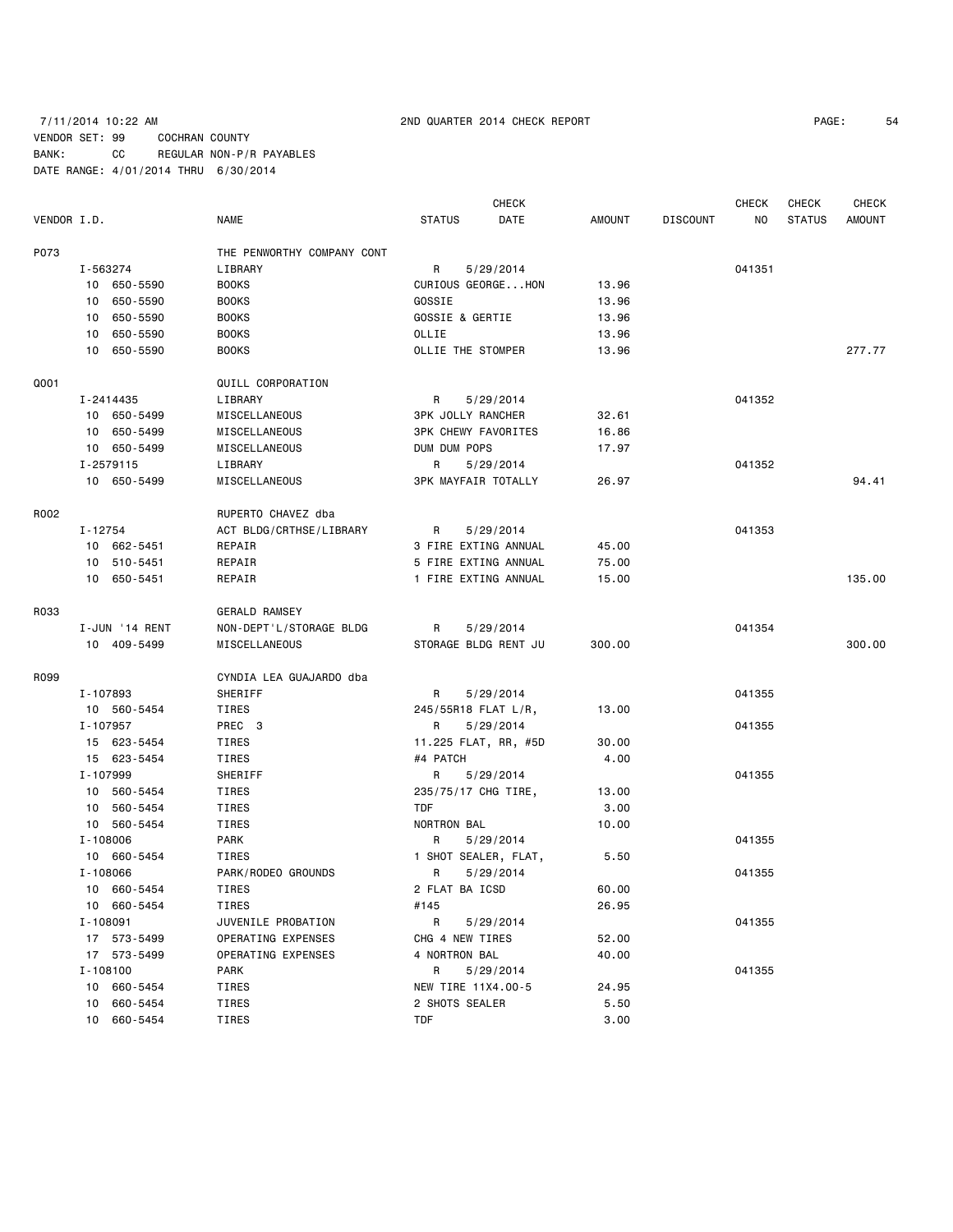### 7/11/2014 10:22 AM 2ND QUARTER 2014 CHECK REPORT PAGE: 55 VENDOR SET: 99 COCHRAN COUNTY BANK: CC REGULAR NON-P/R PAYABLES DATE RANGE: 4/01/2014 THRU 6/30/2014

**CHECK CHECK CHECK CHECK CHECK CHECK CHECK** 

VENDOR I.D. NAME STATUS DATE AMOUNT DISCOUNT NO STATUS AMOUNT R099 CYNDIA LEA GUAJARDO dbCONT I-108100 PARK R 5/29/2014 041355 10 660-5454 TIRES TIRE CHANGE 10.00 I-108132 SHERIFF R R 5/29/2014 R 95/29 141355 10 560-5454 TIRES P235X55X17 13.00 I-108137 SHERIFF R R 5/29/2014 R 9041355 10 560-5454 TIRES P235X55X17, FLAT 13.00 326.90 S071 SCRIPT OFFICE PRODUCTS, INC. I-45447 COUNTY COURT R 5/29/2014 R 5-129 2014 10 426-5310 OFFICE SUPPLIES 1 HP PRINTER C2155A/ 150.95 10 426-5310 OFFICE SUPPLIES 1BX BINDER CLIPS 1.95 I-45474 CLERK R 5/29/2014 041356 10 403-5310 OFFICE SUPPLIES 1EA 3-HOLE PUNCH 47.81 10 403-5310 OFFICE SUPPLIES 1EA 2-HOLE PUNCH 36.96 I-45475 TAX A/C R 5/29/2014 041356 10 499-5310 OFFICE SUPPLIES 1BX COPY PAPER 39.50 10 499-5310 OFFICE SUPPLIES 1BX FOLDERS SMD11993 49.68 I-45499 COMM'R CT/CO JUDGE R 5/29/2014 2041356 15 610-5310 OFFICE SUPPLIES 1BX 7.5x10.5" ENVELO 12.95 15 610-5310 OFFICE SUPPLIES 1DZ SHARPIE MARKERS 11.95 15 610-5310 OFFICE SUPPLIES 2PK CORR TAPE 17.30 15 610-5310 OFFICE SUPPLIES 1PK PACKING TAPE 49.95 15 610-5310 OFFICE SUPPLIES 1EA HEWCN060AN INK C 12.88 I-45530 AUDITOR/COUNTY COURT R 5/29/2014 041356 10 426-5310 OFFICE SUPPLIES .5CS COPY PAPER 19.75 10 495-5310 OFFICE SUPPLIES 1.5 CS COPY PAPER 59.25 I-45542 CLERK R 5/29/2014 041356 10 403-5310 OFFICE SUPPLIES HP LASER TONER CTG 176.95 687.83 S149 SHERIFFS' ASSOCIATION OF I-'14 DUES/WEBER SHERIFF R 5/29/2014 R 5/29/2014 041357 10 560-5481 DUES AND REGISTRATION 2014 DUES/RAYMOND WE 25.00 25.00 S281 STAPLES I-1072223911 SHERIFF R R 5/29/2014 201358 10 560-5334 OTHER SUPPLIES 1PK SD CARDS 23.49 23.49 S331 STANDARD COFFEE SERVICE I-141266579014 NON-DEPT'L R 5/29/2014 041359 10 409-5300 COUNTY-WIDE SUPPLIES 2 AAA REG 68.80 10 409-5300 COUNTY-WIDE SUPPLIES 1BX TEA BAGS 27.71 10 409-5300 COUNTY-WIDE SUPPLIES 6 FR VAN CREAMER 45.60 10 409-5300 COUNTY-WIDE SUPPLIES 4 REG COFFEE-MATE 31.96 10 409-5300 COUNTY-WIDE SUPPLIES ENERGY SURCHG 3.18 177.25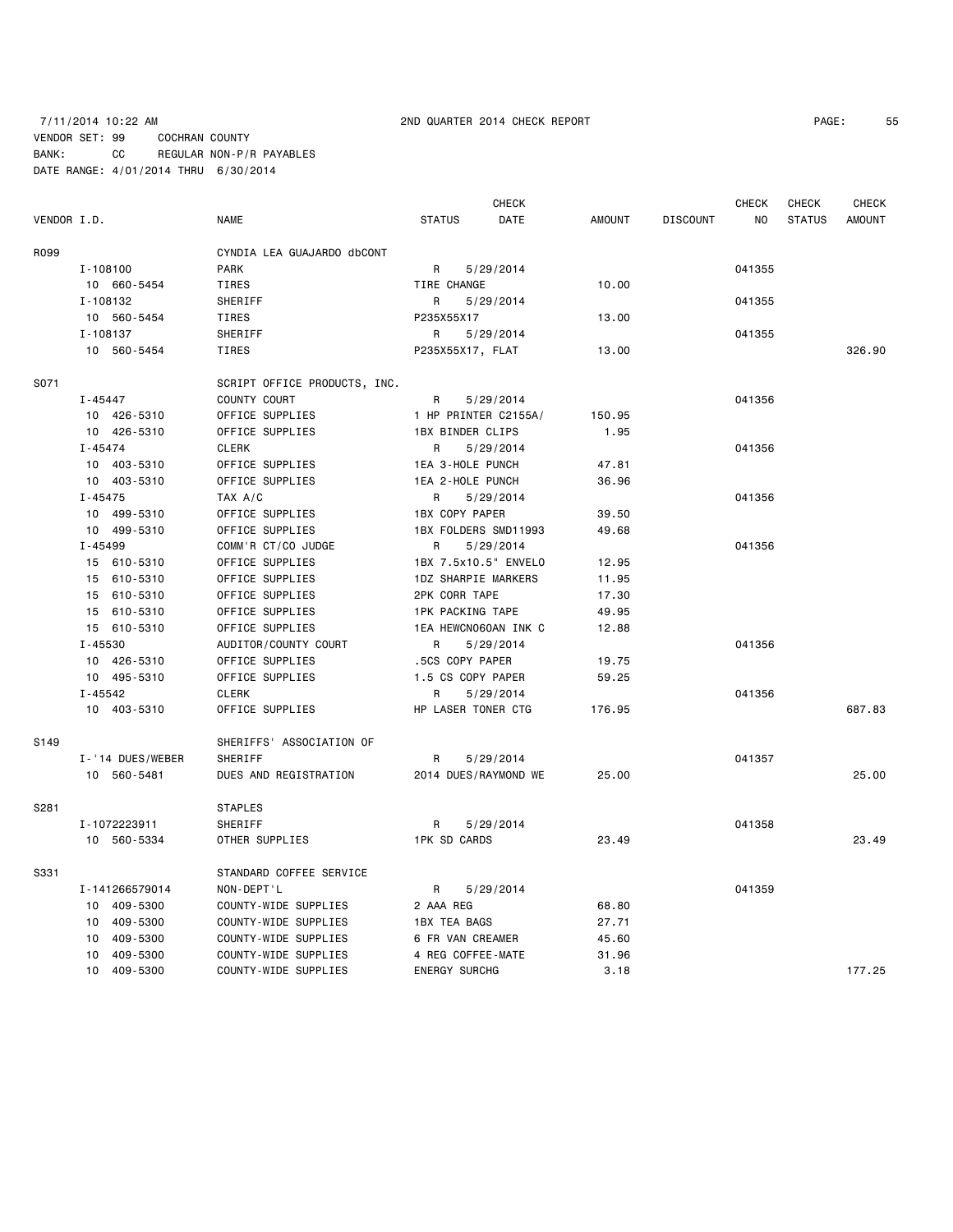# 7/11/2014 10:22 AM 2ND QUARTER 2014 CHECK REPORT PAGE: 56 VENDOR SET: 99 COCHRAN COUNTY BANK: CC REGULAR NON-P/R PAYABLES DATE RANGE: 4/01/2014 THRU 6/30/2014

|             |                                    |                                |               | <b>CHECK</b>         |               |                 | CHECK          | <b>CHECK</b>  | <b>CHECK</b>  |
|-------------|------------------------------------|--------------------------------|---------------|----------------------|---------------|-----------------|----------------|---------------|---------------|
| VENDOR I.D. |                                    | <b>NAME</b>                    | <b>STATUS</b> | DATE                 | <b>AMOUNT</b> | <b>DISCOUNT</b> | N <sub>O</sub> | <b>STATUS</b> | <b>AMOUNT</b> |
| T083        |                                    | TYLER TECHNOLOGIES, INC        |               |                      |               |                 |                |               |               |
|             | I-025-96247                        | NON-DEPT'L/AUDITOR             | R             | 5/29/2014            |               |                 | 041360         |               |               |
|             | 10 409-5411                        | MAINTENANCE CONTRACTS          |               | SFTWR MAINT--GEN LED | 2,006.80      |                 |                |               |               |
|             | 10 409-5411                        | MAINTENANCE CONTRACTS          |               | SFTWR MAINT--PAYROLL | 1,822.04      |                 |                |               |               |
|             | 10 409-5411                        | MAINTENANCE CONTRACTS          |               | SFTWR MAINT--ACCTS P | 1,549.77      |                 |                |               |               |
|             | 10 409-5411                        | MAINTENANCE CONTRACTS          |               | SFTWR MAINT--CK RECO |               |                 |                |               |               |
|             | 10 409-5411                        | MAINTENANCE CONTRACTS          |               | SFTWR MAINT--ACCUSER | 365.86        |                 |                |               |               |
|             | 10 409-5411                        | MAINTENANCE CONTRACTS          |               | SFTWR MAINT--BUDGET  |               |                 |                |               |               |
|             | 10 409-5411                        | MAINTENANCE CONTRACTS          |               | SFTWR MAINT--NETWORK | 949.31        |                 |                |               |               |
|             | 10 495-5427                        | CONTINUING EDUCATION           |               | ONLINE TRAINING CTR  | 500.00        |                 |                |               |               |
|             | I-025-96808                        | NON-DEPT'L                     | R             | 5/29/2014            |               |                 | 041360         |               |               |
|             | 10 409-5411                        | MAINTENANCE CONTRACTS          |               | NETWORK MAINT        | 210.00        |                 |                |               | 7,403.78      |
| T087        |                                    | TEXAS DEPARTMENT OF HEALTH     |               |                      |               |                 |                |               |               |
|             | I-20890                            | <b>CLERK</b>                   | R             | 5/29/2014            |               |                 | 041361         |               |               |
|             | 10 403-5310                        | OFFICE SUPPLIES                |               | 13 REMOTE BIRTH ACCE | 23.79         |                 |                |               | 23.79         |
| T192        |                                    | <b>TEXAS HIGHWAYS</b>          |               |                      |               |                 |                |               |               |
|             | I-12 ISSUES/OCT14-15 LIBRARY       |                                | R             | 5/29/2014            |               |                 | 041362         |               |               |
|             | 10 650-5590                        | <b>BOOKS</b>                   |               | 12 ISSUES OCT 2014-1 | 19.95         |                 |                |               | 19.95         |
|             |                                    |                                |               |                      |               |                 |                |               |               |
| T269        |                                    | CHARLOTTE TRULL                |               |                      |               |                 |                |               |               |
|             | I-042814 MILEAGE                   | JUSTICE OF PEACE               | R.            | 5/29/2014            |               |                 | 041363         |               |               |
|             | 10 455-5427                        | CONTINUING EDUCATION           |               | 48.8 MI @ \$.56      | 27.33         |                 |                |               | 27.33         |
| T281        |                                    | TEXAS PUBLIC HEALTH ASSN       |               |                      |               |                 |                |               |               |
|             | I-06056 VIT STAT CON CO/DIST CLERK |                                | V             | 5/29/2014            |               |                 | 041364         |               | 130.00        |
| T281        |                                    | TEXAS PUBLIC HEALTH ASSN       |               |                      |               |                 |                |               |               |
|             | <b>M-CHECK</b>                     | TEXAS PUBLIC HEALTH ASSNUNPOST | V             | 6/13/2014            |               |                 | 041364         |               | 130.00CR      |
| U019        |                                    | UNITED SUPERMARKETS, INC       |               |                      |               |                 |                |               |               |
|             | I-MEDS#1/BALLADAREZ                | JAIL/MEDS                      | R             | 5/29/2014            |               |                 | 041365         |               |               |
|             | 10 512-5391                        | MEDICAL CARE-PRISONERS         |               | MED #343/DAMASIO BAL | 36.06         |                 |                |               | 36.06         |
| WOO7        |                                    | WEST, A THOMSON REUTERS BUSINE |               |                      |               |                 |                |               |               |
|             | I-829570525                        | CO ATTY/LAW LIBRARY            | R             | 5/29/2014            |               |                 | 041366         |               |               |
|             | 10 475-5590                        | LAW LIBRARY MTRLS/UPDATES      |               | TX VERNONS RULES ANN | 328.50        |                 |                |               | 328.50        |
| W010        |                                    | WEST TEXAS GAS INC             |               |                      |               |                 |                |               |               |
|             | I-004036001501 06/14 PARK/SHOP     |                                | R             | 5/29/2014            |               |                 | 041367         |               |               |
|             | 10 660-5440                        | UTILITIES & IRRIGATION         |               | GAS SVC 4/2-5/12/14  | 11.00         |                 |                |               |               |
|             | I-004049022001 06/14 PREC 3        |                                | R             | 5/29/2014            |               |                 | 041367         |               |               |
|             | 15 623-5440                        | UTILITIES                      |               | $.3MCF$ 4/2-5/13/14  | 16.67         |                 |                |               | 27.67         |
|             |                                    |                                |               |                      |               |                 |                |               |               |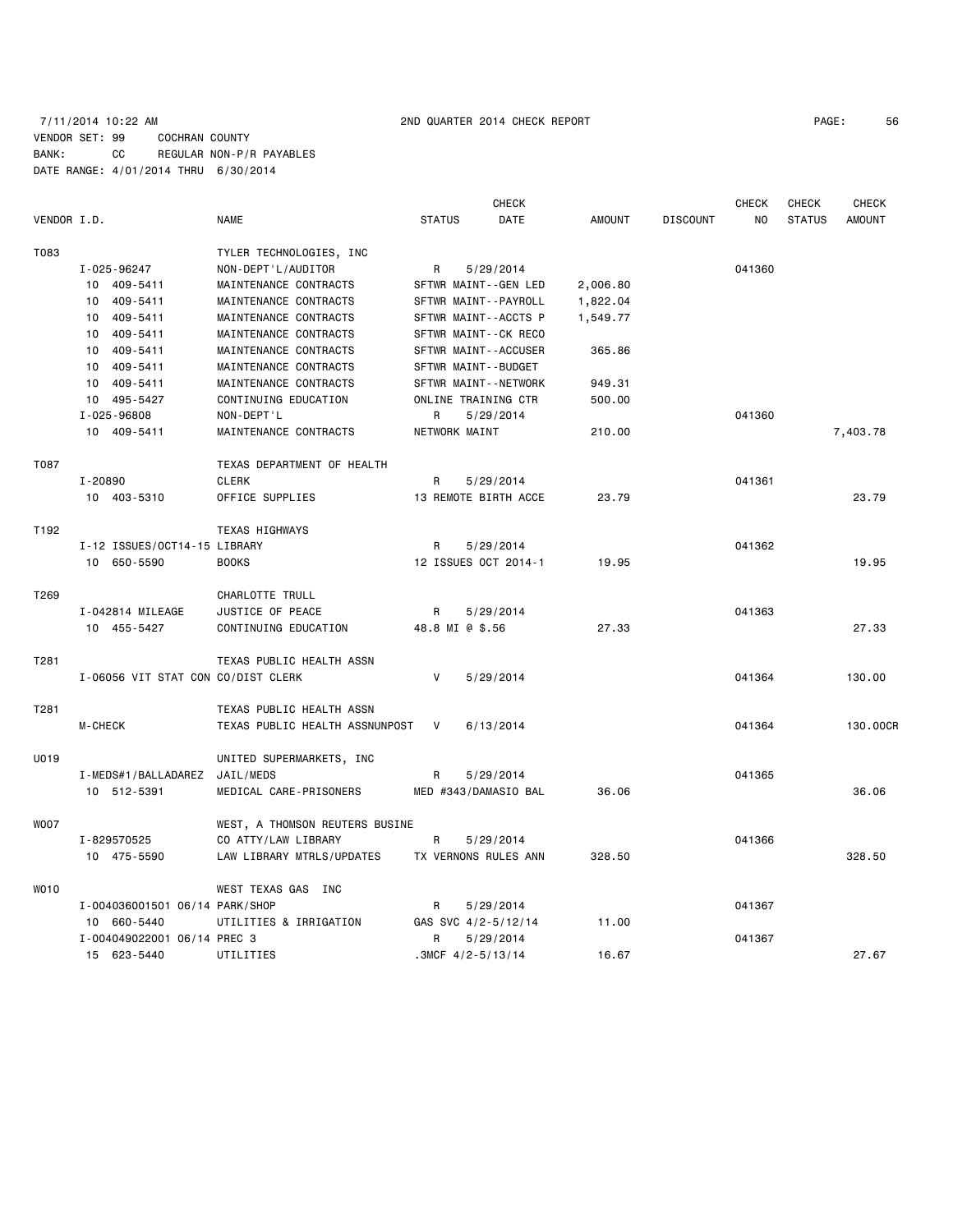# 7/11/2014 10:22 AM 2ND QUARTER 2014 CHECK REPORT PAGE: 57 VENDOR SET: 99 COCHRAN COUNTY BANK: CC REGULAR NON-P/R PAYABLES DATE RANGE: 4/01/2014 THRU 6/30/2014

|             |            |                      |                                       |                     | <b>CHECK</b>          |               |                 | <b>CHECK</b> | CHECK         | <b>CHECK</b>  |
|-------------|------------|----------------------|---------------------------------------|---------------------|-----------------------|---------------|-----------------|--------------|---------------|---------------|
| VENDOR I.D. |            |                      | NAME                                  | <b>STATUS</b>       | DATE                  | <b>AMOUNT</b> | <b>DISCOUNT</b> | NO.          | <b>STATUS</b> | <b>AMOUNT</b> |
| W055        |            |                      | WINDSTREAM COMMUNICATIONS SW          |                     |                       |               |                 |              |               |               |
|             |            | I-266-5181JUN14      | <b>ELECTIONS</b>                      | R                   | 5/29/2014             |               |                 | 041368       |               |               |
|             |            | 10 490-5420          | TELECOMMUNICATIONS                    | BASIC LOCAL SVC     |                       | 48.07         |                 |              |               |               |
|             |            | 10 490-5420          | TELECOMMUNICATIONS                    | OPTIONAL SVC        |                       | 3.00          |                 |              |               |               |
|             |            | 10 490-5420          | TELECOMMUNICATIONS                    | LONG DISTANCE SVC   |                       | 6.37          |                 |              |               | 57.44         |
|             |            |                      |                                       |                     |                       |               |                 |              |               |               |
| W097        |            |                      | WILDRED L. MATHENY dba                |                     |                       |               |                 |              |               |               |
|             | $I - 0986$ |                      | CRTHSE/ACT BLDG/LIBRARY               | R                   | 5/29/2014             |               |                 | 041369       |               |               |
|             |            | 10 510-5332          | CUSTODIAL SUPPLIES                    | SPRAY BUGS          |                       | 70.00         |                 |              |               |               |
|             |            | 10 662-5332          | CUSTODIAL SUPPLIES                    | SPRAY BUGS          |                       | 45.00         |                 |              |               |               |
|             |            | 10 650-5332          | CUSTODIAL SUPPLIES                    | SPRAY BUGS          |                       | 35.00         |                 |              |               | 150.00        |
| W115        |            |                      | RAYMOND D WEBER, SHERIFF              |                     |                       |               |                 |              |               |               |
|             |            | I-05/12/14           | JAIL                                  | R                   | 5/29/2014             |               |                 | 041370       |               |               |
|             |            | 10 512-5333          | FOOD-PRISONERS                        |                     | 6 ALLSUP'S BREAD 5/9  | 4.77          |                 |              |               |               |
|             |            | 10 512-5333          | FOOD-PRISONERS                        |                     | 2 GAL MILK, ALLSUP'S  | 7.98          |                 |              |               | 12.75         |
| W115        |            |                      | RAYMOND D WEBER, SHERIFF              |                     |                       |               |                 |              |               |               |
|             |            | I-UNLK KIT #135      | SHERIFF                               | R                   |                       |               |                 | 041371       |               |               |
|             |            |                      |                                       |                     | 5/29/2014             |               |                 |              |               |               |
|             |            | 10 560-5334          | OTHER SUPPLIES<br>OTHER SUPPLIES      |                     | EMERGENCY UNLOCK KIT  | 108.65        |                 |              |               | 118.60        |
|             |            | 10 560-5334          |                                       | FREIGHT             |                       | 9.95          |                 |              |               |               |
| W164        |            |                      | WARREN CAT                            |                     |                       |               |                 |              |               |               |
|             |            | I-PS020274150        | PREC 3                                | R.                  | 5/29/2014             |               |                 | 041372       |               |               |
|             |            | 15 623-5451          | <b>REPAIRS</b>                        | 2 PAINT/YELLOW      |                       | 16.52         |                 |              |               |               |
|             |            | 15 623-5451          | REPAIRS                               | 12 CAP & PROBE G.   |                       | 17.04         |                 |              |               | 33.56         |
| W193        |            |                      | WESTWARD AUTOMOTIVE REPAIR LLC        |                     |                       |               |                 |              |               |               |
|             | $I - 3151$ |                      | SHERIFF                               | R                   | 5/29/2014             |               |                 | 041373       |               |               |
|             |            | 10 560-5451          | MACHINERY-NON-OFFICE REPAIR           |                     | RMV, REINSTL SPOTLT-N | 60.00         |                 |              |               | 60.00         |
| X001        |            |                      | <b>XCEL ENERGY</b>                    |                     |                       |               |                 |              |               |               |
|             |            |                      | I-54-1324315-7 06/14 ALMOST ALL DEPTS | R                   | 5/29/2014             |               |                 | 041374       |               |               |
|             |            | 30 518-5440          | UTILITIES                             |                     | 300210167 RUNWAY LIG  | 61.97         |                 |              |               |               |
|             |            | 10 510-5440          | UTILITIES                             |                     | 300240736 COURTHOUSE  | 1,587.69      |                 |              |               |               |
|             |            | 10 660-5440          | UTILITIES & IRRIGATION                |                     | 300265059 SOFTBALL P  | 11.60         |                 |              |               |               |
|             | 10         | 580-5440             | UTILITIES [TOWER]                     | 300282806 TOWER     |                       | 73.06         |                 |              |               |               |
|             | 15         | 621-5440             | UTILITIES                             |                     | 300294119 PREC 1 SHO  | 45.32         |                 |              |               |               |
|             | 10         | 650-5440             | UTILITIES                             | 300338546 LIBRARY   |                       | 131.86        |                 |              |               |               |
|             |            | 10 652-5440          | UTILITIES                             | 300342232 MUSEUM    |                       | 13.43         |                 |              |               |               |
|             |            |                      |                                       |                     |                       | 490.65        |                 |              |               |               |
|             | 10<br>10   | 662-5440<br>660-5440 | UTILITIES<br>UTILITIES & IRRIGATION   | 300410370 PARK      | 300390484 ACTIVITY B  | 407.51        |                 |              |               |               |
|             |            |                      |                                       |                     |                       |               |                 |              |               |               |
|             | 10         | 660-5440             | UTILITIES & IRRIGATION                | 300457515 PARK/SHOP |                       | 32.93         |                 |              |               |               |
|             | 10         | 516-5440             | UTILITIES                             | 300555198 CEMETERY  |                       | 278.76        |                 |              |               |               |
|             | 10         | 409-5440             | UTILITIES                             |                     | 300577364 102 N MAIN  | 30.74         |                 |              |               |               |
|             | 10         | 660-5440             | UTILITIES & IRRIGATION                | 300587052 SHOWBARN  |                       | 24.44         |                 |              |               |               |
|             | 10         | 660-5440             | UTILITIES & IRRIGATION                |                     | 300587753 RODEO GROU  | 39.25         |                 |              |               |               |
|             | 10         | 409-5440             | UTILITIES                             | 300588989 ANNEX     |                       | 33.16         |                 |              |               |               |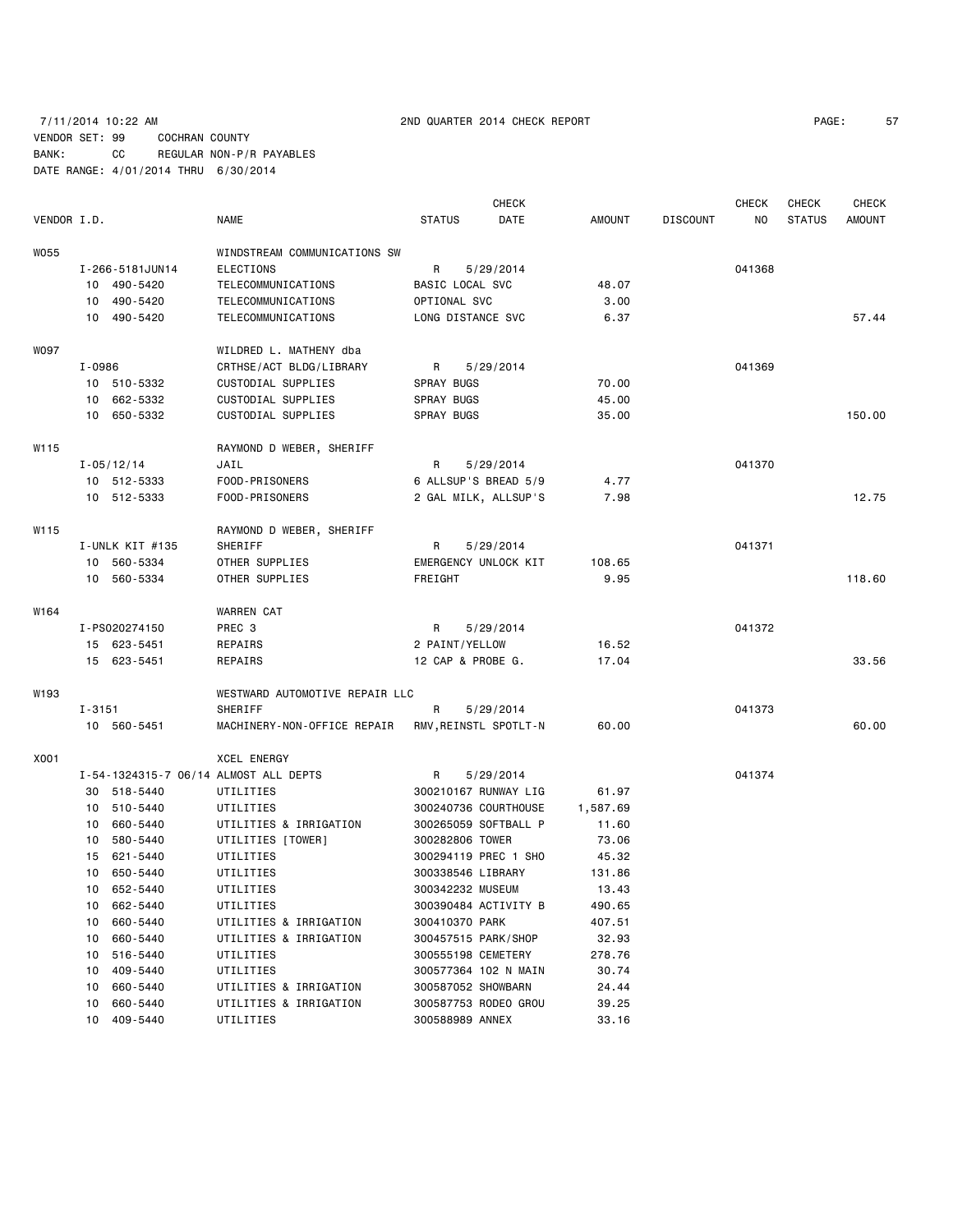# 7/11/2014 10:22 AM 2ND QUARTER 2014 CHECK REPORT PAGE: 58 VENDOR SET: 99 COCHRAN COUNTY BANK: CC REGULAR NON-P/R PAYABLES DATE RANGE: 4/01/2014 THRU 6/30/2014

| PAGE: | 58 |
|-------|----|
|       |    |

|             |                                       |                            |                      | <b>CHECK</b> |               |                 | <b>CHECK</b>   | <b>CHECK</b>  | <b>CHECK</b>  |
|-------------|---------------------------------------|----------------------------|----------------------|--------------|---------------|-----------------|----------------|---------------|---------------|
| VENDOR I.D. |                                       | <b>NAME</b>                | <b>STATUS</b>        | DATE         | <b>AMOUNT</b> | <b>DISCOUNT</b> | N <sub>O</sub> | <b>STATUS</b> | <b>AMOUNT</b> |
| X001        |                                       | CONT<br><b>XCEL ENERGY</b> |                      |              |               |                 |                |               |               |
|             | I-54-1324315-7 06/14 ALMOST ALL DEPTS |                            | R                    | 5/29/2014    |               |                 | 041374         |               |               |
|             | 10 516-5440                           | UTILITIES                  | 300603417 CEMETERY   |              | 197.41        |                 |                |               |               |
|             | 10 516-5440                           | UTILITIES                  | 300637038 CEMETERY S |              | 408.87        |                 |                |               | 3,868.65      |
| X001        |                                       | <b>XCEL ENERGY</b>         |                      |              |               |                 |                |               |               |
|             | I-54-1829977-7 05/14 PREC 2           |                            | R                    | 5/29/2014    |               |                 | 041375         |               |               |
|             | 15 622-5440                           | UTILITIES                  | 6KWH 4/14-5/13/14    |              | 12.43         |                 |                |               |               |
|             | 15 622-5440                           | UTILITIES                  | AREA LIGHT           |              | 16.38         |                 |                |               | 28.81         |
| Y001        |                                       | YELLOWHOUSE MACHINERY CO.  |                      |              |               |                 |                |               |               |
|             | I-224832                              | PREC <sub>3</sub>          | R                    | 5/29/2014    |               |                 | 041376         |               |               |
|             | 15 623-5451                           | REPAIRS                    | 2 FILTER #AT314583   |              | 90.94         |                 |                |               |               |
|             | 15 623-5451                           | REPAIRS                    | 4 FILTER #AT300487   |              | 219.48        |                 |                |               | 310.42        |
| A053        |                                       | AMERICAN TIRE DISTRIBUTORS |                      |              |               |                 |                |               |               |
|             | I-S046026926                          | SHERIFF                    | R                    | 6/09/2014    |               |                 | 041377         |               |               |
|             | 10 560-5454                           | <b>TIRES</b>               | 1 HAN P235/75R17     |              | 125.81        |                 |                |               |               |
|             | I-S046054815                          | SHERIFF                    | R                    | 6/09/2014    |               |                 | 041377         |               |               |
|             | 10 560-5454                           | <b>TIRES</b>               | 4 BFG P275/60R17 TOU |              | 568.64        |                 |                |               |               |
|             | 10 560-5454                           | <b>TIRES</b>               | 4 FRS FIREHAWK GT Z  |              | 493.72        |                 |                |               |               |
|             | I-S046543514                          | JUVENILE PROBATION         | R                    | 6/09/2014    |               |                 | 041377         |               |               |
|             | 17 573-5499                           | OPERATING EXPENSES         | 4 FUZION 255/65R17   |              | 401.96        |                 |                |               | 1,590.13      |
| A109        |                                       | ALBUS FARM EQUIPMENT       |                      |              |               |                 |                |               |               |
|             | I-47334                               | EXTENSION SVC              | R                    | 6/09/2014    |               |                 | 041378         |               |               |
|             | 10 665-5334                           | OTHER SUPPLIES             | 2FT 1/8x1 FLAT       |              | 1.50          |                 |                |               |               |
|             | 665-5334<br>10                        | OTHER SUPPLIES             | 4FT 3/16x1-1/4 FLAT  |              | 3.80          |                 |                |               |               |
|             | 10<br>665-5334                        | OTHER SUPPLIES             | CUTTING              |              | 2.00          |                 |                |               | 7.30          |
| A242        |                                       | A T & I SALES CO, INC      |                      |              |               |                 |                |               |               |
|             | $I - 67179$                           | PREC <sub>2</sub>          | R                    | 6/09/2014    |               |                 | 041379         |               |               |
|             | 15 622-5451                           | REPAIRS                    | PILOT BRG            |              | 14.55         |                 |                |               |               |
|             | 15 622-5451                           | REPAIRS                    | <b>CLUTCH BRAKE</b>  |              | 39.55         |                 |                |               |               |
|             | 15 622-5451                           | <b>REPAIRS</b>             | <b>CLUTCH ASSY</b>   |              | 378.88        |                 |                |               |               |
|             | 15 622-5451                           | REPAIRS                    | FLYWHL RESURFACE     |              | 40.00         |                 |                |               | 472.98        |
| <b>B001</b> |                                       | BAILEY CO. ELECTRIC COOP   |                      |              |               |                 |                |               |               |
|             | I-308822                              | PREC 4                     | R                    | 6/09/2014    |               |                 | 041380         |               |               |
|             | 15 624-5440                           | UTILITIES                  | 270 KWH 4/22-5/23/14 |              | 44.08         |                 |                |               |               |
|             | 15 624-5440                           | UTILITIES                  | AREA LIGHT           |              | 12.44         |                 |                |               |               |
|             | I-308823                              | PREC <sub>3</sub>          | R                    | 6/09/2014    |               |                 | 041380         |               |               |
|             | 15 623-5440                           | UTILITIES                  | 83 KWH 4/16-5/20/14  |              | 23.94         |                 |                |               |               |
|             | 15 623-5440                           | UTILITIES                  | 2 AREA LIGHTS        |              | 25.44         |                 |                |               |               |
|             | I-308824                              | NON-DEPT'L/SHERIFF POSSE   | R                    | 6/09/2014    |               |                 | 041380         |               |               |
|             | 10 409-5440                           | UTILITIES                  | ELEC SVC 4/7-5/9/14  |              | 23.91         |                 |                |               | 129.81        |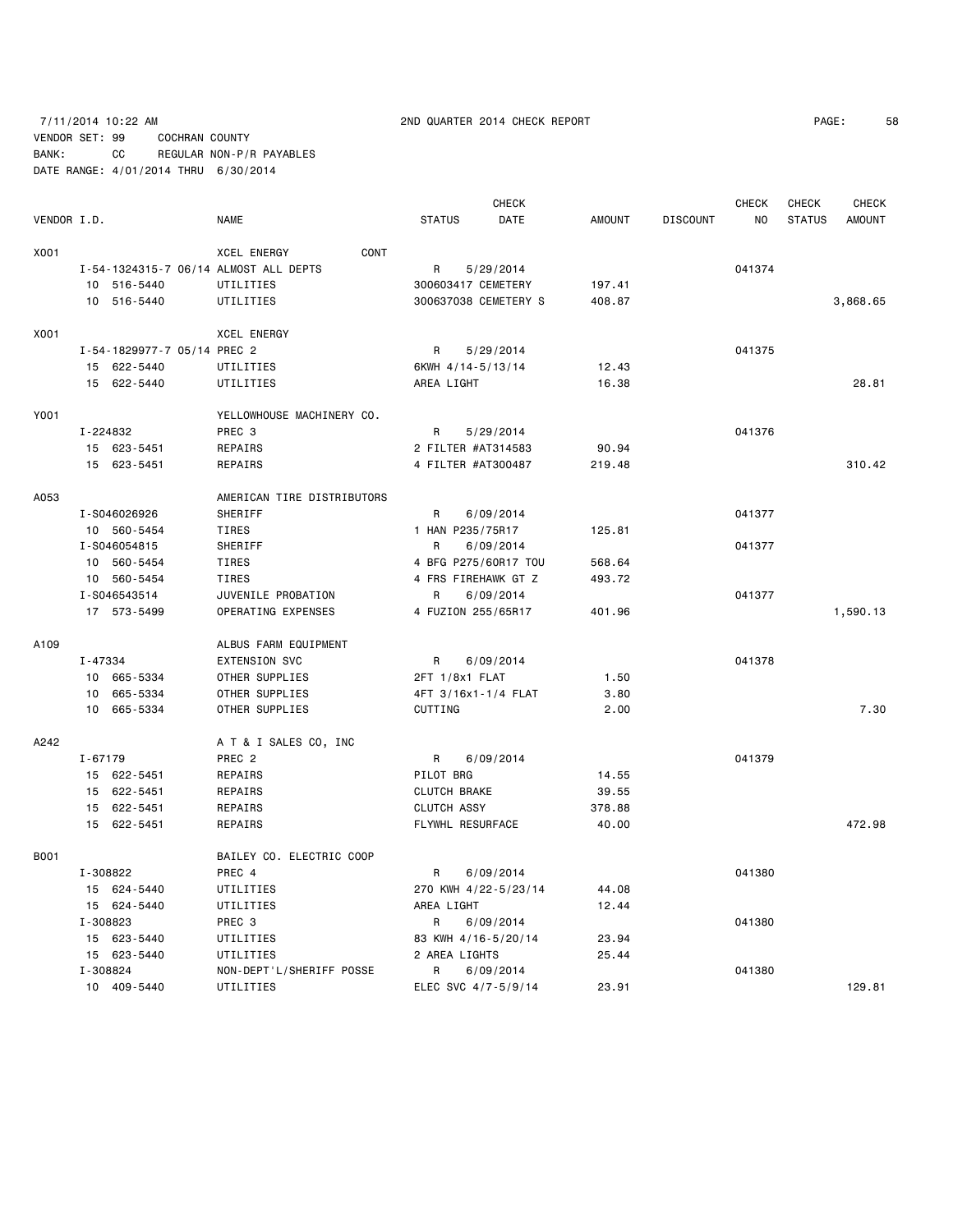### 7/11/2014 10:22 AM 2ND QUARTER 2014 CHECK REPORT PAGE: 59 VENDOR SET: 99 COCHRAN COUNTY BANK: CC REGULAR NON-P/R PAYABLES DATE RANGE: 4/01/2014 THRU 6/30/2014

# VENDOR I.D. NAME STATUS DATE AMOUNT DISCOUNT NO STATUS AMOUNT C007 CITY OF MORTON I-053014 LIB/MUS/ACT BLDG/CRTHSE/PREC 1 R 6/09/2014 041381 10 650-5440 UTILITIES LIBRARY GAS 27.49 10 650-5440 UTILITIES LIBRARY WATER 28.00 10 650-5440 UTILITIES LIBRARY GARBAGE 46.50 10 650-5440 UTILITIES LIBRARY SEWER 17.00 10 652-5440 UTILITIES MUSEUM GAS 19.00 10 652-5440 UTILITIES MUSEUM WATER 28.00 10 652-5440 UTILITIES MUSEUM GARBAGE 23.00 10 652-5440 UTILITIES MUSEUM SEWER 15.00 10 662-5440 UTILITIES ACTIVITY BLDG GAS 69.94 10 662-5440 UTILITIES ACT. BLDG WATER 28.00 10 662-5440 UTILITIES ACT. BLDG GARBAGE 72.00 10 662-5440 UTILITIES ACT. BLDG SEWER 45.00 10 510-5440 UTILITIES COURTHOUSE GAS 292.08 10 510-5440 UTILITIES COURTHOUSE WATER 1,110.75 10 510-5440 UTILITIES CRTHSE GARBAGE 304.50 10 510-5440 UTILITIES COURTHOUSE SEWER 51.00 10 510-5440 UTILITIES ANNEX GAS 10 510-5440 UTILITIES ANNEX WATER 26.97 10 510-5440 UTILITIES ANNEX GARBAGE 26.97 10 510-5440 UTILITIES ANNEX SEWER 13.48 15 621-5440 UTILITIES PREC 1 GAS 129.37 15 621-5440 UTILITIES PREC 1 WATER 71.50 15 621-5440 UTILITIES PREC 1 GARBAGE 46.50 2,492.05 C035 COX AUTO SUPPLY CO C-269961 PARK R 6/09/2014 PARK R 6009/2014 10 660-5451 REPAIR RET BAR OIL 4.79CR 10 660-5451 REPAIR RET OIL MIX 7.49CR 10 660-5451 REPAIR RET 18" CHAINSAW 24.99CR I-268222 SHERIFF R 6/09/2014 041382 10 560-5451 MACHINERY-NON-OFFICE REPAIR WIX FILTER #49883 21.69 I-268337 CEMETERY R 6/09/2014 041382 10 516-5332 CUSTODIAL SUPPLIES KEY W/PLASTIC 1.50 10 516-5332 CUSTODIAL SUPPLIES 3 KEYS MADE 3.00 I-268393 PREC 4 R 6/09/2014 041382 15 624-5451 REPAIRS HYD FITTING 6.29 15 624-5451 REPAIRS 1GL FUEL CLNR 31.65 I-268584 PREC 4 R 6/09/2014 041382 15 624-5451 REPAIRS 1CS 2GL HYD OIL 63.79 I-269041 PREC 3 R 6/09/2014 041382 15 623-5451 REPAIRS FUEL FILTER/M3 15.05

I-269112 PREC 3 R 6/09/2014 041382

I-269271 PREC 4 R 6/09/2014 041382

I-269276 PREC 2 R 6/09/2014 041382

15 623-5451 REPAIRS A/C PUMP 23.99

15 624-5356 ROAD MATERIALS & SUPPLIES 1BX CONSPICUITY TAPE 221.52

**CHECK CHECK CHECK CHECK CHECK CHECK CHECK**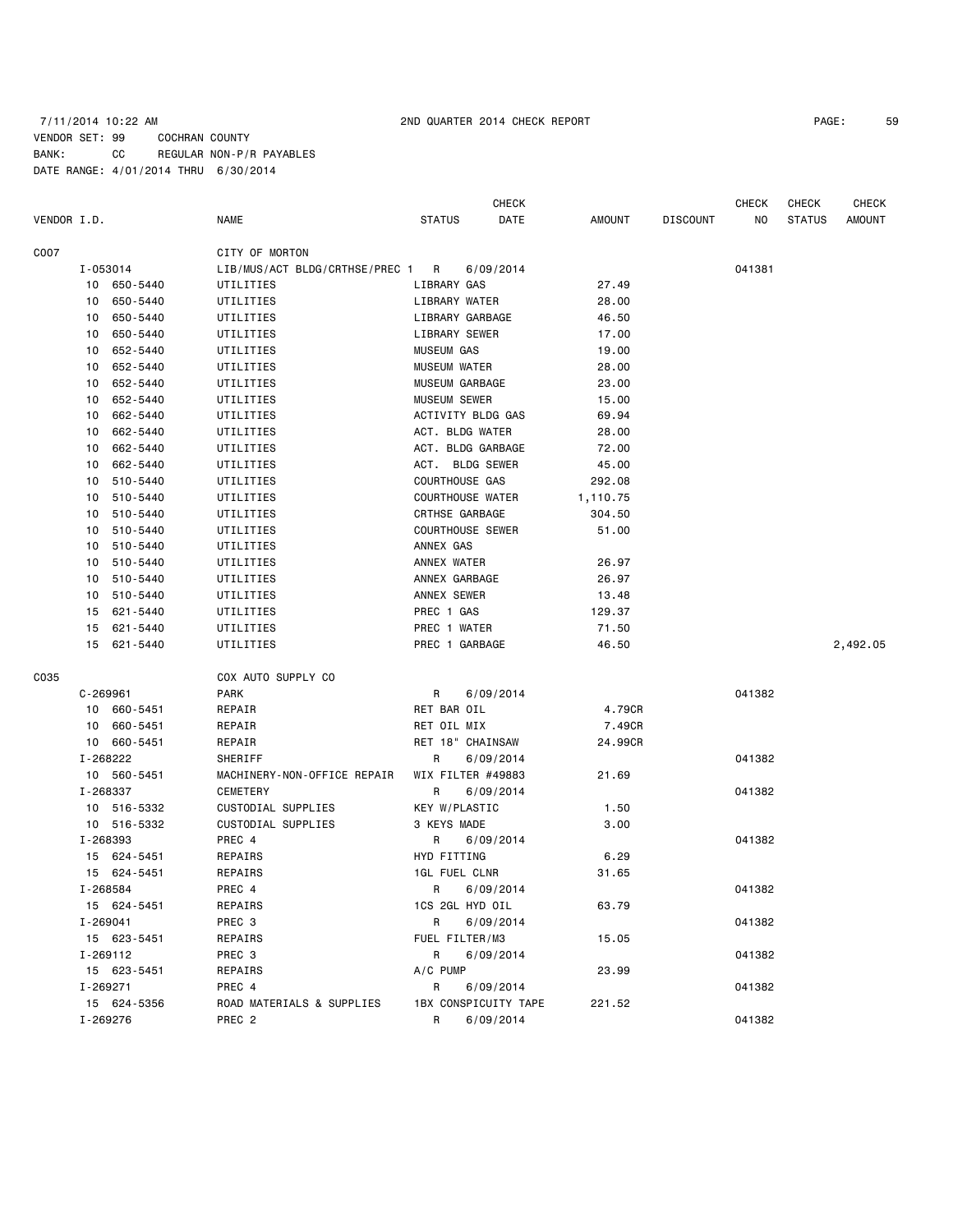# 7/11/2014 10:22 AM 2ND QUARTER 2014 CHECK REPORT PAGE: 60 VENDOR SET: 99 COCHRAN COUNTY BANK: CC REGULAR NON-P/R PAYABLES DATE RANGE: 4/01/2014 THRU 6/30/2014

|       | 6 |
|-------|---|
| PAGE: |   |

| VENDOR I.D. |             | <b>NAME</b>                 | <b>STATUS</b>       | <b>CHECK</b><br>DATE | AMOUNT | <b>DISCOUNT</b> | CHECK<br>NO | <b>CHECK</b><br><b>STATUS</b> | <b>CHECK</b><br>AMOUNT |
|-------------|-------------|-----------------------------|---------------------|----------------------|--------|-----------------|-------------|-------------------------------|------------------------|
| C035        |             | COX AUTO SUPPLY CO<br>CONT  |                     |                      |        |                 |             |                               |                        |
|             | I-269276    | PREC <sub>2</sub>           | R                   | 6/09/2014            |        |                 | 041382      |                               |                        |
|             | 15 622-5451 | REPAIRS                     | 6 134A FREON        |                      | 59.70  |                 |             |                               |                        |
|             | I-269416    | PREC 4                      | R                   | 6/09/2014            |        |                 | 041382      |                               |                        |
|             | 15 624-5356 | ROAD MATERIALS & SUPPLIES   | REFLECT TAPE        |                      | 179.99 |                 |             |                               |                        |
|             | I-269630    | PREC 3                      | R                   | 6/09/2014            |        |                 | 041382      |                               |                        |
|             | 15 623-5451 | REPAIRS                     | 2 RELAY 115         |                      | 16.36  |                 |             |                               |                        |
|             | 15 623-5451 | REPAIRS                     | 1 RELAY 115T        |                      | 6.69   |                 |             |                               |                        |
|             | 15 623-5451 | REPAIRS                     | 2 RELAY 116         |                      | 23.18  |                 |             |                               |                        |
|             | I-269687    | PREC 3                      | R                   | 6/09/2014            |        |                 | 041382      |                               |                        |
|             | 15 623-5356 | ROAD MATERIALS & SUPPLIES   | 2 BATT              |                      | 10.98  |                 |             |                               |                        |
|             | I-269785    | PREC 4                      | R                   | 6/09/2014            |        |                 | 041382      |                               |                        |
|             | 15 624-5356 | ROAD MATERIALS & SUPPLIES   | 2 BLUE SHOP TOWEL   |                      | 6.54   |                 |             |                               |                        |
|             | 15 624-5356 | ROAD MATERIALS & SUPPLIES   | <b>GLASS CLNR</b>   |                      | 2.99   |                 |             |                               |                        |
|             | 15 624-5356 | ROAD MATERIALS & SUPPLIES   | 3 KEYS MADE         |                      | 3.00   |                 |             |                               |                        |
|             | I-269961    | <b>PARK</b>                 | R                   | 6/09/2014            |        |                 | 041382      |                               |                        |
|             | 10 660-5451 | REPAIR                      | OIL                 |                      | 4.79   |                 |             |                               |                        |
|             | 10 660-5451 | REPAIR                      | OIL-MIX             |                      | 7.49   |                 |             |                               |                        |
|             | 10 660-5451 | REPAIR                      | 18" SAW CHAIN       |                      | 24.99  |                 |             |                               |                        |
|             | I-270034    | SHERIFF                     | R                   | 6/09/2014            |        |                 | 041382      |                               |                        |
|             | 10 560-5334 | OTHER SUPPLIES              | ARMORALL            |                      | 5.49   |                 |             |                               |                        |
|             | I-270069    | SHERIFF                     | R                   | 6/09/2014            |        |                 | 041382      |                               |                        |
|             | 10 560-5451 | MACHINERY-NON-OFFICE REPAIR | MIRROR GLUE/#133    |                      | 4.79   |                 |             |                               |                        |
|             | I-270187    | <b>EXTENSION SVC</b>        | R                   | 6/09/2014            |        |                 | 041382      |                               |                        |
|             | 10 665-5334 | OTHER SUPPLIES              | ADAPTER             |                      | 16.86  |                 |             |                               |                        |
|             | I-270576    | CEMETERY                    | R                   | 6/09/2014            |        |                 | 041382      |                               |                        |
|             | 10 516-5451 | REPAIR                      | CARB CLNR           |                      | 3.99   |                 |             |                               |                        |
|             | I-270798    | PREC <sub>2</sub>           | R                   | 6/09/2014            |        |                 | 041382      |                               |                        |
|             | 15 622-5356 | ROAD MATERIALS & SUPPLIES   | TOILET PAPER        |                      | 2.09   |                 |             |                               |                        |
|             | 15 622-5356 | ROAD MATERIALS & SUPPLIES   | STT LAMP            |                      | 22.37  |                 |             |                               |                        |
|             | 15 622-5356 | ROAD MATERIALS & SUPPLIES   | GLASS CLEAN         |                      | 3.15   |                 |             |                               |                        |
|             | I-270846    | SHERIFF                     | R                   | 6/09/2014            |        |                 | 041382      |                               |                        |
|             | 10 560-5334 | OTHER SUPPLIES              | <b>WEATHER SEAL</b> |                      | 4.99   |                 |             |                               |                        |
|             | I-271083    | PREC 4                      | R                   | 6/09/2014            |        |                 | 041382      |                               |                        |
|             | 15 624-5451 | REPAIRS                     | 1 PT P/S FLUID      |                      | 1.89   |                 |             |                               |                        |
|             | 15 624-5451 | REPAIRS                     | STEEL MIX           |                      | 4.99   |                 |             |                               |                        |
|             | 15 624-5451 | REPAIRS                     | 2 CARB CLNR         |                      | 7.98   |                 |             |                               |                        |
|             | 15 624-5451 | REPAIRS                     | JACK OIL            |                      | 4.95   |                 |             |                               |                        |
|             | I-271181    | CEMETERY                    | $R \sim$            | 6/09/2014            |        |                 | 041382      |                               |                        |
|             | 10 516-5451 | REPAIR                      | 2 PLUG              |                      | 9.58   |                 |             |                               |                        |
|             | I-271357    | <b>EXTENSION SVC</b>        | R                   | 6/09/2014            |        |                 | 041382      |                               |                        |
|             | 10 665-5334 | OTHER SUPPLIES              | ARMORALL            |                      | 4.79   |                 |             |                               |                        |
|             | 10 665-5334 | OTHER SUPPLIES              | ARMORALL - GLASS    |                      | 5.19   |                 |             |                               |                        |
|             | 10 665-5334 | OTHER SUPPLIES              | CARPET CLNR         |                      | 5.29   |                 |             |                               |                        |
|             | I-271428    | ACTIVITY BLDG               | R                   | 6/09/2014            |        |                 | 041382      |                               |                        |
|             | 10 662-5451 | REPAIR                      | 2 WATER HTR CONN    |                      | 25.18  |                 |             |                               | 831.48                 |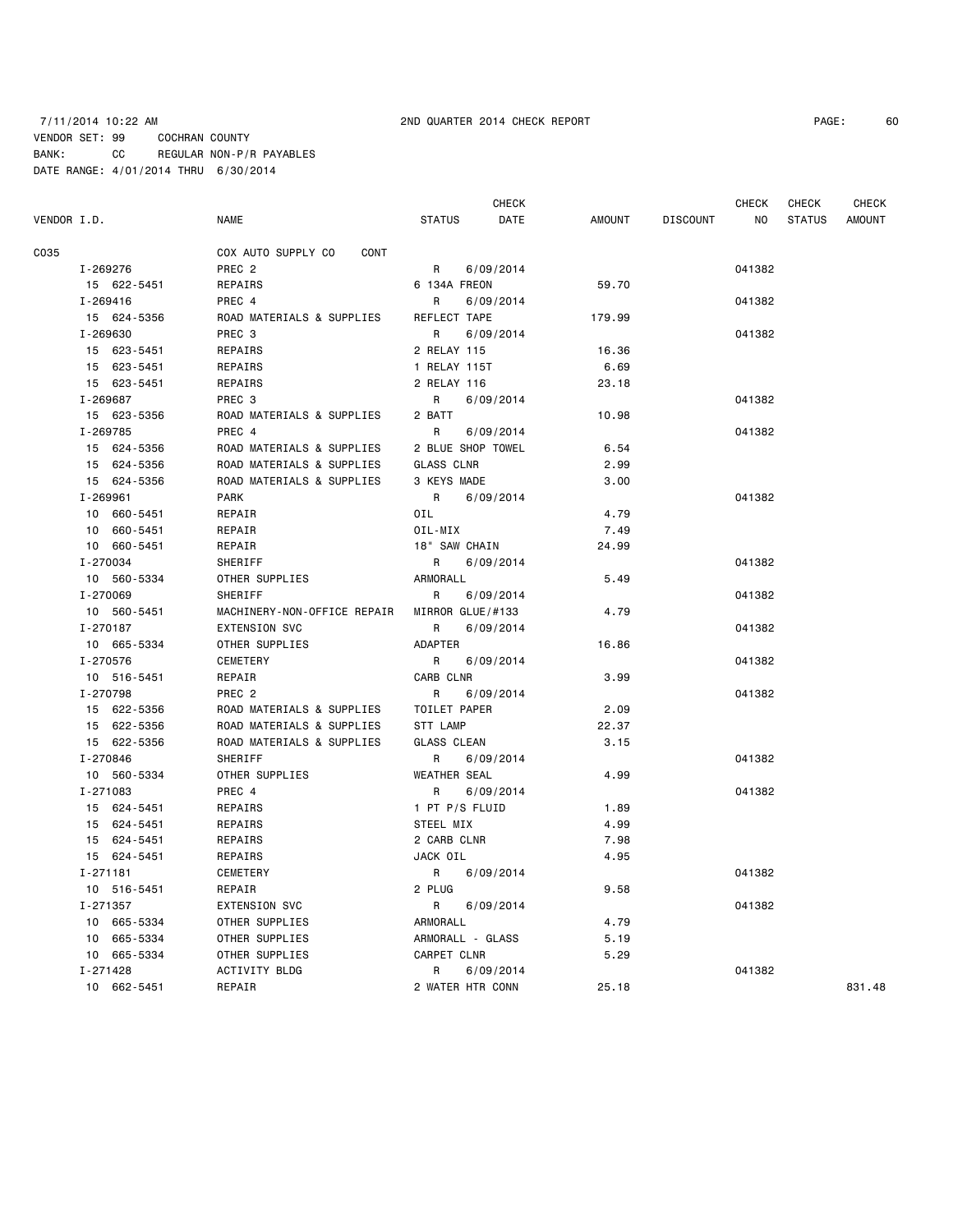### 7/11/2014 10:22 AM 2ND QUARTER 2014 CHECK REPORT PAGE: 61 VENDOR SET: 99 COCHRAN COUNTY BANK: CC REGULAR NON-P/R PAYABLES DATE RANGE: 4/01/2014 THRU 6/30/2014

CHECK CHECK CHECK CHECK VENDOR I.D. NAME STATUS DATE AMOUNT DISCOUNT NO STATUS AMOUNT C057 COST CITY BANK AS DEPOSITORY I-3RD QTR 2014 NON-DEPT'L--APPR DIST R 6/09/2014 041385 10 409-5406 APPRAISAL DISTRICT 3RD QTR ASSESSMENT-- 17,316.17 17,316.17 C069 COUNTRY DUMPSTERS, INC. I-37850 PREC 3/PREC 4 R 6/09/2014 041386 15 623-5440 UTILITIES JUNE DUMPSTER SVC 53.25 15 624-5440 UTILITIES JUNE DUMPSTER SVC 53.25 106.50 C084 CLERK, SEVENTH COURT OF APPEAL I-MAY 2014 STATE FEES R 6/09/2014 87ATE FEES 90 000-2379.002 7th Crt of Appeal Gov't22.2081DISTRICT COURT 15.00 15.00 C183 SHAHEEN CORP dba I-L D WAGNER 5/7/14 JUSTICE OF PEACE R 6/09/2014 8 R 6/1398 10 455-5405 AUTOPSY TRNSPRT BODY/LONNIE 175.00 175.00 E002 EASTERN EQUIPMENT SUPPLY I-E91851 PREC 1 R 6/09/2014 041389 15 621-5356 ROAD MATERIALS & SUPPLIES ANNUAL OXY CYL LEASE 50.00 I-E91852 PREC 1 R 6/09/2014 041389 15 621-5356 ROAD MATERIALS & SUPPLIES ANNUAL ACET CYL LEAS 50.00 100.00 E017 ELLIS AND SON INC I-JERRYD SILHAN UUSTICE OF PEACE A R 6/09/2014 CHERRYD SILHAN 041390 10 455-5405 AUTOPSY AUTOPSY TRANSPORT-BA 65.00 10 455-5405 AUTOPSY AUTOPSY TRANSPORT-MI 50.00 115.00 E075 WEX BANK I-36954977 EXT SVC/JUV PROB/SHERIFF R 6/09/2014 041391 10 665-5330 FUEL AND OIL 22.44GL UNL/MRTN 5/1 79.86 10 665-5330 FUEL AND OIL 31.36GL UNL/AMARILLO 104.40 17 573-5330 FUEL 12.862GL UNL/SAN ANG 44.75 10 560-5330 FUEL AND OIL 28.5GL UNL/LVND 5/22 96.87 10 560-5330 FUEL AND OIL 21.508GL UNL/LBK 5/1 69.23 10 560-5330 FUEL AND OIL 12.083GL UNL/MRTN 5/ 43.00 10 560-5330 FUEL AND OIL 20GL UNL/LVND 5/3, J 62.38 10 665-5499 MISCELLANEOUS LATE FEE MAY'14/EXXO 39.00 539.49 F010 FIVE-AREA TELEPHONE CO-OP I-927-5510 JUN14 PREC 4 R 6/09/2014 041392 15 624-5420 TELECOMMUNICATIONS BASIC LOCAL SVC 32.25 15 624-5420 TELECOMMUNICATIONS FEES 9.31 41.56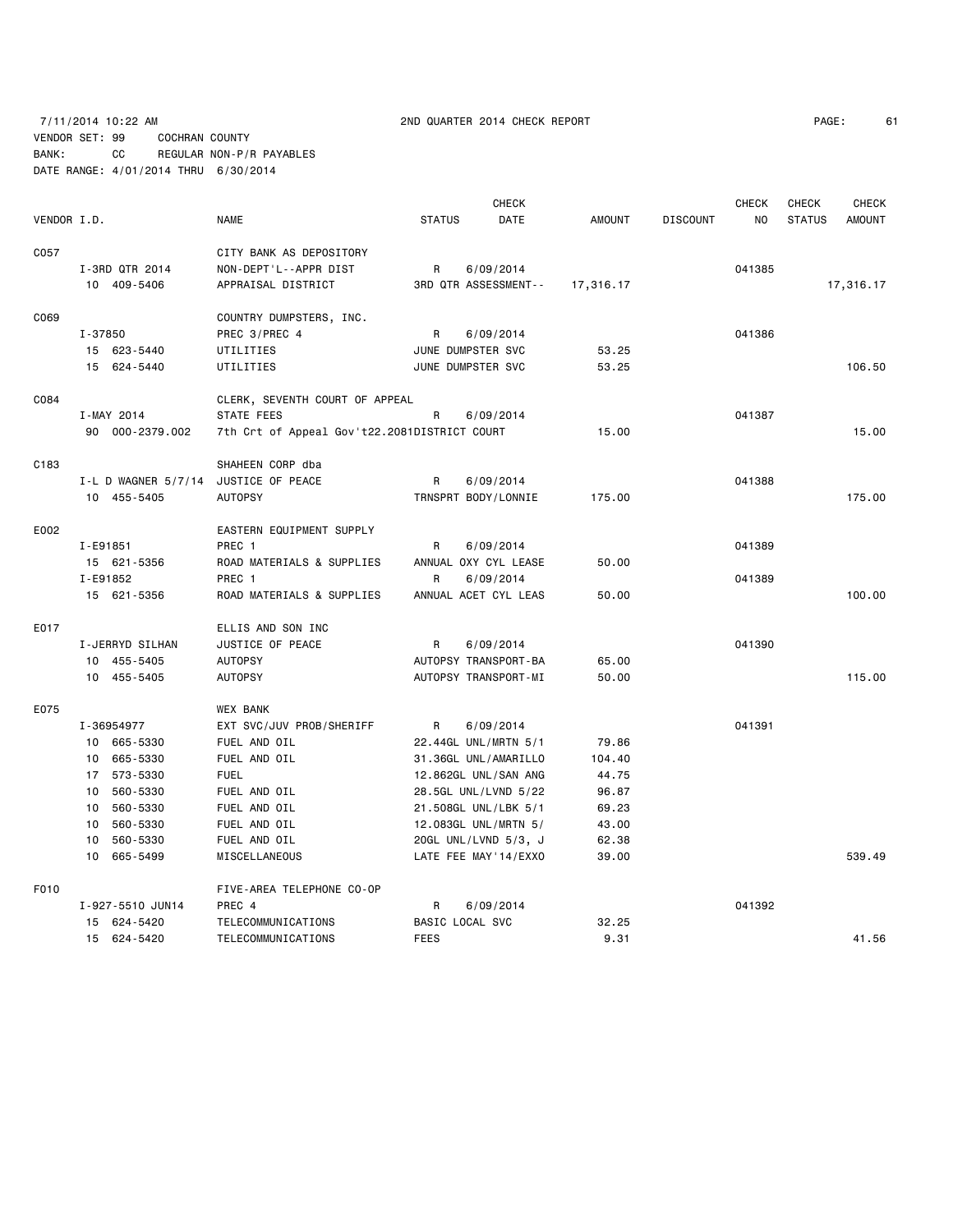# 7/11/2014 10:22 AM 2ND QUARTER 2014 CHECK REPORT PAGE: 62 VENDOR SET: 99 COCHRAN COUNTY BANK: CC REGULAR NON-P/R PAYABLES DATE RANGE: 4/01/2014 THRU 6/30/2014

|                  |                                |                                      | <b>CHECK</b>            |               |                 | <b>CHECK</b>   | <b>CHECK</b>  | <b>CHECK</b>  |
|------------------|--------------------------------|--------------------------------------|-------------------------|---------------|-----------------|----------------|---------------|---------------|
| VENDOR I.D.      |                                | <b>NAME</b>                          | <b>STATUS</b><br>DATE   | <b>AMOUNT</b> | <b>DISCOUNT</b> | N <sub>O</sub> | <b>STATUS</b> | <b>AMOUNT</b> |
| G031             |                                | GRAINGER                             |                         |               |                 |                |               |               |
|                  | COURTHOUSE<br>I-9454869141     |                                      | R<br>6/09/2014          |               |                 | 041393         |               |               |
|                  | 10 510-5451                    | REPAIR                               | 3 THERMOSTAT, PNEUMA    | 194.22        |                 |                |               |               |
|                  | 10 510-5451                    | REPAIR                               | 3 FIRE EXTINGUISHER,    | 94.26         |                 |                |               | 288.48        |
| G144             |                                | GENE MESSER AUTO GROUP               |                         |               |                 |                |               |               |
|                  | I-532898                       | SHERIFF                              | 6/09/2014<br>R          |               |                 | 041394         |               |               |
|                  | 10 560-5451                    | MACHINERY-NON-OFFICE REPAIR          | RPL LEFT SEAT BELT B    | 85.00         |                 |                |               |               |
|                  | 10 560-5451                    | MACHINERY-NON-OFFICE REPAIR          | <b>BELT BUCKLE ASSY</b> | 133.98        |                 |                |               | 218.98        |
| H026             |                                | RICHARD L. HUSEN, ATTY.              |                         |               |                 |                |               |               |
|                  | $I - #1391 / \text{RODRIGUEZ}$ | DISTRICT COURT                       | R<br>6/09/2014          |               |                 | 041395         |               |               |
|                  | 10 435-5400                    | ATTORNEY AD LITEM                    | HRNG (F)/JER RODRIGU    | 350.00        |                 |                |               | 350.00        |
| H052             |                                | HIGHSMITH CO., INC                   |                         |               |                 |                |               |               |
|                  | I-5308211                      | LIBRARY                              | R<br>6/09/2014          |               |                 | 041396         |               |               |
|                  | 10 650-5499                    | MISCELLANEOUS                        | 5 PKG FIZZ BOOM NOTE    | 18.75         |                 |                |               |               |
|                  | 10 650-5499                    | MISCELLANEOUS                        | 4 EA FIZZ BOOM PUZZL    | 15.80         |                 |                |               |               |
|                  | 650-5499<br>10                 | MISCELLANEOUS                        | 4 PKG FIZZ BOOM MINI    | 9.00          |                 |                |               |               |
|                  | 650-5499<br>10                 | MISCELLANEOUS                        | 3 PKG FIZZ BOOM BOOK    | 19.50         |                 |                |               |               |
|                  | 10 650-5499                    | MISCELLANEOUS                        | 6 EA FIZZ BOOM WTR B    | 6.00          |                 |                |               |               |
|                  | 650-5499<br>10                 | MISCELLANEOUS                        | 7 PKG FIZZ BOOM PENC    | 14.00         |                 |                |               |               |
|                  | 10<br>650-5499                 | MISCELLANEOUS                        | SHIPPING                | 9.14          |                 |                |               | 92.19         |
| H144             |                                | <b>HIGH PLAINS CONTRACTORS &amp;</b> |                         |               |                 |                |               |               |
|                  | I-DRAW#2/GUERRA                | <b>WELFARE</b>                       | R<br>6/09/2014          |               |                 | 041397         |               |               |
|                  | 10 640-5499                    | MISCELLANEOUS                        | COSTS \$19,736; RETN \$ | 17,762.40     |                 |                |               | 17,762.40     |
| H146             |                                | PATRICIA HERRERA                     |                         |               |                 |                |               |               |
|                  | I-DW#15884                     | <b>ACTIVITY BLDG</b>                 | R<br>6/09/2014          |               |                 | 041398         |               |               |
|                  | 10 000-4370.101                | RENT-ACTIVITY BUILDING               | REF DEP FOR 6/1/14      | 150.00        |                 |                |               | 150.00        |
| H <sub>257</sub> |                                | HOME DEPOT CREDIT SERVICES           |                         |               |                 |                |               |               |
|                  | I-023875 5/23/14               | SHERIFF                              | R<br>6/09/2014          |               |                 | 041399         |               |               |
|                  | 10 560-5334                    | OTHER SUPPLIES                       | CLEAR ACRYLIC SHEET     | 19.97         |                 |                |               |               |
|                  | I-9595766                      | SHERIFF                              | 6/09/2014<br>R          |               |                 | 041399         |               |               |
|                  | 10 560-5334                    | OTHER SUPPLIES                       | 11 PAINT BUCKETS/EVI    | 54.78         |                 |                |               |               |
|                  | 10 560-5334                    | OTHER SUPPLIES                       | 18 EMPTY CANS/EVIDEN    | 53.46         |                 |                |               | 128.21        |
| J082             |                                | JOHN DEERE FINANCIAL                 |                         |               |                 |                |               |               |
|                  | $I - 184552$                   | <b>CEMETERY</b>                      | 6/09/2014<br>R          |               |                 | 041400         |               |               |
|                  | 10 516-5451                    | REPAIR                               | LOW VISCOSITY H         | 17.95         |                 |                |               | 17.95         |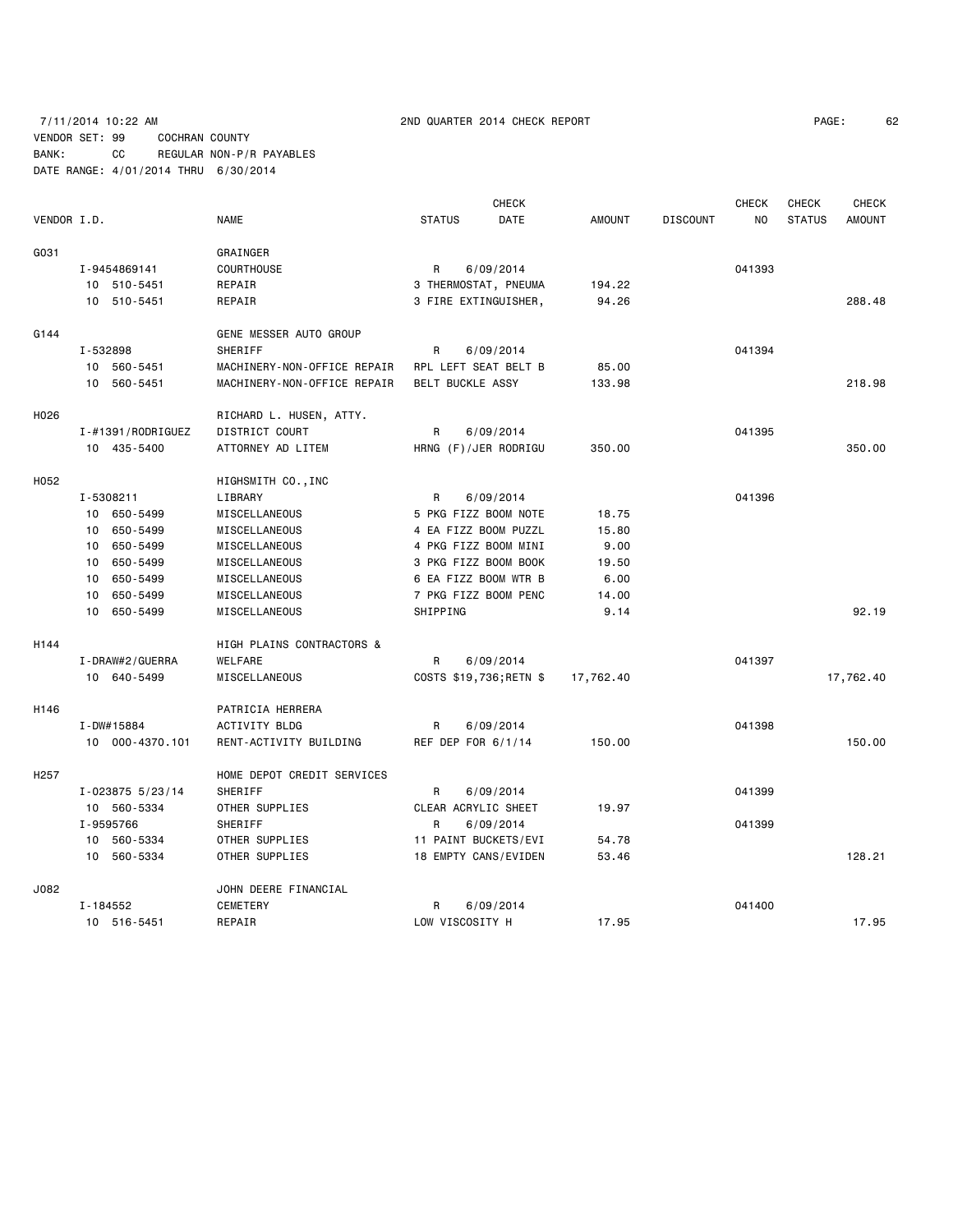# 7/11/2014 10:22 AM 2ND QUARTER 2014 CHECK REPORT PAGE: 63 VENDOR SET: 99 COCHRAN COUNTY BANK: CC REGULAR NON-P/R PAYABLES DATE RANGE: 4/01/2014 THRU 6/30/2014

CHECK CHECK CHECK CHECK CHECK

| VENDOR I.D.         | NAME                                 | STATUS<br>DATE       | AMOUNT  | DISCOUNT | NO 11  | STATUS | AMOUNT |
|---------------------|--------------------------------------|----------------------|---------|----------|--------|--------|--------|
| L010                | LEWIS FARM & RANCH STORE INC         |                      |         |          |        |        |        |
| I-1002              | PREC 3                               | R<br>6/09/2014       |         |          | 041401 |        |        |
| 15 623-5451         | REPAIRS                              | NEEDLE               | 1.59    |          |        |        |        |
| 15 623-5451         | REPAIRS                              | FISH LINE            | 2.49    |          |        |        |        |
| 15 623-5451         | REPAIRS                              | SEWING AWL           | 19.99   |          |        |        |        |
| 15 623-5451         | REPAIRS                              | DISC                 | 2.41CR  |          |        |        |        |
| I-1069              | PREC 4                               | R<br>6/09/2014       |         |          | 041401 |        |        |
| 15 624-5356         | ROAD MATERIALS & SUPPLIES            | COFFEE FILTERS       | 5.49    |          |        |        |        |
| 15 624-5356         | ROAD MATERIALS & SUPPLIES            | COFFEE               | 12.95   |          |        |        |        |
| 15 624-5356         | ROAD MATERIALS & SUPPLIES            | 3 SUGAR              | 5.85    |          |        |        |        |
| 15 624-5356         | ROAD MATERIALS & SUPPLIES            | 2 CREAMER            | 3.90    |          |        |        |        |
| 15 624-5356         | ROAD MATERIALS & SUPPLIES            | BAKING SODA          | 1.49    |          |        |        |        |
| 15 624-5356         | ROAD MATERIALS & SUPPLIES            | QUILTED NORTHERN     | 6.49    |          |        |        |        |
| 15 624-5356         | ROAD MATERIALS & SUPPLIES            | 2 SPRAYWAY           | 5.98    |          |        |        |        |
| 15 624-5356         | ROAD MATERIALS & SUPPLIES            | DISC                 | 4.22CR  |          |        |        |        |
| I-1108              | PARK                                 | 6/09/2014<br>R       |         |          | 041401 |        |        |
| 10 660-5451         | REPAIR                               | 4 SPRINKLER POP-UP   | 55.96   |          |        |        |        |
| 10 660-5451         | REPAIR                               | DISC                 | 5.60CR  |          |        |        |        |
| I-1139              | SHERIFF                              | R<br>6/09/2014       |         |          | 041401 |        |        |
| 10 560-5334         | OTHER SUPPLIES                       | 2x4x10/SHOOTING RANG | 4.31    |          |        |        |        |
| $I - 1149005/01/14$ | PREC 3                               | R<br>6/09/2014       |         |          | 041401 |        |        |
| 15 623-5356         | ROAD MATERIALS & SUPPLIES            | GLOVES               | 8.70    |          |        |        |        |
| I-1492              | PREC 4                               | 6/09/2014<br>R       |         |          | 041401 |        |        |
| 15 624-5451         | REPAIRS                              | ANGLE VALVE 1/4 TURN | 10.99   |          |        |        |        |
| 15 624-5451         | REPAIRS                              | DISC                 | 1.10CR  |          |        |        |        |
| $I - 1517$          | PARK                                 | R<br>6/09/2014       |         |          | 041401 |        |        |
| 10 660-5451         | REPAIR                               | TEFLON TAPE          | 1.29    |          |        |        |        |
| 10 660-5451         | REPAIR                               | COUPLER              | 3.99    |          |        |        |        |
| 10 660-5451         | REPAIR                               | DISC                 | 0.53CR  |          |        |        |        |
| I-1536              | PREC 1                               | R<br>6/09/2014       |         |          | 041401 |        |        |
| 15 621-5451         | REPAIRS                              | 3x12 PIPE/WATER TRUC | 21.99   |          |        |        |        |
| 15 621-5451         | REPAIRS                              | 3" COLLAR            | 17.78   |          |        |        |        |
| 15 621-5451         | REPAIRS                              | BATT                 | 129.95  |          |        |        |        |
| 15 621-5451         | REPAIRS                              | STATE BATT FEE       | 6.00    |          |        |        |        |
| 15 621-5451         | REPAIRS                              | DISC                 | 17.57CR |          |        |        |        |
| I-1583              | COURTHOUSE/DIST COURT                | 6/09/2014<br>R       |         |          | 041401 |        |        |
| 10 510-5332         | CUSTODIAL SUPPLIES                   | 8GL BLEACH           | 22.32   |          |        |        |        |
| 10 435-5499         | MISCELLANEOUS                        | 4CS SOFT DRINKS      | 38.00   |          |        |        |        |
| $I - 1600$          | ACTIVITY BLDG                        | 6/09/2014<br>R       |         |          | 041401 |        |        |
| 10 662-5451         | REPAIR                               | 1/2x3/8 BUSHING GALV | 3.49    |          |        |        |        |
| 10 662-5451         | REPAIR                               | 1/2 BALL VALVE       | 9.99    |          |        |        |        |
| 10 662-5451         | REPAIR                               | DISC                 | 1.35CR  |          |        |        |        |
| I-1630              | JAIL                                 | R<br>6/09/2014       |         |          | 041401 |        |        |
| 10 512-5451         | REPAIR                               | RAZOR BLADE          | 2.79    |          |        |        |        |
| 10 512-5451         | REPAIR                               |                      |         |          |        |        |        |
| $I - 1708$          |                                      | DISC<br>6/09/2014    | 0.28CR  |          |        |        |        |
| 15 623-5451         | PREC 3                               | R<br><b>PUMP</b>     |         |          | 041401 |        |        |
|                     | REPAIRS<br>ROAD MATERIALS & SUPPLIES |                      | 21.99   |          |        |        |        |
| 15 623-5356         |                                      | TRASH BAGS           | 13.99   |          |        |        |        |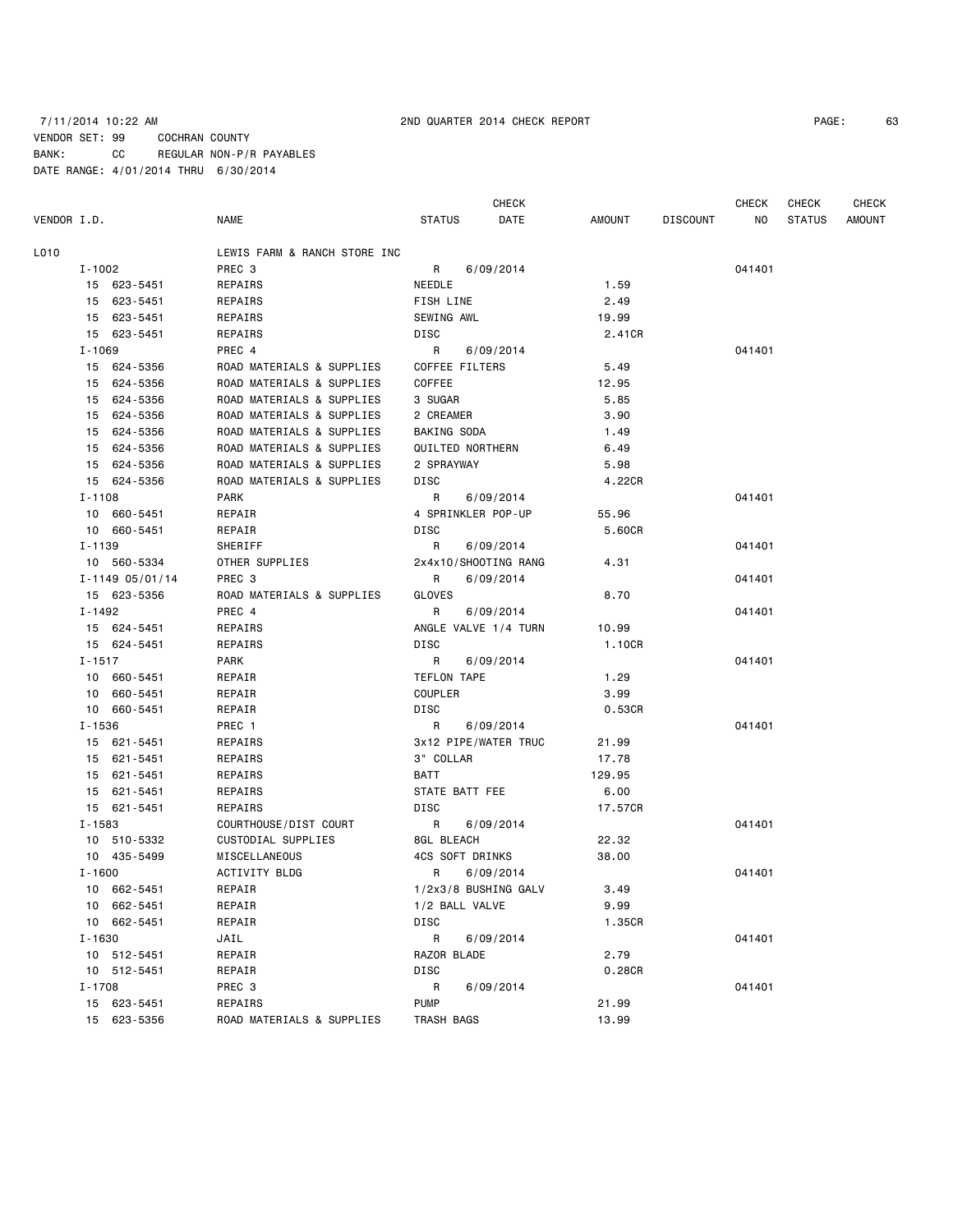# 7/11/2014 10:22 AM 2ND QUARTER 2014 CHECK REPORT PAGE: 64 VENDOR SET: 99 COCHRAN COUNTY BANK: CC REGULAR NON-P/R PAYABLES DATE RANGE: 4/01/2014 THRU 6/30/2014

CHECK CHECK CHECK CHECK CHECK

| VENDOR I.D.    | <b>NAME</b>                | <b>STATUS</b>        | DATE      | AMOUNT    | DISCOUNT | NO.    | <b>STATUS</b> | <b>AMOUNT</b> |
|----------------|----------------------------|----------------------|-----------|-----------|----------|--------|---------------|---------------|
| L010           | LEWIS FARM & RANCH STOCONT |                      |           |           |          |        |               |               |
| I-1708         | PREC 3                     | R                    | 6/09/2014 |           |          | 041401 |               |               |
| 15 623-5356    | ROAD MATERIALS & SUPPLIES  | TRASH BAGS           |           | 12.99     |          |        |               |               |
| 15 623-5451    | <b>REPAIRS</b>             | DISC                 |           | 2.20CR    |          |        |               |               |
| 15 623-5356    | ROAD MATERIALS & SUPPLIES  | DISC                 |           | 2.70CR    |          |        |               |               |
| I-1745         | <b>COURTHOUSE</b>          | R                    | 6/09/2014 |           |          | 041401 |               |               |
| 10 510-5332    | CUSTODIAL SUPPLIES         | 4 KLEENEX            |           | 9.96      |          |        |               |               |
| 10 510-5332    | CUSTODIAL SUPPLIES         | DISC                 |           | 1.00CR    |          |        |               |               |
| I-1746         | PREC 1                     | R                    | 6/09/2014 |           |          | 041401 |               |               |
| 15 621-5356    | ROAD MATERIALS & SUPPLIES  | 5# AVITROL/PIGEON CN |           | 320.00    |          |        |               |               |
| I-1888         | COURTHOUSE                 | R                    | 6/09/2014 |           |          | 041401 |               |               |
| 10 510-5332    | CUSTODIAL SUPPLIES         | XAUA                 |           | 1.49      |          |        |               |               |
| 10 510-5332    | CUSTODIAL SUPPLIES         | 409                  |           | 2.99      |          |        |               |               |
| 10 510-5332    | CUSTODIAL SUPPLIES         | 2 MR CLEAN           |           | 7.58      |          |        |               |               |
| 10 510-5332    | CUSTODIAL SUPPLIES         | DISC                 |           | 1.21CR    |          |        |               |               |
| $I - 2103$     | PREC 1                     | R                    | 6/09/2014 |           |          | 041401 |               |               |
| 15 621-5451    | REPAIRS                    | 3" STR ELL           |           | 24.95     |          |        |               |               |
| 15 621-5451    | REPAIRS                    | DISC                 |           | 2.50CR    |          |        |               |               |
| $I - 2142$     | PREC 3                     | R                    | 6/09/2014 |           |          | 041401 |               |               |
| 15 623-5356    | ROAD MATERIALS & SUPPLIES  | VIPER                |           | 14.99     |          |        |               |               |
| I-2308         | PREC 4                     | R                    | 6/09/2014 |           |          | 041401 |               |               |
| 15 624-5356    | ROAD MATERIALS & SUPPLIES  | ANTI-FREEZE          |           | 11.99     |          |        |               |               |
| $I - 2318$     | <b>PARK</b>                | R                    | 6/09/2014 |           |          | 041401 |               |               |
| 10 660-5451    | REPAIR                     | PIPE DOPE            |           | 4.99      |          |        |               |               |
| 10 660-5451    | REPAIR                     | 3/4x48" GALV PIPE    |           | 12.99     |          |        |               |               |
| 10 660-5451    | REPAIR                     | 3/4x1" GALV BUSH     |           | 3.79      |          |        |               |               |
| 660-5451<br>10 | REPAIR                     | 3/4" COLLAR GALV     |           | 2.79      |          |        |               |               |
| 660-5451<br>10 | REPAIR                     | 1" ELBOW 90 GALV     |           | 3.99      |          |        |               |               |
| 10<br>660-5451 | REPAIR                     | 3/4" HOSE BIBB       |           | 9.99      |          |        |               |               |
| 10 660-5451    | REPAIR                     | DISC                 |           | 3.85CR    |          |        |               |               |
| $I - 2450$     | TAX A/C                    | R                    | 6/09/2014 |           |          | 041401 |               |               |
| 10 499-5310    | OFFICE SUPPLIES            | RAZOR BLADES         |           | 2.79      |          |        |               |               |
| 10 499-5310    | OFFICE SUPPLIES            | DISC                 |           | $0.28$ CR |          |        |               |               |
| I-2491         | CEMETERY                   | R                    | 6/09/2014 |           |          | 041401 |               |               |
| 10 516-5332    | CUSTODIAL SUPPLIES         | B-12                 |           | 1.50      |          |        |               |               |
| 10 516-5332    | CUSTODIAL SUPPLIES         | WEEDER LINE          |           | 28.99     |          |        |               |               |
| $I - 2511$     | PREC 1                     | R                    | 6/09/2014 |           |          | 041401 |               |               |
| 15 621-5451    | REPAIRS                    | 3" NIPPLE STEEL      |           | 9.95      |          |        |               |               |
| 15 621-5451    | REPAIRS                    | 3" COUPLER STEEL     |           | 24.00     |          |        |               |               |
| 15 621-5451    | REPAIRS                    | 3" STEEL ELBOW       |           | 32.00     |          |        |               |               |
| $I - 2880$     | <b>ACTIVITY BLDG</b>       | R                    | 6/09/2014 |           |          | 041401 |               |               |
| 10 662-5451    | REPAIR                     | CONCRETE PATCH       |           | 12.49     |          |        |               |               |
| 10 662-5451    | REPAIR                     | DISC                 |           | 1.25CR    |          |        |               |               |
| 10 662-5451    | REPAIR                     | REDI-MIX             |           | 4.75      |          |        |               |               |
| I-2892         | PARK                       | R                    | 6/09/2014 |           |          | 041401 |               |               |
| 10 660-5451    | REPAIR                     | SPARK PLUG           |           | 3.49      |          |        |               |               |
| 10 660-5451    | REPAIR                     | DISC                 |           | 0.35CR    |          |        |               |               |
| I-2914         | PARK                       | R                    | 6/09/2014 |           |          | 041401 |               |               |
|                |                            |                      |           |           |          |        |               |               |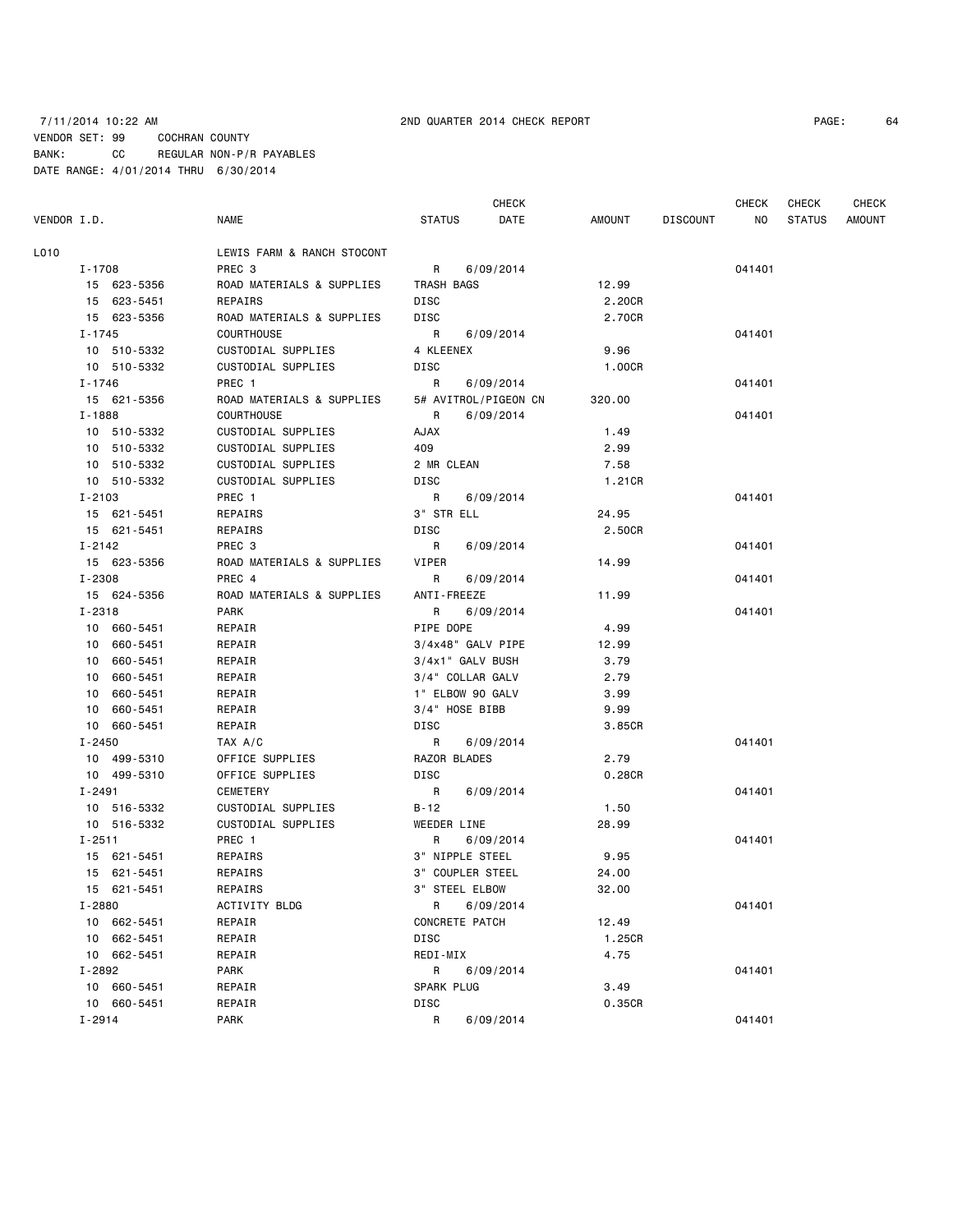## 7/11/2014 10:22 AM 2ND QUARTER 2014 CHECK REPORT PAGE: 65 VENDOR SET: 99 COCHRAN COUNTY BANK: CC REGULAR NON-P/R PAYABLES DATE RANGE: 4/01/2014 THRU 6/30/2014

VENDOR I.D. NAME STATUS DATE AMOUNT DISCOUNT NO STATUS AMOUNT L010 LEWIS FARM & RANCH STOCONT I-2914 PARK R 6/09/2014 041401 10 660-5451 REPAIR 1x24 PIPE 10.99 10 660-5451 REPAIR DISC 1.10CR I-2956 ACTIVITY BLDG R 6/09/2014 041401 10 662-5332 CUSTODIAL SUPPLIES 4 BULBS 23.96 10 662-5332 CUSTODIAL SUPPLIES DISC 2.40CR I-2985 ACTIVITY BLDG R 6/09/2014 041401 10 662-5332 CUSTODIAL SUPPLIES 2 BULBS 18.98 10 662-5332 CUSTODIAL SUPPLIES DISC 1.90CR I-3163 ACTIVITY BLDG R 6/09/2014 041401 10 662-5451 REPAIR A/C COOLER PUMP 41.99 10 662-5451 REPAIR DISC 4.20CR 1,043.11 L015 LUBBOCK COUNTY, TEXAS I-MAY ADR FEES 2014 DISTRICT COURT BY R 6/09/2014 CALCHEST AND RESIDENT OUTLINE OF A STRICT OURT 19 435-5409 A.D.R. CONTRACT DISTRICT COURT 30.00 30.00 L057 L KENLEY, dba I-6461 PARK/RODEO GROUNDS R 6/09/2014 041405 10 660-5332 CUSTODIAL SUPPLIES 2 EQUINE SIGNS/RODEO 80.00 80.00 L197 THE LIBRARY STORE, INC I-100603 LIBRARY R 6/09/2014 041406 10 650-5310 OFFICE SUPPLIES 4 PK DATE DUE SLIPS 50.56 10 650-5310 OFFICE SUPPLIES SHIPPING 14.16 64.72 MOO2 MANTEK I-1513632 COURTHOUSE R 6/09/2014 041407 10 510-5332 CUSTODIAL SUPPLIES 5 GL CITRI-CON, 2x2. 338.75 338.75 M031 MILLER PAPER & PACKAGING CO I-S2821717.002 COURTHOUSE R 6/09/2014 041408 10 510-5332 CUSTODIAL SUPPLIES 1CS MR CLEAN W/FBRZ 30.44 I-S2848269.001 COURTHOUSE R 6/09/2014 041408 10 510-5332 CUSTODIAL SUPPLIES 1CS SCOTT WHITE RL T 76.80 10 510-5332 CUSTODIAL SUPPLIES 1CS NO RINSE FLOOR C 44.52 10 510-5332 CUSTODIAL SUPPLIES 1CS LINERS, 60GL BK 47.20 10 510-5332 CUSTODIAL SUPPLIES 1CS HI-DEN LINERS, 1 30.19 10 510-5332 CUSTODIAL SUPPLIES 1CS MR CLEAN W/FBRZ 30.44 259.59

M282 VICTORIO MARQUEZ I-DW#15893 ACTIVITY BLDG R 6/09/2014 041409 10 000-4370.101 RENT-ACTIVITY BUILDING REF DEP FOR 5/31/14 150.00 150.00

CHECK CHECK CHECK CHECK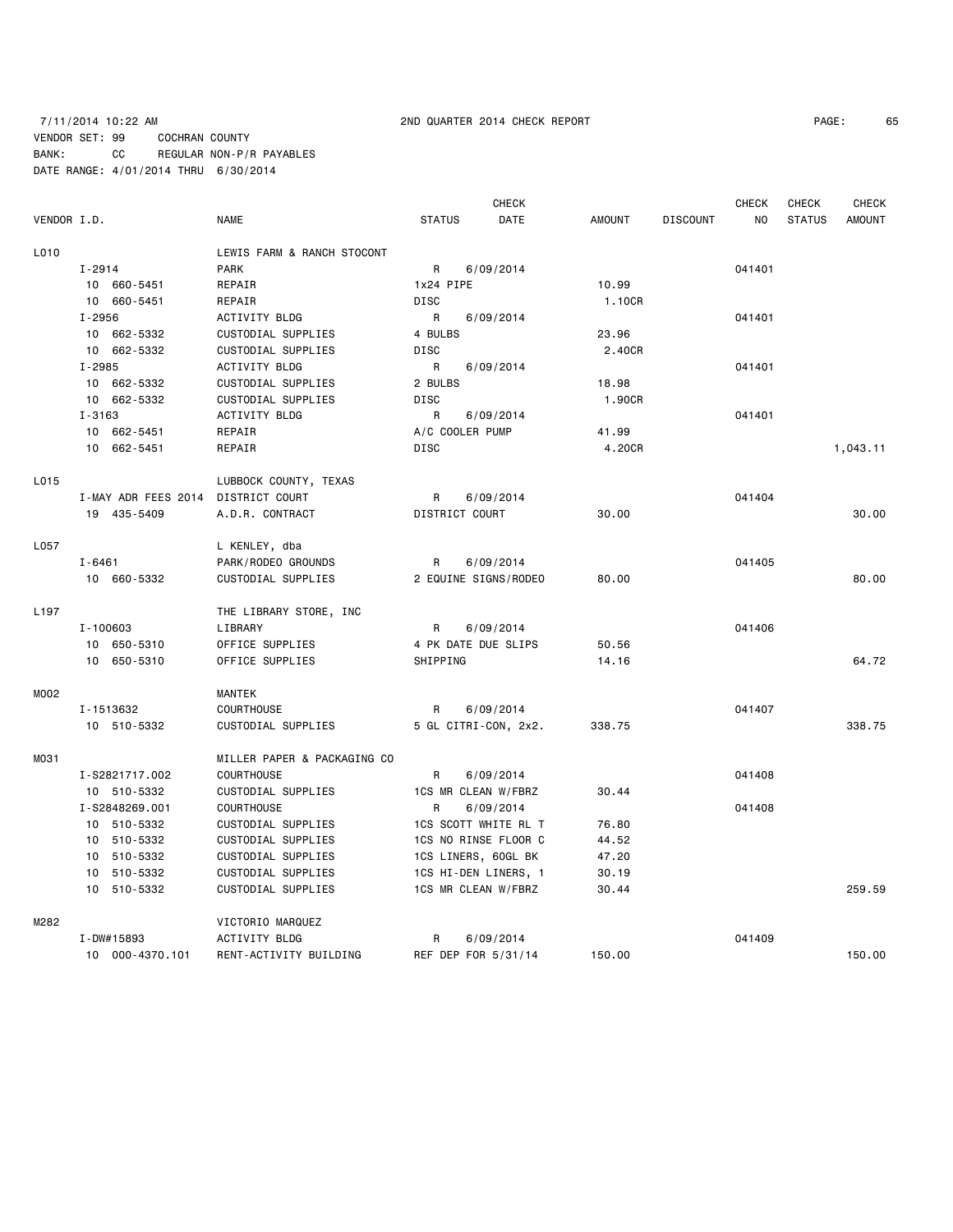# 7/11/2014 10:22 AM 2ND QUARTER 2014 CHECK REPORT PAGE: 66 VENDOR SET: 99 COCHRAN COUNTY BANK: CC REGULAR NON-P/R PAYABLES DATE RANGE: 4/01/2014 THRU 6/30/2014

|             |                   |                           | <b>CHECK</b>          |               |                 | <b>CHECK</b> | CHECK         | <b>CHECK</b>  |
|-------------|-------------------|---------------------------|-----------------------|---------------|-----------------|--------------|---------------|---------------|
| VENDOR I.D. |                   | NAME                      | <b>STATUS</b><br>DATE | <b>AMOUNT</b> | <b>DISCOUNT</b> | NO           | <b>STATUS</b> | <b>AMOUNT</b> |
| M300        |                   | JESSICA McDANIEL          |                       |               |                 |              |               |               |
|             | I-DW#15777        | <b>ACTIVITY BLDG</b>      | R<br>6/09/2014        |               |                 | 041410       |               |               |
|             | 10 000-4370.101   | RENT-ACTIVITY BUILDING    | REF DEP FOR MARCH 1,  | 150.00        |                 |              |               | 150.00        |
| N082        |                   | NETDATA                   |                       |               |                 |              |               |               |
|             | I-15450           | JUSTICE OF PEACE          | R<br>6/09/2014        |               |                 | 041411       |               |               |
|             | 10 455-5499       | MISCELLANEOUS             | iTICKET APR14         | 22.00         |                 |              |               |               |
|             | I-MAY2014         | JUSTICE OF PEACE          | R<br>6/09/2014        |               |                 | 041411       |               |               |
|             | 10 455-5499       | MISCELLANEOUS             | iTICKET MAY14         | 32.00         |                 |              |               | 54.00         |
| 0022        |                   | OVERHEAD DOOR COMPANY OF  |                       |               |                 |              |               |               |
|             | I-303446          | PREC 1                    | R<br>6/09/2014        |               |                 | 041412       |               |               |
|             | 15 621-5451       | REPAIRS                   | 24 BTTM WTHRSTRP W/   | 129.90        |                 |              |               | 129.90        |
| P216        |                   | PLAINS MOTOR SUPPLY       |                       |               |                 |              |               |               |
|             | I-300761          | PREC <sub>3</sub>         | R<br>6/09/2014        |               |                 | 041413       |               |               |
|             | 15 623-5451       | REPAIRS                   | STANDARD OIL PR #PS1  | 12.53         |                 |              |               |               |
|             | 15 623-5451       | REPAIRS                   | STANDARD OIL PR #PS1  | 13.03         |                 |              |               | 25.56         |
| R222        |                   | ROBERTS TRUCK CENTER      |                       |               |                 |              |               |               |
|             | I-2-237644        | PREC <sub>2</sub>         | R<br>6/09/2014        |               |                 | 041414       |               |               |
|             | 15 622-5451       | REPAIRS                   | SWITCH-CONTROL VALV   | 43.68         |                 |              |               |               |
|             | I-2-237970        | PREC <sub>2</sub>         | R<br>6/09/2014        |               |                 | 041414       |               |               |
|             | 15 622-5451       | REPAIRS                   | SHAFT-CLUTCH RELEASE  | 11.35         |                 |              |               |               |
|             | 15 622-5451       | REPAIRS                   | FORK, RELEASE         | 17.56         |                 |              |               |               |
|             | 15 622-5451       | REPAIRS                   | 4 BUSHING #FUL12815   | 14.00         |                 |              |               |               |
|             | 15 622-5451       | REPAIRS                   | 4 BUSHING #FUL8677 T  | 20.08         |                 |              |               |               |
|             | 15 622-5451       | REPAIRS                   | SHAFT-CLUTCH RLS TES  | 42.01         |                 |              |               |               |
|             | 15 622-5451       | REPAIRS                   | FREIGHT               | 85.00         |                 |              |               | 233.68        |
| S005        |                   | DORIS SEALY, COUNTY TREAS |                       |               |                 |              |               |               |
|             | I-CIO CONF '14    | TREASURER                 | R<br>6/09/2014        |               |                 | 041415       |               |               |
|             | 10 497-5427       | CONTINUING EDUCATION      | 122 MI TO/FR AIRPORT  | 68.32         |                 |              |               |               |
|             | 10 497-5427       | CONTINUING EDUCATION      | AIRPORT PARK, 6/1-6/  | 34.00         |                 |              |               |               |
|             | 10 497-5427       | CONTINUING EDUCATION      | AIR FARE TO/FR DALLA  | 229.00        |                 |              |               |               |
|             | 10 497-5427       | CONTINUING EDUCATION      | 3 NITES, DALLAS 6/1-  | 321.00        |                 |              |               |               |
|             | 10 497-5427       | CONTINUING EDUCATION      | LODGING TAX           | 41.73         |                 |              |               |               |
|             | 10 497-5427       | CONTINUING EDUCATION      | MEALS, HOTEL          | 47.86         |                 |              |               | 741.91        |
| S010        |                   | SILVERS COMPANY           |                       |               |                 |              |               |               |
|             | I-CONSTABLE 06/14 | CONSTABLE                 | R<br>6/09/2014        |               |                 | 041416       |               |               |
|             | 10 550-5330       | FUEL & OIL                | 17.71GL PREM UNL 5/1  | 65.51         |                 |              |               |               |
|             | 550-5330<br>10    | FUEL & OIL                | CR FED TAX ON 17.71G  | 3.26CR        |                 |              |               |               |
|             | I-EXT SVC 06/14   | EXTENSION SVC             | R<br>6/09/2014        |               |                 | 041416       |               |               |
|             | 665-5330<br>10    | FUEL AND OIL              | 27.92GL UNL 5/1/14    | 97.69         |                 |              |               |               |
|             | 665-5330<br>10    | FUEL AND OIL              | 33.22GL UNL 5/6       | 116.24        |                 |              |               |               |
|             | 665-5330<br>10    | FUEL AND OIL              | 26.89GL UNL 5/9       | 94.09         |                 |              |               |               |
|             | 665-5330<br>10    | FUEL AND OIL              | 32.25GL UNL 5/23      | 112.84        |                 |              |               |               |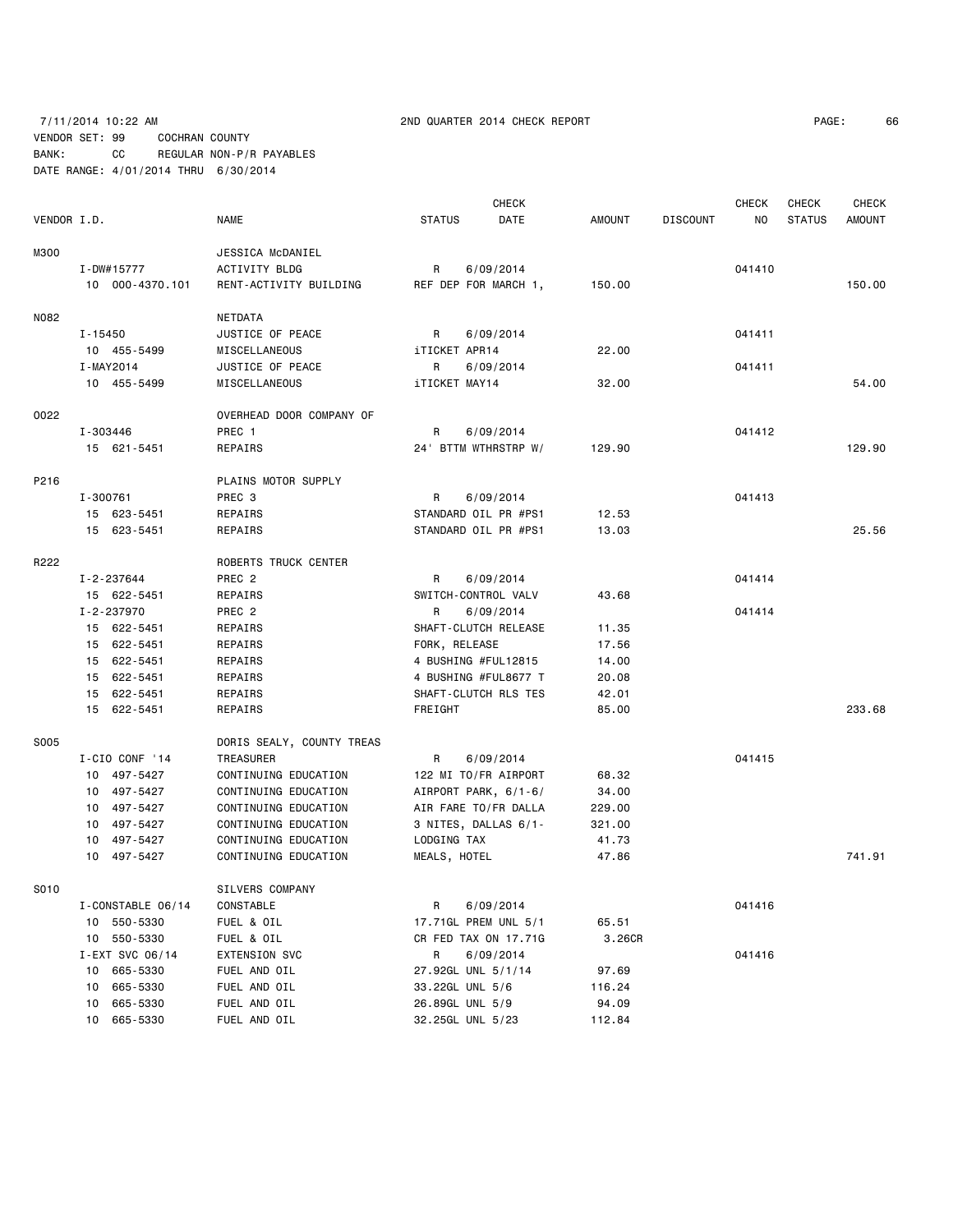# 7/11/2014 10:22 AM 2ND QUARTER 2014 CHECK REPORT PAGE: 67 VENDOR SET: 99 COCHRAN COUNTY BANK: CC REGULAR NON-P/R PAYABLES DATE RANGE: 4/01/2014 THRU 6/30/2014

|             |    |                  |                      |             | CHECK                 |           |          |                 | <b>CHECK</b> | <b>CHECK</b>  |          |  |
|-------------|----|------------------|----------------------|-------------|-----------------------|-----------|----------|-----------------|--------------|---------------|----------|--|
| VENDOR I.D. |    |                  | NAME                 |             | <b>STATUS</b>         | DATE      | AMOUNT   | <b>DISCOUNT</b> | NO           | <b>STATUS</b> | AMOUNT   |  |
| S010        |    |                  | SILVERS COMPANY      | <b>CONT</b> |                       |           |          |                 |              |               |          |  |
|             |    | I-EXT SVC 06/14  | <b>EXTENSION SVC</b> |             | R                     | 6/09/2014 |          |                 | 041416       |               |          |  |
|             |    | 10 665-5330      | FUEL AND OIL         |             | CR FED TAX ON 120.28  |           | 22.13CR  |                 |              |               |          |  |
|             |    | I-JUV PROB 06/14 | JUVENILE PROBATION   |             | R                     | 6/09/2014 |          |                 | 041416       |               |          |  |
|             |    | 17 573-5330      | <b>FUEL</b>          |             | 85.78GL UNL           |           | 300.13   |                 |              |               |          |  |
|             |    | 17 573-5330      | <b>FUEL</b>          |             | CR FED TAX ON 85.78G  |           | 15.78CR  |                 |              |               |          |  |
|             |    | 17 573-5451      | REPAIR               |             | STATE INSP            |           | 14.50    |                 |              |               |          |  |
|             |    | $I-PARK$ 06/14   | PARK/AIRPORT         |             | R                     | 6/09/2014 |          |                 | 041416       |               |          |  |
|             |    | 30 518-5451      | REPAIR               |             | STATE INSP            |           | 14.50    |                 |              |               |          |  |
|             |    | 10 660-5330      | FUEL AND OIL         |             | 60GL HS DIESEL; MAINT |           | 196.80   |                 |              |               |          |  |
|             | 10 | 660-5330         | FUEL AND OIL         |             | 673GL LS DIESEL 5/21  |           | 233.86   |                 |              |               |          |  |
|             |    | 10 660-5330      | FUEL AND OIL         |             | 23GL HS DIESEL 5/21   |           | 75.44    |                 |              |               |          |  |
|             |    | $I-PREC$ 1 06/14 | PREC 1               |             | R                     | 6/09/2014 |          |                 | 041416       |               |          |  |
|             |    | 15 621-5330      | FUEL & OIL           |             | 78GL HS DIESEL 5/30   |           | 255.84   |                 |              |               |          |  |
|             | 15 | 621-5330         | FUEL & OIL           |             | 55GL HS DIESEL 5/27   |           | 180.40   |                 |              |               |          |  |
|             | 10 | 660-5330         | FUEL AND OIL         |             | 43.6GL HS DIESEL 5/1  |           | 143.01   |                 |              |               |          |  |
|             | 10 | 660-5330         | FUEL AND OIL         |             | 33.7GL HS DIESEL 5/1  |           | 110.54   |                 |              |               |          |  |
|             | 10 | 660-5330         | FUEL AND OIL         |             | 84GL HS DIESEL 5/16-  |           | 275.52   |                 |              |               |          |  |
|             | 15 | 621-5330         | FUEL & OIL           |             | 55.3GL HS DIESEL 5/1  |           | 181.38   |                 |              |               |          |  |
|             | 15 | 621-5330         | FUEL & OIL           |             | 57.5GL HS DIESEL 5/1  |           | 188.60   |                 |              |               |          |  |
|             | 15 | 621-5330         | FUEL & OIL           |             | 118.6GL HS DIESEL 5/  |           | 394.94   |                 |              |               |          |  |
|             |    | 15 621-5330      | FUEL & OIL           |             | 85.3GL LS DIESEL 5/6  |           | 283.43   |                 |              |               |          |  |
|             | 15 | 621-5330         | FUEL & OIL           |             | STATE TAX             |           | 17.10    |                 |              |               |          |  |
|             | 15 | 621-5330         | FUEL & OIL           |             | 50.1GL HS DIESEL 5/6  |           | 166.83   |                 |              |               |          |  |
|             |    | 15 621-5330      | FUEL & OIL           |             | 60GL HS DIESEL 5/29   |           | 196.80   |                 |              |               |          |  |
|             |    | I-PREC 2 06/14   | PREC 2               |             | R                     | 6/09/2014 |          |                 | 041416       |               |          |  |
|             |    | 15 622-5330      | FUEL AND OIL         |             | 29.53GL UNL 5/1/14    |           | 103.33   |                 |              |               |          |  |
|             |    | 15 622-5330      | FUEL AND OIL         |             | 30.6GL UNL 5/9        |           | 107.07   |                 |              |               |          |  |
|             |    | 15 622-5330      | FUEL AND OIL         |             | 30GL UNL 5/13         |           | 104.97   |                 |              |               |          |  |
|             |    | 15 622-5330      | FUEL AND OIL         |             | 27.96GL UNL 5/23      |           | 97.83    |                 |              |               |          |  |
|             |    | 15 622-5330      | FUEL AND OIL         |             | CR FED TAX ON 118.09  |           | 21.73CR  |                 |              |               |          |  |
|             |    | 15 622-5330      | FUEL AND OIL         |             | 11.8GL LS DIESEL, SHO |           | 42.07    |                 |              |               |          |  |
|             |    | 15 622-5330      | FUEL AND OIL         |             | 614.2GL HS DIESEL, SH |           | 2,076.00 |                 |              |               |          |  |
|             |    | I-PREC 3 06/14   | PREC 3               |             | R                     | 6/09/2014 |          |                 | 041416       |               |          |  |
|             |    | 15 623-5451      | REPAIRS              |             | STATE INSP 5/13/14    |           | 14.50    |                 |              |               |          |  |
|             |    | 15 623-5451      | REPAIRS              |             | STATE INSP 5/13/14, W |           | 14.50    |                 |              |               |          |  |
|             |    | I-PREC 4 06/14   | PREC 4               |             | R                     | 6/09/2014 |          |                 | 041416       |               |          |  |
|             |    | 15 624-5330      | FUEL AND OIL         |             | 500GL HS DIESEL       |           | 1,665.00 |                 |              |               |          |  |
|             |    | 15 624-5330      | FUEL AND OIL         |             | FUEL COND             |           | 13.90    |                 |              |               |          |  |
|             |    | I-SHERIFF 06/14  | SHERIFF              |             | R                     | 6/09/2014 |          |                 | 041416       |               |          |  |
|             | 10 | 560-5330         | FUEL AND OIL         |             | 27.53GL UNL/#107      |           | 96.33    |                 |              |               |          |  |
|             | 10 | 560-5330         | FUEL AND OIL         |             | 91.87GL UNL/#134      |           | 321.45   |                 |              |               |          |  |
|             | 10 | 560-5330         | FUEL AND OIL         |             | 71.53GL UNL/#121      |           | 251.46   |                 |              |               |          |  |
|             | 10 | 560-5330         | FUEL AND OIL         |             | 128.57GL UNL/#135     |           | 450.91   |                 |              |               |          |  |
|             | 10 | 560-5330         | FUEL AND OIL         |             | 93.11GL UNL/#136      |           | 326.64   |                 |              |               |          |  |
|             | 10 | 560-5330         | FUEL AND OIL         |             | 103.03GL UNL/#122     |           | 361.97   |                 |              |               |          |  |
|             | 10 | 560-5330         | FUEL AND OIL         |             | 51.57GL UNL/#133      |           | 180.43   |                 |              |               |          |  |
|             | 10 | 560-5330         | FUEL AND OIL         |             | CR FED TAX ON 567.21  |           | 104.37CR |                 |              |               | 9,777.08 |  |
|             |    |                  |                      |             |                       |           |          |                 |              |               |          |  |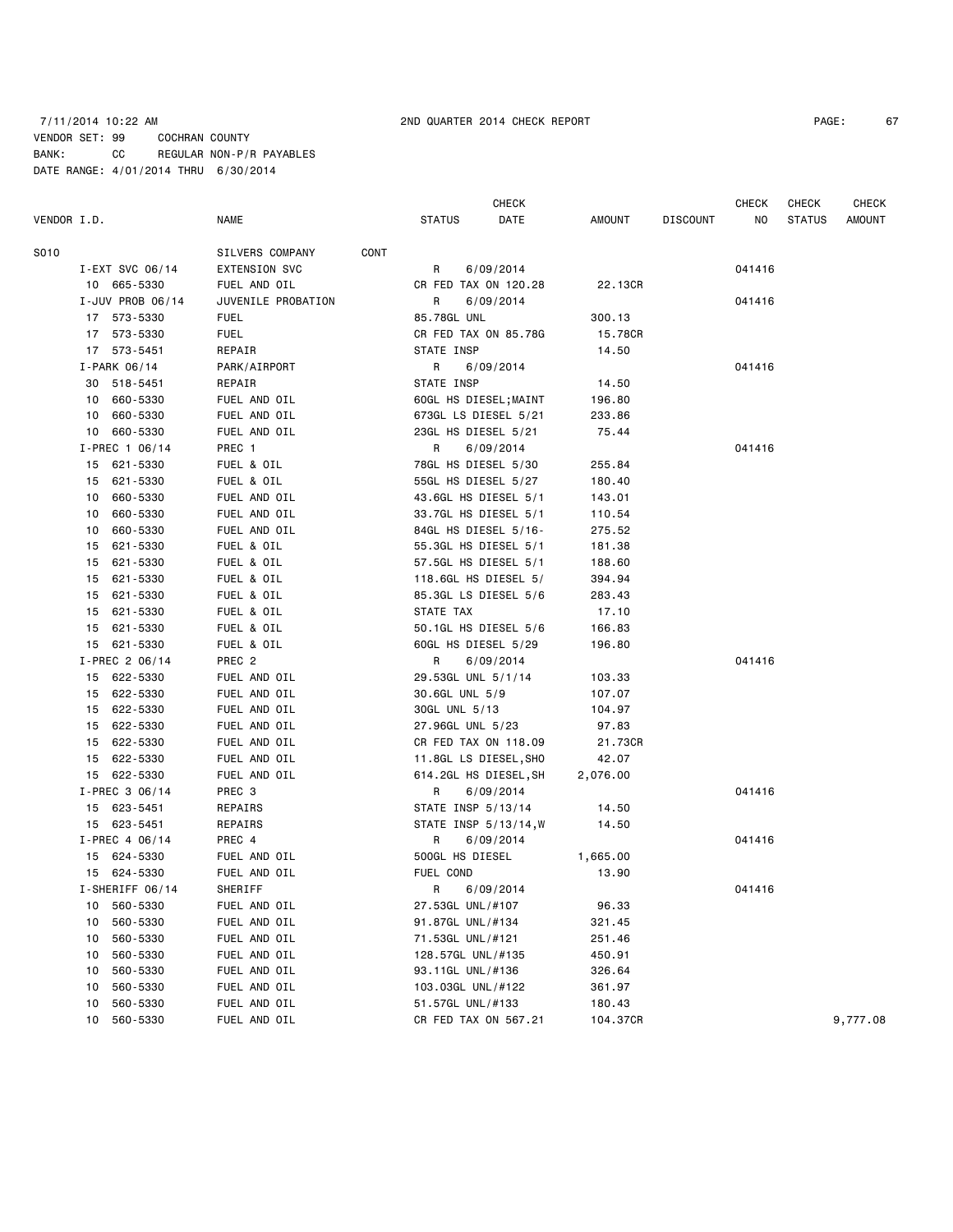7/11/2014 10:22 AM 2ND QUARTER 2014 CHECK REPORT PAGE: 68 VENDOR SET: 99 COCHRAN COUNTY BANK: CC REGULAR NON-P/R PAYABLES DATE RANGE: 4/01/2014 THRU 6/30/2014

| VENDOR I.D. |           |                              | <b>NAME</b>                                        | <b>STATUS</b>       | DATE                 | AMOUNT  | DISCOUNT | NO.    | STATUS | AMOUNT |
|-------------|-----------|------------------------------|----------------------------------------------------|---------------------|----------------------|---------|----------|--------|--------|--------|
| S025        |           |                              | SOUTHWEST FILTER & SUPPLY                          |                     |                      |         |          |        |        |        |
|             | I-310477  |                              | PREC 3                                             | R                   | 6/09/2014            |         |          | 041417 |        |        |
|             |           | 15 623-5451                  | REPAIRS                                            |                     | 2 AIR FILTER #PA-233 | 140.00  |          |        |        |        |
|             | I-310479  |                              | PREC 3                                             | R                   | 6/09/2014            |         |          | 041417 |        |        |
|             |           | 15 623-5451                  | REPAIRS                                            | COOLANT SENSOR      |                      | 37.70   |          |        |        | 177.70 |
| S071        |           |                              | SCRIPT OFFICE PRODUCTS, INC.                       |                     |                      |         |          |        |        |        |
|             | I-45567   |                              | TAX A/C                                            | R                   | 6/09/2014            |         |          | 041418 |        |        |
|             |           | 10 499-5310                  | OFFICE SUPPLIES                                    | <b>BOOKCASE</b>     |                      | 249.00  |          |        |        |        |
|             |           | 10 499-5310                  | OFFICE SUPPLIES                                    | 6EA ITK RIBBONS     |                      | 53.70   |          |        |        |        |
|             | I-45585   |                              | AUDITOR                                            | R                   | 6/09/2014            |         |          | 041418 |        |        |
|             |           | 10 495-5310                  | OFFICE SUPPLIES                                    |                     | 1BX AVERY 5160 LABEL | 25.79   |          |        |        |        |
|             |           | 10 495-5310                  | OFFICE SUPPLIES                                    | 1PK TAPE FLAGS, RED |                      | 4.79    |          |        |        |        |
|             |           | 10 495-5310                  | OFFICE SUPPLIES                                    | 1PK TAPE FLAGS, YLW |                      | 4.79    |          |        |        |        |
|             |           | 10 495-5310                  | OFFICE SUPPLIES                                    | 1EA 1" RING BINDER, |                      | 1.39    |          |        |        |        |
|             |           | 10 495-5310                  | OFFICE SUPPLIES                                    | 1EA 1" RING BINDER, |                      | 1.39    |          |        |        |        |
|             |           | 10 495-5310                  | OFFICE SUPPLIES                                    | 2EA 1" RING BINDER, |                      | 2.78    |          |        |        |        |
|             |           | 10 495-5310                  | OFFICE SUPPLIES                                    | 1EA 1" RING BINDER, |                      | 1.39    |          |        |        |        |
|             |           | 10 495-5310                  | OFFICE SUPPLIES                                    |                     | 7ST 1-31 INDEXES, LT | 34.65   |          |        |        |        |
|             | I-45637   |                              | AUDITOR                                            | R                   | 6/09/2014            |         |          | 041418 |        |        |
|             |           | 10 495-5310                  | OFFICE SUPPLIES                                    |                     | RET 7 ST INDEX, LTHR | 34.65CR |          |        |        |        |
|             |           | 10 495-5310                  | OFFICE SUPPLIES                                    |                     | 7 ST INDEX 1-31 AVER | 62.65   |          |        |        |        |
|             | I-45638   |                              | SHERIFF/JAIL                                       | R.                  | 6/09/2014            |         |          | 041418 |        |        |
|             |           | 10 560-5310                  | OFFICE SUPPLIES                                    | 1.5CS COPY PAPER    |                      | 59.25   |          |        |        |        |
|             |           | 10 512-5310                  | OFFICE SUPPLIES                                    | 1.5CS COPY PAPER    |                      | 59.25   |          |        |        |        |
|             | I-45641   |                              | JUVENILE PROBATION                                 | R                   | 6/09/2014            |         |          | 041418 |        |        |
|             |           | 17 573-5310                  | OFFICE SUPPLIES                                    | 1EA EPS INK CTG, BK |                      | 33.99   |          |        |        |        |
|             |           | 17 573-5310                  | OFFICE SUPPLIES                                    |                     | 3EA EPS INK CTG, COL | 42.87   |          |        |        | 603.03 |
| S083        |           |                              | SOUTH PLAINS COMMUNITY ACTION                      |                     |                      |         |          |        |        |        |
|             |           | I-37966.2/GUERRA HOM WELFARE |                                                    | R                   | 6/09/2014            |         |          | 041419 |        |        |
|             |           | 10 640-5499                  | MISCELLANEOUS                                      |                     | PER INV/GUERRA HOME, | 250.00  |          |        |        | 250.00 |
| S387        |           |                              | IRENE SEALY                                        |                     |                      |         |          |        |        |        |
|             |           | I-5/19/14 MILEAGE            | LIBRARY                                            | R                   | 6/09/2014            |         |          | 041420 |        |        |
|             |           | 10 650-5427                  | CONTINUING EDUCATION                               |                     | 113 MI TO/FR LBK;SCH | 63.28   |          |        |        | 63.28  |
| S411        |           |                              | CHRIS STRAFACE, LBSW, LPC                          |                     |                      |         |          |        |        |        |
|             | I-MAY2014 |                              | JUVENILE PROBATION "N"                             | R                   | 6/09/2014            |         |          | 041421 |        |        |
|             |           | 17 573-5413.002              | Mental Health External Contrac3 COUNSELING SESSION |                     |                      | 225.00  |          |        |        |        |
|             |           | 17 573-5413.002              | Mental Health External Contrac3 COUNSELING SESSION |                     |                      | 225.00  |          |        |        |        |
|             |           | I-MILEAGE MAY14              | JUVENILE PROBATION "N"                             | R                   | 6/09/2014            |         |          | 041421 |        |        |
|             |           | 17 573-5413.002              | Mental Health External Contrac52 MI TO/FR MRTN 5/8 |                     |                      | 26.00   |          |        |        |        |
|             |           | 17 573-5413.002              | Mental Health External Contrac53 MI TO/FR MRTN 5/1 |                     |                      | 26.50   |          |        |        |        |
|             |           | 17 573-5413.002              | Mental Health External Contrac53 MI TO/FR MRTN 5/2 |                     |                      | 26.50   |          |        |        | 529.00 |

CHECK CHECK CHECK CHECK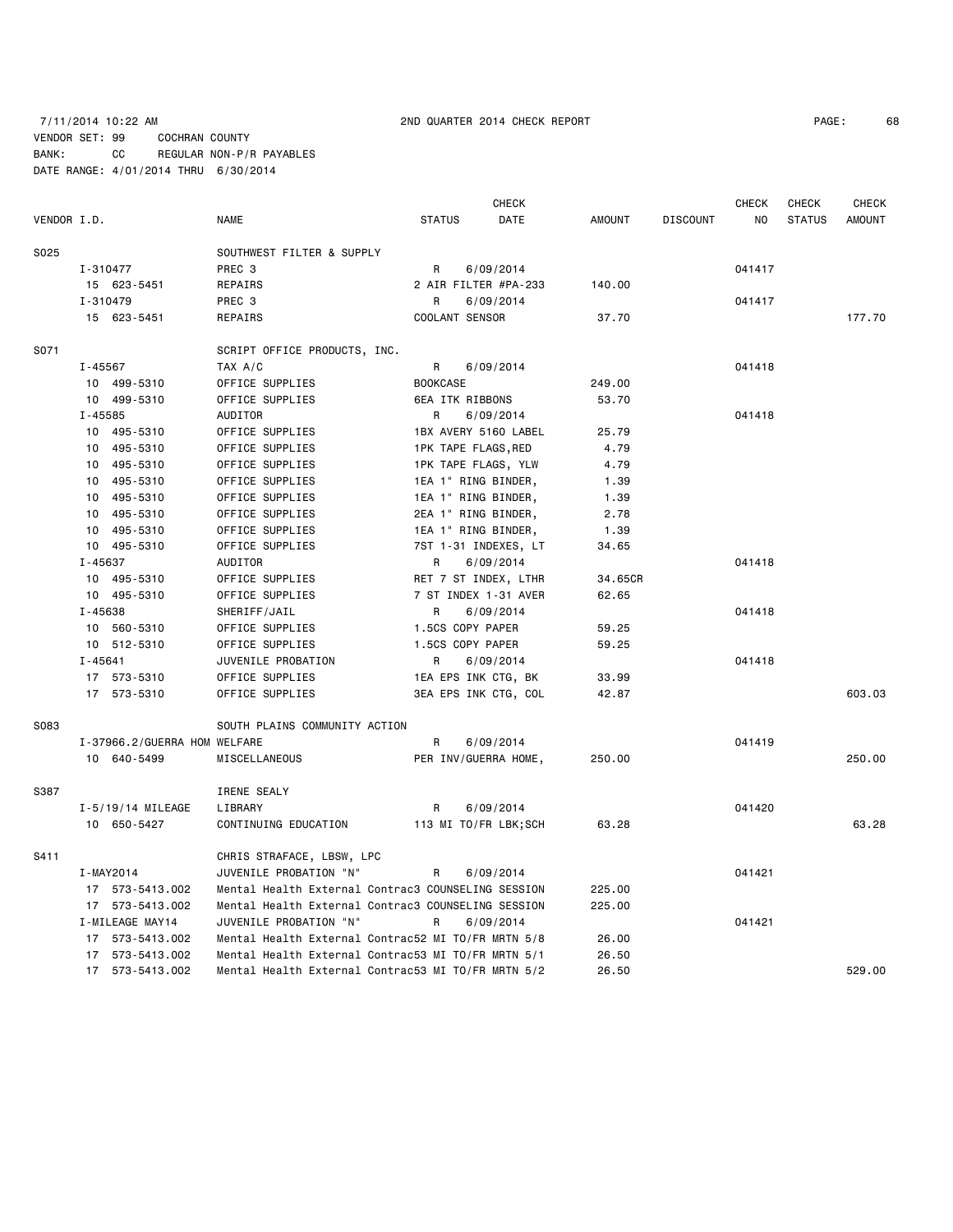7/11/2014 10:22 AM 2ND QUARTER 2014 CHECK REPORT PAGE: 69 VENDOR SET: 99 COCHRAN COUNTY BANK: CC REGULAR NON-P/R PAYABLES DATE RANGE: 4/01/2014 THRU 6/30/2014

**CHECK CHECK CHECK CHECK CHECK CHECK CHECK** VENDOR I.D. NAME STATUS DATE AMOUNT DISCOUNT NO STATUS AMOUNT T081 TO81 TAC RISK MANAGEMENT POOL I-130896-PROPERTY NON-DEPT'L - PROPERTY COVERAGE R 6/09/2014 041422 10 409-5482 PROPERTY INSURANCE MOTOR GRADER COVERAG 4,104.00 10 409-5482 PROPERTY INSURANCE BLDGS, CONT, TOWRS C 16,204.00 20,308.00 T087 TEXAS DEPARTMENT OF HEALTH I-21092 CLERK R 6/09/2014 041423 10 403-5310 OFFICE SUPPLIES 10 REMOTE BIRTH ACCE 18.30 18.30 T148 TASCOSA OFFICE MACHINES INC I-9DA791 SHERIFF R 6/09/2014 24 041424 10 560-5411 MAINTENANCE CONTRACTS COPIER MAINT 5/1-6/1 75.90 10 560-5411 MAINTENANCE CONTRACTS 122 COPIES OVG 3.17 79.07 T175 TEXAS JAIL ASSOCIATION I-2014/VEJAR,ALVAREZ SHERIFF R 6/09/2014 041425 10 560-5481 DUES AND REGISTRATION 2014 MEMBERSHIP/ESTE 30.00 10 560-5481 DUES AND REGISTRATION 2014 MEMBERSHIP/ELID 30.00 60.00 T199 TRUE AUTOMATION, INC I-MN00002752 TAX A/C R 6/09/2014 041426 10 499-5411 MAINTENANCE CONTRACTS ONLINE HOSTING 3RD Q 6,123.00 6,123.00 V039 HIGINIO VASQUEZ JR. dba I-18103 050714 JAIL R 6/09/2014 041427 10 512-5333 FOOD-PRISONERS 2 BAGS RED DEL APPLE 9.98 10 512-5333 FOOD-PRISONERS 2 BAGS ORANGES 9.58 I-21100 052914 JAIL R 6/09/2014 041427 10 512-5333 FOOD-PRISONERS NAVEL ORANGES 4.39 I-38103 051514 JAIL R 6/09/2014 041427 10 512-5333 FOOD-PRISONERS 8 BAR S HAM CHOP 18.32 10 512-5333 FOOD-PRISONERS 2 SALAD BLEND 6.78 10 512-5333 FOOD-PRISONERS SF SUGAR/2 11.58 10 512-5333 FOOD-PRISONERS 2 BAGS ORANGES 9.58 10 512-5333 FOOD-PRISONERS 2 SF DRNK MX/LEM 6.18 10 512-5333 FOOD-PRISONERS 2 SF DRNK MX/GR 6.18 10 512-5333 FOOD-PRISONERS 2 SF DRNK MX/CHR 6.18 10 512-5333 FOOD-PRISONERS 6 KR VELVEETA IWS 31.74 I-50103 050714 JAIL R 6/09/2014 041427 10 512-5333 FOOD-PRISONERS LETTUCE CELLO 1.39 I-58103 052714 JAIL R 6/09/2014 041427 10 512-5333 FOOD-PRISONERS GAL SF MILK 4.39 I-68103 050314 JAIL R 6/09/2014 041427 10 512-5333 FOOD-PRISONERS 4 TEXAS TOAST 5.96 10 512-5333 FOOD-PRISONERS 4 TENDER CR LG 5.56 10 512-5333 FOOD-PRISONERS SF GAL MILK/2 8.78 I-69100 053014 JAIL R 6/09/2014 041427 10 512-5333 FOOD-PRISONERS 5# RED DEL APPLES 4.99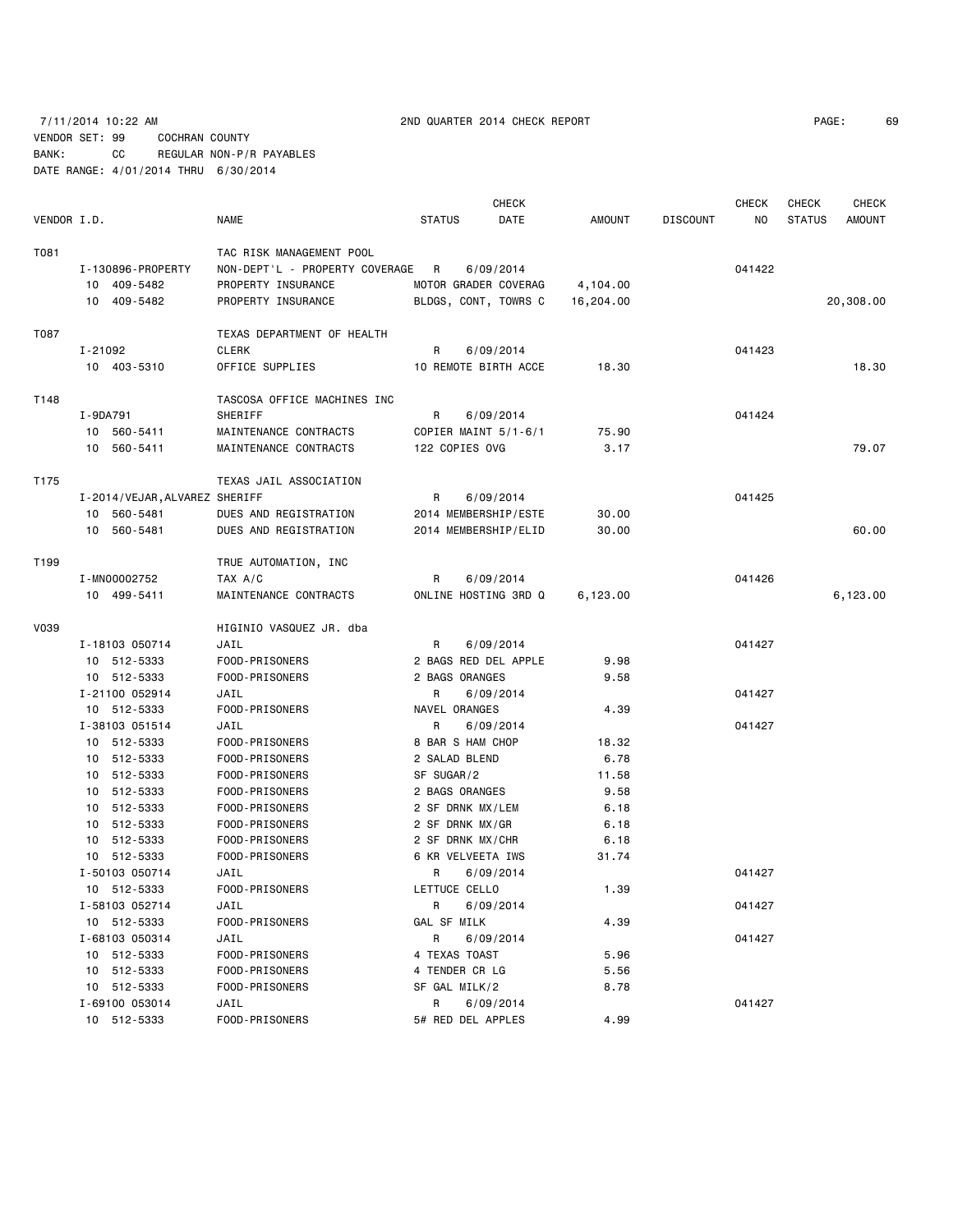### 7/11/2014 10:22 AM 2ND QUARTER 2014 CHECK REPORT PAGE: 70 VENDOR SET: 99 COCHRAN COUNTY BANK: CC REGULAR NON-P/R PAYABLES DATE RANGE: 4/01/2014 THRU 6/30/2014

| VENDOR I.D. |                  | NAME                         | <b>STATUS</b>     | DATE                 | AMOUNT | <b>DISCOUNT</b> | NO.    | <b>STATUS</b> | <b>AMOUNT</b> |
|-------------|------------------|------------------------------|-------------------|----------------------|--------|-----------------|--------|---------------|---------------|
| V039        |                  | HIGINIO VASQUEZ JR. dbCONT   |                   |                      |        |                 |        |               |               |
|             | I-69100 053014   | JAIL                         | R                 | 6/09/2014            |        |                 | 041427 |               |               |
|             | 10 512-5333      | FOOD-PRISONERS               | 3# ORANGES        |                      | 3.09   |                 |        |               | 154.65        |
| WO55        |                  | WINDSTREAM COMMUNICATIONS SW |                   |                      |        |                 |        |               |               |
|             | I-266-0638 JUN14 | <b>MUSEUM</b>                | R                 | 6/09/2014            |        |                 | 041428 |               |               |
|             | 10 652-5420      | TELECOMMUNICATIONS           | BASIC LOCAL SVC   |                      | 49.36  |                 |        |               |               |
|             | 10 652-5420      | TELECOMMUNICATIONS           | OPTIONAL SVC      |                      | 3.00   |                 |        |               |               |
|             | 10 652-5420      | TELECOMMUNICATIONS           | LONG DISTANCE SVC |                      | 5.93   |                 |        |               |               |
|             | I-266-5051 JUN14 | LIBRARY                      | R                 | 6/09/2014            |        |                 | 041428 |               |               |
|             | 10 650-5420      | TELECOMMUNICATIONS           | BASIC LOCAL SVC   |                      | 106.50 |                 |        |               |               |
|             | 10 650-5420      | TELECOMMUNICATIONS           | HI-SPEED INTERNET |                      | 49.99  |                 |        |               |               |
|             | 10 650-5420      | TELECOMMUNICATIONS           | LONG DISTANCE SVC |                      | 1.50   |                 |        |               |               |
|             | I-266-5074 JUN14 | ADULT PROBATION              | R                 | 6/09/2014            |        |                 | 041428 |               |               |
|             | 10 570-5420      | TELECOMMUNICATIONS           | BASIC LOCAL SVC   |                      | 47.60  |                 |        |               |               |
|             | 10 570-5420      | TELECOMMUNICATIONS           | OPTIONAL SVC      |                      | 11.97  |                 |        |               |               |
|             | 10 570-5420      | TELECOMMUNICATIONS           | LONG DISTANCE SVC |                      | 0.06   |                 |        |               |               |
|             | I-266-5161 JUN14 | <b>TREASURER</b>             | R                 | 6/09/2014            |        |                 | 041428 |               |               |
|             | 10 497-5420      | TELECOMMUNICATIONS           | BASIC LOCAL SVC   |                      | 47.60  |                 |        |               |               |
|             | 10 497-5420      | TELECOMMUNICATIONS           | LONG DISTANCE SVC |                      | 1.44   |                 |        |               |               |
|             | I-266-5171 JUN14 | TAX A/C                      | R                 | 6/09/2014            |        |                 | 041428 |               |               |
|             | 10 499-5420      | TELECOMMUNICATIONS           | BASIC LOCAL SVC   |                      | 147.37 |                 |        |               |               |
|             | 10 499-5420      | TELECOMMUNICATIONS           | HI-SPEED INTERNET |                      | 59.99  |                 |        |               |               |
|             | 10 499-5420      | TELECOMMUNICATIONS           | OPTIONAL SVC      |                      | 27.45  |                 |        |               |               |
|             | 10 499-5420      | TELECOMMUNICATIONS           | LONG DISTANCE SVC |                      | 9.98   |                 |        |               |               |
|             | I-266-5211 JUN14 | SHERIFF                      | R                 | 6/09/2014            |        |                 | 041428 |               |               |
|             | 10 560-5420      | TELECOMMUNICATIONS           |                   | BASIC LOCAL SVC/3 LI | 162.34 |                 |        |               |               |
|             | 10 560-5420      | TELECOMMUNICATIONS           | LONG DISTANCE SVC |                      | 1.01   |                 |        |               |               |
|             | I-266-5215 JUN14 | <b>EXTENSION SVC</b>         | R                 | 6/09/2014            |        |                 | 041428 |               |               |
|             | 10 665-5420      | TELECOMMUNICATIONS           | BASIC LOCAL SVC   |                      | 164.70 |                 |        |               |               |
|             | 10 665-5420      | TELECOMMUNICATIONS           | HI-SPEED INTERNET |                      | 39.99  |                 |        |               |               |
|             | 10 665-5420      | TELECOMMUNICATIONS           | LONG DISTANCE SVC |                      | 1.64   |                 |        |               |               |
|             | I-266-5302 JUN14 | JUSTICE OF PEACE             | R                 | 6/09/2014            |        |                 | 041428 |               |               |
|             | 10 455-5420      | TELECOMMUNICATIONS           | BASIC LOCAL SVC   |                      | 47.60  |                 |        |               |               |
|             | 10 455-5420      | TELECOMMUNICATIONS           | LONG DISTANCE SVC |                      | 1.43   |                 |        |               |               |
|             | I-266-5411 JUN14 | JUVENILE PROBATION           | R                 | 6/09/2014            |        |                 | 041428 |               |               |
|             | 17 573-5420      | TELECOMMUNICATIONS           | BASIC LOCAL SVC   |                      | 47.60  |                 |        |               |               |
|             | 17 573-5420      | TELECOMMUNICATIONS           | LONG DISTANCE SVC |                      | 3.04   |                 |        |               |               |
|             | I-266-5412 JUN14 | DISTRICT COURT               | R                 | 6/09/2014            |        |                 | 041428 |               |               |
|             | 10 435-5420      | TELECOMMUNICATIONS           | BASIC LOCAL SVC   |                      | 109.94 |                 |        |               |               |
|             | 10 435-5420      | TELECOMMUNICATIONS           | HI-SPEED INTERNET |                      | 109.98 |                 |        |               |               |
|             | 10 435-5420      | TELECOMMUNICATIONS           | LONG DISTANCE SVC |                      | 0.12   |                 |        |               |               |
|             | I-266-5450 JUN14 | <b>CLERK</b>                 | R                 | 6/09/2014            |        |                 | 041428 |               |               |
|             | 10 403-5420      | TELECOMMUNICATIONS           | BASIC LOCAL SVC   |                      | 162.53 |                 |        |               |               |
|             | 10 403-5420      | TELECOMMUNICATIONS           | OPTIONAL SVC      |                      | 3.00   |                 |        |               |               |
|             | 10 403-5420      | TELECOMMUNICATIONS           | LONG DISTANCE SVC |                      | 10.75  |                 |        |               |               |
|             | I-266-5508 JUN14 | CO JUDGE/COMM'R CT           | R                 | 6/09/2014            |        |                 | 041428 |               |               |
|             | 15 610-5420      | TELECOMMUNICATIONS           | BASIC LOCAL SVC   |                      | 113.77 |                 |        |               |               |

CHECK CHECK CHECK CHECK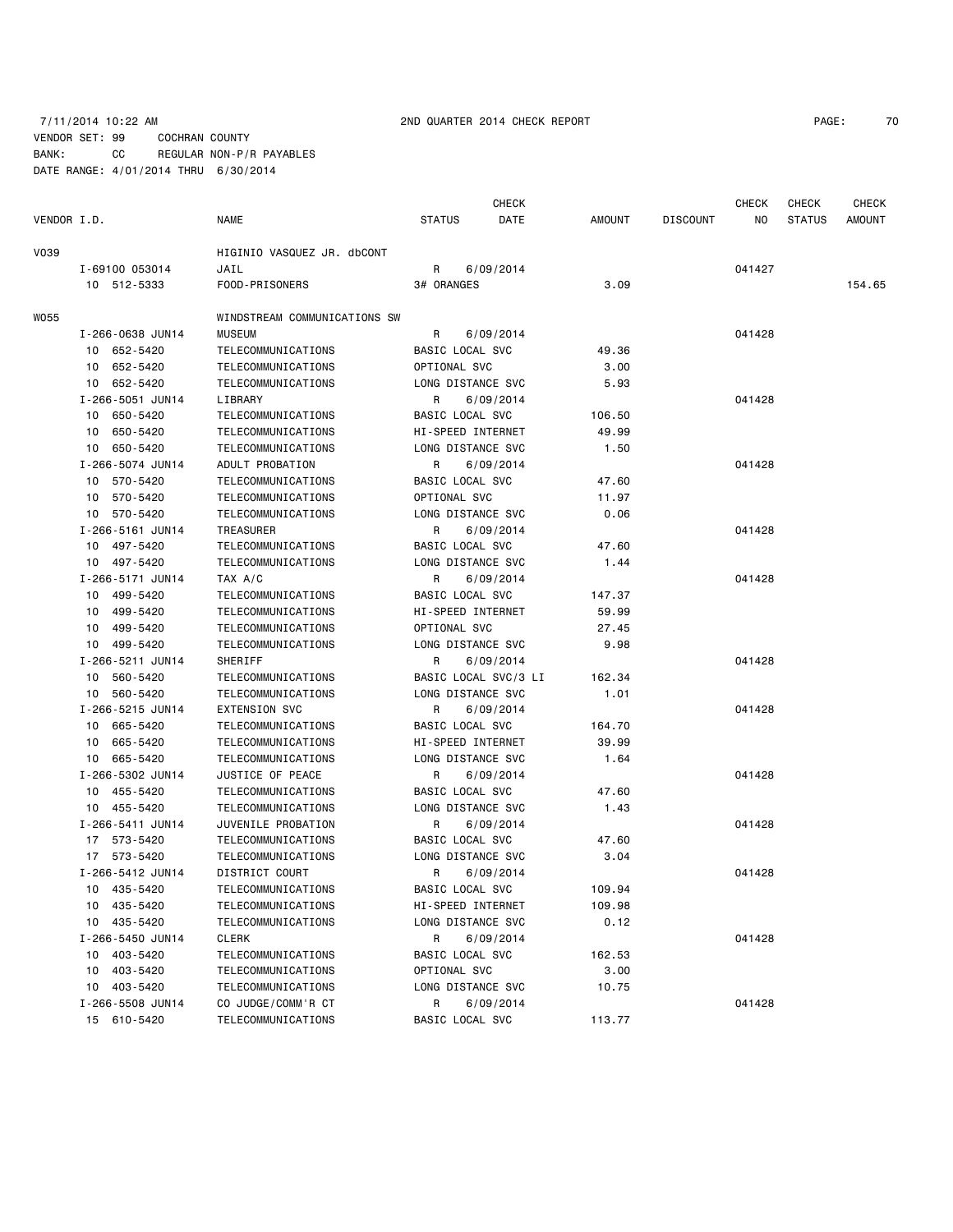# 7/11/2014 10:22 AM 2ND QUARTER 2014 CHECK REPORT PAGE: 71 VENDOR SET: 99 COCHRAN COUNTY BANK: CC REGULAR NON-P/R PAYABLES DATE RANGE: 4/01/2014 THRU 6/30/2014

|             |                     |                            |                                          | <b>CHECK</b>         |          |                 | <b>CHECK</b> | <b>CHECK</b>  | <b>CHECK</b> |
|-------------|---------------------|----------------------------|------------------------------------------|----------------------|----------|-----------------|--------------|---------------|--------------|
| VENDOR I.D. |                     | NAME                       | <b>STATUS</b>                            | DATE                 | AMOUNT   | <b>DISCOUNT</b> | NO.          | <b>STATUS</b> | AMOUNT       |
| W055        |                     | WINDSTREAM COMMUNICATICONT |                                          |                      |          |                 |              |               |              |
|             | I-266-5508 JUN14    | CO JUDGE/COMM'R CT         | R                                        | 6/09/2014            |          |                 | 041428       |               |              |
|             | 15 610-5420         | TELECOMMUNICATIONS         | LONG DISTANCE SVC                        |                      | 1.48     |                 |              |               |              |
|             | I-266-5700 JUN14    | SHERIFF                    | R                                        | 6/09/2014            |          |                 | 041428       |               |              |
|             | 10 560-5420         | TELECOMMUNICATIONS         | BASIC LOCAL SVC                          |                      | 57.44    |                 |              |               |              |
|             | 10 560-5420         | TELECOMMUNICATIONS         | LONG DISTANCE SVC                        |                      | 4.58     |                 |              |               |              |
|             | I-266-5822 JUN14    | AUDITOR/NON-DEPT'L         | R                                        | 6/09/2014            |          |                 | 041428       |               |              |
|             | 10 495-5420         | TELECOMMUNICATIONS         | BASIC LOCAL SVC 266-                     |                      | 48.75    |                 |              |               |              |
|             | 10 495-5420         | TELECOMMUNICATIONS         | <b>BUS BROADBAND</b>                     |                      | 24.99    |                 |              |               |              |
|             | 10 495-5420         | TELECOMMUNICATIONS         | LONG DISTANCE SVC                        |                      | 0.37     |                 |              |               |              |
|             | 10 409-5420         | TELECOMMUNICATIONS         | FAX LINE 266-5629                        |                      | 48.76    |                 |              |               |              |
|             | 10 409-5420         | TELECOMMUNICATIONS         | HI-SPEED INTERNET                        |                      | 144.99   |                 |              |               |              |
|             | 10 409-5420         | TELECOMMUNICATIONS         | FAX LONG DISTANCE                        |                      | 0.44     |                 |              |               |              |
|             | I-266-8661 JUN14    | ATTORNEY                   | R                                        | 6/09/2014            |          |                 | 041428       |               |              |
|             | 10 475-5420         | TELECOMMUNICATIONS         | BASIC LOCAL SVC                          |                      | 109.08   |                 |              |               |              |
|             | 10 475-5420         | TELECOMMUNICATIONS         | HI-SPEED INTERNET                        |                      | 59.99    |                 |              |               |              |
|             |                     |                            |                                          |                      |          |                 |              |               |              |
|             | 10 475-5420         | TELECOMMUNICATIONS         | LONG DISTANCE SVC                        |                      | 0.54     |                 | 041428       |               |              |
|             | I-266-8888 JUN14    | SHERIFF                    | R                                        | 6/09/2014            |          |                 |              |               |              |
|             | 10 560-5420         | TELECOMMUNICATIONS         | FAX LINE & CRIME CON                     |                      | 44.92    |                 |              |               |              |
|             | 10 560-5420         | TELECOMMUNICATIONS         | LONG DISTANCE SVC                        |                      | 1.17     |                 |              |               | 2,096.68     |
| W056        |                     | WELL CORP HEALTH           |                                          |                      |          |                 |              |               |              |
|             | I-5/29/14 SCREENING | NON-DEPT'L                 | R                                        | 6/09/2014            |          |                 | 041430       |               |              |
|             | 10 409-5499         | MISCELLANEOUS              | COPAY WELLNESS SCRN                      |                      | 560.00   |                 |              |               | 560.00       |
| <b>WO70</b> |                     | R D WALLACE OIL CO INC     |                                          |                      |          |                 |              |               |              |
|             | $I - 141006/14$     | PREC <sub>2</sub>          | R                                        | 6/09/2014            |          |                 | 041431       |               |              |
|             | 15 622-5330         | FUEL AND OIL               |                                          | 1EA TOTAL XMSN SYN S | 196.13   |                 |              |               |              |
|             | $I - 3440006/14$    | PREC 1                     | R                                        | 6/09/2014            |          |                 | 041431       |               |              |
|             | 15 621-5330         | FUEL & OIL                 | 12EA W/S WASHER FLUI                     |                      | 31.20    |                 |              |               |              |
|             | 15 621-5330         | FUEL & OIL                 | 14.3GL UNL 5/5                           |                      | 47.40    |                 |              |               |              |
|             | 15 621-5330         | FUEL & OIL                 | 31GL UNL 5/22                            |                      | 102.77   |                 |              |               |              |
|             | $I - 354006/14$     | PREC 3                     | R                                        | 6/09/2014            |          |                 | 041431       |               |              |
|             | 15 623-5330         | FUEL AND OIL               | 189.1GL UNL 5/28                         |                      | 626.87   |                 |              |               |              |
|             | 15 623-5330         | FUEL AND OIL               |                                          |                      |          |                 |              |               |              |
|             | 15 623-5330         |                            | 831GL DYED DIESEL 5/<br>3EA 800Z PWR SVC |                      | 2,733.99 |                 |              |               |              |
|             |                     | FUEL AND OIL               |                                          |                      | 35.58    |                 |              |               |              |
|             | 15 623-5330         | FUEL AND OIL               | 1EA 12/1 PWR SVC                         |                      | 5.95     |                 |              |               |              |
|             | 15 623-5330         | FUEL AND OIL               | 24.5GL UNL 5/27                          |                      | 81.22    |                 |              |               |              |
|             | $I - 3600 06/14$    | PARK/AIRPORT               | R                                        | 6/09/2014            |          |                 | 041431       |               |              |
|             | 10 660-5330         | FUEL AND OIL               |                                          | 40GL DYED DIESEL/LOA | 134.00   |                 |              |               |              |
|             | 10 660-5330         | FUEL AND OIL               |                                          | 70GL DYED DIESEL/ROD | 241.85   |                 |              |               |              |
|             | 30 518-5330         | FUEL & OIL                 | 4.5GL UNL                                |                      | 14.92    |                 |              |               |              |
|             | $I - 3620006/14$    | CEMETERY                   | R                                        | 6/09/2014            |          |                 | 041431       |               |              |
|             | 10 516-5330         | FUEL & OIL                 | 27GL UNL 4/30                            |                      | 89.51    |                 |              |               |              |
|             | 10 516-5330         | FUEL & OIL                 | 26GL UNL 5/12                            |                      | 86.19    |                 |              |               |              |
|             | 10 516-5330         | FUEL & OIL                 | 26.5GL UNL 5/23                          |                      | 87.85    |                 |              |               |              |
|             | $I - 3700 06/14$    | SHERIFF                    | R                                        | 6/09/2014            |          |                 | 041431       |               |              |
|             | 10 560-5330         | FUEL AND OIL               | 128.4GL UNL/#107                         |                      | 425.66   |                 |              |               |              |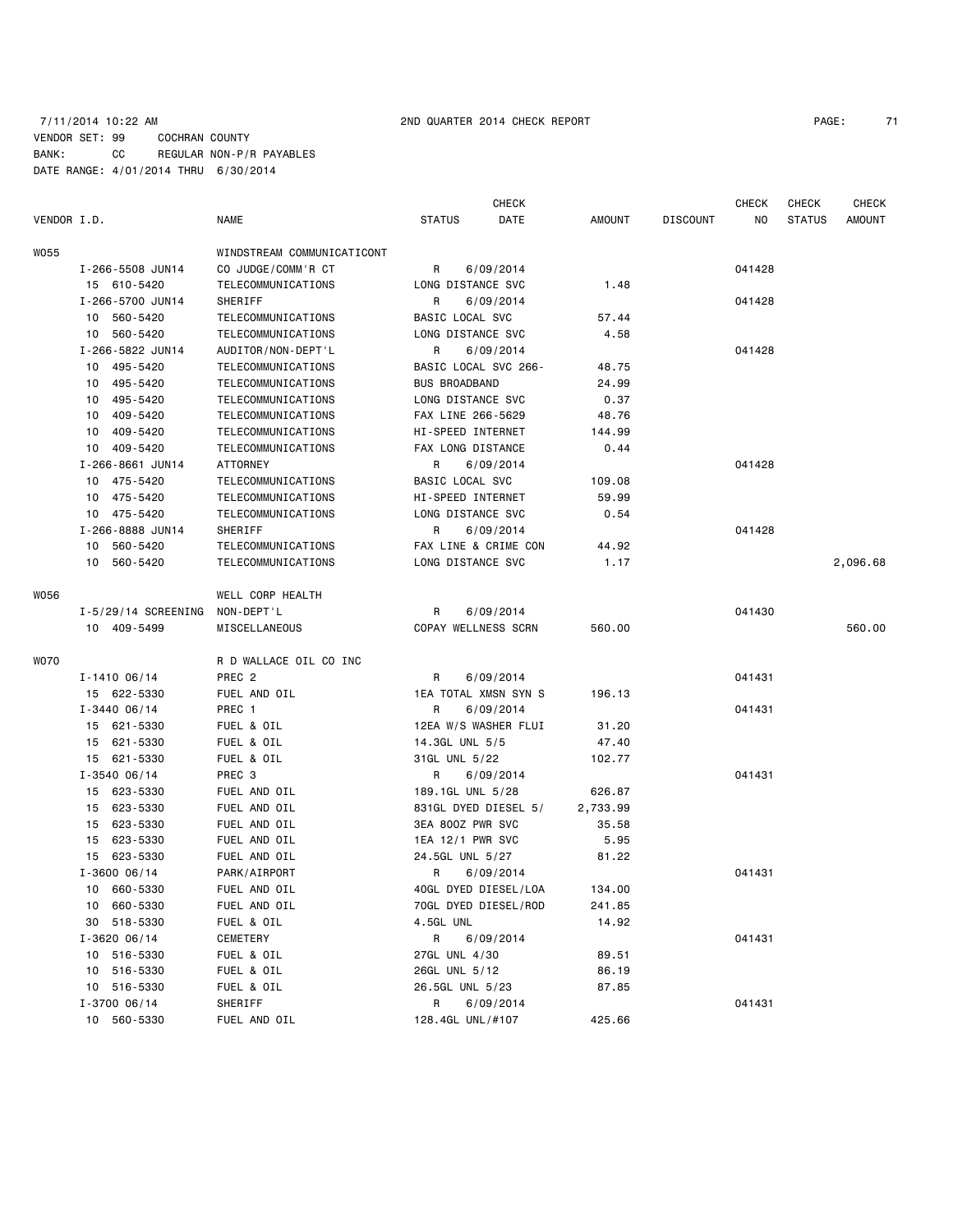# 7/11/2014 10:22 AM 2ND QUARTER 2014 CHECK REPORT PAGE: 72 VENDOR SET: 99 COCHRAN COUNTY BANK: CC REGULAR NON-P/R PAYABLES DATE RANGE: 4/01/2014 THRU 6/30/2014

| VENDOR I.D. |         |                                  | <b>NAME</b>                    | <b>STATUS</b>          | <b>CHECK</b><br>DATE | <b>AMOUNT</b> | <b>DISCOUNT</b> | <b>CHECK</b><br>NO. | CHECK<br><b>STATUS</b> | <b>CHECK</b><br>AMOUNT |
|-------------|---------|----------------------------------|--------------------------------|------------------------|----------------------|---------------|-----------------|---------------------|------------------------|------------------------|
| <b>WO70</b> |         |                                  | R D WALLACE OIL CO INCCONT     |                        |                      |               |                 |                     |                        |                        |
|             |         | $I - 3700006/14$                 | SHERIFF                        | R                      | 6/09/2014            |               |                 | 041431              |                        |                        |
|             |         | 10 560-5330                      | FUEL AND OIL                   | 44GL UNL/#133          |                      | 145.86        |                 |                     |                        |                        |
|             |         | $I-PREC$ 4 06/14                 | PREC 4                         | R                      | 6/09/2014            |               |                 | 041431              |                        |                        |
|             |         | 15 624-5330                      | FUEL AND OIL                   | 27.5GL UNL 5/12        |                      | 91.16         |                 |                     |                        |                        |
|             |         | 15 624-5330                      | FUEL AND OIL                   | 27.5GL UNL 5/23        |                      | 91.16         |                 |                     |                        | 5,269.27               |
|             |         |                                  |                                |                        |                      |               |                 |                     |                        |                        |
| W092        |         |                                  | WTG FUELS, INC                 |                        |                      |               |                 |                     |                        |                        |
|             |         | I-1500603496 06/14               | SHERIFF                        | R                      | 6/09/2014            |               |                 | 041432              |                        |                        |
|             | 10      | 560-5330                         | FUEL AND OIL                   | 19.5GL UNL/#111        |                      | 68.37         |                 |                     |                        |                        |
|             | 10      | 560-5330                         | FUEL AND OIL                   | 23.5GL UNL/#107        |                      | 79.38         |                 |                     |                        |                        |
|             | 10      | 560-5330                         | FUEL AND OIL                   | 14GL UNL/#133          |                      | 48.66         |                 |                     |                        |                        |
|             | 10      | 560-5330                         | FUEL AND OIL                   | 18.96GL UNL/#134       |                      | 65.53         |                 |                     |                        |                        |
|             |         | 10 560-5330                      | FUEL AND OIL                   | 66.12GL UNL/#136       |                      | 229.54        |                 |                     |                        | 491.48                 |
| W164        |         |                                  | WARREN CAT                     |                        |                      |               |                 |                     |                        |                        |
|             |         | I-PS020274875                    | PREC 3                         | R                      | 6/09/2014            |               |                 | 041433              |                        |                        |
|             |         | 15 623-5451                      | REPAIRS                        | 24GL 15W40 DEO         |                      | 414.24        |                 |                     |                        |                        |
|             |         | 15 623-5451                      | REPAIRS                        | 2 ANTI-SEIZE           |                      | 26.12         |                 |                     |                        |                        |
|             |         | 15 623-5451                      | REPAIRS                        | 2 KEY                  |                      | 9.34          |                 |                     |                        |                        |
|             |         | 15 623-5451                      | REPAIRS                        | PADLOCK GP             |                      | 21.10         |                 |                     |                        | 470.80                 |
| W193        |         |                                  | WESTWARD AUTOMOTIVE REPAIR LLC |                        |                      |               |                 |                     |                        |                        |
|             | I-3002  |                                  | JUVENILE PROBATION             | R                      | 6/09/2014            |               |                 | 041434              |                        |                        |
|             |         | 17 573-5451                      | REPAIR                         | RMV/RPL DOOR LATCH     |                      | 75.00         |                 |                     |                        |                        |
|             |         | 17 573-5451                      | REPAIR                         | <b>ACTUATOR</b>        |                      | 118.20        |                 |                     |                        |                        |
|             |         | 17 573-5451                      | REPAIR                         | RPL TEMP ACTUATOR--W   |                      |               |                 |                     |                        | 193.20                 |
| W217        |         |                                  | WTC                            |                        |                      |               |                 |                     |                        |                        |
|             | I-11976 |                                  | PREC 2/PREC 4/CRTHSE           | R                      | 6/09/2014            |               |                 | 041435              |                        |                        |
|             |         | 15 622-5571                      | CAPITAL OUTLAY                 | PART ENG'R FEE-ARTHU   |                      | 315.55        |                 |                     |                        |                        |
|             |         | 15 624-5571                      | CAPITAL OUTLAY                 | PART ENG'R FEE- SW 8   |                      | 552.47        |                 |                     |                        |                        |
|             |         | 10 510-5571                      | CAPITAL OUTLAY                 | PART ENG'R FEE- PARK   |                      | 372.29        |                 |                     |                        | 1,240.31               |
| W218        |         |                                  | WORLEY WELDING WORKS, INC.     |                        |                      |               |                 |                     |                        |                        |
|             |         | I-TV CAGES 06/14                 | JAIL                           | R                      | 6/09/2014            |               |                 | 041436              |                        |                        |
|             |         | 10 512-5451                      | REPAIR                         | LABOR, MAT; FAB, BUILD |                      | 505.41        |                 |                     |                        | 505.41                 |
| Y026        |         |                                  | YOAKUM COUNTY SHERIFF'S OFFICE |                        |                      |               |                 |                     |                        |                        |
|             |         | I-MAY '14/PRISONERS JAIL/REPAIRS |                                | R                      | 6/09/2014            |               |                 | 041437              |                        |                        |
|             |         | 10 512-5499                      | MISCELLANEOUS                  | 14 DAYS/D BALLADAREZ   |                      | 476.00        |                 |                     |                        |                        |
|             | 10      | 512-5499                         | MISCELLANEOUS                  | 4 DAYS/M GABALDON      |                      | 136.00        |                 |                     |                        |                        |
|             |         | 10 512-5499                      | MISCELLANEOUS                  | 4 DAYS/B MALDONADO     |                      | 136.00        |                 |                     |                        |                        |
|             |         | 10 512-5499                      | MISCELLANEOUS                  | 14 DAYS/D MILLER       |                      | 476.00        |                 |                     |                        |                        |
|             |         | 10 512-5499                      | MISCELLANEOUS                  | 14 DAYS/A TRINIDAD     |                      | 476.00        |                 |                     |                        |                        |
|             | 10      | 512-5391                         | MEDICAL CARE-PRISONERS         | RX#241/DEVON MILLER    |                      | 20.86         |                 |                     |                        |                        |
|             |         | 10 512-5391                      | MEDICAL CARE-PRISONERS         | RX#338/DEVON MILLER    |                      | 20.85         |                 |                     |                        |                        |
|             |         | 10 512-5391                      | MEDICAL CARE-PRISONERS         | RX#321/DEVON MILLER    |                      | 28.10         |                 |                     |                        | 1,769.81               |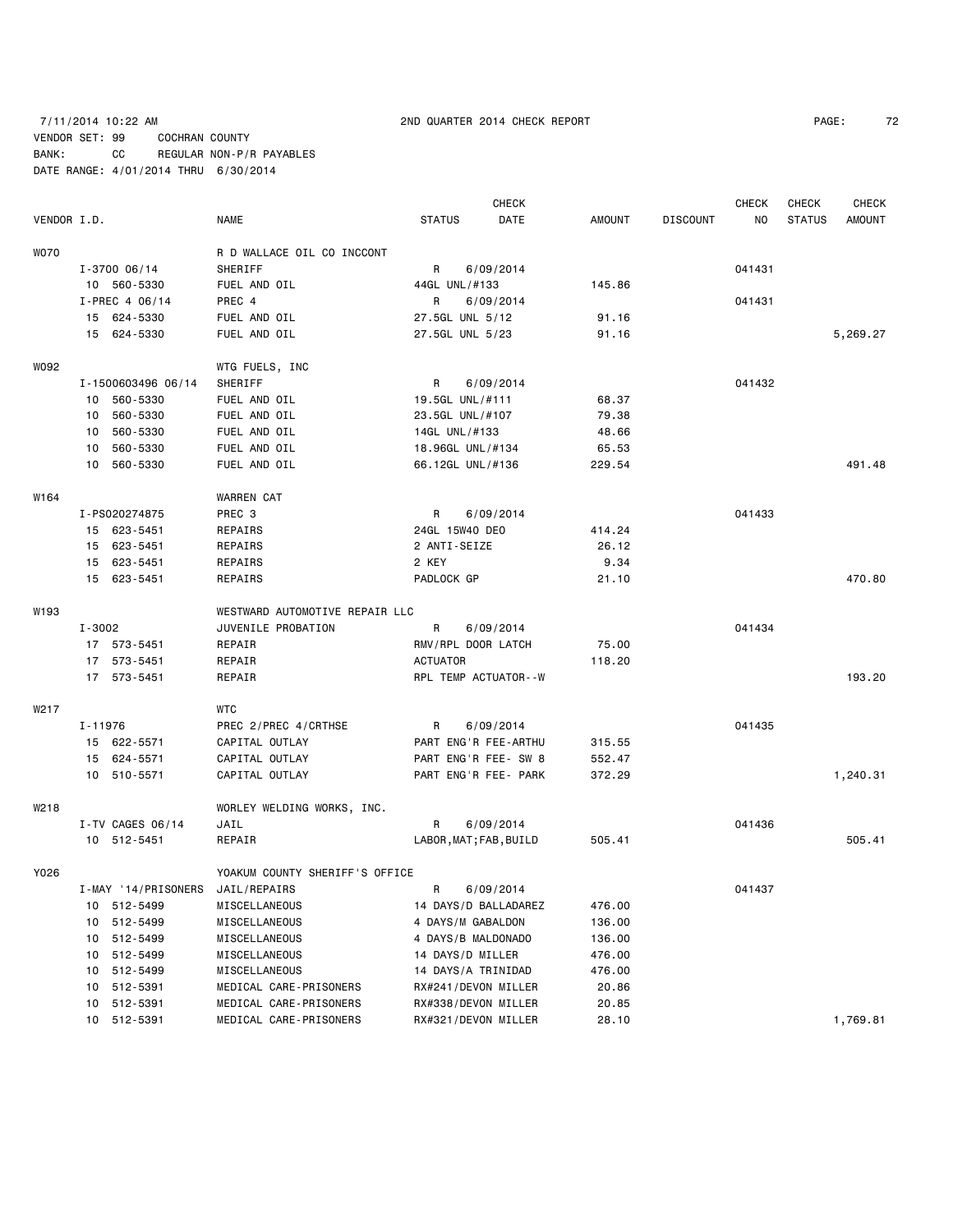# 7/11/2014 10:22 AM 2ND QUARTER 2014 CHECK REPORT PAGE: 73 VENDOR SET: 99 COCHRAN COUNTY BANK: CC REGULAR NON-P/R PAYABLES DATE RANGE: 4/01/2014 THRU 6/30/2014

| PAGE: | 73 |
|-------|----|
|       |    |

|             |    |                |                              | <b>CHECK</b>         |                       |        |                 | <b>CHECK</b> | <b>CHECK</b><br><b>CHECK</b> |               |  |
|-------------|----|----------------|------------------------------|----------------------|-----------------------|--------|-----------------|--------------|------------------------------|---------------|--|
| VENDOR I.D. |    |                | NAME                         | <b>STATUS</b>        | DATE                  | AMOUNT | <b>DISCOUNT</b> | NO           | <b>STATUS</b>                | <b>AMOUNT</b> |  |
| A165        |    |                | AFFILIATED COMPUTER SERVICES |                      |                       |        |                 |              |                              |               |  |
|             |    | I-1045451      | COUNTY/DIST CLERK            | R                    | 6/27/2014             |        |                 | 041474       |                              |               |  |
|             |    | 10 403-5310    | OFFICE SUPPLIES              | 3 RECEIPT PAPER      |                       | 8.73   |                 |              |                              |               |  |
|             |    | 10 403-5310    | OFFICE SUPPLIES              | FREIGHT              |                       | 13.41  |                 |              |                              | 22.14         |  |
| A178        |    |                | AMAZON                       |                      |                       |        |                 |              |                              |               |  |
|             |    | I-000241511432 | LIBRARY                      | R                    | 6/27/2014             |        |                 | 041475       |                              |               |  |
|             |    | 10 650-5590    | <b>BOOKS</b>                 | DECEPTION            |                       | 14.40  |                 |              |                              |               |  |
|             | 10 | 650-5590       | <b>BOOKS</b>                 | <b>TAKEN</b>         |                       | 8.99   |                 |              |                              |               |  |
|             | 10 | 650-5590       | <b>BOOKS</b>                 |                      | NATCHEZ BURNING: A NO | 16.93  |                 |              |                              |               |  |
|             | 10 | 650-5590       | <b>BOOKS</b>                 | THE ANIMAL BOOK      |                       | 15.83  |                 |              |                              |               |  |
|             | 10 | 650-5590       | <b>BOOKS</b>                 | <b>BALL</b>          |                       | 7.84   |                 |              |                              |               |  |
|             | 10 | 650-5590       | <b>BOOKS</b>                 | NELLY GNU AND DADDY  |                       | 11.18  |                 |              |                              |               |  |
|             | 10 | 650-5590       | <b>BOOKS</b>                 |                      | THE INVENTION OF WIN  | 17.09  |                 |              |                              |               |  |
|             | 10 | 650-5590       | <b>BOOKS</b>                 |                      | MY BIG FAT ZOMBIE GO  | 8.55   |                 |              |                              |               |  |
|             | 10 | 650-5590       | <b>BOOKS</b>                 |                      | ALL THE LIGHT WE CAN  | 17.67  |                 |              |                              |               |  |
|             |    | I-000245114684 | LIBRARY                      | R                    | 6/27/2014             |        |                 | 041475       |                              |               |  |
|             | 10 | 650-5590       | <b>BOOKS</b>                 | THE ONE              |                       | 11.37  |                 |              |                              |               |  |
|             | 10 | 650-5590       | <b>BOOKS</b>                 | AFTER THE END        |                       | 14.78  |                 |              |                              |               |  |
|             | 10 | 650-5590       | <b>BOOKS</b>                 | <b>STORMBREAKER</b>  |                       | 7.81   |                 |              |                              |               |  |
|             | 10 | 650-5590       | <b>BOOKS</b>                 |                      | THE YEAR OF LUMINOUS  | 14.04  |                 |              |                              |               |  |
|             | 10 | 650-5590       | <b>BOOKS</b>                 |                      | THE GATEKEEPERS #2:E  | 6.53   |                 |              |                              |               |  |
|             | 10 | 650-5590       | <b>BOOKS</b>                 | SOLSTICE             |                       | 13.60  |                 |              |                              |               |  |
|             | 10 | 650-5590       | <b>BOOKS</b>                 |                      | MY BIG FAT ZOMBIE GO  | 10.10  |                 |              |                              |               |  |
|             | 10 | 650-5590       | <b>BOOKS</b>                 | <b>HATCHET</b>       |                       | 4.22   |                 |              |                              |               |  |
|             | 10 | 650-5590       | <b>BOOKS</b>                 |                      | A BIG GUY TOOK MY BA  | 5.10   |                 |              |                              |               |  |
|             | 10 | 650-5590       | <b>BOOKS</b>                 |                      | FOUR BLOOD MOONS: SOM | 8.96   |                 |              |                              |               |  |
|             |    | I-000248555503 | LIBRARY                      | R                    | 6/27/2014             |        |                 | 041475       |                              |               |  |
|             | 10 | 650-5590       | <b>BOOKS</b>                 | THE ZOMBIE CHASERS   |                       | 6.29   |                 |              |                              |               |  |
|             | 10 | 650-5590       | <b>BOOKS</b>                 |                      | THE ZOMBIE CHASERS #  | 6.29   |                 |              |                              |               |  |
|             | 10 | 650-5590       | <b>BOOKS</b>                 |                      | THE ZOMBIE CHASERS #  | 5.39   |                 |              |                              |               |  |
|             | 10 | 650-5590       | <b>BOOKS</b>                 | STORY'S END          |                       | 12.96  |                 |              |                              |               |  |
|             | 10 | 650-5590       | <b>BOOKS</b>                 |                      | FANCY NANCY: NANCY CL | 6.31   |                 |              |                              |               |  |
|             | 10 | 650-5590       | <b>BOOKS</b>                 |                      | BIG NATE:MR POPULARI  | 8.99   |                 |              |                              |               |  |
|             | 10 | 650-5590       | <b>BOOKS</b>                 | AMELIA BEDELIA CHAP  |                       | 12.96  |                 |              |                              |               |  |
|             | 10 | 650-5590       | <b>BOOKS</b>                 | AMELIA BEDELIA CHAP  |                       | 11.96  |                 |              |                              |               |  |
|             | 10 | 650-5590       | <b>BOOKS</b>                 | FROZEN               |                       | 13.98  |                 |              |                              |               |  |
|             | 10 | 650-5590       | <b>BOOKS</b>                 | THE LAND OF STORIES: |                       | 8.00   |                 |              |                              |               |  |
|             | 10 | 650-5590       | <b>BOOKS</b>                 | SILVER               |                       | 13.81  |                 |              |                              |               |  |
|             | 10 | 650-5590       | <b>BOOKS</b>                 |                      | THE 13-STORY TREEHOU  | 11.46  |                 |              |                              |               |  |
|             |    | 10 650-5590    | <b>BOOKS</b>                 | WOODSONG             |                       | 6.29   |                 |              |                              |               |  |
|             |    | 10 650-5590    | <b>BOOKS</b>                 | THE NATURALS         |                       | 13.83  |                 |              |                              |               |  |
|             |    | I-072600551691 | LIBRARY                      | R.                   | 6/27/2014             |        |                 | 041475       |                              |               |  |
|             |    | 10 650-5499    | MISCELLANEOUS                | 3 LOT OF 12 PLASTIC  |                       | 35.85  |                 |              |                              |               |  |
|             |    | I-140532396169 | LIBRARY                      | R                    | 6/27/2014             |        |                 | 041475       |                              |               |  |
|             |    | 10 650-5590    | <b>BOOKS</b>                 |                      | THE STRAIN: BK ONE OF | 14.55  |                 |              |                              |               |  |
|             |    | 10 650-5590    | <b>BOOKS</b>                 | THE NIGHT ETERNAL    |                       | 14.04  |                 |              |                              |               |  |
|             |    | I-140539559218 | LIBRARY                      | $R \sim$             | 6/27/2014             |        |                 | 041475       |                              |               |  |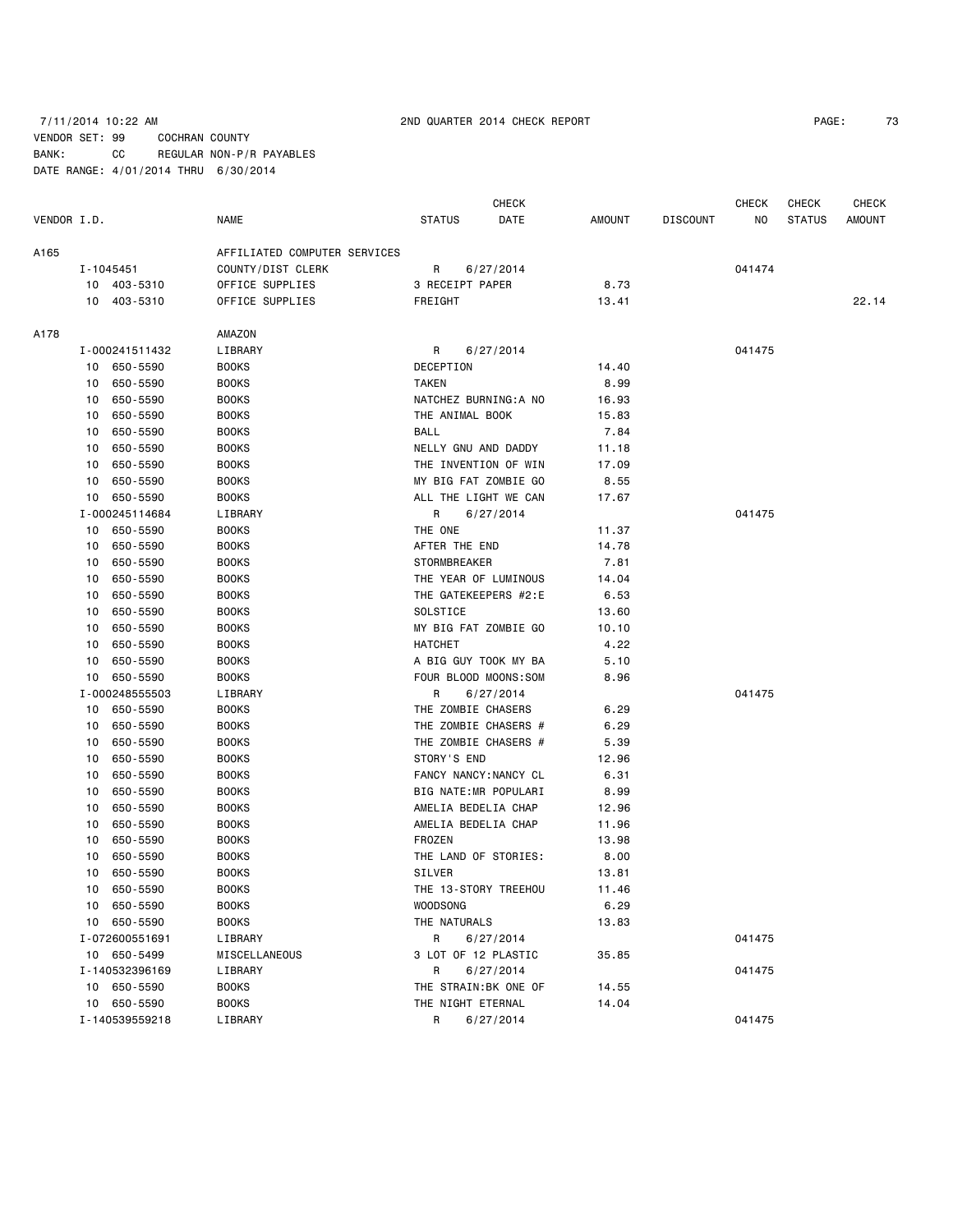# 7/11/2014 10:22 AM 2ND QUARTER 2014 CHECK REPORT PAGE: 74 VENDOR SET: 99 COCHRAN COUNTY BANK: CC REGULAR NON-P/R PAYABLES DATE RANGE: 4/01/2014 THRU 6/30/2014

|             |    |                |                |      |                      | <b>CHECK</b>          |               |                 | <b>CHECK</b> | <b>CHECK</b>  | <b>CHECK</b>  |
|-------------|----|----------------|----------------|------|----------------------|-----------------------|---------------|-----------------|--------------|---------------|---------------|
| VENDOR I.D. |    |                | <b>NAME</b>    |      | <b>STATUS</b>        | DATE                  | <b>AMOUNT</b> | <b>DISCOUNT</b> | NO           | <b>STATUS</b> | <b>AMOUNT</b> |
| A178        |    |                | AMAZON         | CONT |                      |                       |               |                 |              |               |               |
|             |    | I-140539559218 | LIBRARY        |      | R                    | 6/27/2014             |               |                 | 041475       |               |               |
|             | 10 | 650-5590       | <b>BOOKS</b>   |      | SHADE'S CHILDREN     |                       | 7.92          |                 |              |               |               |
|             | 10 | 650-5590       | <b>BOOKS</b>   |      |                      | THE FALL: BK 2 OF THE | 14.97         |                 |              |               |               |
|             | 10 | 650-5590       | <b>BOOKS</b>   |      | DANGEROUS CREATURES  |                       | 19.00         |                 |              |               |               |
|             | 10 | 650-5590       | <b>BOOKS</b>   |      |                      | THE EAR, THE EYE AND  | 5.33          |                 |              |               |               |
|             | 10 | 650-5590       | <b>BOOKS</b>   |      |                      | THE HOUSE OF THE SCO  | 5.79          |                 |              |               |               |
|             | 10 | 650-5590       | <b>BOOKS</b>   |      |                      | CITY OF HEAVENLY FIR  | 13.24         |                 |              |               |               |
|             | 10 | 650-5590       | <b>BOOKS</b>   |      | THE LORD OF OPIUM    |                       | 12.44         |                 |              |               |               |
|             |    | I-197410187471 | LIBRARY        |      | R                    | 6/27/2014             |               |                 | 041475       |               |               |
|             |    | 10 650-5499    | MISCELLANEOUS  |      |                      | GREAT NORTHERN POPCO  | 179.99        |                 |              |               |               |
|             |    | I-226602477886 | LIBRARY        |      | R                    | 6/27/2014             |               |                 | 041475       |               |               |
|             |    | 10 650-5499    | MISCELLANEOUS  |      | BAMBOO SKEWER, 8in   |                       | 19.75         |                 |              |               |               |
|             |    | I-277633076774 | LIBRARY        |      | R                    | 6/27/2014             |               |                 | 041475       |               |               |
|             |    | 10 650-5590    | <b>BOOKS</b>   |      |                      | SEVEN WONDERS BK 3:T  | 11.37         |                 |              |               |               |
|             | 10 | 650-5590       | <b>BOOKS</b>   |      |                      | 50 SHADES OF GREY: BK | 5.59          |                 |              |               |               |
|             | 10 | 650-5590       | <b>BOOKS</b>   |      |                      | BETWEEN THE DEVIL AN  | 12.58         |                 |              |               |               |
|             | 10 | 650-5590       | <b>BOOKS</b>   |      |                      | RAGING STAR (DUST LA  | 14.66         |                 |              |               |               |
|             | 10 | 650-5590       | <b>BOOKS</b>   |      | THE SKIN COLLECTOR   |                       | 25.20         |                 |              |               |               |
|             | 10 | 650-5590       | <b>BOOKS</b>   |      |                      | SOMETHING OTHER THAN  | 18.58         |                 |              |               |               |
|             |    | I-277633385751 | LIBRARY/MOVIES |      | R                    | 6/27/2014             |               |                 | 041475       |               |               |
|             | 10 | 650-5590       | <b>BOOKS</b>   |      | WALL-E               |                       | 12.96         |                 |              |               |               |
|             | 10 | 650-5590       | <b>BOOKS</b>   |      | DESPICABLE ME        |                       | 12.99         |                 |              |               |               |
|             | 10 | 650-5590       | <b>BOOKS</b>   |      | MONSTERS INC         |                       | 19.96         |                 |              |               |               |
|             |    | I-277633730742 | LIBRARY        |      | R.                   | 6/27/2014             |               |                 | 041475       |               |               |
|             | 10 | 650-5590       | <b>BOOKS</b>   |      |                      | MONUMENT 14:SKY ON F  | 13.85         |                 |              |               |               |
|             | 10 | 650-5590       | <b>BOOKS</b>   |      | I AM THE MESSENGER   |                       | 6.20          |                 |              |               |               |
|             | 10 | 650-5590       | <b>BOOKS</b>   |      | THE SON: A NOVEL     |                       | 19.42         |                 |              |               |               |
|             | 10 | 650-5590       | <b>BOOKS</b>   |      | THREE (ARTICLE 5)    |                       | 13.96         |                 |              |               |               |
|             | 10 | 650-5590       | <b>BOOKS</b>   |      | ARTICLE 5            |                       | 8.99          |                 |              |               |               |
|             | 10 | 650-5590       | <b>BOOKS</b>   |      |                      | BREAKING POINT (ARTI  | 8.99          |                 |              |               |               |
|             | 10 | 650-5590       | <b>BOOKS</b>   |      |                      | IT'S KIND OF A FUNNY  | 5.64          |                 |              |               |               |
|             | 10 | 650-5590       | <b>BOOKS</b>   |      | THE LAST KIND WORDS  |                       | 19.23         |                 |              |               |               |
|             | 10 | 650-5590       | <b>BOOKS</b>   |      |                      | MONUMENT 14: SAVAGE D | 11.37         |                 |              |               |               |
|             | 10 | 650-5590       | <b>BOOKS</b>   |      |                      | SPLINTERED: SPLINTERE | 14.64         |                 |              |               |               |
|             | 10 | 650-5590       | <b>BOOKS</b>   |      |                      | PANCHO RABBIT AND TH  | 12.87         |                 |              |               |               |
|             | 10 | 650-5590       | <b>BOOKS</b>   |      | UNHINTED: SPLINTERED |                       | 14.21         |                 |              |               |               |
|             |    | I-280240558814 | LIBRARY        |      | R                    | 6/27/2014             |               |                 | 041475       |               |               |
|             | 10 | 650-5499       | MISCELLANEOUS  |      | DISNEY'S FLUBBER     |                       | 9.67          |                 |              |               |               |
|             | 10 | 650-5499       | MISCELLANEOUS  |      |                      | HONEY, I SHRUNK THE K | 4.98          |                 |              |               |               |
|             | 10 | 650-5499       | MISCELLANEOUS  |      |                      | PACON 91240 DISPOSAB  | 25.99         |                 |              |               |               |
|             | 10 | 650-5499       | MISCELLANEOUS  |      |                      | 2 ARM & HAMMER BAKIN  | 36.34         |                 |              |               |               |
|             | 10 | 650-5499       | MISCELLANEOUS  |      | GENUINE JOE JUMBO WR |                       | 3.14          |                 |              |               | 1,059.76      |
|             |    |                |                |      |                      |                       |               |                 |              |               |               |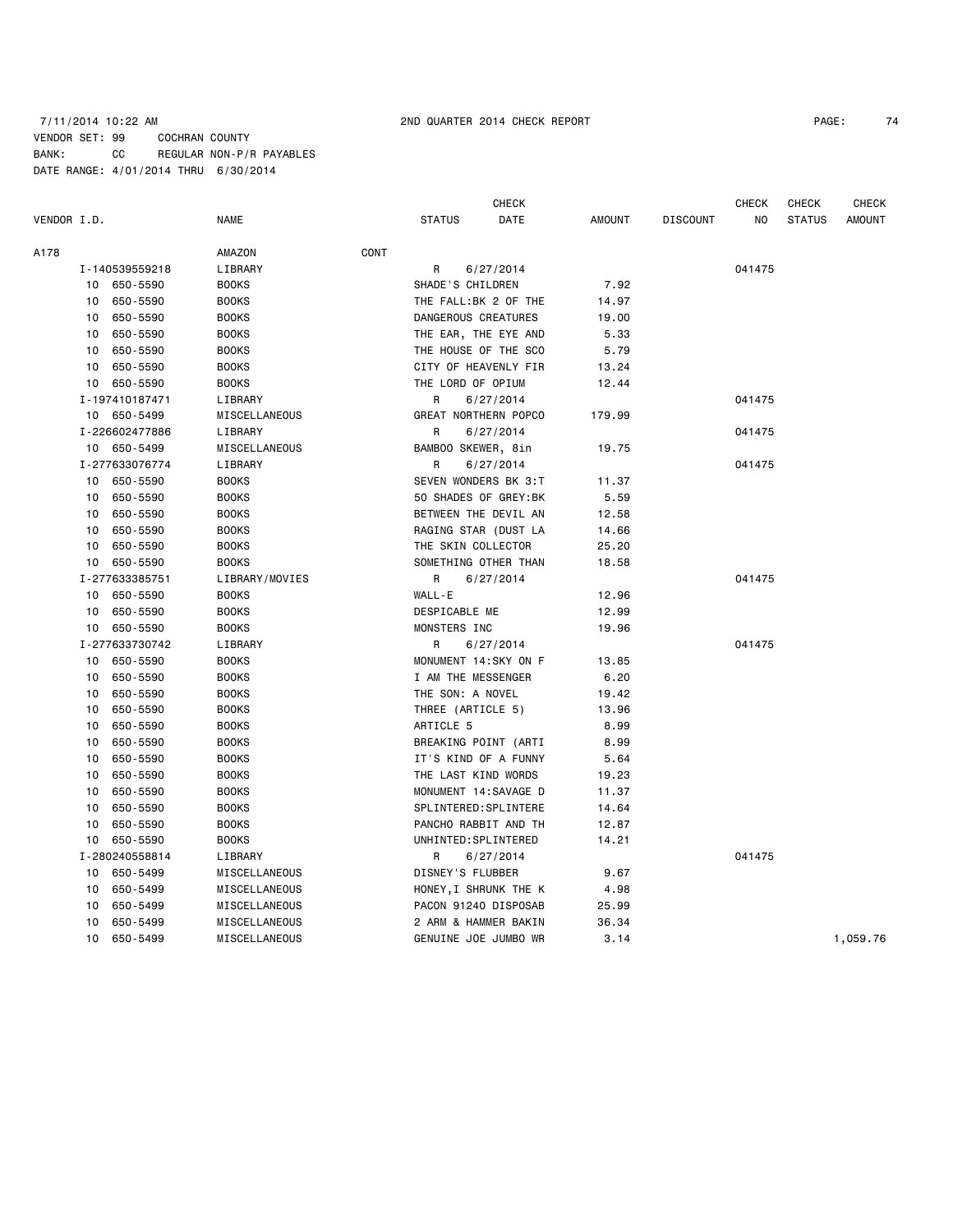# 7/11/2014 10:22 AM 2ND QUARTER 2014 CHECK REPORT PAGE: 75 VENDOR SET: 99 COCHRAN COUNTY BANK: CC REGULAR NON-P/R PAYABLES DATE RANGE: 4/01/2014 THRU 6/30/2014

|             |            |                   |                                |                      | <b>CHECK</b> |               |                 | <b>CHECK</b> | CHECK         | <b>CHECK</b>  |
|-------------|------------|-------------------|--------------------------------|----------------------|--------------|---------------|-----------------|--------------|---------------|---------------|
| VENDOR I.D. |            |                   | <b>NAME</b>                    | <b>STATUS</b>        | DATE         | <b>AMOUNT</b> | <b>DISCOUNT</b> | NO.          | <b>STATUS</b> | <b>AMOUNT</b> |
| A235        |            |                   | R&D DANIEL, INC dba            |                      |              |               |                 |              |               |               |
|             | $I - 5108$ |                   | <b>ACTIVITY BLDG</b>           | R                    | 6/27/2014    |               |                 | 041477       |               |               |
|             |            | 10 662-5451       | REPAIR                         | RPL CMPRSR/EXT OFC   |              | 2,092.24      |                 |              |               |               |
|             |            | 10 662-5451       | REPAIR                         | 4# REFRIGERANT R-22  |              | 269.93        |                 |              |               |               |
|             |            | 10 662-5451       | REPAIR                         | <b>TRAVEL</b>        |              | 90.00         |                 |              |               |               |
|             |            | 10 662-5451       | REPAIR                         | MILEAGE              |              | 54.00         |                 |              |               | 2,506.17      |
| A249        |            |                   | ANTELOPE TIRE & SUPPLY         |                      |              |               |                 |              |               |               |
|             |            | $I - 05/12/14$    | PREC <sub>2</sub>              | R                    | 6/27/2014    |               |                 | 041478       |               |               |
|             |            | 15 622-5454       | TIRES                          | FLAT, P/U 5/12/14    |              | 12.00         |                 |              |               | 12.00         |
| B026        |            |                   | BLEDSOE WATER SUPPLY CORP      |                      |              |               |                 |              |               |               |
|             |            | $I - 3004 06/14$  | PREC <sub>3</sub>              | R                    | 6/27/2014    |               |                 | 041479       |               |               |
|             |            | 15 623-5440       | UTILITIES                      | WATER BILL DATED 6/6 |              | 20.10         |                 |              |               | 20.10         |
| B029        |            |                   | BRUCKNER'S TRUCK SALES, INC    |                      |              |               |                 |              |               |               |
|             |            | I-345846L         | PREC 1                         | R                    | 6/27/2014    |               |                 | 041480       |               |               |
|             |            | 15 621-5451       | REPAIRS                        | 4 CLAMP #83AX872     |              | 68.08         |                 |              |               |               |
|             |            | 15 621-5451       | REPAIRS                        | 2 CLAMP #25092338    |              | 35.48         |                 |              |               |               |
|             |            | 15 621-5451       | REPAIRS                        | 2 CLAMP #20705898    |              | 38.12         |                 |              |               |               |
|             |            | 15 621-5451       | REPAIRS                        | 1 HOSE               |              | 26.93         |                 |              |               |               |
|             |            | 15 621-5451       | REPAIRS                        | FLEXIBL 07F4         |              | 35.71         |                 |              |               |               |
|             |            | 15 621-5451       | REPAIRS                        | FLEXIBL 07F5         |              | 23.87         |                 |              |               |               |
|             |            | 15 621-5451       | <b>REPAIRS</b>                 | HOSE                 |              | 32.22         |                 |              |               | 260.41        |
| <b>B050</b> |            |                   | BERRYHILL SEWER SERVICE, INC   |                      |              |               |                 |              |               |               |
|             | I-24699    |                   | NON-DEPT'L/RODEO GROUNDS       | R                    | 6/27/2014    |               |                 | 041481       |               |               |
|             |            | 10 409-5499       | MISCELLANEOUS                  | 1 TOILET RENT--JUN ' |              | 250.00        |                 |              |               |               |
|             |            | 10 409-5499       | MISCELLANEOUS                  | 1 HANDICAP TOILET -- |              | 350.00        |                 |              |               | 600.00        |
| C015        |            |                   | COCHRAN COUNTY SENIOR          |                      |              |               |                 |              |               |               |
|             |            | I-JUN '14 INSTLMT | SENIOR CITIZENS                | R                    | 6/27/2014    |               |                 | 041482       |               |               |
|             |            | 10 663-5418       | SENIOR CITIZENS CONTRACT       | <b>JUN 2014</b>      |              | 6,250.00      |                 |              |               | 6,250.00      |
| C340        |            |                   | COUNTY INFORMATION RESOURCE AG |                      |              |               |                 |              |               |               |
|             |            | I-S0P002430       | NON-DEPT'L                     | R                    | 6/27/2014    |               |                 | 041483       |               |               |
|             |            | 10 409-5420       | TELECOMMUNICATIONS             | 17 EMAIL ACCTS/MAY ' |              | 34.00         |                 |              |               | 34.00         |
| D048        |            |                   | DATA-LINE OFFICE SYSTEMS       |                      |              |               |                 |              |               |               |
|             |            | I-IN12927         | LIBRARY                        | R                    | 6/27/2014    |               |                 | 041484       |               |               |
|             |            | 10 650-5411       | MAINTENANCE CONTRACTS          | COPIER MAINT 6/8-7/7 |              | 37.50         |                 |              |               |               |
|             |            | 10 650-5411       | MAINTENANCE CONTRACTS          | 118 B/W COPIES/MAINT |              | 1.77          |                 |              |               |               |
|             |            | 10 650-5411       | MAINTENANCE CONTRACTS          | 389 COLOR COPIES/MAI |              | 38.90         |                 |              |               | 78.17         |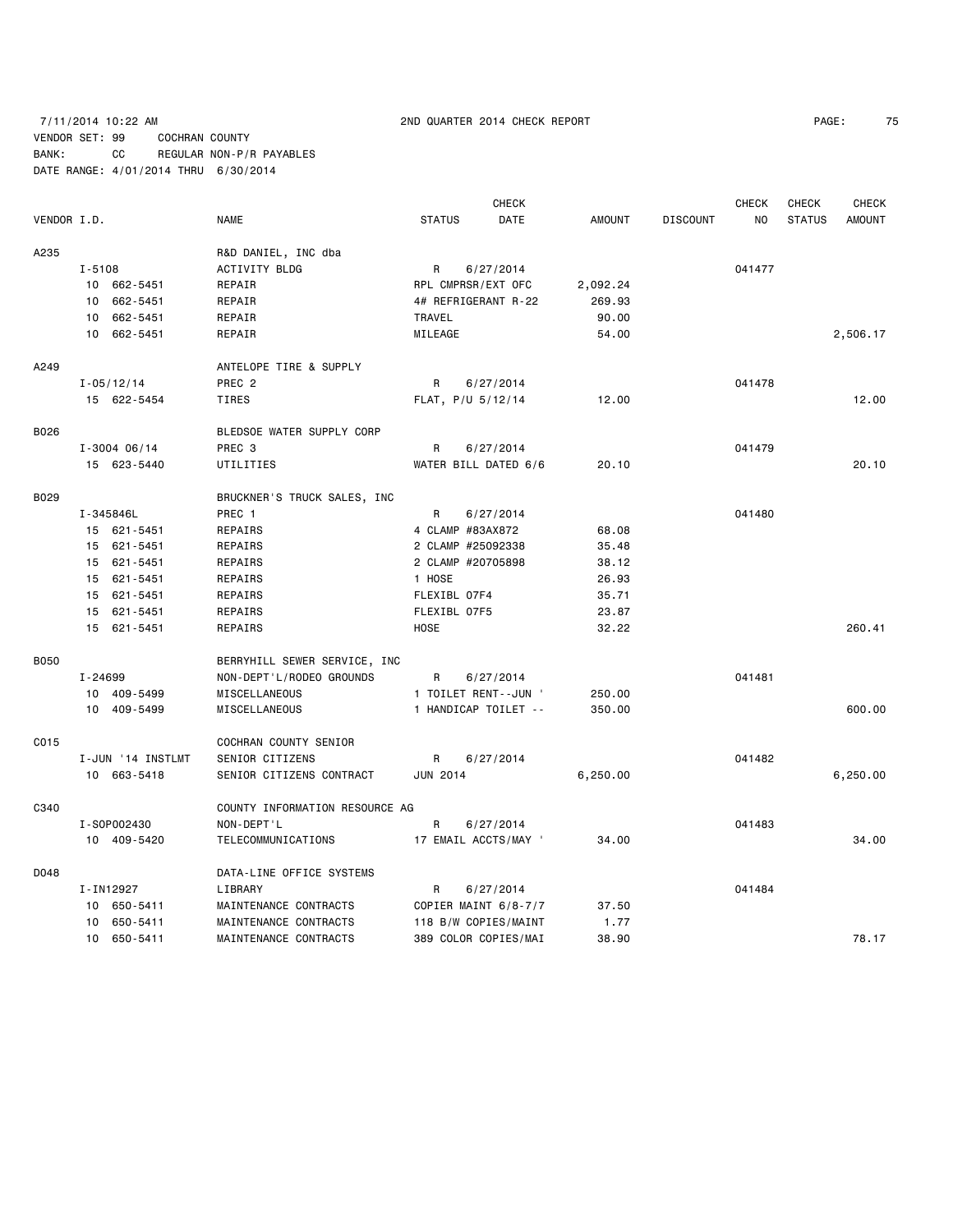### 7/11/2014 10:22 AM 2ND QUARTER 2014 CHECK REPORT PAGE: 76 VENDOR SET: 99 COCHRAN COUNTY BANK: CC REGULAR NON-P/R PAYABLES DATE RANGE: 4/01/2014 THRU 6/30/2014

|                  |                     |                             |                    | <b>CHECK</b>                |               |                 | <b>CHECK</b>   | <b>CHECK</b>  | <b>CHECK</b>  |
|------------------|---------------------|-----------------------------|--------------------|-----------------------------|---------------|-----------------|----------------|---------------|---------------|
| VENDOR I.D.      |                     | <b>NAME</b>                 | <b>STATUS</b>      | <b>DATE</b>                 | <b>AMOUNT</b> | <b>DISCOUNT</b> | N <sub>O</sub> | <b>STATUS</b> | <b>AMOUNT</b> |
| D <sub>153</sub> |                     | SHANNA DEWBRE               |                    |                             |               |                 |                |               |               |
|                  | I-JUNE CONF 2014    | <b>CLERK</b>                | R                  | 6/27/2014                   |               |                 | 041485         |               |               |
|                  | 10 403-5427         | CONTINUING EDUCATION        |                    | 774 MI TO/FR FISCO @        | 433.44        |                 |                |               |               |
|                  | 10 403-5427         | CONTINUING EDUCATION        |                    | 4 NITES, FRISCO 6/22-       | 596.00        |                 |                |               |               |
|                  | 10<br>403-5427      | CONTINUING EDUCATION        | LODGING TAX        |                             | 77.48         |                 |                |               |               |
|                  | 403-5427<br>10      | CONTINUING EDUCATION        | PARK/HOTEL x4      |                             | 40.00         |                 |                |               |               |
|                  | 10 403-5427         | CONTINUING EDUCATION        | MEAL 6/22/14       |                             | 8.22          |                 |                |               | 1,155.14      |
| E017             |                     | ELLIS AND SON INC           |                    |                             |               |                 |                |               |               |
|                  | I-TAYLOR/AXTELL     | JUSTICE OF PEACE            | R                  | 6/27/2014                   |               |                 | 041486         |               |               |
|                  | 10 455-5405         | <b>AUTOPSY</b>              |                    | <b>BASE CHG/THOMAS TAYL</b> | 65.00         |                 |                |               |               |
|                  | 10 455-5405         | <b>AUTOPSY</b>              | TRNSPRT/LBK        |                             | 50.00         |                 |                |               |               |
|                  | 10 455-5405         | <b>AUTOPSY</b>              | HD BAG             |                             | 87.50         |                 |                |               |               |
|                  | 10 455-5405         | <b>AUTOPSY</b>              |                    | <b>BASE CHG/MATTHEW AXT</b> | 65.00         |                 |                |               |               |
|                  | 10 455-5405         | <b>AUTOPSY</b>              | TRNSPRT/LBK        |                             | 50.00         |                 |                |               |               |
|                  | 10 455-5405         | <b>AUTOPSY</b>              | HD BAG             |                             | 87.50         |                 |                |               | 405.00        |
| E057             |                     | ELECTION SYSTEMS & SOFTWARE |                    |                             |               |                 |                |               |               |
|                  | I-883521            | <b>ELECTIONS</b>            | R                  | 6/27/2014                   |               |                 | 041487         |               |               |
|                  | 10 490-5335         | ELECTION SUPPLIES           |                    | 5 LAYOUT CHG/REP RUN        | 75.00         |                 |                |               |               |
|                  | 10 490-5335         | ELECTION SUPPLIES           | ADMIN COLL SURCHG  |                             | 6.00          |                 |                |               |               |
|                  | I-894242            | <b>ELECTIONS</b>            | R                  | 6/27/2014                   |               |                 | 041487         |               |               |
|                  | 10 490-5335         | ELECTION SUPPLIES           | PREC KIT/EARLY     |                             | 35.75         |                 |                |               |               |
|                  | 490-5335<br>10      | ELECTION SUPPLIES           |                    | 5 PREC KITS/RUN-OFF         | 154.50        |                 |                |               |               |
|                  | 10 490-5335         | ELECTION SUPPLIES           | FREIGHT            |                             | 85.53         |                 |                |               | 356.78        |
| G031             |                     | GRAINGER                    |                    |                             |               |                 |                |               |               |
|                  | I-9456260752        | <b>COURTHOUSE</b>           | R                  | 6/27/2014                   |               |                 | 041488         |               |               |
|                  | 10 510-5451         | REPAIR                      | TOILET SEAT, ELONG |                             | 38.62         |                 |                |               |               |
|                  | I-9464551325        | <b>COURTHOUSE</b>           | R                  | 6/27/2014                   |               |                 | 041488         |               |               |
|                  | 10 510-5451         | REPAIR                      |                    | 2BX CEILING TILES, 2        | 155.76        |                 |                |               | 194.38        |
| G188             |                     | GREG'S<br>BACKHOE SERVICE,  |                    |                             |               |                 |                |               |               |
|                  | $I - 15317$         | PREC 3                      | R                  | 6/27/2014                   |               |                 | 041489         |               |               |
|                  | 15 623-5451         | REPAIRS                     |                    | 4HRS/BKHOE; STATE LIN       | 320.00        |                 |                |               | 320,00        |
| G205             |                     | JANICE GILLESPIE            |                    |                             |               |                 |                |               |               |
|                  | I-BANNERS 6/12/14   | MUSEUM/HISTORICAL COMM      | R                  | 6/27/2014                   |               |                 | 041490         |               |               |
|                  | 31 652-5499         | MISCELLANEOUS               |                    | BANNERS/BUFF SOLDIER        | 293.97        |                 |                |               | 293.97        |
| J049             |                     | JUVENILE PROBATION FUND     |                    |                             |               |                 |                |               |               |
|                  | I-LOCAL MATCH 06/14 | JUVENILE PROBATION          | R                  | 6/27/2014                   |               |                 | 041491         |               |               |
|                  | 10 571-5472         | LOCAL SUPPORT-JUV BOARD     |                    | LOCAL FUNDS MATCH JU        | 7,750.00      |                 |                |               | 7,750.00      |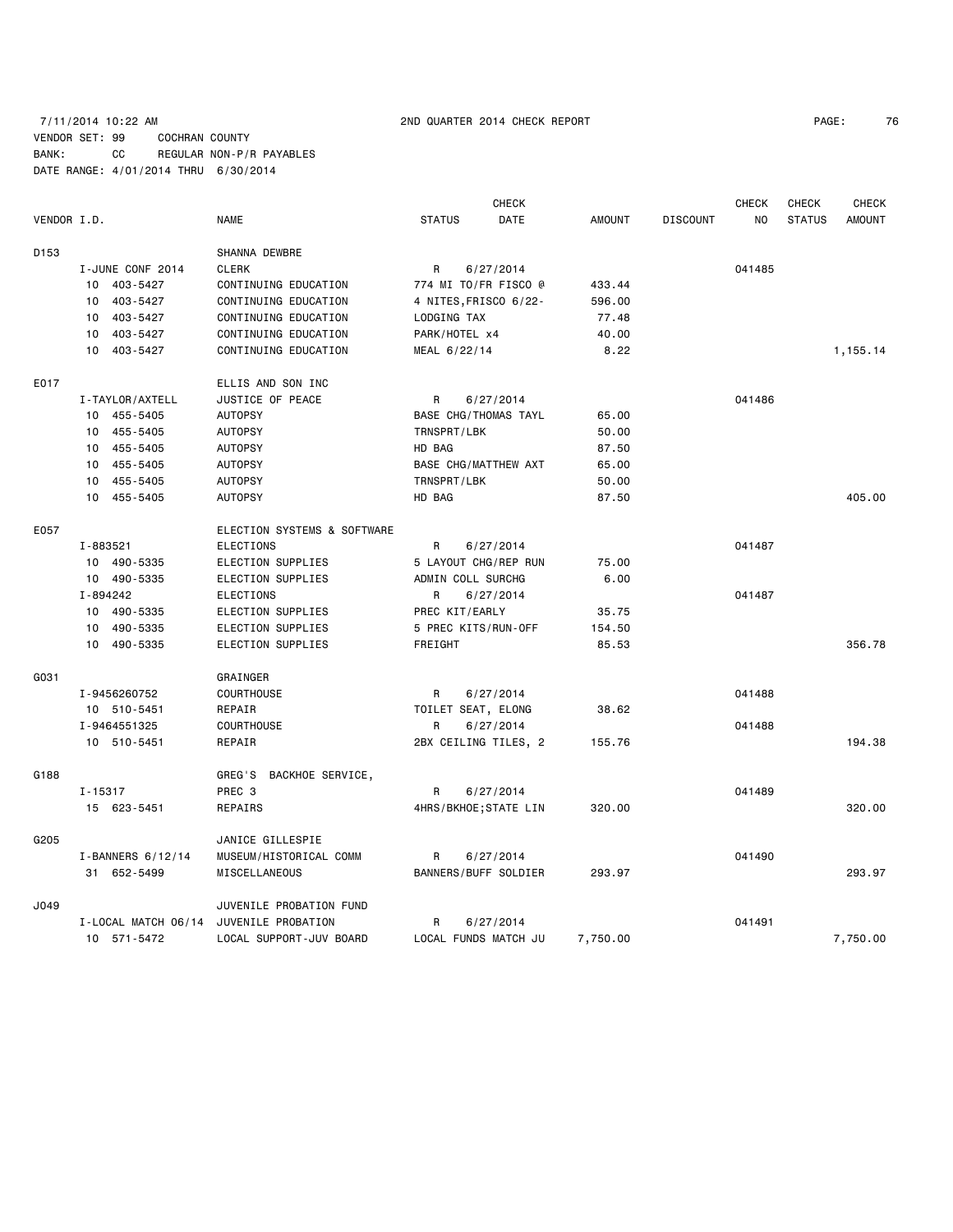# 7/11/2014 10:22 AM 2ND QUARTER 2014 CHECK REPORT PAGE: 77 VENDOR SET: 99 COCHRAN COUNTY BANK: CC REGULAR NON-P/R PAYABLES DATE RANGE: 4/01/2014 THRU 6/30/2014

CHECK CHECK CHECK CHECK CHECK

| VENDOR I.D. |                       | <b>NAME</b>                    | <b>STATUS</b>      | DATE                 | AMOUNT  | <b>DISCOUNT</b> | NO.    | <b>STATUS</b> | <b>AMOUNT</b> |
|-------------|-----------------------|--------------------------------|--------------------|----------------------|---------|-----------------|--------|---------------|---------------|
| J074        |                       | TREVA JACKSON, TAX ASSESSOR/CO |                    |                      |         |                 |        |               |               |
|             | $I - A/V$ SFTWR 06/14 | TAX A/C                        | R                  | 6/27/2014            |         |                 | 041492 |               |               |
|             | 10 499-5310           | OFFICE SUPPLIES                | TREND TITANIUM/1YR |                      | 71.95   |                 |        |               |               |
|             | 10 499-5310           | OFFICE SUPPLIES                | EXT DNLOAD SVC     |                      | 7.95    |                 |        |               |               |
|             | 10 499-5310           | OFFICE SUPPLIES                | R/B SALES TAX      |                      | 6.20    |                 |        |               |               |
|             | I-TACA CONF 06/14     | TAX A/C                        | $\mathsf{R}$       | 6/27/2014            |         |                 | 041492 |               |               |
|             | 10 499-5427           | CONTINUING EDUCATION           | 4 NITES/FT WORTH   |                      | 278.00  |                 |        |               |               |
|             | 10 499-5427           | CONTINUING EDUCATION           | LODGING TAX        |                      | 41.70   |                 |        |               |               |
|             | 10 499-5427           | CONTINUING EDUCATION           | VALET PARK/1       |                      | 22.00   |                 |        |               |               |
|             | 10 499-5427           | CONTINUING EDUCATION           | PARKING TAX/1      |                      | 1.82    |                 |        |               |               |
|             | 10 499-5427           | CONTINUING EDUCATION           |                    | 330 MI TO/FR COLO CT | 184.80  |                 |        |               |               |
|             | 10 499-5427           | CONTINUING EDUCATION           | MEALS              |                      | 32.78   |                 |        |               | 647.20        |
| L010        |                       | LEWIS FARM & RANCH STORE INC   |                    |                      |         |                 |        |               |               |
|             | I-3328                | <b>ACTIVITY BLDG</b>           | R                  | 6/27/2014            |         |                 | 041493 |               |               |
|             | 10 662-5451           | REPAIR                         | <b>FUSES</b>       |                      | 19.90   |                 |        |               |               |
|             | 10 662-5451           | REPAIR                         | PULLER             |                      | 11.99   |                 |        |               |               |
|             | 10 662-5451           | REPAIR                         | DISC               |                      | 3.19CR  |                 |        |               |               |
|             | I-3390                | PREC 3                         | R                  | 6/27/2014            |         |                 | 041493 |               |               |
|             | 15 623-5356           | ROAD MATERIALS & SUPPLIES      | <b>FUNNEL</b>      |                      | 5.95    |                 |        |               |               |
|             | $I - 3430$            | <b>COURTHOUSE</b>              | R                  | 6/27/2014            |         |                 | 041493 |               |               |
|             | 10 510-5332           | CUSTODIAL SUPPLIES             | 2 409 CLNR         |                      | 5.98    |                 |        |               |               |
|             | 10 510-5332           | CUSTODIAL SUPPLIES             | 3 MR CLEAN         |                      | 11.37   |                 |        |               |               |
|             | 10 510-5332           | CUSTODIAL SUPPLIES             | DISC               |                      | 1.74CR  |                 |        |               |               |
|             | I-3457                | ACTIVITY BLDG                  | R                  | 6/27/2014            |         |                 | 041493 |               |               |
|             | 10 662-5451           | REPAIR                         | NUTS & BOLTS       |                      | 1.20    |                 |        |               |               |
|             | 10 662-5451           | REPAIR                         | WATER HEATER       |                      | 409.99  |                 |        |               |               |
|             | 10 662-5451           | REPAIR                         | DISC               |                      | 41.12CR |                 |        |               |               |
|             | 10 662-5332           | CUSTODIAL SUPPLIES             | PL SWITCH          |                      | 1.99    |                 |        |               |               |
|             | 10 662-5332           | CUSTODIAL SUPPLIES             | DISC               |                      | 0.20CR  |                 |        |               |               |
|             | I-3535                | ACTIVITY BLDG                  | $\mathsf{R}$       | 6/27/2014            |         |                 | 041493 |               |               |
|             | 10 662-5451           | REPAIR                         | 1CS A/C FILTERS    |                      | 59.88   |                 |        |               |               |
|             | 10 662-5451           | REPAIR                         | DISC               |                      | 5.99CR  |                 |        |               |               |
|             | I-3665                | ACTIVITY BLDG                  | R                  | 6/27/2014            |         |                 | 041493 |               |               |
|             | 10 662-5451           | REPAIR                         | THREAD SEAL        |                      | 4.99    |                 |        |               |               |
|             | 10 662-5451           | REPAIR                         | DISC               |                      | 0.50CR  |                 |        |               |               |
|             | I-3773                | PREC 1                         | R                  | 6/27/2014            |         |                 | 041493 |               |               |
|             | 15 621-5451           | REPAIRS                        | <b>FORK</b>        |                      | 2.49    |                 |        |               |               |
|             | 15 621-5451           | REPAIRS                        | 2 PLATE            |                      | 6.98    |                 |        |               |               |
|             | 15 621-5451           | REPAIRS                        | 2 MOSQUITO SPRAY   |                      | 13.98   |                 |        |               |               |
|             | 15 621-5451           | REPAIRS                        | <b>CREAMER</b>     |                      | 1.95    |                 |        |               |               |
|             | I-3982                | ACTIVITY BLDG                  | R                  | 6/27/2014            |         |                 | 041493 |               |               |
|             | 10 662-5332           | CUSTODIAL SUPPLIES             | DEEP WOODS OFF     |                      | 5.99    |                 |        |               |               |
|             | 10 662-5332           | CUSTODIAL SUPPLIES             | LINE               |                      | 9.99    |                 |        |               |               |
|             | 10 662-5332           | CUSTODIAL SUPPLIES             | DISC               |                      | 1.60CR  |                 |        |               |               |
|             | $I - 4179$            | <b>PARK</b>                    | R                  | 6/27/2014            |         |                 | 041493 |               |               |
|             | 10 660-5332           | CUSTODIAL SUPPLIES             | MOSQUITO SPRAY     |                      | 6.99    |                 |        |               |               |
|             | 10 660-5332           | CUSTODIAL SUPPLIES             | FLY SPRAY          |                      | 5.49    |                 |        |               |               |
|             |                       |                                |                    |                      |         |                 |        |               |               |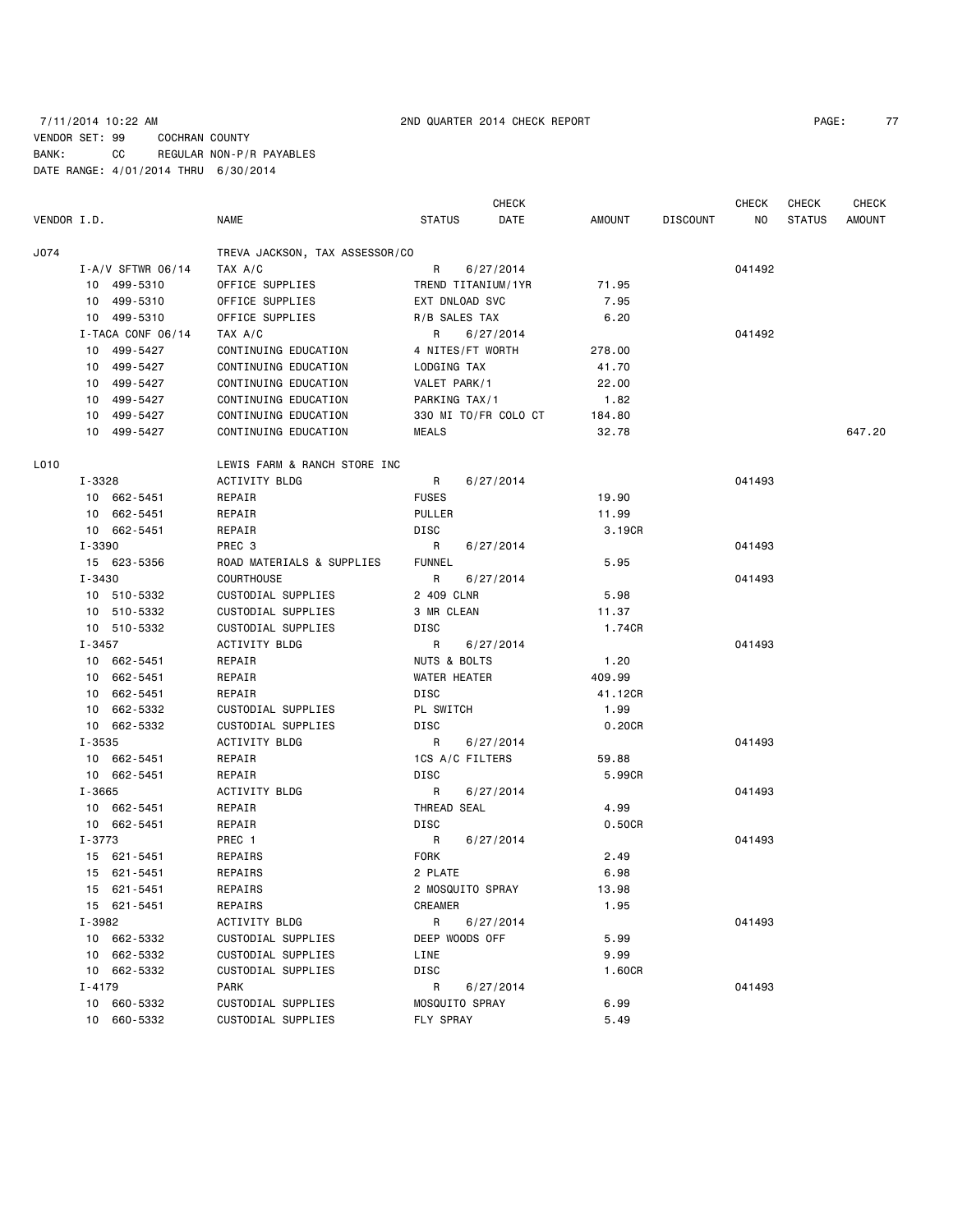### 7/11/2014 10:22 AM 2ND QUARTER 2014 CHECK REPORT PAGE: 78 VENDOR SET: 99 COCHRAN COUNTY BANK: CC REGULAR NON-P/R PAYABLES DATE RANGE: 4/01/2014 THRU 6/30/2014

**CHECK CHECK CHECK CHECK CHECK CHECK CHECK** VENDOR I.D. NAME STATUS DATE AMOUNT DISCOUNT NO STATUS AMOUNT

L010 LEWIS FARM & RANCH STOCONT I-4179 PARK R 6/27/2014 041493 10 660-5332 CUSTODIAL SUPPLIES CLOROX 3.99 10 660-5332 CUSTODIAL SUPPLIES DISC 1.65CR I-4489 CEMETERY R 6/27/2014 041493 10 516-5451 REPAIR EDGER BLADE 5.99 10 516-5451 REPAIR DISC 0.60CR I-4503 JAIL R 6/27/2014 041493 10 512-5451 REPAIR 30 AMP BRKR 11.99 10 512-5451 REPAIR AUTO SIZE 4.99 10 512-5451 REPAIR 220 PLUG 15.99 10 512-5451 REPAIR DISC 3.30CR I-4504 JAIL R 6/27/2014 041493 10 512-5451 REPAIR 2-1/2 WIRE 4.73 10 512-5451 REPAIR DISC 0.47CR I-4558 PREC 3 R 6/27/2014 041493 15 623-5356 ROAD MATERIALS & SUPPLIES MOSQUITO SPRAY 25.46 I-4575 SHERIFF R 6/27/2014 041493 10 560-5334 OTHER SUPPLIES 2 ROLLS TAPE 2.98 10 560-5334 OTHER SUPPLIES 2CS GLASS CLEANER 143.52 I-4582 ACTIVITY BLDG R 6/27/2014 041493 10 662-5332 CUSTODIAL SUPPLIES 2 SOAP 4.98 10 662-5332 CUSTODIAL SUPPLIES TRASH BAGS 19.99 10 662-5332 CUSTODIAL SUPPLIES DISC 2.50CR I-4594 ACTIVITY BLDG R 6/27/2014 041493 10 662-5332 CUSTODIAL SUPPLIES WEED FREE ZONE 18.95 10 662-5332 CUSTODIAL SUPPLIES 1CS GLASS CLNR 35.88 10 662-5332 CUSTODIAL SUPPLIES DISC 5.48CR I-4649 PREC 3 R 6/27/2014 041493 15 623-5451 REPAIRS 2 PAINT 44.98 15 623-5451 REPAIRS DISC 4.50CR I-4650 JAIL R 6/27/2014 041493 10 512-5392 MISCELLANEOUS SUPPLIES SUPER GLUE 4.95 10 512-5392 MISCELLANEOUS SUPPLIES SHOWER CURTAIN 2.00

 10 512-5392 MISCELLANEOUS SUPPLIES DISC 0.70CR I-4661 JAIL R 6/27/2014 041493 10 512-5392 MISCELLANEOUS SUPPLIES 3 PR GLOVES 3.57 10 512-5392 MISCELLANEOUS SUPPLIES DISC 0.36CR I-4694 JAIL R 6/27/2014 041493 10 512-5451 REPAIR 2 PAINT 55.98 10 512-5451 REPAIR PAINT 17.99 10 512-5451 REPAIR 2 SILICONE 4.98 10 512-5451 REPAIR RESURFACER 24.95 10 512-5451 REPAIR DISC 10.39CR I-4750 PREC 3 R 6/27/2014 041493 15 623-5451 REPAIRS E-Z LOCK 36.95 15 623-5451 REPAIRS LOCK 14.99 15 623-5451 REPAIRS DISC 5.19CR

I-4759 JAIL R 6/27/2014 041493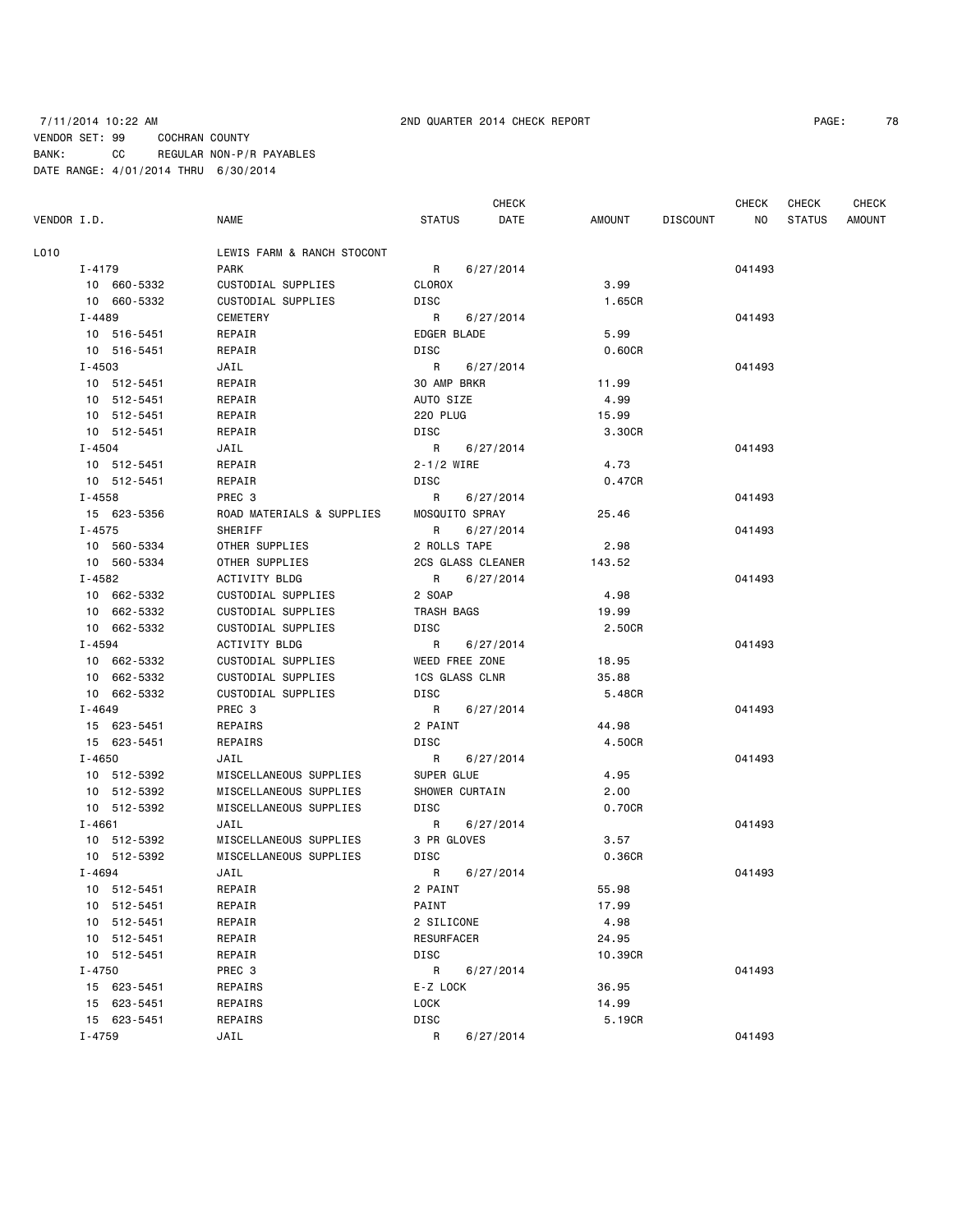# 7/11/2014 10:22 AM 2ND QUARTER 2014 CHECK REPORT PAGE: 79 VENDOR SET: 99 COCHRAN COUNTY BANK: CC REGULAR NON-P/R PAYABLES DATE RANGE: 4/01/2014 THRU 6/30/2014

CHECK CHECK CHECK CHECK CHECK

| $I - 4759$<br>10 512-5451<br>I-4812<br>10 409-5334<br>I-4814<br>10 409-5334<br>I-4825 | LEWIS FARM & RANCH STOCONT<br>JAIL<br>REPAIR<br>NON-DEPT'L/HEALTHCARE PROG<br>OTHER SUPPLIES          | R<br>6/27/2014<br>CAULK GUN<br>R<br>6/27/2014                                                         | 4.99                                                                                                | 041493                                   |                  |
|---------------------------------------------------------------------------------------|-------------------------------------------------------------------------------------------------------|-------------------------------------------------------------------------------------------------------|-----------------------------------------------------------------------------------------------------|------------------------------------------|------------------|
|                                                                                       |                                                                                                       |                                                                                                       |                                                                                                     |                                          |                  |
|                                                                                       |                                                                                                       |                                                                                                       |                                                                                                     |                                          |                  |
|                                                                                       |                                                                                                       |                                                                                                       |                                                                                                     |                                          |                  |
|                                                                                       |                                                                                                       |                                                                                                       |                                                                                                     | 041493                                   |                  |
|                                                                                       |                                                                                                       | 4.5CS DRINKS                                                                                          | 38.25                                                                                               |                                          |                  |
|                                                                                       | NON-DEPT'L/HEALTHCARE PROG                                                                            | <b>R</b><br>6/27/2014                                                                                 |                                                                                                     | 041493                                   |                  |
|                                                                                       | OTHER SUPPLIES                                                                                        | <b>1CS WATER</b>                                                                                      | 5.95                                                                                                |                                          |                  |
|                                                                                       | JAIL                                                                                                  | R<br>6/27/2014                                                                                        |                                                                                                     | 041493                                   |                  |
| 10 512-5451                                                                           | REPAIR                                                                                                | PAINT                                                                                                 | 27.99                                                                                               |                                          |                  |
| 10 512-5392                                                                           | MISCELLANEOUS SUPPLIES                                                                                | 1CS BLEACH                                                                                            | 22.32                                                                                               |                                          |                  |
| 10 512-5451                                                                           | REPAIR                                                                                                | DISC                                                                                                  | 2.80CR                                                                                              |                                          |                  |
| 10 512-5392                                                                           | MISCELLANEOUS SUPPLIES                                                                                | DISC                                                                                                  | 2.23CR                                                                                              |                                          |                  |
| I-4841                                                                                | PARK                                                                                                  | $\mathsf{R}$<br>6/27/2014                                                                             |                                                                                                     | 041493                                   |                  |
| 10 660-5451                                                                           | REPAIR                                                                                                | <b>FAUCET</b>                                                                                         | 17.99                                                                                               |                                          |                  |
| 10 660-5451                                                                           | REPAIR                                                                                                | CAP                                                                                                   | 0.29                                                                                                |                                          |                  |
| 10 660-5451                                                                           | REPAIR                                                                                                | DISC                                                                                                  | 1.83CR                                                                                              |                                          |                  |
| I-5084                                                                                | ACTIVITY BLDG                                                                                         | R<br>6/27/2014                                                                                        |                                                                                                     | 041493                                   |                  |
| 10 662-5332                                                                           | CUSTODIAL SUPPLIES                                                                                    | 3 CLEANING GEL                                                                                        | 13.47                                                                                               |                                          |                  |
| 10 662-5332                                                                           | CUSTODIAL SUPPLIES                                                                                    | 2 SCOUR STICK                                                                                         | 6.58                                                                                                |                                          |                  |
| 10 662-5332                                                                           | CUSTODIAL SUPPLIES                                                                                    | GRAPHITE                                                                                              | 3.99                                                                                                |                                          |                  |
| 10 662-5332                                                                           | CUSTODIAL SUPPLIES                                                                                    | DISC                                                                                                  | 2.40CR                                                                                              |                                          |                  |
| I-5179                                                                                | <b>EXTENSION SVC</b>                                                                                  | R<br>6/27/2014                                                                                        |                                                                                                     | 041493                                   |                  |
| 10 665-5334                                                                           | OTHER SUPPLIES                                                                                        | TATTOO GUN                                                                                            | 57.95                                                                                               |                                          |                  |
| 10 665-5334                                                                           | OTHER SUPPLIES                                                                                        | TATTOO INK                                                                                            | 7.95                                                                                                |                                          |                  |
| I-5289                                                                                | PREC 1                                                                                                | R 6/27/2014                                                                                           |                                                                                                     | 041493                                   |                  |
| 15 621-5451                                                                           | REPAIRS                                                                                               | 3" TEE                                                                                                | 25.99                                                                                               |                                          |                  |
| 15 621-5451                                                                           | REPAIRS                                                                                               | 3x2 REBAR                                                                                             | 13.95                                                                                               |                                          |                  |
| 15 621-5451                                                                           | REPAIRS                                                                                               | 2x3/4 RELEASE                                                                                         | 3.49                                                                                                |                                          |                  |
| 15 621-5451                                                                           | REPAIRS                                                                                               | 3/4 NIPPLE                                                                                            | 0.79                                                                                                |                                          |                  |
| 15 621-5451                                                                           | REPAIRS                                                                                               | VALVE                                                                                                 | 12.99                                                                                               |                                          |                  |
| 15 621-5451                                                                           | REPAIRS                                                                                               | HOSE GUIDE                                                                                            | 5.49                                                                                                |                                          |                  |
| 15 621-5451                                                                           | REPAIRS                                                                                               | DISC                                                                                                  | 6.27CR                                                                                              |                                          |                  |
| I-5309                                                                                | PREC 1                                                                                                | R<br>6/27/2014                                                                                        |                                                                                                     | 041493                                   |                  |
| 15 621-5356                                                                           | ROAD MATERIALS & SUPPLIES                                                                             | WATER HOSE                                                                                            | 47.99                                                                                               |                                          |                  |
| 15 621-5356                                                                           | ROAD MATERIALS & SUPPLIES                                                                             | SWEEPER NOZZLE                                                                                        | 8.99                                                                                                |                                          |                  |
| 15 621-5356                                                                           | ROAD MATERIALS & SUPPLIES                                                                             | DISC                                                                                                  | 5.70CR                                                                                              |                                          |                  |
| I-5382                                                                                | PREC 1                                                                                                | R<br>6/27/2014                                                                                        |                                                                                                     | 041493                                   |                  |
| 15 621-5356                                                                           | ROAD MATERIALS & SUPPLIES                                                                             | GAS CAN                                                                                               | 22.99                                                                                               |                                          |                  |
| 15 621-5356                                                                           | ROAD MATERIALS & SUPPLIES                                                                             | DISC                                                                                                  | 2.30CR                                                                                              |                                          |                  |
|                                                                                       |                                                                                                       |                                                                                                       |                                                                                                     | 041493                                   |                  |
|                                                                                       | REPAIRS                                                                                               | TOILET REPAIR KIT                                                                                     | 12.99                                                                                               |                                          |                  |
|                                                                                       | REPAIRS                                                                                               |                                                                                                       |                                                                                                     |                                          |                  |
|                                                                                       |                                                                                                       |                                                                                                       |                                                                                                     |                                          |                  |
|                                                                                       |                                                                                                       |                                                                                                       |                                                                                                     |                                          |                  |
|                                                                                       | ROAD MATERIALS & SUPPLIES                                                                             | TOILET BOWL CLNR                                                                                      |                                                                                                     |                                          |                  |
|                                                                                       |                                                                                                       |                                                                                                       |                                                                                                     |                                          |                  |
| 15 624-5356                                                                           |                                                                                                       |                                                                                                       |                                                                                                     |                                          |                  |
|                                                                                       |                                                                                                       |                                                                                                       |                                                                                                     |                                          |                  |
|                                                                                       | I-5416<br>15 624-5451<br>15 624-5451<br>I-5465<br>15 624-5451<br>15 624-5356<br>15 624-5356<br>I-5653 | PREC 4<br>PREC 4<br>REPAIRS<br>ROAD MATERIALS & SUPPLIES<br>ROAD MATERIALS & SUPPLIES<br>PARK/AIRPORT | 6/27/2014<br>R<br>DISC<br>R<br>6/27/2014<br>TOILET LINE<br><b>CLEANER</b><br>DISC<br>R<br>6/27/2014 | 1.30CR<br>4.79<br>3.99<br>4.49<br>1.33CR | 041493<br>041493 |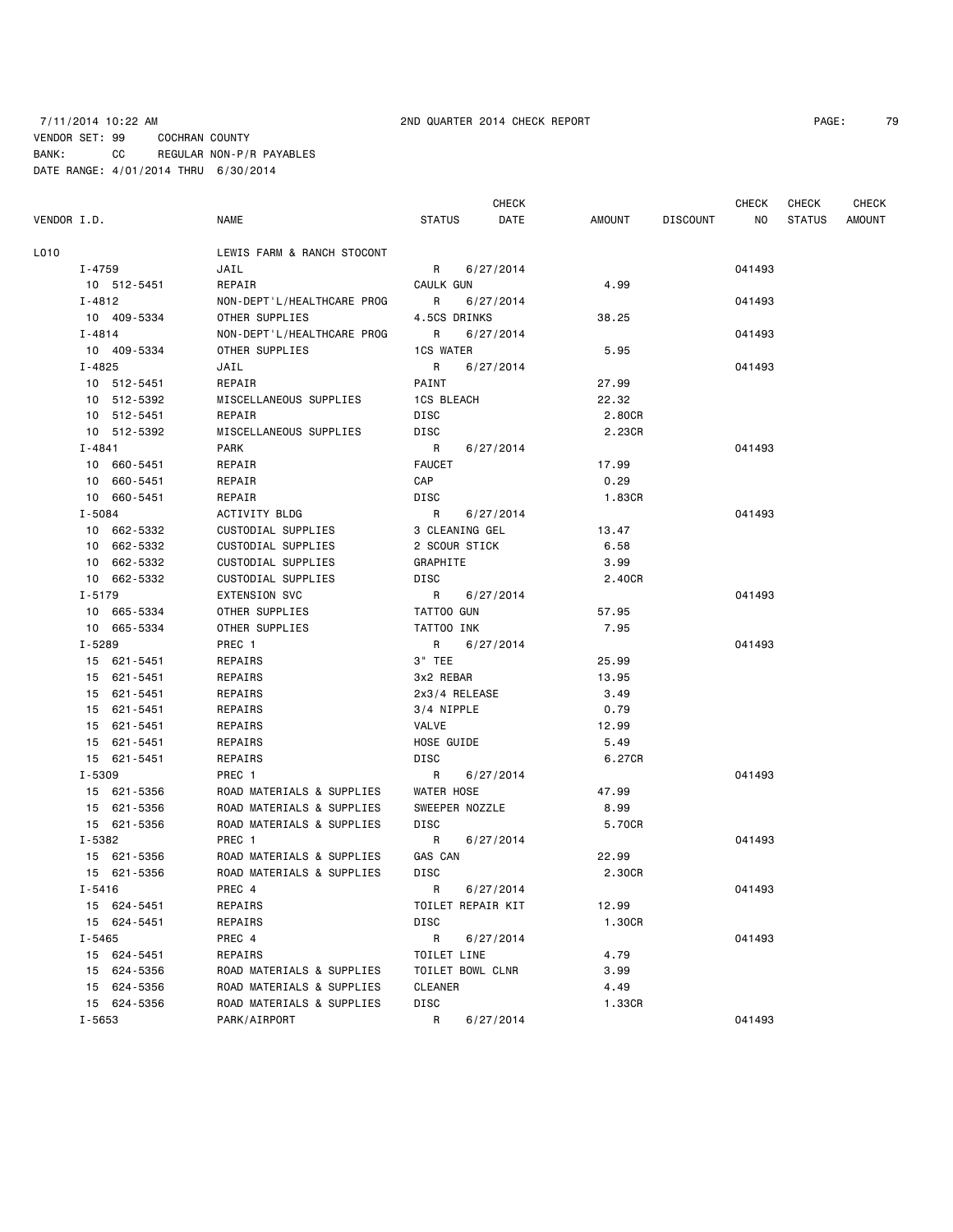|             |                                   |                                                     |                          | CHECK     |               |                 | <b>CHECK</b> | CHECK         | <b>CHECK</b>  |
|-------------|-----------------------------------|-----------------------------------------------------|--------------------------|-----------|---------------|-----------------|--------------|---------------|---------------|
| VENDOR I.D. |                                   | <b>NAME</b>                                         | <b>STATUS</b>            | DATE      | <b>AMOUNT</b> | <b>DISCOUNT</b> | NO.          | <b>STATUS</b> | <b>AMOUNT</b> |
| L010        |                                   | LEWIS FARM & RANCH STOCONT                          |                          |           |               |                 |              |               |               |
|             | I-5653                            | PARK/AIRPORT                                        | R                        | 6/27/2014 |               |                 | 041493       |               |               |
|             | 30 518-5332                       | CUSTODIAL SUPPLIES                                  | <b>STENCILS</b>          |           | 6.49          |                 |              |               |               |
|             | 518-5332<br>30                    | CUSTODIAL SUPPLIES                                  | PAINT                    |           | 2.49          |                 |              |               |               |
|             | 518-5332<br>30                    | CUSTODIAL SUPPLIES                                  | DISC                     |           | 0.90CR        |                 |              |               | 1,366.97      |
| L015        |                                   | LUBBOCK COUNTY, TEXAS                               |                          |           |               |                 |              |               |               |
|             | I-JUV#818 APR14                   | JUVENILE PROBATION                                  | R                        | 6/27/2014 |               |                 | 041497       |               |               |
|             | 17 573-5413.003                   | Grant C Placements                                  | 31 DAYS; POST (S) / JUV# |           | 3,100.00      |                 |              |               | 3,100.00      |
| L135        |                                   | LOWES HOME CENTERS INC                              |                          |           |               |                 |              |               |               |
|             | I-88721/88722 MILEAG TAX A/C      |                                                     | R                        | 6/27/2014 |               |                 | 041498       |               |               |
|             | 10 499-5451                       | REPAIR                                              | MEAS COUNTERTOP 6/24     |           | 103.00        |                 |              |               | 103.00        |
| M252        |                                   | JEFF MOLLOY                                         |                          |           |               |                 |              |               |               |
|             | I-TX RNDUP/D2 HORSE EXTENSION SVC |                                                     | R                        | 6/27/2014 |               |                 | 041499       |               |               |
|             | 10 665-5427                       | CO AGENT-TRAVEL-OUT OF COUNTY MEALS/DIST 2 4-H HOR  |                          |           | 9.37          |                 |              |               |               |
|             | 10 665-5427                       | CO AGENT-TRAVEL-OUT OF COUNTY MEALS/TX 4-H ROUNDUP  |                          |           | 98.67         |                 |              |               |               |
|             | 665-5427<br>10                    | CO AGENT-TRAVEL-OUT OF COUNTY A&M GREEN FEES \$20.0 |                          |           |               |                 |              |               |               |
|             | 665-5427<br>10                    | CO AGENT-TRAVEL-OUT OF COUNTY A&M CART \$15.00      |                          |           |               |                 |              |               |               |
|             | 665-5427<br>10                    | CO AGENT-TRAVEL-OUT OF COUNTY 4 NITES/COLLEGE STA   |                          |           | 556.00        |                 |              |               |               |
|             | 10<br>665-5427                    | CO AGENT-TRAVEL-OUT OF COUNTY LODGING TAX           |                          |           | 54.20         |                 |              |               | 718.24        |
| M289        |                                   | MARCELO RODRIGUEZ dba                               |                          |           |               |                 |              |               |               |
|             | I-77362                           | PREC 1                                              | R                        | 6/27/2014 |               |                 | 041500       |               |               |
|             | 15 621-5451                       | REPAIRS                                             | CK INJ; RPL BOOTS, CLM   |           | 300.00        |                 |              |               | 300.00        |
| M292        |                                   | BLASA MARTINEZ                                      |                          |           |               |                 |              |               |               |
|             | I-DW#15877                        | ACTIVITY BLDG                                       | R                        | 6/27/2014 |               |                 | 041501       |               |               |
|             | 10 000-4370.101                   | RENT-ACTIVITY BUILDING                              | REF DEP FOR 6/14/14      |           | 150.00        |                 |              |               | 150.00        |
| M301        |                                   | MARY MARQUEZ                                        |                          |           |               |                 |              |               |               |
|             | I-DW#15910                        | <b>ACTIVITY BLDG</b>                                | R                        | 6/27/2014 |               |                 | 041502       |               |               |
|             | 10 000-4370.101                   | RENT-ACTIVITY BUILDING                              | REF DEP FOR 6/21/14      |           | 150.00        |                 |              |               | 150.00        |
| N066        |                                   | NTS COMMUNICATIONS                                  |                          |           |               |                 |              |               |               |
|             | I-8062660032 06/14                | COMM'R CT/CO JUDGE, PREC 4                          | R                        | 6/27/2014 |               |                 | 041503       |               |               |
|             | 15 610-5420                       | TELECOMMUNICATIONS                                  | <b>WATS LINE</b>         |           | 1.00          |                 |              |               |               |
|             | 15 610-5420                       | TELECOMMUNICATIONS                                  | FEES                     |           | 6.65          |                 |              |               |               |
|             | 15 624-5420                       | TELECOMMUNICATIONS                                  | LONG DISTANCE SVC        |           | 0.45          |                 |              |               | 8.10          |
| N092        |                                   | <b>NTTA</b>                                         |                          |           |               |                 |              |               |               |
|             | I-766832110                       | SHERIFF                                             | R                        | 6/27/2014 |               |                 | 041504       |               |               |
|             | 10 560-5427                       | CONTINUING EDUCATION                                | TOLL 7/21/12, SHERIF     |           | 2.00          |                 |              |               |               |
|             | 560-5427<br>10                    | CONTINUING EDUCATION                                | Toll-MLP 10-07 7/25/     |           | 0.74          |                 |              |               |               |
|             | 10 560-5427                       | CONTINUING EDUCATION                                | Toll-MLG11-02 7/25/1     |           | 1.25          |                 |              |               | 3.99          |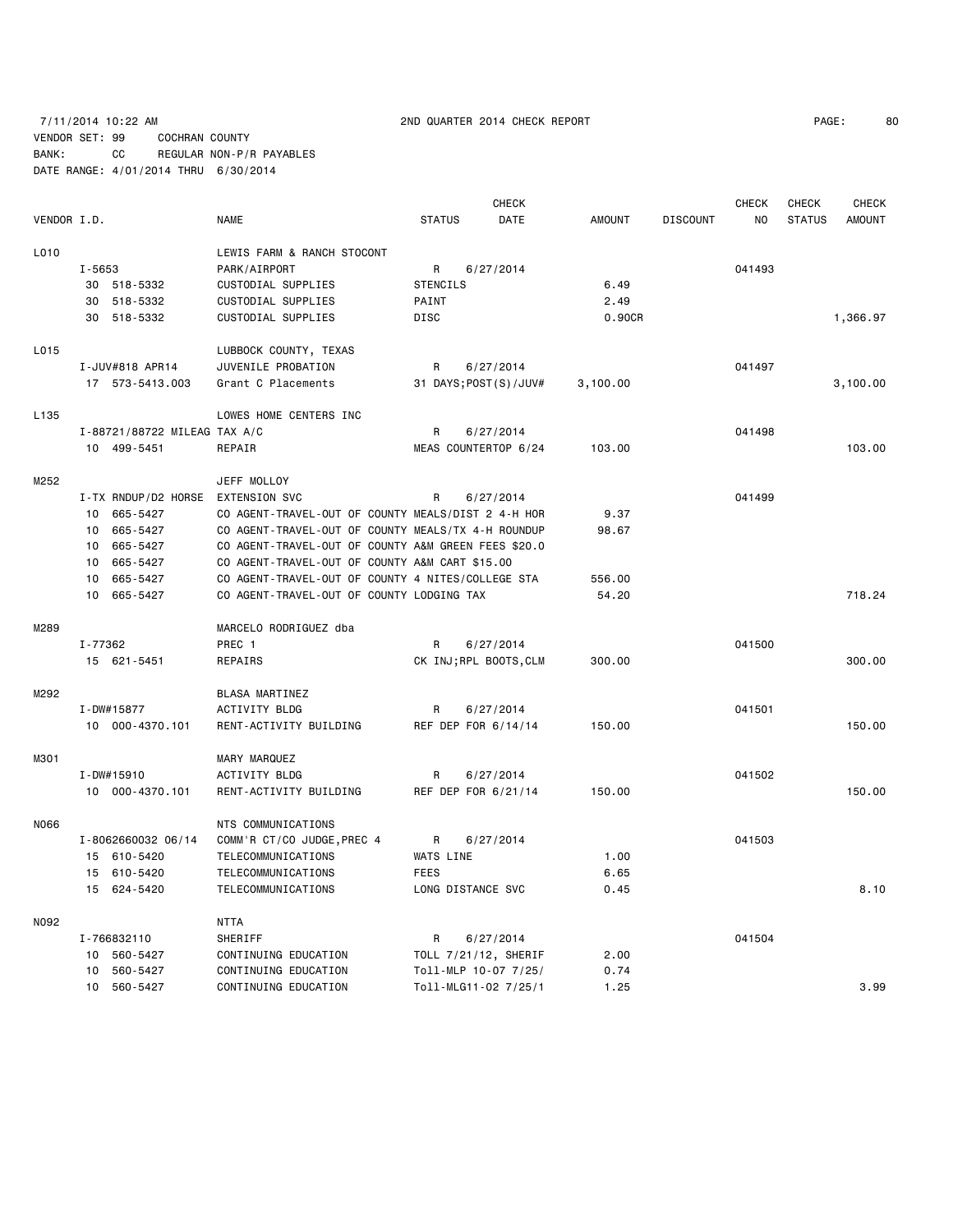# 7/11/2014 10:22 AM 2ND QUARTER 2014 CHECK REPORT PAGE: 81 VENDOR SET: 99 COCHRAN COUNTY BANK: CC REGULAR NON-P/R PAYABLES DATE RANGE: 4/01/2014 THRU 6/30/2014

|             |                      |                               |                      | <b>CHECK</b>         |               |                 | <b>CHECK</b> | <b>CHECK</b>  | CHECK         |
|-------------|----------------------|-------------------------------|----------------------|----------------------|---------------|-----------------|--------------|---------------|---------------|
| VENDOR I.D. |                      | <b>NAME</b>                   | <b>STATUS</b>        | <b>DATE</b>          | <b>AMOUNT</b> | <b>DISCOUNT</b> | NO.          | <b>STATUS</b> | <b>AMOUNT</b> |
| 0049        |                      | LETICIA ORNELAS               |                      |                      |               |                 |              |               |               |
|             | I-DW#15912           | ACTIVITY BLDG                 | R                    | 6/27/2014            |               |                 | 041505       |               |               |
|             | 10 000-4370.101      | RENT-ACTIVITY BUILDING        | REF DEP FOR 6/15/14  |                      | 150.00        |                 |              |               | 150.00        |
| P007        |                      | PAYROLL CLEARING ACCT         |                      |                      |               |                 |              |               |               |
|             | I-2ND QTR 2014       | WORKER'S COMP--ALL DEPTS      | R                    | 6/27/2014            |               |                 | 041506       |               |               |
|             | 400-5204<br>10       | WORKERS' COMPENSATION         | W/C QTRLY DEPOSIT-CN |                      | 82.00         |                 |              |               |               |
|             | 403-5204<br>10       | WORKERS' COMPENSATION         | W/C QTRLY DEPOSIT-CL |                      | 82.04         |                 |              |               |               |
|             | 435-5204<br>10       | WORKERS' COMPENSATION         | W/C QTRLY DEPOSIT-DI |                      | 16.12         |                 |              |               |               |
|             | 455-5204<br>10       | WORKERS' COMPENSATION         | W/C QTRLY DEPOSIT-J. |                      | 43.64         |                 |              |               |               |
|             | 475-5204<br>10       | WORKERS' COMPENSATION         | W/C QTRLY DEPOSIT-CN |                      | 12.10         |                 |              |               |               |
|             | 476-5204<br>10       | WORKERS' COMPENSATION         | W/C QTRLY DEPOSIT-DI |                      | 35.71         |                 |              |               |               |
|             | 490-5204<br>10       | WORKERS' COMPENSATION         | W/C QTRLY DEPOSIT-EL |                      | 13.66         |                 |              |               |               |
|             | 495-5204<br>10       | WORKERS' COMPENSATION         | W/C QTRLY DEPOSIT-AU |                      | 71.11         |                 |              |               |               |
|             | 497-5204<br>10       | WORKERS' COMPENSATION         | W/C QTRLY DEPOSIT-TR |                      | 41.58         |                 |              |               |               |
|             | 499-5204<br>10       | WORKERS' COMPENSATION         | W/C QTRLY DEPOSIT-TA |                      | 101.48        |                 |              |               |               |
|             | 510-5204<br>10       | WORKERS' COMPENSATION         | W/C QTRLY DEPOSIT-CO |                      | 200.89        |                 |              |               |               |
|             | 512-5204<br>10       | WORKERS' COMPENSATION         | W/C QTRLY DEPOSIT-JA |                      | 349.74        |                 |              |               |               |
|             | 516-5204<br>10       | WORKERS' COMPENSATION         | W/C QTRLY DEPOSIT-CE |                      | 271.63        |                 |              |               |               |
|             | 550-5204<br>10       | WORKERS' COMPENSATION         | W/C QTRLY DEPOSIT-CO |                      | 127.16        |                 |              |               |               |
|             | 560-5204<br>10       | WORKERS' COMPENSATION         | W/C QTRLY DEPOSIT-SH |                      | 1,659.98      |                 |              |               |               |
|             | 571-5204<br>10       | WORKERS' COMPENSATION         |                      | W/C QTRLY DEPOSIT-JU | 11.78         |                 |              |               |               |
|             | 650-5204<br>10       | WORKERS' COMPENSATION         | W/C QTRLY DEPOSIT-LI |                      | 38.02         |                 |              |               |               |
|             | 10<br>652-5204       | WORKERS' COMPENSATION         |                      | W/C QTRLY DEPOSIT-MU | 10.80         |                 |              |               |               |
|             | 660-5204<br>10       | WORKERS' COMPENSATION         | W/C QTRLY DEPOSIT-PA |                      | 178.09        |                 |              |               |               |
|             | 10<br>662-5204       | WORKERS' COMPENSATION         | W/C QTRLY DEPOSIT-AC |                      | 201.10        |                 |              |               |               |
|             | 665-5204<br>10       | WORKERS' COMPENSATION         | W/C QTRLY DEPOSIT-EX |                      | 31.24         |                 |              |               |               |
|             | 15<br>610-5204       | WORKERS' COMPENSATION         | W/C QTRLY DEPOSIT-CO |                      | 170.41        |                 |              |               |               |
|             | 621-5204<br>15       | WORKERS' COMPENSATION         | W/C QTRLY DEPOSIT-PR |                      | 604.42        |                 |              |               |               |
|             | 15<br>622-5204       | WORKERS' COMPENSATION         | W/C QTRLY DEPOSIT-PR |                      | 634.29        |                 |              |               |               |
|             | 623-5204<br>15       | WORKERS' COMPENSATION         | W/C QTRLY DEPOSIT-PR |                      | 623.01        |                 |              |               |               |
|             | 15<br>624-5204       | WORKERS' COMPENSATION         | W/C QTRLY DEPOSIT-PR |                      | 618.37        |                 |              |               |               |
|             | 30<br>518-5204       | WORKERS COMPENSATION          | W/C QTRLY DEPOSIT-AI |                      | 76.33         |                 |              |               | 6,306.70      |
| P017        |                      | POSTMASTER                    |                      |                      |               |                 |              |               |               |
|             | $I-LIBRARY 6/9/14$   | LIBRARY                       | R                    | 6/27/2014            |               |                 | 041507       |               |               |
|             | 10 650-5311          | POSTAL EXPENSES               | 8 \$2 STAMPS         |                      | 16.00         |                 |              |               |               |
|             | $I-TAX A/C 06/17/14$ | TAX A/C                       | R                    | 6/27/2014            |               |                 | 041507       |               |               |
|             | 10 499-5311          | POSTAL EXPENSES               |                      | 1 RL 46c FOREVER STA | 46.00         |                 |              |               | 62.00         |
| P088        |                      | PITNEY BOWES GLOBAL FINANCIAL |                      |                      |               |                 |              |               |               |
|             | I-9571324-JN14       | NON-DEPT'L/CLERK              | R                    | 6/27/2014            |               |                 | 041508       |               |               |
|             | 409-5311<br>10       | POSTAL EXPENSES               |                      | 2ND QTR PSTGE MACH L | 834.00        |                 |              |               | 834.00        |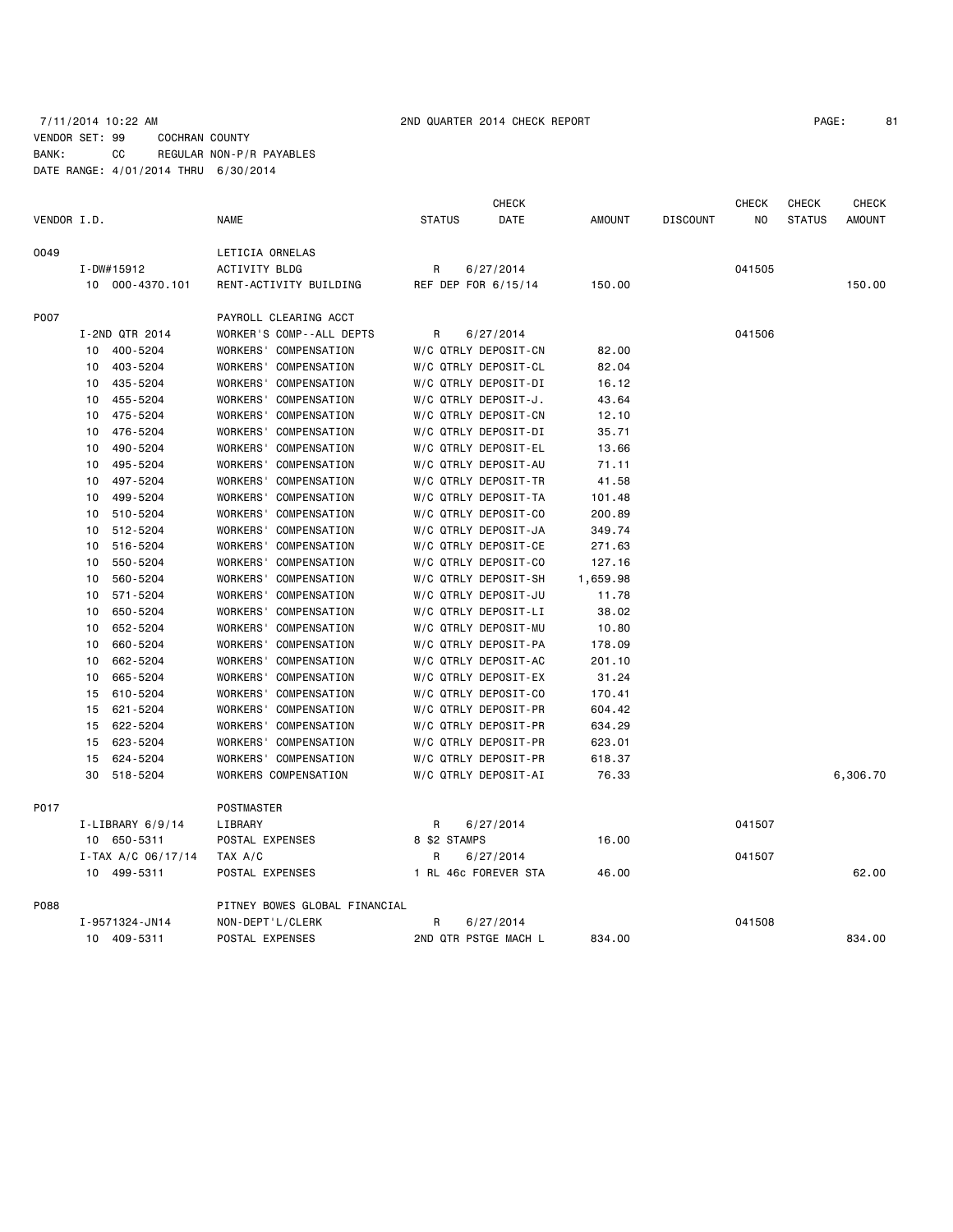# 7/11/2014 10:22 AM 2ND QUARTER 2014 CHECK REPORT PAGE: 82 VENDOR SET: 99 COCHRAN COUNTY BANK: CC REGULAR NON-P/R PAYABLES DATE RANGE: 4/01/2014 THRU 6/30/2014

|                  |                | <b>CHECK</b><br><b>CHECK</b><br>CHECK |                         |           |               |                 |        |               | CHECK         |
|------------------|----------------|---------------------------------------|-------------------------|-----------|---------------|-----------------|--------|---------------|---------------|
| VENDOR I.D.      |                | <b>NAME</b>                           | <b>STATUS</b>           | DATE      | <b>AMOUNT</b> | <b>DISCOUNT</b> | NO     | <b>STATUS</b> | <b>AMOUNT</b> |
| P221             |                | PERDUE, BRANDON, FIELDER, COLLINS     |                         |           |               |                 |        |               |               |
|                  | I-NOTICES 2014 | TAX A/C                               | R<br>6/27/2014          |           |               |                 | 041509 |               |               |
|                  | 10 499-5408    | TAX ROLL                              | RENDER 1318 NOTICES     |           | 65.90         |                 |        |               |               |
|                  | 10 499-5408    | TAX ROLL                              | PRINT 1318 NOTICES @    |           | 65.90         |                 |        |               |               |
|                  | 10 499-5408    | TAX ROLL                              | POSTAGE/1318 NOTICES    |           | 531.15        |                 |        |               | 662.95        |
| Q001             |                | QUILL CORPORATION                     |                         |           |               |                 |        |               |               |
|                  | I-3653457      | LIBRARY                               | R                       | 6/27/2014 |               |                 | 041510 |               |               |
|                  | 10 650-5332    | CUSTODIAL SUPPLIES                    | LG PLASTIC WEAVE BIN    |           | 9.59          |                 |        |               |               |
|                  | I-C3256986     | LIBRARY                               | R                       | 6/27/2014 |               |                 | 041510 |               |               |
|                  | 10 650-5332    | CUSTODIAL SUPPLIES                    | UPRIGHT DUST PAN, BK    |           | 14.99         |                 |        |               | 24.58         |
| R033             |                | <b>GERALD RAMSEY</b>                  |                         |           |               |                 |        |               |               |
|                  | I-JUL '14 RENT | NON-DEPT'L/STORAGE BLDG               | R                       | 6/27/2014 |               |                 | 041511 |               |               |
|                  | 10 409-5499    | MISCELLANEOUS                         | STORAGE BLDG RENT JU    |           | 300.00        |                 |        |               | 300,00        |
| R099             |                | CYNDIA LEA GUAJARDO dba               |                         |           |               |                 |        |               |               |
|                  | I-108146       | <b>PARK</b>                           | R                       | 6/27/2014 |               |                 | 041512 |               |               |
|                  | 10 660-5454    | TIRES                                 | 4 SHOTS TTS             |           | 15.00         |                 |        |               |               |
|                  | I-108279       | SHERIFF                               | R                       | 6/27/2014 |               |                 | 041512 |               |               |
|                  | 10 560-5454    | TIRES                                 | FLAT L/R, #135          |           | 13.00         |                 |        |               |               |
|                  | I-108288       | SHERIFF                               | R                       | 6/27/2014 |               |                 | 041512 |               |               |
|                  | 10 560-5454    | TIRES                                 | 2 FLAT/#121             |           | 26.00         |                 |        |               |               |
|                  | I-108314       | SHERIFF                               | R                       | 6/27/2014 |               |                 | 041512 |               |               |
|                  | 10 560-5454    | TIRES                                 | 2 TIRE CHG RF/LF,#13    |           | 26.00         |                 |        |               |               |
|                  | 10 560-5454    | TIRES                                 | 2 NORTRON BAL           |           | 20.00         |                 |        |               |               |
|                  | I-108365       | SHERIFF                               | R                       | 6/27/2014 |               |                 | 041512 |               |               |
|                  | 10 560-5454    | TIRES                                 | 2 FLATS 275/60/17, RF   |           | 26.00         |                 |        |               | 126,00        |
| R <sub>159</sub> |                | ROSIELEETTA REED                      |                         |           |               |                 |        |               |               |
|                  | I-2014 FINAL   | HISTORICAL COMMISSION                 | R                       | 6/27/2014 |               |                 | 041513 |               |               |
|                  | 31 652-5499    | MISCELLANEOUS                         | BAL TRAVEL EXP '14      |           | 400.00        |                 |        |               | 400.00        |
| R205             |                | RELIABLE OFFICE SUPPLIES              |                         |           |               |                 |        |               |               |
|                  | I-FL526300     | LIBRARY                               | R                       | 6/27/2014 |               |                 | 041514 |               |               |
|                  | 10 650-5310    | OFFICE SUPPLIES                       | 10CT SPRING WATER       |           | 59.90         |                 |        |               |               |
|                  | 10 650-5332    | CUSTODIAL SUPPLIES                    | DAWN DISHWSH            |           | 4.99          |                 |        |               |               |
|                  | 650-5310<br>10 | OFFICE SUPPLIES                       | 2BX JUMBO PAPER CLIP    |           | 4.28          |                 |        |               |               |
|                  | 10<br>650-5310 | OFFICE SUPPLIES                       | PAPER CLIPS             |           | 2.29          |                 |        |               |               |
|                  | 10 650-5310    | OFFICE SUPPLIES                       | 2BX ROUNDHEAD FASTEN    |           | 6.70          |                 |        |               |               |
|                  | 10 650-5332    | CUSTODIAL SUPPLIES                    | LOBBY BROOM             |           | 10.99         |                 |        |               |               |
|                  | 10 650-5310    | OFFICE SUPPLIES                       | 8 OZ FOAM CUPS          |           | 6.93          |                 |        |               |               |
|                  | 650-5310<br>10 | OFFICE SUPPLIES                       | SHIPPING                |           | 1.48          |                 |        |               |               |
|                  | 10 650-5310    | OFFICE SUPPLIES                       | DISC                    |           | 20.00CR       |                 |        |               |               |
|                  | I-FL526301     | LIBRARY                               | R                       | 6/27/2014 |               |                 | 041514 |               |               |
|                  | 10 650-5332    | CUSTODIAL SUPPLIES                    | <b>1PK SOS SCRUBBER</b> |           | 3.99          |                 |        |               | 81.55         |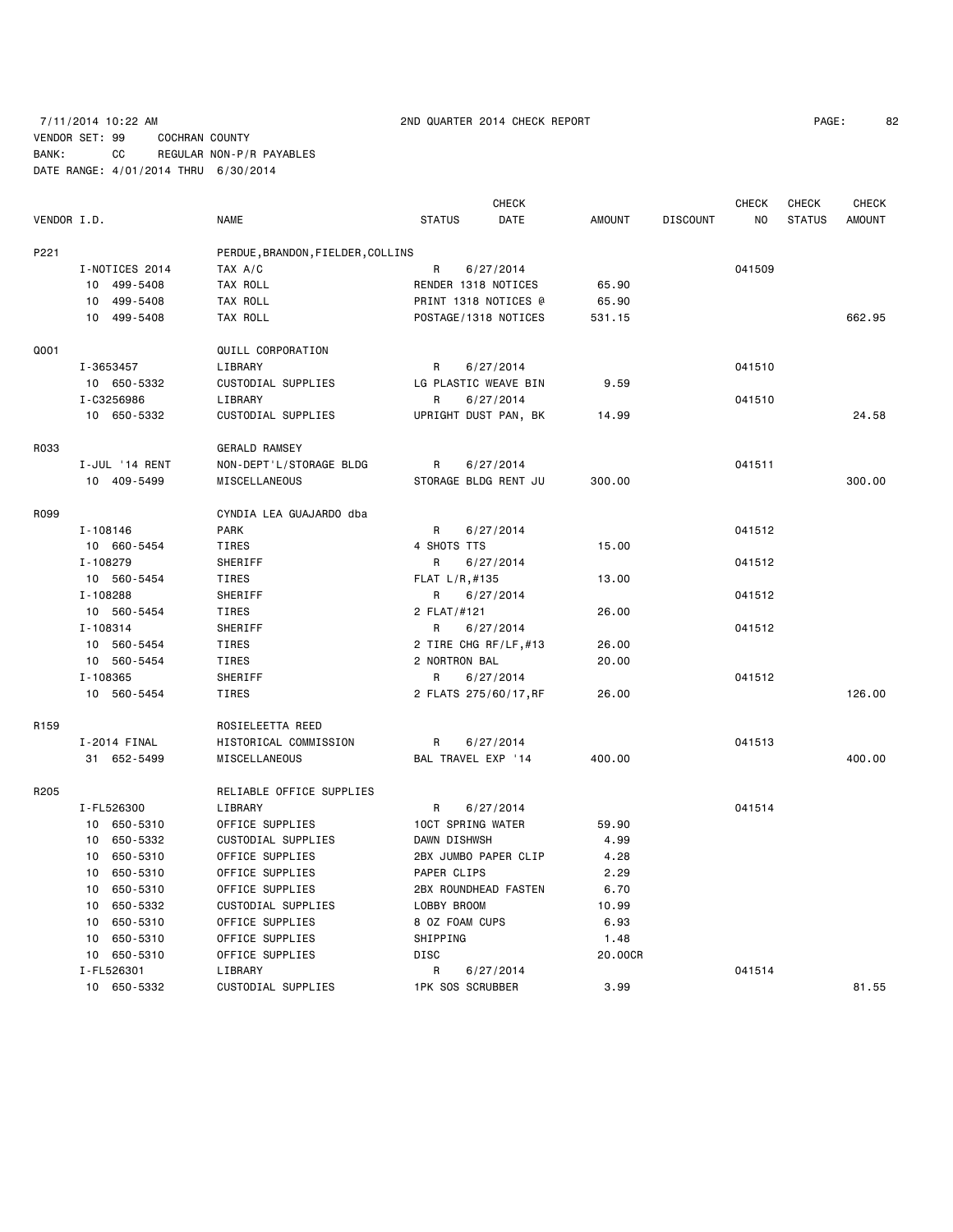|             |                     |                              |                      | <b>CHECK</b> |         |                 | <b>CHECK</b> | CHECK         | <b>CHECK</b>  |
|-------------|---------------------|------------------------------|----------------------|--------------|---------|-----------------|--------------|---------------|---------------|
| VENDOR I.D. |                     | <b>NAME</b>                  | <b>STATUS</b>        | DATE         | AMOUNT  | <b>DISCOUNT</b> | NO.          | <b>STATUS</b> | <b>AMOUNT</b> |
| S005        |                     | DORIS SEALY, COUNTY TREAS    |                      |              |         |                 |              |               |               |
|             | $I - 06/11/14$      | SHERIFF/JUSTICE OF PEACE     | R                    | 6/27/2014    |         |                 | 041515       |               |               |
|             | 10 560-5311         | POSTAL EXPENSES              | ADD'L FOR 2 ROLLS FO |              | 6.00    |                 |              |               |               |
|             | 10 455-5311         | POSTAL EXPENSES              | ADD'L FOR 1 ROLL FOR |              | 3.00    |                 |              |               |               |
|             | 10 497-5427         | CONTINUING EDUCATION         | CAB FARE 6/23,24/14; |              | 27.00   |                 |              |               |               |
|             | $I$ -HCARE W/S 2014 | NON-DEPT'L                   | R                    | 6/27/2014    |         |                 | 041515       |               |               |
|             | 10 409-5334         | OTHER SUPPLIES               | COOKIES/HLTH CARE RE |              | 13.90   |                 |              |               | 49.90         |
| S071        |                     | SCRIPT OFFICE PRODUCTS, INC. |                      |              |         |                 |              |               |               |
|             | I-45702             | COUNTY COURT                 | R                    | 6/27/2014    |         |                 | 041516       |               |               |
|             | 10 426-5310         | OFFICE SUPPLIES              | 2pk AA BATTERIES     |              | 5.90    |                 |              |               |               |
|             | 10 426-5310         | OFFICE SUPPLIES              | 1EA RC21 REFILL, BK  |              | 1.95    |                 |              |               |               |
|             | 10 426-5310         | OFFICE SUPPLIES              | <b>FLOORMAT</b>      |              | 175.00  |                 |              |               |               |
|             | 10 426-5310         | OFFICE SUPPLIES              | CR USED MAT          |              | 75.00CR |                 |              |               |               |
|             | I-45703             | AUDITOR                      | R                    | 6/27/2014    |         |                 | 041516       |               |               |
|             | 10 495-5310         | OFFICE SUPPLIES              | 6EA PENTEL PENCILS,  |              | 10.74   |                 |              |               |               |
|             | I-45733             | JUSTICE OF PEACE             | R                    | 6/27/2014    |         |                 | 041516       |               |               |
|             | 10 455-5310         | OFFICE SUPPLIES              | 2BX ENVELOPES        |              | 15.98   |                 |              |               |               |
|             | 10 455-5310         | OFFICE SUPPLIES              | 1DZ MINI CLIPS       |              | 0.39    |                 |              |               |               |
|             | 10 455-5310         | OFFICE SUPPLIES              | $1DZ$ $3/4$ " CLIPS  |              | 0.35    |                 |              |               |               |
|             | 10 455-5310         | OFFICE SUPPLIES              | 1DZ 1-1/4" CLIPS     |              | 0.65    |                 |              |               |               |
|             | 10 455-5310         | OFFICE SUPPLIES              | 1DZ 2" CLIPS         |              | 1.65    |                 |              |               |               |
|             | I-45741             | AUDITOR                      | R                    | 6/27/2014    |         |                 | 041516       |               |               |
|             | 10 495-5310         | OFFICE SUPPLIES              | DATE STAMP           |              | 5.95    |                 |              |               | 143.56        |
| S242        |                     | SAM'S CLUB                   |                      |              |         |                 |              |               |               |
|             | $I - 8096/24/14$    | JAIL                         | R                    | 6/27/2014    |         |                 | 041517       |               |               |
|             | 10 512-5333         | FOOD-PRISONERS               | MM APPLE             |              | 3.98    |                 |              |               |               |
|             | 10 512-5333         | FOOD-PRISONERS               | TROP 100% OJ         |              | 8.57    |                 |              |               |               |
|             | 10 512-5333         | FOOD-PRISONERS               | WELCH'S 2/6          |              | 5.98    |                 |              |               |               |
|             | 10 512-5392         | MISCELLANEOUS SUPPLIES       | 20 OZ CUPS           |              | 19.02   |                 |              |               |               |
|             | 10 512-5392         | MISCELLANEOUS SUPPLIES       | BATH TISSUE          |              | 16.87   |                 |              |               |               |
|             | 10 512-5333         | FOOD-PRISONERS               | VARIETY PACK         |              | 9.98    |                 |              |               |               |
|             | 10 512-5392         | MISCELLANEOUS SUPPLIES       | MM TOWEL             |              | 16.48   |                 |              |               |               |
|             | 10 512-5333         | FOOD-PRISONERS               | HVR DRESSING         |              | 8.86    |                 |              |               |               |
|             | 10 512-5392         | MISCELLANEOUS SUPPLIES       | PACKAGING TAPE       |              | 10.98   |                 |              |               |               |
|             | 10 512-5392         | MISCELLANEOUS SUPPLIES       | DISINFECTANT/2       |              | 12.72   |                 |              |               |               |
|             | 10 512-5392         | MISCELLANEOUS SUPPLIES       | PINE-SOL/4           |              | 36.32   |                 |              |               |               |
|             | 10 512-5392         | MISCELLANEOUS SUPPLIES       | COMET 2X             |              | 6.78    |                 |              |               | 156.54        |
| S281        |                     | <b>STAPLES</b>               |                      |              |         |                 |              |               |               |
|             | C-CM05994           | COUNTY ATTORNEY              | R                    | 6/27/2014    |         |                 | 041518       |               |               |
|             | 10 475-5310         | OFFICE SUPPLIES              | CR SALES TAX ON DELL |              | 37.12CR |                 |              |               |               |
|             | I-1084435551        | SHERIFF/JAIL                 | R                    | 6/27/2014    |         |                 | 041518       |               |               |
|             | 10 560-5310         | OFFICE SUPPLIES              | 3 8GB HP SD CARDS    |              | 20.97   |                 |              |               |               |
|             | 10 512-5310         | OFFICE SUPPLIES              | 3 8GB HP SD CARDS    |              | 20.97   |                 |              |               |               |
|             | I-DELL 1660 6/10/14 | COUNTY ATTORNEY              | R                    | 6/27/2014    |         |                 | 041518       |               |               |
|             | 10 475-5310         | OFFICE SUPPLIES              | DELL INSPIRON 1660 C |              | 449.99  |                 |              |               |               |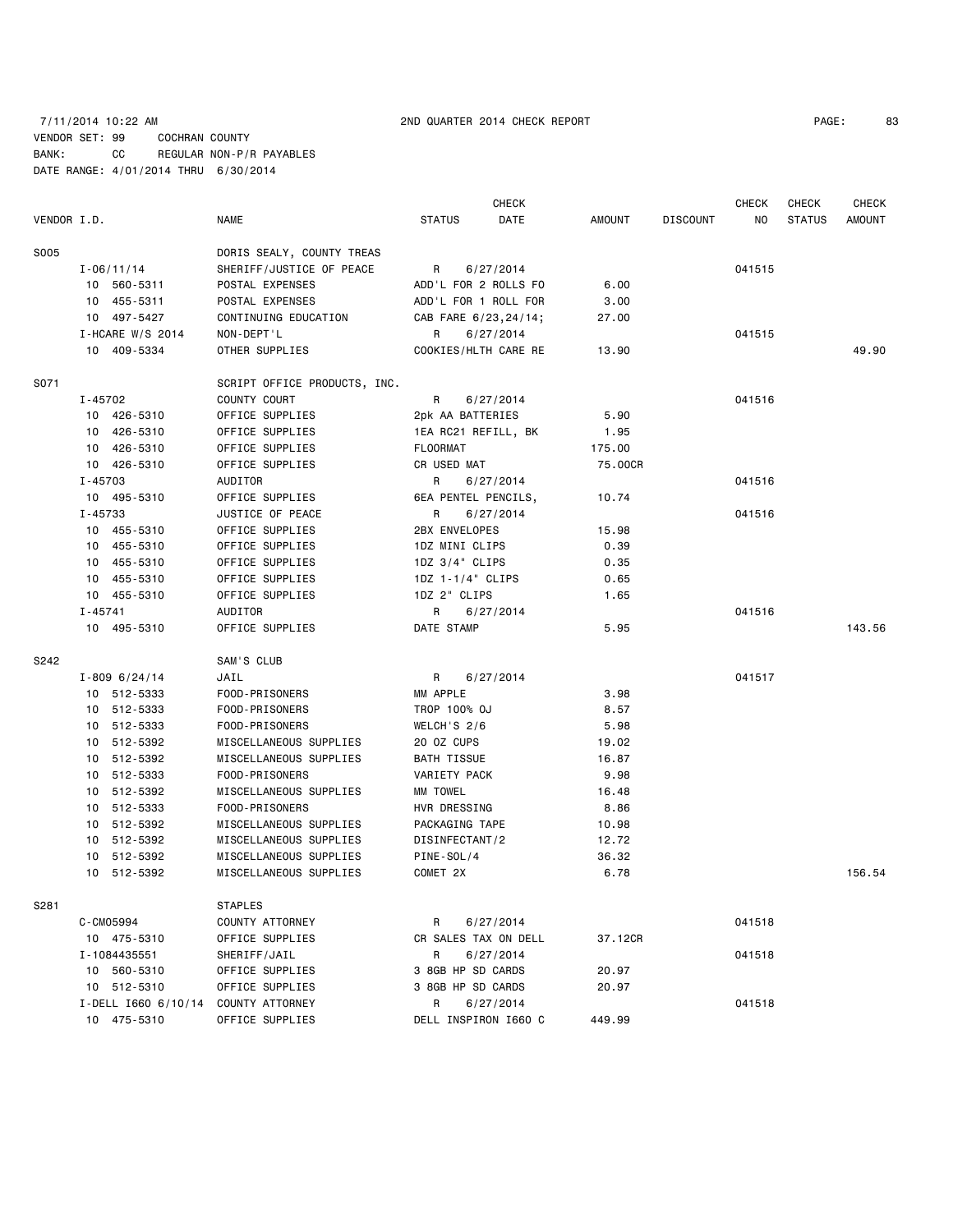# 7/11/2014 10:22 AM 2ND QUARTER 2014 CHECK REPORT PAGE: 84 VENDOR SET: 99 COCHRAN COUNTY BANK: CC REGULAR NON-P/R PAYABLES DATE RANGE: 4/01/2014 THRU 6/30/2014

|             |                     |                                         |                       | <b>CHECK</b> |           |                 | <b>CHECK</b> | CHECK         | <b>CHECK</b>  |
|-------------|---------------------|-----------------------------------------|-----------------------|--------------|-----------|-----------------|--------------|---------------|---------------|
| VENDOR I.D. |                     | NAME                                    | <b>STATUS</b>         | DATE         | AMOUNT    | <b>DISCOUNT</b> | NO           | <b>STATUS</b> | <b>AMOUNT</b> |
| S281        |                     | CONT<br><b>STAPLES</b>                  |                       |              |           |                 |              |               |               |
|             |                     | I-DELL I660 6/10/14 COUNTY ATTORNEY     | R                     | 6/27/2014    |           |                 | 041518       |               |               |
|             | 10 475-5310         | OFFICE SUPPLIES                         | SALES TAX/SEE CM0599  |              | 37.12     |                 |              |               | 491.93        |
|             |                     |                                         |                       |              |           |                 |              |               |               |
| S316        |                     | BRYANT SEARS                            |                       |              |           |                 |              |               |               |
|             |                     | I-W TX CHIEF CONF 14 JUVENILE PROBATION | R                     | 6/27/2014    |           |                 | 041519       |               |               |
|             | 17 573-5427         | TRAVEL & TRAINING                       | 3 NITES/RUIDOSO, NM   |              | 327.00    |                 |              |               |               |
|             | 17 573-5427         | TRAVEL & TRAINING                       | LODGING TAX           |              | 62.31     |                 |              |               |               |
|             | 17 573-5427         | TRAVEL & TRAINING                       | <b>MEALS</b>          |              | 70.24     |                 |              |               | 459.55        |
| S331        |                     | STANDARD COFFEE SERVICE                 |                       |              |           |                 |              |               |               |
|             | I-141546579005      | NON-DEPT'L                              | R                     | 6/27/2014    |           |                 | 041520       |               |               |
|             | 409-5300<br>10      | COUNTY-WIDE SUPPLIES                    | 3 AAA REG             |              | 103.20    |                 |              |               |               |
|             | 409-5300<br>10      | COUNTY-WIDE SUPPLIES                    | 2 AAA DECAF           |              | 95.10     |                 |              |               |               |
|             | 409-5300<br>10      | COUNTY-WIDE SUPPLIES                    | <b>1BX TEA BAGS</b>   |              | 27.71     |                 |              |               |               |
|             | 409-5300<br>10      | COUNTY-WIDE SUPPLIES                    | 4BX FR VAN CRMR       |              | 30.40     |                 |              |               |               |
|             | 409-5300<br>10      | COUNTY-WIDE SUPPLIES                    | 4BX COFFEE-MATE       |              | 31.96     |                 |              |               |               |
|             | 409-5300<br>10      | COUNTY-WIDE SUPPLIES                    | 1BX NESTLE W/MM       |              | 18.91     |                 |              |               |               |
|             | 10 409-5300         | COUNTY-WIDE SUPPLIES                    | <b>ENERGY SURCHG</b>  |              | 3.14      |                 |              |               | 310.42        |
| S387        |                     | IRENE SEALY                             |                       |              |           |                 |              |               |               |
|             | I-SRP 2014 SUPPLIES | LIBRARY                                 | R                     | 6/27/2014    |           |                 | 041521       |               |               |
|             | 650-5499<br>10      | MISCELLANEOUS                           | WAX PAPER/FAM DOLLAR  |              | 3.45      |                 |              |               |               |
|             | 10 650-5499         | MISCELLANEOUS                           | MARSHMALLOWS/WALMART  |              | 5.76      |                 |              |               |               |
|             | 650-5499<br>10      | MISCELLANEOUS                           | HYDR PEROXIDE/FAM DO  |              | 4.20      |                 |              |               |               |
|             | 650-5499<br>10      | MISCELLANEOUS                           | OLIVE OIL, POPCORN/FA |              | 7.50      |                 |              |               |               |
|             | 10 650-5499         | MISCELLANEOUS                           | BOWLS, SHAVE GEL/DOLL |              | 11.76     |                 |              |               | 32.67         |
|             |                     |                                         |                       |              |           |                 |              |               |               |
| S412        |                     | SOUTHERN FOLGER PRODUCTION              |                       |              |           |                 |              |               |               |
|             | I-PROJ #94120       | JAIL                                    | R                     | 6/27/2014    |           |                 | 041522       |               |               |
|             | 10 512-5451         | REPAIR                                  | RPR/RPL JAIL LOCKS/A  |              | 60,100.00 |                 |              |               | 60,100.00     |
| S413        |                     | SCHOLASTIC BOOK FAIRS                   |                       |              |           |                 |              |               |               |
|             | I-102-5564          | LIBRARY                                 | R.                    | 6/27/2014    |           |                 | 041523       |               |               |
|             | 10 650-5590         | <b>BOOKS</b>                            | 23 BOOKS              |              | 78.90     |                 |              |               |               |
|             | 10 650-5499         | MISCELLANEOUS                           | 31 BKS, 4 TOYS/BOOK F |              | 113.38    |                 |              |               | 192.28        |
| T050        |                     | TAC UNEMPLOYMENT FUND                   |                       |              |           |                 |              |               |               |
|             | I-2ND QTR 2014      | UNEMPLOYMENT - - ALL DEPTS              | R                     | 6/27/2014    |           |                 | 041524       |               |               |
|             | 10 400-5206         | UNEMPLOYMENT                            | 2ND QTR UNEMPLOYMENT  |              | 19.51     |                 |              |               |               |
|             | 403-5206<br>10      | UNEMPLOYMENT                            | 2ND QTR UNEMPLOYMENT  |              | 27.54     |                 |              |               |               |
|             | 435-5206<br>10      | UNEMPLOYMENT                            | 2ND QTR UNEMPLOYMENT  |              | 7.26      |                 |              |               |               |
|             | 455-5206<br>10      | UNEMPLOYMENT                            | 2ND QTR UNEMPLOYMENT  |              | 1.18      |                 |              |               |               |
|             | 475-5206<br>10      | UNEMPLOYMENT                            | 2ND QTR UNEMPLOYMENT  |              | 19.85     |                 |              |               |               |
|             | 476-5206<br>10      | UNEMPLOYMENT                            | 2ND QTR UNEMPLOYMENT  |              | 7.45      |                 |              |               |               |
|             | 490-5206<br>10      | UNEMPLOYMENT                            | 2ND QTR UNEMPLOYMENT  |              | 8.46      |                 |              |               |               |
|             | 495-5206<br>10      | UNEMPLOYMENT                            | 2ND QTR UNEMPLOYMENT  |              | 43.75     |                 |              |               |               |
|             | 497-5206<br>10      | UNEMPLOYMENT                            | 2ND QTR UNEMPLOYMENT  |              | 1.98      |                 |              |               |               |
|             |                     |                                         |                       |              |           |                 |              |               |               |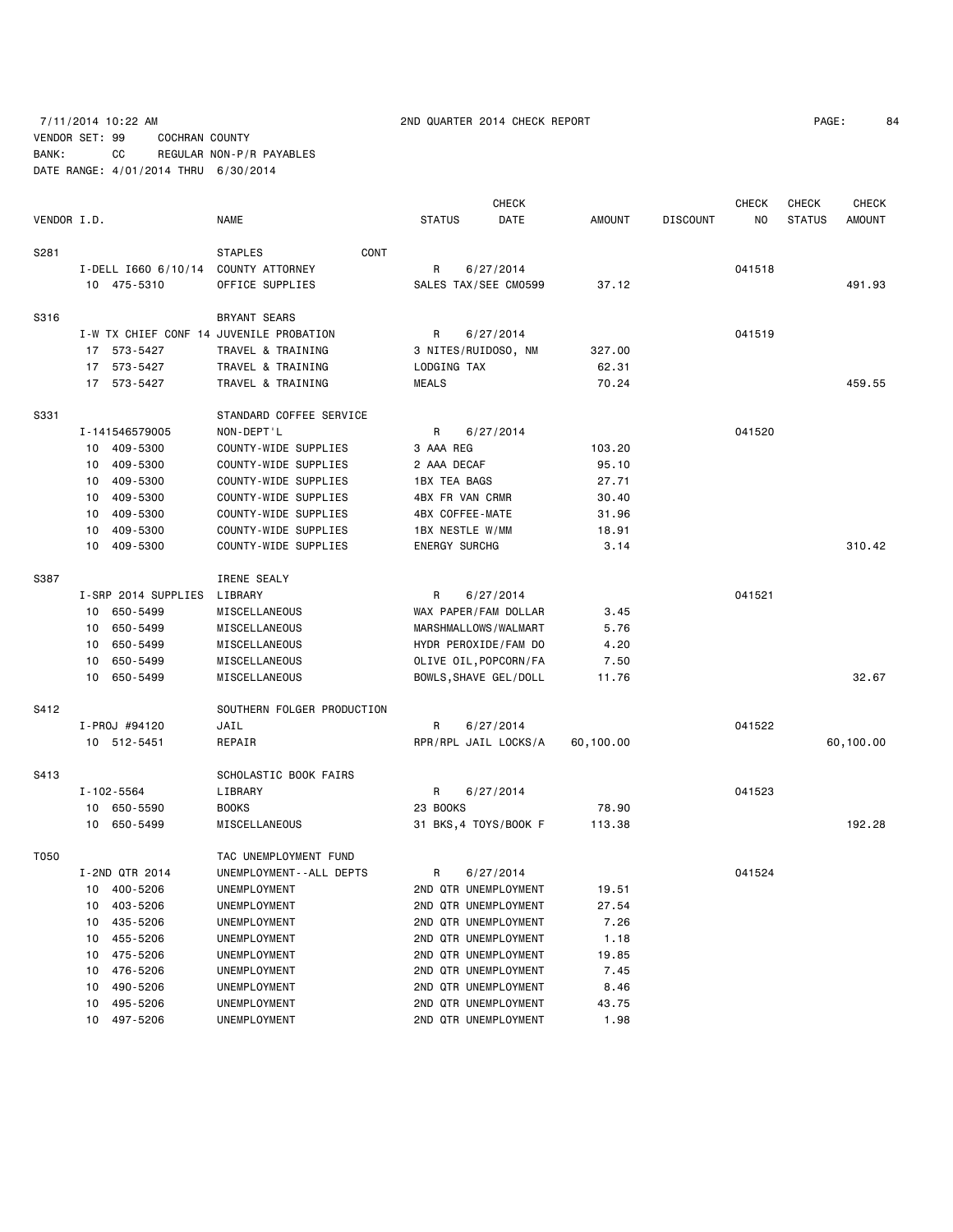# 7/11/2014 10:22 AM 2ND QUARTER 2014 CHECK REPORT PAGE: 85 VENDOR SET: 99 COCHRAN COUNTY BANK: CC REGULAR NON-P/R PAYABLES DATE RANGE: 4/01/2014 THRU 6/30/2014

|             |                   |                             | <b>CHECK</b>                |               |                 | <b>CHECK</b> | <b>CHECK</b>  | <b>CHECK</b>  |
|-------------|-------------------|-----------------------------|-----------------------------|---------------|-----------------|--------------|---------------|---------------|
| VENDOR I.D. |                   | <b>NAME</b>                 | DATE<br><b>STATUS</b>       | <b>AMOUNT</b> | <b>DISCOUNT</b> | NO           | <b>STATUS</b> | <b>AMOUNT</b> |
| T050        |                   | TAC UNEMPLOYMENT FUND CONT  |                             |               |                 |              |               |               |
|             | I-2ND QTR 2014    | UNEMPLOYMENT--ALL DEPTS     | R<br>6/27/2014              |               |                 | 041524       |               |               |
|             | 499-5206<br>10    | UNEMPLOYMENT                | 2ND QTR UNEMPLOYMENT        | 39.62         |                 |              |               |               |
|             | 510-5206<br>10    | UNEMPLOYMENT                | 2ND QTR UNEMPLOYMENT        | 18.90         |                 |              |               |               |
|             | 512-5206<br>10    | UNEMPLOYMENT                | 2ND QTR UNEMPLOYMENT        | 44.47         |                 |              |               |               |
|             | 516-5206<br>10    | UNEMPLOYMENT                | 2ND QTR UNEMPLOYMENT        | 21.07         |                 |              |               |               |
|             | 560-5206<br>10    | UNEMPLOYMENT                | 2ND QTR UNEMPLOYMENT        | 229.67        |                 |              |               |               |
|             | 650-5206<br>10    | UNEMPLOYMENT                | 2ND QTR UNEMPLOYMENT        | 20.40         |                 |              |               |               |
|             | 660-5206<br>10    | UNEMPLOYMENT                | 2ND QTR UNEMPLOYMENT        | 19.63         |                 |              |               |               |
|             | 662-5206<br>10    | UNEMPLOYMENT                | 2ND QTR UNEMPLOYMENT        | 20.95         |                 |              |               |               |
|             | 665-5206<br>10    | UNEMPLOYMENT                | 2ND QTR UNEMPLOYMENT        | 25.31         |                 |              |               |               |
|             | 621-5206<br>15    | UNEMPLOYMENT                | 2ND QTR UNEMPLOYMENT        | 40.96         |                 |              |               |               |
|             | 15<br>622-5206    | UNEMPLOYMENT                | 2ND QTR UNEMPLOYMENT        | 43.22         |                 |              |               |               |
|             | 15 623-5206       | UNEMPLOYMENT                | 2ND QTR UNEMPLOYMENT        | 42.22         |                 |              |               |               |
|             | 15 624-5206       | UNEMPLOYMENT                | 2ND QTR UNEMPLOYMENT        | 41.90         |                 |              |               |               |
|             | 17 573-5206       | UNEMPLOYMENT INSURANCE      | 2ND QTR UNEMPLOYMENT        | 19.18         |                 |              |               | 764.48        |
| T051        |                   | TAC RISK MANAGEMENT POOL    |                             |               |                 |              |               |               |
|             | I-3RD QTR 2014    | WORKERS COMP/ALL DEPTS      | R<br>6/27/2014              |               |                 | 041525       |               |               |
|             | 10 000-2500.10    | RESERVE FOR W/C, UNEMPLYMNT | <b>3RD QTR WORKERS COMP</b> | 6,196.00      |                 |              |               | 6,196.00      |
| T083        |                   | TYLER TECHNOLOGIES, INC     |                             |               |                 |              |               |               |
|             | I-025-95994       | NON-DEPT'L                  | R<br>6/27/2014              |               |                 | 041526       |               |               |
|             | 10 409-5411       | MAINTENANCE CONTRACTS       | NETWORK MAINT               | 210.00        |                 |              |               | 210.00        |
| T084        |                   | TEI LANDMARK AUDIO          |                             |               |                 |              |               |               |
|             | I-1181580         | LIBRARY                     | R<br>6/27/2014              |               |                 | 041527       |               |               |
|             | 10 650-5590       | <b>BOOKS</b>                | 12 GENTLY USED AUDIO        | 120.00        |                 |              |               |               |
|             | 10 650-5590       | <b>BOOKS</b>                | SHIPPING                    | 16.50         |                 |              |               | 136.50        |
| T130        |                   | TEXAS DEPT OF LICENSING     |                             |               |                 |              |               |               |
|             | I-ELEVATOR '14    | <b>COURTHOUSE</b>           | R<br>6/27/2014              |               |                 | 041528       |               |               |
|             | 10 510-5451       | REPAIR                      | ELEV INSP/LICENSE FE        | 20.00         |                 |              |               | 20.00         |
| T148        |                   | TASCOSA OFFICE MACHINES INC |                             |               |                 |              |               |               |
|             | I-9DA899          | <b>CLERK</b>                | R<br>6/27/2014              |               |                 | 041529       |               |               |
|             | 10 403-5411       | MAINTENANCE CONTRACTS       | 2607 COPIES/MAINT 4/        | 31.28         |                 |              |               | 31.28         |
| T269        |                   | CHARLOTTE TRULL             |                             |               |                 |              |               |               |
|             | I-061614 MILEAGE  | JUSTICE OF PEACE            | 6/27/2014<br>R              |               |                 | 041530       |               |               |
|             | 10 455-5427       | CONTINUING EDUCATION        | 146.4 MI @ \$.56            | 81.98         |                 |              |               | 81.98         |
| <b>U008</b> |                   | UNITED STATES POSTAL SERV   |                             |               |                 |              |               |               |
|             | I-18272104 061714 | <b>CLERK</b>                | R<br>6/27/2014              |               |                 | 041531       |               |               |
|             | 10 403-5311       | POSTAL EXPENSES             | POSTAGE BY PHONE            | 2,000.00      |                 |              |               | 2,000.00      |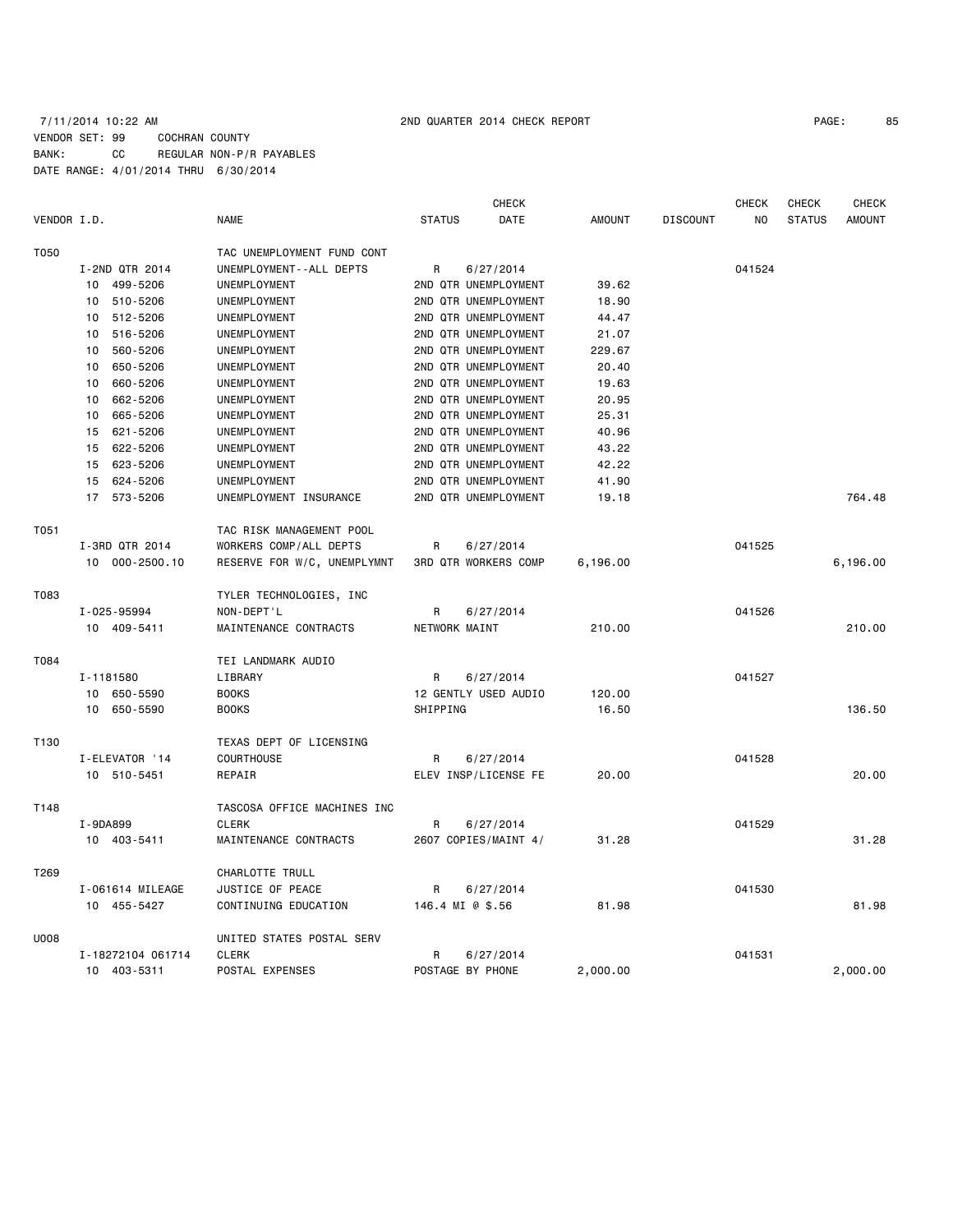# 7/11/2014 10:22 AM 2ND QUARTER 2014 CHECK REPORT PAGE: 86 VENDOR SET: 99 COCHRAN COUNTY BANK: CC REGULAR NON-P/R PAYABLES DATE RANGE: 4/01/2014 THRU 6/30/2014

|             |    |                   |                                |                     | <b>CHECK</b> |               |                 | CHECK  | <b>CHECK</b>  | <b>CHECK</b>  |
|-------------|----|-------------------|--------------------------------|---------------------|--------------|---------------|-----------------|--------|---------------|---------------|
| VENDOR I.D. |    |                   | <b>NAME</b>                    | <b>STATUS</b>       | DATE         | <b>AMOUNT</b> | <b>DISCOUNT</b> | NO     | <b>STATUS</b> | <b>AMOUNT</b> |
| U019        |    |                   | UNITED SUPERMARKETS, INC       |                     |              |               |                 |        |               |               |
|             |    | I-1441 061714     | JAIL                           | R                   | 6/27/2014    |               |                 | 041532 |               |               |
|             |    | 10 512-5333       | FOOD-PRISONERS                 | 13 HM CHICKEN       |              | 32.50         |                 |        |               |               |
|             |    | 10 512-5333       | FOOD-PRISONERS                 | 7 HM CHKN DINNER    |              | 17.50         |                 |        |               |               |
|             |    | 10 512-5333       | FOOD-PRISONERS                 | 2 HM GRLD BRBN STK  |              | 5.00          |                 |        |               |               |
|             |    | 10 512-5333       | FOOD-PRISONERS                 | 7 HM PORK RIB DIN   |              | 17.50         |                 |        |               |               |
|             |    | 10 512-5333       | FOOD-PRISONERS                 | 10 HM TURKEY DINNER |              | 25.00         |                 |        |               |               |
|             | 10 | 512-5333          | FOOD-PRISONERS                 | 10 HNG MAN DINNER   |              | 25.00         |                 |        |               |               |
|             |    | 10 512-5333       | FOOD-PRISONERS                 | 4 HNG MAN DINNER    |              | 10.00         |                 |        |               |               |
|             |    | 10 512-5333       | FOOD-PRISONERS                 | 11 HUNGRY MAN       |              | 27.50         |                 |        |               |               |
|             |    | 10 512-5333       | FOOD-PRISONERS                 | 9 SWN HGRY MAN FRD  |              | 31.41         |                 |        |               |               |
|             |    | 10 512-5333       | FOOD-PRISONERS                 | 11 SWN HM CHICKEN S |              | 27.50         |                 |        |               |               |
|             |    | I-4465 509 062414 | JAIL                           | R                   | 6/27/2014    |               |                 | 041532 |               |               |
|             |    | 10 512-5333       | FOOD-PRISONERS                 | ORANGES             |              | 3.99          |                 |        |               |               |
|             | 10 | 512-5333          | FOOD-PRISONERS                 | 8 EL CHAR CHS ENC   |              | 12.00         |                 |        |               |               |
|             |    | 10 512-5333       | FOOD-PRISONERS                 | 6 EL CHAR DINNERS   |              | 9.00          |                 |        |               |               |
|             | 10 | 512-5333          | FOOD-PRISONERS                 | 4 EL CHAR ENCHILAD  |              | 6.00          |                 |        |               |               |
|             |    | 10 512-5333       | FOOD-PRISONERS                 | 8 EL CHAR W/CHILI   |              | 12.00         |                 |        |               |               |
|             | 10 | 512-5333          | FOOD-PRISONERS                 | 5 EL CHARRITO DINN  |              | 7.50          |                 |        |               |               |
|             |    | 10 512-5333       | FOOD-PRISONERS                 | 4 HC BEEF MERLOT    |              | 8.00          |                 |        |               |               |
|             | 10 | 512-5333          | FOOD-PRISONERS                 | 5 HC BREAST OF TUR  |              | 10.00         |                 |        |               |               |
|             |    | 10 512-5333       | FOOD-PRISONERS                 | 8 HC CHICKEN DINNER |              | 16.00         |                 |        |               |               |
|             | 10 | 512-5333          | FOOD-PRISONERS                 | 8 HC CHICKEN PARME  |              | 16.00         |                 |        |               |               |
|             | 10 | 512-5333          | FOOD-PRISONERS                 | 3 HC CKN MARG       |              | 6.00          |                 |        |               |               |
|             | 10 | 512-5333          | FOOD-PRISONERS                 | 2 HC CKN MARGHERIT  |              | 4.00          |                 |        |               |               |
|             |    | 10 512-5333       | FOOD-PRISONERS                 | 3 HC CKN MARINAR    |              | 6.00          |                 |        |               |               |
|             | 10 | 512-5333          | FOOD-PRISONERS                 | 7 HC GEN TSO CHKN   |              | 14.00         |                 |        |               |               |
|             | 10 | 512-5333          | FOOD-PRISONERS                 | 5 HC ROASTED CHICK  |              | 10.00         |                 |        |               |               |
|             | 10 | 512-5333          | FOOD-PRISONERS                 | 3 HC SALISBURY STE  |              | 6.00          |                 |        |               |               |
|             |    | 10 512-5333       | FOOD-PRISONERS                 | 7 HC SIRLOIN TIPS   |              | 14.00         |                 |        |               |               |
|             | 10 | 512-5333          | FOOD-PRISONERS                 | 2 HC SPINACH RAVIO  |              | 4.00          |                 |        |               |               |
|             | 10 | 512-5333          | FOOD-PRISONERS                 | 3 HC SSM GLZ CHKN   |              | 6.00          |                 |        |               |               |
|             | 10 | 512-5333          | FOOD-PRISONERS                 | 1 HC STEAMER        |              | 2.00          |                 |        |               |               |
|             | 10 | 512-5333          | FOOD-PRISONERS                 | 4 HC STEAMER        |              | 8.00          |                 |        |               |               |
|             | 10 | 512-5333          | FOOD-PRISONERS                 | 13 HC STEAMERS      |              | 26.00         |                 |        |               |               |
|             |    | 10 512-5333       | FOOD-PRISONERS                 | 6 HC TRAD MEATLOAF  |              | 12.00         |                 |        |               |               |
|             | 10 | 512-5333          | FOOD-PRISONERS                 | 9 HC YANKEE POT RO  |              | 18.00         |                 |        |               |               |
|             |    | 10 512-5333       | FOOD-PRISONERS                 | HEALTHY CHOICE/9    |              | 18.00         |                 |        |               |               |
|             |    | 10 512-5333       | FOOD-PRISONERS                 | 2 MC PASTA CHKN PE  |              | 6.00          |                 |        |               | 479.40        |
| WO07        |    |                   | WEST, A THOMSON REUTERS BUSINE |                     |              |               |                 |        |               |               |
|             |    | I-829767105       | ATTORNEY/LAW LIBRARY           | R                   | 6/27/2014    |               |                 | 041533 |               |               |
|             |    | 10 475-5590       | LAW LIBRARY MTRLS/UPDATES      | SUPR CT RPRTR V128A |              | 96.00         |                 |        |               | 96.00         |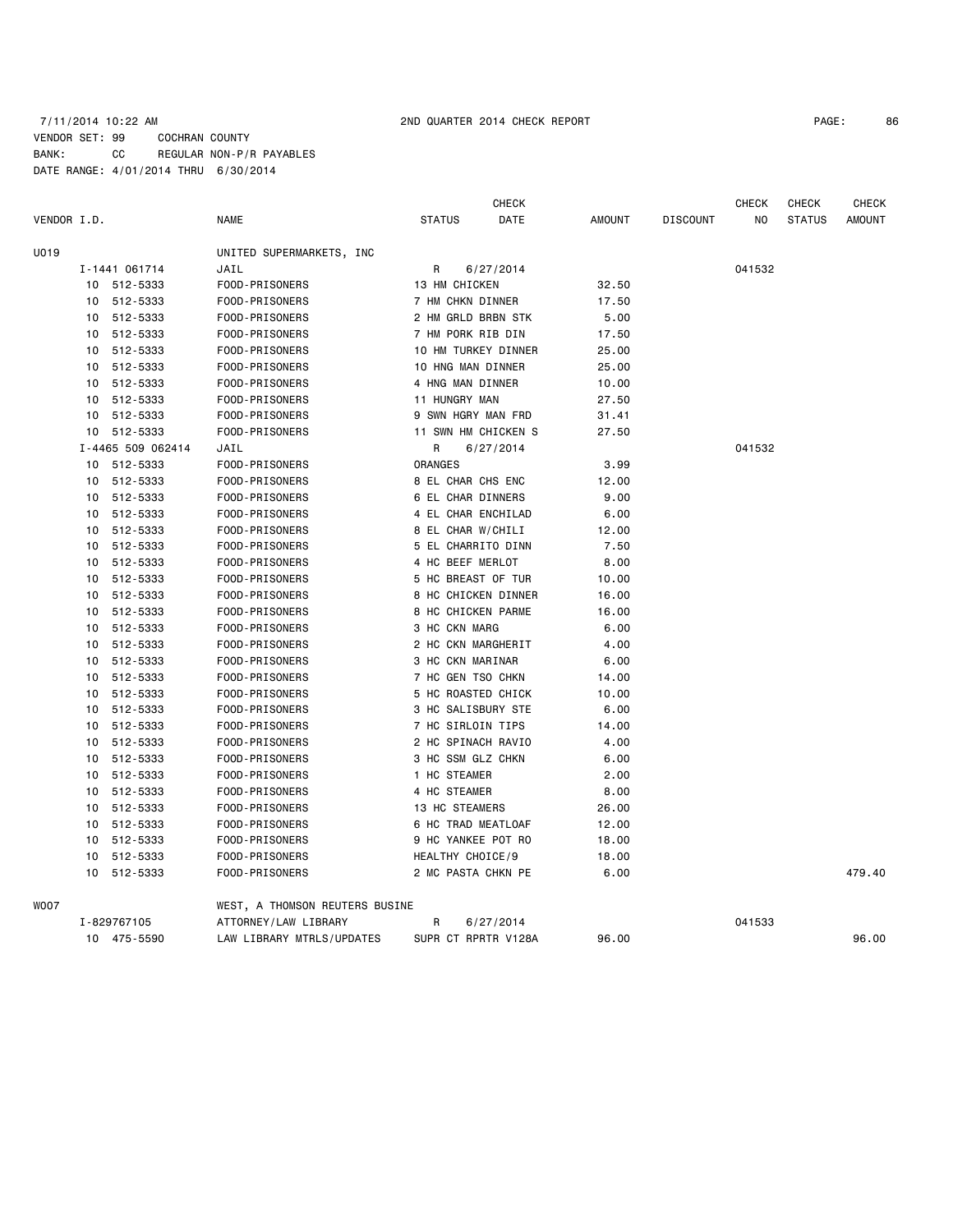|                  |                |                                |                                |                   | <b>CHECK</b>         |               |                 | <b>CHECK</b>   | <b>CHECK</b>  | <b>CHECK</b>  |
|------------------|----------------|--------------------------------|--------------------------------|-------------------|----------------------|---------------|-----------------|----------------|---------------|---------------|
| VENDOR I.D.      |                |                                | <b>NAME</b>                    | <b>STATUS</b>     | DATE                 | <b>AMOUNT</b> | <b>DISCOUNT</b> | N <sub>O</sub> | <b>STATUS</b> | <b>AMOUNT</b> |
| WO10             |                |                                | WEST TEXAS GAS INC             |                   |                      |               |                 |                |               |               |
|                  |                | I-004036001501 07/14 PARK/SHOP |                                | R                 | 6/27/2014            |               |                 | 041534         |               |               |
|                  |                | 10 660-5440                    | UTILITIES & IRRIGATION         |                   | GAS SVC 5/12-6/11/14 | 10.00         |                 |                |               |               |
|                  |                | I-004049022001 07/14 PREC 3    |                                | R                 | 6/27/2014            |               |                 | 041534         |               |               |
|                  |                | 15 623-5440                    | UTILITIES                      |                   | GAS SVC 5/13-6/11/14 | 13.70         |                 |                |               | 23.70         |
| W052             |                |                                | DANNY WISELEY                  |                   |                      |               |                 |                |               |               |
|                  | $I - 06/12/14$ |                                | MUSEUM / COURTHOUSE            | R                 | 6/27/2014            |               |                 | 041535         |               |               |
|                  |                | 31 652-5499                    | MISCELLANEOUS                  |                   | ADV TRAVEL EXP '14/R | 100.00        |                 |                |               |               |
|                  |                | 10 510-5451                    | REPAIR                         | PANTY HOSE/DRYER  |                      | 1.89          |                 |                |               | 101.89        |
| W055             |                |                                | WINDSTREAM COMMUNICATIONS SW   |                   |                      |               |                 |                |               |               |
|                  |                | I-266-5181 JUL14               | <b>ELECTIONS</b>               | R                 | 6/27/2014            |               |                 | 041536         |               |               |
|                  |                | 10 490-5420                    | TELECOMMUNICATIONS             | BASIC LOCAL SVC   |                      | 48.07         |                 |                |               |               |
|                  |                | 10 490-5420                    | TELECOMMUNICATIONS             | OPTIONAL SVC      |                      | 3.00          |                 |                |               |               |
|                  |                | 10 490-5420                    | TELECOMMUNICATIONS             | LONG DISTANCE SVC |                      | 5.98          |                 |                |               | 57.05         |
| W097             |                |                                | WILDRED L. MATHENY dba         |                   |                      |               |                 |                |               |               |
|                  | $I - 0910$     |                                | CRTHSE/ACT BLDG/LIBRARY        | R                 | 6/27/2014            |               |                 | 041537         |               |               |
|                  |                | 10 510-5332                    | CUSTODIAL SUPPLIES             | <b>SPRAY BUGS</b> |                      | 70.00         |                 |                |               |               |
|                  |                | 10 662-5332                    | CUSTODIAL SUPPLIES             | SPRAY BUGS        |                      | 45.00         |                 |                |               |               |
|                  |                | 10 650-5332                    | CUSTODIAL SUPPLIES             | <b>SPRAY BUGS</b> |                      | 35.00         |                 |                |               | 150.00        |
| W164             |                |                                | <b>WARREN CAT</b>              |                   |                      |               |                 |                |               |               |
|                  |                | I-PS020275258                  | PREC <sub>2</sub>              | R                 | 6/27/2014            |               |                 | 041538         |               |               |
|                  |                | 15 622-5451                    | REPAIRS                        |                   | 3 CAT ELC 50/50 1GL  | 36.78         |                 |                |               |               |
|                  |                | I-PS020275632                  | PREC 3                         | R                 | 6/27/2014            |               |                 | 041538         |               |               |
|                  |                | 15 623-5451                    | REPAIRS                        | 2 12V BATTERY     |                      | 607.70        |                 |                |               |               |
|                  |                | 15 623-5451                    | REPAIRS                        | 2 BATT FEE        |                      | 6.00          |                 |                |               | 650.48        |
| W216             |                |                                | CHRISTINA WOODS                |                   |                      |               |                 |                |               |               |
|                  |                | I-JUV#621 6/4/14               | COUNTY COURT                   | R                 | 6/27/2014            |               |                 | 041539         |               |               |
|                  |                | 10 426-5400                    | ATTORNEY AD LITEM              | MOD HRNG/JUV#621  |                      | 300.00        |                 |                |               | 300.00        |
| W <sub>219</sub> |                |                                | WESTEX DOCUMENT, INC.          |                   |                      |               |                 |                |               |               |
|                  | I-99189        |                                | SHERIFF                        | R                 | 6/27/2014            |               |                 | 041540         |               |               |
|                  |                | 10 560-5499                    | MISCELLANEOUS                  |                   | 3036LB DOC DESTROY O | 759.00        |                 |                |               | 759.00        |
| W220             |                |                                | WESTERN DETENTION PRODUCTS INC |                   |                      |               |                 |                |               |               |
|                  | I-20141743     |                                | JAIL                           | R                 | 6/27/2014            |               |                 | 041541         |               |               |
|                  |                | 10 512-5451                    | REPAIR                         |                   | 2 RED KEY/CODE 5137  | 63.54         |                 |                |               |               |
|                  |                | 10 512-5451                    | REPAIR                         | SHIPPING          |                      | 19.50         |                 |                |               | 83.04         |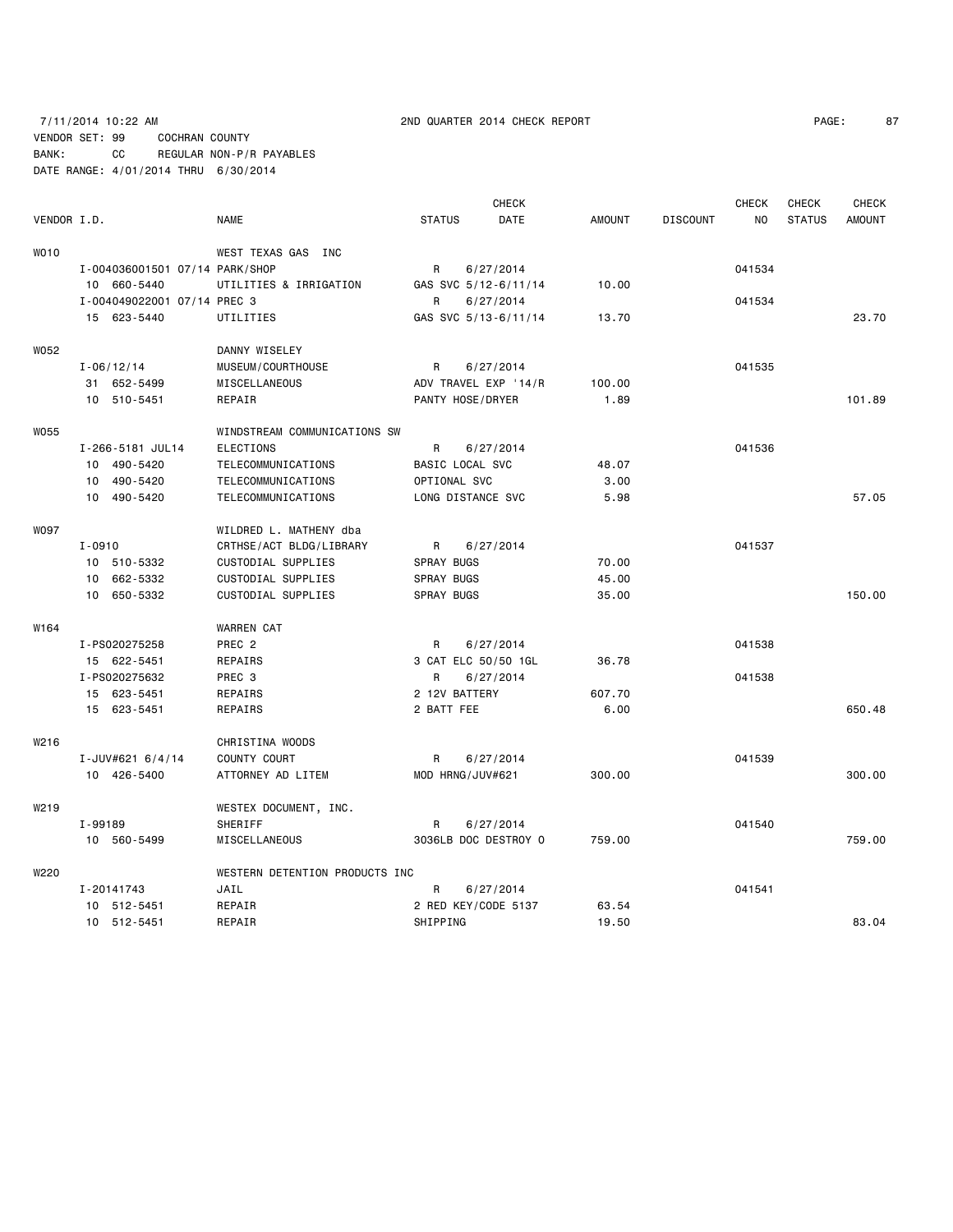# 7/11/2014 10:22 AM 2ND QUARTER 2014 CHECK REPORT PAGE: 88 VENDOR SET: 99 COCHRAN COUNTY BANK: CC REGULAR NON-P/R PAYABLES DATE RANGE: 4/01/2014 THRU 6/30/2014

|             |    |                             |                                |                    |           | <b>CHECK</b>         |        |                 | CHECK     | <b>CHECK</b>  | <b>CHECK</b>  |
|-------------|----|-----------------------------|--------------------------------|--------------------|-----------|----------------------|--------|-----------------|-----------|---------------|---------------|
| VENDOR I.D. |    |                             | <b>NAME</b>                    | <b>STATUS</b>      |           | DATE                 | AMOUNT | <b>DISCOUNT</b> | <b>NO</b> | <b>STATUS</b> | <b>AMOUNT</b> |
| X001        |    |                             | <b>XCEL ENERGY</b>             |                    |           |                      |        |                 |           |               |               |
|             |    | I-54-1829977-7 06/14 PREC 2 |                                | R                  | 6/27/2014 |                      |        |                 | 041542    |               |               |
|             |    | 15 622-5440                 | UTILITIES                      | 6KWH 5/13-6/12/14  |           |                      | 12.43  |                 |           |               |               |
|             | 15 | 622-5440                    | UTILITIES                      | AREA LIGHT         |           |                      | 16.50  |                 |           |               | 28.93         |
| Y001        |    |                             | YELLOWHOUSE MACHINERY CO.      |                    |           |                      |        |                 |           |               |               |
|             |    | I-01 225363                 | PREC 4                         | R                  | 6/27/2014 |                      |        |                 | 041543    |               |               |
|             | 15 | 624-5451                    | REPAIRS                        | 20 OIL SAMPLE KITS |           |                      | 300.00 |                 |           |               |               |
|             | 15 | 624-5451                    | REPAIRS                        | 6 TEST/MEAS        |           |                      | 15.60  |                 |           |               |               |
|             | 15 | 624-5451                    | REPAIRS                        |                    |           | 2 FILTER ELE #AT1752 | 154.38 |                 |           |               |               |
|             | 15 | 624-5451                    | REPAIRS                        |                    |           | 2 FILTER ELE #AT1752 | 99.76  |                 |           |               |               |
|             | 15 | 624-5451                    | REPAIRS                        |                    |           | 2 FILTER ELE #RE5394 | 170.88 |                 |           |               |               |
|             | 15 | 624-5451                    | REPAIRS                        |                    |           | 2 FUEL FILTER #RE533 | 249.84 |                 |           |               | 990.46        |
| Y026        |    |                             | YOAKUM COUNTY SHERIFF'S OFFICE |                    |           |                      |        |                 |           |               |               |
|             |    | $I - 6/3/14 - PRISONERS$    | JAIL                           | R                  | 6/27/2014 |                      |        |                 | 041544    |               |               |
|             |    | 10 512-5499                 | MISCELLANEOUS                  |                    |           | 1 DAY/RAY LOPEZ CIRI | 34.00  |                 |           |               | 34.00         |

| * * TOTALS * *      |         | N <sub>O</sub>                     | INVOICE AMOUNT   |            | <b>DISCOUNTS</b> | CHECK AMOUNT |
|---------------------|---------|------------------------------------|------------------|------------|------------------|--------------|
| REGULAR CHECKS:     |         | 360                                |                  | 476,489.91 | 0.00             | 476,386.91   |
| HAND CHECKS:        |         | 0                                  |                  | 0.00       | 0.00             | 0.00         |
|                     | DRAFTS: | 0                                  |                  | 0.00       | 0.00             | 0.00         |
|                     | EFT:    | 0                                  |                  | 0.00       | 0.00             | 0.00         |
| NON CHECKS:         |         | 0                                  |                  | 0.00       | 0.00             | 0.00         |
| <b>VOID CHECKS:</b> |         | VOID DEBITS<br><b>VOID CREDITS</b> | 0.00<br>130,00CR | 130,00CR   | 0.00             |              |

TOTAL ERRORS: 0

|     | G/L ACCOUNT      | NAME                        | <b>AMOUNT</b> |
|-----|------------------|-----------------------------|---------------|
|     |                  |                             |               |
| 10. | 000-2206.002     | COLLECTION AGENCY FEES      | 453.93        |
| 10. | $000 - 2206.003$ | Omni Collection Fee         | 48.00         |
| 10. | $000 - 2500.10$  | RESERVE FOR W/C, UNEMPLYMNT | 6,196.00      |
| 10. | 000-4370.101     | RENT-ACTIVITY BUILDING      | 1,050.00      |
| 10  | 000-4380.200     | OTHER [MISCELLANEOUS]       | 1,858.57      |
|     |                  |                             |               |

|     | 10 000-4380.Z00 | UINER   MISUELLANEUUS | , 808. 07 |
|-----|-----------------|-----------------------|-----------|
| 10. | 400-5204        | WORKERS' COMPENSATION | 82.00     |
| 10. | 400-5206        | UNEMPLOYMENT          | 19.51     |
| 10. | 403-5204        | WORKERS' COMPENSATION | 82.04     |
| 10. | 403-5206        | UNEMPLOYMENT          | 27.54     |
| 10. | 403-5310        | OFFICE SUPPLIES       | 2.124.94  |
| 10. | 403-5311        | POSTAL EXPENSES       | 2,000.00  |
|     |                 |                       |           |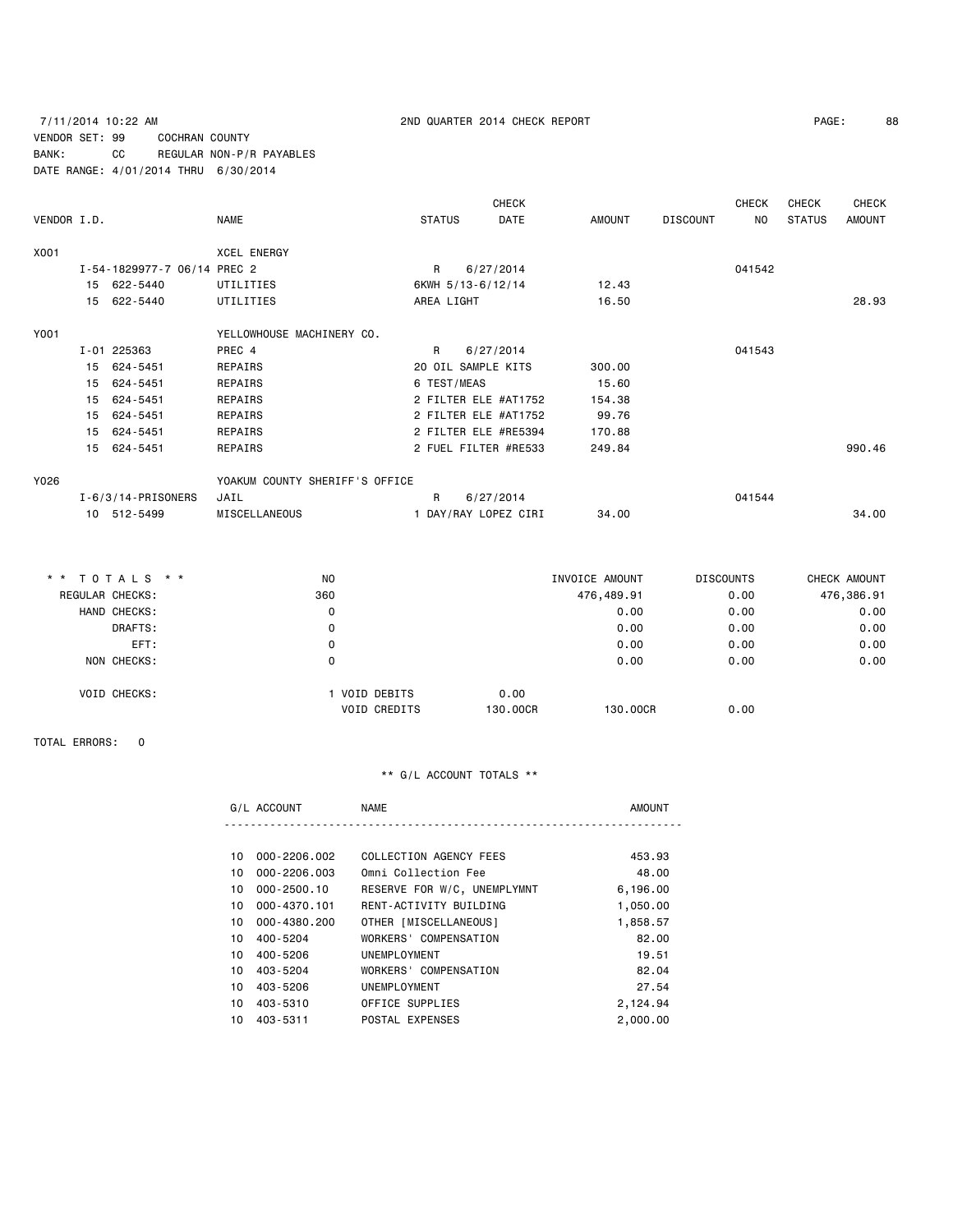| G/L ACCOUNT    | <b>NAME</b>               | <b>AMOUNT</b> |
|----------------|---------------------------|---------------|
|                |                           |               |
| 10<br>403-5411 | MAINTENANCE CONTRACTS     | 4,348.29      |
| 10<br>403-5416 | FILMING & INDEXING        | 2,577.22      |
| 10<br>403-5420 | TELECOMMUNICATIONS        | 349.66        |
| 10<br>403-5427 | CONTINUING EDUCATION      | 2,479.05      |
| 10<br>409-5300 | COUNTY-WIDE SUPPLIES      | 1,363.04      |
| 10<br>409-5311 | POSTAL EXPENSES           | 834.00        |
| 10<br>409-5334 | OTHER SUPPLIES            | 58.10         |
| 10<br>409-5406 | APPRAISAL DISTRICT        | 17,316.17     |
| 10<br>409-5411 | MAINTENANCE CONTRACTS     | 7,323.78      |
| 10<br>409-5420 | TELECOMMUNICATIONS        | 490.52        |
| 10<br>409-5440 | UTILITIES                 | 219.58        |
| 10<br>409-5482 | PROPERTY INSURANCE        | 20,308.00     |
| 10<br>409-5499 | MISCELLANEOUS             | 2,860.00      |
| 10<br>426-5310 | OFFICE SUPPLIES           | 393.24        |
| 10<br>426-5400 | ATTORNEY AD LITEM         | 600.00        |
| 10<br>435-5204 | WORKERS' COMPENSATION     | 16.12         |
| 10<br>435-5206 | UNEMPLOYMENT              | 7.26          |
| 10<br>435-5400 | ATTORNEY AD LITEM         | 1,300.00      |
| 10<br>435-5420 | TELECOMMUNICATIONS        | 440.09        |
| 10<br>435-5499 | MISCELLANEOUS             | 47.50         |
| 10<br>455-5204 | WORKERS' COMPENSATION     | 43.64         |
| 10<br>455-5206 | UNEMPLOYMENT              | 1.18          |
| 10<br>455-5310 | OFFICE SUPPLIES           | 106.47        |
| 10<br>455-5311 | POSTAL EXPENSES           | 49.00         |
| 10<br>455-5405 | <b>AUTOPSY</b>            | 2,985.00      |
| 10<br>455-5420 | TELECOMMUNICATIONS        | 150.98        |
| 10<br>455-5427 | CONTINUING EDUCATION      | 854.72        |
| 10<br>455-5499 | MISCELLANEOUS             | 70.00         |
| 10<br>475-5204 | WORKERS' COMPENSATION     | 12.10         |
| 10<br>475-5206 | UNEMPLOYMENT              | 19.85         |
| 10<br>475-5310 | OFFICE SUPPLIES           | 449.99        |
| 10<br>475-5420 | TELECOMMUNICATIONS        | 508.15        |
| 10<br>475-5590 | LAW LIBRARY MTRLS/UPDATES | 2,629.00      |
| 10<br>476-5204 | WORKERS' COMPENSATION     | 35.71         |
| 10<br>476-5206 | UNEMPLOYMENT              | 7.45          |
| 10<br>490-5204 | WORKERS' COMPENSATION     | 13.66         |
| 490-5206<br>10 | <b>UNEMPLOYMENT</b>       | 8.46          |
| 10<br>490-5310 | OFFICE SUPPLIES           | 43.23         |
| 10<br>490-5335 | ELECTION SUPPLIES         | 2,775.67      |
| 10<br>490-5420 | TELECOMMUNICATIONS        | 171.49        |
| 10<br>490-5427 | CONTINUING EDUCATION      | 48.50         |
| 10<br>495-5204 | WORKERS' COMPENSATION     | 71.11         |
| 10<br>495-5206 | UNEMPLOYMENT              | 43.75         |
| 10<br>495-5310 | OFFICE SUPPLIES           | 269.20        |
| 10<br>495-5420 | TELECOMMUNICATIONS        | 147.91        |
| 10<br>495-5427 | CONTINUING EDUCATION      | 500.00        |
|                |                           |               |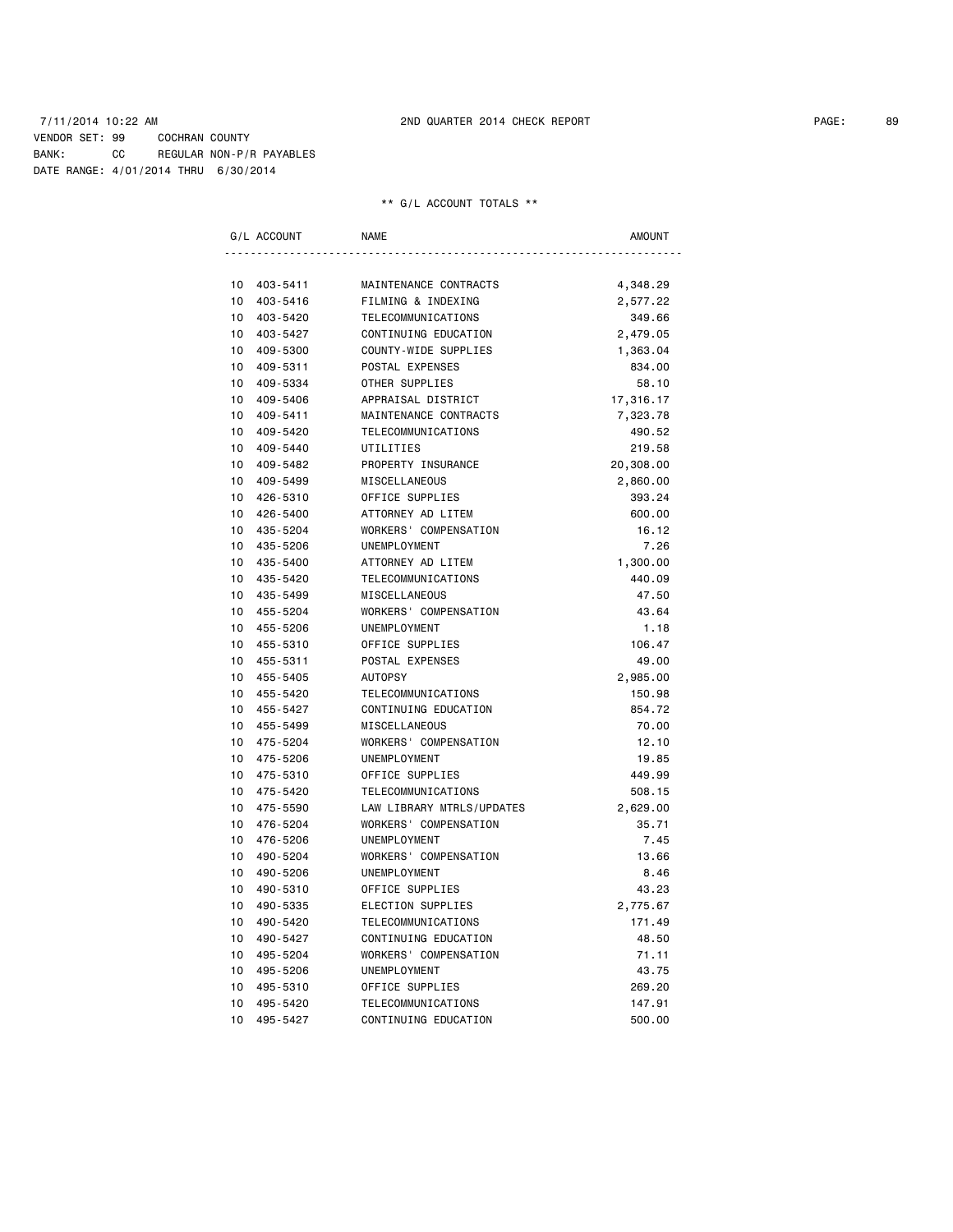### 7/11/2014 10:22 AM 2ND QUARTER 2014 CHECK REPORT PAGE: 90 VENDOR SET: 99 COCHRAN COUNTY BANK: CC REGULAR NON-P/R PAYABLES DATE RANGE: 4/01/2014 THRU 6/30/2014

| G/L ACCOUNT                 | <b>NAME</b>            | AMOUNT    |
|-----------------------------|------------------------|-----------|
|                             |                        |           |
| 10<br>497-5204              | WORKERS' COMPENSATION  | 41.58     |
| 10<br>497-5206              | UNEMPLOYMENT           | 1.98      |
| 10<br>497-5310              | OFFICE SUPPLIES        | 519.90    |
| 10<br>497-5311              | POSTAL EXPENSES        | 12.52     |
| 10<br>497-5420              | TELECOMMUNICATIONS     | 96.75     |
| 10 497-5427                 | CONTINUING EDUCATION   | 1,618.23  |
| 10 <sup>1</sup><br>499-5204 | WORKERS' COMPENSATION  | 101.48    |
| 10<br>499-5206              | UNEMPLOYMENT           | 39.62     |
| 10<br>499-5310              | OFFICE SUPPLIES        | 593.96    |
| 10<br>499-5311              | POSTAL EXPENSES        | 46.00     |
| 10<br>499-5408              | TAX ROLL               | 662.95    |
| 10<br>499-5411              | MAINTENANCE CONTRACTS  | 6,123.00  |
| 10<br>499-5420              | TELECOMMUNICATIONS     | 490.77    |
| 10<br>499-5427              | CONTINUING EDUCATION   | 762.98    |
| 10 <sup>1</sup><br>499-5451 | REPAIR                 | 321.33    |
| $10-10$<br>510-5204         | WORKERS' COMPENSATION  | 200.89    |
| 10 <sup>1</sup><br>510-5206 | UNEMPLOYMENT           | 18.90     |
| 10<br>510-5332              | CUSTODIAL SUPPLIES     | 2,202.07  |
| 10<br>510-5411              | MAINTENANCE CONTRACTS  | 1,821.57  |
| 10<br>510-5440              | UTILITIES              | 9,151.48  |
| 10<br>510-5451              | REPAIR                 | 2,961.89  |
| 10<br>510-5571              | CAPITAL OUTLAY         | 17,822.29 |
| 10<br>512-5204              | WORKERS' COMPENSATION  | 349.74    |
| 10<br>512-5205              | UNIFORMS               | 21.96     |
| 10 512-5206                 | UNEMPLOYMENT           | 44.47     |
| 10 512-5310                 | OFFICE SUPPLIES        | 150.34    |
| 10 512-5333                 | FOOD-PRISONERS         | 3,698.25  |
| 10 512-5391                 | MEDICAL CARE-PRISONERS | 570.66    |
| 10 512-5392                 | MISCELLANEOUS SUPPLIES | 1,188.01  |
| 10 512-5451                 | REPAIR                 | 61,896.42 |
| 10 512-5499                 | MISCELLANEOUS          | 3,073.00  |
| 10<br>516-5204              | WORKERS' COMPENSATION  | 271.63    |
| 10<br>516-5206              | UNEMPLOYMENT           | 21.07     |
| 10<br>516-5330              | FUEL & OIL             | 419.94    |
| 10 <sup>1</sup><br>516-5332 | CUSTODIAL SUPPLIES     | 64.99     |
| 10<br>516-5440              | UTILITIES              | 1,147.25  |
| 10 <sup>1</sup><br>516-5451 | REPAIR                 | 1,368.80  |
| 10<br>516-5471              | CARE OF WHFC CEMETERY  | 14,092.40 |
| 10<br>516-5571              | CAPITAL OUTLAY         | 68,624.00 |
| 10<br>550-5204              | WORKERS' COMPENSATION  | 127.16    |
| 10<br>550-5330              | FUEL & OIL             | 205.59    |
| 10<br>550-5451              | REPAIR                 | 14.50     |
| 10<br>560-5204              | WORKERS' COMPENSATION  | 1,659.98  |
| 10<br>560-5205              | UNIFORMS               | 173.37    |
| 10<br>560-5206              | UNEMPLOYMENT           | 229.67    |
| 10<br>560-5310              | OFFICE SUPPLIES        | 795.79    |
|                             |                        |           |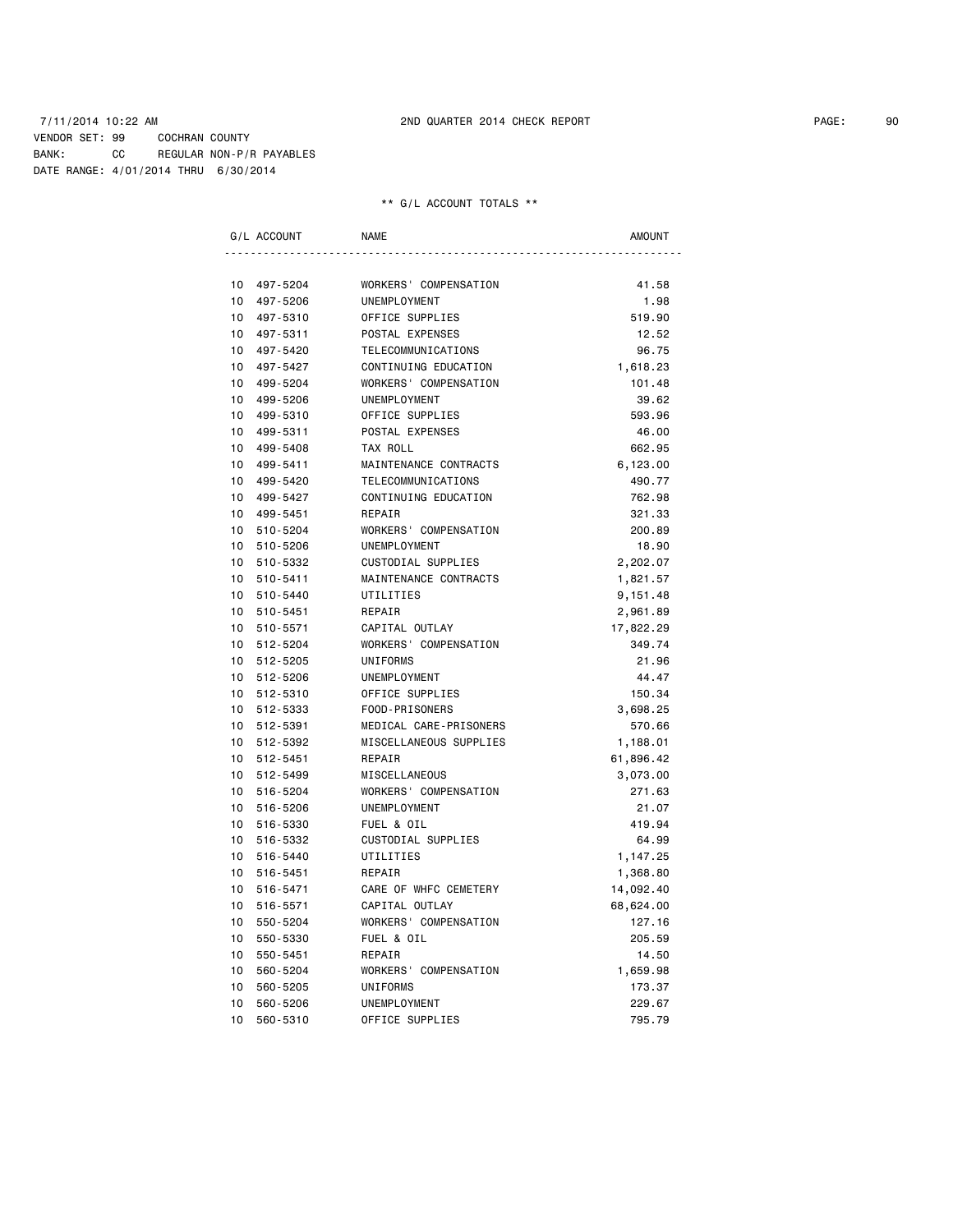### 7/11/2014 10:22 AM 2ND QUARTER 2014 CHECK REPORT PAGE: 91 VENDOR SET: 99 COCHRAN COUNTY BANK: CC REGULAR NON-P/R PAYABLES DATE RANGE: 4/01/2014 THRU 6/30/2014

|                 | G/L ACCOUNT | <b>NAME</b>                    | <b>AMOUNT</b> |
|-----------------|-------------|--------------------------------|---------------|
|                 |             |                                |               |
| 10              | 560-5311    | POSTAL EXPENSES                | 98.00         |
| 10              | 560-5330    | FUEL AND OIL                   | 9,158.33      |
| 10              | 560-5334    | OTHER SUPPLIES                 | 747.65        |
| 10              | 560-5411    | MAINTENANCE CONTRACTS          | 230.87        |
| 10              | 560-5420    | TELECOMMUNICATIONS             | 767.23        |
| 10              | 560-5421    | TELETYPE [MAINTENANCE]         | 600.00        |
| 10              | 560-5427    | CONTINUING EDUCATION           | 41.36         |
| 10              | 560-5451    | MACHINERY-NON-OFFICE REPAIR    | 12,900.80     |
| 10              | 560-5452    | OFFICE EQUIPMENT REPAIR        | 360.00        |
| 10              | 560-5454    | <b>TIRES</b>                   | 2,475.08      |
| 10              | 560-5480    | <b>BONDS &amp; NOTARY FEES</b> | 221.00        |
| 10              | 560-5481    | DUES AND REGISTRATION          | 85.00         |
| 10              | 560-5499    | MISCELLANEOUS                  | 969.00        |
| 10              | 570-5420    | TELECOMMUNICATIONS             | 119.26        |
| 10              | 571-5204    | WORKERS' COMPENSATION          | 11.78         |
| 10              | 571-5472    | LOCAL SUPPORT-JUV BOARD        | 23,250.00     |
| 10              | 580-5414    | FIRE PROTECTION CONTRACTS      | 2,100.00      |
| 10 <sup>1</sup> | 580-5440    | UTILITIES [TOWER]              | 202.16        |
| 10              | 580-5499    | MISCELLANEOUS                  | 498.00        |
| 10              | 640-5499    | MISCELLANEOUS                  | 18,012.40     |
| 10              | 650-5204    | WORKERS' COMPENSATION          | 38.02         |
| 10              | 650-5206    | UNEMPLOYMENT                   | 20.40         |
| 10              | 650-5310    | OFFICE SUPPLIES                | 1,093.78      |
| 10              | 650-5311    | POSTAL EXPENSES                | 47.58         |
| 10              | 650-5332    | CUSTODIAL SUPPLIES             | 169.54        |
| 10              | 650-5411    | MAINTENANCE CONTRACTS          | 331.75        |
| 10              | 650-5420    | TELECOMMUNICATIONS             | 315.18        |
| 10              | 650-5427    | CONTINUING EDUCATION           | 1,094.42      |
| 10              | 650-5440    | UTILITIES                      | 891.78        |
| 10              | 650-5451    | REPAIR                         | 32.13         |
| 10              | 650-5499    | MISCELLANEOUS                  | 845.83        |
| 10              | 650-5590    | <b>BOOKS</b>                   | 3,001.44      |
| 10              | 652-5204    | WORKERS' COMPENSATION          | 10.80         |
| 10              | 652-5420    | TELECOMMUNICATIONS             | 177.76        |
| 10 <sup>1</sup> | 652-5440    | UTILITIES                      | 400.85        |
| 10              | 660-5204    | WORKERS' COMPENSATION          | 178.09        |
| 10              | 660-5206    | UNEMPLOYMENT                   | 19.63         |
| 10              | 660-5330    | FUEL AND OIL                   | 1,478.54      |
| 10              | 660-5332    | CUSTODIAL SUPPLIES             | 1,594.78      |
| 10              | 660-5440    | UTILITIES & IRRIGATION         | 1,522.56      |
| 10              | 660-5451    | REPAIR                         | 145.70        |
| 10              | 660-5454    | TIRES                          | 150.90        |
| 10              | 662-5204    | WORKERS' COMPENSATION          | 201.10        |
| 10              | 662-5206    | UNEMPLOYMENT                   | 20.95         |
| 10              | 662-5332    | CUSTODIAL SUPPLIES             | 1,986.18      |
| 10              | 662-5440    | UTILITIES                      | 3,318.27      |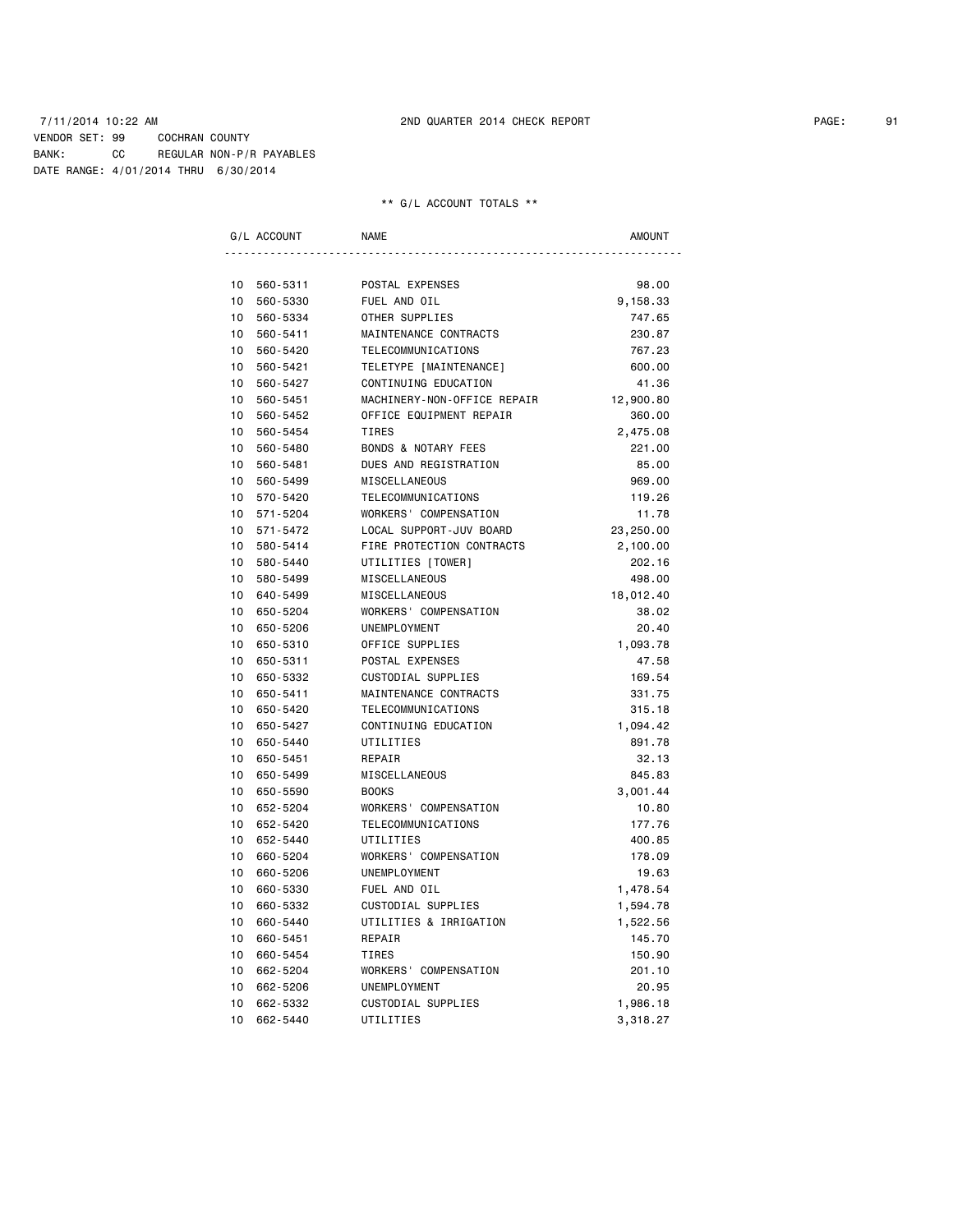|                 | G/L ACCOUNT | <b>NAME</b>                    | <b>AMOUNT</b>      |
|-----------------|-------------|--------------------------------|--------------------|
|                 |             |                                |                    |
| 10              | 662-5451    | REPAIR                         | 3,427.75           |
| 10              | 663-5418    | SENIOR CITIZENS CONTRACT       | 18,750.00          |
| 10              | 665-5204    | WORKERS' COMPENSATION          | 31.24              |
| 10              | 665-5206    | UNEMPLOYMENT                   | 25.31              |
| 10              | 665-5310    | OFFICE SUPPLIES                | 26.98              |
| 10              | 665-5330    | FUEL AND OIL                   | 1,874.69           |
| 10              | 665-5334    | OTHER SUPPLIES                 | 133.93             |
| 10              | 665-5420    | TELECOMMUNICATIONS             | 403.28             |
| $10-10$         | 665-5427    | CO AGENT-TRAVEL-OUT OF COUNTY  | 890.63             |
| $10-10$         | 665-5454    | <b>TIRES</b>                   | 12.00              |
| 10              | 665-5499    | MISCELLANEOUS                  | 39.00              |
| 10              | 665-5571    | CAPITAL OUTLAY                 | 20.00              |
|                 |             | *** FUND TOTAL ***             | 412,682.19         |
| 15              | 610-5204    | WORKERS' COMPENSATION          | 170.41             |
| 15              | 610-5310    | OFFICE SUPPLIES                | 141.98             |
| 15              | 610-5420    | TELECOMMUNICATIONS             | 253.33             |
|                 | 15 610-5427 | COMM-CONTINUING EDUCATION      | 260.57             |
|                 | 15 610-5428 | CO. JUDGE-CONTINUING EDUCATION | 780.32             |
|                 | 15 610-5430 | LEGAL NOTICES                  | 546.70             |
| 15              | 621-5204    | WORKERS' COMPENSATION          | 604.42             |
| 15              | 621-5206    | UNEMPLOYMENT                   | 40.96              |
| 15              | 621-5330    | FUEL & OIL                     | 4,795.51           |
| 15              | 621-5356    | ROAD MATERIALS & SUPPLIES      | 2,044.25           |
| 15              | 621-5440    | UTILITIES                      | 1,399.31           |
| 15 <sup>1</sup> | 621-5451    | REPAIRS                        | 4,077.61           |
|                 | 15 621-5454 | <b>TIRES</b>                   | 5,715.84           |
|                 | 15 622-5204 | WORKERS' COMPENSATION          | 634.29             |
| 15              | 622-5206    | UNEMPLOYMENT                   | 43.22              |
| 15 <sup>1</sup> | 622-5330    | FUEL AND OIL                   | 5,543.16           |
| 15              | 622-5356    | ROAD MATERIALS & SUPPLIES      | 174.81             |
| 15              | 622-5440    | UTILITIES                      | 418.24             |
| 15              | 622-5451    | REPAIRS                        | 2,551.52           |
| 15              | 622-5454    | <b>TIRES</b>                   | 12.00              |
| 15              | 622-5571    | CAPITAL OUTLAY                 | 420.55             |
|                 | 15 623-5204 | WORKERS' COMPENSATION          | 623.01             |
| 15              | 623-5206    | UNEMPLOYMENT                   | 42.22              |
| 15              | 623-5330    | FUEL AND OIL                   |                    |
| 15              | 623-5356    | ROAD MATERIALS & SUPPLIES      | 6,202.04<br>343.34 |
| 15              | 623-5440    | UTILITIES                      | 341.78             |
|                 |             |                                |                    |
| 15              | 623-5451    | REPAIRS                        | 8,378.77           |
| 15              | 623-5454    | <b>TIRES</b>                   | 34.00              |
| 15 <sup>1</sup> | 623-5571    | CAPITAL OUTLAY                 | 95.00              |
| 15              | 624-5204    | WORKERS' COMPENSATION          | 618.37             |
| 15              | 624-5206    | UNEMPLOYMENT                   | 41.90              |
| 15              | 624-5330    | FUEL AND OIL                   | 6,565.13           |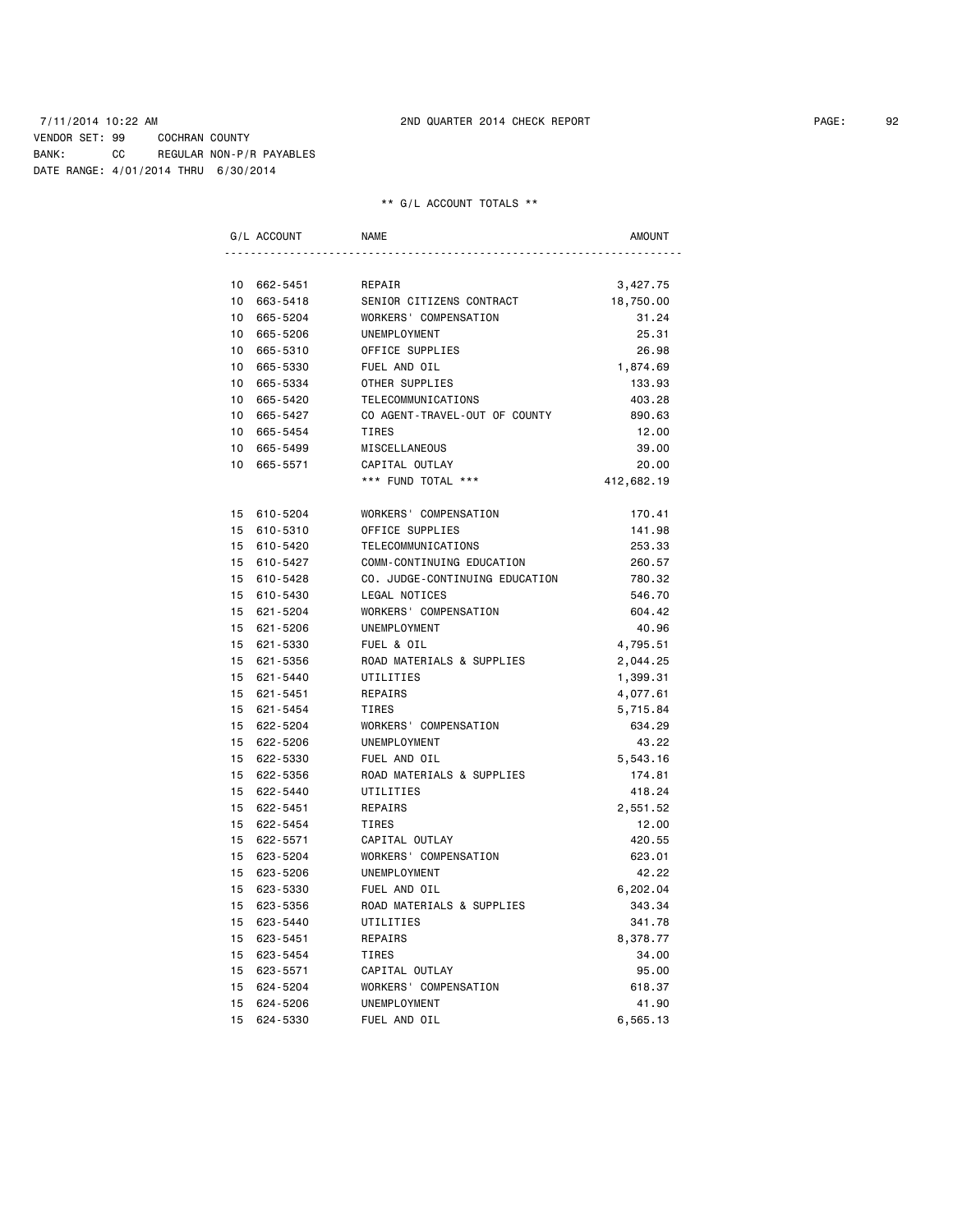### 7/11/2014 10:22 AM 2ND QUARTER 2014 CHECK REPORT PAGE: 93 VENDOR SET: 99 COCHRAN COUNTY BANK: CC REGULAR NON-P/R PAYABLES DATE RANGE: 4/01/2014 THRU 6/30/2014

|      | G/L ACCOUNT     | <b>NAME</b>                    | AMOUNT    |
|------|-----------------|--------------------------------|-----------|
|      |                 |                                |           |
|      | 15 624-5356     | ROAD MATERIALS & SUPPLIES      | 1,770.18  |
|      | 15 624-5420     | TELECOMMUNICATIONS             | 125.13    |
|      | 15 624-5440     | UTILITIES                      | 923.92    |
|      | 15 624-5451     | REPAIRS                        | 1,372.86  |
|      | 15 624-5454     | TIRES                          | 121.00    |
|      | 15 624-5571     | CAPITAL OUTLAY                 | 552.47    |
|      |                 | *** FUND TOTAL ***             | 58,780.12 |
|      | 17 573-5206     | UNEMPLOYMENT INSURANCE         | 19.18     |
| 17   | 573-5310        | OFFICE SUPPLIES                | 83.81     |
|      | 17 573-5330     | <b>FUEL</b>                    | 832.21    |
|      | 17 573-5413     | Detention Services             | 1,400.00  |
| 17   | 573-5413.002    | Mental Health External Contrac | 706.00    |
|      | 17 573-5413.003 | Grant C Placements             | 8,750.52  |
|      | 17 573-5420     | TELECOMMUNICATIONS             | 100.54    |
| 17   | 573-5427        | TRAVEL & TRAINING              | 569.55    |
| 17   | 573-5451        | REPAIR                         | 317.94    |
| 17   | 573-5464        | VEHICLE LEASE                  | 400.00    |
|      | 17 573-5499     | OPERATING EXPENSES             | 635.97    |
|      |                 | *** FUND TOTAL ***             | 13,815.72 |
|      | 19 000-4340.400 | A.D.R. SYSTEM FEES             | 1.44      |
| 19   | 435-5409        | A.D.R. CONTRACT                | 70.00     |
|      |                 | *** FUND TOTAL ***             | 71.44     |
|      | 30 518-5204     | WORKERS COMPENSATION           | 76.33     |
|      | 30 518-5330     | FUEL & OIL                     | 170.82    |
|      | 30 518-5332     | CUSTODIAL SUPPLIES             | 26.05     |
| 30   | 518-5440        | UTILITIES                      | 202.88    |
| 30   | 518-5451        | REPAIR                         | 67.57     |
|      |                 | *** FUND TOTAL ***             | 543.65    |
| 31   | 652-5499        | MISCELLANEOUS                  | 793.97    |
|      |                 | *** FUND TOTAL ***             | 793.97    |
|      | 90 000-2342     | Arrest Fees - State Officers   | 40.10     |
| 90   | 000-2342.001    | Omni FTA                       | 180.00    |
| 90 - | 000-2347.001    | Truancy Prvtn & Diver. 102.015 | 36.00     |
| 90   | 000-2355        | MVF CCP 102.002                | 4.40      |
| 90   | 000-2358.001    | State CCC Date 010104 Forward  | 3,028.56  |
| 90   | $000 - 2361$    | 50% of Time Payment to State   | 85.37     |
| 90   | 000-2363.002    | Other Than Divorce/Family 10B  | 530.00    |
| 90   | 000-2363.003    | Indigent Defense Fee           | 173.18    |
| 90   | 000-2363.004    | Co Filing Fee Ind Lgl Serv.    | 106.36    |
| 90   | 000-2363.005    | ELE. FILING FEE DIS CLK        | 140.00    |
| 90   | 000-2363.006    | ELE FILING FEE COUNTY CLERK    | 0.45      |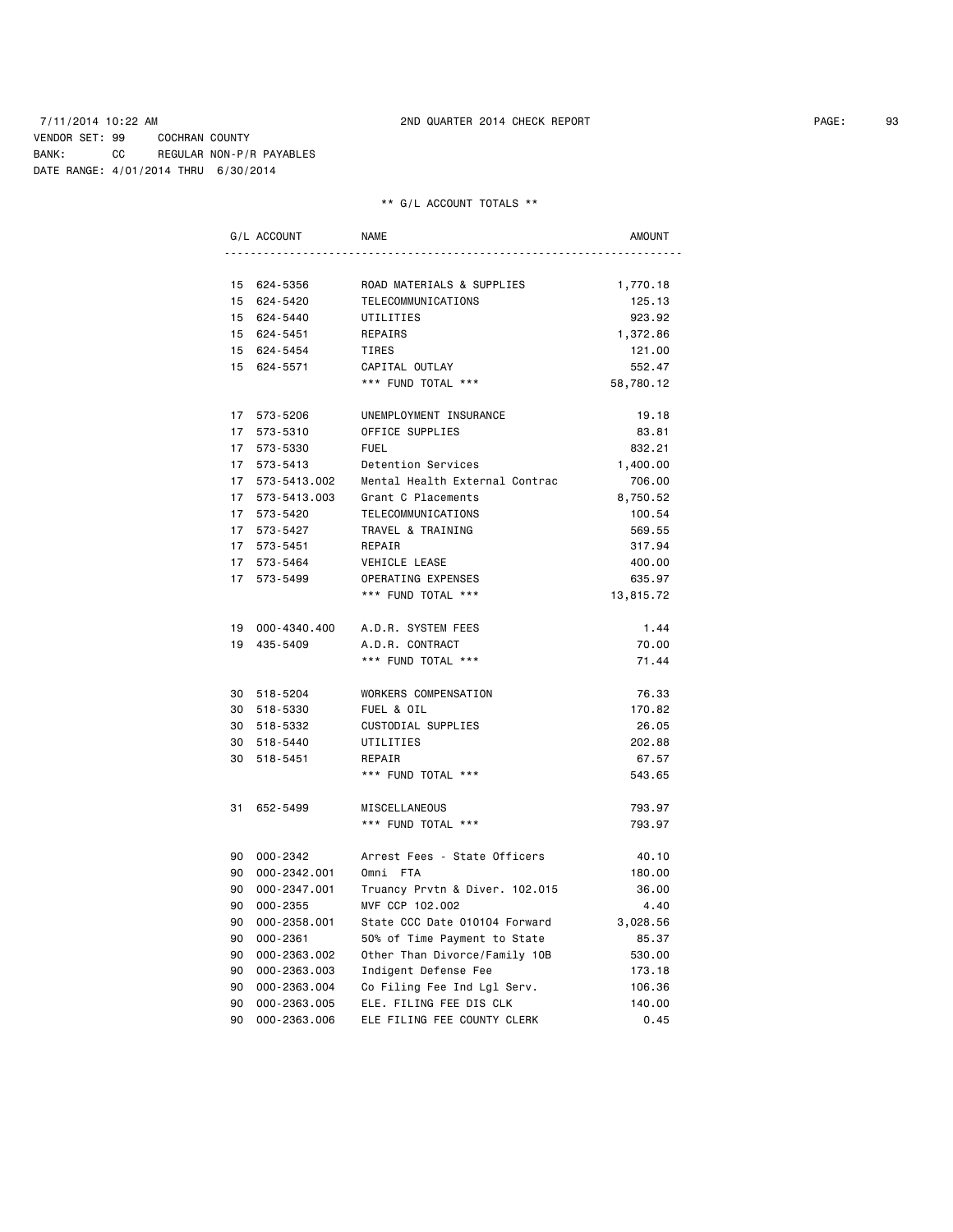|                         | G/L ACCOUNT        | NAME                           | <b>AMOUNT</b>  |                  |              |
|-------------------------|--------------------|--------------------------------|----------------|------------------|--------------|
|                         |                    |                                |                |                  |              |
|                         | 90 000-2363.007    | ELE FILING FEE JP              | 30.00          |                  |              |
|                         | 000-2364<br>90     | Juror Donations                | 15.00          |                  |              |
|                         | 000-2367<br>90     | STF-Sub 95% C(Trans CD542.40   | 1,341.19       |                  |              |
|                         | 000-2368<br>90     | BB Bond Fee (Gov CD 41.258)    | 240.00         |                  |              |
|                         | 000-2369<br>90     | EMS Trauma Sec49.02 SB1131     | 15.98          |                  |              |
|                         | 000-2373<br>90     | Marriage License Gov 118.011   | 90.00          |                  |              |
|                         | 000-2378<br>90     | JRF Jury Reimb Fee CCP102.0045 | 296.37         |                  |              |
|                         | 000-2379<br>90     | Judicial Support Fee/L133.105  | 796.62         |                  |              |
|                         | 000-2379.001<br>90 | Drug Court Fee CCP102.0178     | 15.24          |                  |              |
|                         | 000-2379.002<br>90 | 7th Crt of Appeal Gov't22.2081 | 35.00          |                  |              |
|                         |                    | *** FUND TOTAL ***             | 7,199.82       |                  |              |
|                         | NO                 |                                | INVOICE AMOUNT | <b>DISCOUNTS</b> | CHECK AMOUNT |
| VENDOR SET: 99 BANK: CC | TOTALS:<br>361     |                                | 476,359.91     | 0.00             | 476,386.91   |
| BANK: CC<br>TOTALS:     | 361                |                                | 476,359.91     | 0.00             | 476,386.91   |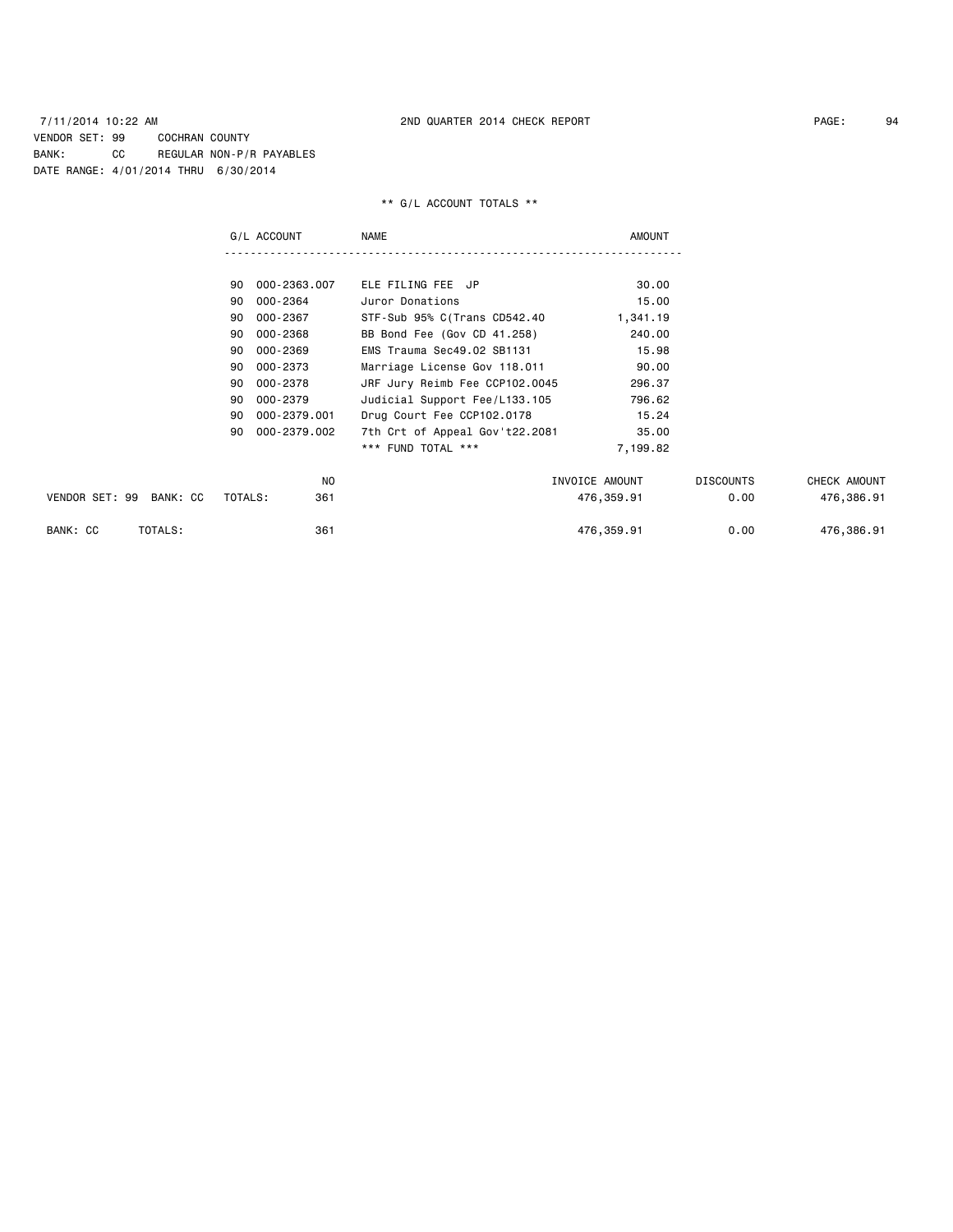# 7/11/2014 10:22 AM 2ND QUARTER 2014 CHECK REPORT PAGE: 95 VENDOR SET: 99 COCHRAN COUNTY BANK: PR PAYROLL PAYABLES DATE RANGE: 4/01/2014 THRU 6/30/2014

|             |    |                   |                                |                 | <b>CHECK</b>         |               |                 | <b>CHECK</b> | <b>CHECK</b>  | <b>CHECK</b>  |
|-------------|----|-------------------|--------------------------------|-----------------|----------------------|---------------|-----------------|--------------|---------------|---------------|
| VENDOR I.D. |    |                   | <b>NAME</b>                    | <b>STATUS</b>   | DATE                 | <b>AMOUNT</b> | <b>DISCOUNT</b> | NO           | <b>STATUS</b> | <b>AMOUNT</b> |
| A067        |    |                   | AMERICAN FAMILY LIFE ASSURANCE |                 |                      |               |                 |              |               |               |
|             |    | I-08 201404170539 | MONTHLY PREMIUM                | R               | 4/30/2014            |               |                 | 041152       |               |               |
|             | 10 | $000 - 2500.4$    | INSURANCE PAYABLE              | MONTHLY PREMIUM |                      | 652.41        |                 |              |               |               |
|             | 15 | $000 - 2500.4$    | INSURANCE PAYABLE              | MONTHLY PREMIUM |                      | 158.95        |                 |              |               |               |
|             | 30 | $000 - 2500.4$    | AFLAC                          | MONTHLY PREMIUM |                      | 5.03          |                 |              |               |               |
|             |    | I-08A201404170539 | MONTHLY PREMIUM                | R               | 4/30/2014            |               |                 | 041152       |               |               |
|             | 10 | 000-2500.4        | INSURANCE PAYABLE              | MONTHLY PREMIUM |                      | 200.46        |                 |              |               | 1,016.85      |
| C091        |    |                   | COMPBENEFITS                   |                 |                      |               |                 |              |               |               |
|             |    | I-17A201404170539 | VISION MONTHLY PREMIUM         | R               | 4/30/2014            |               |                 | 041153       |               |               |
|             |    | 10 000-2500.4     | INSURANCE PAYABLE              |                 | VISION MONTHLY PREMI | 53.40         |                 |              |               | 53.40         |
| C253        |    |                   | COCHRAN COUNTY MONEY MKT       |                 |                      |               |                 |              |               |               |
|             |    | I-01 201404170539 | RETIREMENT CONTRIBUTIONS       | R               | 4/30/2014            |               |                 | 041154       |               |               |
|             | 10 | $000 - 2500.3$    | <b>TCDRS PAYABLE</b>           |                 | RETIREMENT CONTRIBUT | 8,355.96      |                 |              |               |               |
|             | 10 | 400-5203          | RETIREMENT                     |                 | RETIREMENT CONTRIBUT | 1,027.69      |                 |              |               |               |
|             | 10 | 403-5203          | RETIREMENT                     |                 | RETIREMENT CONTRIBUT | 1,089.65      |                 |              |               |               |
|             | 10 | 435-5203          | RETIREMENT                     |                 | RETIREMENT CONTRIBUT | 211.15        |                 |              |               |               |
|             | 10 | 455-5203          | RETIREMENT                     |                 | RETIREMENT CONTRIBUT | 529.27        |                 |              |               |               |
|             | 10 | 475-5203          | RETIREMENT                     |                 | RETIREMENT CONTRIBUT | 1,265.61      |                 |              |               |               |
|             | 10 | 476-5203          | RETIREMENT                     |                 | RETIREMENT CONTRIBUT | 215.16        |                 |              |               |               |
|             | 10 | 490-5203.001      | RETIREMENT                     |                 | RETIREMENT CONTRIBUT | 140.89        |                 |              |               |               |
|             | 10 | 495-5203          | RETIREMENT                     |                 | RETIREMENT CONTRIBUT | 903.37        |                 |              |               |               |
|             | 10 | 497-5203          | RETIREMENT                     |                 | RETIREMENT CONTRIBUT | 521.17        |                 |              |               |               |
|             | 10 | 499-5203          | RETIREMENT                     |                 | RETIREMENT CONTRIBUT | 1,299.01      |                 |              |               |               |
|             | 10 | 510-5203          | RETIREMENT                     |                 | RETIREMENT CONTRIBUT | 351.00        |                 |              |               |               |
|             | 10 | 512-5203          | RETIREMENT                     |                 | RETIREMENT CONTRIBUT | 777.93        |                 |              |               |               |
|             | 10 | 516-5203          | RETIREMENT                     |                 | RETIREMENT CONTRIBUT | 435.65        |                 |              |               |               |
|             | 10 | 550-5203          | RETIREMENT                     |                 | RETIREMENT CONTRIBUT | 328.17        |                 |              |               |               |
|             | 10 | 560-5203          | RETIREMENT                     |                 | RETIREMENT CONTRIBUT | 4,854.19      |                 |              |               |               |
|             | 10 | 650-5203          | RETIREMENT                     |                 | RETIREMENT CONTRIBUT | 471.78        |                 |              |               |               |
|             | 10 | 652-5203          | RETIREMENT                     |                 | RETIREMENT CONTRIBUT | 20.97         |                 |              |               |               |
|             | 10 | 660-5203          | RETIREMENT                     |                 | RETIREMENT CONTRIBUT | 288.58        |                 |              |               |               |
|             | 10 | 662-5203          | RETIREMENT                     |                 | RETIREMENT CONTRIBUT | 390.40        |                 |              |               |               |
|             | 10 | 665-5203          | RETIREMENT                     |                 | RETIREMENT CONTRIBUT | 396.60        |                 |              |               |               |
|             | 15 | $000 - 2500.3$    | <b>TCDRS PAYABLE</b>           |                 | RETIREMENT CONTRIBUT | 3,040.22      |                 |              |               |               |
|             | 15 | 610-5203          | RETIREMENT                     |                 | RETIREMENT CONTRIBUT | 2,156.04      |                 |              |               |               |
|             | 15 | 621-5203          | RETIREMENT                     |                 | RETIREMENT CONTRIBUT | 850.38        |                 |              |               |               |
|             | 15 | 622-5203          | RETIREMENT                     |                 | RETIREMENT CONTRIBUT | 888.00        |                 |              |               |               |
|             | 15 | 623-5203          | RETIREMENT                     |                 | RETIREMENT CONTRIBUT | 886.81        |                 |              |               |               |
|             | 15 | 624-5203          | RETIREMENT                     |                 | RETIREMENT CONTRIBUT | 864.86        |                 |              |               |               |
|             | 17 | $000 - 2500.3$    | <b>TCDRS PAYABLE</b>           |                 | RETIREMENT CONTRIBUT | 215.94        |                 |              |               |               |
|             | 17 | 573-5203          | RETIREMENT                     |                 | RETIREMENT CONTRIBUT | 401.02        |                 |              |               |               |
|             | 30 | $000 - 2500.3$    | <b>TCDRS</b>                   |                 | RETIREMENT CONTRIBUT | 66.60         |                 |              |               |               |
|             | 30 | 518-5203          | RETIREMENT                     |                 | RETIREMENT CONTRIBUT | 123.68        |                 |              |               | 33, 367. 75   |
|             |    |                   |                                |                 |                      |               |                 |              |               |               |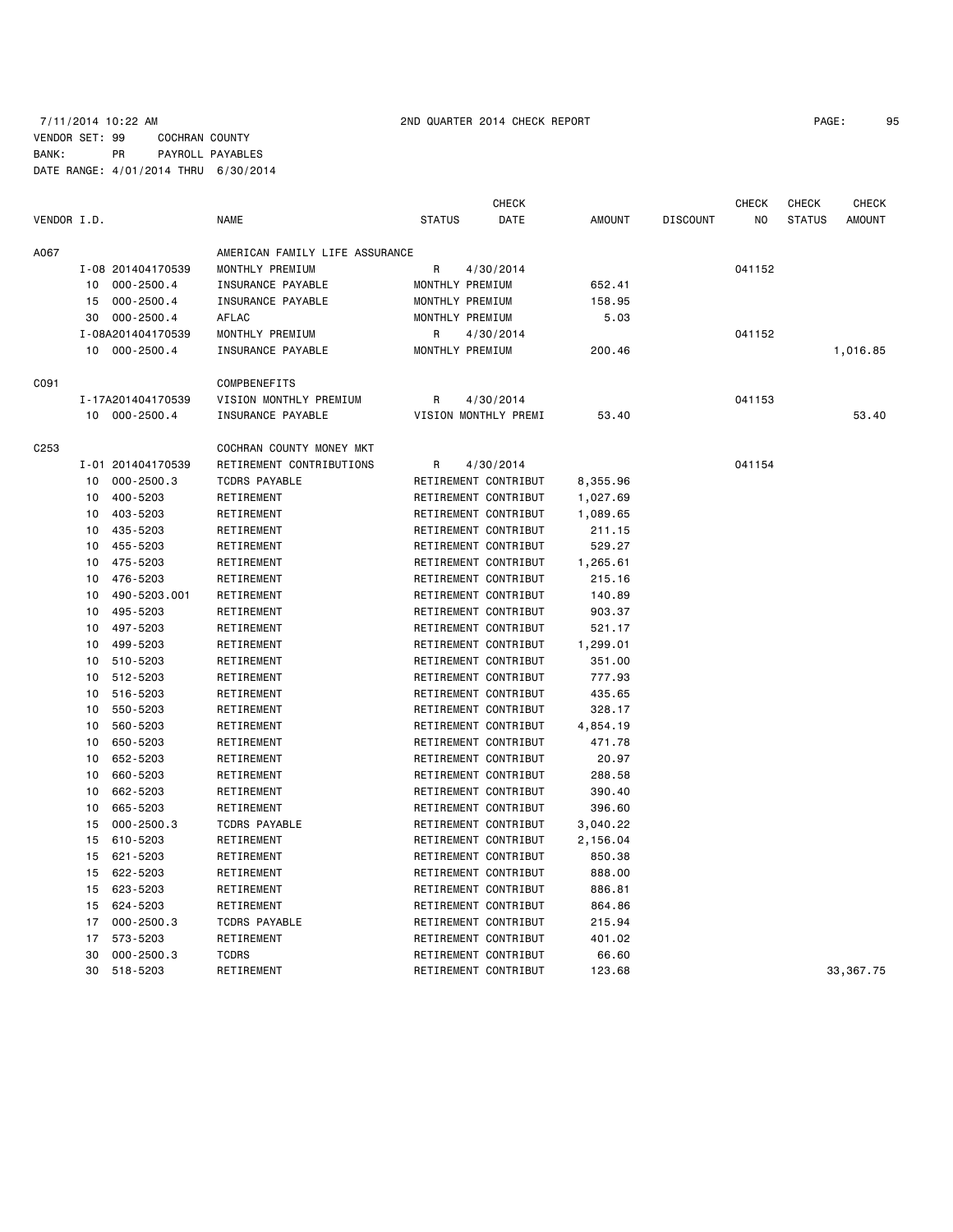# 7/11/2014 10:22 AM 2ND QUARTER 2014 CHECK REPORT PAGE: 96 VENDOR SET: 99 COCHRAN COUNTY BANK: PR PAYROLL PAYABLES DATE RANGE: 4/01/2014 THRU 6/30/2014

|             |                      |                                |                 | <b>CHECK</b>         |           |                 | <b>CHECK</b> | <b>CHECK</b>  | <b>CHECK</b> |
|-------------|----------------------|--------------------------------|-----------------|----------------------|-----------|-----------------|--------------|---------------|--------------|
| VENDOR I.D. |                      | <b>NAME</b>                    | <b>STATUS</b>   | DATE                 | AMOUNT    | <b>DISCOUNT</b> | NO.          | <b>STATUS</b> | AMOUNT       |
| C300        |                      | COCHRAN COUNTY SCHOOLS FEDERAL |                 |                      |           |                 |              |               |              |
|             | I-18A201404170539    | MONTHLY PREMUIM                | R               | 4/30/2014            |           |                 | 041155       |               |              |
|             | 10 000-2500.4        | INSURANCE PAYABLE              | MONTHLY PREMUIM |                      | 8,676.30  |                 |              |               |              |
|             | 15 000-2500.4        | INSURANCE PAYABLE              | MONTHLY PREMUIM |                      | 2,015.33  |                 |              |               |              |
|             | 30 000-2500.4        | AFLAC                          | MONTHLY PREMUIM |                      | 185.32    |                 |              |               | 10,876.95    |
| <b>N017</b> |                      | NATIONAL FARM LIFE             |                 |                      |           |                 |              |               |              |
|             | I-05 201404170539    | NFL PREMIUM                    | R               | 4/30/2014            |           |                 | 041156       |               |              |
|             | 10 000-2500.4        | INSURANCE PAYABLE              | NFL PREMIUM     |                      | 243.13    |                 |              |               |              |
|             | 15 000-2500.4        | INSURANCE PAYABLE              | NFL PREMIUM     |                      | 34.33     |                 |              |               |              |
|             | I-05A201404170539    | AFTER TAX PREM                 | R               | 4/30/2014            |           |                 | 041156       |               |              |
|             | 10 000-2500.4        | INSURANCE PAYABLE              | AFTER TAX PREM  |                      | 114.21    |                 |              |               |              |
|             | 15 000-2500.4        | INSURANCE PAYABLE              | AFTER TAX PREM  |                      | 40.94     |                 |              |               | 432.61       |
| N060        |                      | NATIONWIDE RETIREMENT SOL      |                 |                      |           |                 |              |               |              |
|             | I-04 201404170539    | DEFERRED COMP WITHHELD         | R               | 4/30/2014            |           |                 | 041157       |               |              |
|             | 10 000-2500.7        | PEBSCO DEF COMP PAYABLE        |                 | DEFERRED COMP WITHHE | 2,226.00  |                 |              |               |              |
|             | 15 000-2500.7        | PEBSCO DEF COMP PAYABLE        |                 | DEFERRED COMP WITHHE | 1,325.00  |                 |              |               | 3,551.00     |
| <b>N081</b> |                      | NATIONAL FAMILY CARE LIFE INSU |                 |                      |           |                 |              |               |              |
|             | I-21 201404170539    | NATIONAL FAMILY CARE           | R               | 4/30/2014            |           |                 | 041158       |               |              |
|             | 10 000-2500.4        | INSURANCE PAYABLE              |                 | NATIONAL FAMILY CARE | 139.10    |                 |              |               | 139.10       |
| 0029        |                      | OFFICE OF THE ATTORNEY GE      |                 |                      |           |                 |              |               |              |
|             | I-CLL201404170539    | CAUSE#13-05-23497              | R               | 4/30/2014            |           |                 | 041159       |               |              |
|             | 10 000-2500.8        | CHILD SUPPORT PAYABLE          |                 | CAUSE#13-05-23497    | 570.14    |                 |              |               | 570.14       |
| 0029        |                      | OFFICE OF THE ATTORNEY GE      |                 |                      |           |                 |              |               |              |
|             | I-CVS201404170539    | CAUSE#13-10-4340               | R               | 4/30/2014            |           |                 | 041160       |               |              |
|             | 10 000-2500.8        | CHILD SUPPORT PAYABLE          |                 | CAUSE#13-10-4340     | 900.00    |                 |              |               | 900.00       |
| P187        |                      | COCHRAN COUNTY PAYROLL TA      |                 |                      |           |                 |              |               |              |
|             | I-T1 201404170539    | FEDERAL INCOME TAX W/H         | R               | 4/30/2014            |           |                 | 041161       |               |              |
|             | 10 000-2500.1        | WITHHOLDING TAX PAYABLE        |                 | FEDERAL INCOME TAX W | 11,894.71 |                 |              |               |              |
|             | 000-2500.1<br>15     | WITHHOLDING TAX PAYABLE        |                 | FEDERAL INCOME TAX W | 3,820.17  |                 |              |               |              |
|             | 17 000-2500.1        | WITHHOLDING TAX PAYABLE        |                 | FEDERAL INCOME TAX W | 258.08    |                 |              |               |              |
|             | $000 - 2500.1$<br>30 | FEDERAL WITHOLDING             |                 | FEDERAL INCOME TAX W | 114.75    |                 |              |               |              |
|             | I-T3 201404170539    | FICA TAX                       | R               | 4/30/2014            |           |                 | 041161       |               |              |
|             | 10 000-2500.2        | FICA PAYABLE                   | FICA TAX        |                      | 7,417.35  |                 |              |               |              |
|             | 10 400-5201          | SOCIAL SECURITY                | FICA TAX        |                      | 490.13    |                 |              |               |              |
|             | 10 403-5201          | SOCIAL SECURITY                | FICA TAX        |                      | 451.01    |                 |              |               |              |
|             | 435-5201<br>10       | SOCIAL SECURITY                | FICA TAX        |                      | 100.71    |                 |              |               |              |
|             | 455-5201<br>10       | SOCIAL SECURITY                | FICA TAX        |                      | 282.80    |                 |              |               |              |
|             | 475-5201<br>10       | SOCIAL SECURITY                | FICA TAX        |                      | 603.60    |                 |              |               |              |
|             | 476-5201<br>10       | SOCIAL SECURITY                | FICA TAX        |                      | 102.61    |                 |              |               |              |
|             | 490-5201.001<br>10   | SOCIAL SECURITY FICA           | FICA TAX        |                      | 67.19     |                 |              |               |              |
|             | 495-5201<br>10       | SOCIAL SECURITY                | FICA TAX        |                      | 430.84    |                 |              |               |              |
|             | 10 497-5201          | SOCIAL SECURITY                | FICA TAX        |                      | 248.56    |                 |              |               |              |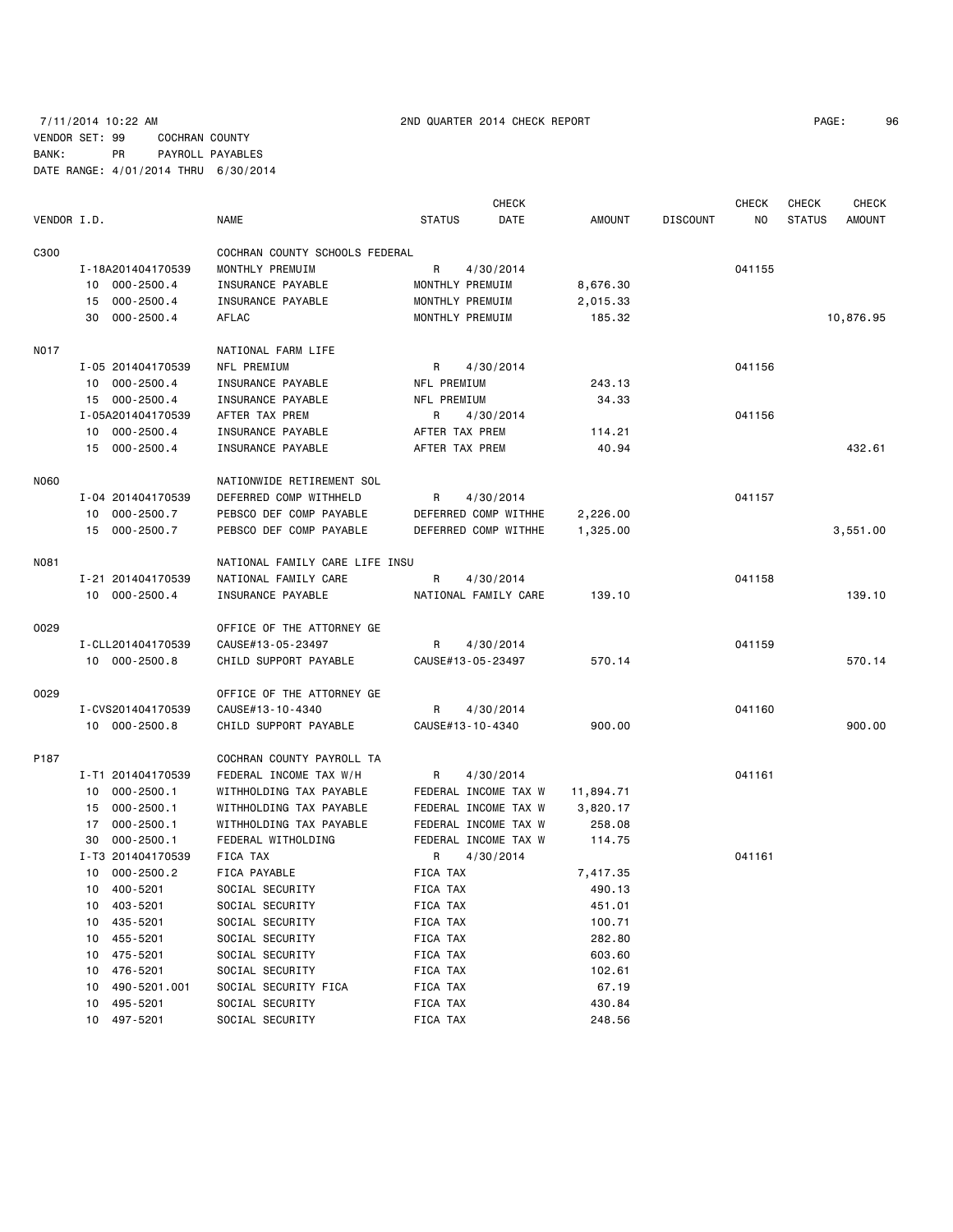# 7/11/2014 10:22 AM 2ND QUARTER 2014 CHECK REPORT PAGE: 97 VENDOR SET: 99 COCHRAN COUNTY BANK: PR PAYROLL PAYABLES DATE RANGE: 4/01/2014 THRU 6/30/2014

CHECK CHECK CHECK CHECK CHECK

| VENDOR I.D. |    |                   | <b>NAME</b>                | <b>STATUS</b> | DATE      | AMOUNT   | <b>DISCOUNT</b> | NO.    | <b>STATUS</b> | <b>AMOUNT</b> |
|-------------|----|-------------------|----------------------------|---------------|-----------|----------|-----------------|--------|---------------|---------------|
| P187        |    |                   | COCHRAN COUNTY PAYROLLCONT |               |           |          |                 |        |               |               |
|             |    | I-T3 201404170539 | FICA TAX                   | R             | 4/30/2014 |          |                 | 041161 |               |               |
|             | 10 | 499-5201          | SOCIAL SECURITY            | FICA TAX      |           | 612.75   |                 |        |               |               |
|             | 10 | 510-5201          | SOCIAL SECURITY            | FICA TAX      |           | 203.36   |                 |        |               |               |
|             | 10 | 512-5201          | SOCIAL SECURITY            | FICA TAX      |           | 353.53   |                 |        |               |               |
|             | 10 | 516-5201          | SOCIAL SECURITY            | FICA TAX      |           | 209.59   |                 |        |               |               |
|             | 10 | 550-5201          | SOCIAL SECURITY            | FICA TAX      |           | 153.69   |                 |        |               |               |
|             | 10 | 560-5201          | SOCIAL SECURITY            | FICA TAX      |           | 2,297.58 |                 |        |               |               |
|             | 10 | 650-5201          | SOCIAL SECURITY            | FICA TAX      |           | 225.00   |                 |        |               |               |
|             | 10 | 652-5201          | SOCIAL SECURITY            | FICA TAX      |           | 10.00    |                 |        |               |               |
|             | 10 | 660-5201          | SOCIAL SECURITY            | FICA TAX      |           | 138.86   |                 |        |               |               |
|             | 10 | 662-5201          | SOCIAL SECURITY            | FICA TAX      |           | 186.19   |                 |        |               |               |
|             | 10 | 665-5201          | SOCIAL SECURITY            | FICA TAX      |           | 249.33   |                 |        |               |               |
|             | 15 | 000-2500.2        | FICA PAYABLE               | FICA TAX      |           | 2,626.14 |                 |        |               |               |
|             | 15 | 610-5201          | SOCIAL SECURITY            | FICA TAX      |           | 1,026.61 |                 |        |               |               |
|             | 15 | 621-5201          | SOCIAL SECURITY            | FICA TAX      |           | 405.56   |                 |        |               |               |
|             | 15 | 622-5201          | SOCIAL SECURITY            | FICA TAX      |           | 418.39   |                 |        |               |               |
|             | 15 | 623-5201          | SOCIAL SECURITY            | FICA TAX      |           | 419.56   |                 |        |               |               |
|             | 15 | 624-5201          | SOCIAL SECURITY            | FICA TAX      |           | 356.02   |                 |        |               |               |
|             | 17 | $000 - 2500.2$    | FICA PAYABLE               | FICA TAX      |           | 194.98   |                 |        |               |               |
|             | 17 | 573-5201          | SOCIAL SECURITY            | FICA TAX      |           | 194.98   |                 |        |               |               |
|             | 30 | $000 - 2500.2$    | FICA                       | FICA TAX      |           | 59.51    |                 |        |               |               |
|             | 30 | 518-5201          | SOCIAL SECURITY            | FICA TAX      |           | 59.53    |                 |        |               |               |
|             |    | I-T4 201404170539 | MEDICARE TAX               | R             | 4/30/2014 |          |                 | 041161 |               |               |
|             | 10 | $000 - 2500.2$    | FICA PAYABLE               | MEDICARE TAX  |           | 1,734.70 |                 |        |               |               |
|             | 10 | 400-5201          | SOCIAL SECURITY            | MEDICARE TAX  |           | 114.63   |                 |        |               |               |
|             | 10 | 403-5201          | SOCIAL SECURITY            | MEDICARE TAX  |           | 105.47   |                 |        |               |               |
|             | 10 | 435-5201          | SOCIAL SECURITY            | MEDICARE TAX  |           | 23.55    |                 |        |               |               |
|             | 10 | 455-5201          | SOCIAL SECURITY            | MEDICARE TAX  |           | 66.15    |                 |        |               |               |
|             | 10 | 475-5201          | SOCIAL SECURITY            | MEDICARE TAX  |           | 141.16   |                 |        |               |               |
|             | 10 | 476-5201          | SOCIAL SECURITY            | MEDICARE TAX  |           | 23.99    |                 |        |               |               |
|             | 10 | 490-5201.001      | SOCIAL SECURITY FICA       | MEDICARE TAX  |           | 15.71    |                 |        |               |               |
|             | 10 | 495-5201          | SOCIAL SECURITY            | MEDICARE TAX  |           | 100.76   |                 |        |               |               |
|             | 10 | 497-5201          | SOCIAL SECURITY            | MEDICARE TAX  |           | 58.13    |                 |        |               |               |
|             | 10 | 499-5201          | SOCIAL SECURITY            | MEDICARE TAX  |           | 143.31   |                 |        |               |               |
|             | 10 | 510-5201          | SOCIAL SECURITY            | MEDICARE TAX  |           | 47.56    |                 |        |               |               |
|             | 10 | 512-5201          | SOCIAL SECURITY            | MEDICARE TAX  |           | 82.68    |                 |        |               |               |
|             | 10 | 516-5201          | SOCIAL SECURITY            | MEDICARE TAX  |           | 49.03    |                 |        |               |               |
|             | 10 | 550-5201          | SOCIAL SECURITY            | MEDICARE TAX  |           | 35.94    |                 |        |               |               |
|             | 10 | 560-5201          | SOCIAL SECURITY            | MEDICARE TAX  |           | 537.35   |                 |        |               |               |
|             | 10 | 650-5201          | SOCIAL SECURITY            | MEDICARE TAX  |           | 52.63    |                 |        |               |               |
|             | 10 | 652-5201          | SOCIAL SECURITY            | MEDICARE TAX  |           | 2.34     |                 |        |               |               |
|             | 10 | 660-5201          | SOCIAL SECURITY            | MEDICARE TAX  |           | 32.47    |                 |        |               |               |
|             | 10 | 662-5201          | SOCIAL SECURITY            | MEDICARE TAX  |           | 43.54    |                 |        |               |               |
|             | 10 | 665-5201          | SOCIAL SECURITY            | MEDICARE TAX  |           | 58.31    |                 |        |               |               |
|             | 15 | $000 - 2500.2$    | FICA PAYABLE               | MEDICARE TAX  |           | 614.19   |                 |        |               |               |
|             | 15 | 610-5201          | SOCIAL SECURITY            | MEDICARE TAX  |           | 240.09   |                 |        |               |               |
|             | 15 | 621-5201          | SOCIAL SECURITY            | MEDICARE TAX  |           | 94.85    |                 |        |               |               |
|             |    |                   |                            |               |           |          |                 |        |               |               |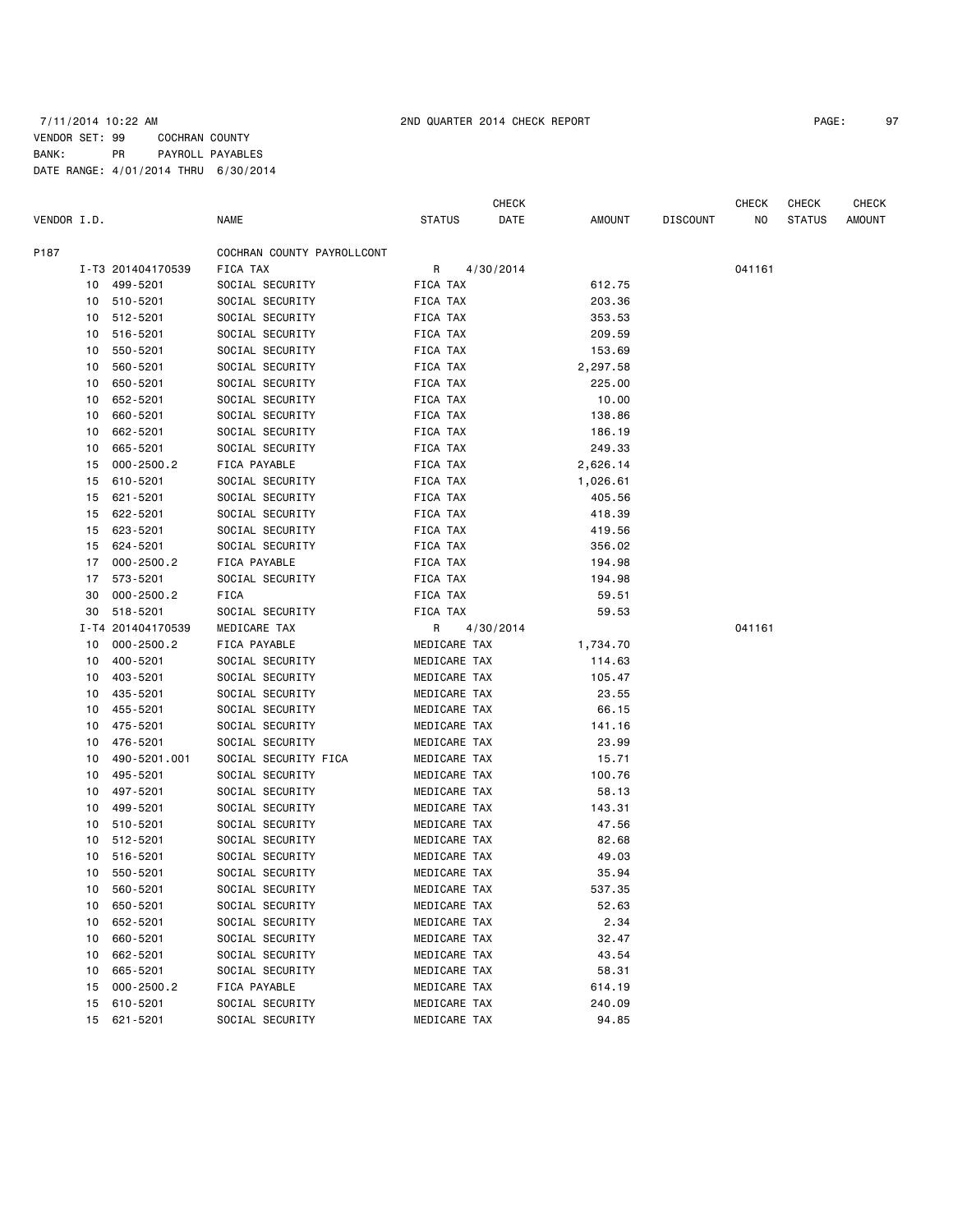# 7/11/2014 10:22 AM 2ND QUARTER 2014 CHECK REPORT PAGE: 98 VENDOR SET: 99 COCHRAN COUNTY BANK: PR PAYROLL PAYABLES DATE RANGE: 4/01/2014 THRU 6/30/2014

| VENDOR I.D. |    |                      | <b>NAME</b>                | <b>STATUS</b>     | <b>CHECK</b><br>DATE                         | AMOUNT   | <b>DISCOUNT</b> | CHECK<br>NO. | CHECK<br><b>STATUS</b> | <b>CHECK</b><br>AMOUNT |
|-------------|----|----------------------|----------------------------|-------------------|----------------------------------------------|----------|-----------------|--------------|------------------------|------------------------|
| P187        |    |                      | COCHRAN COUNTY PAYROLLCONT |                   |                                              |          |                 |              |                        |                        |
|             |    | I-T4 201404170539    | MEDICARE TAX               | R                 | 4/30/2014                                    |          |                 | 041161       |                        |                        |
|             |    | 15 622-5201          | SOCIAL SECURITY            | MEDICARE TAX      |                                              | 97.85    |                 |              |                        |                        |
|             | 15 | 623-5201             | SOCIAL SECURITY            | MEDICARE TAX      |                                              | 98.13    |                 |              |                        |                        |
|             | 15 | 624-5201             | SOCIAL SECURITY            | MEDICARE TAX      |                                              | 83.26    |                 |              |                        |                        |
|             | 17 | $000 - 2500.2$       | FICA PAYABLE               | MEDICARE TAX      |                                              | 45.60    |                 |              |                        |                        |
|             | 17 | 573-5201             | SOCIAL SECURITY            | MEDICARE TAX      |                                              | 45.60    |                 |              |                        |                        |
|             | 30 | $000 - 2500.2$       | FICA                       | MEDICARE TAX      |                                              | 13.91    |                 |              |                        |                        |
|             | 30 | 518-5201             | SOCIAL SECURITY            | MEDICARE TAX      |                                              | 13.91    |                 |              |                        | 41,500.47              |
|             |    |                      |                            |                   |                                              |          |                 |              |                        |                        |
| T218        |    |                      | TEXAS ASS'N OF COUNTIES    |                   |                                              |          |                 |              |                        |                        |
|             |    | I-11 201404170539    | EMPLOYEE PREMIUMS          | R                 | 4/30/2014                                    |          |                 | 041162       |                        |                        |
|             | 10 | 400-5202             | GROUP INSURANCE            | EMPLOYEE PREMIUMS |                                              | 1,488.99 |                 |              |                        |                        |
|             | 10 | 403-5202             | GROUP INSURANCE            | EMPLOYEE PREMIUMS |                                              | 1,601.76 |                 |              |                        |                        |
|             |    | 10 455-5202          | GROUP INSURANCE            | EMPLOYEE PREMIUMS |                                              | 800.88   |                 |              |                        |                        |
|             | 10 | 475-5202             | GROUP INSURANCE            | EMPLOYEE PREMIUMS |                                              | 1,601.76 |                 |              |                        |                        |
|             | 10 | 495-5202             | GROUP INSURANCE            | EMPLOYEE PREMIUMS |                                              | 1,601.76 |                 |              |                        |                        |
|             | 10 | 497-5202             | GROUP INSURANCE            | EMPLOYEE PREMIUMS |                                              | 800.88   |                 |              |                        |                        |
|             | 10 | 499-5202             | GROUP INSURANCE            | EMPLOYEE PREMIUMS |                                              | 2,402.64 |                 |              |                        |                        |
|             | 10 | 510-5202             | GROUP INSURANCE            | EMPLOYEE PREMIUMS |                                              | 800.88   |                 |              |                        |                        |
|             | 10 | 512-5202             | GROUP INSURANCE            | EMPLOYEE PREMIUMS |                                              | 2,402.64 |                 |              |                        |                        |
|             | 10 | 516-5202             | GROUP INSURANCE [50%]      | EMPLOYEE PREMIUMS |                                              | 822.59   |                 |              |                        |                        |
|             | 10 | 550-5202             | GROUP INSURANCE            | EMPLOYEE PREMIUMS |                                              | 800.88   |                 |              |                        |                        |
|             | 10 | 560-5202             | GROUP INSURANCE            | EMPLOYEE PREMIUMS |                                              | 8,809.68 |                 |              |                        |                        |
|             | 10 | 650-5202             | GROUP INSURANCE            | EMPLOYEE PREMIUMS |                                              | 839.72   |                 |              |                        |                        |
|             | 10 | 652-5202             | GROUP INSURANCE            | EMPLOYEE PREMIUMS |                                              | 38.84    |                 |              |                        |                        |
|             | 10 | 660-5202             | GROUP INSURANCE [35%]      | EMPLOYEE PREMIUMS |                                              | 545.40   |                 |              |                        |                        |
|             | 10 | 662-5202             | GROUP INSURANCE            | EMPLOYEE PREMIUMS |                                              | 723.20   |                 |              |                        |                        |
|             | 10 | 665-5202             | GROUP INSURANCE            | EMPLOYEE PREMIUMS |                                              | 800.88   |                 |              |                        |                        |
|             | 15 | 610-5202             | GROUP INSURANCE            | EMPLOYEE PREMIUMS |                                              | 3,316.29 |                 |              |                        |                        |
|             | 15 | 621-5202             | GROUP INSURANCE            | EMPLOYEE PREMIUMS |                                              | 1,601.76 |                 |              |                        |                        |
|             | 15 | 622-5202             | GROUP INSURANCE            | EMPLOYEE PREMIUMS |                                              | 1,601.76 |                 |              |                        |                        |
|             | 15 | 623-5202             | GROUP INSURANCE            | EMPLOYEE PREMIUMS |                                              | 1,601.76 |                 |              |                        |                        |
|             | 15 | 624-5202             | GROUP INSURANCE            | EMPLOYEE PREMIUMS |                                              | 1,601.76 |                 |              |                        |                        |
|             | 17 | 573-5202             | GROUP HEALTH INSURANCE     | EMPLOYEE PREMIUMS |                                              | 800.88   |                 |              |                        |                        |
|             | 30 | 518-5202             | GROUP INSURANCE [15%]      | EMPLOYEE PREMIUMS |                                              | 233.77   |                 |              |                        |                        |
|             |    | I-12 201404170539    | GROUP LIFE INSURANCE       | R                 | 4/30/2014                                    |          |                 | 041162       |                        |                        |
|             | 10 | 400-5202             | GROUP INSURANCE            |                   | GROUP LIFE INSURANCE                         | 5.30     |                 |              |                        |                        |
|             |    | 10 403-5202          | GROUP INSURANCE            |                   | GROUP LIFE INSURANCE                         | 7.90     |                 |              |                        |                        |
|             |    | 10 455-5202          | GROUP INSURANCE            |                   | GROUP LIFE INSURANCE                         | 3.95     |                 |              |                        |                        |
|             | 10 | 475-5202             | GROUP INSURANCE            |                   | GROUP LIFE INSURANCE                         | 7.90     |                 |              |                        |                        |
|             | 10 | 495-5202             | GROUP INSURANCE            |                   | GROUP LIFE INSURANCE                         | 7.90     |                 |              |                        |                        |
|             |    | 10 497-5202          | GROUP INSURANCE            |                   | GROUP LIFE INSURANCE                         | 3.95     |                 |              |                        |                        |
|             | 10 | 499-5202             | GROUP INSURANCE            |                   | GROUP LIFE INSURANCE                         | 11.85    |                 |              |                        |                        |
|             |    | 10 510-5202          | GROUP INSURANCE            |                   | GROUP LIFE INSURANCE                         | 3.95     |                 |              |                        |                        |
|             | 10 | 512-5202             | GROUP INSURANCE            |                   | GROUP LIFE INSURANCE                         | 11.85    |                 |              |                        |                        |
|             | 10 |                      |                            |                   |                                              |          |                 |              |                        |                        |
|             |    | 516-5202<br>550-5202 | GROUP INSURANCE [50%]      |                   | GROUP LIFE INSURANCE<br>GROUP LIFE INSURANCE | 4.06     |                 |              |                        |                        |
|             | 10 |                      | GROUP INSURANCE            |                   |                                              | 3.95     |                 |              |                        |                        |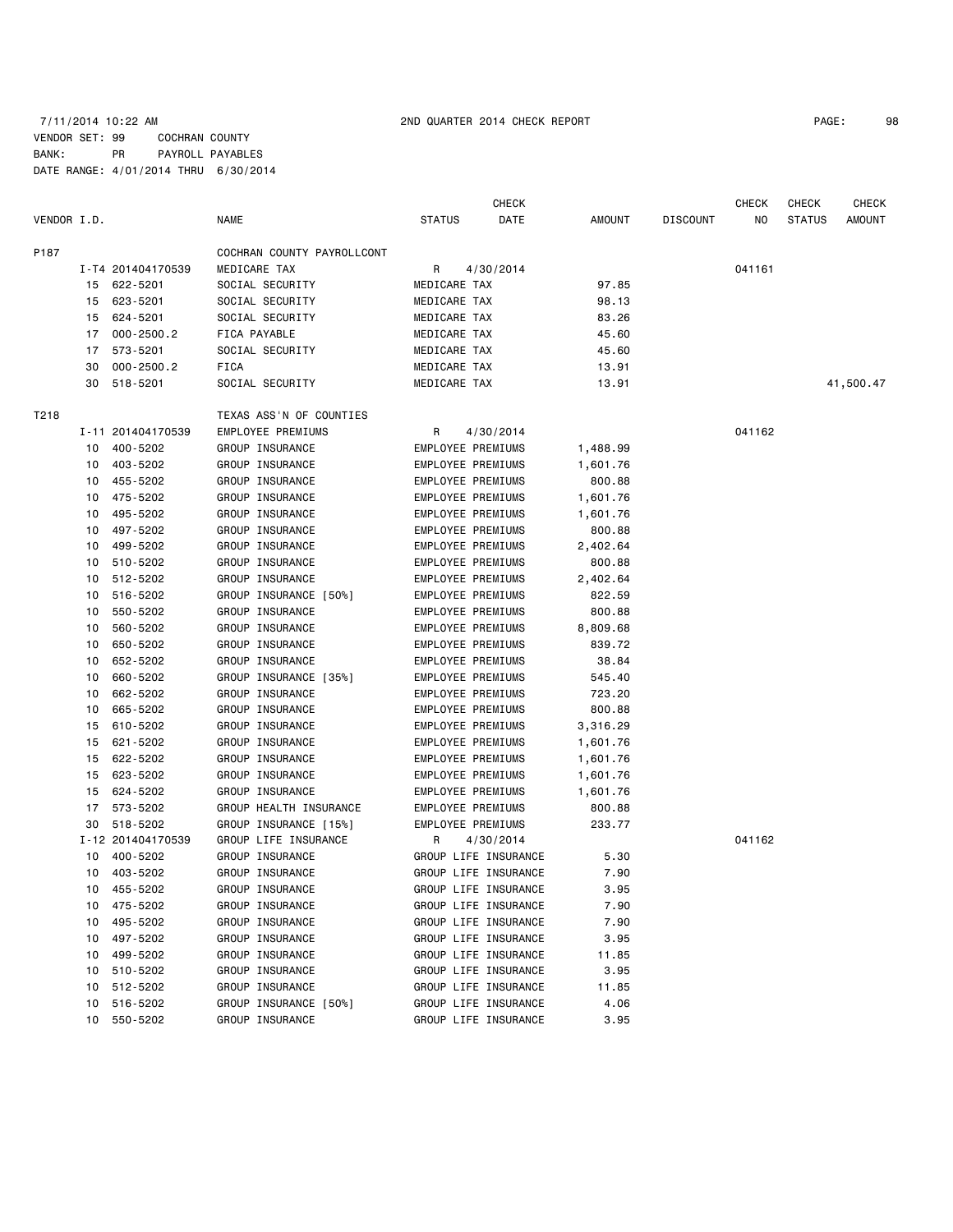# 7/11/2014 10:22 AM 2ND QUARTER 2014 CHECK REPORT PAGE: 99 VENDOR SET: 99 COCHRAN COUNTY BANK: PR PAYROLL PAYABLES DATE RANGE: 4/01/2014 THRU 6/30/2014

|                  |                      |                                | CHECK                 |               |                 | <b>CHECK</b> | CHECK         | <b>CHECK</b>  |
|------------------|----------------------|--------------------------------|-----------------------|---------------|-----------------|--------------|---------------|---------------|
| VENDOR I.D.      |                      | <b>NAME</b>                    | <b>STATUS</b><br>DATE | <b>AMOUNT</b> | <b>DISCOUNT</b> | NO.          | <b>STATUS</b> | <b>AMOUNT</b> |
| T218             |                      | TEXAS ASS'N OF COUNTIECONT     |                       |               |                 |              |               |               |
|                  | I-12 201404170539    | GROUP LIFE INSURANCE           | R<br>4/30/2014        |               |                 | 041162       |               |               |
|                  | 560-5202<br>10       | GROUP INSURANCE                | GROUP LIFE INSURANCE  | 43.45         |                 |              |               |               |
|                  | 10 650-5202          | GROUP INSURANCE                | GROUP LIFE INSURANCE  | 4.14          |                 |              |               |               |
|                  | 652-5202<br>10       | GROUP INSURANCE                | GROUP LIFE INSURANCE  | 0.19          |                 |              |               |               |
|                  | 660-5202<br>10       | GROUP INSURANCE [35%]          | GROUP LIFE INSURANCE  | 2.68          |                 |              |               |               |
|                  | 662-5202<br>10       | GROUP INSURANCE                | GROUP LIFE INSURANCE  | 3.57          |                 |              |               |               |
|                  | 10 665-5202          | GROUP INSURANCE                | GROUP LIFE INSURANCE  | 3.95          |                 |              |               |               |
|                  | 610-5202<br>15       | GROUP INSURANCE                | GROUP LIFE INSURANCE  | 11.69         |                 |              |               |               |
|                  | 15 621-5202          | GROUP INSURANCE                | GROUP LIFE INSURANCE  | 7.90          |                 |              |               |               |
|                  | 15 622-5202          | <b>GROUP INSURANCE</b>         | GROUP LIFE INSURANCE  | 7.90          |                 |              |               |               |
|                  | 15 623-5202          | GROUP INSURANCE                | GROUP LIFE INSURANCE  | 7.90          |                 |              |               |               |
|                  | 15 624-5202          | GROUP INSURANCE                | GROUP LIFE INSURANCE  | 7.90          |                 |              |               |               |
|                  | 573-5202<br>17       | GROUP HEALTH INSURANCE         | GROUP LIFE INSURANCE  | 3.95          |                 |              |               |               |
|                  | 30<br>518-5202       | GROUP INSURANCE [15%]          | GROUP LIFE INSURANCE  | 1.16          |                 |              |               |               |
|                  | I-15 201404170539    | DEPENDENT HEALTH PREM WITHHELD | - R<br>4/30/2014      |               |                 | 041162       |               |               |
|                  | $000 - 2500.4$<br>10 | INSURANCE PAYABLE              | DEPENDENT HEALTH PRE  | 880.96        |                 |              |               |               |
|                  | 15 000-2500.4        | INSURANCE PAYABLE              | DEPENDENT HEALTH PRE  | 880.96        |                 |              |               | 39,582.22     |
|                  |                      |                                |                       |               |                 |              |               |               |
| T266             |                      | TREASURER OF VIRGINIA          |                       |               |                 |              |               |               |
|                  | I-CJS201404170539    | CASE ID#0003452040             | R<br>4/30/2014        |               |                 | 041163       |               |               |
|                  | 10 000-2500.8        | CHILD SUPPORT PAYABLE          | CASE ID#0003452040    | 453.10        |                 |              |               | 453.10        |
| C <sub>253</sub> |                      | COCHRAN COUNTY MONEY MKT       |                       |               |                 |              |               |               |
|                  | I-201404170540       | NON-DEP SUPP DEATH APRIL 2014  | R<br>4/30/2014        |               |                 | 041164       |               |               |
|                  | 10 409-5207          | SUPPLEMENTAL DEATH BENEFITS    |                       |               |                 |              |               |               |
|                  |                      |                                | NON-DEP SUPP DEATH A  | 1,451.50      |                 |              |               | 1,451.50      |
| A067             |                      | AMERICAN FAMILY LIFE ASSURANCE |                       |               |                 |              |               |               |
|                  | I-08 201405220541    | MONTHLY PREMIUM                | R<br>5/30/2014        |               |                 | 041299       |               |               |
|                  | 10 000-2500.4        | INSURANCE PAYABLE              | MONTHLY PREMIUM       | 622.47        |                 |              |               |               |
|                  | 15 000-2500.4        | INSURANCE PAYABLE              | MONTHLY PREMIUM       | 158.95        |                 |              |               |               |
|                  | I-08A201405220541    | MONTHLY PREMIUM                | R<br>5/30/2014        |               |                 | 041299       |               |               |
|                  | 10 000-2500.4        | INSURANCE PAYABLE              | MONTHLY PREMIUM       | 200.46        |                 |              |               | 981.88        |
| C091             |                      | COMPBENEFITS                   |                       |               |                 |              |               |               |
|                  | I-17A201405220541    | VISION MONTHLY PREMIUM         | R<br>5/30/2014        |               |                 | 041300       |               |               |
|                  | 10 000-2500.4        | INSURANCE PAYABLE              | VISION MONTHLY PREMI  | 53.40         |                 |              |               | 53.40         |
|                  |                      |                                |                       |               |                 |              |               |               |
| C253             |                      | COCHRAN COUNTY MONEY MKT       |                       |               |                 |              |               |               |
|                  | I-01 201405220541    | RETIREMENT CONTRIBUTIONS       | R<br>5/30/2014        |               |                 | 041301       |               |               |
|                  | $000 - 2500.3$<br>10 | TCDRS PAYABLE                  | RETIREMENT CONTRIBUT  | 8,400.45      |                 |              |               |               |
|                  | 400-5203<br>10       | RETIREMENT                     | RETIREMENT CONTRIBUT  | 1,027.69      |                 |              |               |               |
|                  | 403-5203<br>10       | RETIREMENT                     | RETIREMENT CONTRIBUT  | 1,008.74      |                 |              |               |               |
|                  | 435-5203<br>10       | RETIREMENT                     | RETIREMENT CONTRIBUT  | 211.15        |                 |              |               |               |
|                  | 455-5203<br>10       | RETIREMENT                     | RETIREMENT CONTRIBUT  | 529.27        |                 |              |               |               |
|                  | 475-5203<br>10       | RETIREMENT                     | RETIREMENT CONTRIBUT  | 1,265.61      |                 |              |               |               |
|                  | 476-5203<br>10       | RETIREMENT                     | RETIREMENT CONTRIBUT  | 215.16        |                 |              |               |               |
|                  | 10 490-5203.001      | RETIREMENT                     | RETIREMENT CONTRIBUT  | 159.90        |                 |              |               |               |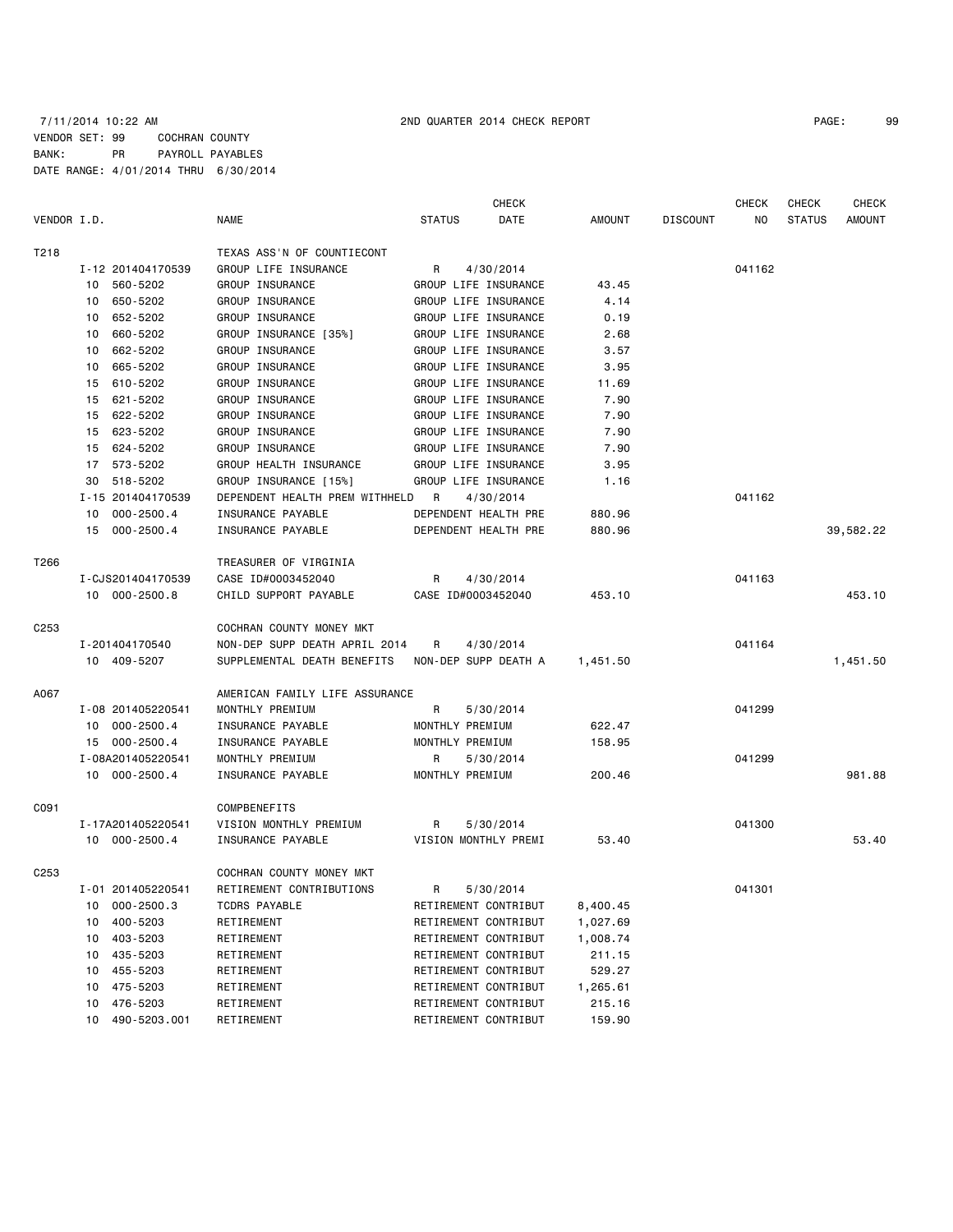# 7/11/2014 10:22 AM 2ND QUARTER 2014 CHECK REPORT PAGE: 100 VENDOR SET: 99 COCHRAN COUNTY BANK: PR PAYROLL PAYABLES DATE RANGE: 4/01/2014 THRU 6/30/2014

CHECK CHECK CHECK CHECK CHECK

| VENDOR I.D.      |    |                   | <b>NAME</b>                    | <b>STATUS</b>        | DATE      | AMOUNT   | <b>DISCOUNT</b> | NO.    | <b>STATUS</b> | AMOUNT    |
|------------------|----|-------------------|--------------------------------|----------------------|-----------|----------|-----------------|--------|---------------|-----------|
| C <sub>253</sub> |    |                   | COCHRAN COUNTY MONEY MCONT     |                      |           |          |                 |        |               |           |
|                  |    | I-01 201405220541 | RETIREMENT CONTRIBUTIONS       | R                    | 5/30/2014 |          |                 | 041301 |               |           |
|                  | 10 | 495-5203          | RETIREMENT                     | RETIREMENT CONTRIBUT |           | 903.37   |                 |        |               |           |
|                  |    | 10 497-5203       | RETIREMENT                     | RETIREMENT CONTRIBUT |           | 531.75   |                 |        |               |           |
|                  | 10 | 499-5203          | RETIREMENT                     | RETIREMENT CONTRIBUT |           | 1,300.53 |                 |        |               |           |
|                  | 10 | 510-5203          | RETIREMENT                     | RETIREMENT CONTRIBUT |           | 351.00   |                 |        |               |           |
|                  | 10 | 512-5203          | RETIREMENT                     | RETIREMENT CONTRIBUT |           | 1,019.51 |                 |        |               |           |
|                  | 10 | 516-5203          | RETIREMENT                     | RETIREMENT CONTRIBUT |           | 437.52   |                 |        |               |           |
|                  | 10 | 550-5203          | RETIREMENT                     | RETIREMENT CONTRIBUT |           | 328.17   |                 |        |               |           |
|                  | 10 | 560-5203          | RETIREMENT                     | RETIREMENT CONTRIBUT |           | 4,776.93 |                 |        |               |           |
|                  | 10 | 650-5203          | RETIREMENT                     | RETIREMENT CONTRIBUT |           | 436.69   |                 |        |               |           |
|                  | 10 | 652-5203          | RETIREMENT                     | RETIREMENT CONTRIBUT |           | 20.97    |                 |        |               |           |
|                  | 10 | 660-5203          | RETIREMENT                     | RETIREMENT CONTRIBUT |           | 289.89   |                 |        |               |           |
|                  | 10 | 662-5203          | RETIREMENT                     | RETIREMENT CONTRIBUT |           | 390.40   |                 |        |               |           |
|                  | 10 | 665-5203          | RETIREMENT                     | RETIREMENT CONTRIBUT |           | 396.60   |                 |        |               |           |
|                  | 15 | $000 - 2500.3$    | TCDRS PAYABLE                  | RETIREMENT CONTRIBUT |           | 3,036.61 |                 |        |               |           |
|                  | 15 | 610-5203          | RETIREMENT                     | RETIREMENT CONTRIBUT |           | 2,156.04 |                 |        |               |           |
|                  | 15 | 621-5203          | RETIREMENT                     | RETIREMENT CONTRIBUT |           | 850.38   |                 |        |               |           |
|                  | 15 | 622-5203          | RETIREMENT                     | RETIREMENT CONTRIBUT |           | 886.49   |                 |        |               |           |
|                  | 15 | 623-5203          | RETIREMENT                     | RETIREMENT CONTRIBUT |           | 881.61   |                 |        |               |           |
|                  | 15 | 624-5203          | RETIREMENT                     | RETIREMENT CONTRIBUT |           | 864.86   |                 |        |               |           |
|                  | 17 | $000 - 2500.3$    | TCDRS PAYABLE                  | RETIREMENT CONTRIBUT |           | 219.37   |                 |        |               |           |
|                  | 17 | 573-5203          | RETIREMENT                     | RETIREMENT CONTRIBUT |           | 407.41   |                 |        |               |           |
|                  | 30 | $000 - 2500.3$    | <b>TCDRS</b>                   | RETIREMENT CONTRIBUT |           | 66.90    |                 |        |               |           |
|                  | 30 | 518-5203          | RETIREMENT                     | RETIREMENT CONTRIBUT |           | 124.24   |                 |        |               | 33,495.21 |
|                  |    |                   |                                |                      |           |          |                 |        |               |           |
| C300             |    |                   | COCHRAN COUNTY SCHOOLS FEDERAL |                      |           |          |                 |        |               |           |
|                  |    | I-18A201405220541 | MONTHLY PREMUIM                | R                    | 5/30/2014 |          |                 | 041302 |               |           |
|                  |    | 10 000-2500.4     | INSURANCE PAYABLE              | MONTHLY PREMUIM      |           | 8,776.27 |                 |        |               |           |
|                  | 15 | $000 - 2500.4$    | INSURANCE PAYABLE              | MONTHLY PREMUIM      |           | 2,015.33 |                 |        |               |           |
|                  | 30 | $000 - 2500.4$    | AFLAC                          | MONTHLY PREMUIM      |           | 185.35   |                 |        |               | 10,976.95 |
| <b>NO17</b>      |    |                   | NATIONAL FARM LIFE             |                      |           |          |                 |        |               |           |
|                  |    | I-05 201405220541 | NFL PREMIUM                    | R                    | 5/30/2014 |          |                 | 041303 |               |           |
|                  |    | 10 000-2500.4     | INSURANCE PAYABLE              | NFL PREMIUM          |           | 243.13   |                 |        |               |           |
|                  |    | 15 000-2500.4     | INSURANCE PAYABLE              | NFL PREMIUM          |           | 34.33    |                 |        |               |           |
|                  |    | I-05A201405220541 | AFTER TAX PREM                 | R                    | 5/30/2014 |          |                 | 041303 |               |           |
|                  |    | 10 000-2500.4     | INSURANCE PAYABLE              | AFTER TAX PREM       |           | 114.21   |                 |        |               |           |
|                  | 15 | 000-2500.4        | INSURANCE PAYABLE              | AFTER TAX PREM       |           | 40.94    |                 |        |               | 432.61    |
| N060             |    |                   | NATIONWIDE RETIREMENT SOL      |                      |           |          |                 |        |               |           |
|                  |    | I-04 201405220541 | DEFERRED COMP WITHHELD         | R                    | 5/30/2014 |          |                 | 041304 |               |           |
|                  | 10 | 000-2500.7        | PEBSCO DEF COMP PAYABLE        | DEFERRED COMP WITHHE |           | 2,226.00 |                 |        |               |           |
|                  |    | 15 000-2500.7     | PEBSCO DEF COMP PAYABLE        | DEFERRED COMP WITHHE |           | 1,325.00 |                 |        |               | 3,551.00  |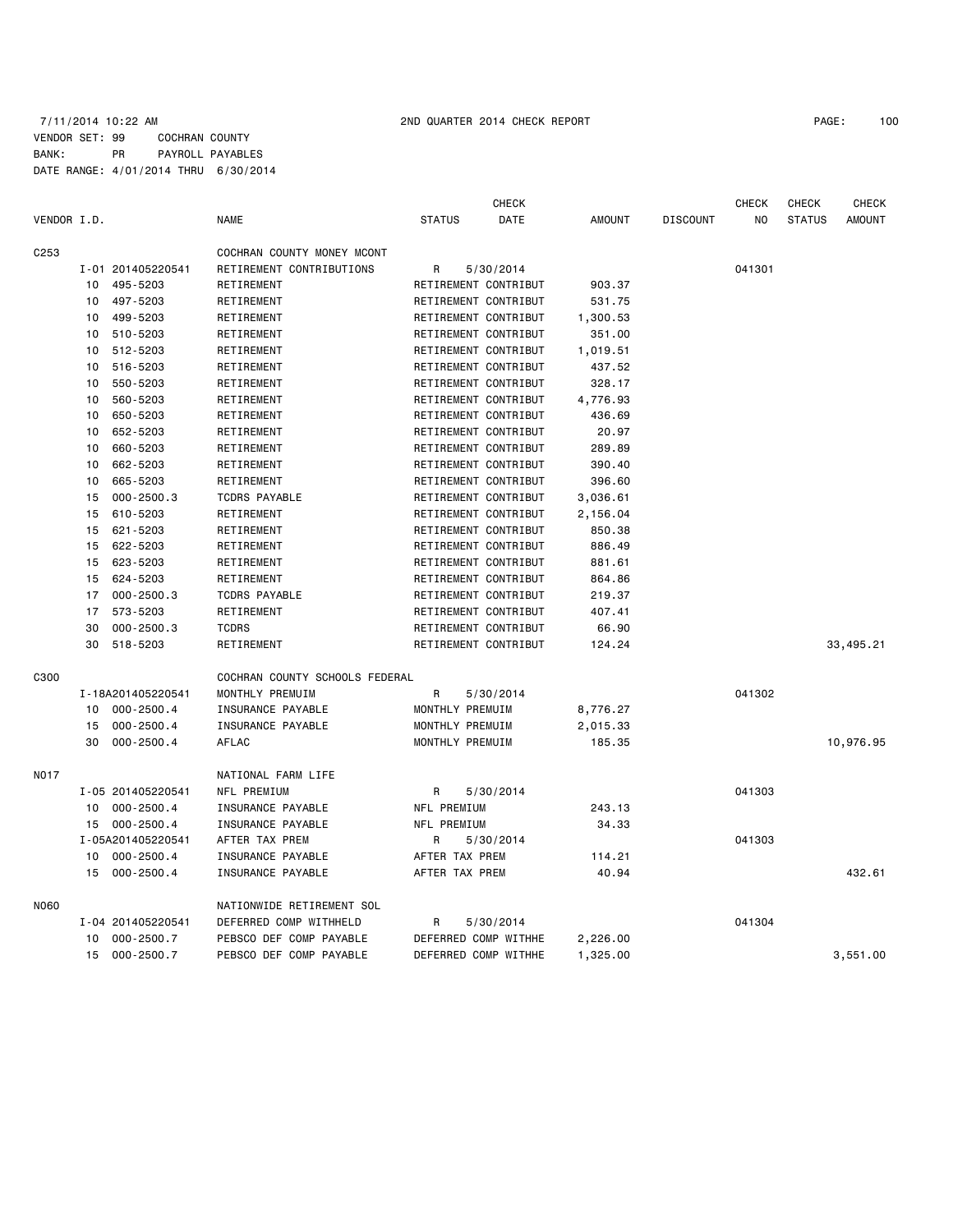# 7/11/2014 10:22 AM 2ND QUARTER 2014 CHECK REPORT PAGE: 101 VENDOR SET: 99 COCHRAN COUNTY

BANK: PR PAYROLL PAYABLES DATE RANGE: 4/01/2014 THRU 6/30/2014

|             |          |                      |                                    | <b>CHECK</b>         |                      |                 |                 |        | <b>CHECK</b>  | <b>CHECK</b>  |
|-------------|----------|----------------------|------------------------------------|----------------------|----------------------|-----------------|-----------------|--------|---------------|---------------|
| VENDOR I.D. |          |                      | <b>NAME</b>                        | <b>STATUS</b>        | DATE                 | AMOUNT          | <b>DISCOUNT</b> | NO.    | <b>STATUS</b> | <b>AMOUNT</b> |
| N081        |          |                      | NATIONAL FAMILY CARE LIFE INSU     |                      |                      |                 |                 |        |               |               |
|             |          | I-21 201405220541    | NATIONAL FAMILY CARE               | R                    | 5/30/2014            |                 |                 | 041305 |               |               |
|             |          | 10 000-2500.4        | INSURANCE PAYABLE                  |                      | NATIONAL FAMILY CARE | 139.10          |                 |        |               | 139.10        |
| 0029        |          |                      | OFFICE OF THE ATTORNEY GE          |                      |                      |                 |                 |        |               |               |
|             |          | I-CLL201405220541    | CAUSE#13-05-23497                  | R                    | 5/30/2014            |                 |                 | 041306 |               |               |
|             |          | 10 000-2500.8        | CHILD SUPPORT PAYABLE              |                      | CAUSE#13-05-23497    | 570.14          |                 |        |               | 570.14        |
| 0029        |          |                      | OFFICE OF THE ATTORNEY GE          |                      |                      |                 |                 |        |               |               |
|             |          | I-CVS201405220541    | CAUSE#13-10-4340                   | R                    | 5/30/2014            |                 |                 | 041307 |               |               |
|             |          | 10 000-2500.8        | CHILD SUPPORT PAYABLE              | CAUSE#13-10-4340     |                      | 900.00          |                 |        |               | 900.00        |
| P187        |          |                      | COCHRAN COUNTY PAYROLL TA          |                      |                      |                 |                 |        |               |               |
|             |          | I-T1 201405220541    | FEDERAL INCOME TAX W/H             | R                    | 5/30/2014            |                 |                 | 041308 |               |               |
|             |          | 10 000-2500.1        | WITHHOLDING TAX PAYABLE            |                      | FEDERAL INCOME TAX W | 11,924.62       |                 |        |               |               |
|             | 15       | 000-2500.1           | WITHHOLDING TAX PAYABLE            |                      | FEDERAL INCOME TAX W | 3,812.98        |                 |        |               |               |
|             | 17       | $000 - 2500.1$       | WITHHOLDING TAX PAYABLE            |                      | FEDERAL INCOME TAX W | 264.48          |                 |        |               |               |
|             | 30       | $000 - 2500.1$       | FEDERAL WITHOLDING                 |                      | FEDERAL INCOME TAX W | 116.82          |                 |        |               |               |
|             |          | I-T3 201405220541    | FICA TAX                           | R                    | 5/30/2014            |                 |                 | 041308 |               |               |
|             | 10       | $000 - 2500.2$       | FICA PAYABLE                       | FICA TAX             |                      | 7,414.91        |                 |        |               |               |
|             | 10       | 400-5201             | SOCIAL SECURITY                    | FICA TAX             |                      | 490.13          |                 |        |               |               |
|             | 10       | 403-5201             | SOCIAL SECURITY                    | FICA TAX             |                      | 412.43          |                 |        |               |               |
|             | 10       | 435-5201             | SOCIAL SECURITY                    | FICA TAX             |                      | 100.71          |                 |        |               |               |
|             | 10       | 455-5201             | SOCIAL SECURITY                    | FICA TAX             |                      | 252.42          |                 |        |               |               |
|             | 10       | 475-5201             | SOCIAL SECURITY                    | FICA TAX             |                      | 616.03          |                 |        |               |               |
|             | 10       | 476-5201             | SOCIAL SECURITY                    | FICA TAX             |                      | 102.61          |                 |        |               |               |
|             | 10       | 490-5201.001         | SOCIAL SECURITY FICA               | FICA TAX             |                      | 76.26           |                 |        |               |               |
|             | 10       | 495-5201             | SOCIAL SECURITY                    | FICA TAX             |                      | 430.84          |                 |        |               |               |
|             | 10       | 497-5201             | SOCIAL SECURITY                    | FICA TAX             |                      | 253.61          |                 |        |               |               |
|             | 10       | 499-5201             | SOCIAL SECURITY                    | FICA TAX             |                      | 613.49          |                 |        |               |               |
|             | 10       | 510-5201             | SOCIAL SECURITY                    | FICA TAX             |                      | 175.83          |                 |        |               |               |
|             | 10       | 512-5201             | SOCIAL SECURITY                    | FICA TAX             |                      | 468.75          |                 |        |               |               |
|             | 10       | 516-5201             | SOCIAL SECURITY                    | FICA TAX             |                      | 212.68          |                 |        |               |               |
|             | 10       | 550-5201             | SOCIAL SECURITY                    | FICA TAX             |                      | 153.69          |                 |        |               |               |
|             | 10       | 560-5201             | SOCIAL SECURITY                    | FICA TAX             |                      | 2,260.74        |                 |        |               |               |
|             | 10       | 650-5201             | SOCIAL SECURITY                    | FICA TAX             |                      | 208.27          |                 |        |               |               |
|             | 10<br>10 | 652-5201<br>660-5201 | SOCIAL SECURITY<br>SOCIAL SECURITY | FICA TAX<br>FICA TAX |                      | 10.00<br>140.91 |                 |        |               |               |
|             | 10       | 662-5201             | SOCIAL SECURITY                    | FICA TAX             |                      | 186.19          |                 |        |               |               |
|             |          | 10 665-5201          | SOCIAL SECURITY                    | FICA TAX             |                      | 249.33          |                 |        |               |               |
|             | 15       | 000-2500.2           | FICA PAYABLE                       | FICA TAX             |                      | 2,622.94        |                 |        |               |               |
|             | 15       | 610-5201             | SOCIAL SECURITY                    | FICA TAX             |                      | 1,026.61        |                 |        |               |               |
|             | 15       | 621-5201             | SOCIAL SECURITY                    | FICA TAX             |                      | 405.56          |                 |        |               |               |
|             | 15       | 622-5201             | SOCIAL SECURITY                    | FICA TAX             |                      | 417.67          |                 |        |               |               |
|             | 15       | 623-5201             | SOCIAL SECURITY                    | FICA TAX             |                      | 417.08          |                 |        |               |               |
|             | 15       | 624-5201             | SOCIAL SECURITY                    | FICA TAX             |                      | 356.02          |                 |        |               |               |
|             | 17       | $000 - 2500.2$       | FICA PAYABLE                       | FICA TAX             |                      | 197.84          |                 |        |               |               |
|             | 17       | 573-5201             | SOCIAL SECURITY                    | FICA TAX             |                      | 197.84          |                 |        |               |               |
|             |          |                      |                                    |                      |                      |                 |                 |        |               |               |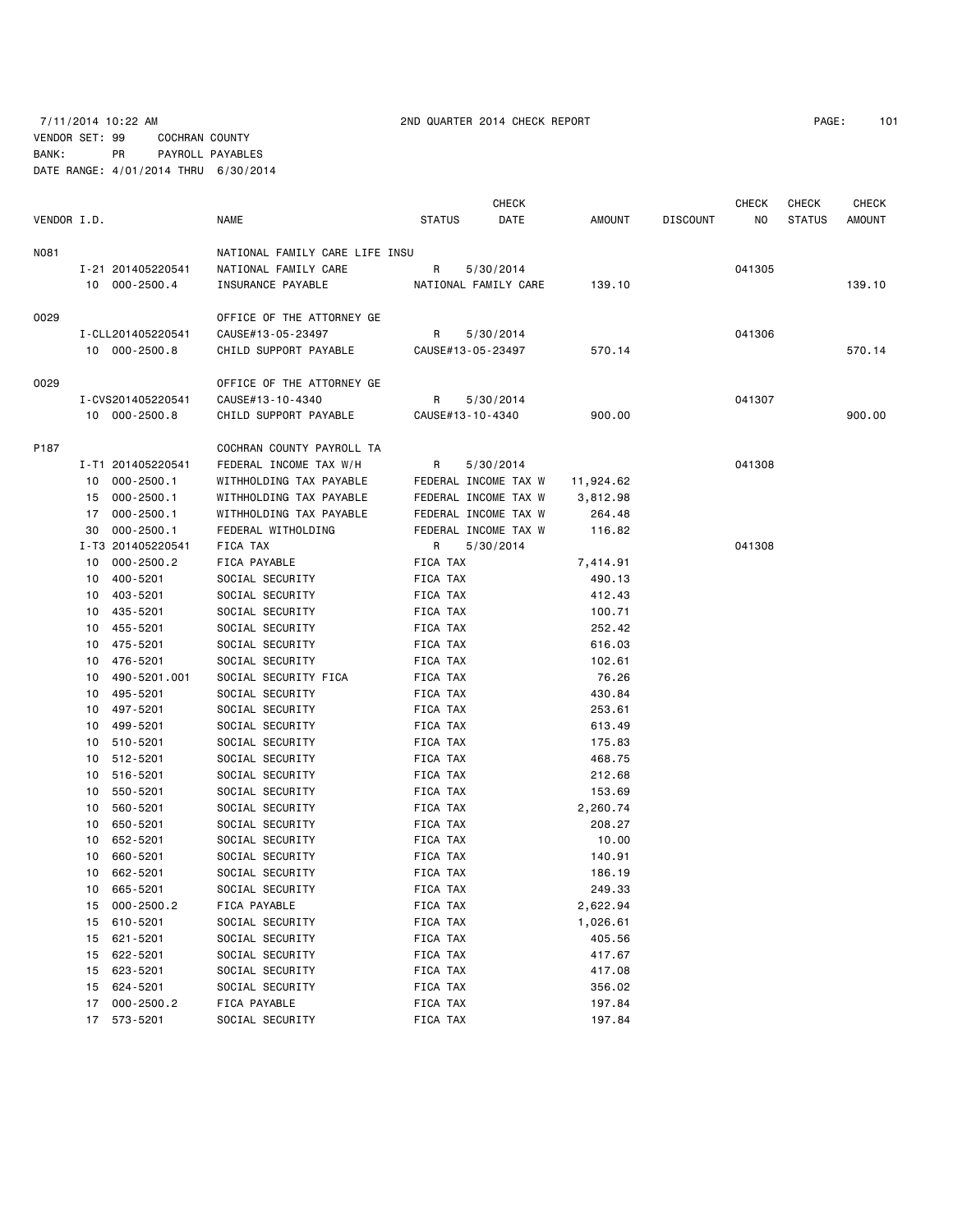|             |    |                   |                            |                          | CHECK     |          |                 | CHECK  | CHECK         | <b>CHECK</b> |
|-------------|----|-------------------|----------------------------|--------------------------|-----------|----------|-----------------|--------|---------------|--------------|
| VENDOR I.D. |    |                   | NAME                       | <b>STATUS</b>            | DATE      | AMOUNT   | <b>DISCOUNT</b> | NO     | <b>STATUS</b> | AMOUNT       |
| P187        |    |                   | COCHRAN COUNTY PAYROLLCONT |                          |           |          |                 |        |               |              |
|             |    | I-T3 201405220541 | FICA TAX                   | R                        | 5/30/2014 |          |                 | 041308 |               |              |
|             | 30 | $000 - 2500.2$    | FICA                       | FICA TAX                 |           | 60.40    |                 |        |               |              |
|             | 30 | 518-5201          | SOCIAL SECURITY            | <b>FICA TAX</b>          |           | 60.39    |                 |        |               |              |
|             |    | I-T4 201405220541 | MEDICARE TAX               | R                        | 5/30/2014 |          |                 | 041308 |               |              |
|             | 10 | $000 - 2500.2$    | FICA PAYABLE               | MEDICARE TAX             |           | 1,734.09 |                 |        |               |              |
|             | 10 | 400-5201          | SOCIAL SECURITY            | MEDICARE TAX             |           | 114.63   |                 |        |               |              |
|             | 10 | 403-5201          | SOCIAL SECURITY            | MEDICARE TAX             |           | 96.45    |                 |        |               |              |
|             | 10 | 435-5201          | SOCIAL SECURITY            | MEDICARE TAX             |           | 23.55    |                 |        |               |              |
|             | 10 | 455-5201          | SOCIAL SECURITY            | MEDICARE TAX             |           | 59.04    |                 |        |               |              |
|             | 10 | 475-5201          | SOCIAL SECURITY            | MEDICARE TAX             |           | 144.07   |                 |        |               |              |
|             | 10 | 476-5201          | SOCIAL SECURITY            | MEDICARE TAX             |           | 23.99    |                 |        |               |              |
|             | 10 | 490-5201.001      | SOCIAL SECURITY FICA       | MEDICARE TAX             |           | 17.84    |                 |        |               |              |
|             | 10 | 495-5201          | SOCIAL SECURITY            | MEDICARE TAX             |           | 100.76   |                 |        |               |              |
|             | 10 | 497-5201          | SOCIAL SECURITY            | MEDICARE TAX             |           | 59.31    |                 |        |               |              |
|             | 10 | 499-5201          | SOCIAL SECURITY            | MEDICARE TAX             |           | 143.48   |                 |        |               |              |
|             | 10 | 510-5201          | SOCIAL SECURITY            | MEDICARE TAX             |           | 41.12    |                 |        |               |              |
|             | 10 | 512-5201          | SOCIAL SECURITY            | MEDICARE TAX             |           | 109.62   |                 |        |               |              |
|             | 10 | 516-5201          | SOCIAL SECURITY            | MEDICARE TAX             |           | 49.74    |                 |        |               |              |
|             | 10 | 550-5201          | SOCIAL SECURITY            | MEDICARE TAX             |           | 35.94    |                 |        |               |              |
|             | 10 | 560-5201          | SOCIAL SECURITY            | MEDICARE TAX             |           | 528.71   |                 |        |               |              |
|             | 10 | 650-5201          | SOCIAL SECURITY            | MEDICARE TAX             |           | 48.71    |                 |        |               |              |
|             | 10 | 652-5201          | SOCIAL SECURITY            | MEDICARE TAX             |           | 2.34     |                 |        |               |              |
|             | 10 | 660-5201          | SOCIAL SECURITY            | MEDICARE TAX             |           | 32.96    |                 |        |               |              |
|             | 10 | 662-5201          | SOCIAL SECURITY            | MEDICARE TAX             |           | 43.54    |                 |        |               |              |
|             | 10 | 665-5201          | SOCIAL SECURITY            | MEDICARE TAX             |           | 58.31    |                 |        |               |              |
|             | 15 | $000 - 2500.2$    | FICA PAYABLE               | MEDICARE TAX             |           | 613.44   |                 |        |               |              |
|             | 15 | 610-5201          |                            |                          |           |          |                 |        |               |              |
|             |    |                   | SOCIAL SECURITY            | MEDICARE TAX             |           | 240.09   |                 |        |               |              |
|             | 15 | 621-5201          | SOCIAL SECURITY            | MEDICARE TAX             |           | 94.85    |                 |        |               |              |
|             | 15 | 622-5201          | SOCIAL SECURITY            | MEDICARE TAX             |           | 97.68    |                 |        |               |              |
|             | 15 | 623-5201          | SOCIAL SECURITY            | MEDICARE TAX             |           | 97.55    |                 |        |               |              |
|             | 15 | 624-5201          | SOCIAL SECURITY            | MEDICARE TAX             |           | 83.26    |                 |        |               |              |
|             | 17 | $000 - 2500.2$    | FICA PAYABLE               | MEDICARE TAX             |           | 46.27    |                 |        |               |              |
|             | 17 | 573-5201          | SOCIAL SECURITY            | MEDICARE TAX             |           | 46.27    |                 |        |               |              |
|             | 30 | $000 - 2500.2$    | FICA                       | MEDICARE TAX             |           | 14.13    |                 |        |               |              |
|             | 30 | 518-5201          | SOCIAL SECURITY            | MEDICARE TAX             |           | 14.12    |                 |        |               | 41,526.94    |
| T218        |    |                   | TEXAS ASS'N OF COUNTIES    |                          |           |          |                 |        |               |              |
|             |    | I-11 201405220541 | EMPLOYEE PREMIUMS          | R                        | 5/30/2014 |          |                 | 041309 |               |              |
|             |    | 10 400-5202       | GROUP INSURANCE            | <b>EMPLOYEE PREMIUMS</b> |           | 1,488.99 |                 |        |               |              |
|             | 10 | 403-5202          | GROUP INSURANCE            | EMPLOYEE PREMIUMS        |           | 1,601.76 |                 |        |               |              |
|             | 10 | 455-5202          | GROUP INSURANCE            | EMPLOYEE PREMIUMS        |           | 800.88   |                 |        |               |              |
|             | 10 | 475-5202          | GROUP INSURANCE            | EMPLOYEE PREMIUMS        |           | 1,601.76 |                 |        |               |              |
|             | 10 | 495-5202          | GROUP INSURANCE            | EMPLOYEE PREMIUMS        |           | 1,601.76 |                 |        |               |              |
|             | 10 | 497-5202          | GROUP INSURANCE            | EMPLOYEE PREMIUMS        |           | 800.88   |                 |        |               |              |
|             | 10 | 499-5202          | GROUP INSURANCE            | EMPLOYEE PREMIUMS        |           | 2,402.64 |                 |        |               |              |
|             | 10 | 510-5202          | GROUP INSURANCE            | EMPLOYEE PREMIUMS        |           | 800.88   |                 |        |               |              |
|             |    | 10 512-5202       | GROUP INSURANCE            | EMPLOYEE PREMIUMS        |           |          |                 |        |               |              |
|             |    |                   |                            |                          |           | 2,402.64 |                 |        |               |              |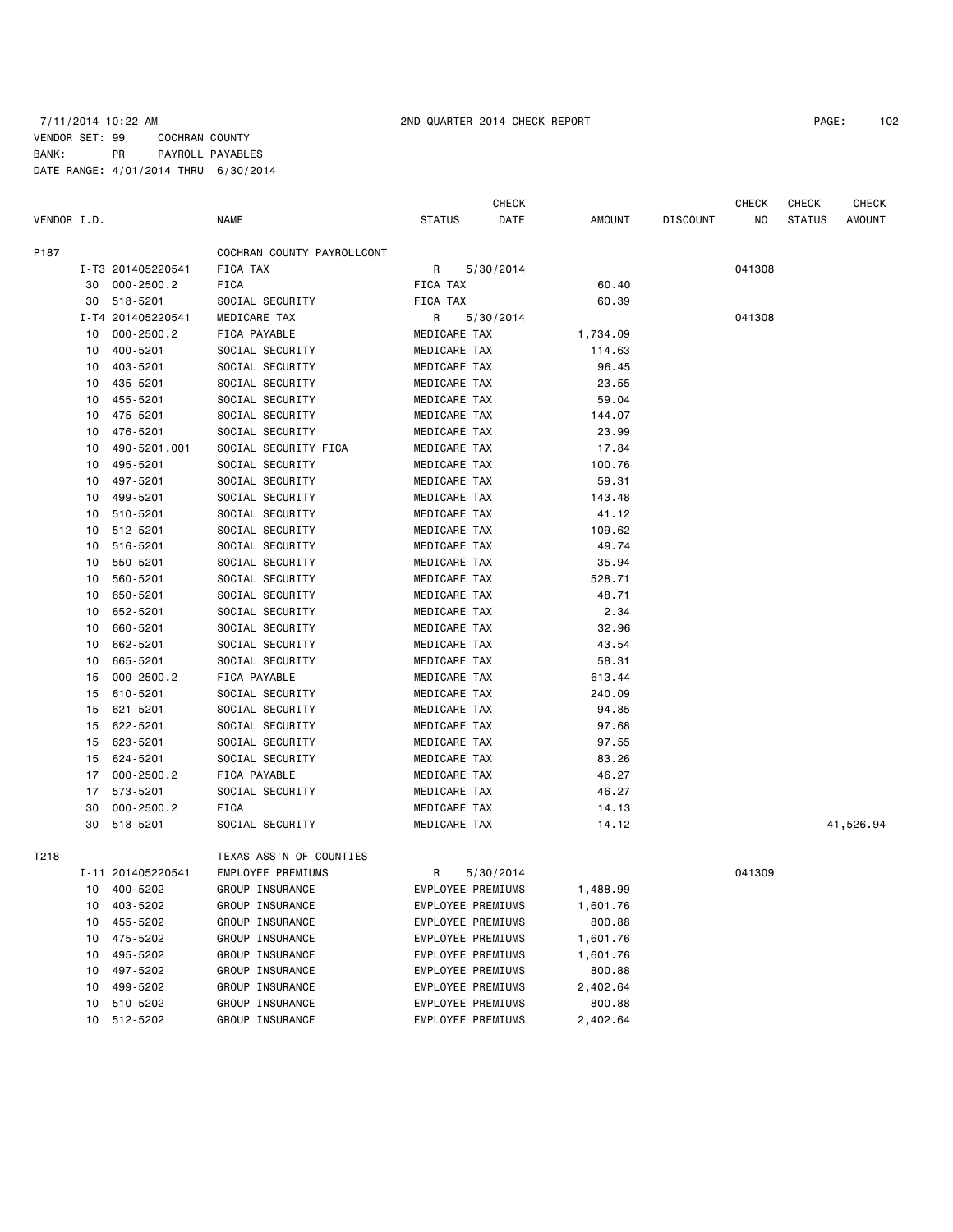|             |    |                   |                                | CHECK                    |          |                 | <b>CHECK</b> | <b>CHECK</b>  | <b>CHECK</b>  |
|-------------|----|-------------------|--------------------------------|--------------------------|----------|-----------------|--------------|---------------|---------------|
| VENDOR I.D. |    |                   | <b>NAME</b>                    | <b>STATUS</b><br>DATE    | AMOUNT   | <b>DISCOUNT</b> | NO.          | <b>STATUS</b> | <b>AMOUNT</b> |
| T218        |    |                   | TEXAS ASS'N OF COUNTIECONT     |                          |          |                 |              |               |               |
|             |    | I-11 201405220541 | EMPLOYEE PREMIUMS              | 5/30/2014<br>R           |          |                 | 041309       |               |               |
|             | 10 | 516-5202          | GROUP INSURANCE [50%]          | EMPLOYEE PREMIUMS        | 822.46   |                 |              |               |               |
|             | 10 | 550-5202          | GROUP INSURANCE                | <b>EMPLOYEE PREMIUMS</b> | 800.88   |                 |              |               |               |
|             | 10 | 560-5202          | GROUP INSURANCE                | EMPLOYEE PREMIUMS        | 8,809.68 |                 |              |               |               |
|             | 10 | 650-5202          | GROUP INSURANCE                | EMPLOYEE PREMIUMS        | 839.72   |                 |              |               |               |
|             | 10 | 652-5202          | GROUP INSURANCE                | EMPLOYEE PREMIUMS        | 38.84    |                 |              |               |               |
|             | 10 | 660-5202          | GROUP INSURANCE [35%]          | EMPLOYEE PREMIUMS        | 545.49   |                 |              |               |               |
|             | 10 | 662-5202          | GROUP INSURANCE                | EMPLOYEE PREMIUMS        | 723.20   |                 |              |               |               |
|             | 10 | 665-5202          | GROUP INSURANCE                | EMPLOYEE PREMIUMS        | 800.88   |                 |              |               |               |
|             | 15 | 610-5202          | GROUP INSURANCE                | <b>EMPLOYEE PREMIUMS</b> | 3,316.29 |                 |              |               |               |
|             | 15 | 621-5202          | GROUP INSURANCE                | EMPLOYEE PREMIUMS        | 1,601.76 |                 |              |               |               |
|             | 15 | 622-5202          | GROUP INSURANCE                | EMPLOYEE PREMIUMS        | 1,601.76 |                 |              |               |               |
|             | 15 | 623-5202          | GROUP INSURANCE                | EMPLOYEE PREMIUMS        | 1,601.76 |                 |              |               |               |
|             | 15 | 624-5202          | GROUP INSURANCE                | EMPLOYEE PREMIUMS        | 1,601.76 |                 |              |               |               |
|             | 17 | 573-5202          | GROUP HEALTH INSURANCE         | EMPLOYEE PREMIUMS        | 800.88   |                 |              |               |               |
|             | 30 | 518-5202          | GROUP INSURANCE [15%]          | EMPLOYEE PREMIUMS        | 233.81   |                 |              |               |               |
|             |    | I-12 201405220541 | GROUP LIFE INSURANCE           | R<br>5/30/2014           |          |                 | 041309       |               |               |
|             | 10 | 400-5202          | GROUP INSURANCE                | GROUP LIFE INSURANCE     | 5.30     |                 |              |               |               |
|             | 10 | 403-5202          | GROUP INSURANCE                | GROUP LIFE INSURANCE     | 7.90     |                 |              |               |               |
|             | 10 | 455-5202          | GROUP INSURANCE                | GROUP LIFE INSURANCE     | 3.95     |                 |              |               |               |
|             | 10 | 475-5202          | GROUP INSURANCE                | GROUP LIFE INSURANCE     | 7.90     |                 |              |               |               |
|             | 10 | 495-5202          | GROUP INSURANCE                | GROUP LIFE INSURANCE     | 7.90     |                 |              |               |               |
|             | 10 | 497-5202          | GROUP INSURANCE                | GROUP LIFE INSURANCE     | 3.95     |                 |              |               |               |
|             | 10 | 499-5202          | GROUP INSURANCE                | GROUP LIFE INSURANCE     | 11.85    |                 |              |               |               |
|             | 10 | 510-5202          | GROUP INSURANCE                | GROUP LIFE INSURANCE     | 3.95     |                 |              |               |               |
|             | 10 | 512-5202          | GROUP INSURANCE                | GROUP LIFE INSURANCE     | 11.85    |                 |              |               |               |
|             | 10 | 516-5202          | GROUP INSURANCE [50%]          | GROUP LIFE INSURANCE     | 4.06     |                 |              |               |               |
|             | 10 | 550-5202          | GROUP INSURANCE                | GROUP LIFE INSURANCE     | 3.95     |                 |              |               |               |
|             | 10 | 560-5202          | GROUP INSURANCE                | GROUP LIFE INSURANCE     | 43.45    |                 |              |               |               |
|             | 10 | 650-5202          | GROUP INSURANCE                | GROUP LIFE INSURANCE     | 4.14     |                 |              |               |               |
|             | 10 | 652-5202          | GROUP INSURANCE                | GROUP LIFE INSURANCE     | 0.19     |                 |              |               |               |
|             | 10 | 660-5202          | GROUP INSURANCE [35%]          | GROUP LIFE INSURANCE     | 2.69     |                 |              |               |               |
|             | 10 | 662-5202          | GROUP INSURANCE                | GROUP LIFE INSURANCE     | 3.57     |                 |              |               |               |
|             | 10 | 665-5202          | GROUP INSURANCE                | GROUP LIFE INSURANCE     | 3.95     |                 |              |               |               |
|             | 15 | 610-5202          | GROUP INSURANCE                | GROUP LIFE INSURANCE     | 11.69    |                 |              |               |               |
|             | 15 | 621-5202          | GROUP INSURANCE                | GROUP LIFE INSURANCE     | 7.90     |                 |              |               |               |
|             | 15 | 622-5202          | GROUP INSURANCE                | GROUP LIFE INSURANCE     | 7.90     |                 |              |               |               |
|             | 15 | 623-5202          | GROUP INSURANCE                | GROUP LIFE INSURANCE     | 7.90     |                 |              |               |               |
|             | 15 | 624-5202          | GROUP INSURANCE                | GROUP LIFE INSURANCE     | 7.90     |                 |              |               |               |
|             | 17 | 573-5202          | GROUP HEALTH INSURANCE         | GROUP LIFE INSURANCE     | 3.95     |                 |              |               |               |
|             | 30 | 518-5202          | GROUP INSURANCE [15%]          | GROUP LIFE INSURANCE     | 1.15     |                 |              |               |               |
|             |    | I-15 201405220541 | DEPENDENT HEALTH PREM WITHHELD | R<br>5/30/2014           |          |                 | 041309       |               |               |
|             | 10 | $000 - 2500.4$    | INSURANCE PAYABLE              | DEPENDENT HEALTH PRE     | 880.96   |                 |              |               |               |
|             | 15 | $000 - 2500.4$    | <b>INSURANCE PAYABLE</b>       | DEPENDENT HEALTH PRE     | 880.96   |                 |              |               | 39,582.22     |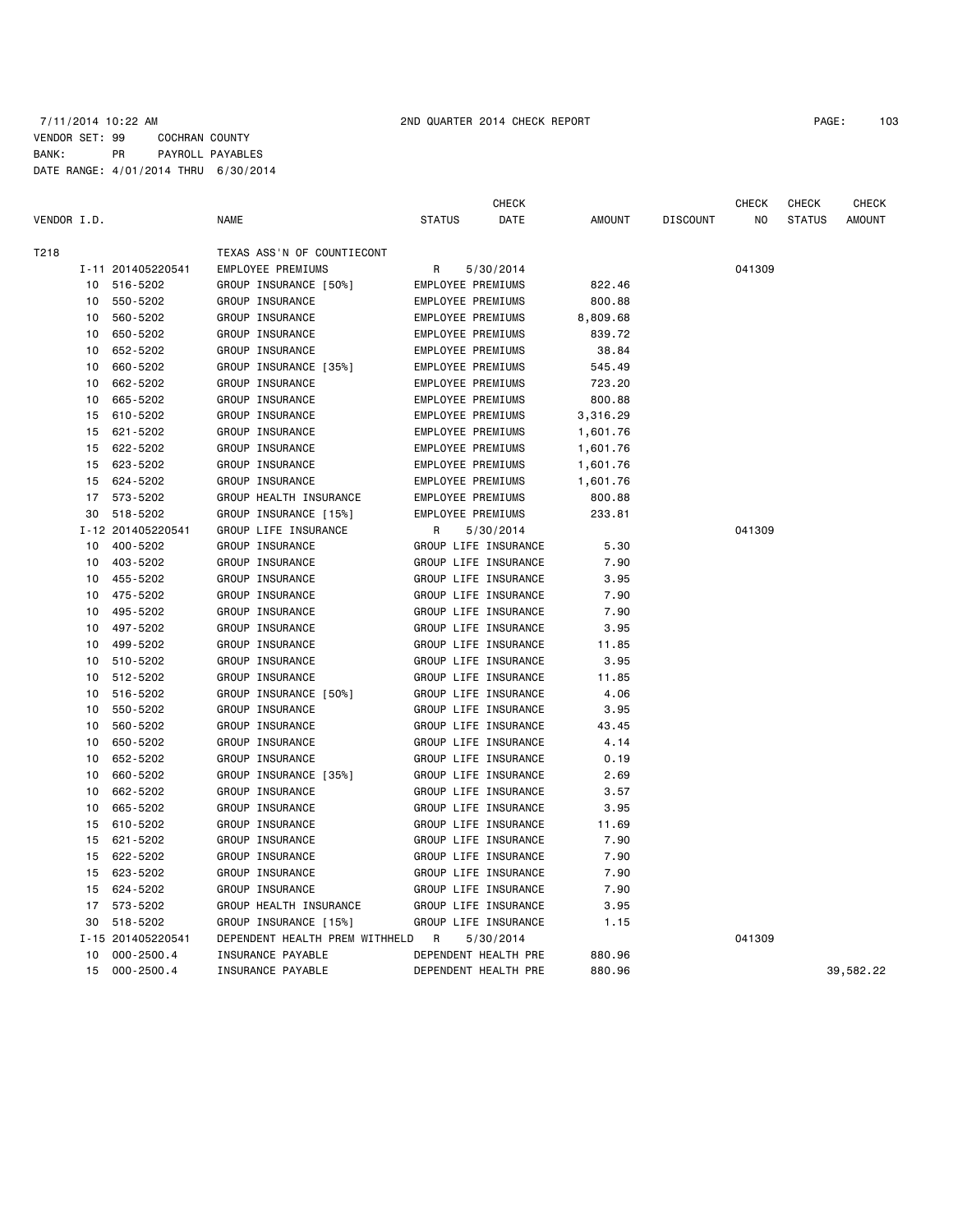# VENDOR SET: 99 COCHRAN COUNTY BANK: PR PAYROLL PAYABLES

DATE RANGE: 4/01/2014 THRU 6/30/2014

|             |    |                   |                                |                 | <b>CHECK</b>         |          |                 | <b>CHECK</b> | CHECK         | <b>CHECK</b>  |
|-------------|----|-------------------|--------------------------------|-----------------|----------------------|----------|-----------------|--------------|---------------|---------------|
| VENDOR I.D. |    |                   | <b>NAME</b>                    | <b>STATUS</b>   | DATE                 | AMOUNT   | <b>DISCOUNT</b> | NO.          | <b>STATUS</b> | <b>AMOUNT</b> |
| T266        |    |                   | TREASURER OF VIRGINIA          |                 |                      |          |                 |              |               |               |
|             |    | I-CJS201405220541 | CASE ID#0003452040             | R               | 5/30/2014            |          |                 | 041310       |               |               |
|             |    | 10 000-2500.8     | CHILD SUPPORT PAYABLE          |                 | CASE ID#0003452040   | 453.10   |                 |              |               | 453.10        |
| C253        |    |                   | COCHRAN COUNTY MONEY MKT       |                 |                      |          |                 |              |               |               |
|             |    | I-201405230542    | NON-DEPT SUPP DEATH            | R               | 5/30/2014            |          |                 | 041311       |               |               |
|             |    | 10 409-5207       | SUPPLEMENTAL DEATH BENEFITS    |                 | MAY 2014 SUPP DEATH  | 1,457.04 |                 |              |               | 1,457.04      |
| A067        |    |                   | AMERICAN FAMILY LIFE ASSURANCE |                 |                      |          |                 |              |               |               |
|             |    | I-08 201406230543 | MONTHLY PREMIUM                | R               | 6/30/2014            |          |                 | 041461       |               |               |
|             |    | 10 000-2500.4     | INSURANCE PAYABLE              | MONTHLY PREMIUM |                      | 622.47   |                 |              |               |               |
|             |    | 15 000-2500.4     | INSURANCE PAYABLE              | MONTHLY PREMIUM |                      | 158.95   |                 |              |               |               |
|             |    | I-08A201406230543 | MONTHLY PREMIUM                | R               | 6/30/2014            |          |                 | 041461       |               |               |
|             |    | 10 000-2500.4     | INSURANCE PAYABLE              | MONTHLY PREMIUM |                      | 200.46   |                 |              |               | 981.88        |
| C091        |    |                   | COMPBENEFITS                   |                 |                      |          |                 |              |               |               |
|             |    | I-17A201406230543 | VISION MONTHLY PREMIUM         | R               | 6/30/2014            |          |                 | 041462       |               |               |
|             |    | 10 000-2500.4     | INSURANCE PAYABLE              |                 | VISION MONTHLY PREMI | 53.40    |                 |              |               | 53,40         |
| C253        |    |                   | COCHRAN COUNTY MONEY MKT       |                 |                      |          |                 |              |               |               |
|             |    | I-01 201406230543 | RETIREMENT CONTRIBUTIONS       | R               | 6/30/2014            |          |                 | 041463       |               |               |
|             | 10 | $000 - 2500.3$    | <b>TCDRS PAYABLE</b>           |                 | RETIREMENT CONTRIBUT | 8,338.32 |                 |              |               |               |
|             |    | 10 400-5203       | RETIREMENT                     |                 | RETIREMENT CONTRIBUT | 1,027.69 |                 |              |               |               |
|             | 10 | 403-5203          | RETIREMENT                     |                 | RETIREMENT CONTRIBUT | 1,048.78 |                 |              |               |               |
|             | 10 | 435-5203          | RETIREMENT                     |                 | RETIREMENT CONTRIBUT | 211.15   |                 |              |               |               |
|             | 10 | 455-5203          | RETIREMENT                     |                 | RETIREMENT CONTRIBUT | 544.65   |                 |              |               |               |
|             | 10 | 475-5203          | RETIREMENT                     |                 | RETIREMENT CONTRIBUT | 1,279.89 |                 |              |               |               |
|             | 10 | 476-5203          | RETIREMENT                     |                 | RETIREMENT CONTRIBUT | 215.16   |                 |              |               |               |
|             | 10 | 490-5203.001      | RETIREMENT                     |                 | RETIREMENT CONTRIBUT | 223.03   |                 |              |               |               |
|             | 10 | 495-5203          | RETIREMENT                     |                 | RETIREMENT CONTRIBUT | 903.37   |                 |              |               |               |
|             | 10 | 497-5203          | RETIREMENT                     |                 | RETIREMENT CONTRIBUT | 531.75   |                 |              |               |               |
|             | 10 | 499-5203          | RETIREMENT                     |                 | RETIREMENT CONTRIBUT | 1,284.32 |                 |              |               |               |
|             | 10 | 510-5203          | RETIREMENT                     |                 | RETIREMENT CONTRIBUT | 351.00   |                 |              |               |               |
|             | 10 | 512-5203          | RETIREMENT                     |                 | RETIREMENT CONTRIBUT | 958.27   |                 |              |               |               |
|             | 10 | 516-5203          | RETIREMENT                     |                 | RETIREMENT CONTRIBUT | 437.52   |                 |              |               |               |
|             | 10 | 550-5203          | RETIREMENT                     |                 | RETIREMENT CONTRIBUT | 328.17   |                 |              |               |               |
|             | 10 | 560-5203          | RETIREMENT                     |                 | RETIREMENT CONTRIBUT | 4,625.51 |                 |              |               |               |
|             | 10 | 650-5203          | RETIREMENT                     |                 | RETIREMENT CONTRIBUT | 417.36   |                 |              |               |               |
|             |    | 10 652-5203       | RETIREMENT                     |                 | RETIREMENT CONTRIBUT | 20.97    |                 |              |               |               |
|             |    | 10 660-5203       | RETIREMENT                     |                 | RETIREMENT CONTRIBUT | 289.89   |                 |              |               |               |
|             |    | 10 662-5203       | RETIREMENT                     |                 | RETIREMENT CONTRIBUT | 390.40   |                 |              |               |               |
|             | 10 | 665-5203          | RETIREMENT                     |                 | RETIREMENT CONTRIBUT | 396.60   |                 |              |               |               |
|             |    | 15 000-2500.3     | <b>TCDRS PAYABLE</b>           |                 | RETIREMENT CONTRIBUT | 3,058.44 |                 |              |               |               |
|             |    | 15 610-5203       | RETIREMENT                     |                 | RETIREMENT CONTRIBUT | 2,156.04 |                 |              |               |               |
|             | 15 | 621-5203          | RETIREMENT                     |                 | RETIREMENT CONTRIBUT | 850.38   |                 |              |               |               |
|             |    | 15 622-5203       | RETIREMENT                     |                 | RETIREMENT CONTRIBUT | 927.03   |                 |              |               |               |
|             |    | 15 623-5203       | RETIREMENT                     |                 | RETIREMENT CONTRIBUT | 881.61   |                 |              |               |               |
|             | 15 | 624-5203          | RETIREMENT                     |                 | RETIREMENT CONTRIBUT | 864.86   |                 |              |               |               |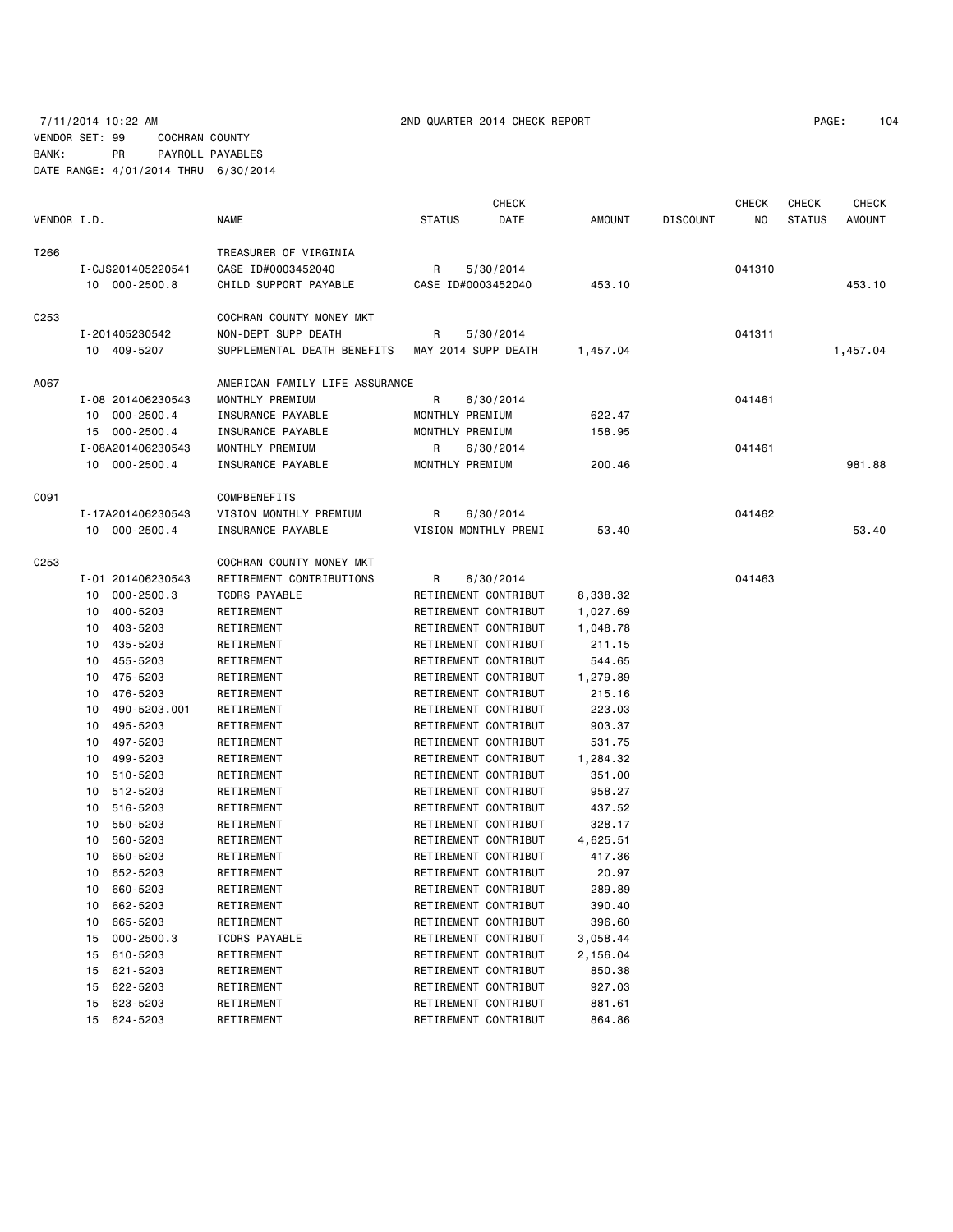# 7/11/2014 10:22 AM 2ND QUARTER 2014 CHECK REPORT PAGE: 105 VENDOR SET: 99 COCHRAN COUNTY BANK: PR PAYROLL PAYABLES DATE RANGE: 4/01/2014 THRU 6/30/2014

| PAGE : | 105 |
|--------|-----|
|--------|-----|

|                  |                      |                                |                           | <b>CHECK</b> |               |                 | <b>CHECK</b> | <b>CHECK</b>  | <b>CHECK</b> |
|------------------|----------------------|--------------------------------|---------------------------|--------------|---------------|-----------------|--------------|---------------|--------------|
| VENDOR I.D.      |                      | <b>NAME</b>                    | <b>STATUS</b>             | DATE         | <b>AMOUNT</b> | <b>DISCOUNT</b> | NO.          | <b>STATUS</b> | AMOUNT       |
| C <sub>253</sub> |                      | COCHRAN COUNTY MONEY MCONT     |                           |              |               |                 |              |               |              |
|                  | I-01 201406230543    | RETIREMENT CONTRIBUTIONS       | R                         | 6/30/2014    |               |                 | 041463       |               |              |
|                  | $000 - 2500.3$<br>17 | <b>TCDRS PAYABLE</b>           | RETIREMENT CONTRIBUT      |              | 218.37        |                 |              |               |              |
|                  | 573-5203<br>17       | RETIREMENT                     | RETIREMENT CONTRIBUT      |              | 405.55        |                 |              |               |              |
|                  | $000 - 2500.3$<br>30 | <b>TCDRS</b>                   | RETIREMENT CONTRIBUT      |              | 66.90         |                 |              |               |              |
|                  | 30 518-5203          | RETIREMENT                     | RETIREMENT CONTRIBUT      |              | 124.24        |                 |              |               | 33, 377.22   |
|                  |                      |                                |                           |              |               |                 |              |               |              |
| C300             |                      | COCHRAN COUNTY SCHOOLS FEDERAL |                           |              |               |                 |              |               |              |
|                  | I-18A201406230543    | MONTHLY PREMUIM                | R                         | 6/30/2014    |               |                 | 041464       |               |              |
|                  | 10 000-2500.4        | <b>INSURANCE PAYABLE</b>       | MONTHLY PREMUIM           |              | 8,859.10      |                 |              |               |              |
|                  | $000 - 2500.4$<br>15 | INSURANCE PAYABLE              | MONTHLY PREMUIM           |              | 2,015.33      |                 |              |               |              |
|                  | 30 000-2500.4        | AFLAC                          | MONTHLY PREMUIM           |              | 199.74        |                 |              |               | 11,074.17    |
| N017             |                      | NATIONAL FARM LIFE             |                           |              |               |                 |              |               |              |
|                  | I-05 201406230543    | NFL PREMIUM                    | R                         | 6/30/2014    |               |                 | 041465       |               |              |
|                  | 10 000-2500.4        | INSURANCE PAYABLE              | NFL PREMIUM               |              | 243.13        |                 |              |               |              |
|                  | $000 - 2500.4$<br>15 | INSURANCE PAYABLE              | NFL PREMIUM               |              | 34.33         |                 |              |               |              |
|                  | I-05A201406230543    | AFTER TAX PREM                 | R.                        | 6/30/2014    |               |                 | 041465       |               |              |
|                  | $000 - 2500.4$<br>10 | INSURANCE PAYABLE              | AFTER TAX PREM            |              | 114.21        |                 |              |               |              |
|                  | 15 000-2500.4        | INSURANCE PAYABLE              | AFTER TAX PREM            |              | 40.94         |                 |              |               | 432.61       |
| N060             |                      | NATIONWIDE RETIREMENT SOL      |                           |              |               |                 |              |               |              |
|                  | I-04 201406230543    | DEFERRED COMP WITHHELD         |                           |              |               |                 | 041466       |               |              |
|                  |                      | PEBSCO DEF COMP PAYABLE        | R<br>DEFERRED COMP WITHHE | 6/30/2014    | 2,226.00      |                 |              |               |              |
|                  | 10 000-2500.7        |                                |                           |              |               |                 |              |               |              |
|                  | 15 000-2500.7        | PEBSCO DEF COMP PAYABLE        | DEFERRED COMP WITHHE      |              | 1,325.00      |                 |              |               | 3,551.00     |
| N081             |                      | NATIONAL FAMILY CARE LIFE INSU |                           |              |               |                 |              |               |              |
|                  | I-21 201406230543    | NATIONAL FAMILY CARE           | R                         | 6/30/2014    |               |                 | 041467       |               |              |
|                  | 10 000-2500.4        | INSURANCE PAYABLE              | NATIONAL FAMILY CARE      |              | 139.10        |                 |              |               | 139.10       |
| 0029             |                      | OFFICE OF THE ATTORNEY GE      |                           |              |               |                 |              |               |              |
|                  | I-CLL201406230543    | CAUSE#13-05-23497              | R                         | 6/30/2014    |               |                 | 041468       |               |              |
|                  | 10 000-2500.8        | CHILD SUPPORT PAYABLE          | CAUSE#13-05-23497         |              | 570.14        |                 |              |               | 570.14       |
| 0029             |                      | OFFICE OF THE ATTORNEY GE      |                           |              |               |                 |              |               |              |
|                  | I-CVS201406230543    | CAUSE#13-10-4340               | R                         | 6/30/2014    |               |                 | 041469       |               |              |
|                  | 10 000-2500.8        | CHILD SUPPORT PAYABLE          | CAUSE#13-10-4340          |              | 900.00        |                 |              |               | 900.00       |
|                  |                      |                                |                           |              |               |                 |              |               |              |
| P187             |                      | COCHRAN COUNTY PAYROLL TA      |                           |              |               |                 |              |               |              |
|                  | I-T1 201406230543    | FEDERAL INCOME TAX W/H         | R                         | 6/30/2014    |               |                 | 041470       |               |              |
|                  | $000 - 2500.1$<br>10 | WITHHOLDING TAX PAYABLE        | FEDERAL INCOME TAX W      |              | 11,753.78     |                 |              |               |              |
|                  | $000 - 2500.1$<br>15 | WITHHOLDING TAX PAYABLE        | FEDERAL INCOME TAX W      |              | 3,856.55      |                 |              |               |              |
|                  | $000 - 2500.1$<br>17 | WITHHOLDING TAX PAYABLE        | FEDERAL INCOME TAX W      |              | 262.94        |                 |              |               |              |
|                  | $000 - 2500.1$<br>30 | FEDERAL WITHOLDING             | FEDERAL INCOME TAX W      |              | 116.83        |                 |              |               |              |
|                  | I-T3 201406230543    | FICA TAX                       | R,                        | 6/30/2014    |               |                 | 041470       |               |              |
|                  | $000 - 2500.2$<br>10 | FICA PAYABLE                   | FICA TAX                  |              | 7,354.74      |                 |              |               |              |
|                  | 400-5201<br>10       | SOCIAL SECURITY                | FICA TAX                  |              | 490.13        |                 |              |               |              |
|                  | 403-5201<br>10       | SOCIAL SECURITY                | FICA TAX                  |              | 431.52        |                 |              |               |              |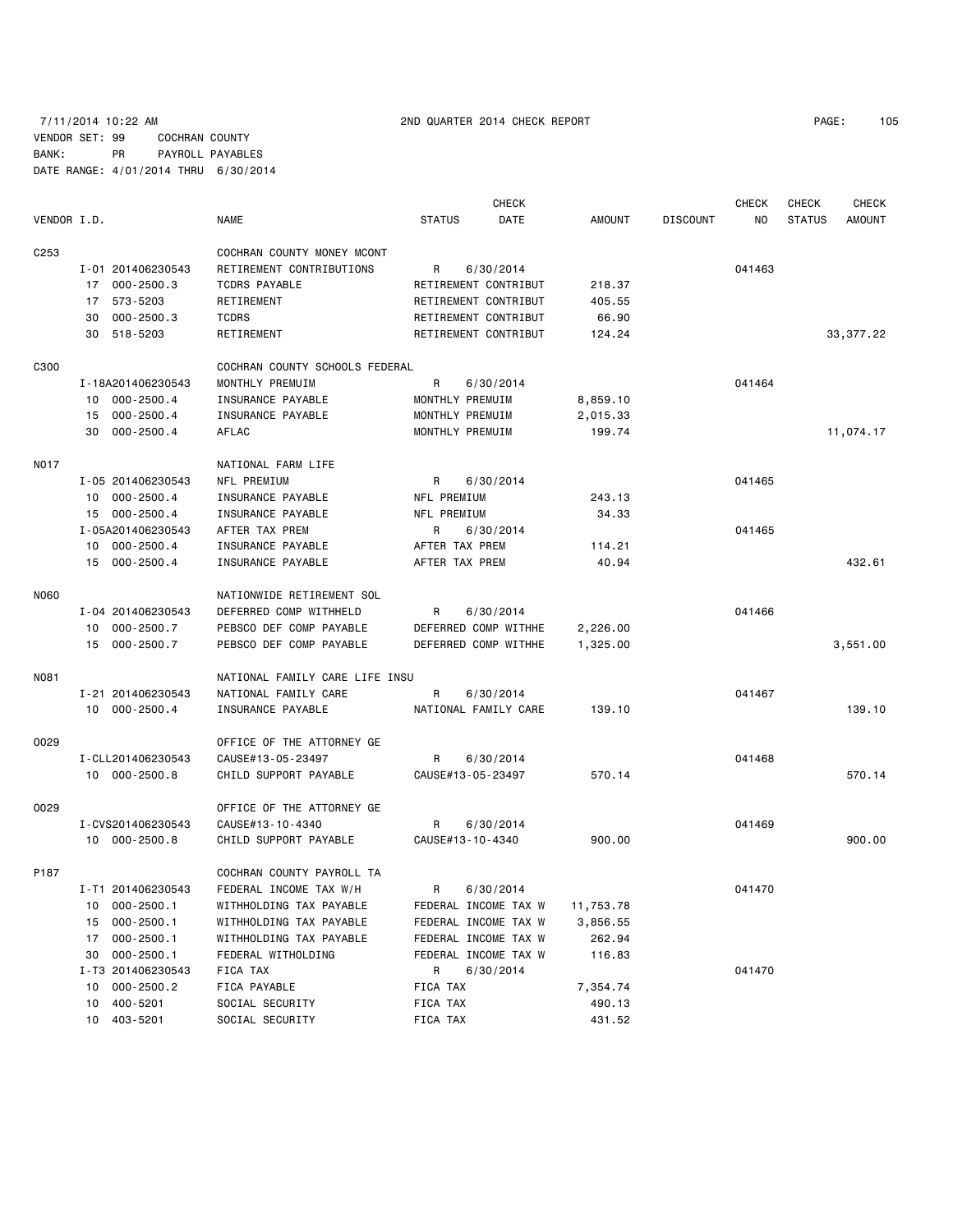# 7/11/2014 10:22 AM 2ND QUARTER 2014 CHECK REPORT PAGE: 106 VENDOR SET: 99 COCHRAN COUNTY BANK: PR PAYROLL PAYABLES DATE RANGE: 4/01/2014 THRU 6/30/2014

CHECK CHECK CHECK CHECK CHECK

| VENDOR I.D. |    |                      | <b>NAME</b>                        | <b>STATUS</b> |              | DATE      | AMOUNT   | <b>DISCOUNT</b> | NO.    | <b>STATUS</b> | <b>AMOUNT</b> |
|-------------|----|----------------------|------------------------------------|---------------|--------------|-----------|----------|-----------------|--------|---------------|---------------|
| P187        |    |                      | COCHRAN COUNTY PAYROLLCONT         |               |              |           |          |                 |        |               |               |
|             |    | I-T3 201406230543    | FICA TAX                           | R             |              | 6/30/2014 |          |                 | 041470 |               |               |
|             |    | 10 435-5201          | SOCIAL SECURITY                    | FICA TAX      |              |           | 100.71   |                 |        |               |               |
|             | 10 | 455-5201             | SOCIAL SECURITY                    | FICA TAX      |              |           | 264.09   |                 |        |               |               |
|             | 10 | 475-5201             | SOCIAL SECURITY                    | FICA TAX      |              |           | 610.41   |                 |        |               |               |
|             | 10 | 476-5201             | SOCIAL SECURITY                    | FICA TAX      |              |           | 102.61   |                 |        |               |               |
|             | 10 | 490-5201.001         | SOCIAL SECURITY FICA               | FICA TAX      |              |           | 106.37   |                 |        |               |               |
|             | 10 | 495-5201             | SOCIAL SECURITY                    | FICA TAX      |              |           | 430.84   |                 |        |               |               |
|             | 10 | 497-5201             | SOCIAL SECURITY                    | FICA TAX      |              |           | 253.61   |                 |        |               |               |
|             | 10 | 499-5201             | SOCIAL SECURITY                    | FICA TAX      |              |           | 605.76   |                 |        |               |               |
|             | 10 | 510-5201             | SOCIAL SECURITY                    | FICA TAX      |              |           | 178.81   |                 |        |               |               |
|             | 10 | 512-5201             | SOCIAL SECURITY                    | FICA TAX      |              |           | 439.53   |                 |        |               |               |
|             | 10 | 516-5201             | SOCIAL SECURITY                    | FICA TAX      |              |           | 212.68   |                 |        |               |               |
|             | 10 | 550-5201             | SOCIAL SECURITY                    | FICA TAX      |              |           | 153.69   |                 |        |               |               |
|             | 10 | 560-5201             | SOCIAL SECURITY                    | FICA TAX      |              |           | 2,188.50 |                 |        |               |               |
|             | 10 | 650-5201             | SOCIAL SECURITY                    | FICA TAX      |              |           | 199.05   |                 |        |               |               |
|             | 10 | 652-5201             | SOCIAL SECURITY                    | FICA TAX      |              |           | 10.00    |                 |        |               |               |
|             | 10 | 660-5201             | SOCIAL SECURITY                    | FICA TAX      |              |           | 140.91   |                 |        |               |               |
|             | 10 | 662-5201             | SOCIAL SECURITY                    | FICA TAX      |              |           | 186.19   |                 |        |               |               |
|             | 10 | 665-5201             | SOCIAL SECURITY                    | FICA TAX      |              |           | 249.33   |                 |        |               |               |
|             | 15 | $000 - 2500.2$       | FICA PAYABLE                       | FICA TAX      |              |           | 2,642.27 |                 |        |               |               |
|             | 15 | 610-5201             | SOCIAL SECURITY                    | FICA TAX      |              |           | 1,026.61 |                 |        |               |               |
|             | 15 | 621-5201             | SOCIAL SECURITY                    | FICA TAX      |              |           | 405.56   |                 |        |               |               |
|             | 15 | 622-5201             | SOCIAL SECURITY                    | FICA TAX      |              |           | 437.00   |                 |        |               |               |
|             | 15 | 623-5201             | SOCIAL SECURITY                    | FICA TAX      |              |           | 417.08   |                 |        |               |               |
|             | 15 | 624-5201             | SOCIAL SECURITY                    | FICA TAX      |              |           | 356.02   |                 |        |               |               |
|             | 17 | $000 - 2500.2$       | FICA PAYABLE                       | FICA TAX      |              |           | 197.14   |                 |        |               |               |
|             | 17 | 573-5201             | SOCIAL SECURITY                    | FICA TAX      |              |           | 197.14   |                 |        |               |               |
|             | 30 | $000 - 2500.2$       | FICA                               | FICA TAX      |              |           | 60.39    |                 |        |               |               |
|             | 30 | 518-5201             | SOCIAL SECURITY                    | FICA TAX      |              |           | 60.39    |                 |        |               |               |
|             |    | I-T4 201406230543    | MEDICARE TAX                       | R             |              | 6/30/2014 |          |                 | 041470 |               |               |
|             | 10 | $000 - 2500.2$       | FICA PAYABLE                       |               | MEDICARE TAX |           | 1,720.07 |                 |        |               |               |
|             | 10 | 400-5201             | SOCIAL SECURITY                    |               | MEDICARE TAX |           | 114.63   |                 |        |               |               |
|             | 10 | 403-5201             | SOCIAL SECURITY                    |               | MEDICARE TAX |           | 100.92   |                 |        |               |               |
|             | 10 | 435-5201             | SOCIAL SECURITY                    |               | MEDICARE TAX |           | 23.55    |                 |        |               |               |
|             | 10 | 455-5201             | SOCIAL SECURITY                    |               | MEDICARE TAX |           | 61.77    |                 |        |               |               |
|             | 10 | 475-5201             | SOCIAL SECURITY                    |               | MEDICARE TAX |           | 142.75   |                 |        |               |               |
|             | 10 | 476-5201             | SOCIAL SECURITY                    |               | MEDICARE TAX |           | 23.99    |                 |        |               |               |
|             | 10 | 490-5201.001         | SOCIAL SECURITY FICA               |               | MEDICARE TAX |           | 24.88    |                 |        |               |               |
|             | 10 | 495-5201             | SOCIAL SECURITY                    |               | MEDICARE TAX |           | 100.76   |                 |        |               |               |
|             |    |                      |                                    |               |              |           |          |                 |        |               |               |
|             |    | 10 497-5201          | SOCIAL SECURITY<br>SOCIAL SECURITY |               | MEDICARE TAX |           | 59.31    |                 |        |               |               |
|             | 10 | 499-5201<br>510-5201 | SOCIAL SECURITY                    |               | MEDICARE TAX |           | 141.67   |                 |        |               |               |
|             | 10 |                      |                                    |               | MEDICARE TAX |           | 41.82    |                 |        |               |               |
|             | 10 | 512-5201             | SOCIAL SECURITY                    |               | MEDICARE TAX |           | 102.80   |                 |        |               |               |
|             | 10 | 516-5201             | SOCIAL SECURITY                    |               | MEDICARE TAX |           | 49.74    |                 |        |               |               |
|             | 10 | 550-5201             | SOCIAL SECURITY                    |               | MEDICARE TAX |           | 35.94    |                 |        |               |               |
|             | 10 | 560-5201             | SOCIAL SECURITY                    |               | MEDICARE TAX |           | 511.84   |                 |        |               |               |
|             | 10 | 650-5201             | SOCIAL SECURITY                    |               | MEDICARE TAX |           | 46.56    |                 |        |               |               |
|             |    |                      |                                    |               |              |           |          |                 |        |               |               |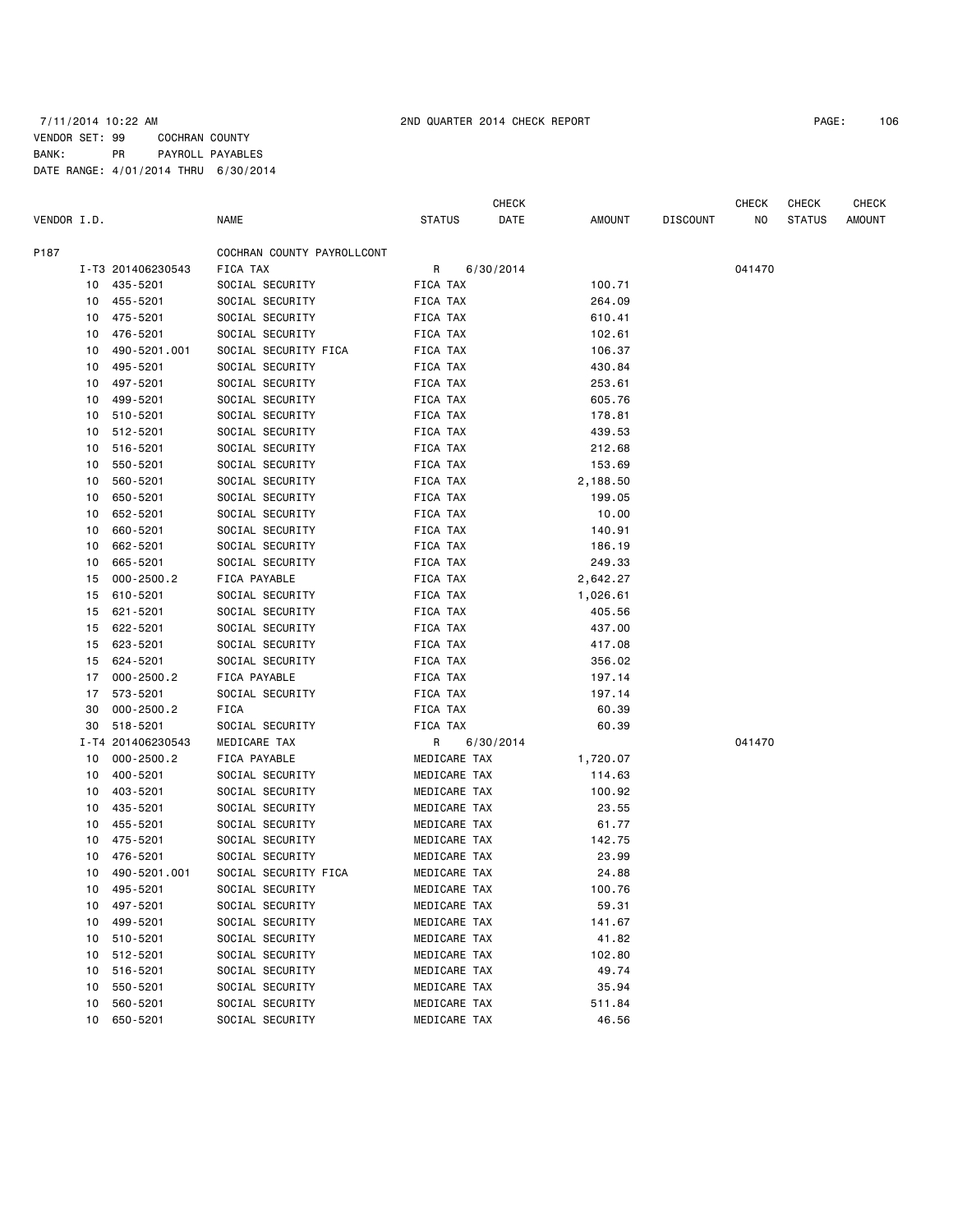# 7/11/2014 10:22 AM 2ND QUARTER 2014 CHECK REPORT PAGE: 107 VENDOR SET: 99 COCHRAN COUNTY BANK: PR PAYROLL PAYABLES DATE RANGE: 4/01/2014 THRU 6/30/2014

|             |    |                   |                            |                   | <b>CHECK</b>         |          |                 | <b>CHECK</b> | <b>CHECK</b>  | <b>CHECK</b> |
|-------------|----|-------------------|----------------------------|-------------------|----------------------|----------|-----------------|--------------|---------------|--------------|
| VENDOR I.D. |    |                   | NAME                       | <b>STATUS</b>     | DATE                 | AMOUNT   | <b>DISCOUNT</b> | NO           | <b>STATUS</b> | AMOUNT       |
| P187        |    |                   | COCHRAN COUNTY PAYROLLCONT |                   |                      |          |                 |              |               |              |
|             |    | I-T4 201406230543 | MEDICARE TAX               | R                 | 6/30/2014            |          |                 | 041470       |               |              |
|             | 10 | 652-5201          | SOCIAL SECURITY            | MEDICARE TAX      |                      | 2.34     |                 |              |               |              |
|             | 10 | 660-5201          | SOCIAL SECURITY            | MEDICARE TAX      |                      | 32.95    |                 |              |               |              |
|             | 10 | 662-5201          | SOCIAL SECURITY            | MEDICARE TAX      |                      | 43.54    |                 |              |               |              |
|             | 10 | 665-5201          | SOCIAL SECURITY            | MEDICARE TAX      |                      | 58.31    |                 |              |               |              |
|             | 15 | $000 - 2500.2$    | FICA PAYABLE               | MEDICARE TAX      |                      | 617.96   |                 |              |               |              |
|             | 15 | 610-5201          | SOCIAL SECURITY            | MEDICARE TAX      |                      | 240.09   |                 |              |               |              |
|             | 15 | 621-5201          | SOCIAL SECURITY            | MEDICARE TAX      |                      | 94.85    |                 |              |               |              |
|             | 15 | 622-5201          | SOCIAL SECURITY            | MEDICARE TAX      |                      | 102.20   |                 |              |               |              |
|             | 15 | 623-5201          | SOCIAL SECURITY            | MEDICARE TAX      |                      | 97.55    |                 |              |               |              |
|             | 15 | 624-5201          | SOCIAL SECURITY            | MEDICARE TAX      |                      | 83.26    |                 |              |               |              |
|             | 17 | $000 - 2500.2$    | FICA PAYABLE               | MEDICARE TAX      |                      | 46.10    |                 |              |               |              |
|             | 17 | 573-5201          | SOCIAL SECURITY            | MEDICARE TAX      |                      | 46.10    |                 |              |               |              |
|             | 30 | $000 - 2500.2$    | FICA                       | MEDICARE TAX      |                      | 14.12    |                 |              |               |              |
|             | 30 | 518-5201          | SOCIAL SECURITY            | MEDICARE TAX      |                      | 14.13    |                 |              |               | 41,295.68    |
| T218        |    |                   | TEXAS ASS'N OF COUNTIES    |                   |                      |          |                 |              |               |              |
|             |    | I-11 201406230543 | EMPLOYEE PREMIUMS          | R                 | 6/30/2014            |          |                 | 041471       |               |              |
|             | 10 | 400-5202          | GROUP INSURANCE            | EMPLOYEE PREMIUMS |                      | 1,488.99 |                 |              |               |              |
|             | 10 | 403-5202          | GROUP INSURANCE            | EMPLOYEE PREMIUMS |                      | 1,601.76 |                 |              |               |              |
|             | 10 | 455-5202          | <b>GROUP INSURANCE</b>     | EMPLOYEE PREMIUMS |                      | 800.88   |                 |              |               |              |
|             | 10 | 475-5202          | <b>GROUP INSURANCE</b>     | EMPLOYEE PREMIUMS |                      | 1,601.76 |                 |              |               |              |
|             | 10 | 495-5202          | GROUP INSURANCE            | EMPLOYEE PREMIUMS |                      | 1,601.76 |                 |              |               |              |
|             | 10 | 497-5202          | <b>GROUP INSURANCE</b>     | EMPLOYEE PREMIUMS |                      | 800.88   |                 |              |               |              |
|             | 10 | 499-5202          | GROUP INSURANCE            | EMPLOYEE PREMIUMS |                      | 2,402.64 |                 |              |               |              |
|             | 10 | 510-5202          | <b>GROUP INSURANCE</b>     | EMPLOYEE PREMIUMS |                      | 800.88   |                 |              |               |              |
|             | 10 | 512-5202          | GROUP INSURANCE            | EMPLOYEE PREMIUMS |                      | 2,402.64 |                 |              |               |              |
|             | 10 | 516-5202          | GROUP INSURANCE [50%]      | EMPLOYEE PREMIUMS |                      | 822.46   |                 |              |               |              |
|             | 10 | 550-5202          | <b>GROUP INSURANCE</b>     | EMPLOYEE PREMIUMS |                      | 800.88   |                 |              |               |              |
|             | 10 | 560-5202          | GROUP INSURANCE            | EMPLOYEE PREMIUMS |                      | 8,809.68 |                 |              |               |              |
|             | 10 | 650-5202          | <b>GROUP INSURANCE</b>     | EMPLOYEE PREMIUMS |                      | 839.72   |                 |              |               |              |
|             | 10 | 652-5202          | GROUP INSURANCE            | EMPLOYEE PREMIUMS |                      | 38.84    |                 |              |               |              |
|             | 10 | 660-5202          | GROUP INSURANCE [35%]      | EMPLOYEE PREMIUMS |                      | 545.49   |                 |              |               |              |
|             | 10 | 662-5202          | GROUP INSURANCE            | EMPLOYEE PREMIUMS |                      | 723.20   |                 |              |               |              |
|             | 10 | 665-5202          | <b>GROUP INSURANCE</b>     | EMPLOYEE PREMIUMS |                      | 800.88   |                 |              |               |              |
|             | 15 | 610-5202          | GROUP INSURANCE            | EMPLOYEE PREMIUMS |                      | 3,316.29 |                 |              |               |              |
|             | 15 | 621-5202          | GROUP INSURANCE            | EMPLOYEE PREMIUMS |                      | 1,601.76 |                 |              |               |              |
|             | 15 | 622-5202          | GROUP INSURANCE            | EMPLOYEE PREMIUMS |                      | 1,601.76 |                 |              |               |              |
|             | 15 | 623-5202          | GROUP INSURANCE            | EMPLOYEE PREMIUMS |                      | 1,601.76 |                 |              |               |              |
|             |    | 15 624-5202       | GROUP INSURANCE            | EMPLOYEE PREMIUMS |                      | 1,601.76 |                 |              |               |              |
|             |    | 17 573-5202       | GROUP HEALTH INSURANCE     | EMPLOYEE PREMIUMS |                      | 800.88   |                 |              |               |              |
|             | 30 | 518-5202          | GROUP INSURANCE [15%]      | EMPLOYEE PREMIUMS |                      | 233.81   |                 |              |               |              |
|             |    | I-12 201406230543 | GROUP LIFE INSURANCE       | R.                | 6/30/2014            |          |                 | 041471       |               |              |
|             |    | 10 400-5202       | GROUP INSURANCE            |                   | GROUP LIFE INSURANCE | 5.30     |                 |              |               |              |
|             |    | 10 403-5202       | GROUP INSURANCE            |                   | GROUP LIFE INSURANCE | 7.90     |                 |              |               |              |
|             | 10 | 455-5202          | GROUP INSURANCE            |                   | GROUP LIFE INSURANCE | 3.95     |                 |              |               |              |
|             |    | 10 475-5202       | <b>GROUP INSURANCE</b>     |                   | GROUP LIFE INSURANCE | 7.90     |                 |              |               |              |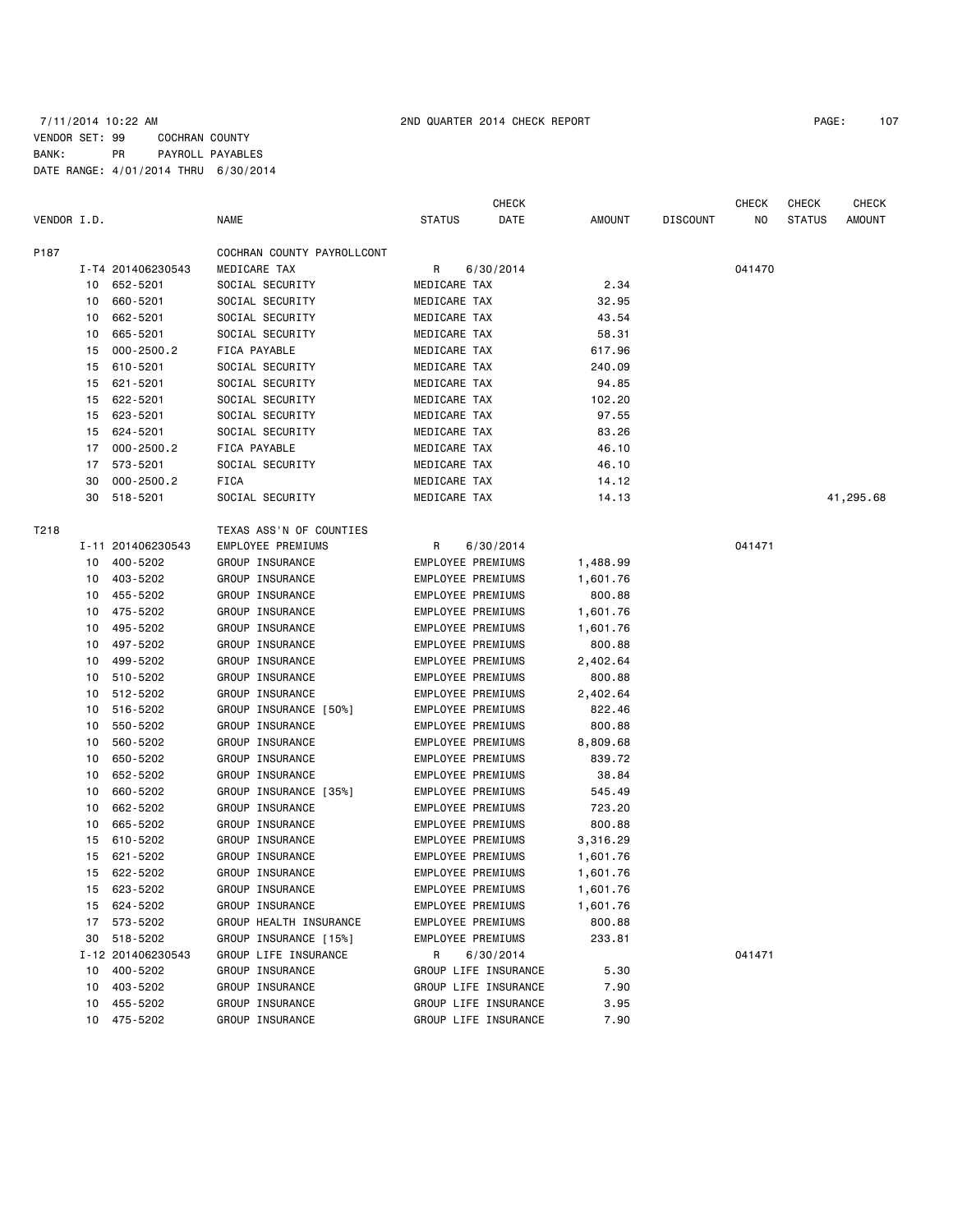# 7/11/2014 10:22 AM 2ND QUARTER 2014 CHECK REPORT PAGE: 108 VENDOR SET: 99 COCHRAN COUNTY BANK: PR PAYROLL PAYABLES DATE RANGE: 4/01/2014 THRU 6/30/2014

|             |    |                   |                                                 |               | <b>CHECK</b>         |          |                 | <b>CHECK</b>   | <b>CHECK</b>  | <b>CHECK</b>  |
|-------------|----|-------------------|-------------------------------------------------|---------------|----------------------|----------|-----------------|----------------|---------------|---------------|
| VENDOR I.D. |    |                   | <b>NAME</b>                                     | <b>STATUS</b> | <b>DATE</b>          | AMOUNT   | <b>DISCOUNT</b> | N <sub>O</sub> | <b>STATUS</b> | <b>AMOUNT</b> |
| T218        |    |                   | TEXAS ASS'N OF COUNTIECONT                      |               |                      |          |                 |                |               |               |
|             |    | I-12 201406230543 | GROUP LIFE INSURANCE                            | R             | 6/30/2014            |          |                 | 041471         |               |               |
|             |    | 10 495-5202       | GROUP INSURANCE                                 |               | GROUP LIFE INSURANCE | 7.90     |                 |                |               |               |
|             | 10 | 497-5202          | GROUP INSURANCE                                 |               | GROUP LIFE INSURANCE | 3.95     |                 |                |               |               |
|             | 10 | 499-5202          | GROUP INSURANCE                                 |               | GROUP LIFE INSURANCE | 11.85    |                 |                |               |               |
|             | 10 | 510-5202          | GROUP INSURANCE                                 |               | GROUP LIFE INSURANCE | 3.95     |                 |                |               |               |
|             | 10 | 512-5202          | GROUP INSURANCE                                 |               | GROUP LIFE INSURANCE | 11.85    |                 |                |               |               |
|             | 10 | 516-5202          | GROUP INSURANCE [50%]                           |               | GROUP LIFE INSURANCE | 4.06     |                 |                |               |               |
|             | 10 | 550-5202          | GROUP INSURANCE                                 |               | GROUP LIFE INSURANCE | 3.95     |                 |                |               |               |
|             | 10 | 560-5202          | GROUP INSURANCE                                 |               | GROUP LIFE INSURANCE | 43.45    |                 |                |               |               |
|             | 10 | 650-5202          | GROUP INSURANCE                                 |               | GROUP LIFE INSURANCE | 4.14     |                 |                |               |               |
|             | 10 | 652-5202          | GROUP INSURANCE                                 |               | GROUP LIFE INSURANCE | 0.19     |                 |                |               |               |
|             | 10 | 660-5202          | GROUP INSURANCE [35%]                           |               | GROUP LIFE INSURANCE | 2.69     |                 |                |               |               |
|             | 10 | 662-5202          | GROUP INSURANCE                                 |               | GROUP LIFE INSURANCE | 3.57     |                 |                |               |               |
|             | 10 | 665-5202          | GROUP INSURANCE                                 |               | GROUP LIFE INSURANCE | 3.95     |                 |                |               |               |
|             | 15 | 610-5202          | GROUP INSURANCE                                 |               | GROUP LIFE INSURANCE | 11.69    |                 |                |               |               |
|             | 15 | 621-5202          | GROUP INSURANCE                                 |               | GROUP LIFE INSURANCE | 7.90     |                 |                |               |               |
|             | 15 | 622-5202          | GROUP INSURANCE                                 |               | GROUP LIFE INSURANCE | 7.90     |                 |                |               |               |
|             | 15 | 623-5202          | GROUP INSURANCE                                 |               | GROUP LIFE INSURANCE | 7.90     |                 |                |               |               |
|             | 15 | 624-5202          | GROUP INSURANCE                                 |               | GROUP LIFE INSURANCE | 7.90     |                 |                |               |               |
|             | 17 | 573-5202          | GROUP HEALTH INSURANCE                          |               | GROUP LIFE INSURANCE | 3.95     |                 |                |               |               |
|             | 30 | 518-5202          | GROUP INSURANCE [15%]                           |               | GROUP LIFE INSURANCE | 1.15     |                 |                |               |               |
|             |    | I-15 201406230543 | DEPENDENT HEALTH PREM WITHHELD R                |               | 6/30/2014            |          |                 | 041471         |               |               |
|             |    | 10 000-2500.4     | INSURANCE PAYABLE                               |               | DEPENDENT HEALTH PRE | 880.96   |                 |                |               |               |
|             |    | 15 000-2500.4     | INSURANCE PAYABLE                               |               | DEPENDENT HEALTH PRE | 880.96   |                 |                |               | 39,582.22     |
| T266        |    |                   | TREASURER OF VIRGINIA                           |               |                      |          |                 |                |               |               |
|             |    | I-CJS201406230543 | CASE ID#0003452040                              | R             | 6/30/2014            |          |                 | 041472         |               |               |
|             |    | 10 000-2500.8     | CHILD SUPPORT PAYABLE                           |               | CASE ID#0003452040   | 453.10   |                 |                |               | 453.10        |
| C253        |    |                   | COCHRAN COUNTY MONEY MKT                        |               |                      |          |                 |                |               |               |
|             |    | I-201406230544    | NON-DEPT SUPP DEATH                             | R             | 6/30/2014            |          |                 | 041473         |               |               |
|             |    | 10 409-5207       | SUPPLEMENTAL DEATH BENEFITS NON-DEPT SUPP DEATH |               |                      | 1,451.91 |                 |                |               | 1,451.91      |
|             |    |                   |                                                 |               |                      |          |                 |                |               |               |

| * * TOTALS * *      | N <sub>0</sub>      | INVOICE AMOUNT |            | <b>DISCOUNTS</b> | CHECK AMOUNT |
|---------------------|---------------------|----------------|------------|------------------|--------------|
| REGULAR CHECKS:     | 39                  |                | 401,877.11 | 0.00             | 401,877.11   |
| HAND CHECKS:        | 0                   |                | 0.00       | 0.00             | 0.00         |
| DRAFTS:             | 0                   |                | 0.00       | 0.00             | 0.00         |
| EFT:                | 0                   |                | 0.00       | 0.00             | 0.00         |
| NON CHECKS:         | 0                   |                | 0.00       | 0.00             | 0.00         |
| <b>VOID CHECKS:</b> | O VOID DEBITS       | 0.00           |            |                  |              |
|                     | <b>VOID CREDITS</b> | 0.00           | 0.00       | 0.00             |              |
|                     |                     |                |            |                  |              |

TOTAL ERRORS: 0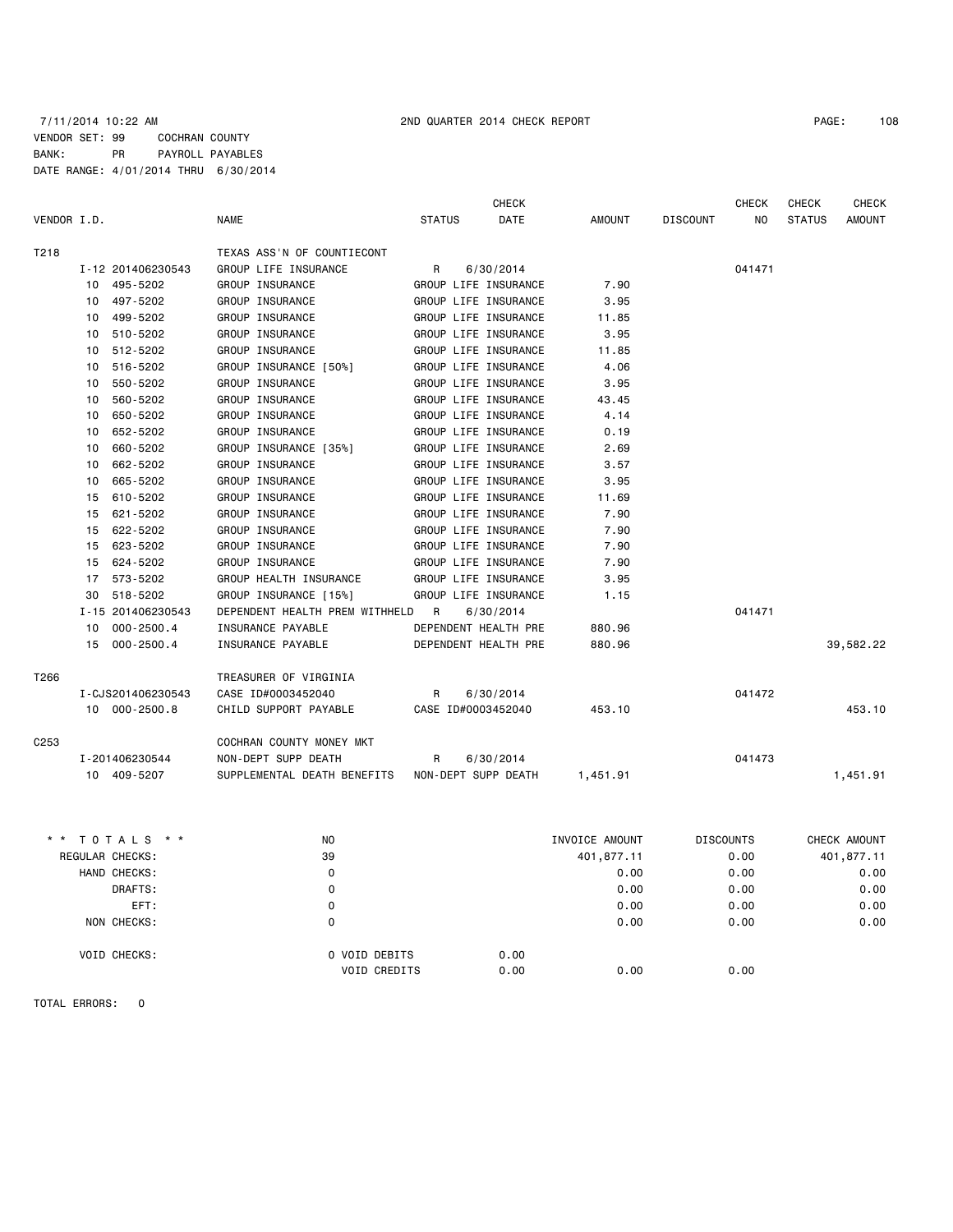#### 7/11/2014 10:22 AM 2ND QUARTER 2014 CHECK REPORT PAGE: 109 VENDOR SET: 99 COCHRAN COUNTY BANK: PR PAYROLL PAYABLES DATE RANGE: 4/01/2014 THRU 6/30/2014

# \*\* G/L ACCOUNT TOTALS \*\*

|    | G/L ACCOUNT    | <b>NAME</b>                 | <b>AMOUNT</b> |
|----|----------------|-----------------------------|---------------|
|    |                |                             |               |
| 10 | $000 - 2500.1$ | WITHHOLDING TAX PAYABLE     | 35,573.11     |
| 10 | $000 - 2500.2$ | FICA PAYABLE                | 27,375.86     |
| 10 | $000 - 2500.3$ | <b>TCDRS PAYABLE</b>        | 25,094.73     |
| 10 | $000 - 2500.4$ | INSURANCE PAYABLE           | 33, 102.80    |
| 10 | 000-2500.7     | PEBSCO DEF COMP PAYABLE     | 6,678.00      |
| 10 | $000 - 2500.8$ | CHILD SUPPORT PAYABLE       | 5,769.72      |
| 10 | 400-5201       | SOCIAL SECURITY             | 1,814.28      |
| 10 | 400-5202       | GROUP INSURANCE             | 4,482.87      |
| 10 | 400-5203       | RETIREMENT                  | 3,083.07      |
| 10 | 403-5201       | SOCIAL SECURITY             | 1,597.80      |
| 10 | 403-5202       | GROUP INSURANCE             | 4,828.98      |
| 10 | 403-5203       | RETIREMENT                  | 3, 147. 17    |
| 10 | 409-5207       | SUPPLEMENTAL DEATH BENEFITS | 4,360.45      |
| 10 | 435-5201       | SOCIAL SECURITY             | 372.78        |
| 10 | 435-5203       | RETIREMENT                  | 633.45        |
| 10 | 455-5201       | SOCIAL SECURITY             | 986.27        |
| 10 | 455-5202       | GROUP INSURANCE             | 2,414.49      |
| 10 | 455-5203       | RETIREMENT                  | 1,603.19      |
| 10 | 475-5201       | SOCIAL SECURITY             | 2,258.02      |
| 10 | 475-5202       | GROUP INSURANCE             | 4,828.98      |
| 10 | 475-5203       | RETIREMENT                  | 3,811.11      |
| 10 | 476-5201       | SOCIAL SECURITY             | 379.80        |
| 10 | 476-5203       | RETIREMENT                  | 645.48        |
| 10 | 490-5201.001   | SOCIAL SECURITY FICA        | 308.25        |
| 10 | 490-5203.001   | RETIREMENT                  | 523.82        |
| 10 | 495-5201       | SOCIAL SECURITY             | 1,594.80      |
| 10 | 495-5202       | GROUP INSURANCE             | 4,828.98      |
| 10 | 495-5203       | RETIREMENT                  | 2,710.11      |
| 10 | 497-5201       | SOCIAL SECURITY             | 932.53        |
| 10 | 497-5202       | GROUP INSURANCE             | 2,414.49      |
| 10 | 497-5203       | RETIREMENT                  | 1,584.67      |
| 10 | 499-5201       | SOCIAL SECURITY             | 2,260.46      |
| 10 | 499-5202       | GROUP INSURANCE             | 7,243.47      |
| 10 | 499-5203       | RETIREMENT                  | 3,883.86      |
| 10 | 510-5201       | SOCIAL SECURITY             | 688.50        |
| 10 | 510-5202       | GROUP INSURANCE             | 2,414.49      |
| 10 | 510-5203       | RETIREMENT                  | 1,053.00      |
| 10 | 512-5201       | SOCIAL SECURITY             | 1,556.91      |
| 10 | 512-5202       | GROUP INSURANCE             | 7,243.47      |
| 10 | 512-5203       | RETIREMENT                  | 2,755.71      |
| 10 | 516-5201       | SOCIAL SECURITY             | 783.46        |
| 10 | 516-5202       | GROUP INSURANCE [50%]       | 2,479.69      |
| 10 | 516-5203       | RETIREMENT                  | 1,310.69      |
| 10 | 550-5201       | SOCIAL SECURITY             | 568.89        |
| 10 | 550-5202       | GROUP INSURANCE             | 2,414.49      |
| 10 | 550-5203       | RETIREMENT                  | 984.51        |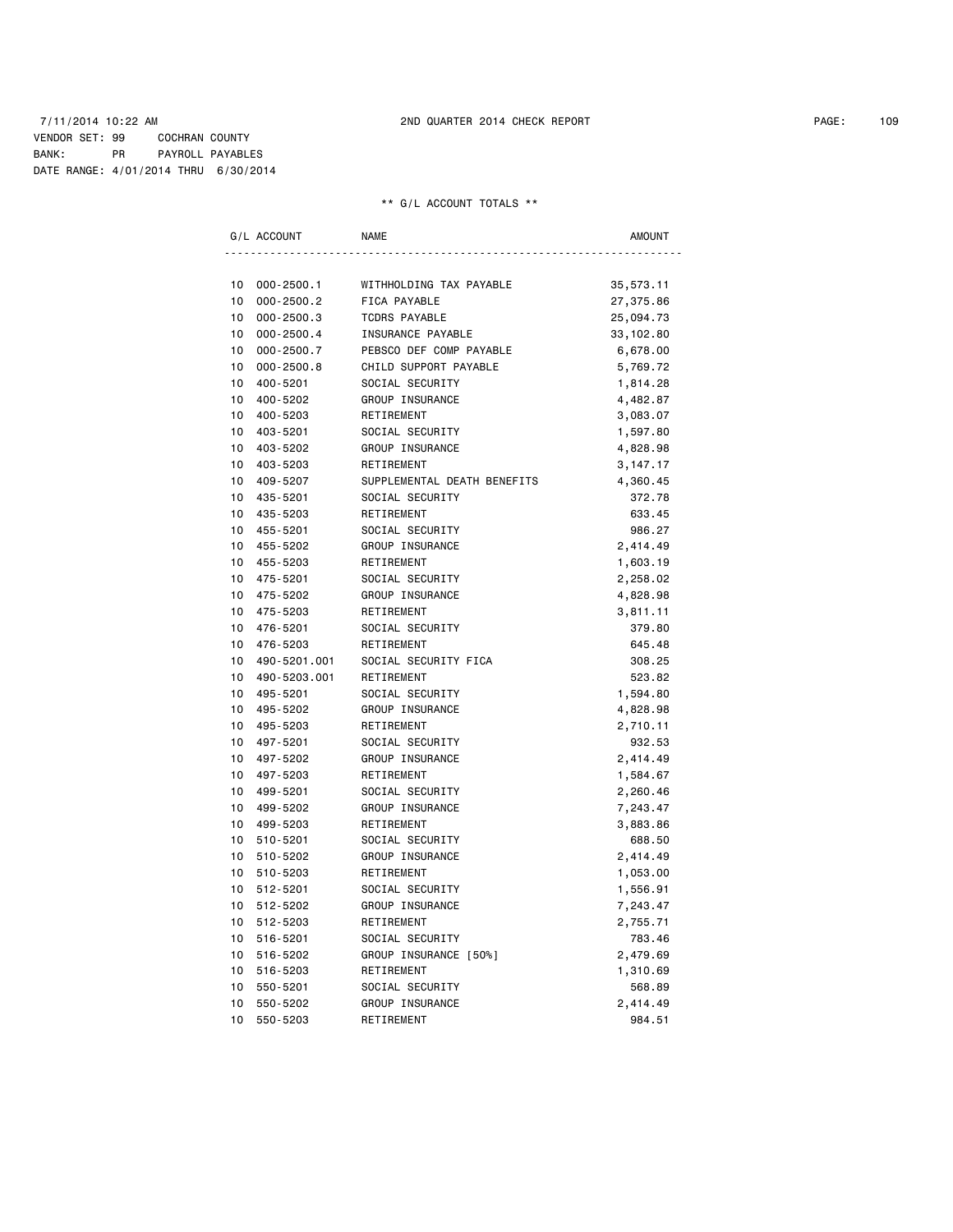#### 7/11/2014 10:22 AM 2ND QUARTER 2014 CHECK REPORT PAGE: 110 VENDOR SET: 99 COCHRAN COUNTY BANK: PR PAYROLL PAYABLES DATE RANGE: 4/01/2014 THRU 6/30/2014

# \*\* G/L ACCOUNT TOTALS \*\*

|    | G/L ACCOUNT    | <b>NAME</b>             | AMOUNT     |
|----|----------------|-------------------------|------------|
|    |                |                         |            |
| 10 | 560-5201       | SOCIAL SECURITY         | 8,324.72   |
| 10 | 560-5202       | GROUP INSURANCE         | 26,559.39  |
| 10 | 560-5203       | RETIREMENT              | 14,256.63  |
| 10 | 650-5201       | SOCIAL SECURITY         | 780.22     |
| 10 | 650-5202       | GROUP INSURANCE         | 2,531.58   |
| 10 | 650-5203       | RETIREMENT              | 1,325.83   |
| 10 | 652-5201       | SOCIAL SECURITY         | 37.02      |
| 10 | 652-5202       | GROUP INSURANCE         | 117.09     |
| 10 | 652-5203       | RETIREMENT              | 62.91      |
| 10 | 660-5201       | SOCIAL SECURITY         | 519.06     |
| 10 | 660-5202       | GROUP INSURANCE [35%]   | 1,644.44   |
| 10 | 660-5203       | RETIREMENT              | 868.36     |
| 10 | 662-5201       | SOCIAL SECURITY         | 689.19     |
| 10 | 662-5202       | GROUP INSURANCE         | 2,180.31   |
| 10 | 662-5203       | RETIREMENT              | 1,171.20   |
| 10 | 665-5201       | SOCIAL SECURITY         | 922.92     |
| 10 | 665-5202       | GROUP INSURANCE         | 2,414.49   |
| 10 | 665-5203       | RETIREMENT              | 1,189.80   |
|    |                | *** FUND TOTAL ***      | 292,976.82 |
| 15 | $000 - 2500.1$ | WITHHOLDING TAX PAYABLE | 11,489.70  |
| 15 | $000 - 2500.2$ | FICA PAYABLE            | 9,736.94   |
| 15 | $000 - 2500.3$ | <b>TCDRS PAYABLE</b>    | 9,135.27   |
| 15 | $000 - 2500.4$ | INSURANCE PAYABLE       | 9,391.53   |
| 15 | $000 - 2500.7$ | PEBSCO DEF COMP PAYABLE | 3,975.00   |
| 15 | 610-5201       | SOCIAL SECURITY         | 3,800.10   |
| 15 | 610-5202       | GROUP INSURANCE         | 9,983.94   |
| 15 | 610-5203       | RETIREMENT              | 6,468.12   |
| 15 | 621-5201       | SOCIAL SECURITY         | 1,501.23   |
| 15 | 621-5202       | <b>GROUP INSURANCE</b>  | 4,828.98   |
| 15 | 621-5203       | RETIREMENT              | 2,551.14   |
| 15 | 622-5201       | SOCIAL SECURITY         | 1,570.79   |
| 15 | 622-5202       | GROUP INSURANCE         | 4,828.98   |
| 15 | 622-5203       | RETIREMENT              | 2,701.52   |
| 15 | 623-5201       | SOCIAL SECURITY         | 1,546.95   |
| 15 | 623-5202       | GROUP INSURANCE         | 4,828.98   |
| 15 | 623-5203       | RETIREMENT              | 2,650.03   |
| 15 | 624-5201       | SOCIAL SECURITY         | 1,317.84   |
| 15 | 624-5202       | GROUP INSURANCE         | 4,828.98   |
| 15 | 624-5203       | RETIREMENT              | 2,594.58   |
|    |                | *** FUND TOTAL ***      | 99,730.60  |
| 17 | $000 - 2500.1$ | WITHHOLDING TAX PAYABLE | 785.50     |
| 17 | $000 - 2500.2$ | FICA PAYABLE            | 727.93     |
| 17 | $000 - 2500.3$ | <b>TCDRS PAYABLE</b>    | 653.68     |
| 17 | 573-5201       | SOCIAL SECURITY         | 727.93     |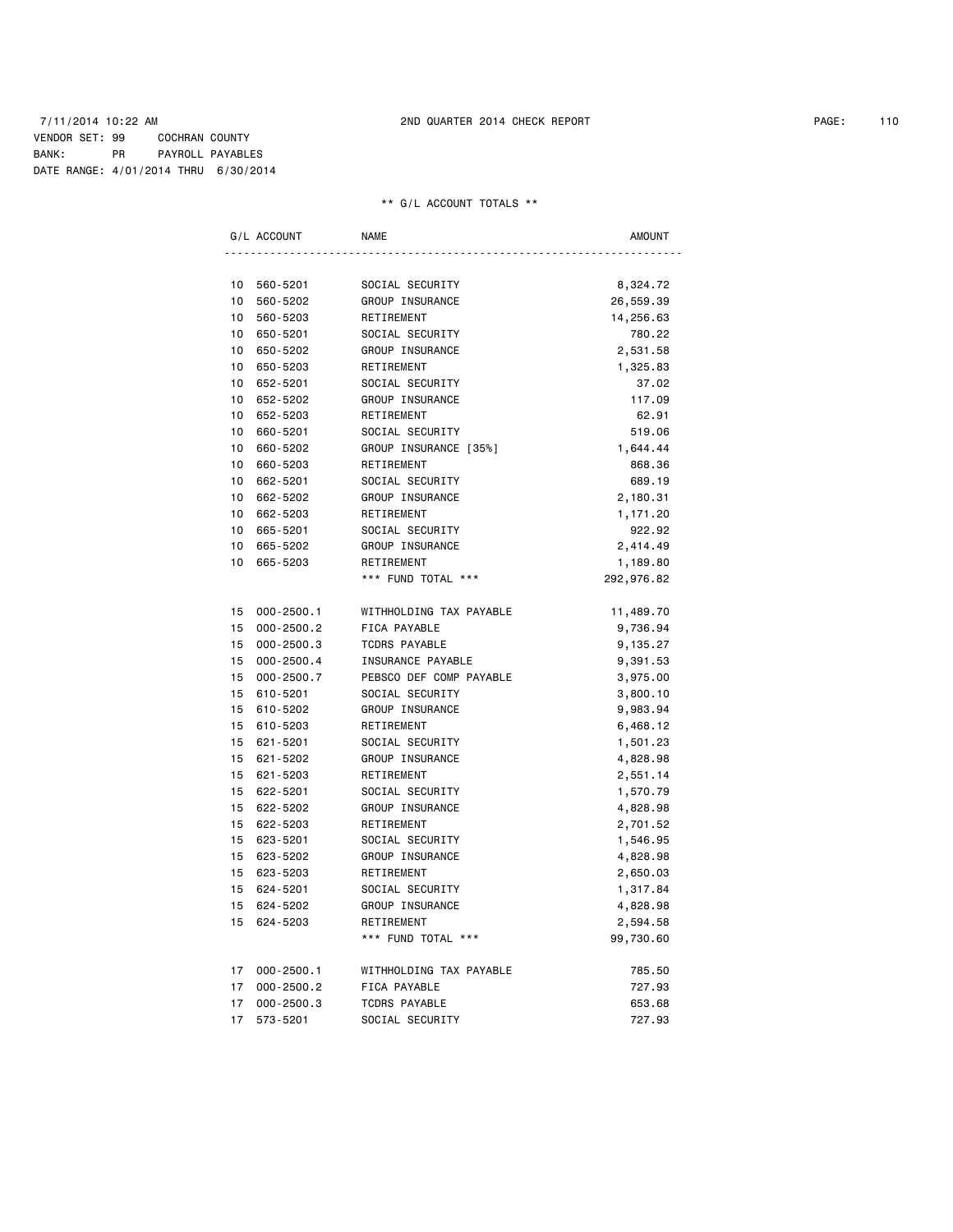# \*\* G/L ACCOUNT TOTALS \*\*

|                            | G/L ACCOUNT          | <b>NAME</b>            | <b>AMOUNT</b>  |                  |              |
|----------------------------|----------------------|------------------------|----------------|------------------|--------------|
|                            |                      |                        |                |                  |              |
|                            | 17 573-5202          | GROUP HEALTH INSURANCE | 2,414.49       |                  |              |
|                            | 17 573-5203          | RETIREMENT             | 1,213.98       |                  |              |
|                            |                      | *** FUND TOTAL ***     | 6,523.51       |                  |              |
|                            | 000-2500.1<br>30     | FEDERAL WITHOLDING     | 348.40         |                  |              |
|                            | $000 - 2500.2$<br>30 | FICA                   | 222.46         |                  |              |
|                            | $000 - 2500.3$<br>30 | <b>TCDRS</b>           | 200.40         |                  |              |
|                            | $000 - 2500.4$<br>30 | AFLAC                  | 575.44         |                  |              |
|                            | 518-5201<br>30       | SOCIAL SECURITY        | 222.47         |                  |              |
|                            | 518-5202<br>30       | GROUP INSURANCE [15%]  | 704.85         |                  |              |
|                            | 518-5203<br>30       | RETIREMENT             | 372.16         |                  |              |
|                            |                      | *** FUND TOTAL ***     | 2,646.18       |                  |              |
|                            | NO                   |                        | INVOICE AMOUNT | <b>DISCOUNTS</b> | CHECK AMOUNT |
| VENDOR SET: 99<br>BANK: PR | TOTALS:<br>39        |                        | 401,877.11     | 0.00             | 401,877.11   |
| BANK: PR<br>TOTALS:        | 39                   |                        | 401,877.11     | 0.00             | 401,877.11   |
| <b>REPORT TOTALS:</b>      | 417                  |                        | 878,237.02     | 0.00             | 878,264.02   |